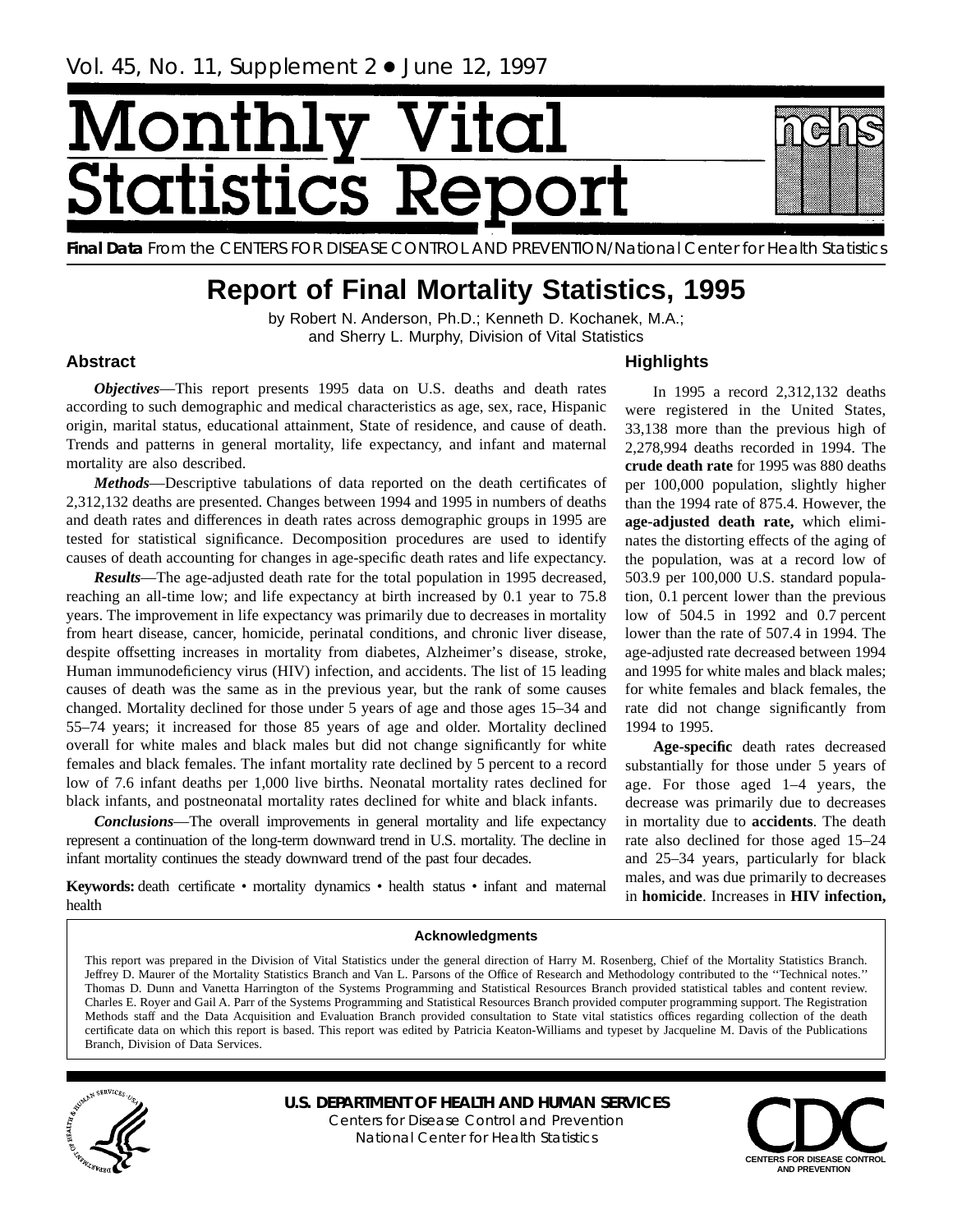diabetes, and Chronic obstructive pulmonary diseases (COPD) were largely responsible for a 3.5-percent increase in the death rate for white women aged 35–44 years. The increase of 1.1 percent in the death rate for those aged 85 years and older was attributable mainly to increases in mortality from **cancer, stroke, Alzheimer's disease, and COPD**.

In 1995 **life expectancy** at birth was 75.8 years, an increase of 0.1 year compared with life expectancy in 1994, and equal to the record high in 1992. Women currently are expected to outlive men by an average of 6.4 years, and the white population is expected to outlive the black population by an average of 6.9 years. Among the four major race-sex groups, life expectancy increased from 1994 to 1995 for white and black males, but did not change for white and black females. **White females** continue to have the highest life expectancy at birth (79.6 years) followed by **black females** (73.9 years), **white males** (73.4 years), and **black males** (65.2 years). The gain in life expectancy of 0.1 year for the total population can be explained primarily by decreasing death rates for **heart disease, cancer, homicide, perinatal conditions, and chronic liver disease** despite increases in death rates for **diabetes, Alzheimer's disease, stroke, HIV infection, and accidents**.

The ranking of the **leading causes** of death for the total population in 1995 changed as follows: **Nephritis, nephrotic syndrome, and nephrosis**, the 12th leading cause of death in 1994, became the 11th leading cause in 1995; **homicide**, the 11th leading cause of death in 1994, became the 12th leading cause in 1995. This is the second consecutive year in which **homicide** has dropped in the causeof-death ranking. The 15 leading causes of death accounted for 85.5 percent of all deaths in 1995.

**Age-adjusted death rates** for six of the leading causes of death for the total population decreased between 1994 and 1995. These included **homicide, chronic liver disease, heart disease, cancer, COPD, and pneumonia and influenza**. However, **homicide** registered the only statistically significant decline, an 8.7 percent decrease from 1994 to 1995—the largest in more than a decade. The

decrease from 1994 to 1995 in mortality from homicide coincided with a 7.9 percent decrease in the age-adjusted death rate for **firearm injuries.**

**Age-adjusted death rates increased** between 1994 and 1995 for six leading causes of death: **Alzheimer's disease, diabetes, septicemia, HIV infection, stroke, and accidents.** Between 1994 and 1995, the nonsignificant change in the rate for **HIV infection** compares with an 11.6-percent increase between 1993 and 1994 and is by far the smallest change between 2 years since 1987. Mortality due to **Alzheimer's disease** showed the only statistically significant increase (8 percent) from 1994 to 1995. The increase in Alzheimer's disease mortality likely reflects improvements in reporting and diagnosis of the disease rather than increases in prevalence.

Mortality from **drug-induced causes** increased by 2 percent between 1994 and 1995. In contrast, the age-adjusted death rate for **alcohol-induced causes** decreased slightly by 1.5 percent.

In terms of **sex differentials** in mortality, the age-adjusted death rate for **males** was 70 percent higher than that for **females** for all causes of death combined. For each of the 15 leading causes of death except diabetes and Alzheimer's disease, male mortality was higher than female mortality. The greatest sex differential was for HIV infection, where the age-adjusted rate for males was five times that for females. The smallest sex differential was for Alzheimer's disease, with a male-to-female ratio of about 1.0.

In 1995 **mortality levels also varied by race**. Overall, age-adjusted death rates for the **black** population exceeded those of the **white** population by about 60 percent. Rates for the black population were also higher for most of the leading causes of death. The largest race differential continued to be for **homicide**, for which the age-adjusted rate for the black population was 6.1 times that for the white population. Three leading causes that had lower mortality rates for the black population were **COPD, suicide, and Alzheimer's disease.**

The age-adjusted death rate for the **Hispanic population** increased from 1994 to 1995. Among specified subgroups of the Hispanic population, the age-adjusted death rate increased from 1994 to 1995 for **Puerto Ricans, Cubans, and Other Hispanics** but decreased for **Mexican Americans.** Among **Hispanic males** Mexican Americans had the lowest rate, while Puerto Ricans had the highest. Among **Hispanic females,** Cubans had the lowest rate, while Puerto Ricans had the highest. The age-adjusted death rate was nearly 20 percent lower for the **Hispanic population** than for the **non-Hispanic white population. Homicide and HIV infection** consistently ranked higher for the Hispanic population than for the non-Hispanic white population for all age groups between 1–4 years and 45–64 years. **Chronic liver disease** also ranked higher for the Hispanic population for those aged 45–64 years and 65 years and older.

**Leading causes of death differed by age.** Overall, accidents were the leading cause of death for age groups 1–4, 5–14, and 15–24 years. **HIV infection** was the leading cause of death for those aged 25–44 years. **Cancer** was the leading cause of death for those aged 45–64 years, while **heart disease** was the leading cause for those aged 65 years and older. The leading cause of death was the same for the white and black populations for all age groups except 15–24 years and 25–44 years. For the white population, **accidents** were the leading cause for these two age groups. For the black population, **homicide** was the leading cause for those aged 15–24 years, while **HIV infection** was the leading cause for those aged 25–44 years.

The **infant mortality rate** (7.6 infant deaths per 1,000 live births) reached a record low in 1995, continuing the longterm downward trend in infant mortality.

Among the **leading causes of infant death,** the causes contributing most to the improvement in the 1995 infant mortality rate were **sudden infant death syndrome and low birthweight.** The death rate due to sudden infant death syndrome decreased substantially between 1994 and 1995 by 15.4 percent. Increased infant mortality from **maternal complications** and **complications of the placenta** prevented the infant mortality rate from decreasing even further. The **infant mortality rate** declined for white and black infants, the **neonatal mortality rate**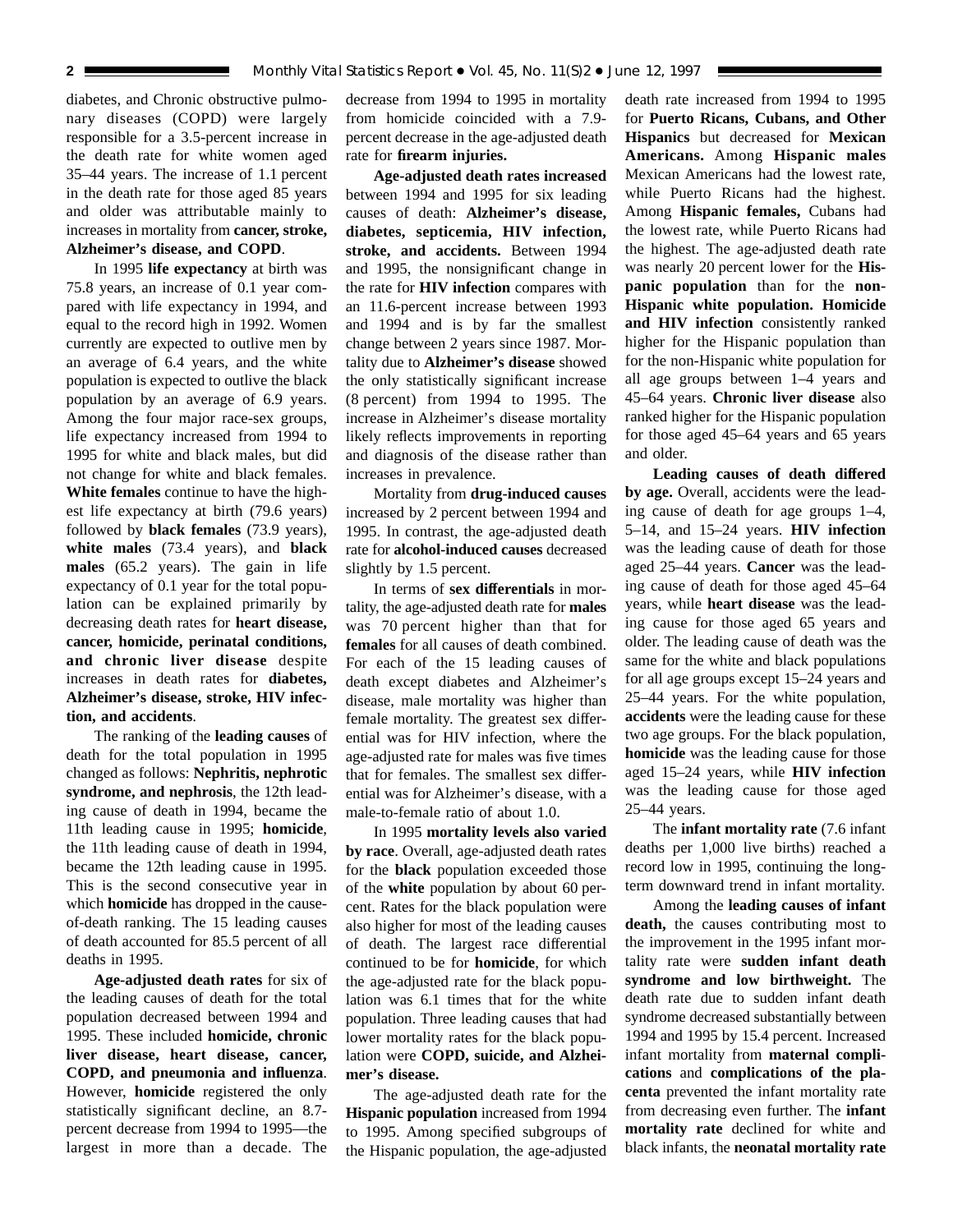declined for black infants, and the **postneonatal mortality rate** declined for white and black infants. In 1995 the infant mortality rate for black infants remained at more than twice that for white infants.

Beginning with this report, **agespecific and age-adjusted death rates** are shown by **marital status** for the population aged 15 years and over. Those **never married** have the highest ageadjusted death rate, followed by three groups in the following order: **Widowed, divorced, and married**. The **never married group** have an age-adjusted death rate 85 percent higher than the **ever married** and 2.3 times the rate for the **currently married**. Age-adjusted rates for those widowed and divorced are nearly two times those for married persons.

#### **Introduction**

This report represents the release of final national mortality statistics for 1995 and presents detailed data on deaths and death rates according to a number of social, demographic, and medical characteristics. These data provide information on mortality patterns among Americans by such variables as age, sex, race, Hispanic origin, marital status, educational attainment, State of residence, and cause of death. Information on these mortality patterns is important to understanding changes in the health and well-being of the U.S. population (1).

Mortality data in this report can be used to monitor and evaluate the current status and long-term trends in mortality and in the health of the Nation and to identify segments of the U.S. population at greatest risk for death from specific diseases and injuries. Differences in death rates among demographic groups, including racial and ethnic groups, may reflect group differences in factors such as socioeconomic status, access to medical care, and the prevalence of risks specific to a particular group.

This report also includes information not contained in the previous year's report. Death rates and age-adjusted death rates are shown by marital status [\(table 21\).](#page-59-0) Age-adjusted death rates are presented for each State and the District of Columbia [\(table 23\).](#page-62-0) The 10 leading causes of neonatal and postneonatal death are

included in [table 27.](#page-67-0) Finally, [table 31](#page-71-0) disaggregates maternal deaths due to Complications of the puerperium into several components.

Preliminary 1995 data were presented in the report *Births and Deaths: United States, 1995* using an 80–90 percent sample of 1995 deaths weighted to independent control totals (2). The findings in this final report are generally consistent with those based on preliminary data.

#### **Methods**

Data shown in this report are based on information from all death certificates filed in the 50 States and the District of Columbia. It is believed that more than 99 percent of deaths occurring in this country are registered (3). Tables showing data by State also provide information for Puerto Rico, the Virgin Islands, and Guam. Cause-of-death statistics presented in this report are classified in accordance with the *Ninth Revision of the International Classification of Diseases* (ICD–9). A discussion of cause-of-death classification is provided in the '['Techni](#page-72-0)[cal notes.'](#page-72-0)'

Mortality data on specific demographic and medical characteristics except educational attainment and Hispanic origin cover all 50 States and the District of Columbia. For educational attainment, data are provided for 45 States and the District of Columbia. For Hispanic origin, data reported exclude Oklahoma because the State did not include the Hispanic origin item on its death certificate for 1995. Details on reporting areas for educational attainment and Hispanic origin are provided in the '['Technical](#page-72-0) [notes.''](#page-72-0)

Measures of mortality in this report include the number of deaths; crude, agespecific and age-adjusted death rates; infant, neonatal, postneonatal, and maternal mortality rates; life expectancy; and rate ratios. Changes from 1994 to 1995 in numbers of deaths and death rates and differences in death rates across demographic groups in 1995 are tested for statistical significance. Decomposition procedures are used to identify causes of death accounting for changes in agespecific death rates, life expectancy, and infant mortality (4,5). Additional information on these statistical methods, random variation and relative standard error, the computation of derived statistics and rates, population denominators, and the definition of terms is presented in [''Technical notes.](#page-72-0)'' Data in this report are based in part on unpublished worktables; other data will be published in *Vital Statistics of the United States,* Volume II, Mortality.

### **Results and discussion**

#### **Deaths and death rates**

In 1995 a total of 2,312,132 deaths were registered in the United States, the largest number ever reported and 33,138 more than were registered in 1994. The crude death rate for 1995, 880.0 deaths per 100,000 population, was 0.5 percent higher than the rate of 875.4 for 1994. In 1993 the death rate was also 880.0.

Age-adjusted death rates are constructs that show what the level of mortality would be if no changes occurred in the age composition of the population from year to year. (For a discussion of age-adjusted death rates, see [''Technical](#page-72-0) [notes.''](#page-72-0)) Thus, they are better indicators than unadjusted (crude) death rates for showing changes in the risk of death over a period of time when the age distribution of the population is changing. Also, ageadjusted death rates are better indicators of relative risk when comparing the mortality of sex or race subgroups of the population that have different age compositions. The age-adjusted death rate in 1995 was a record low 503.9 deaths per 100,000 U.S. standard population, 0.7 percent lower than the rate of 507.4 in 1994, 0.1 percent lower than the previous low of 504.5 in 1992, and 14.0 percent lower than the rate of 585.8 in 1980 [\(figure 1](#page-3-0) and [table 1\)](#page-14-0). The decline in the ageadjusted death rate from 1994 to 1995 reveals that the increase in the crude death rate over this period was due to changes in the age composition of the population. Since 1980 the age-adjusted death rate has decreased every year except 1985, 1988, and 1993, years when major influenza outbreaks increased mortality in the United States (6–11).

Between 1994 and 1995, ageadjusted death rates decreased by 1.2 percent for white males and 1.3 percent for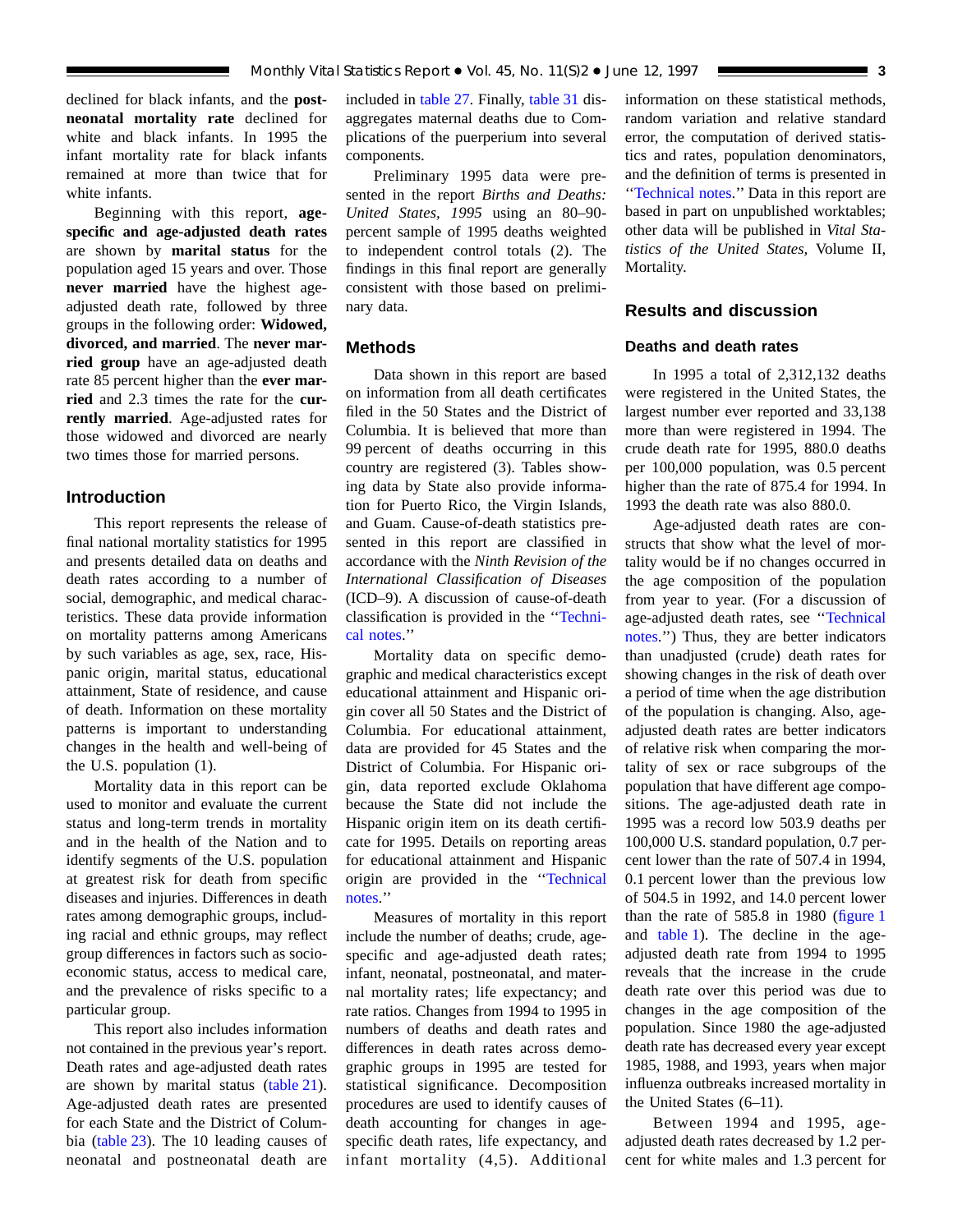<span id="page-3-0"></span>

**Figure 1. Crude and age-adjusted death rates: United States, 1930–95**

black males. Age-adjusted death rates did not change significantly for either black or white females (tables A and 1). Ageadjusted death rates decreased almost every year between 1980 and 1995 for white males and females. The year 1993 was the conspicuous exception as the age-adjusted rate rose significantly for both groups. The 1995 age-adjusted rate of 610.5 was the lowest ever recorded for white males. For black males rates decreased between 1980 and 1982, increased between 1984 and 1988, decreased between 1988 and 1992, and increased again between 1992 and 1993. Since 1993 the age-adjusted rate for black males decreased to a record low of 1,106.7

in 1995. In 1995 the age-adjusted rate for black females was 571.0. Rates for black females fluctuated between 1980 and 1987, decreased each year between 1988 and 1992, increased in 1993, and decreased again in 1994. The ageadjusted rate for white females in 1995 was unchanged from the previous year and still above the record low of 1992.

In 1995 the age-adjusted death rate for males of all races was 1.7 times that for females, unchanged from the previous year. In 1950 the male-to-female ratio was 1.5. In 1970 it was 1.7; the ratio steadily increased, reaching 1.8 during the late 1970's, until 1987 when it declined to 1.7. For 1995 the ratio between

male and female age-adjusted death rates was 1.7 for the white population and 1.8 for the black population.

In 1995 the age-adjusted death rate for the black population was 1.6 times that for the white population, the same ratio that has prevailed since 1987. For 1960–86 the race ratio was 1.5.

*Death rates by age, sex, and race*— Between 1994 and 1995, death rates for both sexes combined declined for these age groups: Under 1 year, 1–4 years, 15–24 years, 25–34 years, 55–64 years, and 65–74 years (table A). The largest decreases occurred for the age groups under 1 year (6.2 percent) and 1–4 years (5.4 percent). The death rate increased for the age group 85 years and over. For the remaining age groups, there was no statistically significant change in the death rate.

The death rate for males declined significantly between 1994 and 1995 in these age groups: Under 1 year, 1–4 years, 15–24 years, 25–34 years, 55–64 years, 65–74 years, and 75–84 years (table A). The largest decreases for males were for those aged under 1 year (6.2 percent) and 1–4 years (5.3 percent). Mortality in these age groups has continued to decline steadily since the 1950's [\(fig](#page-4-0)[ure 2\)](#page-4-0). Changes in the male death rate for the other age groups were not statistically significant.

Between 1994 and 1995, the death rate for females declined significantly only

**Table A. Percent change in death rates between 1994 and 1995 by age, race, and sex: United States**

|                                            |                      | All races <sup>1</sup> |        |                      | White          |        |                      | <b>Black</b> |         |
|--------------------------------------------|----------------------|------------------------|--------|----------------------|----------------|--------|----------------------|--------------|---------|
| Age                                        | <b>Both</b><br>sexes | Male                   | Female | <b>Both</b><br>sexes | Male           | Female | <b>Both</b><br>sexes | Male         | Female  |
|                                            |                      |                        |        |                      | Percent change |        |                      |              |         |
| All ages:                                  |                      |                        |        |                      |                |        |                      |              |         |
| $Crude \ldots \ldots \ldots \ldots \ldots$ | 0.5                  | $-0.1$                 | 1.2    | 0.7                  | 0.1            | 1.3    | $-0.0$               | $-0.7$       | 0.8     |
| Age-adjusted                               | $-0.7$               | $-1.3$                 |        | $-0.6$               | $-1.2$         |        | $-0.8$               | $-1.3$       | $-0.2$  |
| Under 1 year <sup>2</sup>                  | $-6.2$               | $-6.2$                 | $-6.2$ | $-4.1$               | $-3.1$         | $-5.5$ | $-9.8$               | $-11.5$      | $-7.6$  |
|                                            | $-5.4$               | $-5.3$                 | $-5.2$ | $-3.8$               | $-4.2$         | $-3.4$ | $-8.9$               | $-7.8$       | $-10.3$ |
| 5–14 years                                 | 0.0                  | $-0.7$                 | 1.7    | 1.5                  | 1.2            | 2.5    | $-4.0$               | $-4.7$       | $-2.2$  |
| 15-24 years                                | $-2.8$               | $-3.6$                 | $-0.2$ | $-1.2$               | $-1.5$         | 0.2    | $-8.5$               | $-10.2$      | $-2.5$  |
| 25-34 years                                | $-1.4$               | $-2.0$                 | 0.1    | $-0.7$               | $-1.1$         | 0.9    | $-3.1$               | $-4.0$       | $-1.1$  |
| 35-44 years                                | 0.8                  | 0.0                    | 2.5    | 1.2                  | 0.2            | 3.5    | $-0.9$               | $-1.5$       | 0.1     |
| 45-54 years                                | $-0.3$               | $-0.1$                 | $-0.8$ | $-0.5$               | $-0.2$         | $-0.9$ | $-0.3$               | 0.4          | $-1.5$  |
| 55-64 years                                | $-1.2$               | $-1.9$                 | $-0.2$ | $-1.7$               | $-2.5$         | $-0.5$ | 0.6                  | 0.6          | 0.6     |
| 65-74 years                                | $-0.8$               | $-1.4$                 | $-0.2$ | $-0.9$               | $-1.5$         | $-0.3$ | $-0.3$               | $-0.9$       | 0.3     |
| 75-84 years                                | $-0.1$               | $-0.9$                 | 0.2    | $-0.2$               | $-0.9$         | 0.2    | 0.4                  | $-0.6$       | 1.1     |
| 85 years and over.                         | 1.1                  | 0.0                    | 1.6    | 1.0                  | $-0.2$         | 1.5    | 2.5                  | 2.8          | 2.3     |

– Quantity zero.

0.0 Quanitity more than zero but less than 0.05.

<sup>1</sup>Includes races other than white and black.<br><sup>2</sup>Death rates for "Under 1 year" (based on population estimates) differ from infant mortality rates (based on live births); see [tables C](#page-10-0) and [25–30](#page-65-0) for 1995 infant mortality ra for further discussion of the difference.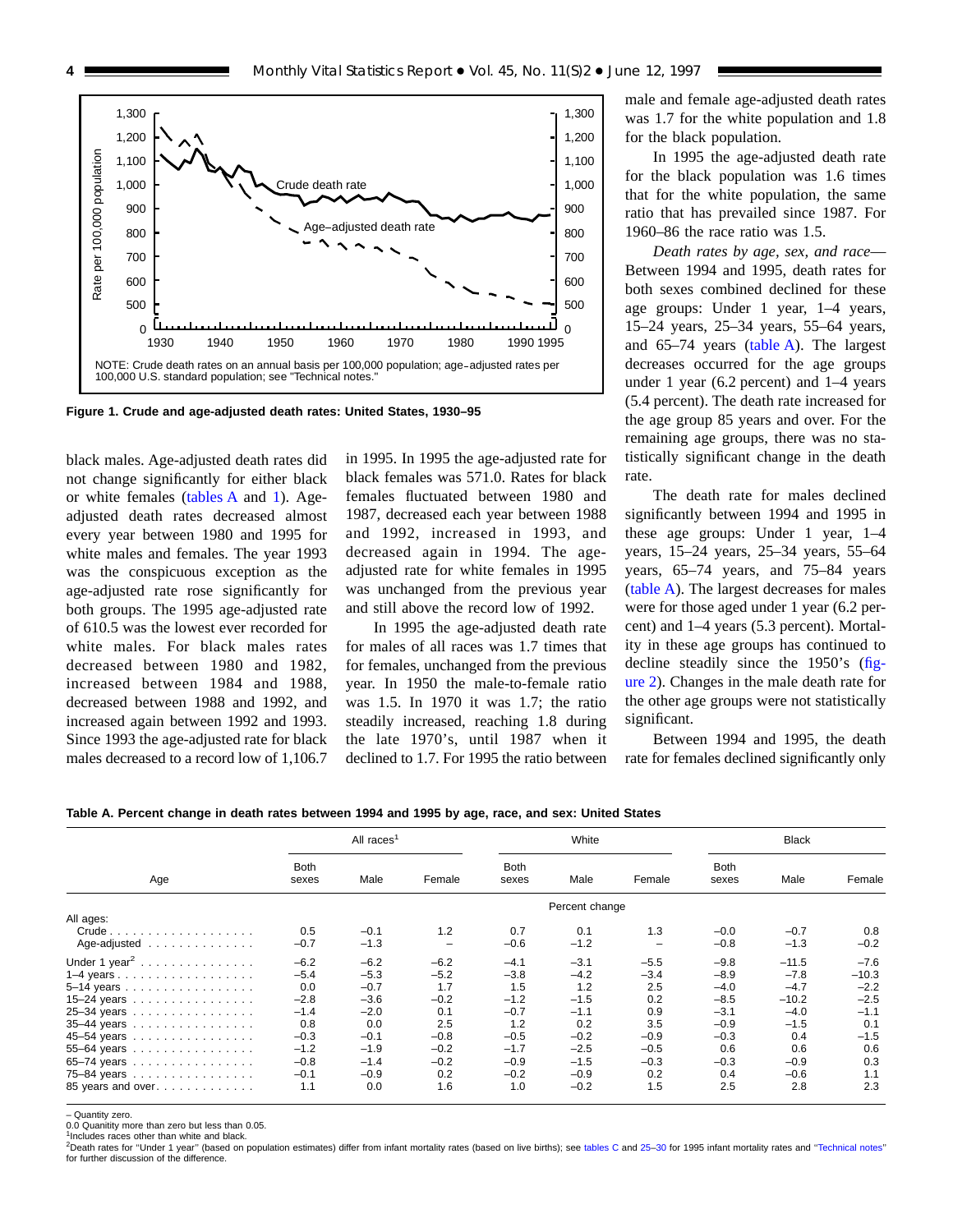<span id="page-4-0"></span>

**Figure 2. Death rates by age and sex: United States, 1950–95**

at the youngest ages [\(table A\)](#page-3-0). For females under 1 year, the death rate declined 6.2 percent. For females 1–4 years, the death rate registered a 5.2-percent decline. In contrast the age-specific death rate for females increased for those aged 35–44 years (2.5 percent) and 85 years and over (1.6 percent). Changes in the female death rate were not statistically significant for other age groups.

The pattern of changes in agespecific death rates between 1994 and 1995 was similar for the four major racesex groups [\(table A\)](#page-3-0). Death rates decreased for the age groups under 1 year and 1–4 years. The declines in these age categories were much greater for black males and females. The decline in the death rate for black infants exceeded 10 percent for males and was nearly 8 percent for females. Percentage declines for white infants were approximately onehalf that for black infants. The declines for black males and black females aged 1–4 years were 7.8 percent and 10.3 percent, respectively. The death rate also declined substantially for black males aged 15–24 years (10.2 percent) and 25–34 years (4.0 percent). The death rate declined for white males aged 55–64 years (2.5 percent), 65–74 years (1.5 percent), and 75–84 years (0.9 percent). Death rates generally increased from 1994 to 1995 for those 85 years and over except for white males. The percentage increase for the black population aged 85 years and over was approximately twice that for the white population of the same age group. In addition, the death rate increased considerably from 1994 to 1995 for white women aged 35–44 years (3.5 percent).

#### **Expectation of life at birth and at specified ages**

The expectation of life at birth for 1995 represents the average number of years that a group of infants would live if the infants were to experience throughout life the age-specific death rates prevailing in 1995. In 1995 the average expectation of life at birth was 75.8 years, an increase of 0.1 years compared with life expectancy in 1994 and matches the high of 75.8 years recorded in 1992. The increase between 1994 and 1995 represents a continuation of the general upward trend in U.S. life expectancy observed throughout this century.

In 1995 life expectancy for females was 78.9 years, decreasing 0.1 year from 1994. Life expectancy was 72.5 years for males, a 0.1-year increase from 1994 to 1995. The difference in life expectancy

between the sexes was 6.4 years in 1995. In contrast to the widening gap from 1900 to 1975 (2.0 years in 1900, 5.5 years in 1950, and 7.8 years in 1975), the difference in life expectancy between the sexes narrowed between 1979 and 1988 (7.8 years in 1979, 7.1 years in 1984, and 6.9 years in 1988) and between 1990 (7.0 years) and 1994 (6.6 years).

Between 1994 and 1995, life expectancy for the white population remained static at 76.5 years, while for the black population it increased 0.1 year from 69.5 years to 69.6 years, equaling the record high reached in 1992. The difference in life expectancy between the white and black populations was 6.9 years in 1995, a slight narrowing of the gap from 1993 (7.1 years) and 1994 (7.0 years). Although the white-black difference in life expectancy narrowed from 7.6 years in 1970 to 5.7 years in 1982, it increased to 7.1 years in 1989 before declining to 7.0 years in 1990 and 1991 and 6.9 years in 1992.

Among the four race-sex groups [\(fig](#page-5-0)[ure 3\),](#page-5-0) white females continued to have the highest life expectancy at birth (79.6 years), followed by black females (73.9 years), white males (73.4 years), and black males (65.2 years). Between 1994 and 1995, among the four race-sex groups,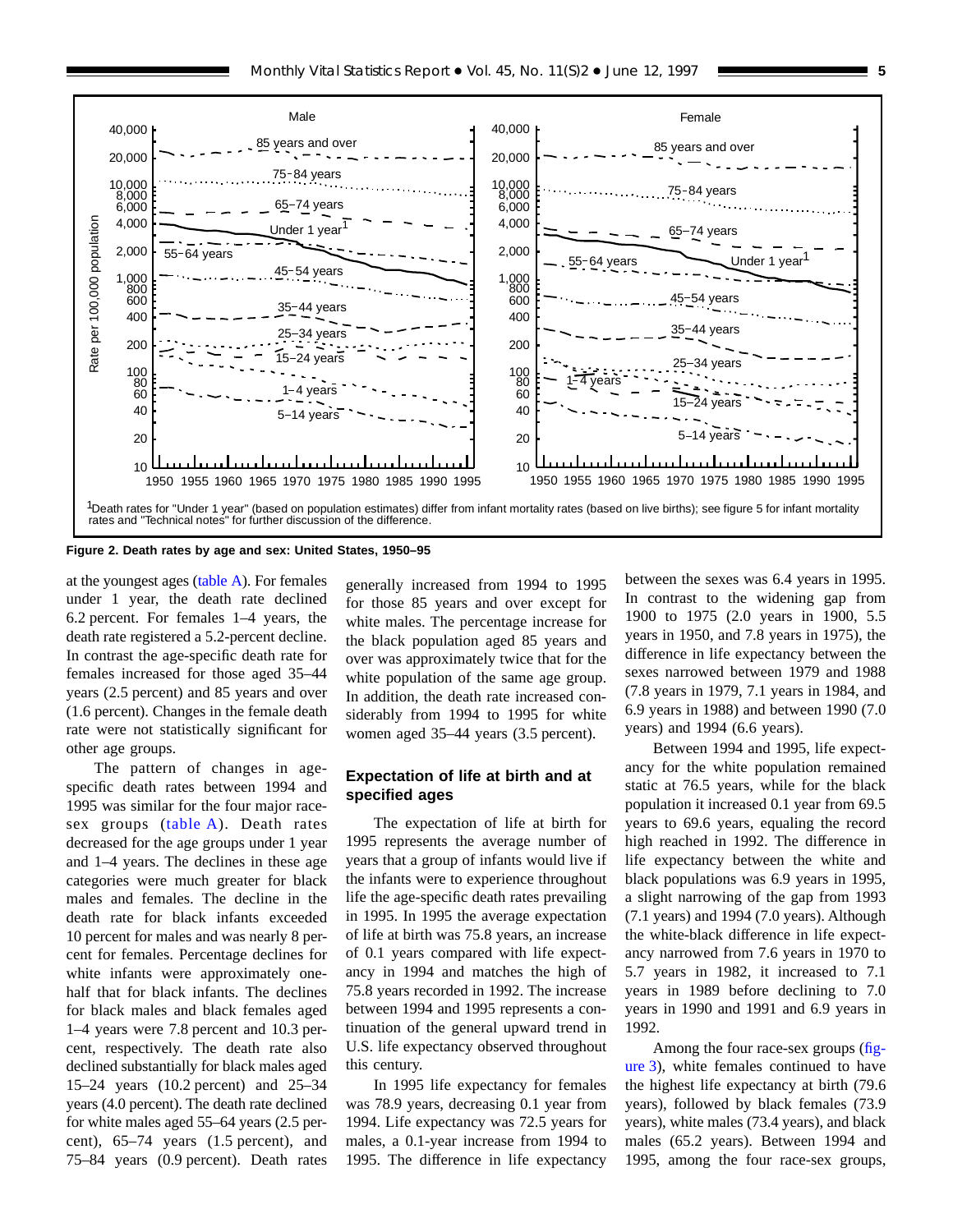<span id="page-5-0"></span>

**Figure 3. Life expectancy by sex: United States, 1970–95**

life expectancy increased only for males (from 72.4 in 1994 to 72.5 in 1995). Life expectancy increased 0.1 year for white males (from 73.3 in 1994 to 73.4 in 1995) and 0.3 year for black males (from 64.9 in 1994 to 65.2 in 1995). Black males experienced an unprecedented decline in life expectancy every year for 1984–89 (4) but an annual increase in 1990–92, 1994, and 1995 [\(table](#page-18-0) 5). However, by 1995 life expectancy for black males was still 0.1 year shorter than the peak life expectancy of 65.3 years attained in 1984. For white females life expectancy increased nearly every year from 1970 to 1992 when it reached a record high of 79.8 years. Since 1992 white female life expectancy has declined by 0.2 year. Before 1988 life expectancy for black females fluctuated but increased from 1988 to 1992. Since 1992 black female life expectancy has remained virtually unchanged. Overall, the largest gain in life expectancy between 1980 and 1995 was for white males (2.7 years), followed by white females (1.5 years), and black males and females (1.4 years each).

The 1995 life table may be used to compare life expectancies at any age from birth onward. For example, a person who has reached age 65 years may look forward to living to an older age, on the average, than one who has reached 50 years. On the basis of mortality experienced

in 1995, a person aged 50 years could expect to live an average of 29.3 more years for a total of 79.3 years, and a person aged 65 years could expect to live an average of 17.4 more years for a total of 82.4 years [\(tables](#page-17-0) 3 and [4\)](#page-17-0).

#### **Leading causes of death**

The 15 leading causes of death in 1995 accounted for 85.5 percent of all deaths in the United States [\(table](#page-6-0) B). (For ranking procedures, see '['Technical](#page-72-0) [notes.''\)](#page-72-0) The leading causes of death for 1984–95 have generally been the same, but the order has often varied. For 1995 the only changes in ranking from the previous year were as follows: Nephritis, nephrotic syndrome, and nephrosis (kidney disease), the 12th leading cause of death in 1994, became the 11th leading cause of death in 1995; and Homicide and legal intervention (homicide), the 11th leading cause of death in 1994, became the 12th leading cause of death in 1995. This is the second consecutive year in which homicide has dropped in the causeof-death ranking.

For most leading causes, ageadjusted death rates are better indicators than crude death rates for showing changes in mortality risk over time. Therefore, age-adjusted rates are used to depict trends for all 15 leading causes of death

[\(figure](#page-7-0) 4). Among these causes, the ageadjusted death rate for only one of the 15 leading causes—homicide—showed a statistically significant decrease from 1994 to 1995 [\(table](#page-6-0)  $B$ ). The age-adjusted death rate for homicide decreased by 8.7 percent between 1994 and 1995, continuing the generally downward trend observed since 1991. For 1987–91 homicide mortality had risen at an average rate of more than 6 percent per year. Though not statistically significant, five other leading causes of death registered declines: Chronic liver disease and cirrhosis (chronic liver disease); Diseases of heart (heart disease); Malignant neoplasms, including neoplasms of lymphatic and hematopoietic tissues (cancer); Chronic obstructive pulmonary diseases and allied conditions (COPD); and Pneumonia and influenza. Age-adjusted rates for chronic liver disease have been declining for the past 20 years. Heart disease has generally declined since 1950. Cancer mortality has shown a gradual but consistently downward trend only since 1990.

Alzheimer's disease was the only one of the 15 leading causes of death for which the increase from 1994 to 1995 in the age-adjusted death rate was statistically significant. Between 1994 and 1995, the age-adjusted death rate for Alzheimer's disease increased by 8.0 percent [\(figure](#page-7-0) 4). Reporting of Alzheimer's disease deaths has increased since the classification of this disease was introduced in 1979 (see [''Technical](#page-72-0) notes''). The increase in Alzheimer's disease mortality likely reflects improvements in reporting and diagnosis of the disease rather than increases in prevalence (12).

Increases from 1994 to 1995, though not statistically significant, were noted for five other leading causes of death: Diabetes mellitus (diabetes), Septicemia, Human immunodeficiency virus (HIV) infection, Cerebrovascular diseases (stroke), and Accidents and adverse effects (accidents). The age-adjusted rate for HIV infection has increased consistently since 1987, the year in which HIV infection was added to the list of rankable causes (see [''Technical](#page-72-0) notes''). The nonsignificant change between 1994 and 1995 in the rate for HIV compares with an 11.6 percent increase between 1993 and 1994 and is by far the smallest change between 2 years since 1987. Diabetes mortality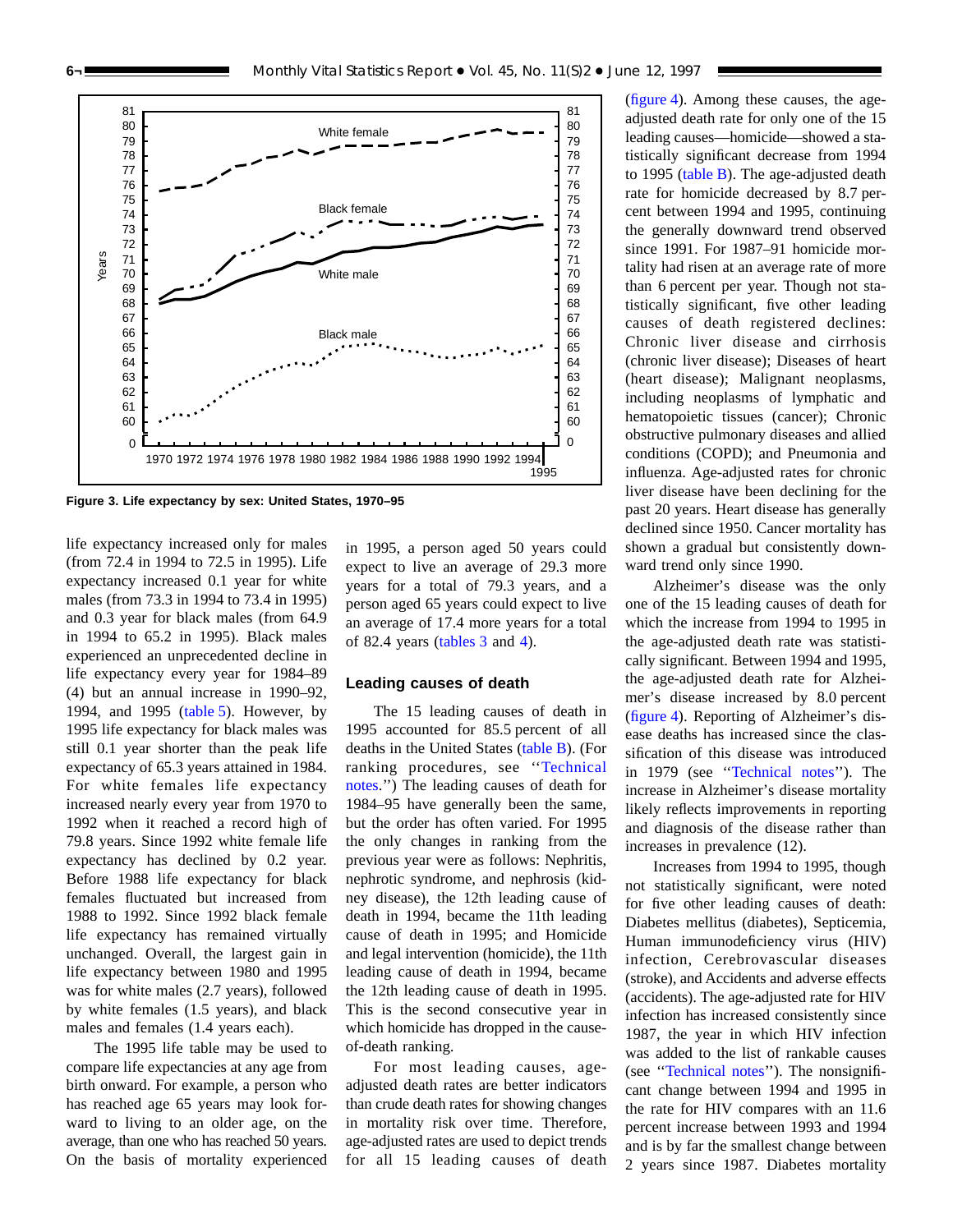<span id="page-6-0"></span>**Table B. Percent of total deaths, death rates, age-adjusted death rates for 1995, percent change in age-adjusted death rates from 1994 to 1995 and 1979 to 1995, and ratio of age-adjusted death rates by race and sex for the 15 leading causes of death for the total population in 1995: United States**

[Crude death rates on an annual basis per 100,000 population; age-adjusted rates per 100,000 U.S. standard population; see [''Technical notes.''\]](#page-72-0)

|                      |                                                                                                 |                               |               |       |                          | Age-adjusted death rate                                                                        |                      |                             |
|----------------------|-------------------------------------------------------------------------------------------------|-------------------------------|---------------|-------|--------------------------|------------------------------------------------------------------------------------------------|----------------------|-----------------------------|
|                      |                                                                                                 |                               |               |       |                          | Percent change                                                                                 | Ratio                |                             |
| Rank <sup>1</sup>    | Cause of death (Based on the Ninth Revision,<br>International Classification of Diseases, 1975) | Percent<br>of total<br>deaths | Death<br>rate | 1995  | 1994<br>to<br>1995       | 1979<br>to<br>1995                                                                             | Male<br>to<br>female | <b>Black</b><br>to<br>white |
| $\cdots$             |                                                                                                 | 100.0                         | 880.0         | 503.9 | $-0.7$                   | $-12.7$                                                                                        | 1.7                  | 1.6                         |
| $\mathbf{1}$         |                                                                                                 | 31.9                          | 280.7         | 138.3 | $-1.5$                   | $-30.7$                                                                                        | 1.8                  | 1.5                         |
| $\overline{2}$       | Malignant neoplasms, including neoplasms of                                                     |                               |               |       |                          |                                                                                                |                      |                             |
|                      |                                                                                                 | 23.3                          | 204.9         | 129.9 | $-1.2$                   | $-0.7$                                                                                         | 1.4                  | 1.4                         |
| 3                    |                                                                                                 | 6.8                           | 60.1          | 26.7  | 0.8                      | $-35.8$                                                                                        | 1.2                  | 1.8                         |
| 4                    | Chronic obstructive pulmonary diseases and allied conditions                                    | 4.5                           | 39.2          | 20.8  | $-1.0$                   | 42.5                                                                                           | 1.5                  | 0.8                         |
| 5                    |                                                                                                 | 4.0                           | 35.5          | 30.5  | 0.7                      | $-28.9$                                                                                        | 2.5                  | 1.3                         |
| $\sim$ $\sim$ $\sim$ |                                                                                                 | 1.9                           | 16.5          | 16.3  | 1.2                      | $-29.7$                                                                                        | 2.3                  | 1.0                         |
| $\cdots$             |                                                                                                 | 2.2                           | 19.0          | 14.2  | $\overline{\phantom{0}}$ | $-27.6$                                                                                        | 2.9                  | 1.5                         |
| 6                    |                                                                                                 | 3.6                           | 31.6          | 12.9  | $-0.8$                   | 15.2                                                                                           | 1.6                  | 1.4                         |
| 7                    |                                                                                                 | 2.6                           | 22.6          | 13.3  | 3.1                      | 35.7                                                                                           | 1.2                  | 2.4                         |
| 8                    |                                                                                                 | 1.9                           | 16.4          | 15.6  | 1.3                      | $\frac{1}{2} \left( \frac{1}{2} \right) \left( \frac{1}{2} \right) \left( \frac{1}{2} \right)$ | 5.0                  | 4.7                         |
| 9                    |                                                                                                 | 1.4                           | 11.9          | 11.2  | $\overline{\phantom{m}}$ | $-4.3$                                                                                         | 4.5                  | 0.6                         |
| 10                   |                                                                                                 | 1.1                           | 9.6           | 7.6   | $-3.8$                   | $-36.7$                                                                                        | 2.4                  | 1.3                         |
| 11                   |                                                                                                 | 1.0                           | 9.0           | 4.3   | $\overline{\phantom{a}}$ | $\overline{\phantom{m}}$                                                                       | 1.5                  | 2.8                         |
| 12                   |                                                                                                 | 1.0                           | 8.7           | 9.4   | $-8.7$                   | $-7.8$                                                                                         | 3.7                  | 6.1                         |
| 13                   |                                                                                                 | 0.9                           | 8.0           | 4.1   | 2.5                      | 78.3                                                                                           | 1.2                  | 2.7                         |
| 14                   |                                                                                                 | 0.9                           | 7.8           | 2.7   | 8.0                      | 1,250.0                                                                                        | 1.0                  | 0.7                         |
| 15                   |                                                                                                 | 0.7                           | 6.4           | 2.3   | $\overline{\phantom{m}}$ | $-59.6$                                                                                        | 1.4                  | 1.0                         |
| $\cdots$             |                                                                                                 | 14.5                          | 127.6         | .     | .                        | .                                                                                              | $\cdots$             | $\cdots$                    |

– Quantity zero.

- - - Data not available.

Category not applicable. 1Rank based on number of deaths; see "Technical notes."

has been increasing consistently since 1986. Since 1990 the age-adjusted death rate for diabetes has increased at an apparently accelerated rate, from about 1 percent annually during 1990–92 to more than 3 percent annually during 1992–95. An anomalous 14-percent increase in the age-adjusted death rate for diabetes during 1988–89 has been attributed in part to the 1989 revision of the death certificate (8). For three leading causes of death, suicide, kidney disease, and atherosclerosis, age-adjusted death rates did not change between 1994 and 1995.

In 1995 the leading causes of death differed substantially by age [\(table 7\)](#page-22-0). For the younger age groups—those aged 1–4, 5–14, and 15–24 years—accidents were the leading cause of death. HIV infection was the leading cause of death for the age group 25–44 years. In the older age groups, chronic diseases were the leading causes: Cancer, for those aged 45–64 years, and heart disease, for those aged 65 years and over. At ages below 25 years, homicide ranked between the second and fourth leading cause of death, while for the age groups 5–14, 15–24,

and 25–44 years, suicide ranked as the third or fifth leading cause of death.

In 1995 the patterns in leading causes of death varied by sex [\(table 7\).](#page-22-0) For the total male and female populations, 7 of the 10 leading causes of death were the same but differed by rank. While accidents was the fourth leading cause of death for males, it was the seventh leading cause for females. While diabetes was the eighth leading cause of death for males, it was the sixth leading cause for females. Moreover, while HIV infection, suicide, and homicide were respectively the 7th, 9th, and 10th leading causes of death for males, they did not rank among the 10 leading causes of death for females. The sex patterns in leading causes of death also differed according to age. In general, the causes of death representing the list of 10 leading causes were the same. However, the relative rankings of the leading causes of death tended to vary by sex for a given age group. For example, for the age group 25–44 years, HIV infection was the leading cause of death for males but was the third leading cause of death for females. Cancer was the leading

cause of death among females aged 25–44 but was the fifth leading cause for men in the same age group.

In 1995 the patterns in leading causes of death also varied according to race [\(table 7\)](#page-22-0). Eight of the ten leading causes were the same for the white and black populations, but differed by rank. For example, HIV infection was the fourth leading cause for the black population but was the ninth leading cause for the white population. Suicide and chronic liver disease were among the leading causes for the white population but not for the black population. Homicide and Certain conditions originating in the perinatal period (perinatal conditions) were among the leading causes for the black population but not for the white population. Within broad age groups for the white and black populations, the leading cause was the same except for the age groups 15–24 and 25–44 years. For the age group 15–24 years, the leading cause for the white population was accidents, while the leading cause for the black population was homicide. For the age group 25–44 years, the leading cause for the white population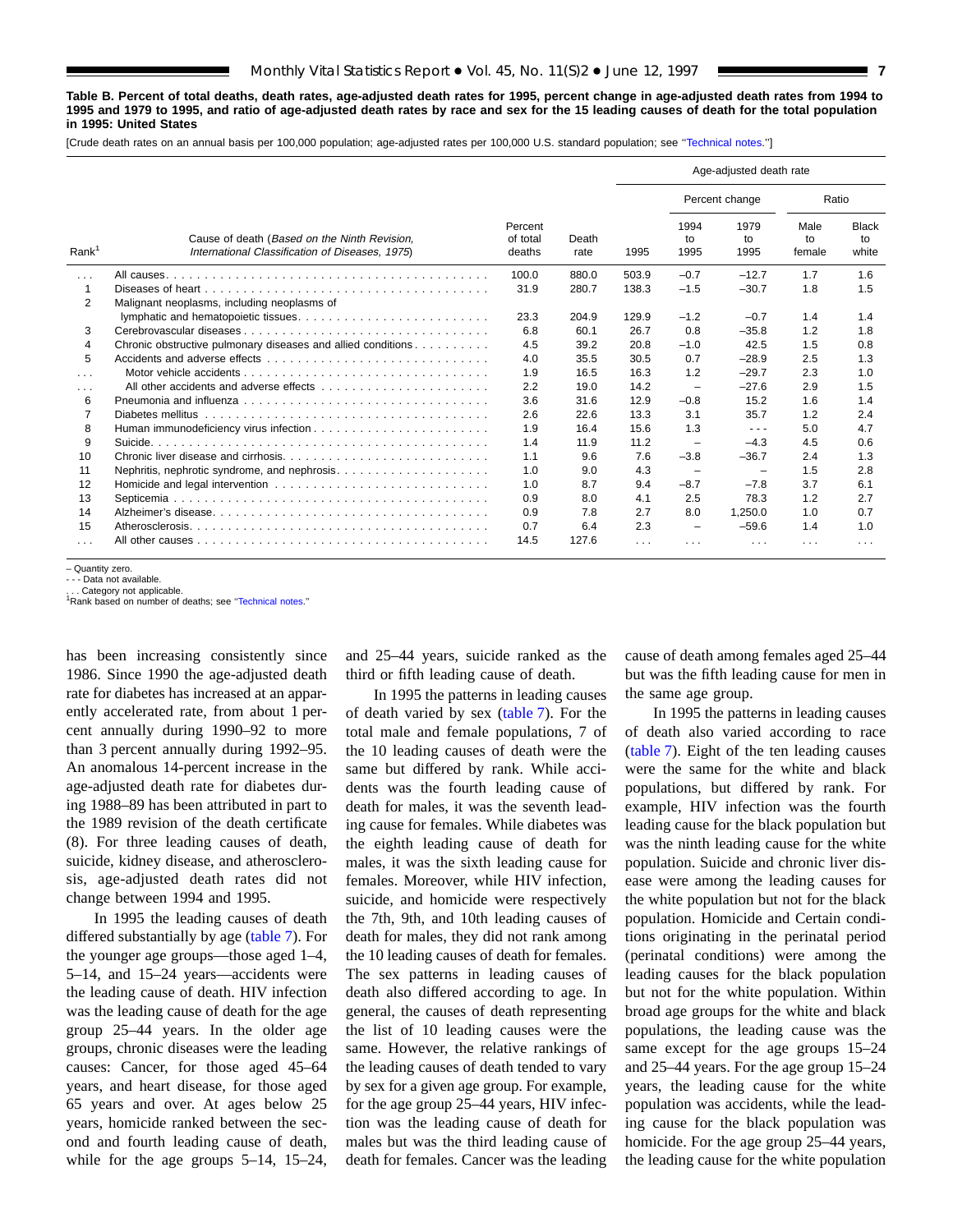<span id="page-7-0"></span>

**Figure 4. Age-adjusted death rates for the 15 leading causes of death: United States, 1950–95**

again was accidents, while the leading cause for the black population was HIV infection. For the age groups 15–24 through 65 years and over, accidents ranked higher for the white population than for the black population; while homicide and HIV infection consistently ranked higher for the black population than for the white population for all age groups under 65 years.

Age-adjusted death rates for males were higher than the rates for females for all causes of death combined and for 13 of the 15 leading causes of death [\(table B\).](#page-6-0) Nine of the leading causes of death showed differentials in which ageadjusted death rates for males were at least 1.5 times those for females. The largest differential was for HIV infection, for which the death rate for males was five times that for females. Other large differentials were for suicide (4.5), homicide (3.7), accidents (2.5), chronic liver

disease (2.4), heart disease (1.8), pneumonia and influenza (1.6), COPD (1.5), and kidney disease (1.5).

Mortality was higher for the black population than for the white population for most of the leading causes of death for the total population  $(table B)$ . The largest differential was for homicide, for which the age-adjusted death rate for the black population was 6.1 times that for the white population. Other causes for which the differential was large include HIV infection (4.7), kidney disease (2.8), septicemia (2.7), diabetes (2.4), stroke (1.8), and heart disease (1.5). Ageadjusted rates were lower for the black population than rates for the white population for three leading causes of death—COPD (17 percent), suicide (42 percent), and Alzheimer's disease (32 percent).

Causes of death can be identified that account for changes in age-specific death

rates between 1994 and 1995. Thus, the 5.4-percent decrease in the death rate for those aged 1–4 years was due primarily to declines in mortality from accidents. The 2.8-percent decrease in the death rate for those aged 15–24 years was due mainly to declines in mortality from homicide. Decreases in mortality from homicide, cancer, and chronic liver disease were largely responsible for the 1.4 percent decrease in the death rate for those aged 25–34 years. Decreases in death rates for those in the age groups 55–64, 65–74, and 75–84 years were due primarily to decreases in mortality from heart disease and cancer. The 1.1-percent increase in the death rate for those aged 85 years and over was due mainly to increases in mortality from cancer, stroke, Alzheimer's disease, and COPD. This increase occurred despite significant decreases in mortality due to atherosclerosis, heart disease, and Ulcer of stomach and duodenum (stomach ulcer).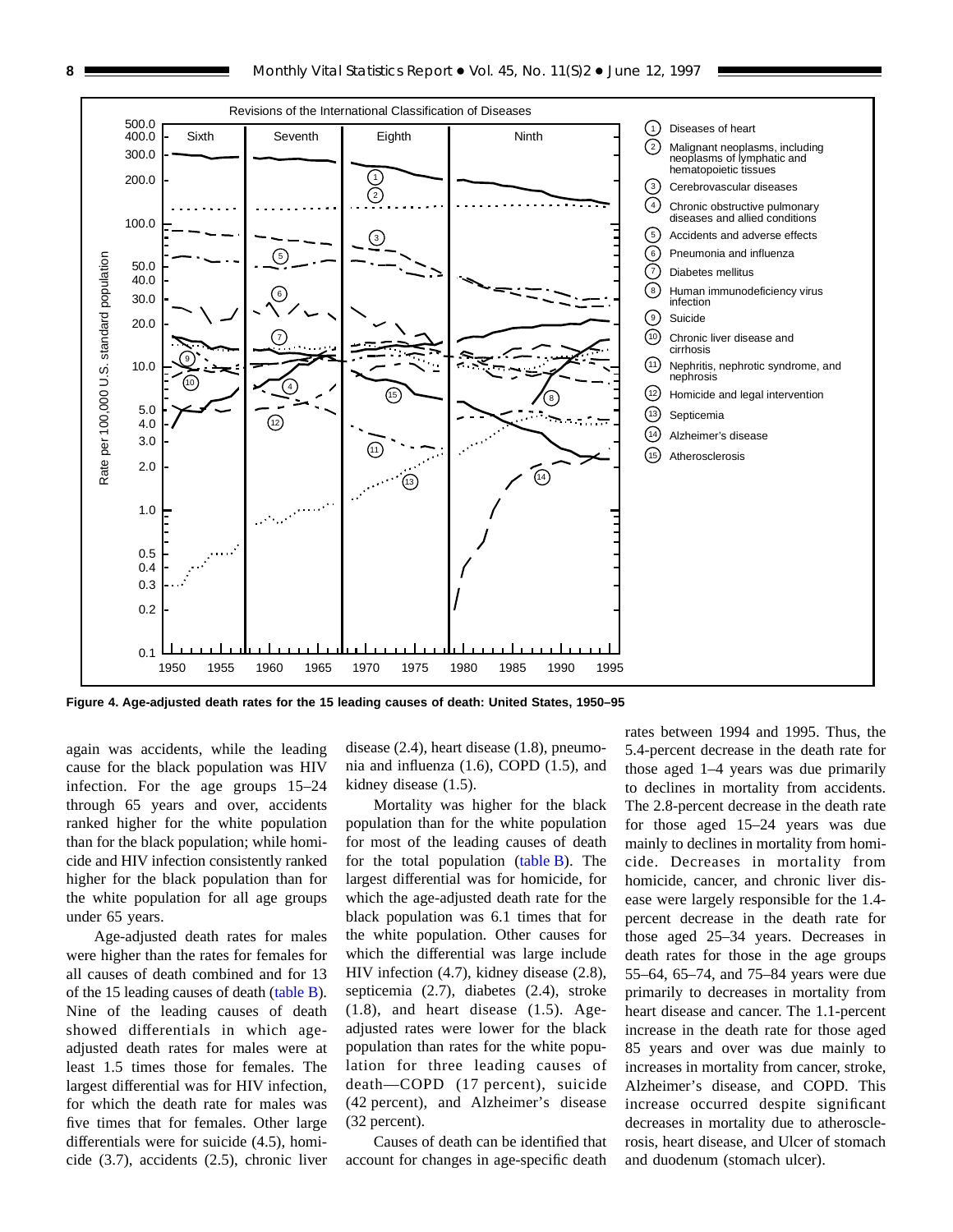The decrease in the death rate for white males aged 55–64, 65–74, and 75–84 years between 1994 and 1995 was due largely to decreases in mortality due to heart disease, cancer, and COPD. The 3.5-percent increase in the death rate for white females aged 35–44 years was due mainly to increases in mortality from HIV infection, diabetes, and COPD. The 1.5-percent increase for white females aged 85 years and older was due primarily to stroke, cancer, Alzheimer's disease, and COPD. The 10.2-percent decrease in the death rate for black males aged 15–24 years and the 4-percent decrease for black males aged 25–34 years were due primarily to decreases in mortality from homicide. Decreases in mortality from suicide and accidents also contributed to the decrease in the death rate for 15–24-year-old black men, and decreases in mortality from HIV infection contributed to the decrease in the death rate among 25–34-year-old black men. The 2.8-percent increase in the death rate for black males aged 85 years and older was due chiefly to increases in stroke, heart disease, and cancer. Decreases in mortality from accidents and heart disease were largely responsible for the 10.3 percent decrease in the death rate for black females aged 1–4 years. The death rate for black females aged 85 years and older increased by 2.3 percent due to increases in stroke, heart disease, and Alzheimer's disease.

Life expectancy at birth improved from 75.7 years in 1994 to 75.8 years in 1995 primarily because of decreases in mortality from heart disease, cancer, homicide, perinatal conditions, and chronic liver disease despite increases in mortality from diabetes, Alzheimer's disease, stroke, HIV infection, and accidents. (For discussion of contribution to change in life expectancy, see [''Technical](#page-72-0) notes.'') Among white males life expectancy improved by 0.1 year between 1994 and 1995 because of decreases in mortality from heart disease, cancer, homicide, HIV infection, and COPD although mortality from diabetes, accidents, kidney disease, and Alzheimer's disease increased. For white females the decreases in mortality from heart disease, cancer, perinatal conditions, congenital anomalies, and chronic liver disease were completely offset by increases in mortality from stroke,

accidents, Alzheimer's disease, diabetes, and HIV infection. As a result there was no change in white female life expectancy from 1994 to 1995. For black males decreases in mortality from homicide, cancer, perinatal conditions, accidents, and chronic liver disease contributed to the 0.3-year gain in life expectancy. This gain occurred despite increases in mortality from HIV infection, heart disease, and diabetes. The life expectancy for black females did not change because declines in mortality from heart disease, homicide, perinatal conditions, accidents, and chronic liver disease were offset by increases in mortality due to HIV infection, diabetes, pneumonia, cancer, and Hypertension, with or without renal disease (hypertension).

Life expectancy for white males was 8.2 years higher than that for black males in 1995. Specific causes of death with much lower mortality for white males influenced this difference. The causes of death contributing the most to this difference were HIV infection, heart disease, homicide, cancer, and perinatal conditions. The life expectancy for white females was 5.7 years higher than that for black females in 1995. The causes of death contributing the most to this difference were heart disease, cancer, HIV infection, diabetes, and stroke.

#### **Hispanic mortality**

Hispanic mortality data for 1995 are based on deaths to residents of 49 States and the District of Columbia. Data shown in [tables](#page-49-0) 14 and [15](#page-51-0) exclude Oklahoma because the State did not include the Hispanic origin item on its death certificates in 1995. (For details on reporting area, see '['Technical](#page-72-0) notes''.) The ageadjusted death rate for the Hispanic population increased by 0.8 percent from 1994 to 1995 from 383.8 deaths per 100,000 U.S. standard population to 386.8. Among specified subgroups of the Hispanic population, the age-adjusted death rate increased from 1994 to 1995 for Puerto Ricans (3.0 percent), Cubans (8.2 percent), and Other Hispanics (4.1 percent) but decreased for Mexican Americans (2.2 percent).

The crude, age-specific, and ageadjusted death rates for the Hispanic population can be compared with those for the non-Hispanic white and black populations [\(table](#page-49-0) 14). The crude death rate for the Hispanic population was 64 percent lower than that for the non-Hispanic white population and 61 percent lower than that for the non-Hispanic black population. The difference between the Hispanic and non-Hispanic white populations reflects the lower age-specific mortality for the older age groups and the younger age composition of the Hispanic population compared with that of the non-Hispanic white population. The age-adjusted death rate, which controls for age-compositional differences, was nearly 20 percent lower for the Hispanic population than for the non-Hispanic white population. The ratio of the age-adjusted death rate for the Hispanic population to that for non-Hispanic white population was 0.85 for males and 0.75 for females, virtually unchanged from the previous year. Mortality of Hispanics may be somewhat understated because of net underreporting of Hispanic origin on the death certificate (see '['Technical](#page-72-0) notes").

Within the Hispanic population, the age-adjusted death rate for males was 1.9 times that for females, compared to 1.6 for non-Hispanic whites. The male-tofemale ratio differed substantially by age, with Hispanic males experiencing three to four times higher death rates than Hispanic females for ages 15–44 years. The sex ratio in Hispanic mortality ranged between 1.2 and 1.6 for ages below 15 years and between 1.3 and 2.2 for ages 45 years and older.

Among specified subgroups of the Hispanic population, the age-adjusted death rate was substantially lower for Cubans (387.4), Mexican Americans (362.4), and Central and South Americans and other and unknown Hispanics (368.5) than for Puerto Ricans (582.9). Among Hispanic males, Mexican Americans had the lowest rate, while Puerto Ricans had the highest. Among Hispanic females, Cubans had the lowest rate, while Puerto Ricans had the highest.

The 10 leading causes of death for the Hispanic population were the same from 1994 to 1995, although there were some changes in the ranking. The top five leading causes—heart disease, cancer, accidents, HIV infection, and stroke remained unchanged. Homicide, formerly the sixth leading cause in 1994, traded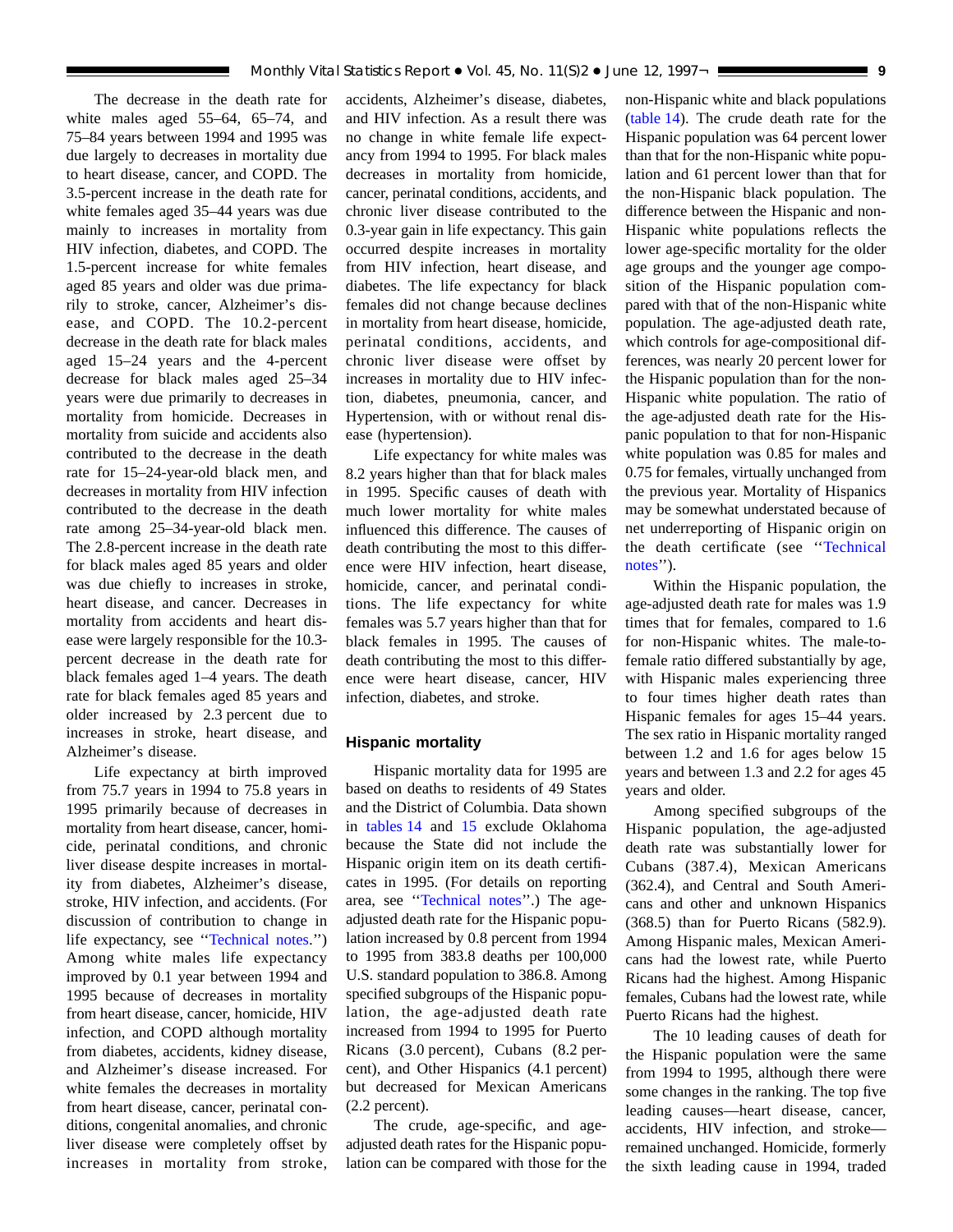places with diabetes and dropped to seventh in the ranking. Chronic liver disease, formerly the eighth leading cause, traded places with Pneumonia and influenza and became the ninth leading cause in 1995.

Leading causes of death for all age groups combined for the Hispanic population differed by rank and cause from those for the non-Hispanic white population in the Hispanic reporting area [\(table 15\)](#page-51-0). Although the two leading causes of death—heart disease and cancer—were the same for both groups, they accounted for 57 percent of all deaths in 1995 for the non-Hispanic white population but for only 42 percent of the deaths for the Hispanic population. The major differences in leading causes of death between the two groups were as follows: Of the 10 leading causes of death for the Hispanic population, homicide (seventh leading cause) and chronic liver disease (ninth leading cause) were not among the 10 leading causes for the non-Hispanic white population. Conversely, suicide and Alzheimer's disease, the eighth and tenth leading causes of death for the non-Hispanic white population, were not among the 10 leading causes for the Hispanic population [\(table 15\).](#page-51-0)

Differences in the ranking of the leading causes of death between the two population groups largely reflect differences in age composition between the two groups; that is, the Hispanic population has a greater proportion of young persons, and, accordingly, a larger proportion of deaths due to causes that are more prevalent at younger ages. Within broad age groups, leading causes were more similar between the two population groups. However, even within age categories some differences exist. Homicide and HIV infection consistently ranked higher for the Hispanic population than for the non-Hispanic white population for all age groups between 1–4 years and 45–64 years. Chronic liver disease also ranked higher for the Hispanic population than for the non-Hispanic white population for those aged 45–64 years and 65 years and over.

#### **Firearm mortality**

In 1995 a total of 35,957 persons died from firearm injuries in the United States [\(table 16\).](#page-54-0) This number was 6.6 percent lower than the 38,505 deaths in 1994. Firearm suicide and homicide, the two major component causes, accounted for 51 and 44 percent, respectively, of all firearm injury deaths in 1995.

Of the 35,957 firearm injury deaths in 1995, 59.8 percent were for white males, 23.6 percent for black males, 10.9 percent for white females, and 3.2 percent for black females. The largest numbers of firearm deaths for males and females were for the age groups 15–24 and 25–34 years. Although the numbers of deaths were highest for white males, the age-adjusted and age-specific death rates for firearm injuries were generally highest for black males, followed by white males, black females, and white females [\(table 17\)](#page-55-0).

In 1995 the age-adjusted death rate for firearm injuries was 13.9 deaths per 100,000 U.S. standard population, 7.9 percent lower than the rate of 15.1 in 1994 [\(table 18\)](#page-56-0). The rate decreased by 14.2 percent between 1980 and 1985, increased every year between 1987 and 1991 (16.9 percent), decreased by 2 percent between 1991 and 1992, and increased by 4.7 percent from 1992 to 1993. The 1994 age-adjusted death rate for firearm injuries was 3.2 percent lower than the rate for 1993.

Between 1994 and 1995, the ageadjusted death rate for firearm injuries decreased by 14.6 percent for black males, 15 percent for black females, and 5.4 percent for white males. The rate did not decrease significantly for white females. In 1995 the rate for males was 6 times that for females, and the rate for the black population was 2.7 times that of the white population.

Between 1994 and 1995 the ageadjusted death rate decreased by 11.8 percent for firearm homicide, 16.7 percent for firearm accidents, and 3 percent for firearm suicides. In 1995 the age-specific death rates for firearm homicide were highest for the age groups 15–24 and 25–34 years, while the rates for firearm suicide peaked for those aged 75–84 years and 85 years and older.

#### **Drug-induced mortality**

In 1995 a total of 14,218 persons died of drug-induced causes in the United States [\(table 19\)](#page-57-0). The category drug-induced causes includes not only deaths from dependent and nondependent use of drugs (legal and illegal use), but also poisoning from medically prescribed and other drugs. It excludes accidents, homicides, and other causes indirectly related to drug use. Also excluded are newborn deaths due to mother's drug use. (For drug-induced causes, see '['Technical](#page-72-0) [notes.''](#page-72-0)) The age-adjusted death rate for drug-induced causes in 1995 was 5.1 deaths per 100,000 U.S. standard population, 2 percent higher than the rate of 5.0 in 1994. The rate increased by 35 percent from 1983 to 1988, then declined 14 percent between 1988 and 1990, and increased by 39 percent between 1990 and 1994. In 1995 the age-adjusted death rate for drug-induced causes for males was 2.4 times the rate for females, and the rate for the black population was 1.8 times that for the white population.

#### **Alcohol-induced mortality**

In 1995 a total of 20,231 persons died of alcohol-induced causes in the United States [\(table 20\).](#page-58-0) The category alcohol-induced causes includes not only deaths from dependent and nondependent use of alcohol but also accidental poisoning by alcohol. It excludes accidents, homicides, and other causes indirectly related to alcohol use, as well as deaths due to fetal alcohol syndrome. (For alcohol-induced causes, see [''Technical](#page-72-0) [notes.''\)](#page-72-0) The age-adjusted death rate for alcohol-induced causes in 1995 was 6.7 deaths per 100,000 U.S. standard population, 1.5 percent lower than the rate of 6.8 in 1994. The rate decreased by 20 percent from 1980 to 1986, increased by 9 percent from 1986 to 1989, and then decreased by 7 percent from 1989 to 1991. Since 1991 it has shown very little change. In 1995 the age-adjusted death rate for alcohol-induced causes for males was 3.6 times the rate for females, and the rate for the black population was 1.9 times the rate for the white population.

#### **Marital status**

Beginning with this report, agespecific and age-adjusted death rates are shown by marital status for the population aged 15 years and over [\(table 21\)](#page-59-0) (see [''Technical notes''](#page-72-0)). An examination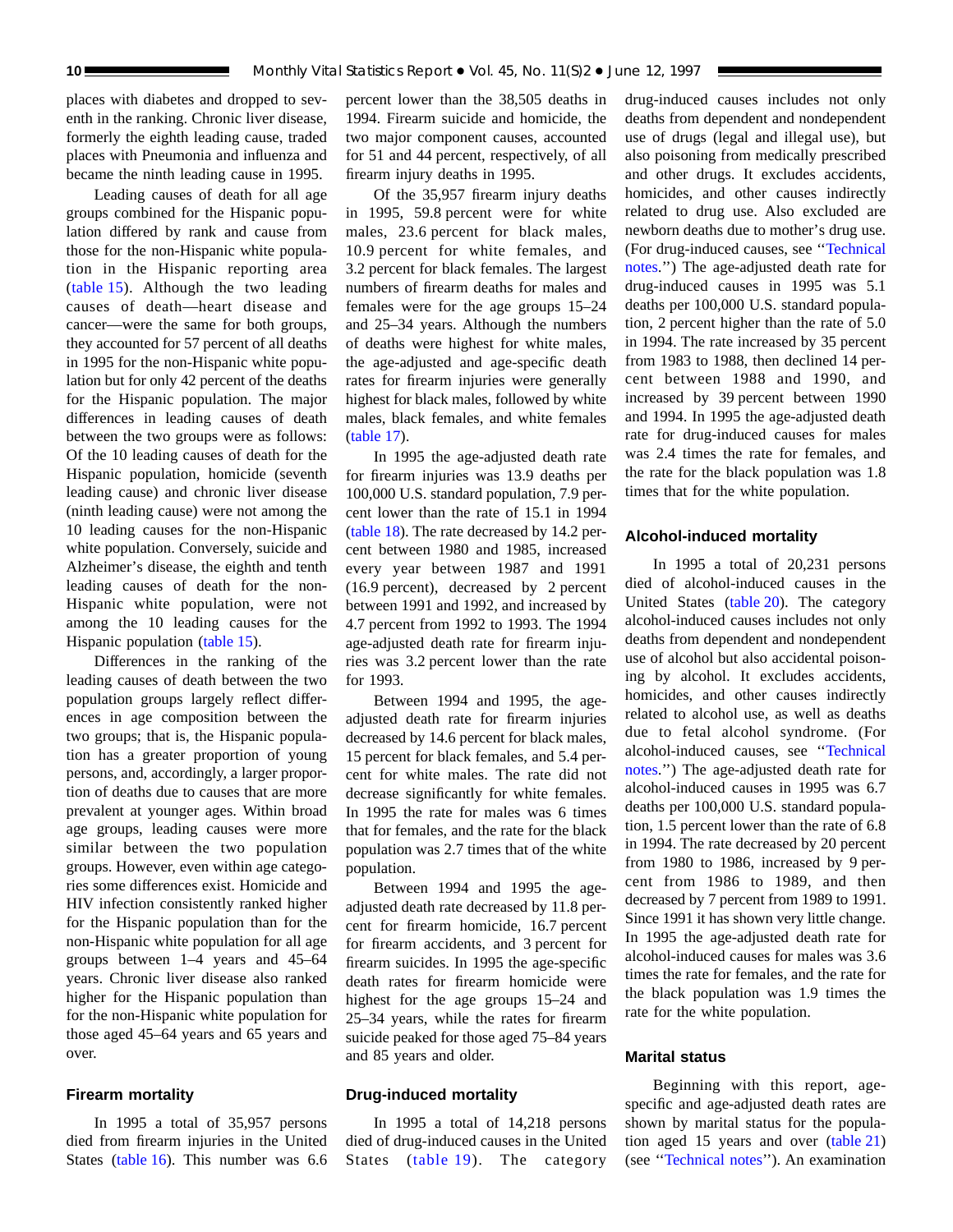<span id="page-10-0"></span>of age-adjusted death rates reveals that those never married have the highest death rate, followed by those widowed, divorced, and married. The never married have an age-adjusted death rate 85 percent higher than the ever married and 2.3 times the rate for the currently married. Age-adjusted rates for the widowed and divorced are nearly two times that for married persons.

For all age groups 15 years and over, death rates for married persons are much lower than those for never-married persons. For those aged 35–44 years, those never married have the highest death rates followed by those widowed, divorced, and married. Beginning at ages 45–54, death rates for the divorced exceed rates for the widowed.

Age-specific and age-adjusted death rates by marital status for males and females show patterns generally similar to those noted above, with males having age-adjusted rates between 51 and 94 percent higher than rates for females. The same is true when comparing age-specific and age-adjusted rates by marital status for the black and white populations. The black population generally has rates 20 to 60 percent higher than the white population in the same marital status categories.

#### **Educational attainment**

In an area comprised of 45 States and the District of Columbia, about 63.5 percent of the persons who died in 1995 had completed high school [\(table 22\)](#page-61-0) (see [''Technical notes''](#page-72-0)). In 1995 the percent was about the same for males (64.0 percent) and females (63.1 percent), but somewhat different for the white population (65.0 percent) compared with the black population (52.8 percent). About the same proportion of white females and white males (65 percent) who died in 1995 had completed high school. The proportion of the deceased who had completed 4 years of college was smaller for white females (9.7 percent) than for white males (14.5 percent). A similar proportion of black females and black males who died had completed high school (about 53 percent). Slightly more black females (7.0 percent) than black males (6.0 percent) had completed 4 years of college at the time of death.

#### **Infant mortality**

In 1995 a total of 29,583 infant deaths were reported (table C), 6.7 percent fewer infant deaths than the 1994 total of 31,710. The infant mortality rate of 7.6 infant deaths per 1,000 live births is the lowest rate ever recorded for the United States [\(figure 5\).](#page-11-0) It represents a 5-percent decline from the rate of 8.0 for the previous year [\(table 25\).](#page-65-0) The mortality rate for white infants declined 4.5 percent (6.3 in 1995 compared with 6.6 in 1994). The rate for black infants declined 4.4 percent (15.1 in 1995 compared with 15.8 in 1994).

Historically, the gap between black and white infant mortality narrowed somewhat from 1.93 in 1960 to 1.77 in 1971. Since 1971, however, the black-white ratio has been increasing steadily (13,14). In 1995 the infant mortality rate for black infants (15.1) was 2.4 times the rate for white infants (6.3), the same ratio as in the two previous years.

Between 1994 and 1995 the neonatal mortality rate declined by 3.9 percent, from 5.1 to 4.9 deaths for infants under 28 days of age per 1,000 live births [\(table 25\)](#page-65-0). For white infants the neonatal mortality rate was 4.1; the change from the previous year was not statistically significant. For black infants the neonatal mortality rate declined by 3.9 percent, from 10.2 in 1994 to 9.8 in 1995. Neonatal mortality rates historically have declined for both races although the declines have been more rapid for the white population (13,14).

The postneonatal mortality rate deaths to infants aged 28 days–11 months per 1,000 live births—declined by 6.9 percent, from 2.9 in 1994 to 2.7 in 1995 [\(table 25\).](#page-65-0) For white infants the postneonatal mortality rate declined from 2.4 to 2.2 deaths per 1,000 live births. For black infants the rate was 5.3 in 1995 compared with 5.6 in 1994. The historical trend for postneonatal mortality was of more rapid declines in postneonatal mortality for black than for white infants (13,14).

Among the 10 leading causes of infant death, the first 4—Congenital anomalies, Disorders relating to short gestation and unspecified low birthweight, Sudden infant death syndrome, and Respiratory distress syndrome—accounted for just over one-half (52 percent) of all infant deaths in 1995. The remaining six causes accounted for only 16 percent of all infant deaths [\(table 27\)](#page-67-0). The list of 10 leading causes of infant death was unchanged between 1994 and 1995, but the rankings of two of the leading causes of infant death changed slightly. Accidents and adverse effects, the seventh leading cause in 1994, and Infections specific to the perinatal period, the eighth leading cause, switched rankings in 1995.

#### **Table C. Number of infant, neonatal, and postneonatal deaths and mortality rates, by race and sex: United States, 1995**

[Rates are infant (under 1 year), neonatal (under 28 days), and postneonatal (28 days–11 months) deaths per 100,000 live births in specified group]

|              | Infant |         | Neonatal |         | Postneonatal |       |
|--------------|--------|---------|----------|---------|--------------|-------|
| Race and sex | Number | Rate    | Number   | Rate    | Number       | Rate  |
|              | 29.583 | 758.6   | 19.155   | 491.2   | 10.428       | 267.4 |
| Male         | 16.622 | 832.6   | 10.700   | 536.0   | 5.922        | 296.6 |
| Female       | 12.961 | 681.0   | 8.455    | 444.2   | 4.506        | 236.8 |
|              | 19.490 | 628.9   | 12.644   | 408.0   | 6.846        | 220.9 |
| Male         | 11.103 | 699.0   | 7.148    | 450.0   | 3.955        | 249.0 |
| Female       | 8,387  | 555.3   | 5.496    | 363.9   | 2,891        | 191.4 |
|              | 9.118  | 1.511.8 | 5.940    | 984.8   | 3.178        | 526.9 |
| Male         | 5.002  | 1.634.0 | 3.253    | 1.062.7 | 1.749        | 571.4 |
| Female       | 4.116  | 1.385.7 | 2.687    | 904.6   | 1.429        | 481.1 |

<sup>1</sup>Includes races other than white and black.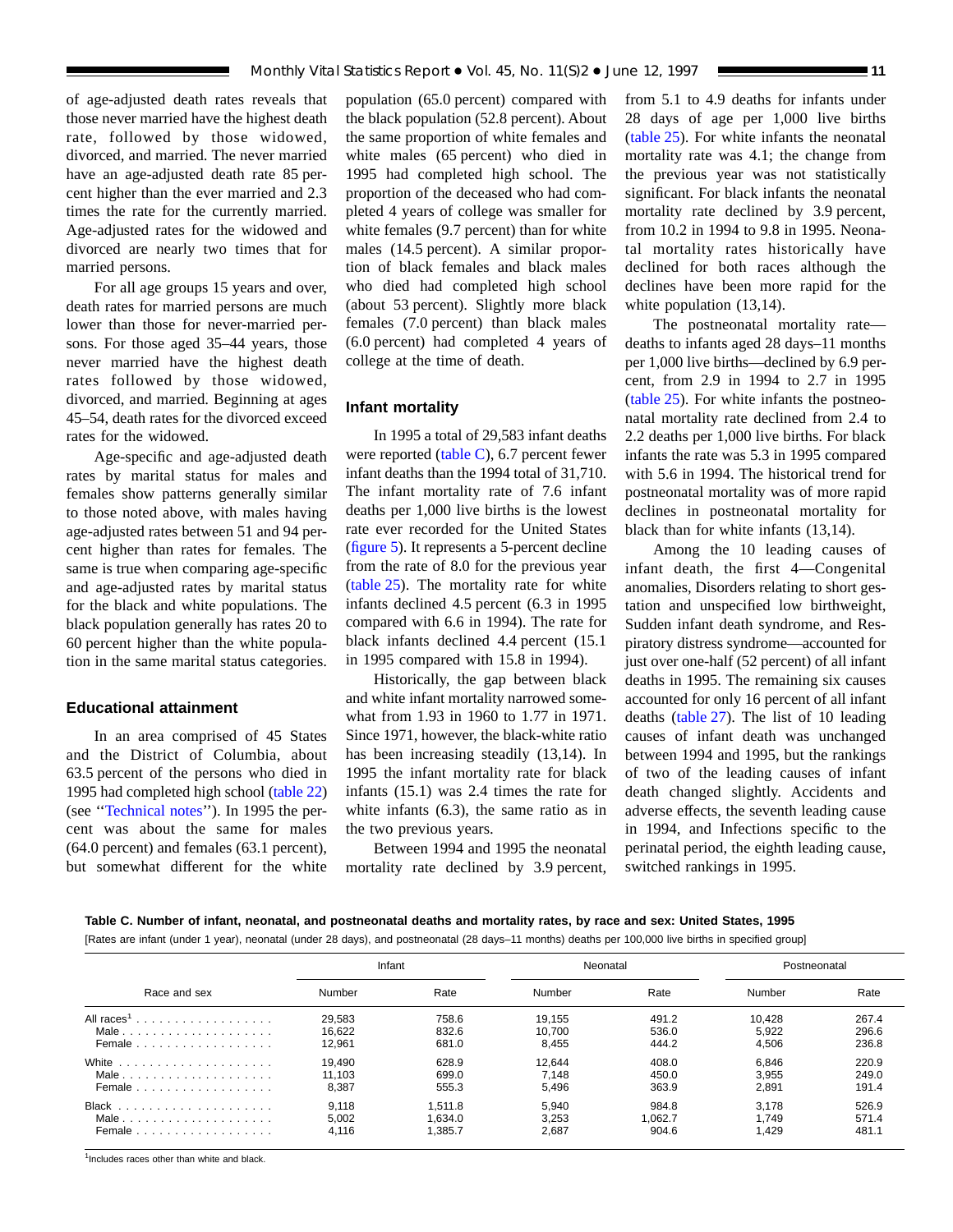<span id="page-11-0"></span>

**Figure 5. Infant mortality rates by race: United States, 1950–95**

Congenital anomalies, Disorders relating to short gestation and unspecified low birthweight, and Respiratory distress syndrome accounted for more than one-half of all neonatal deaths (52 percent). Sudden infant death syndrome accounted for nearly a third (30.5 percent) of all postneonatal deaths. Congenital anomalies and Accidents and adverse effects were the second and third leading causes of postneonatal deaths and combined account for 24.3 percent of all postneonatal deaths [\(table 27\)](#page-67-0).

Between 1994 and 1995, the infant mortality rate decreased for three leading causes of infant death: Sudden infant death syndrome (15.4 percent), Accidents and adverse effects (10.2 percent), and Disorders relating to short gestation and unspecified low birthweight (6.2 percent). For other leading causes of infant death, changes in the infant mortality rate were not statistically significant between 1994 and 1995. Infant mortality from Respiratory distress syndrome showed a rapid downward trend between 1979 and 1995 (76.1 percent). Mortality from Sudden infant death syndrome has declined 37.8 percent since 1988, from a rate of 140.1 to 87.1 in 1995 (13,14). The causes contributing the most to the improvement between 1994 and 1995 in the overall infant mortality rate were Sudden infant death syndrome and Disorders relating to short gestation and unspecified low birthweight. The increasing rates for Newborns affected by maternal complications (maternal complications) and Newborns affected by complications of the placenta, cord, and membranes (complications of placenta) were the principal causes preventing the infant mortality rate from decreasing more than it did.

Differences between infant mortality rates for white and black infants by cause are reflected in differences in ranking of the leading causes of infant death as well as in differences in cause-specific infant mortality rates. Congenital anomalies was the leading cause of death for white infants, followed by Sudden infant death syndrome, Disorders relating to short gestation and unspecified low birthweight (low birthweight), and Respiratory distress syndrome. Combined, these four causes accounted for 52.6 percent of white infant deaths. In contrast, for black infants the leading cause of death was low birthweight, followed by Congenital anomalies, Sudden infant death syndrome, and Respiratory distress syndrome. These four causes accounted for 50.4 percent of all black infant deaths [\(table 28\)](#page-68-0).

Although the difference between black and white infant mortality rates varied by cause, the risk was higher for black than for white infants for all the leading causes. Expressed as the ratio of the infant mortality rate for black infants to that for white infants, beginning with the highest ratio, the leading causes ranked are low birthweight (4.6), maternal complications (2.9), Pneumonia and influenza and Respiratory distress syndrome (2.8), Sudden infant death syndrome (2.5), accidents (2.3), Infections specific to the perinatal period (2.2), complications of placenta (2.0), Intrauterine hypoxia and birth asphyxia (1.9), and Congenital anomalies (1.2).

Between 1994 and 1995 decreases in mortality from Sudden infant death syndrome, Congenital anomalies, low birthweight, Respiratory distress syndrome, and accidents made the largest contributions to the 4.3-percent decrease in the white infant mortality rate. However, the white infant mortality rate would have decreased even further had it not been for increases in mortality from complications of the placenta and maternal complications. Among black infants, decreases in mortality from Sudden infant death syndrome, Other respiratory conditions of newborn, low birthweight, and Intrauterine hypoxia and birth asphyxia made the largest contributions to the 4.5-percent decrease. Further decrease was attenuated by increases in mortality from maternal complications, Newborn affected by maternal conditions which may be unrelated to present pregnancy, and Neonatal hemorrhage.

*Hispanic infant mortality*—The infant mortality rate was 6.1 deaths to Hispanic infants under 1 year of age per 1,000 live births in an area comprised of 49 States and the District of Columbia. This rate was slightly lower than the rate for non-Hispanic white infants (6.3). Among specified subgroups of the Hispanic population, the mortality rate for Mexican American infants was 6.1 infant deaths per 1,000 live births, 8.6 for Puerto Rican infants, and 5.1 for Cuban infants. Infant mortality rates by specified Hispanic origin and race for non-Hispanic origin may be somewhat understated. (For description of Hispanic reporting area, see [''Technical](#page-72-0) notes").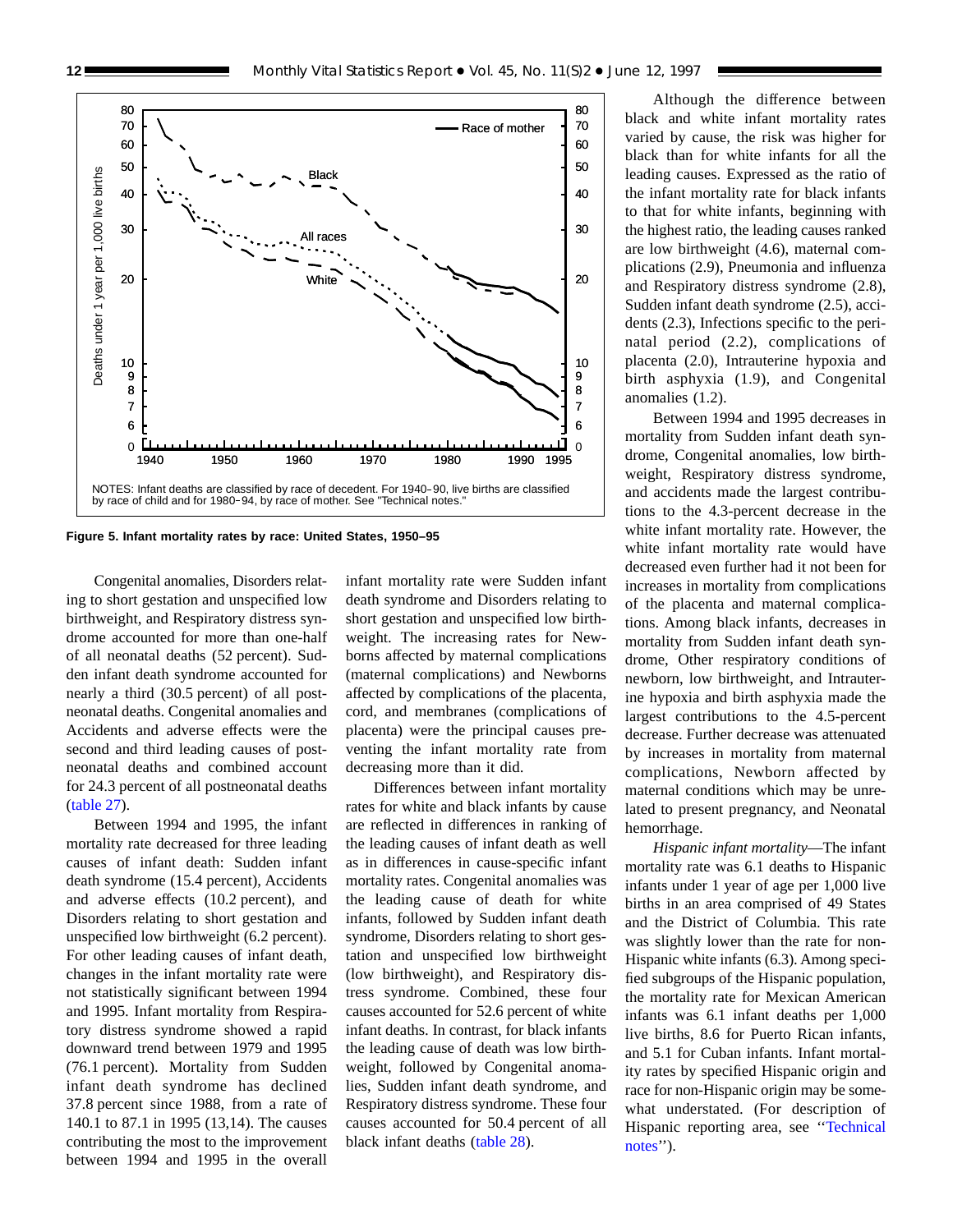#### **Maternal mortality**

In 1995, 277 women were reported to have died of maternal causes [\(table 31\)](#page-71-0), compared with 328 in 1994. As in previous years, the number does not include all deaths occurring to pregnant women but only to those deaths assigned to Complications of pregnancy, childbirth, and the puerperium (ICD–9 Nos. 630–676). The maternal mortality rate for 1995 was 7.1 deaths per 100,000 live births, compared with a rate of 8.3 in 1994. The difference in the rates between the two years was not statistically significant.

Black women have a substantially higher risk of maternal death than white women. In 1995 the maternal mortality rate for black women was 22.1, more than 5 times the rate of 4.2 for white women. The race ratio for the maternal mortality rate for Direct obstetric causes was 4.8.

#### **References**

- 1. Hoyert DL, Singh GK, Rosenberg HM. Sources of data on socioeconomic differential mortality in the United States. Journal of Official Statistics. 11(3): 233–60. 1995.
- 2. Rosenberg HM, Ventura SJ, Maurer JD, et al. Births and deaths: United States, 1995. Monthly vital statistics report; vol 45 no 3, supp 2. Hyattsville, Maryland: Public Health Service. 1996.
- 3. National Center for Health Statistics. Technical appendix. Vital statistics of the United States, 1992, vol II, mortality, part A. Washington: Public Health Service. 1996.
- 4. Kochanek KD, Maurer JD, Rosenberg HM. Causes of death contributing to changes in life expectancy: United States, 1984–89. National Center for Health Statistics. Vital and Health Stat 20 (23). 1994.
- 5. Arriaga EE. Changing trends in mortality decline during the last decades. In: Ruzicka L, Wunsch G, Kane P, eds. Differential mortality: Methodological issues and biosocial factors. Oxford: Clarendon Press. 1989.
- 6. Singh GK, Kochanek KD, MacDorman MF. Advance report of final mortality statistics, 1994. Monthly vital statistics report; vol 45 no 3, supp. Hyattsville, Maryland: Public Health Service. 1996.
- 7. Gardner P, Hudson BL. Advance report of final mortality statistics, 1993. Monthly vital statistics report; vol 44 no 7, supp.

Hyattsville, Maryland: National Center for Health Statistics. 1996.

- 8. Kochanek KD, Hudson BL. Advance report of final mortality statistics, 1992. Monthly vital statistics report; vol 43 no 6, supp. Hyattsville, Maryland: National Center for Health Statistics. 1995.
- 9. Centers for Disease Control and Prevention. Morbidity and mortality weekly report. vol 46 no SS-1. Washington: Public Health Service. 1997.
- 10. Centers for Disease Control and Prevention. Morbidity and mortality weekly report. vol 43 no 10. Washington: Public Health Service. 1994.
- 11. Centers for Disease Control and Prevention. Morbidity and mortality weekly report. vol 44 no 28. Washington: Public Health Service. 1994.
- 12. Hoyert DL. Mortality trends for Alzheimer's disease, 1979–91. National Center for Health Statistics. Vital and Health Stat 20 (28). 1996.
- 13. MacDorman MF, Rosenberg HM. Trends in infant mortality by cause of death and other characteristics, 1960–88. National Center for Health Statistics. Vital and Health Stat 20 (20). 1993.
- 14. Singh GK, Yu SM. Infant mortality in the United States: Trends, differentials, and projections, 1950 through 2010. Am J Public Health. 85(7):957–64. 1995.
- 15. Tolson GC, Barnes JM, Gay GA, Kowaleski JL. The 1989 revision of the U.S. standard certificates and reports. National Center for Health Statistics. Vital Health Stat 4(28). 1991.
- 16. National Center for Health Statistics. Technical appendix. Vital statistics of the United States, 1989, vol II, mortality, part A. Washington: Public Health Service. 1993.
- 17. Hambright TZ. Comparability of marital status, race, nativity, and country of origin on the death certificate and matching census record: United States, May–Aug 1960. National Center for Health Statistics. Vital Health Stat 2(32). 1969.
- 18. Sorlie PD, Rogot E, Johnson NJ. Validity of demographic characteristics on the death certificate. Epidemiology 3(2):181–4. 1992.
- 19. Poe GS, Powell-Griner E, McLaughlin JK, et al. Comparability of the death certificate and the 1986 national mortality followback survey. National Center for Health Statistics. Vital Health Stat 2(118). 1993.
- 20. National Center for Health Statistics. Technical appendix. Vital statistics of the United States, 1989, vol I, natality. Washington: Public Health Service. 1992.
- 21. Hoyert DL. Effect on mortality rates of the 1989 changes in tabulating race. National Center for Health Statistics. Vital Health Stat 20(25). 1994.
- 22. World Health Organization. Manual of the International Statistical Classification of Diseases, Injuries, and Causes of Death, based on the recommendations of the Ninth Revision Conference, 1975. Geneva: World Health Organization. 1977.
- 23. Klebba AJ, Scott JH. Estimates of selected comparability ratios based on dual coding of 1976 death certificates by the Eighth and Ninth Revisions of the International Classification of Diseases. Monthly vital statistics report; vol 28 no 11, supp. Hyattsville, Maryland: Public Health Service. 1980.
- 24. Klebba AJ, Dolman AB. Comparability of mortality statistics for the Seventh and Eighth Revisions of the International Classification of Diseases, United States. National Center for Health Statistics. Vital Health Stat 2(66). 1975.
- 25. National Center for Health Statistics. Comparability of mortality statistics for the Sixth and Seventh Revisions, United States, 1958. Vital Statistics-Special reports; vol 51 no 4. Washington: Public Health Service. 1965.
- 26. National Center for Health Statistics. Vital statistics, instructions for classifying the underlying cause of death. NCHS instruction manual; part 2a. Hyattsville, Maryland: Public Health Service. Published annually.
- 27. National Center for Health Statistics. Vital statistics, instructions for classifying multiple causes of death. NCHS instruction manual; part 2b. Hyattsville, Maryland: Public Health Service. Published annually.
- 28. National Center for Health Statistics. Vital statistics, nonindexed terms, standard abbreviations, and State geographic codes used in mortality data classification. NCHS instruction manual; part 2e. Hyattsville, Maryland: Public Health Service. Published annually.
- 29. National Center for Health Statistics. Vital statistics, ICD–9 ACME decision tables for classifying underlying causes of death. NCHS instruction manual; part 2c. Hyattsville, Maryland: Public Health Service. Published annually.
- 30. National Center for Health Statistics. Vital statistics, data entry instructions for the mortality medical indexing, classification, and retrieval system (MICAR). NCHS instruction manual; part 2g. Hyattsville, Maryland: Public Health Service. Published annually.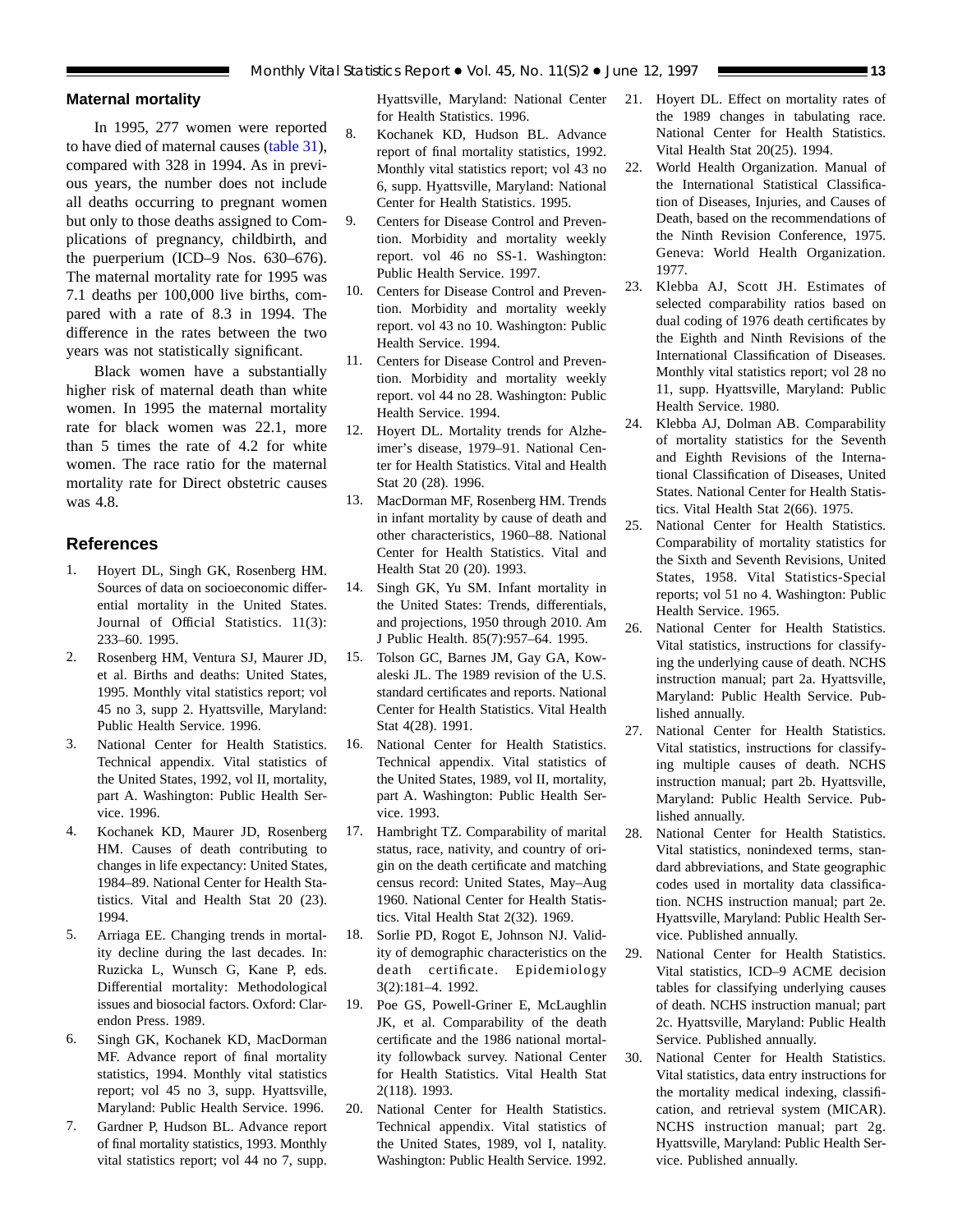- 31. National Center for Health Statistics. Vital statistics, dictionary of valid terms for the mortality medical indexing, classification, and retrieval system (MICAR). NCHS instruction manual; part 2h. Hyattsville, Maryland: Public Health Service. Published annually.
- 32. U.S. Bureau of the Census. Unpublished data from the 1990 census for persons of Spanish origin by State.
- 33. U.S. Bureau of the Census. U.S. population estimates by age, sex, race, and Hispanic origin: July 1, 1995. Census file RESD0795. 1996.
- 34. U.S. Bureau of the Census. Estimates of the resident population of States by age and sex for July 1, 1995. Census file 95AG795. 1996.
- 35. National Center for Health Statistics. Technical appendix. Vital statistics of the United States, 1990, vol II, mortality, part A. Washington: Public Health Service. 1994.
- 36. U.S. Bureau of the Census. Population estimates based on unpublished tabulations prepared by the Housing and Household Economic Statistics Division. 1996.
- 37. Sirken MG. Comparison of two methods of constructing abridged life tables by reference to a ''standard'' table. National Center for Health Statistics. Vital Health Stat 2(4). 1966.
- 38. U.S. Bureau of the Census. Money income in the United States: 1995 (with separate data on valuation of noncash benefits). Current population reports, consumer income. Series P60–193. Washington: U.S. Government Printing Office. 1996.
- 39. Feinleib M, Zarate AO, eds. Reconsidering age adjustment procedures: Workshop proceedings. National Center for Health Statistics. Vital Health Stat 4(29). 1992.

#### **List of detailed tables**

- [1. Number of deaths, death rates, and](#page-14-0) age-adjusted death rates, by race and sex: United States, 1940, 1950, 1960, 1970, and 1975–95 . . . . . . . . 15
- [2. Number of deaths and death rates,](#page-16-0) by age, race, and sex: United States, 1995 . . . . . . . . . . . . . . . . . . . . . . 17
- [3. Abridged life table for the total](#page-17-0) population, 1995 . . . . . . . . . . . . . 18
- 4. Life expectancy at selected ages by [race and sex: United States, 1995 . 18](#page-17-0)
- 5. Life expectancy at birth by race and sex: United States, 1940, 1950, 1960, and 1970–95. . . . . . . . . . . . . 19
- [6. Age-specific and age-adjusted death](#page-19-0) rates for the 15 leading causes of death for the total population in 1995 and selected components: United States, 1979, 1994, and 1995 . . . . . . . . . . . . . . . . . . . . . . 20
- [7. Deaths and death rates for the 10](#page-22-0) leading causes of death in specified age groups, by race and sex: United States, 1995. . . . . . . . . . . . . . . . . . 23
- [8. Number of deaths from 72 selected](#page-33-0) causes, Human immunodeficiency virus infection, and Alzheimer's disease by age: United States, 1995. . 34
- [9. Death rates for 72 selected causes,](#page-36-0) Human immunodeficiency virus infection, and Alzheimer's disease by age: United States, 1995 ..... 37
- [10. Number of deaths from 72 selected](#page-39-0) causes, Human immunodeficiency virus infection, and Alzheimer's disease by race and sex: United States, 1995 ...................... 40
- [11. Death rates for 72 selected causes,](#page-42-0) Human immunodeficiency virus infection, and Alzheimer's disease by race and sex: United States, 1995 ...................... 43
- [12. Age-adjusted death rates for 72](#page-45-0) selected causes, Human immunodeficiency virus infection, and Alzheimer's disease by race and sex: United States, 1995 ........... 46
- [13. Number of deaths and death rates](#page-48-0) from 16 selected subcategories of Malignant neoplasms, including neoplasms of lymphatic and hematopoietic tissues, by race and sex: United States, 1995 ........ 49
- [14. Number of deaths and death rates,](#page-49-0) by age, and age-adjusted death rates according to specified Hispanic origin, race for non-Hispanic origin, and sex: Total of 49 States and the District of Columbia, 1995 ...... 50
- [15. Number of deaths and death rates](#page-51-0) for the 10 leading causes of death for Hispanic and white non-Hispanic origins, for specified age groups: Total of 49 reporting States and the District of Columbia, 1995 ...................... 52
- [16. Number of deaths from injury by](#page-54-0) firearms by age, race, and sex: United States, 1995 ........... 55
- [17. Age-specific and age-adjusted death](#page-55-0) rates for injury by firearms by age, race, and sex: United States, 1995 ...................... 56
- [18. Number of deaths, death rates, and](#page-56-0) age-adjusted death rates for injury by firearms, by race and sex: United States, 1979–95 . . . . . . . . . . . . . . . 57
- [19. Number of deaths, death rates, and](#page-57-0) age-adjusted death rates for drug-

induced causes, by race and sex: [United States, 1979–95.........](#page-57-0) 58

- [20. Number of deaths, death rates, and](#page-58-0) age-adjusted death rates for alcoholinduced causes, by race and sex: United States, 1979–95......... 59
- [21. Number of deaths, death rates, and](#page-59-0) age-adjusted death rates for ages 15 years and over, by marital status, race, and sex: United States, 1995 ...................... 60
- [22. Number of deaths and percent dis](#page-61-0)tribution of deaths for ages 15 years and over, by educational attainment, race, and sex: Total of 45 reporting States and the District of Columbia, 1995 .............. 62
- [23. Number of deaths, death rates, and](#page-62-0) age-adjusted death rates: United States and each State, 1994 and 1995 ...................... 63
- [24. Number of deaths and death rates](#page-63-0) for major causes of death for the United States, each division, each State, Puerto Rico, Virgin Islands, and Guam; and by race and sex for the United States, 1995 ........ 64
- [25. Infant, neonatal, and postneonatal](#page-65-0) mortality rates by race and sex: United States, 1940, 1950, 1960, 1970, and 1975–95............ 66
- [26. Number of infant, neonatal, and](#page-67-0) postneonatal deaths and mortality rates, by specified Hispanic origin and race for non-Hispanic origin: Total of 49 States and the District of Columbia, 1995 ............ 68
- [27. Number of infant, neonatal, and](#page-67-0) postneonatal deaths, percent of total deaths, mortality rates and percent change in mortality rates from 1994 to 1995 and 1979 to 1995 for the 10 leading causes of infant death in 1995: United States . . . . . . . . . . . . 68
- [28. Number of deaths under 1 year and](#page-68-0) infant mortality rates for the 10 leading causes of infant death, by race: United States, 1995 ....... 69
	- [29. Number of deaths under 1 year and](#page-69-0) infant mortality rates for 61 selected causes and Human immunodeficiency virus infection, by race: United States, 1995 ........... 70
- [30. Number of infant and neonatal](#page-70-0) deaths and mortality rates, by race for the United States, each division, each State, Puerto Rico, Virgin Islands, and Guam, and by sex for the United States,  $1995...$  72
- [31. Number of maternal deaths and](#page-71-0) maternal mortality rates for selected causes, by race: United States, 1995 ...................... 73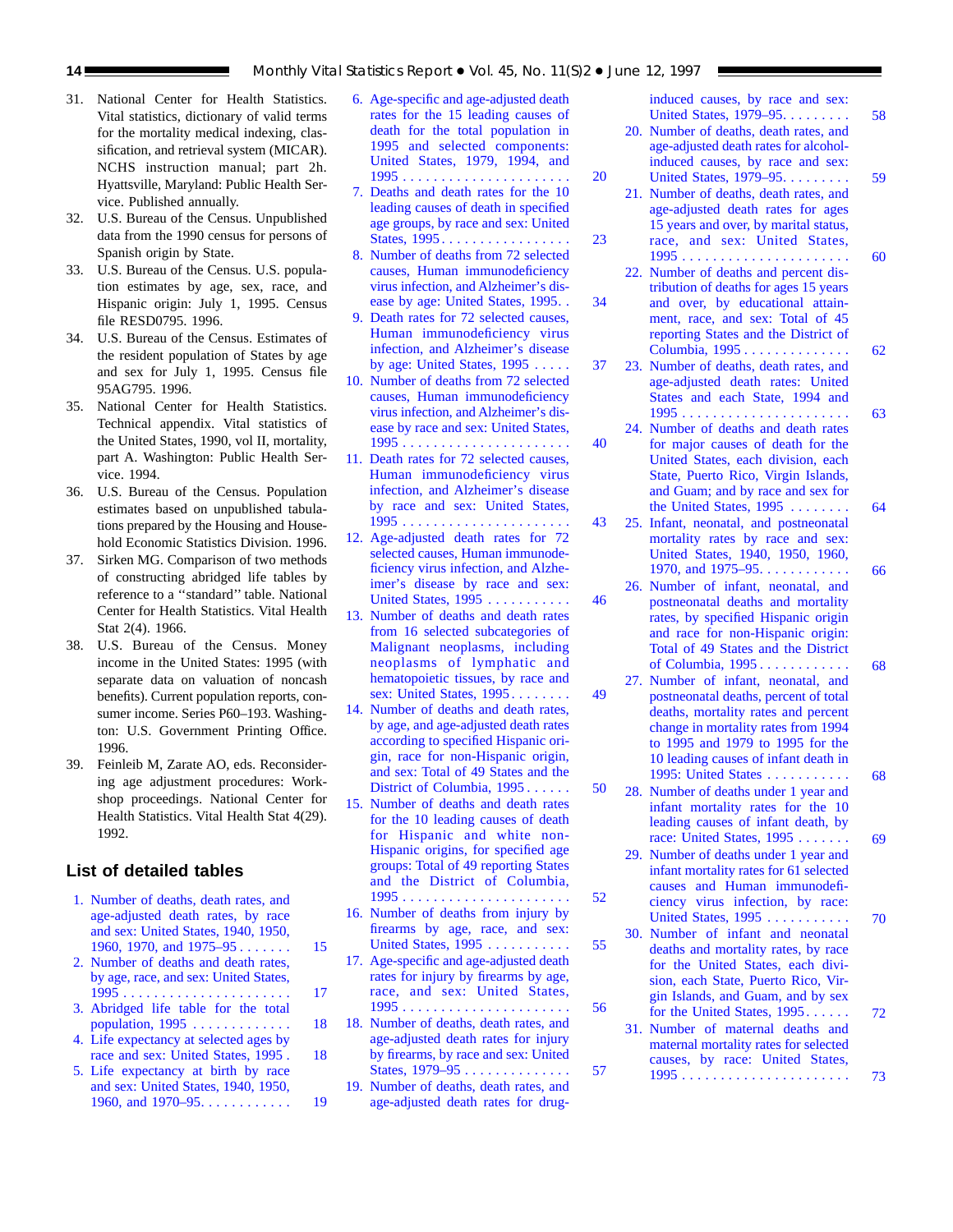#### <span id="page-14-0"></span>Table 1. Number of deaths, death rates, and age-adjusted death rates, by race and sex: United States, 1940, 1950, 1960, 1970, and 1975-95

[Crude rates on an annual basis per 100,000 population in specified group; age-adjusted rates per 100,000 U.S. standard population; see "Technical notes." Rates are based on populations enumerated as of April 1<br>for census caution because of inconsistencies in reporting race on the death certificate; see "Technical notes"]

|                      | All races <sup>1</sup> |                        | White                |                        |                    | <b>Black</b>       |                      |                    | American Indian <sup>2</sup> |                                                                                                                                                                                                                                                                                                                                                                                                                                                |                      | Asian or Pacific Islander <sup>3</sup>                                          |                                                                                                                                                                                                                                                                                                                                                                                              |                                                                                                |                      |
|----------------------|------------------------|------------------------|----------------------|------------------------|--------------------|--------------------|----------------------|--------------------|------------------------------|------------------------------------------------------------------------------------------------------------------------------------------------------------------------------------------------------------------------------------------------------------------------------------------------------------------------------------------------------------------------------------------------------------------------------------------------|----------------------|---------------------------------------------------------------------------------|----------------------------------------------------------------------------------------------------------------------------------------------------------------------------------------------------------------------------------------------------------------------------------------------------------------------------------------------------------------------------------------------|------------------------------------------------------------------------------------------------|----------------------|
| Year                 | Both<br>sexes          | Male                   | Female               | Both<br>sexes          | Male               | Female             | <b>Both</b><br>sexes | Male               | Female                       | <b>Both</b><br>sexes                                                                                                                                                                                                                                                                                                                                                                                                                           | Male                 | Female                                                                          | Both<br>sexes                                                                                                                                                                                                                                                                                                                                                                                | Male                                                                                           | Female               |
|                      |                        |                        |                      |                        |                    |                    | Number               |                    |                              |                                                                                                                                                                                                                                                                                                                                                                                                                                                |                      |                                                                                 |                                                                                                                                                                                                                                                                                                                                                                                              |                                                                                                |                      |
| 1995                 | 2,312,132              | 1,172,959              | 1,139,173            | 1,987,437              | 997,277            | 990,160            | 286,401              | 154,175            | 132,226                      | 9,997                                                                                                                                                                                                                                                                                                                                                                                                                                          | 5,574                | 4,423                                                                           | 28,297                                                                                                                                                                                                                                                                                                                                                                                       | 15,933                                                                                         | 12,364               |
| 1994                 | 2,278,994              | 1,162,747              | 1,116,247            | 1,959,875              | 988,823            | 971,052            | 282,379              | 153,019            | 129,360                      | 9,637                                                                                                                                                                                                                                                                                                                                                                                                                                          | 5,497                | 4,140                                                                           | 27,103                                                                                                                                                                                                                                                                                                                                                                                       | 15,408                                                                                         | 11,695               |
| $1993 \ldots$        | 2,268,553              | 1,161,797              | 1,106,756            | 1,951,437              | 988,329            | 963,108            | 282,151              | 153,502            | 128,649                      | 9,579                                                                                                                                                                                                                                                                                                                                                                                                                                          | 5,434                | 4,145                                                                           | 25,386                                                                                                                                                                                                                                                                                                                                                                                       | 14,532                                                                                         | 10,854               |
| 1992                 | 2,175,613              | 1,122,336              | 1,053,277            | 1,873,781              | 956,957            | 916,824            | 269,219              | 146,630            | 122,589                      | 8,953                                                                                                                                                                                                                                                                                                                                                                                                                                          | 5,181                | 3,772                                                                           | 23,660                                                                                                                                                                                                                                                                                                                                                                                       | 13,568                                                                                         | 10,092               |
| 1991                 | 2,169,518              | 1,121,665              | 1,047,853            | 1,868,904              | 956,497            | 912,407            | 269,525              | 147,331            | 122,194                      | 8,621                                                                                                                                                                                                                                                                                                                                                                                                                                          | 4,948                | 3,673                                                                           | 22,173                                                                                                                                                                                                                                                                                                                                                                                       | 12,727                                                                                         | 9,446                |
|                      | 2,148,463              |                        | 1,035,046            |                        | 950,812            | 902,442            | 265,498              | 145,359            | 120,139                      |                                                                                                                                                                                                                                                                                                                                                                                                                                                | 4,877                | 3,439                                                                           | 21,127                                                                                                                                                                                                                                                                                                                                                                                       | 12,211                                                                                         | 8,916                |
| $1990$<br>1989       | 2,150,466              | 1,113,417<br>1,114,190 | 1,036,276            | 1,853,254<br>1,853,841 | 950,852            | 902,989            | 267,642              | 146,393            | 121,249                      | 8,316<br>8,614                                                                                                                                                                                                                                                                                                                                                                                                                                 | 5,066                | 3,548                                                                           | 20,042                                                                                                                                                                                                                                                                                                                                                                                       | 11,688                                                                                         | 8,354                |
| 1988                 | 2,167,999              | 1,125,540              | 1,042,459            | 1,876,906              | 965,419            | 911,487            | 264,019              | 144,228            | 119,791                      | 7,917                                                                                                                                                                                                                                                                                                                                                                                                                                          | 4,617                | 3,300                                                                           | 18,963                                                                                                                                                                                                                                                                                                                                                                                       | 11,155                                                                                         | 7,808                |
|                      |                        |                        |                      |                        |                    |                    |                      |                    |                              | 7,602                                                                                                                                                                                                                                                                                                                                                                                                                                          |                      |                                                                                 |                                                                                                                                                                                                                                                                                                                                                                                              |                                                                                                |                      |
| 1987                 | 2,123,323              | 1,107,958<br>1,104,005 | 1,015,365            | 1,843,067              | 953,382            | 889,685<br>878,529 | 254,814<br>250,326   | 139,551            | 115,263<br>113,112           | 7,301                                                                                                                                                                                                                                                                                                                                                                                                                                          | 4,432<br>4,365       | 3,170<br>2,936                                                                  | 17,689<br>16,514                                                                                                                                                                                                                                                                                                                                                                             | 10,496<br>9,795                                                                                | 7,193<br>6,719       |
| 1986                 | 2,105,361<br>2,086,440 | 1,097,758              | 1,001,356<br>988,682 | 1,831,083<br>1,819,054 | 952,554<br>950,455 | 868,599            | 244,207              | 137,214            | 110,597                      | 7,154                                                                                                                                                                                                                                                                                                                                                                                                                                          | 4,181                | 2,973                                                                           | 15,887                                                                                                                                                                                                                                                                                                                                                                                       | 9,441                                                                                          | 6,446                |
| 1985<br>$1984$       | 2,039,369              | 1,076,514              | 962,855              | 1,781,897              | 934,529            | 847,368            | 235,884              | 133,610<br>129,147 | 106,737                      | 6,949                                                                                                                                                                                                                                                                                                                                                                                                                                          | 4,117                | 2,832                                                                           | 14,483                                                                                                                                                                                                                                                                                                                                                                                       | 8,627                                                                                          | 5,856                |
|                      |                        |                        |                      |                        |                    |                    |                      |                    |                              |                                                                                                                                                                                                                                                                                                                                                                                                                                                |                      |                                                                                 |                                                                                                                                                                                                                                                                                                                                                                                              |                                                                                                |                      |
| 1983                 | 2,019,201              | 1,071,923              | 947,278              | 1,765,582              | 931,779            | 833,803            | 233,124              | 127,911            | 105,213                      | 6,839                                                                                                                                                                                                                                                                                                                                                                                                                                          | 4,064                | 2,775                                                                           | 13,554                                                                                                                                                                                                                                                                                                                                                                                       | 8,126                                                                                          | 5,428                |
| 1982                 | 1,974,797              | 1,056,440              | 918,357              | 1,729,085              | 919,239            | 809,846            | 226,513              | 125,610            | 100,903                      | 6,679                                                                                                                                                                                                                                                                                                                                                                                                                                          | 3,974                | 2,705                                                                           | 12,430                                                                                                                                                                                                                                                                                                                                                                                       | 7,564                                                                                          | 4,866                |
| 1981                 | 1,977,981              | 1,063,772              | 914,209              | 1,731,233              | 925,490            | 805,743            | 228,560              | 127,296            | 101,264                      | 6,608                                                                                                                                                                                                                                                                                                                                                                                                                                          | 4,016                | 2,592                                                                           | 11,475                                                                                                                                                                                                                                                                                                                                                                                       | 6,908                                                                                          | 4,567                |
| $1980 \ldots$        | 1,989,841              | 1,075,078              | 914,763              | 1,738,607              | 933,878            | 804,729            | 233,135              | 130,138            | 102,997                      | 6,923                                                                                                                                                                                                                                                                                                                                                                                                                                          | 4,193                | 2,730                                                                           | 11,071                                                                                                                                                                                                                                                                                                                                                                                       | 6,809                                                                                          | 4,262                |
| 1979                 | 1,913,841              | 1,044,959              | 868,882              | 1,676,145              | 910,137            | 766,008            | 220,818              | 124,433            | 96,385                       | 6,728                                                                                                                                                                                                                                                                                                                                                                                                                                          | 4,171                | 2,557                                                                           | $  -$                                                                                                                                                                                                                                                                                                                                                                                        | $\sim$ $\sim$ $\sim$                                                                           | $\sim$ $\sim$ $\sim$ |
| 1978                 | 1,927,788              | 1,055,290              | 872,498              | 1,689,722              | 920,123            | 769,599            | 221,340              | 124,663            | 96,677                       | 6,959                                                                                                                                                                                                                                                                                                                                                                                                                                          | 4,343                | 2,616                                                                           | $\sim$ $\sim$ $\sim$                                                                                                                                                                                                                                                                                                                                                                         | $\sim$ $\sim$ $\sim$                                                                           | $\sim$ $\sim$ $\sim$ |
| 1977                 | 1,899,597              | 1,046,243              | 853,354              | 1,664,100              | 912,670            | 751,430            | 220,076              | 123,894            | 96,182                       | 6,454                                                                                                                                                                                                                                                                                                                                                                                                                                          | 4,019                | 2.435                                                                           | $\sim$ $\sim$ $\sim$                                                                                                                                                                                                                                                                                                                                                                         | $\sim$ $\sim$ $\sim$                                                                           | $\sim$ $\sim$ $\sim$ |
| 1976                 | 1,909,440              | 1,051,983              | 857,457              | 1,674,989              | 918,589            | 756,400            | 219,442              | 123,977            | 95,465                       | 6,300                                                                                                                                                                                                                                                                                                                                                                                                                                          | 3,883                | 2,417                                                                           | $\sim$ $\sim$ $\sim$                                                                                                                                                                                                                                                                                                                                                                         | $\sim$ $\sim$ $\sim$                                                                           | $\sim$ $\sim$ $\sim$ |
| 1975                 | 1,892,879              | 1,050,819              | 842,060              | 1,660,366              | 917,804            | 742,562            | 217,932              | 123,770            | 94,162                       | 6,166                                                                                                                                                                                                                                                                                                                                                                                                                                          | 3,838                | 2,328                                                                           | $  -$                                                                                                                                                                                                                                                                                                                                                                                        | $\sim$ $\sim$ $\sim$                                                                           | $\sim$ $\sim$ $\sim$ |
| 1970                 | 1,921,031              | 1,078,478              | 842,553              | 1,682,096              | 942,437            | 739,659            | 225,647              | 127,540            | 98,107                       | 5,675                                                                                                                                                                                                                                                                                                                                                                                                                                          | 3,391                | 2,284                                                                           | $\frac{1}{2} \frac{1}{2} \frac{1}{2} \frac{1}{2} \frac{1}{2} \frac{1}{2} \frac{1}{2} \frac{1}{2} \frac{1}{2} \frac{1}{2} \frac{1}{2} \frac{1}{2} \frac{1}{2} \frac{1}{2} \frac{1}{2} \frac{1}{2} \frac{1}{2} \frac{1}{2} \frac{1}{2} \frac{1}{2} \frac{1}{2} \frac{1}{2} \frac{1}{2} \frac{1}{2} \frac{1}{2} \frac{1}{2} \frac{1}{2} \frac{1}{2} \frac{1}{2} \frac{1}{2} \frac{1}{2} \frac{$ | $\sim$ $\sim$ $\sim$                                                                           | $  -$                |
| $1960$               | 1,711,982              | 975,648                | 736,334              | 1,505,335              | 860,857            | 644,478            | 196,010              | 107,701            | 88,309                       | 4,528                                                                                                                                                                                                                                                                                                                                                                                                                                          | 2,658                | 1,870                                                                           | $\sim$ $\sim$ $\sim$                                                                                                                                                                                                                                                                                                                                                                         | $\sim$ $\sim$ $\sim$                                                                           | $  -$                |
| 1950                 | 1,452,454              | 827,749                | 624,705              | 1,276,085              | 731,366            | 544,719            | 169,606              | 92,004             | 77,602                       | 4,440                                                                                                                                                                                                                                                                                                                                                                                                                                          | 2,497                | 1,943                                                                           | $\sim$ $\sim$ $\sim$                                                                                                                                                                                                                                                                                                                                                                         | $\sim$ $\sim$ $\sim$                                                                           | $\sim$ $\sim$ $\sim$ |
| 1940                 | 1,417,269              | 791,003                | 626,266              | 1,231,223              | 690,901            | 540,322            | 178,743              | 95,517             | 83,226                       | 4,791                                                                                                                                                                                                                                                                                                                                                                                                                                          | 2,527                | 2,264                                                                           | $\sim$ $\sim$ $\sim$                                                                                                                                                                                                                                                                                                                                                                         | $\sim$ $\sim$ $\sim$                                                                           | $\sim$ $\sim$ $\sim$ |
|                      |                        |                        |                      |                        |                    |                    | Death rate           |                    |                              |                                                                                                                                                                                                                                                                                                                                                                                                                                                |                      |                                                                                 |                                                                                                                                                                                                                                                                                                                                                                                              |                                                                                                |                      |
| 1995                 | 880.0                  | 914.1                  | 847.3                | 911.3                  | 932.1              | 891.3              | 864.2                | 980.7              | 759.0                        | 445.9                                                                                                                                                                                                                                                                                                                                                                                                                                          | 502.3                | 390.6                                                                           | 304.7                                                                                                                                                                                                                                                                                                                                                                                        | 354.9                                                                                          | 257.7                |
| $1994$               | 875.4                  | 915.0                  | 837.6                | 905.4                  | 931.6              | 880.1              | 864.3                | 987.8              | 752.9                        | 436.1                                                                                                                                                                                                                                                                                                                                                                                                                                          | 502.6                | 371.0                                                                           | 301.5                                                                                                                                                                                                                                                                                                                                                                                        | 354.0                                                                                          | 252.2                |
| $1993$               | 880.0                  | 923.5                  | 838.6                | 908.5                  | 938.8              | 879.4              | 876.8                | 1,006.3            | 760.1                        | 440.0                                                                                                                                                                                                                                                                                                                                                                                                                                          | 503.9                | 377.3                                                                           | 293.9                                                                                                                                                                                                                                                                                                                                                                                        | 346.6                                                                                          | 244.2                |
| 1992                 | 852.9                  | 901.6                  | 806.5                | 880.0                  | 917.2              | 844.3              | 850.5                | 977.5              | 736.2                        | 417.7                                                                                                                                                                                                                                                                                                                                                                                                                                          | 487.7                | 348.9                                                                           | 283.1                                                                                                                                                                                                                                                                                                                                                                                        | 332.7                                                                                          | 235.8                |
| 1991                 | 860.3                  | 912.1                  | 811.0                | 886.2                  | 926.2              | 847.7              | 864.9                | 998.7              | 744.5                        | 407.2                                                                                                                                                                                                                                                                                                                                                                                                                                          | 471.2                | 343.9                                                                           | 277.3                                                                                                                                                                                                                                                                                                                                                                                        | 325.6                                                                                          | 231.1                |
| 1990                 | 863.8                  | 918.4                  | 812.0                | 888.0                  | 930.9              | 846.9              | 871.0                | 1,008.0            | 747.9                        | 402.8                                                                                                                                                                                                                                                                                                                                                                                                                                          | 476.4                | 330.4                                                                           | 283.3                                                                                                                                                                                                                                                                                                                                                                                        | 334.3                                                                                          | 234.3                |
| $1989 \ldots$        | 871.3                  | 926.3                  | 818.9                | 893.2                  | 936.5              | 851.8              | 887.9                | 1,026.7            | 763.2                        | 430.5                                                                                                                                                                                                                                                                                                                                                                                                                                          | 510.7                | 351.3                                                                           | 280.9                                                                                                                                                                                                                                                                                                                                                                                        | 334.5                                                                                          | 229.4                |
| 1988                 | 886.7                  | 945.1                  | 831.2                | 910.5                  | 957.9              | 865.3              | 888.3                | 1,026.1            | 764.6                        | 411.7                                                                                                                                                                                                                                                                                                                                                                                                                                          | 485.0                | 339.9                                                                           | 282.0                                                                                                                                                                                                                                                                                                                                                                                        | 339.0                                                                                          | 227.4                |
| 1987                 | 876.4                  | 939.3                  | 816.7                | 900.1                  | 952.7              | 849.8              | 868.9                | 1,006.2            | 745.7                        | 410.7                                                                                                                                                                                                                                                                                                                                                                                                                                          | 483.8                | 339.0                                                                           | 278.9                                                                                                                                                                                                                                                                                                                                                                                        | 338.3                                                                                          | 222.0                |
| $1986 \ldots \ldots$ | 876.7                  | 944.7                  | 812.3                | 900.1                  | 958.6              | 844.3              | 864.9                | 1,002.6            | 741.5                        | 409.5                                                                                                                                                                                                                                                                                                                                                                                                                                          | 494.9                | 325.9                                                                           | 276.2                                                                                                                                                                                                                                                                                                                                                                                        | 335.1                                                                                          | 219.9                |
| 1985                 | 876.9                  | 948.6                  | 809.1                | 900.4                  | 963.6              | 840.1              | 854.8                | 989.3              | 734.2                        | 416.4                                                                                                                                                                                                                                                                                                                                                                                                                                          | 492.5                | 342.5                                                                           | 283.4                                                                                                                                                                                                                                                                                                                                                                                        | 344.6                                                                                          | 224.9                |
| 1984                 | 864.8                  | 938.8                  | 794.7                | 887.8                  | 954.1              | 824.6              | 836.1                | 968.5              | 717.4                        | 419.6                                                                                                                                                                                                                                                                                                                                                                                                                                          | 502.7                | 338.4                                                                           | 275.9                                                                                                                                                                                                                                                                                                                                                                                        | 336.5                                                                                          | 218.1                |
| $1983$               | 863.7                  | 943.2                  | 788.4                | 885.4                  | 957.7              | 816.4              | 836.6                | 971.2              | 715.9                        | 428.5                                                                                                                                                                                                                                                                                                                                                                                                                                          | 515.1                | 343.9                                                                           | 276.1                                                                                                                                                                                                                                                                                                                                                                                        | 339.1                                                                                          | 216.1                |
| 1982                 | 852.4                  | 938.4                  | 771.2                | 873.1                  | 951.8              | 798.2              | 823.4                | 966.2              | 695.5                        | 434.5                                                                                                                                                                                                                                                                                                                                                                                                                                          | 522.9                | 348.1                                                                           | 271.3                                                                                                                                                                                                                                                                                                                                                                                        | 338.3                                                                                          | 207.4                |
| 1981                 | 862.0                  | 954.0                  | 775.0                | 880.4                  | 965.2              | 799.8              | 842.4                | 992.6              | 707.7                        | 445.6                                                                                                                                                                                                                                                                                                                                                                                                                                          | 547.9                | 345.6                                                                           | 272.3                                                                                                                                                                                                                                                                                                                                                                                        | 336.2                                                                                          | 211.5                |
| 1980                 | 878.3                  | 976.9                  | 785.3                | 892.5                  | 983.3              | 806.1              | 875.4                | 1,034.1            | 733.3                        | 487.4                                                                                                                                                                                                                                                                                                                                                                                                                                          | 597.1                | 380.1                                                                           | 296.9                                                                                                                                                                                                                                                                                                                                                                                        | 375.3                                                                                          | 222.5                |
| 1979                 | 852.2                  | 957.5                  | 752.7                | 865.2                  | 963.3              | 771.8              | 839.3                | 999.6              | 695.3                        | $\sim$ $\sim$ $\sim$                                                                                                                                                                                                                                                                                                                                                                                                                           | $\sim$ $\sim$ $\sim$ | $\sim$ $\sim$ $\sim$                                                            | $\sim$ $\sim$ $\sim$                                                                                                                                                                                                                                                                                                                                                                         | $\sim$ $\sim$ $\sim$                                                                           | $\sim$ $\sim$ $\sim$ |
| 1978                 | 868.0                  | 977.5                  | 764.5                | 880.2                  | 982.7              | 782.7              | 855.1                | 1,016.8            | 709.5                        | $\sim$ $\sim$ $\sim$                                                                                                                                                                                                                                                                                                                                                                                                                           | $\sim$ $\sim$ $\sim$ | $\sim$ $\sim$ $\sim$                                                            | $\frac{1}{2} \frac{1}{2} \frac{1}{2} \frac{1}{2} \frac{1}{2} \frac{1}{2} \frac{1}{2} \frac{1}{2} \frac{1}{2} \frac{1}{2} \frac{1}{2} \frac{1}{2} \frac{1}{2} \frac{1}{2} \frac{1}{2} \frac{1}{2} \frac{1}{2} \frac{1}{2} \frac{1}{2} \frac{1}{2} \frac{1}{2} \frac{1}{2} \frac{1}{2} \frac{1}{2} \frac{1}{2} \frac{1}{2} \frac{1}{2} \frac{1}{2} \frac{1}{2} \frac{1}{2} \frac{1}{2} \frac{$ | $\sim$ $\sim$ $\sim$                                                                           | $\sim$ $\sim$ $\sim$ |
| 1977                 | 864.4                  | 978.9                  | 756.0                | 874.6                  | 983.0              | 771.3              | 864.0                | 1,026.0            | 718.0                        | $\sim$ $\sim$ $\sim$                                                                                                                                                                                                                                                                                                                                                                                                                           | $\sim$ $\sim$ $\sim$ | $\sim$ $\sim$ $\sim$                                                            | $\sim$ $\sim$ $\sim$                                                                                                                                                                                                                                                                                                                                                                         | $\sim$ $\sim$ $\sim$                                                                           | $\sim$ $\sim$ $\sim$ |
| $1976$               | 877.6                  | 993.8                  | 767.6                | 887.7                  | 997.3              | 783.1              | 875.0                | 1,041.6            | 724.5                        | $\frac{1}{2} \left( \frac{1}{2} \right) + \frac{1}{2} \left( \frac{1}{2} \right) + \frac{1}{2} \left( \frac{1}{2} \right) + \frac{1}{2} \left( \frac{1}{2} \right) + \frac{1}{2} \left( \frac{1}{2} \right) + \frac{1}{2} \left( \frac{1}{2} \right) + \frac{1}{2} \left( \frac{1}{2} \right) + \frac{1}{2} \left( \frac{1}{2} \right) + \frac{1}{2} \left( \frac{1}{2} \right) + \frac{1}{2} \left( \frac{1}{2} \right) + \frac{1}{2} \left($ | $\sim$ $\sim$ $\sim$ | $\sim$ $\sim$ $\sim$                                                            | $\sim$ $\sim$ $\sim$                                                                                                                                                                                                                                                                                                                                                                         | $\sim$ $\sim$ $\sim$                                                                           | $\sim$ $\sim$ $\sim$ |
| 1975                 | 878.5                  | 1,002.0                | 761.4                | 886.9                  | 1,004.1            | 775.1              | 882.5                | 1,055.4            | 726.1                        | $\sim$ $\sim$ $\sim$                                                                                                                                                                                                                                                                                                                                                                                                                           | $\frac{1}{2}$        | $\sim$ $\sim$ $\sim$                                                            | $\frac{1}{2} \left( \frac{1}{2} \right) \left( \frac{1}{2} \right) \left( \frac{1}{2} \right)$                                                                                                                                                                                                                                                                                               | $\frac{1}{2} \left( \frac{1}{2} \right) \left( \frac{1}{2} \right) \left( \frac{1}{2} \right)$ | $\sim$ $\sim$ $\sim$ |
| 1970                 | 945.3                  | 1,090.3                | 807.8                | 946.3                  | 1,086.7            | 812.6              | 999.3                | 1,186.6            | 829.2                        | $\sim$ $\sim$ $\sim$                                                                                                                                                                                                                                                                                                                                                                                                                           | $\sim$ $\sim$ $\sim$ | $\frac{1}{2} \left( \frac{1}{2} \right) \frac{1}{2} \left( \frac{1}{2} \right)$ | $\sim$ $\sim$ $\sim$                                                                                                                                                                                                                                                                                                                                                                         | $\sim$ $\sim$ $\sim$                                                                           | $\sim$ $\sim$ $\sim$ |
| $1960 \ldots$        | 954.7                  | 1,104.5                | 809.2                | 947.8                  | 1,098.5            | 800.9              | 1,038.6              | 1,181.7            | 905.0                        | $\sim$ $\sim$ $\sim$                                                                                                                                                                                                                                                                                                                                                                                                                           | $\sim$ $\sim$ $\sim$ | $\sim$ $\sim$ $\sim$                                                            | $\sim$ $\sim$ $\sim$                                                                                                                                                                                                                                                                                                                                                                         | $\sim$ $\sim$ $\sim$                                                                           | $\sim$ $\sim$ $\sim$ |
| $1950 \ldots$        | 963.8                  | 1,106.1                | 823.5                | 945.7                  | 1,089.5            | 803.3              | $\sim$ $\sim$ $\sim$ | $  -$              | $\sim$ $\sim$ $\sim$         | $\sim$ $\sim$ $\sim$                                                                                                                                                                                                                                                                                                                                                                                                                           | $\sim$ $\sim$ $\sim$ | $\sim$ $\sim$ $\sim$                                                            | $\sim$ $\sim$ $\sim$                                                                                                                                                                                                                                                                                                                                                                         | $\sim$ $\sim$ $\sim$                                                                           | $\sim$ $\sim$ $\sim$ |
| 1940                 | 1,076.4                | 1,197.4                | 954.6                | 1,041.5                | 1,162.2            | 919.4              | $\sim$ $\sim$ $\sim$ | $\cdots$           | $\sim$ $\sim$ $\sim$         | $  -$                                                                                                                                                                                                                                                                                                                                                                                                                                          | $\sim$ $\sim$ $\sim$ | $\frac{1}{2} \left( \frac{1}{2} \right) \frac{1}{2} \left( \frac{1}{2} \right)$ | $\sim$ $\sim$ $\sim$                                                                                                                                                                                                                                                                                                                                                                         | $\sim$ $\sim$ $\sim$                                                                           | $\sim$ $\sim$ $\sim$ |
|                      |                        |                        |                      |                        |                    |                    |                      |                    |                              |                                                                                                                                                                                                                                                                                                                                                                                                                                                |                      |                                                                                 |                                                                                                                                                                                                                                                                                                                                                                                              |                                                                                                |                      |

Monthly Vital

Statistics

Report •

Vol. 45, No. 11(S)2 ●

June 12,

1997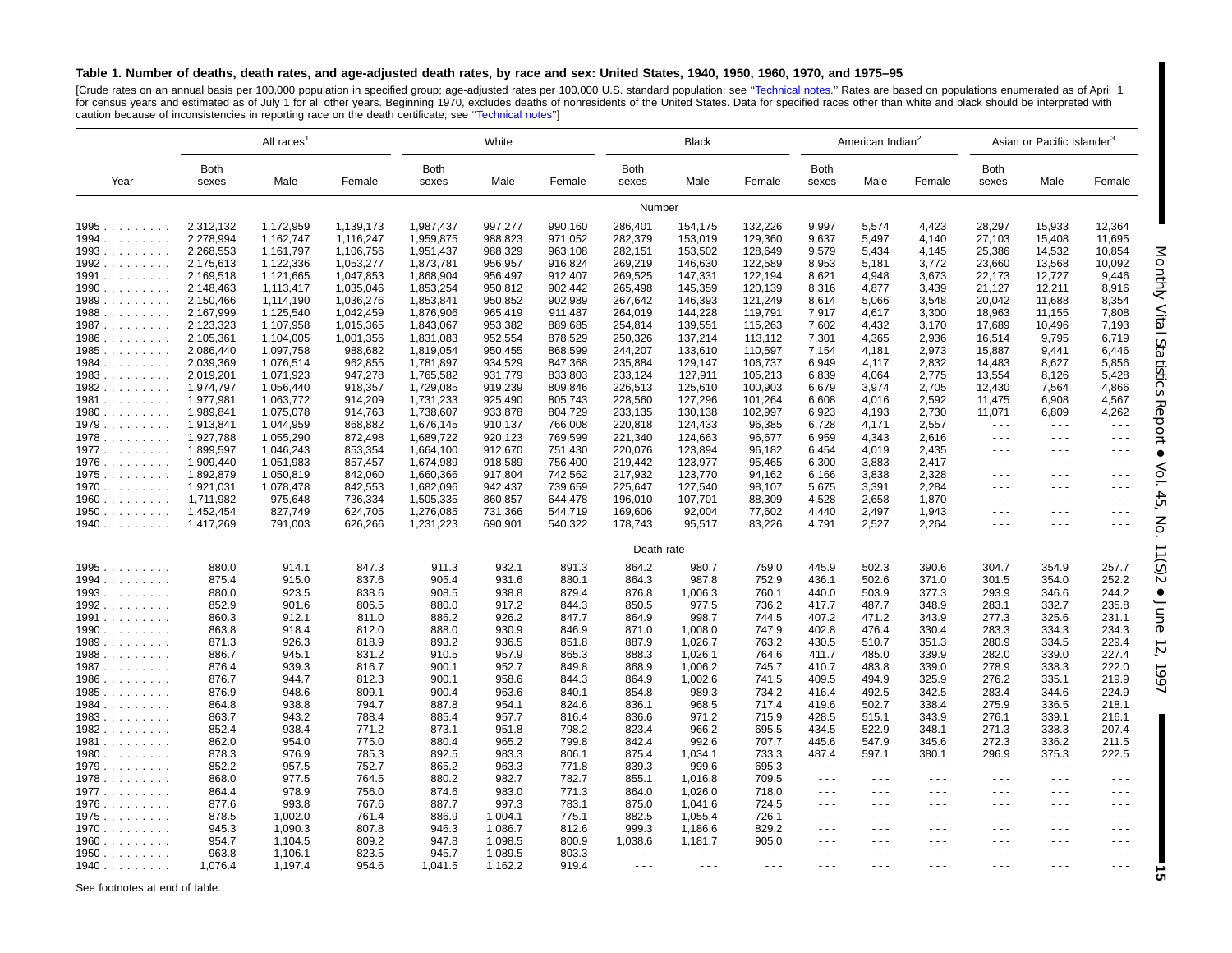#### Table 1. Number of deaths, death rates, and age-adjusted death rates, by race and sex: United States, 1940, 1950, 1960, 1970, and 1975-95-Con.

[Crude rates on an annual basis per 100,000 population in specified group; age-adjusted rates per 100,000 U.S. standard population; see '['Technical](#page-72-0) notes.'' Rates are based on populations enumerated as of April 1 for census years and estimated as of July 1 for all other years. Beginning 1970, excludes deaths of nonresidents of the United States. Data for specified races other than white and black should be interpreted with caution because of inconsistencies in reporting race on the death certificate; see [''Technical](#page-72-0) notes'']

|                            |               | All races <sup>1</sup> |        |                      | White   | <b>Black</b> |                                      |               |                                                                                                | American Indian <sup>2</sup>                                                                   |               |                                                                                                                                                                                                                                                                                                                                                                                              | Asian or Pacific Islander <sup>3</sup>                                                         |          |               |
|----------------------------|---------------|------------------------|--------|----------------------|---------|--------------|--------------------------------------|---------------|------------------------------------------------------------------------------------------------|------------------------------------------------------------------------------------------------|---------------|----------------------------------------------------------------------------------------------------------------------------------------------------------------------------------------------------------------------------------------------------------------------------------------------------------------------------------------------------------------------------------------------|------------------------------------------------------------------------------------------------|----------|---------------|
| Year                       | Both<br>sexes | Male                   | Female | <b>Both</b><br>sexes | Male    | Female       | <b>Both</b><br>sexes                 | Male          | Female                                                                                         | <b>Both</b><br>sexes                                                                           | Male          | Female                                                                                                                                                                                                                                                                                                                                                                                       | <b>Both</b><br>sexes                                                                           | Male     | Female        |
|                            |               |                        |        |                      |         |              | Age-adjusted death rate <sup>4</sup> |               |                                                                                                |                                                                                                |               |                                                                                                                                                                                                                                                                                                                                                                                              |                                                                                                |          |               |
| 1995                       | 503.9         | 646.3                  | 385.2  | 476.9                | 610.5   | 364.9        | 765.7                                | 1,016.7       | 571.0                                                                                          | 468.5                                                                                          | 580.4         | 368.0                                                                                                                                                                                                                                                                                                                                                                                        | 298.9                                                                                          | 384.4    | 231.4         |
| 1994.<br>and a contract of | 507.4         | 654.6                  | 385.2  | 479.8                | 617.9   | 364.9        | 772.1                                | 1,029.9       | 572.0                                                                                          | 460.7                                                                                          | 585.9         | 350.8                                                                                                                                                                                                                                                                                                                                                                                        | 299.2                                                                                          | 386.5    | 229.3         |
| 1993                       | 513.3         | 664.9                  | 388.3  | 485.1                | 627.5   | 367.7        | 785.2                                | 1,052.2       | 578.8                                                                                          | 468.9                                                                                          | 589.6         | 364.5                                                                                                                                                                                                                                                                                                                                                                                        | 295.9                                                                                          | 381.4    | 226.7         |
| 1992                       | 504.5         | 656.0                  | 380.3  | 477.5                | 620.9   | 359.9        | 767.5                                | 1.026.9       | 568.4                                                                                          | 453.1                                                                                          | 579.6         | 343.1                                                                                                                                                                                                                                                                                                                                                                                        | 285.8                                                                                          | 364.1    | 220.5         |
| 1991                       | 513.7         | 669.9                  | 386.5  | 486.8                | 634.4   | 366.3        | 780.7                                | 1,048.8       | 575.1                                                                                          | 441.8                                                                                          | 562.6         | 335.9                                                                                                                                                                                                                                                                                                                                                                                        | 283.2                                                                                          | 360.2    | 218.3         |
| 1990                       | 520.2         | 680.2                  | 390.6  | 492.8                | 644.3   | 369.9        | 789.2                                | 1,061.3       | 581.6                                                                                          | 445.1                                                                                          | 573.1         | 335.1                                                                                                                                                                                                                                                                                                                                                                                        | 297.6                                                                                          | 377.8    | 228.9         |
| 1989                       | 528.0         | 689.3                  | 397.3  | 499.6                | 652.2   | 376.0        | 805.9                                | 1,082.8       | 594.3                                                                                          | 475.7                                                                                          | 622.8         | 353.4                                                                                                                                                                                                                                                                                                                                                                                        | 295.8                                                                                          | 378.9    | 225.2         |
| 1988                       | 539.9         | 706.1                  | 406.1  | 512.8                | 671.3   | 385.3        | 809.7                                | 1,083.0       | 601.0                                                                                          | 456.3                                                                                          | 585.7         | 343.2                                                                                                                                                                                                                                                                                                                                                                                        | 300.2                                                                                          | 385.4    | 226.5         |
| 1987.<br>.                 | 539.2         | 706.8                  | 404.6  | 513.7                | 674.2   | 384.8        | 796.4                                | 1,063.6       | 592.4                                                                                          | 456.7                                                                                          | 580.8         | 351.3                                                                                                                                                                                                                                                                                                                                                                                        | 297.0                                                                                          | 386.2    | 221.3         |
| 1986                       | 544.8         | 716.2                  | 407.6  | 520.1                | 684.9   | 388.1        | 796.8                                | 1,061.9       | 594.1                                                                                          | 451.4                                                                                          | 591.6         | 328.4                                                                                                                                                                                                                                                                                                                                                                                        | 296.7                                                                                          | 385.3    | 220.3         |
| 1985                       | 548.9         | 723.0                  | 410.3  | 524.9                | 693.3   | 391.0        | 793.6                                | 1.053.4       | 594.8                                                                                          | 468.2                                                                                          | 602.6         | 353.3                                                                                                                                                                                                                                                                                                                                                                                        | 305.7                                                                                          | 396.9    | 228.5         |
| 1984                       | 548.1         | 721.6                  | 410.5  | 525.2                | 693.6   | 391.7        | 783.3                                | 1,035.9       | 590.1                                                                                          | 476.9                                                                                          | 614.2         | 347.3                                                                                                                                                                                                                                                                                                                                                                                        | 299.4                                                                                          | 386.0    | 223.0         |
| 1983                       | 552.5         | 729.4                  | 412.5  | 529.4                | 701.6   | 393.3        | 787.4                                | 1,037.5       | 595.3                                                                                          | 485.9                                                                                          | 634.0         | 360.1                                                                                                                                                                                                                                                                                                                                                                                        | 298.9                                                                                          | 388.6    | 218.0         |
| 1982                       | 554.7         | 734.2                  | 411.9  | 532.3                | 706.8   | 393.6        | 782.1                                | 1,035.4       | 585.9                                                                                          | 494.3                                                                                          | 634.6         | 371.6                                                                                                                                                                                                                                                                                                                                                                                        | 293.6                                                                                          | 389.2    | 212.8         |
| 1981                       | 568.6         | 753.8                  | 420.8  | 544.8                | 724.8   | 401.5        | 807.0                                | 1,068.8       | 602.7                                                                                          | 514.0                                                                                          | 676.7         | 368.5                                                                                                                                                                                                                                                                                                                                                                                        | 293.2                                                                                          | 382.3    | 213.9         |
| 1980                       | 585.8         | 777.2                  | 432.6  | 559.4                | 745.3   | 411.1        | 842.5                                | 1,112.8       | 631.1                                                                                          | 564.1                                                                                          | 732.5         | 414.1                                                                                                                                                                                                                                                                                                                                                                                        | 315.6                                                                                          | 416.6    | 224.6         |
| 1979                       | 577.0         | 768.6                  | 423.1  | 551.9                | 738.4   | 402.5        | 812.1                                | 1.073.3       | 605.0                                                                                          | $\cdots$                                                                                       | $\cdots$      | $\cdots$                                                                                                                                                                                                                                                                                                                                                                                     | $\frac{1}{2}$                                                                                  | $  -$    | $\frac{1}{2}$ |
| 1978                       | 595.0         | 791.4                  | 437.4  | 569.5                | 761.1   | 416.4        | 831.8                                | 1,093.9       | 622.7                                                                                          | $\frac{1}{2}$                                                                                  | $\frac{1}{2}$ | $\frac{1}{2}$                                                                                                                                                                                                                                                                                                                                                                                | $\frac{1}{2}$                                                                                  | ---      | $\frac{1}{2}$ |
| 1977                       | 602.1         | 801.3                  | 441.8  | 575.7                | 770.6   | 419.6        | 849.3                                | 1,112.1       | 639.6                                                                                          | $\frac{1}{2} \left( \frac{1}{2} \right) \left( \frac{1}{2} \right) \left( \frac{1}{2} \right)$ | $\cdots$      | $\frac{1}{2} \left( \frac{1}{2} \right) \left( \frac{1}{2} \right) \left( \frac{1}{2} \right)$                                                                                                                                                                                                                                                                                               | $\frac{1}{2}$                                                                                  | $  -$    | $\frac{1}{2}$ |
| 1976                       | 618.5         | 820.9                  | 455.0  | 591.3                | 789.3   | 432.5        | 870.5                                | 1,138.3       | 654.5                                                                                          | $\frac{1}{2} \left( \frac{1}{2} \right) \left( \frac{1}{2} \right) \left( \frac{1}{2} \right)$ | $\cdots$      | $\cdots$                                                                                                                                                                                                                                                                                                                                                                                     | $- - -$                                                                                        | $- - -$  | $\frac{1}{2}$ |
| 1975                       | 630.4         | 837.2                  | 462.5  | 602.2                | 804.3   | 439.0        | 890.8                                | 1,163.0       | 670.6                                                                                          | $\frac{1}{2} \left( \frac{1}{2} \right) \left( \frac{1}{2} \right) \left( \frac{1}{2} \right)$ | $\cdots$      | $\frac{1}{2} \frac{1}{2} \frac{1}{2} \frac{1}{2} \frac{1}{2} \frac{1}{2} \frac{1}{2} \frac{1}{2} \frac{1}{2} \frac{1}{2} \frac{1}{2} \frac{1}{2} \frac{1}{2} \frac{1}{2} \frac{1}{2} \frac{1}{2} \frac{1}{2} \frac{1}{2} \frac{1}{2} \frac{1}{2} \frac{1}{2} \frac{1}{2} \frac{1}{2} \frac{1}{2} \frac{1}{2} \frac{1}{2} \frac{1}{2} \frac{1}{2} \frac{1}{2} \frac{1}{2} \frac{1}{2} \frac{$ | $\frac{1}{2} \left( \frac{1}{2} \right) \left( \frac{1}{2} \right) \left( \frac{1}{2} \right)$ | $\cdots$ | $\frac{1}{2}$ |
| 1970                       | 714.3         | 931.6                  | 532.5  | 679.6                | 893.4   | 501.7        | 1,044.0                              | 1,318.6       | 814.4                                                                                          | $\frac{1}{2} \left( \frac{1}{2} \right) \left( \frac{1}{2} \right) \left( \frac{1}{2} \right)$ | $- - -$       | $\frac{1}{2} \frac{1}{2} \frac{1}{2} \frac{1}{2} \frac{1}{2} \frac{1}{2} \frac{1}{2} \frac{1}{2} \frac{1}{2} \frac{1}{2} \frac{1}{2} \frac{1}{2} \frac{1}{2} \frac{1}{2} \frac{1}{2} \frac{1}{2} \frac{1}{2} \frac{1}{2} \frac{1}{2} \frac{1}{2} \frac{1}{2} \frac{1}{2} \frac{1}{2} \frac{1}{2} \frac{1}{2} \frac{1}{2} \frac{1}{2} \frac{1}{2} \frac{1}{2} \frac{1}{2} \frac{1}{2} \frac{$ | $\frac{1}{2}$                                                                                  | $  -$    | $- - -$       |
| 1960                       | 760.9         | 949.3                  | 590.6  | 727.0                | 917.7   | 555.0        | 1,073.3                              | 1,246.1       | 916.9                                                                                          | $\frac{1}{2} \left( \frac{1}{2} \right) \left( \frac{1}{2} \right) \left( \frac{1}{2} \right)$ | $\cdots$      | $\frac{1}{2} \left( \frac{1}{2} \right) \left( \frac{1}{2} \right) \left( \frac{1}{2} \right)$                                                                                                                                                                                                                                                                                               | $\cdots$                                                                                       | $  -$    | $\cdots$      |
| 1950                       | 841.5         | 1,001.6                | 688.4  | 800.4                | 963.1   | 645.0        | $\frac{1}{2}$                        | $\cdots$      | $\frac{1}{2} \left( \frac{1}{2} \right) \left( \frac{1}{2} \right) \left( \frac{1}{2} \right)$ | ---                                                                                            | $\cdots$      | $\cdots$                                                                                                                                                                                                                                                                                                                                                                                     | $\cdots$                                                                                       | - - -    | $\cdots$      |
| 1940                       | 1.076.1       | 1,213.0                | 938.9  | 1,017.2              | 1.155.1 | 879.0        | $\sim$ $\sim$ $\sim$                 | $\frac{1}{2}$ | $\frac{1}{2} \left( \frac{1}{2} \right) \left( \frac{1}{2} \right) \left( \frac{1}{2} \right)$ | ---                                                                                            | $\frac{1}{2}$ | $  -$                                                                                                                                                                                                                                                                                                                                                                                        | $\frac{1}{2}$                                                                                  | ---      | $\frac{1}{2}$ |

- - - Data not available

<sup>1</sup>For 1940–91 includes deaths among races not shown separately; see "Technical notes."

2Includes deaths among Aleuts and Eskimos.

<sup>3</sup>Includes deaths among Chinese, Filipino, Hawaiian, Japanese, and other Asian or Pacific Islander.

4For method of computation, see [''Technical](#page-72-0) notes.''

**16**  $\blacksquare$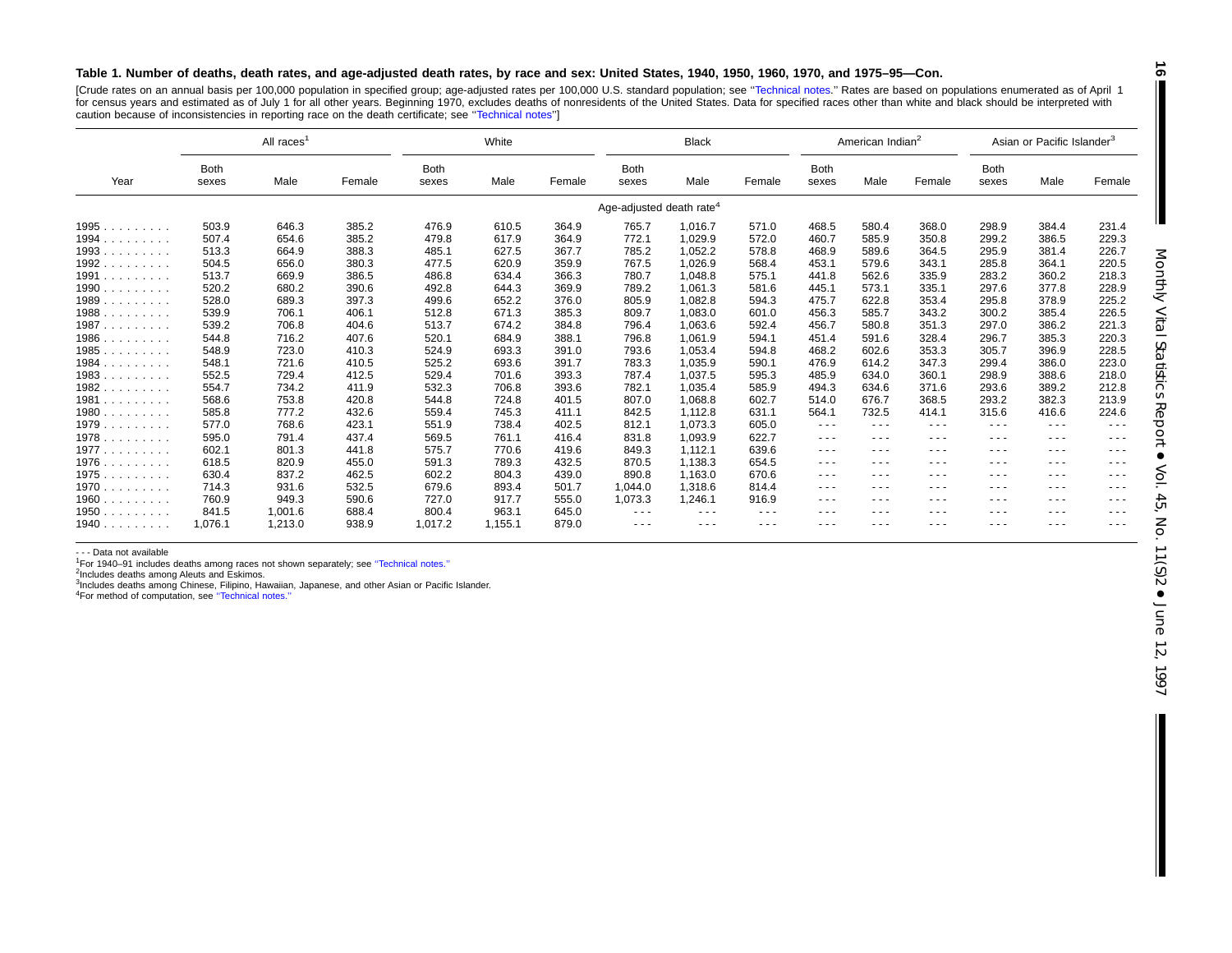#### <span id="page-16-0"></span>Table 2. Number of deaths and death rates, by age, race, and sex: United States, 1995

[Rates per 100,000 population in specified group. Data for specified races other than white and black should be interpreted with caution because of inconsistencies in reporting race on the death certificate; see [''Technical](#page-72-0) notes'']

|                           |                      | All races |           |               | White    |          |                      | <b>Black</b> |          |                      | American Indian <sup>1</sup> |         |                      | Asian or Pacific Islander <sup>2</sup> |          |
|---------------------------|----------------------|-----------|-----------|---------------|----------|----------|----------------------|--------------|----------|----------------------|------------------------------|---------|----------------------|----------------------------------------|----------|
| Age                       | <b>Both</b><br>sexes | Male      | Female    | Both<br>sexes | Male     | Female   | <b>Both</b><br>sexes | Male         | Female   | <b>Both</b><br>sexes | Male                         | Female  | <b>Both</b><br>sexes | Male                                   | Female   |
|                           |                      |           |           |               |          |          |                      | Number       |          |                      |                              |         |                      |                                        |          |
| All ages                  | 2,312,132            | 1,172,959 | 1,139,173 | 1,987,437     | 997,277  | 990,160  | 286,401              | 154,175      | 132,226  | 9,997                | 5,574                        | 4,423   | 28,297               | 15,933                                 | 12,364   |
| Under 1 year.             | 29,583               | 16,622    | 12,961    | 19,490        | 11,103   | 8,387    | 9,118                | 5,002        | 4,116    | 304                  | 146                          | 158     | 671                  | 371                                    | 300      |
| $1-4$ years.              | 6,393                | 3,609     | 2,784     | 4,366         | 2,477    | 1,889    | 1,742                | 973          | 769      | 117                  | 68                           | 49      | 168                  | 91                                     | 77       |
| 5-9 years.                | 3.780                | 2,212     | 1,568     | 2,701         | 1,589    | 1.112    | 915                  | 535          | 380      | 52                   | 26                           | 26      | 112                  | 62                                     | 50       |
| 10-14 years               | 4.816                | 3.007     | 1.809     | 3,548         | 2.213    | 1.335    | 1.059                | 668          | 391      | 70                   | 45                           | 25      | 139                  | 81                                     | 58       |
| 15-19 years               | 15,089               | 11,068    | 4,021     | 10,857        | 7,773    | 3,084    | 3,675                | 2,895        | 780      | 225                  | 165                          | 60      | 332                  | 235                                    | 97       |
| 20-24 years               | 19,155               | 14,709    | 4,446     | 13,328        | 10,226   | 3,102    | 5,048                | 3,908        | 1,140    | 294                  | 231                          | 63      | 485                  | 344                                    | 141      |
| 25-29 years               | 22,681               | 16,572    | 6,109     | 15,717        | 11,650   | 4.067    | 6,209                | 4,400        | 1,809    | 327                  | 241                          | 86      | 428                  | 281                                    | 147      |
| 30-34 years               | 35,064               | 25,254    | 9,810     | 24,855        | 18,302   | 6,553    | 9,231                | 6,283        | 2,948    | 410                  | 288                          | 122     | 568                  | 381                                    | 187      |
| 35-39 years               | 46,487               | 32,339    | 14,148    | 33,124        | 23,474   | 9,650    | 12,215               | 8,107        | 4,108    | 462                  | 320                          | 142     | 686                  | 438                                    | 248      |
| 40-44 years               | 55,783               | 37,792    | 17,991    | 40,115        | 27,575   | 12,540   | 14,261               | 9,318        | 4,943    | 552                  | 364                          | 188     | 855                  | 535                                    | 320      |
| 45-49 years               | 65.623               | 42.609    | 23,014    | 49,275        | 32.221   | 17.054   | 14.705               | 9.410        | 5,295    | 512                  | 324                          | 188     | 1,131                | 654                                    | 477      |
| 50-54 years               | 77,377               | 48,313    | 29,064    | 60,509        | 37,939   | 22,570   | 14,914               | 9,254        | 5,660    | 630                  | 382                          | 248     | 1,324                | 738                                    | 586      |
| 55–59 years               | 96,641               | 58,848    | 37,793    | 77,317        | 47,443   | 29,874   | 17,077               | 10,082       | 6,995    | 678                  | 391                          | 287     | 1,569                | 932                                    | 637      |
| 60-64 years               | 138,871              | 83,442    | 55,429    | 114,299       | 69,377   | 44,922   | 21,691               | 12,463       | 9,228    | 794                  | 448                          | 346     | 2,087                | 1,154                                  | 933      |
| 65-69 years               | 204,347              | 119,415   | 84,932    | 174,015       | 102,592  | 71,423   | 26,788               | 14,850       | 11,938   | 926                  | 504                          | 422     | 2,618                | 1,469                                  | 1,149    |
| 70-74 years               | 276,543              | 154,586   | 121,957   | 241,309       | 135,885  | 105,424  | 30,917               | 16,217       | 14,700   | 938                  | 483                          | 455     | 3,379                | 2,001                                  | 1,378    |
| 75-79 years               | 315,516              | 164,372   | 151,144   | 281,834       | 147,548  | 134,286  | 29,435               | 14,533       | 14,902   | 867                  | 433                          | 434     | 3,380                | 1,858                                  | 1,522    |
| 80-84 years               | 336,661              | 155,036   | 181,625   | 304,570       | 140,862  | 163,708  | 27,798               | 11,958       | 15,840   | 817                  | 358                          | 459     | 3,476                | 1,858                                  | 1,618    |
| 85 years and over         | 561,259              | 182,823   | 378,436   | 515,856       | 166,772  | 349,084  | 39,502               | 13,250       | 26,252   | 1,020                | 356                          | 664     | 4,881                | 2,445                                  | 2,436    |
| Not stated                | 463                  | 331       | 132       | 352           | 256      | 96       | 101                  | 69           | 32       | 2                    | -1                           | -1      | 8                    | 5                                      | 3        |
|                           |                      |           |           |               |          |          |                      | Death rate   |          |                      |                              |         |                      |                                        |          |
| All $ages^3$              | 880.0                | 914.1     | 847.3     | 911.3         | 932.1    | 891.3    | 864.2                | 980.7        | 759.0    | 445.9                | 502.3                        | 390.6   | 304.7                | 354.9                                  | 257.7    |
| Under 1 year <sup>4</sup> | 768.8                | 843.8     | 690.1     | 646.5         | 717.5    | 571.6    | 1,467.9              | 1,590.8      | 1,342.0  | 722.7                | 689.3                        | 756.5   | 394.3                | 427.3                                  | 359.9    |
| $1-4$ years.              | 40.6                 | 44.8      | 36.2      | 35.1          | 38.8     | 31.2     | 70.3                 | 77.5         | 62.9     | 70.7                 | 81.2                         | 60.0    | 25.4                 | 26.8                                   | 23.8     |
| $5-9$ years.              | 19.7                 | 22.5      | 16.7      | 17.7          | 20.3     | 15.0     | 30.2                 | 34.9         | 25.5     | 22.9                 | 22.4                         | 23.3    | 15.3                 | 16.6                                   | 14.0     |
| 10-14 years               | 25.5                 | 31.0      | 19.6      | 23.6          | 28.7     | 18.2     | 36.8                 | 45.8         | 27.6     | 30.0                 | 38.1                         | 21.7    | 18.2                 | 20.9                                   | 15.4     |
| 15–19 years $\ldots$      | 83.5                 | 119.5     | 45.7      | 75.6          | 105.2    | 44.2     | 130.2                | 202.4        | 56.1     | 112.1                | 163.1                        | 60.3    | 48.8                 | 68.4                                   | 28.8     |
| 20-24 years               | 107.1                | 161.9     | 50.6      | 93.1          | 139.6    | 44.4     | 191.4                | 300.8        | 85.2     | 159.0                | 244.2                        | 69.8    | 65.3                 | 93.2                                   | 37.8     |
| 25-29 years               | 119.3                | 173.9     | 64.5      | 102.0         | 149.4    | 53.5     | 239.3                | 354.9        | 133.5    | 181.4                | 258.9                        | 98.7    | 51.7                 | 70.1                                   | 34.4     |
| $30 - 34$ years           | 160.3                | 231.6     | 89.5      | 138.2         | 202.0    | 73.4     | 326.7                | 474.1        | 196.5    | 220.5                | 309.5                        | 131.4   | 65.1                 | 90.3                                   | 41.5     |
| 35-39 years               | 208.9                | 292.1     | 126.6     | 179.5         | 252.9    | 105.2    | 438.1                | 620.1        | 277.5    | 260.9                | 366.6                        | 158.2   | 83.1                 | 111.0                                  | 57.6     |
| 40-44 years               | 275.9                | 378.3     | 175.9     | 237.0         | 325.9    | 148.1    | 596.6                | 840.4        | 385.7    | 354.9                | 483.0                        | 234.5   | 115.0                | 154.7                                  | 80.5     |
| 45-49 years               | 376.1                | 497.8     | 258.9     | 331.6         | 437.2    | 227.8    | 792.8                | 1,111.8      | 525.1    | 409.9                | 533.2                        | 293.1   | 185.1                | 231.8                                  | 145.1    |
| $50 - 54$ years           | 567.7                | 729.6     | 414.7     | 516.1         | 659.3    | 378.0    | 1,080.0              | 1,493.2      | 743.5    | 674.2                | 850.7                        | 510.9   | 307.8                | 363.6                                  | 257.9    |
| 55-59 years $\ldots$      | 871.8                | 1,106.7   | 655.3     | 810.4         | 1,025.7  | 607.8    | 1,500.7              | 2,017.9      | 1,095.9  | 938.8                | 1,144.0                      | 754.5   | 470.2                | 590.3                                  | 362.3    |
| 60–64 years $\ldots$      | 1,382.3              | 1,765.3   | 1,042.0   | 1,310.2       | 1,670.8  | 982.7    | 2.194.4              | 2,930.4      | 1,638.6  | 1,368.3              | 1,654.1                      | 1.118.1 | 755.1                | 945.2                                  | 604.7    |
| 65-69 years               | 2,058.3              | 2,650.2   | 1,566.4   | 1,994.2       | 2,569.3  | 1,509.1  | 2,910.4              | 3,775.2      | 2,265.0  | 1,979.3              | 2,365.2                      | 1,656.5 | 1,114.6              | 1,497.1                                | 840.1    |
| 70-74 years               | 3,131.4              | 4,029.6   | 2,441.6   | 3,047.5       | 3,925.4  | 2,365.6  | 4,437.1              | 5,782.0      | 3,531.0  | 2,508.1              | 2,913.7                      | 2,185.2 | 1,889.8              | 2,581.8                                | 1,360.3  |
| 75-79 years               | 4,722.4              | 6,042.2   | 3,815.9   | 4,667.0       | 5,972.9  | 3,763.1  | 5,771.9              | 7,473.9      | 4,723.0  | 3,469.8              | 4,241.4                      | 2,936.8 | 3,144.7              | 4,089.4                                | 2,452.9  |
| 80-84 years               | 7,542.1              | 9,633.6   | 6,363.0   | 7,484.9       | 9,586.3  | 6,297.1  | 8,736.9              | 11,143.3     | 7,512.2  | 4,973.2              | 5,647.6                      | 4,549.5 | 5,794.8              | 7,073.0                                | 4,798.9  |
| 85 years and over         | 15.469.5             | 17,978.9  | 14,492.4  | 15.616.4      | 18.152.9 | 14.639.1 | 14.413.3             | 16.728.7     | 13.472.2 | 6.804.5              | 7.404.3                      | 6,521.3 | 13,635.6             | 17,273.0                               | 11,256.4 |

<sup>1</sup>Includes deaths among Aleuts and Eskimos.

2Includes deaths among Chinese, Filipino, Hawaiian, Japanese, and other Asian or Pacific Islander.

<sup>3</sup>Figures for age not stated are included in All ages but not distributed among age groups.<br><sup>4</sup>Death rates for "Under 1 year" (based on population estimates) differ from infant mortality rates (based on live births); see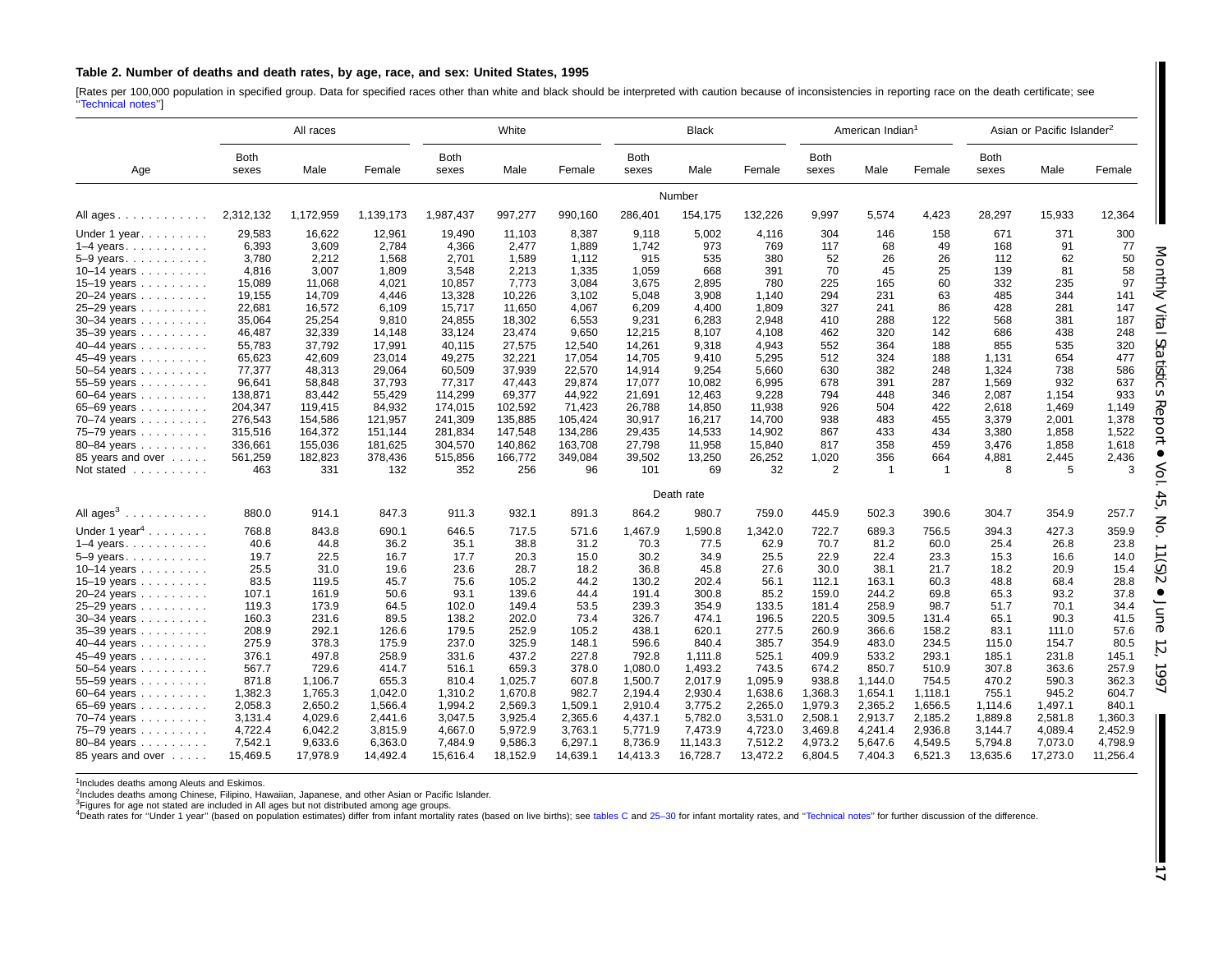Е

#### <span id="page-17-0"></span>**Table 3. Abridged life table for the total population, 1995**

[For explanation of the columns of the life table, see section 6 of Vital Statistics of the United States, 1992, Volume II]

| Age interval                                                    | Proportion<br>dying                                                                                  | Of 100,000 born alive                                   |                                               |                               | Stationary population                                 | Average<br>remaining<br>lifetime                                                          |
|-----------------------------------------------------------------|------------------------------------------------------------------------------------------------------|---------------------------------------------------------|-----------------------------------------------|-------------------------------|-------------------------------------------------------|-------------------------------------------------------------------------------------------|
| Period of life between two<br>exact ages stated in years<br>(1) | Proportion of<br>persons alive<br>at beginning of<br>age interval<br>dying during<br>interval<br>(2) | Number living<br>at beginning of<br>age interval<br>(3) | Number dying<br>during age<br>interval<br>(4) | In the age<br>interval<br>(5) | In this and all<br>subsequent age<br>intervals<br>(6) | Average number<br>of years of life<br>remaining at<br>beginning of age<br>interval<br>(7) |
| $x$ to $x + n$                                                  | nq <sub>X</sub>                                                                                      | $\frac{1}{x}$                                           | $n\alpha$                                     | $nL_X$                        | $T_{x}$                                               | 0<br>$e_{x}$                                                                              |
|                                                                 | 0.00757                                                                                              | 100.000                                                 | 757                                           | 99,363                        | 7,578,845                                             | 75.8                                                                                      |
|                                                                 | 0.00160                                                                                              | 99.243                                                  | 159                                           | 396.599                       | 7,479,482                                             | 75.4                                                                                      |
|                                                                 | 0.00099                                                                                              | 99,084                                                  | 98                                            | 495,153                       | 7,082,883                                             | 71.5                                                                                      |
|                                                                 | 0.00126                                                                                              | 98.986                                                  | 125                                           | 494.687                       | 6.587.730                                             | 66.6                                                                                      |
|                                                                 | 0.00415                                                                                              | 98,861                                                  | 410                                           | 493.375                       | 6,093,043                                             | 61.6                                                                                      |
|                                                                 | 0.00535                                                                                              | 98,451                                                  | 527                                           | 490,964                       | 5,599,668                                             | 56.9                                                                                      |
|                                                                 | 0.00595                                                                                              | 97.924                                                  | 583                                           | 488,161                       | 5.108.704                                             | 52.2                                                                                      |
|                                                                 | 0.00800                                                                                              | 97,341                                                  | 779                                           | 484.803                       | 4,620,543                                             | 47.5                                                                                      |
|                                                                 | 0.01049                                                                                              | 96.562                                                  | 1.013                                         | 480.421                       | 4.135.740                                             | 42.8                                                                                      |
| $40-45$                                                         | 0.01376                                                                                              | 95,549                                                  | 1.315                                         | 474.692                       | 3,655,319                                             | 38.3                                                                                      |
|                                                                 | 0.01862                                                                                              | 94,234                                                  | 1,755                                         | 467,104                       | 3,180,627                                             | 33.8                                                                                      |
|                                                                 | 0.02796                                                                                              | 92.479                                                  | 2,586                                         | 456.336                       | 2,713,523                                             | 29.3                                                                                      |
|                                                                 | 0.04276                                                                                              | 89,893                                                  | 3,844                                         | 440.407                       | 2,257,187                                             | 25.1                                                                                      |
| $60 - 65$                                                       | 0.06706                                                                                              | 86,049                                                  | 5,770                                         | 416,602                       | 1,816,780                                             | 21.1                                                                                      |
|                                                                 | 0.09826                                                                                              | 80.279                                                  | 7.888                                         | 382.527                       | 1.400.178                                             | 17.4                                                                                      |
| 70–75                                                           | 0.14606                                                                                              | 72.391                                                  | 10,573                                        | 336,442                       | 1,017,651                                             | 14.1                                                                                      |
| 75-80                                                           | 0.21256                                                                                              | 61,818                                                  | 13,140                                        | 277,041                       | 681,209                                               | 11.0                                                                                      |
| 80-85                                                           | 0.31884                                                                                              | 48,678                                                  | 15,520                                        | 204,800                       | 404,168                                               | 8.3                                                                                       |
| 85 and over                                                     | 1.00000                                                                                              | 33,158                                                  | 33,158                                        | 199,368                       | 199,368                                               | 6.0                                                                                       |

#### **Table 4. Life expectancy at selected ages by race and sex: United States, 1995**

|     | All races<br><b>Both</b><br>Exact age<br>Female<br>Male<br>in years<br>sexes<br>75.8<br>72.5<br>78.9<br>75.4<br>78.5<br>72.1<br>71.5<br>68.3<br>74.6<br>66.6<br>63.3<br>69.7<br>61.6<br>64.7<br>58.4<br>56.9<br>53.8<br>59.9<br>52.2<br>49.2<br>55.0<br>47.5<br>44.6<br>50.2<br>42.8<br>45.4<br>40.1<br>38.3<br>35.6<br>40.7<br>33.8<br>31.3<br>36.0<br>29.3<br>31.4<br>27.0<br>25.1<br>22.9<br>27.0<br>21.1<br>22.9<br>19.1<br>17.4<br>15.6<br>18.9<br>12.4 |     |      |                      |       |        |                      | All other |        |                      |              |        |
|-----|--------------------------------------------------------------------------------------------------------------------------------------------------------------------------------------------------------------------------------------------------------------------------------------------------------------------------------------------------------------------------------------------------------------------------------------------------------------|-----|------|----------------------|-------|--------|----------------------|-----------|--------|----------------------|--------------|--------|
|     |                                                                                                                                                                                                                                                                                                                                                                                                                                                              |     |      |                      | White |        |                      | Total     |        |                      | <b>Black</b> |        |
|     |                                                                                                                                                                                                                                                                                                                                                                                                                                                              |     |      | <b>Both</b><br>sexes | Male  | Female | <b>Both</b><br>sexes | Male      | Female | <b>Both</b><br>sexes | Male         | Female |
| 0   |                                                                                                                                                                                                                                                                                                                                                                                                                                                              |     |      | 76.5                 | 73.4  | 79.6   | 71.9                 | 67.9      | 75.7   | 69.6                 | 65.2         | 73.9   |
| 1.  |                                                                                                                                                                                                                                                                                                                                                                                                                                                              |     |      | 76.0                 | 72.9  | 79.0   | 71.8                 | 67.8      | 75.6   | 69.7                 | 65.3         | 73.9   |
| 5.  |                                                                                                                                                                                                                                                                                                                                                                                                                                                              |     |      | 72.1                 | 69.1  | 75.1   | 68.0                 | 64.0      | 71.7   | 65.9                 | 61.5         | 70.1   |
| 10. |                                                                                                                                                                                                                                                                                                                                                                                                                                                              |     |      | 67.2                 | 64.1  | 70.2   | 63.1                 | 59.1      | 66.8   | 61.0                 | 56.6         | 65.2   |
| 15. |                                                                                                                                                                                                                                                                                                                                                                                                                                                              |     |      | 62.3                 | 59.2  | 65.2   | 58.2                 | 54.2      | 61.9   | 56.1                 | 51.7         | 60.2   |
| 20. |                                                                                                                                                                                                                                                                                                                                                                                                                                                              |     |      | 57.5                 | 54.5  | 60.4   | 53.5                 | 49.6      | 57.0   | 51.4                 | 47.2         | 55.4   |
| 25. |                                                                                                                                                                                                                                                                                                                                                                                                                                                              |     |      | 52.7                 | 49.9  | 55.5   | 48.9                 | 45.2      | 52.3   | 46.9                 | 42.9         | 50.6   |
| 30. |                                                                                                                                                                                                                                                                                                                                                                                                                                                              |     |      | 48.0                 | 45.2  | 50.6   | 44.3                 | 40.8      | 47.5   | 42.4                 | 38.6         | 46.0   |
| 35. |                                                                                                                                                                                                                                                                                                                                                                                                                                                              |     |      | 43.3                 | 40.7  | 45.8   | 39.9                 | 36.6      | 42.9   | 38.1                 | 34.5         | 41.4   |
| 40. |                                                                                                                                                                                                                                                                                                                                                                                                                                                              |     |      | 38.7                 | 36.1  | 41.0   | 35.6                 | 32.4      | 38.3   | 33.9                 | 30.5         | 36.9   |
| 45. |                                                                                                                                                                                                                                                                                                                                                                                                                                                              |     |      | 34.1                 | 31.7  | 36.3   | 31.4                 | 28.5      | 33.9   | 29.8                 | 26.7         | 32.6   |
| 50. |                                                                                                                                                                                                                                                                                                                                                                                                                                                              |     |      | 29.6                 | 27.3  | 31.7   | 27.3                 | 24.6      | 29.6   | 25.9                 | 23.0         | 28.4   |
| 55. |                                                                                                                                                                                                                                                                                                                                                                                                                                                              |     |      | 25.4                 | 23.2  | 27.3   | 23.4                 | 21.0      | 25.4   | 22.2                 | 19.6         | 24.4   |
| 60. |                                                                                                                                                                                                                                                                                                                                                                                                                                                              |     |      | 21.3                 | 19.3  | 23.0   | 19.8                 | 17.6      | 21.5   | 18.7                 | 16.4         | 20.6   |
| 65. |                                                                                                                                                                                                                                                                                                                                                                                                                                                              |     |      | 17.6                 | 15.7  | 19.1   | 16.4                 | 14.5      | 17.9   | 15.6                 | 13.6         | 17.1   |
| 70. | 14.1                                                                                                                                                                                                                                                                                                                                                                                                                                                         |     | 15.3 | 14.1                 | 12.5  | 15.4   | 13.3                 | 11.7      | 14.5   | 12.7                 | 11.0         | 13.9   |
| 75. | 11.0                                                                                                                                                                                                                                                                                                                                                                                                                                                         | 9.7 | 11.9 | 11.1                 | 9.7   | 12.0   | 10.6                 | 9.3       | 11.5   | 10.2                 | 8.8          | 11.1   |
| 80. | 8.3                                                                                                                                                                                                                                                                                                                                                                                                                                                          | 7.2 | 8.9  | 8.3                  | 7.2   | 8.9    | 8.1                  | 7.0       | 8.7    | 7.8                  | 6.8          | 8.4    |
| 85. | 6.0                                                                                                                                                                                                                                                                                                                                                                                                                                                          | 5.2 | 6.3  | 6.0                  | 5.2   | 6.3    | 6.0                  | 5.2       | 6.3    | 5.9                  | 5.1          | 6.2    |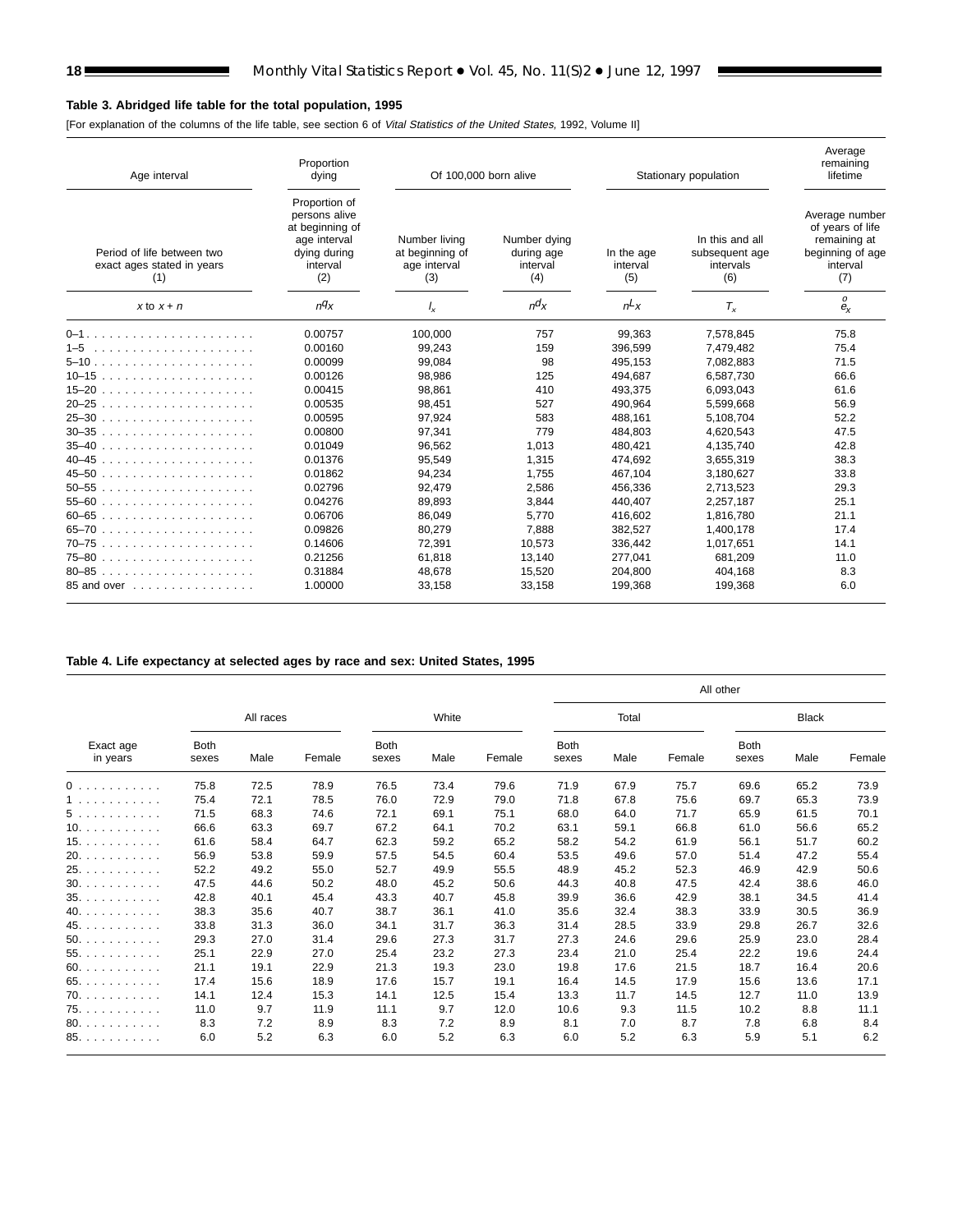$\blacksquare$ 

<span id="page-18-0"></span>

|                          |                      |           |        |                      |       |        |                      |       |        | All other            |                      |                                                                                                                                                                                                                                                                                                                                                                                              |
|--------------------------|----------------------|-----------|--------|----------------------|-------|--------|----------------------|-------|--------|----------------------|----------------------|----------------------------------------------------------------------------------------------------------------------------------------------------------------------------------------------------------------------------------------------------------------------------------------------------------------------------------------------------------------------------------------------|
|                          |                      | All races |        |                      | White |        |                      | Total |        |                      | <b>Black</b>         |                                                                                                                                                                                                                                                                                                                                                                                              |
| Year                     | <b>Both</b><br>sexes | Male      | Female | <b>Both</b><br>sexes | Male  | Female | <b>Both</b><br>sexes | Male  | Female | <b>Both</b><br>sexes | Male                 | Female                                                                                                                                                                                                                                                                                                                                                                                       |
| 1995                     | 75.8                 | 72.5      | 78.9   | 76.5                 | 73.4  | 79.6   | 71.9                 | 67.9  | 75.7   | 69.6                 | 65.2                 | 73.9                                                                                                                                                                                                                                                                                                                                                                                         |
| 1994                     | 75.7                 | 72.4      | 79.0   | 76.5                 | 73.3  | 79.6   | 71.7                 | 67.6  | 75.7   | 69.5                 | 64.9                 | 73.9                                                                                                                                                                                                                                                                                                                                                                                         |
| 1993                     | 75.5                 | 72.2      | 78.8   | 76.3                 | 73.1  | 79.5   | 71.5                 | 67.3  | 75.5   | 69.2                 | 64.6                 | 73.7                                                                                                                                                                                                                                                                                                                                                                                         |
| 1992                     | 75.8                 | 72.3      | 79.1   | 76.5                 | 73.2  | 79.8   | 71.8                 | 67.7  | 75.7   | 69.6                 | 65.0                 | 73.9                                                                                                                                                                                                                                                                                                                                                                                         |
| 1991                     | 75.5                 | 72.0      | 78.9   | 76.3                 | 72.9  | 79.6   | 71.5                 | 67.3  | 75.5   | 69.3                 | 64.6                 | 73.8                                                                                                                                                                                                                                                                                                                                                                                         |
| 1990                     | 75.4                 | 71.8      | 78.8   | 76.1                 | 72.7  | 79.4   | 71.2                 | 67.0  | 75.2   | 69.1                 | 64.5                 | 73.6                                                                                                                                                                                                                                                                                                                                                                                         |
| 1989                     | 75.1                 | 71.7      | 78.5   | 75.9                 | 72.5  | 79.2   | 70.9                 | 66.7  | 74.9   | 68.8                 | 64.3                 | 73.3                                                                                                                                                                                                                                                                                                                                                                                         |
| 1988                     | 74.9                 | 71.4      | 78.3   | 75.6                 | 72.2  | 78.9   | 70.8                 | 66.7  | 74.8   | 68.9                 | 64.4                 | 73.2                                                                                                                                                                                                                                                                                                                                                                                         |
| 1987                     | 74.9                 | 71.4      | 78.3   | 75.6                 | 72.1  | 78.9   | 71.0                 | 66.9  | 75.0   | 69.1                 | 64.7                 | 73.4                                                                                                                                                                                                                                                                                                                                                                                         |
| 1986                     | 74.7                 | 71.2      | 78.2   | 75.4                 | 71.9  | 78.8   | 70.9                 | 66.8  | 74.9   | 69.1                 | 64.8                 | 73.4                                                                                                                                                                                                                                                                                                                                                                                         |
| 1985                     | 74.7                 | 71.1      | 78.2   | 75.3                 | 71.8  | 78.7   | 71.0                 | 67.0  | 74.8   | 69.3                 | 65.0                 | 73.4                                                                                                                                                                                                                                                                                                                                                                                         |
| 1984.<br>.               | 74.7                 | 71.1      | 78.2   | 75.3                 | 71.8  | 78.7   | 71.1                 | 67.2  | 74.9   | 69.5                 | 65.3                 | 73.6                                                                                                                                                                                                                                                                                                                                                                                         |
| 1983                     | 74.6                 | 71.0      | 78.1   | 75.2                 | 71.6  | 78.7   | 70.9                 | 67.0  | 74.7   | 69.4                 | 65.2                 | 73.5                                                                                                                                                                                                                                                                                                                                                                                         |
| 1982.<br>1.1.1.1.1.1.1   | 74.5                 | 70.8      | 78.1   | 75.1                 | 71.5  | 78.7   | 70.9                 | 66.8  | 74.9   | 69.4                 | 65.1                 | 73.6                                                                                                                                                                                                                                                                                                                                                                                         |
| 1981                     | 74.1                 | 70.4      | 77.8   | 74.8                 | 71.1  | 78.4   | 70.3                 | 66.2  | 74.4   | 68.9                 | 64.5                 | 73.2                                                                                                                                                                                                                                                                                                                                                                                         |
| 1980                     | 73.7                 | 70.0      | 77.4   | 74.4                 | 70.7  | 78.1   | 69.5                 | 65.3  | 73.6   | 68.1                 | 63.8                 | 72.5                                                                                                                                                                                                                                                                                                                                                                                         |
| 1979                     | 73.9                 | 70.0      | 77.8   | 74.6                 | 70.8  | 78.4   | 69.8                 | 65.4  | 74.1   | 68.5                 | 64.0                 | 72.9                                                                                                                                                                                                                                                                                                                                                                                         |
| 1978                     | 73.5                 | 69.6      | 77.3   | 74.1                 | 70.4  | 78.0   | 69.3                 | 65.0  | 73.5   | 68.1                 | 63.7                 | 72.4                                                                                                                                                                                                                                                                                                                                                                                         |
| 1977                     | 73.3                 | 69.5      | 77.2   | 74.0                 | 70.2  | 77.9   | 68.9                 | 64.7  | 73.2   | 67.7                 | 63.4                 | 72.0                                                                                                                                                                                                                                                                                                                                                                                         |
| 1976                     | 72.9                 | 69.1      | 76.8   | 73.6                 | 69.9  | 77.5   | 68.4                 | 64.2  | 72.7   | 67.2                 | 62.9                 | 71.6                                                                                                                                                                                                                                                                                                                                                                                         |
| 1975                     | 72.6                 | 68.8      | 76.6   | 73.4                 | 69.5  | 77.3   | 68.0                 | 63.7  | 72.4   | 66.8                 | 62.4                 | 71.3                                                                                                                                                                                                                                                                                                                                                                                         |
| 1974                     | 72.0                 | 68.2      | 75.9   | 72.8                 | 69.0  | 76.7   | 67.1                 | 62.9  | 71.3   | 66.0                 | 61.7                 | 70.3                                                                                                                                                                                                                                                                                                                                                                                         |
| 1973                     | 71.4                 | 67.6      | 75.3   | 72.2                 | 68.5  | 76.1   | 66.1                 | 62.0  | 70.3   | 65.0                 | 60.9                 | 69.3                                                                                                                                                                                                                                                                                                                                                                                         |
| 19721<br>a a a a a a a a | 71.2                 | 67.4      | 75.1   | 72.0                 | 68.3  | 75.9   | 65.7                 | 61.5  | 70.1   | 64.7                 | 60.4                 | 69.1                                                                                                                                                                                                                                                                                                                                                                                         |
| 1971                     | 71.1                 | 67.4      | 75.0   | 72.0                 | 68.3  | 75.8   | 65.6                 | 61.6  | 69.8   | 64.6                 | 60.5                 | 68.9                                                                                                                                                                                                                                                                                                                                                                                         |
| 1970                     | 70.8                 | 67.1      | 74.7   | 71.7                 | 68.0  | 75.6   | 65.3                 | 61.3  | 69.4   | 64.1                 | 60.0                 | 68.3                                                                                                                                                                                                                                                                                                                                                                                         |
| 1960                     | 69.7                 | 66.6      | 73.1   | 70.6                 | 67.4  | 74.1   | 63.6                 | 61.1  | 66.3   | $  -$                | $\sim$ $\sim$ $\sim$ | $\frac{1}{2} \frac{1}{2} \frac{1}{2} \frac{1}{2} \frac{1}{2} \frac{1}{2} \frac{1}{2} \frac{1}{2} \frac{1}{2} \frac{1}{2} \frac{1}{2} \frac{1}{2} \frac{1}{2} \frac{1}{2} \frac{1}{2} \frac{1}{2} \frac{1}{2} \frac{1}{2} \frac{1}{2} \frac{1}{2} \frac{1}{2} \frac{1}{2} \frac{1}{2} \frac{1}{2} \frac{1}{2} \frac{1}{2} \frac{1}{2} \frac{1}{2} \frac{1}{2} \frac{1}{2} \frac{1}{2} \frac{$ |
| 1950                     | 68.2                 | 65.6      | 71.1   | 69.1                 | 66.5  | 72.2   | 60.8                 | 59.1  | 62.9   | - - -                | - - -                | ---                                                                                                                                                                                                                                                                                                                                                                                          |
| 1940                     | 62.9                 | 60.8      | 65.2   | 64.2                 | 62.1  | 66.6   | 53.1                 | 51.5  | 54.9   | - - -                | .                    | $\sim$ $\sim$                                                                                                                                                                                                                                                                                                                                                                                |

- - - Data not available. 1Deaths based on a 50-percent sample.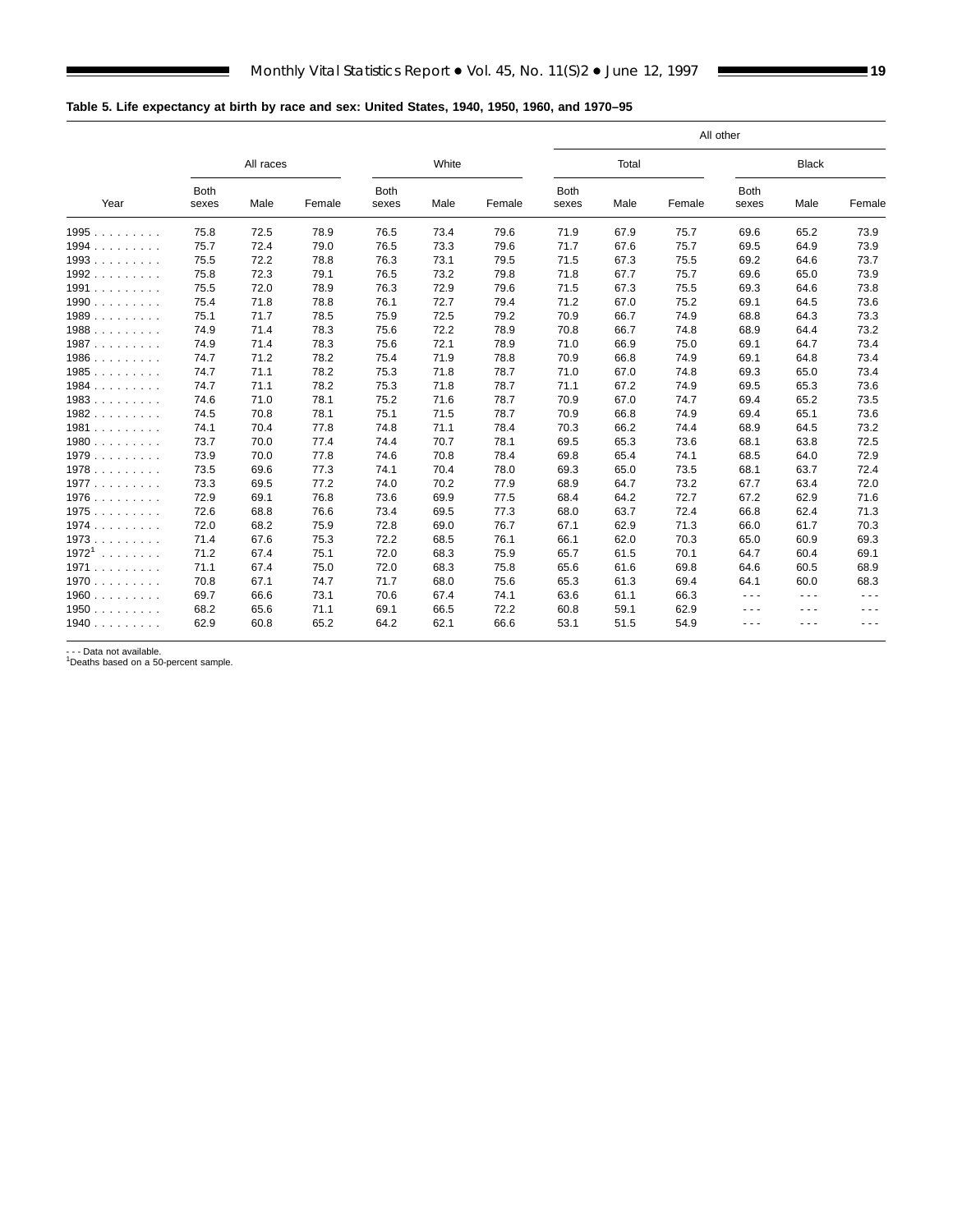#### <span id="page-19-0"></span>Table 6. Age-specific and age-adjusted death rates for the 15 leading causes of death for the total population in 1995 and selected components: United States, 1979, 1994, and **1995**

[Age-specific rates on an annual basis per 100,000 population in specified group; age-adjusted rates per 100,000 U.S. standard population; see "Technical notes." For explanation of asterisks preceding cause-of-death<br>catego

|                                                                                                 |              |                          |                              |                  |                   |                    |                    | Age                |                    |                    |                    |                    |                      |                                       |
|-------------------------------------------------------------------------------------------------|--------------|--------------------------|------------------------------|------------------|-------------------|--------------------|--------------------|--------------------|--------------------|--------------------|--------------------|--------------------|----------------------|---------------------------------------|
| Cause of death (Based on the Ninth Revision,<br>International Classification of Diseases, 1975) | Year         | All<br>ages <sup>1</sup> | Under<br>1 year <sup>2</sup> | $1 - 4$<br>years | $5 - 14$<br>years | $15 - 24$<br>years | $25 - 34$<br>years | $35 - 44$<br>years | $45 - 54$<br>years | $55 - 64$<br>years | $65 - 74$<br>years | $75 - 84$<br>years | 85 years<br>and over | Age-<br>adjusted<br>rate <sup>3</sup> |
|                                                                                                 | 1995         | 880.0                    | 768.8                        | 40.6             | 22.5              | 95.3               | 141.3              | 240.8              | 460.1              | 1.114.5            | 2.563.5            | 5.851.8            | 15.469.5             | 503.9                                 |
|                                                                                                 | 1994         | 875.4                    | 819.3                        | 42.9             | 22.5              | 98.0               | 143.3              | 238.8              | 461.6              | 1,128.2            | 2,584.9            | 5,860.2            | 15,296.7             | 507.4                                 |
|                                                                                                 | 1979         | 852.2                    | 1,332.9                      | 64.2             | 31.5              | 114.8              | 133.0              | 229.8              | 589.7              | 1.338.0            | 2,929.0            | 6.496.6            | 14.962.4             | 577.0                                 |
| Diseases of heart 390-398,402,404-429                                                           | 1995         | 280.7                    | 17.1                         | 1.6              | 0.8               | 2.9                | 8.5                | 32.0               | 111.0              | 322.9              | 799.9              | 2.064.7            | 6.484.1              | 138.3                                 |
|                                                                                                 | 1994<br>1979 | 281.3<br>326.5           | 17.7<br>20.2                 | 1.8<br>2.1       | 0.9<br>0.8        | 2.8<br>2.6         | 8.5<br>8.4         | 31.8<br>45.3       | 112.6<br>184.6     | 329.9<br>499.0     | 817.4<br>1,199.8   | 2,093.0<br>2,925.2 | 6,494.9<br>7,310.9   | 140.4<br>199.5                        |
| Rheumatic fever and rheumatic heart                                                             |              |                          |                              |                  |                   |                    |                    |                    |                    |                    |                    |                    |                      |                                       |
|                                                                                                 | 1995         | 2.0                      |                              |                  | $\pmb{\ast}$      | 0.1                | 0.2                | 0.5                | 1.0                | 2.8                | 6.6                | 15.1               | 26.8                 | 1.1                                   |
|                                                                                                 | 1994         | 2.1                      |                              |                  | 0.1               | 0.1                | 0.2                | 0.5                | 1.2                | 3.1                | 7.7                | 15.6               | 25.6                 | 1.2                                   |
|                                                                                                 | 1979         | 3.5                      |                              |                  | $\star$           | 0.2                | 0.4                | 1.4                | 3.9                | 8.0                | 16.0               | 20.6               | 25.2                 | 2.6                                   |
| Hypertensive heart disease402                                                                   | 1995         | 9.5                      |                              |                  | $\star$           | $\star$            | 0.4                | 2.0                | 6.3                | 13.6               | 26.0               | 61.3               | 204.1                | 5.1                                   |
|                                                                                                 | 1994         | 9.2                      |                              |                  | $\star$           | 0.1                | 0.5                | 2.0                | 6.3                | 13.2               | 24.9               | 60.7               | 195.9                | 5.0                                   |
|                                                                                                 | 1979         | 9.3                      |                              |                  |                   | $\star$            | 0.4                | 1.9                | 7.0                | 16.2               | 35.7               | 79.6               | 170.3                | 6.0                                   |
| Hypertensive heart and renal disease 404                                                        | 1995         | 0.9                      |                              |                  |                   |                    |                    | 0.1                | 0.3                | 0.9                | 2.3                | 7.8                | 23.1                 | 0.4                                   |
|                                                                                                 | 1994         | 1.0                      |                              |                  |                   | $\star$            | 0.1                | 0.1                | 0.3                | 0.9                | 2.5                | 7.8                | 23.0                 | 0.5                                   |
|                                                                                                 | 1979         | 1.6                      | $\star$                      |                  |                   | $\star$            | $\star$            | 0.2                | 0.4                | 1.4                | 5.1                | 16.8               | 50.9                 | 0.9                                   |
| Ischemic heart disease 410-414                                                                  | 1995         | 183.2                    | 0.5                          |                  |                   | 0.3                | 2.6                | 16.2               | 67.6               | 209.9              | 544.1              | 1,391.2            | 4,152.2              | 89.5                                  |
|                                                                                                 | 1994         | 184.9                    | 0.7                          |                  | $\star$           | 0.3                | 2.5                | 16.1               | 69.0               | 216.8              | 556.8              | 1,420.5            | 4,200.9              | 91.4                                  |
|                                                                                                 | 1979         | 245.5                    | 0.7                          |                  | $\star$           | 0.3                | 3.6                | 30.1               | 136.1              | 381.0              | 926.6              | 2,224.8            | 5,376.1              | 149.7                                 |
|                                                                                                 | 1995         | 83.1                     | $\star$                      |                  |                   | 0.2                |                    | 8.9                |                    |                    | 274.9              |                    |                      | 43.8                                  |
| Acute myocardial infarction 410                                                                 |              | 85.4                     | $\star$                      |                  | $\star$           |                    | 1.4                |                    | 38.5               | 115.8              |                    | 634.5<br>659.2     | 1,517.6              |                                       |
|                                                                                                 | 1994         |                          | $\star$                      |                  | $\star$           | 0.2<br>0.2         | 1.4<br>2.4         | 9.0                | 40.1               | 121.6              | 287.8              |                    | 1,549.1              | 45.6                                  |
|                                                                                                 | 1979         | 133.8                    |                              |                  |                   |                    |                    | 21.1               | 94.6               | 258.9              | 577.2              | 1,135.2            | 1,916.3              | 88.2                                  |
| Other acute and subacute forms of                                                               |              |                          |                              |                  | $\star$           | $\star$            | $\star$            |                    |                    |                    |                    |                    |                      |                                       |
| ischemic heart disease 411                                                                      | 1995         | 1.0                      |                              |                  |                   |                    |                    | 0.2                | 0.8                | 1.9                | 3.2                | 6.1                | 19.5                 | 0.6                                   |
|                                                                                                 | 1994         | 1.1                      |                              |                  |                   | $\star$            |                    | 0.3                | 0.9                | 1.9                | 3.2                | 6.6                | 21.3                 | 0.6                                   |
|                                                                                                 | 1979         | 2.1                      |                              |                  |                   |                    | 0.1<br>-41         | 0.5                | 2.0                | 4.8                | 8.2                | 15.3               | 30.2                 | 1.5                                   |
|                                                                                                 | 1995         | 0.3                      |                              | $\star$          |                   | $\star$            |                    |                    | 0.1                | 0.3                | 0.9                | 2.2                | 9.2                  | 0.1                                   |
|                                                                                                 | 1994         | 0.4                      |                              |                  |                   |                    |                    |                    | 0.1                | 0.4                | 0.8                | 2.7                | 9.7                  | 0.2                                   |
|                                                                                                 | 1979         | 0.2                      |                              |                  |                   |                    |                    |                    | 0.1                | 0.3                | 0.9                | 2.1                | 4.6                  | 0.1                                   |
| Old myocardial infarction and other forms of                                                    |              |                          |                              |                  |                   |                    |                    |                    |                    |                    |                    |                    |                      |                                       |
| chronic ischemic heart disease. 412,414                                                         | 1995         | 98.8                     |                              |                  | $\star$           | 0.1                | 1.2                | 7.1                | 28.2               | 91.9               | 265.1              | 748.5              | 2.605.8              | 44.9                                  |
|                                                                                                 | 1994         | 98.1                     |                              |                  |                   | 0.1                | 1.1                | 6.9                | 27.9               | 93.0               | 265.0              | 751.9              | 2,620.9              | 45.0                                  |
|                                                                                                 | 1979         | 109.4                    |                              |                  | $\star$           | 0.1                | 1.0                | 8.4                | 39.3               | 117.0              | 340.3              | 1.072.2            | 3,424.9              | 59.9                                  |
| Other diseases of endocardium 424                                                               | 1995         | 6.2                      |                              |                  | $\star$           | 0.1                | 0.2                | 0.6                | 1.4                | 4.0                | 13.1               | 49.9               | 179.3                | 2.6                                   |
|                                                                                                 | 1994         | 5.9                      | $\star$                      |                  | $\star$           | 0.1                | 0.2                | 0.6                | 1.4                | 4.0                | 13.3               | 47.7               | 171.4                | 2.6                                   |
|                                                                                                 | 1979         | 2.9                      | $\star$                      |                  | $\star$           | 0.1                | 0.2                | 0.6                | 1.5                | 4.3                | 11.6               | 27.5               | 47.1                 | 1.8                                   |
| All other forms of heart                                                                        |              |                          |                              |                  |                   |                    |                    |                    |                    |                    |                    |                    |                      |                                       |
|                                                                                                 | 1995         | 78.9                     | 16.1                         | 1.5              | 0.7               | 2.3                | 4.9                | 12.5               | 34.4               | 91.9               | 207.8              | 539.4              | 1.898.7              | 39.5                                  |
|                                                                                                 | 1994         | 78.2                     | 16.7                         | 1.7              | 0.7               | 2.2                | 4.9                | 12.4               | 34.3               | 91.9               | 212.3              | 540.7              | 1.878.0              | 39.7                                  |
|                                                                                                 | 1979         | 63.7                     | 19.0                         | 2.0              | 0.7               | 1.9                | 3.7                | 11.0               | 35.7               | 88.1               | 204.8              | 555.9              | 1.641.4              | 38.4                                  |
| Malignant neoplasms, including neoplasms of                                                     |              |                          |                              |                  |                   |                    |                    |                    |                    |                    |                    |                    |                      |                                       |
| lymphatic and hematopoietic tissues. 140–208                                                    | 1995         | 204.9                    | 1.8                          | 3.1              | 2.7               | 4.6                | 11.9               | 40.3               | 142.2              | 416.0              | 868.2              | 1.364.8            | 1.823.8              | 129.9                                 |
|                                                                                                 | 1994         | 205.2                    | 1.5                          | 3.3              | 2.8               | 4.8                | 12.2               | 40.4               | 145.9              | 424.6              | 875.4              | 1.367.4            | 1.789.0              | 131.5                                 |
|                                                                                                 | 1979         | 179.6                    | 3.4                          | 4.6              | 4.4               | 6.1                | 13.3               | 48.3               | 181.4              | 429.4              | 800.0              | 1,207.6            | 1,522.9              | 130.8                                 |
| Malignant neoplasms of lip, oral cavity,                                                        |              |                          |                              |                  |                   |                    |                    |                    |                    |                    |                    |                    |                      |                                       |
|                                                                                                 | 1995         |                          |                              |                  |                   |                    |                    |                    |                    |                    |                    |                    | 22.3                 | 2.1                                   |
|                                                                                                 |              | 3.1                      |                              | $\bullet$        | $\star$           | 0.1                | 0.1                | 0.7                | 3.3                | 8.3                | 12.7               | 15.3               |                      |                                       |
|                                                                                                 | 1994         | 3.0                      |                              |                  | $\star$           |                    | 0.1                | 0.7                | 3.4                | 8.5                | 12.4               | 15.6               | 19.9                 | 2.1                                   |
|                                                                                                 | 1979         | 3.8                      |                              |                  |                   | 0.1                | 0.2                | 1.1                | 5.6                | 11.8               | 16.3               | 18.1               | 23.7                 | 3.0                                   |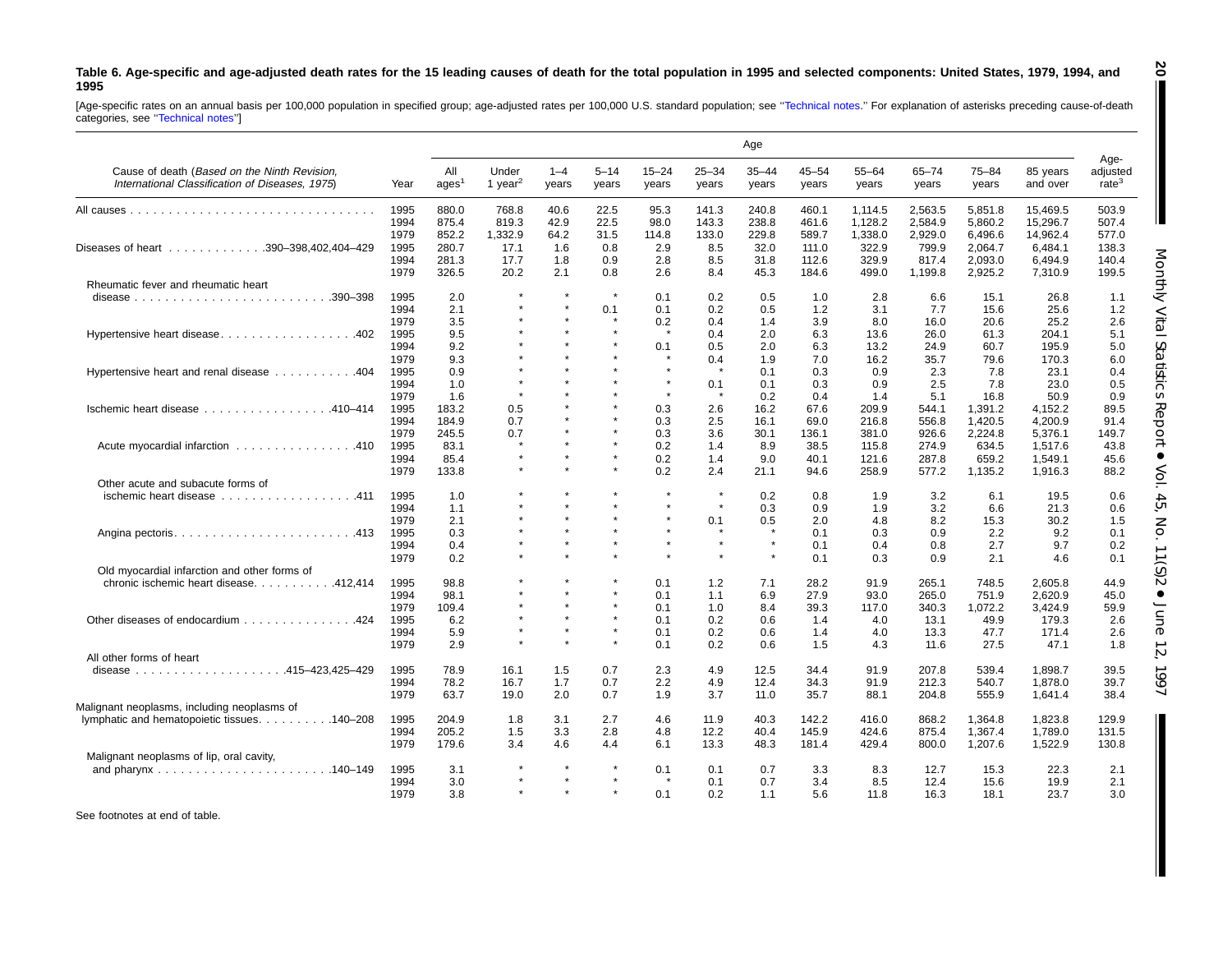#### Table 6. Age-specific and age-adjusted death rates for the 15 leading causes of death for the total population in 1995 and selected components: United States, 1979, 1994, and **1995—Con.**

[Age-specific rates on an annual basis per 100,000 population in specified group; age-adjusted rates per 100,000 U.S. standard population; see "Technical notes." For explanation of asterisks preceding cause-of-death<br>catego

|                                                                                                 |      |                          |                              |                  |                   |                    |                    | Age                |                    |                    |                    |                    |                      |                                       |
|-------------------------------------------------------------------------------------------------|------|--------------------------|------------------------------|------------------|-------------------|--------------------|--------------------|--------------------|--------------------|--------------------|--------------------|--------------------|----------------------|---------------------------------------|
| Cause of death (Based on the Ninth Revision,<br>International Classification of Diseases, 1975) | Year | All<br>ages <sup>1</sup> | Under<br>1 year <sup>2</sup> | $1 - 4$<br>years | $5 - 14$<br>years | $15 - 24$<br>years | $25 - 34$<br>years | $35 - 44$<br>years | $45 - 54$<br>years | $55 - 64$<br>years | $65 - 74$<br>years | $75 - 84$<br>years | 85 years<br>and over | Age-<br>adjusted<br>rate <sup>3</sup> |
| Malignant neoplasms, including neoplasms of<br>lymphatic and hematopoietic tissues-Con.         |      |                          |                              |                  |                   |                    |                    |                    |                    |                    |                    |                    |                      |                                       |
| Malignant neoplasms of digestive organs                                                         |      |                          |                              |                  |                   |                    |                    |                    |                    |                    |                    |                    |                      |                                       |
|                                                                                                 | 1995 | 48.2                     |                              | 0.2              |                   | 0.3                | 1.6                | 7.2                | 29.0               | 92.1               | 197.5              | 340.6              | 531.6                | 29.1                                  |
|                                                                                                 | 1994 | 48.1                     |                              | 0.2              | 0.1               | 0.3                | 1.6                | 7.1                | 29.8               | 91.9               | 198.9              | 342.9              | 528.5                | Monthly<br>29.3                       |
|                                                                                                 | 1979 | 48.6                     |                              |                  | 0.1               | 0.3                | 1.8                | 8.2                | 36.3               | 103.9              | 221.9              | 388.7              | 547.8                | 33.1                                  |
| Malignant neoplasms of respiratory and                                                          |      |                          |                              |                  |                   |                    |                    |                    |                    |                    |                    |                    |                      |                                       |
|                                                                                                 | 1995 | 59.5                     |                              |                  |                   | 0.1                | 0.7                | 6.4                | 39.8               | 148.2              | 306.1              | 372.7              | 294.0                | 39.7                                  |
|                                                                                                 | 1994 | 59.4                     |                              |                  |                   | 0.1                | 0.7                | 6.5                | 40.9               | 153.5              | 305.9              | 367.4              | 278.7                | 40.1                                  |
|                                                                                                 | 1979 | 45.9                     |                              |                  |                   | 0.1                | 0.8                | 9.8                | 56.0               | 140.9              | 231.0              | 238.1              | 170.3                | 35.2                                  |
| Malignant neoplasm of breast 174-175                                                            | 1995 | 16.8                     |                              |                  |                   | $\star$            | 1.3                | 7.6                | 21.3               | 37.0               | 57.9               | 87.7               | 147.8                | 11.5                                  |
|                                                                                                 | 1994 | 16.9                     |                              |                  |                   | $\star$            | 1.3                | 7.7                | 21.4               | 37.0               | 59.4               | 90.5               | 143.7                | 11.6                                  |
|                                                                                                 | 1979 | 15.4                     |                              |                  |                   | $\star$            | 1.6                | 9.1                | 25.3               | 41.3               | 56.6               | 77.4               | 114.2                | 12.2                                  |
| Malignant neoplasms of genital organs 179–187                                                   | 1995 | 23.0                     |                              |                  |                   | 0.3                | 1.3                | 3.7                | 10.3               | 30.7               | 86.0               | 188.6              | 317.0                | 12.8                                  |
|                                                                                                 | 1994 | 23.5                     |                              |                  |                   | 0.3                | 1.3                | 3.6                | 10.7               | 31.9               | 89.5               | 194.5              | 312.0                | 13.2                                  |
|                                                                                                 | 1979 | 20.2                     |                              | $\star$          |                   | 0.5                | 1.6                | 4.7                | 14.5               | 35.6               | 88.3               | 176.0              | 252.0                | 13.6                                  |
| Malignant neoplasms of urinary organs 188–189                                                   | 1995 | 8.6                      |                              | 0.1              | 0.1               | 0.1                | 0.2                | 1.1                | 4.9                | 15.2               | 33.6               | 65.0               | 103.1                | 5.1                                   |
|                                                                                                 | 1994 | 8.6                      |                              |                  | 0.1               | 0.1                | 0.2                | 1.0                | 4.9                | 15.3               | 34.7               | 65.1               | 101.3                | ä<br>5.1                              |
|                                                                                                 | 1979 | 7.8                      | $\star$                      | 0.2              | 0.2               | 0.1                | 0.2                | 1.1                | 5.7                | 15.1               | 34.6               | 65.6               | 97.0                 | 5.2                                   |
| Malignant neoplasms of all other and                                                            |      |                          |                              |                  |                   |                    |                    |                    |                    |                    |                    |                    |                      |                                       |
| unspecified sites170–173,190–199                                                                | 1995 | 25.0                     | 0.9                          | 1.7              | 1.3               | 1.9                | 3.4                | 8.0                | 21.0               | 50.2               | 95.6               | 149.8              | 210.9                | 16.7                                  |
|                                                                                                 | 1994 | 25.3                     | 0.7                          | 1.7              | 1.5               | 1.9                | 3.5                | 8.4                | 21.5               | 51.9               | 97.1               | 149.6              | 211.1                | 17.0                                  |
|                                                                                                 | 1979 | 21.6                     | 1.7                          | 2.2              | 1.7               | 2.3                | 3.7                | 8.6                | 24.0               | 49.8               | 86.4               | 130.2              | 175.8                | 16.4                                  |
|                                                                                                 | 1995 | 7.7                      | 0.6                          | 1.0              | 1.0               | 1.2                | 1.4                | 2.0                | 4.1                | 11.4               | 27.1               | 53.6               | 81.6                 | 4.8                                   |
|                                                                                                 | 1994 | 7.6                      | $\star$                      | 1.1              | 1.0               | 1.4                | 1.5                | 2.0                | 4.5                | 11.5               | 26.4               | 51.1               | 82.1                 | 4.9                                   |
|                                                                                                 | 1979 | 7.3                      | 0.8                          | 1.3              | 1.5               | 1.3                | 1.5                | 2.5                | 5.0                | 11.7               | 25.7               | 50.2               | 77.3                 | 5.3                                   |
| Other malignant neoplasms of lymphatic                                                          |      |                          |                              |                  |                   |                    |                    |                    |                    |                    |                    |                    |                      |                                       |
| and hematopoietic tissues. 200-203                                                              | 1995 | 13.0                     | $\star$                      | $\star$          | 0.2               | 0.7                | 1.9                | 3.6                | 8.6                | 22.9               | 51.7               | 91.6               | 115.5                | 8.2                                   |
|                                                                                                 | 1994 | 12.8                     | $\star$                      | $\star$          | 0.2               | 0.7                | 1.8                | 3.4                | 8.8                | 23.2               | 51.0               | 90.8               | 111.7                | 8.2                                   |
|                                                                                                 | 1979 | 9.1                      | $\star$                      | 0.3              | 0.4               | 0.9                | 1.8                | 3.0                | 8.6                | 19.5               | 39.5               | 63.1               | 66.0                 | 6.7                                   |
| Cerebrovascular diseases 430–438                                                                | 1995 | 60.1                     | 5.8                          | 0.4              | 0.2               | 0.5                | 1.8                | 6.5                | 17.6               | 46.1               | 137.2              | 481.4              | 1,636.5              | 26.7                                  |
|                                                                                                 | 1994 | 58.9                     | 5.1                          | 0.3              | 0.2               | 0.5                | 1.9                | 6.5                | 17.9               | 45.6               | 135.7              | 480.2              | 1.604.1              | 26.5                                  |
|                                                                                                 | 1979 | 75.5                     | 4.6                          | 0.3              | 0.3               | 0.9                | 2.6                | 9.1                | 26.4               | 68.1               | 226.9              | 793.8              | 2,264.9              | 41.6                                  |
| Chronic obstructive pulmonary diseases and allied                                               |      |                          |                              |                  |                   |                    |                    |                    |                    |                    |                    |                    |                      |                                       |
|                                                                                                 | 1995 | 39.2                     | 1.1                          | 0.2              | 0.4               | 0.7                | 0.9                | 2.0                | 8.9                | 47.3               | 160.6              | 351.8              | 527.8                | 20.8                                  |
|                                                                                                 | 1994 | 39.0                     | 1.4                          | 0.3              | 0.3               | 0.6                | 0.9                | 1.8                | 9.0                | 49.2               | 163.8              | 351.9              | 509.7                | 21.0                                  |
|                                                                                                 | 1979 | 22.2                     | 1.9                          | 0.5              | 0.2               | 0.3                | 0.5                | 1.7                | 9.3                | 40.2               | 117.0              | 200.6              | 230.2                | 14.6                                  |
| Accidents and adverse effects<br>E800-E949                                                      | 1995 | 35.5                     | 20.5                         | 14.5             | 9.3               | 38.5               | 32.9               | 33.5               | 29.8               | 31.9               | 44.8               | 98.4               | 268.2                | 30.5                                  |
|                                                                                                 | 1994 | 35.1                     | 23.0                         | 15.9             | 9.3               | 38.7               | 32.5               | 32.5               | 29.4               | 30.6               | 44.2               | 100.3              | 257.8                | 30.3                                  |
|                                                                                                 | 1979 | 46.9                     | 31.5                         | 26.5             | 16.1              | 62.6               | 45.7               | 38.4               | 39.4               | 43.5               | 58.8               | 117.8              | 276.0                | 42.9                                  |
| Motor vehicle accidents<br>E810-E825                                                            | 1995 | 16.5                     | 4.7                          | 5.2              | 5.4               | 29.5               | 19.8               | 15.4               | 13.9               | 14.6               | 17.6               | 28.6               | 31.4                 | 16.3                                  |
|                                                                                                 | 1994 | 16.3                     | 4.8                          | 6.0              | 5.4               | 29.7               | 18.8               | 14.8               | 14.0               | 13.9               | 18.1               | 29.2               | 29.1                 | 16.1                                  |
|                                                                                                 | 1979 | 23.8                     | 6.5                          | 9.8              | 8.3               | 45.6               | 28.8               | 21.0               | 18.6               | 18.2               | 20.7               | 28.7               | 24.4                 | 23.2                                  |
| All other accidents and                                                                         |      |                          |                              |                  |                   |                    |                    |                    |                    |                    |                    |                    |                      |                                       |
| adverse effectsE800-E807,E826-E949                                                              | 1995 | 19.0                     | 15.8                         | 9.2              | 3.9               | 9.0                | 13.1               | 18.1               | 15.9               | 17.3               | 27.2               | 69.8               | 236.8                | 14.2                                  |
|                                                                                                 | 1994 | 18.8                     | 18.1                         | 9.9              | 3.9               | 9.0                | 13.7               | 17.7               | 15.4               | 16.7               | 26.2               | 71.1               | 228.6                | 14.2                                  |
|                                                                                                 | 1979 | 23.1                     | 25.0                         | 16.7             | 7.7               | 17.0               | 16.9               | 17.4               | 20.8               | 25.2               | 38.1               | 89.2               | 251.6                | 19.6                                  |
| Pneumonia and influenza 480-487                                                                 | 1995 | 31.6                     | 12.8                         | 1.0              | 0.3               | 0.6                | 1.5                | 3.5                | 6.7                | 16.4               | 57.2               | 233.2              | 1,035.7              | 12.9                                  |
|                                                                                                 | 1994 | 31.3                     | 14.4                         | 1.1              | 0.3               | 0.6                | 1.6                | 3.6                | 6.6                | 16.7               | 56.7               | 235.8              | 1.033.6              | 13.0                                  |
|                                                                                                 | 1979 | 20.1                     | 33.0                         | 2.0              | 0.6               | 0.8                | 1.5                | 3.2                | 7.1                | 16.4               | 47.8               | 184.2              | 694.9                | 11.2                                  |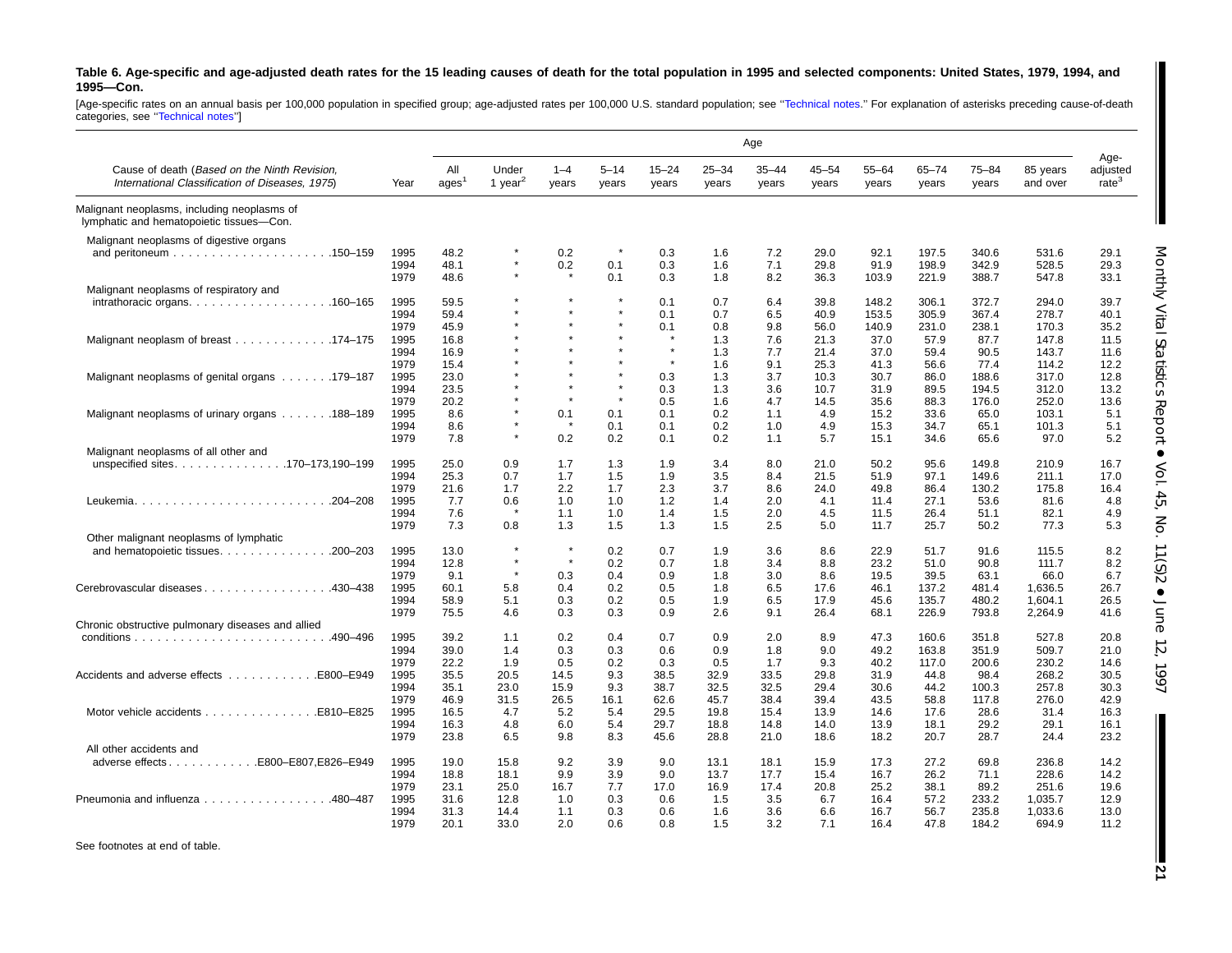#### Table 6. Age-specific and age-adjusted death rates for the 15 leading causes of death for the total population in 1995 and selected components: United States, 1979, 1994, and **1995—Con.**

[Age-specific rates on an annual basis per 100,000 population in specified group; age-adjusted rates per 100,000 U.S. standard population; see "Technical notes." For explanation of asterisks preceding cause-of-death categories, see [''Technical](#page-72-0) notes'']

|                                                                                                 |      |             |                         |                      |                     |                    |                    | Age                |                    |                    |                    |                    |                      |                                       |
|-------------------------------------------------------------------------------------------------|------|-------------|-------------------------|----------------------|---------------------|--------------------|--------------------|--------------------|--------------------|--------------------|--------------------|--------------------|----------------------|---------------------------------------|
| Cause of death (Based on the Ninth Revision,<br>International Classification of Diseases, 1975) | Year | All<br>ages | Under<br>1 year $^2$    | $1 - 4$<br>years     | $5 - 14$<br>years   | $15 - 24$<br>years | $25 - 34$<br>years | $35 - 44$<br>years | $45 - 54$<br>years | $55 - 64$<br>years | $65 - 74$<br>years | $75 - 84$<br>years | 85 years<br>and over | Age-<br>adjusted<br>rate <sup>3</sup> |
| Diabetes mellitus                                                                               | 1995 | 22.6        | $\star$                 | $\star$              |                     | 0.4                | 1.5                | 4.3                | 12.9               | 38.7               | 86.5               | 162.7              | 278.0                | 13.3                                  |
|                                                                                                 | 1994 | 21.8        | $\star$                 | $\star$              | $\star$             | 0.4                | 1.6                | 4.3                | 12.3               | 37.0               | 84.1               | 157.2              | 274.8                | 12.9                                  |
|                                                                                                 | 1979 | 14.8        | $\star$                 | 0.1                  | 0.1                 | 0.4                | 1.4                | 3.6                | 9.0                | 25.8               | 61.3               | 130.3              | 211.6                | 9.8                                   |
| Human immunodeficiency virus infection*042-*044                                                 | 1995 | 16.4        | 1.5                     | 1.3                  | 0.5                 | 1.7                | 29.1               | 44.4               | 26.3               | 11.0               | 3.6                | 0.7                |                      | 15.6                                  |
|                                                                                                 | 1994 | 16.2        | 2.5                     | 1.3                  | 0.5                 | 1.8                | 29.3               | 44.1               | 25.6               | 10.4               | 3.1                | 0.9                |                      | 15.4                                  |
|                                                                                                 | 1979 | $\cdots$    | $\cdots$                | $  -$                | ---                 | $\frac{1}{2}$      | ---                | $\cdots$           | ---                | $\frac{1}{2}$      | ---                | $\frac{1}{2}$      | $\frac{1}{2}$        | $\frac{1}{2}$                         |
| Suicide.<br>.E950-E959                                                                          | 1995 | 11.9        | $\sim 100$ km s $^{-1}$ | $\sim$ $\sim$ $\sim$ | 0.9                 | 13.3               | 15.4               | 15.2               | 14.6               | 13.3               | 15.8               | 20.7               | 21.6                 | 11.2                                  |
|                                                                                                 | 1994 | 12.0        | $\sim$ $\sim$ $\sim$    | $\sim$ $\sim$ $\sim$ | 0.9                 | 13.8               | 15.4               | 15.3               | 14.4               | 13.4               | 15.3               | 21.3               | 23.0                 | 11.2                                  |
|                                                                                                 | 1979 | 12.1        | $\sim$ $ \sim$          | $\cdots$             | 0.4                 | 12.4               | 16.3               | 15.4               | 16.5               | 16.6               | 17.8               | 20.8               | 17.9                 | 11.7                                  |
|                                                                                                 | 1995 | 9.6         | 0.6                     | $\star$              | $\star$             | 0.1                | 1.5                | 8.7                | 16.9               | 25.3               | 31.5               | 31.3               | 22.9                 | 7.6                                   |
|                                                                                                 | 1994 | 9.8         | $\star$                 | $\star$              | $\bullet$           | 0.1                | 1.8                | 8.9                | 16.9               | 26.3               | 32.9               | 30.9               | 23.0                 | 7.9                                   |
|                                                                                                 | 1979 | 13.2        | 1.0                     | $\star$              | $\star$             | 0.2                | 3.4                | 13.9               | 31.0               | 40.9               | 41.8               | 28.3               | 18.1                 | 12.0                                  |
| Nephritis, nephrotic syndrome,                                                                  |      |             |                         |                      |                     |                    |                    |                    |                    |                    |                    |                    |                      |                                       |
|                                                                                                 | 1995 | 9.0         | 4.0                     | $\star$              | 0.1                 | 0.2                | 0.5                | 1.2                | 2.6                | 8.2                | 24.5               | 72.5               | 207.1                | 4.3                                   |
|                                                                                                 | 1994 | 8.8         | 4.5                     | $\star$              | $\star$             | 0.1                | 0.5                | 1.0                | 2.5                | 8.1                | 24.9               | 71.3               | 205.2                | 4.3                                   |
|                                                                                                 | 1979 | 7.0         | 6.4                     | 0.2                  | 0.2                 | 0.3                | 0.7                | 1.5                | 3.7                | 8.5                | 23.7               | 64.7               | 155.2                | 4.3                                   |
| Homicide and legal intervention<br>E960-E978.                                                   | 1995 | 8.7         | 8.1                     | 2.9                  | 1.5                 | 20.3               | 15.1               | 9.7                | 6.2                | 4.5                | 3.3                | 3.1                | 3.3                  | 9.4                                   |
|                                                                                                 | 1994 | 9.6         | 8.1                     | 3.0                  | 1.5                 | 22.6               | 16.7               | 10.9               | 6.5                | 4.3                | 3.4                | 3.6                | 3.5                  | 10.3                                  |
|                                                                                                 | 1979 | 10.0        | 5.0                     | 2.5                  | 1.1                 | 14.5               | 18.2               | 14.3               | 10.8               | 7.0                | 5.4                | 4.8                | 5.0                  | 10.2                                  |
|                                                                                                 | 1995 | 8.0         | 5.7                     | 0.5                  | 0.1                 | 0.2                | 0.7                | 1.5                | 3.1                | 8.2                | 21.2               | 59.5               | 173.1                | 4.1                                   |
|                                                                                                 | 1994 | 7.8         | 5.7                     | 0.6                  | 0.1                 | 0.2                | 0.7                | 1.4                | 3.1                | 8.0                | 20.6               | 58.6               | 175.6                | 4.0                                   |
|                                                                                                 | 1979 | 3.6         | 7.6                     | 0.5                  | 0.1                 | 0.2                | 0.4                | 0.8                | 2.2                | 4.9                | 12.4               | 29.7               | 70.3                 | 2.3                                   |
| Alzheimer's disease                                                                             | 1995 | 7.8         | $\star$                 | $\bullet$            |                     | $\bullet$          |                    | $\star$            | 0.1                | 1.6                | 11.1               | 73.4               | 274.7                | 2.7                                   |
|                                                                                                 | 1994 | 7.1         | $\star$                 | $\star$              | $\star$             | $\star$            | $\star$            | $\star$            | 0.1                | 1.5                | 11.0               | 66.7               | 251.8                | 2.5                                   |
|                                                                                                 | 1979 | 0.4         | $\star$                 | $\star$              | $\boldsymbol{\ast}$ | $\bullet$          | $\bullet$          | $\star$            | 0.1                | 0.8                | 2.1                | 3.0                | 4.3                  | 0.2                                   |
| Atherosclerosis.<br>.440                                                                        | 1995 | 6.4         | $\star$                 | $\star$              |                     | $\bullet$          | $\star$            | 0.1                | 0.6                | 2.8                | 10.2               | 45.2               | 246.4                | 2.3                                   |
|                                                                                                 | 1994 | 6.6         | $\star$                 | $\star$              |                     | $\bullet$          |                    | 0.1                | 0.5                | 2.7                | 10.8               | 45.5               | 265.1                | 2.3                                   |
|                                                                                                 | 1979 | 12.8        | $\star$                 | $\star$              |                     |                    |                    | 0.1                | 0.9                | 4.8                | 24.4               | 125.3              | 649.1                | 5.7                                   |

\* Figures does not meet standards of reliability or precision (see [''Technical](#page-72-0) notes'').

- - - Data not available.

. . . Category not applicable.

<sup>1</sup>Figures for age not stated are included in "All ages" but not distributed among age groups.<br><sup>2</sup>Death rates for "Under 1 year" (based on population estimates) differ from infant mortality rates (based on live births); se 3For method of computation, see [''Technical](#page-72-0) notes.''

**22**

ı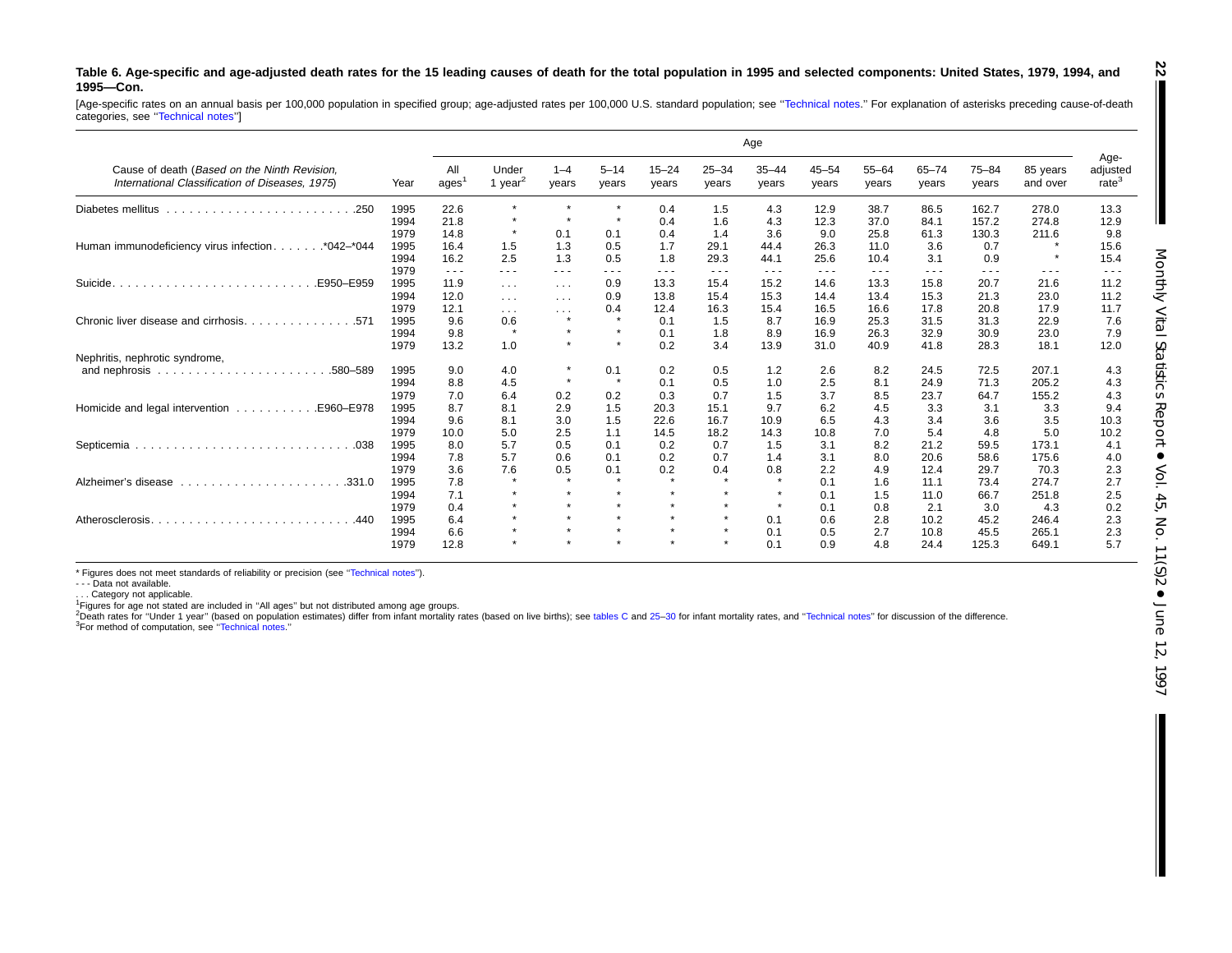<span id="page-22-0"></span>[Rates per 100,000 population in specified group. For explanation of asterisks preceding cause-of-death categories, see [''Technical notes''\]](#page-72-0)

 $\blacksquare$ 

|                      | Cause of death (Based on the Ninth Revision,                                  |                     |                   |                   | Cause of death (Based on the Ninth Revision,                                               |                     |                   |
|----------------------|-------------------------------------------------------------------------------|---------------------|-------------------|-------------------|--------------------------------------------------------------------------------------------|---------------------|-------------------|
|                      | International Classification of Diseases, 1975),                              |                     |                   |                   | International Classification of Diseases, 1975),                                           |                     |                   |
| Rank <sup>1</sup>    | race, sex, and age                                                            | Number <sup>2</sup> | Rate <sup>2</sup> | Rank <sup>1</sup> | race, sex, and age                                                                         | Number <sup>2</sup> | Rate <sup>2</sup> |
|                      | All races <sup>3</sup> , both sexes, all ages <sup>4</sup>                    |                     |                   |                   | All races <sup>3</sup> , both sexes, 15-24 years                                           |                     |                   |
|                      |                                                                               | 2,312,132           | 880.0             | $\cdots$          |                                                                                            | 34,244              | 95.3              |
| $\mathbf{1}$         | Diseases of heart. 390-398,402,404-429                                        | 737,563             | 280.7             | $\overline{1}$    | Accidents and adverse effects. E800-E949                                                   | 13,842              | 38.5              |
| 2                    | Malignant neoplasms, including neoplasms of                                   |                     |                   | $\cdots$          | Motor vehicle accidents E810-E825                                                          | 10,600              | 29.5              |
|                      | lymphatic and hematopoietic tissues 140-208                                   | 538,455             | 204.9             | $\sim 10$         | All other accidents and adverse                                                            |                     |                   |
| 3                    | Cerebrovascular diseases 430-438                                              | 157,991             | 60.1              |                   |                                                                                            | 3,242               | 9.0               |
| 4                    | Chronic obstructive pulmonary diseases                                        |                     |                   | 2                 | Homicide and legal intervention. E960–E978                                                 | 7,284               | 20.3              |
|                      | and allied conditions490-496                                                  | 102,899             | 39.2              | 3                 | SuicideE950-E959                                                                           | 4,784               | 13.3              |
| 5                    | Accidents and adverse effects. E800-E949<br>Motor vehicle accidents E810-E825 | 93,320<br>43,363    | 35.5<br>16.5      | 4                 | Malignant neoplasms, including neoplasms of<br>lymphatic and hematopoietic tissues 140-208 | 1,642               | 4.6               |
| .                    | All other accidents and adverse                                               |                     |                   | 5                 | Diseases of heart. 390-398,402,404-429                                                     | 1,039               | 2.9               |
| $\cdots$             |                                                                               | 49,957              | 19.0              | 6                 | Human immunodeficiency virus                                                               |                     |                   |
| 6                    | Pneumonia and influenza 480-487                                               | 82,923              | 31.6              |                   |                                                                                            | 629                 | 1.7               |
| 7                    |                                                                               | 59,254              | 22.6              | 7                 | Congenital anomalies 740-759                                                               | 452                 | 1.3               |
| 8                    | Human immunodeficiency virus                                                  |                     |                   | 8                 | Chronic obstructive pulmonary diseases                                                     |                     |                   |
|                      |                                                                               | 43,115              | 16.4              |                   | and allied conditions. 490-496                                                             | 246                 | 0.7               |
| 9                    | SuicideE950-E959                                                              | 31,284              | 11.9              | 9                 | Pneumonia and influenza 480-487                                                            | 207                 | 0.6               |
| 10                   | Chronic liver disease and cirrhosis 571                                       | 25,222              | 9.6               | 10                | Cerebrovascular diseases 430-438                                                           | 172                 | 0.5               |
| .                    | All other causes Residual                                                     | 440,106             | 167.5             | .                 | All other causes Residual                                                                  | 3,947               | 11.0              |
|                      | All races <sup>3</sup> , both sexes, 1-4 years                                |                     |                   |                   | All races <sup>3</sup> , both sexes, 25–44 years                                           |                     |                   |
| $\sim$ $\sim$ $\sim$ |                                                                               | 6,393               | 40.6              | $\cdots$          |                                                                                            | 160,015             | 192.0             |
| $\mathbf{1}$         | Accidents and adverse effects. E800-E949                                      | 2,280               | 14.5              | $\overline{1}$    | Human immunodeficiency virus                                                               |                     |                   |
| $\sim 10$ .          | Motor vehicle accidents E810–E825                                             | 825                 | 5.2               |                   |                                                                                            | 30,754              | 36.9              |
| $\cdots$             | All other accidents and adverse                                               |                     |                   | 2                 | Accidents and adverse effects. E800-E949                                                   | 27,660              | 33.2              |
|                      |                                                                               | 1,455               | 9.2               | $\sim$            | Motor vehicle accidents E810-E825                                                          | 14,618              | 17.5              |
| 2                    | Congenital anomalies 740–759                                                  | 695                 | 4.4               | $\sim 100$        | All other accidents and adverse                                                            |                     |                   |
| 3                    | Malignant neoplasms, including neoplasms of                                   |                     |                   |                   |                                                                                            | 13,042              | 15.6              |
|                      | lymphatic and hematopoietic tissues 140-208                                   | 488                 | 3.1               | 3                 | Malignant neoplasms, including neoplasms of                                                |                     |                   |
| 4                    | Homicide and legal intervention. E960–E978                                    | 452                 | 2.9               |                   | lymphatic and hematopoietic tissues 140-208                                                | 21,985              | 26.4              |
| 5                    | Diseases of heart. 390-398,402,404-429                                        | 251                 | 1.6               | 4                 | Diseases of heart. 390-398,402,404-429                                                     | 17,064              | 20.5              |
| 6                    | Human immunodeficiency virus                                                  |                     |                   | 5                 | SuicideE950-E959                                                                           | 12,759              | 15.3              |
|                      |                                                                               | 210                 | 1.3               | 6                 | Homicide and legal interventionE960-E978                                                   | 10,280              | 12.3              |
| 7                    | Pneumonia and influenza 480-487                                               | 156                 | 1.0               | $\overline{7}$    | Chronic liver disease and cirrhosis 571                                                    | 4,309               | 5.2               |
| 8                    | Certain conditions originating in the                                         |                     |                   | 8                 | Cerebrovascular diseases 430-438                                                           | 3,492               | 4.2               |
|                      | perinatal period. 760–779                                                     | 87                  | 0.6               | 9                 |                                                                                            | 2,458               | 2.9               |
| 9                    |                                                                               | 80                  | 0.5               | 10                | Pneumonia and influenza 480-487                                                            | 2,102               | 2.5               |
| 10                   | Cerebrovascular diseases 430-438                                              | 57                  | 0.4               | .                 | All other causes Residual                                                                  | 27,152              | 32.6              |
| .                    | All other causes Residual                                                     | 1,637               | 10.4              |                   | All races <sup>3</sup> , both sexes, 45-64 years                                           |                     |                   |
|                      | All races <sup>3</sup> , both sexes, 5-14 years                               |                     |                   | $\cdots$          |                                                                                            | 378,512             | 725.0             |
| $\sim$ .             |                                                                               | 8,596               | 22.5              | $\mathbf{1}$      | Malignant neoplasms, including neoplasms of                                                |                     |                   |
| $\mathbf{1}$         | Accidents and adverse effects. E800-E949                                      | 3,544               | 9.3               |                   | lymphatic and hematopoietic tissues 140-208                                                | 132,084             | 253.0             |
| $\sim 10$            | Motor vehicle accidents E810–E825                                             | 2,055               | 5.4               | 2                 | Diseases of heart. 390-398,402,404-429                                                     | 102,738             | 196.8             |
| $\sim$ $\sim$ $\sim$ | All other accidents and adverse                                               |                     |                   | 3                 | Accidents and adverse effects. E800-E949                                                   | 16,004              | 30.7              |
|                      | effects E800-E807,E826-E949                                                   | 1,489               | 3.9               | $\sim$            |                                                                                            | 7,428               | 14.2              |
| 2                    | Malignant neoplasms, including neoplasms of                                   |                     |                   | $\cdots$          | All other accidents and adverse                                                            |                     |                   |
|                      | lymphatic and hematopoietic tissues 140-208                                   | 1,026               | 2.7               |                   | effects E800-E807,E826-E949                                                                | 8,576               | 16.4              |
| 3                    | Homicide and legal intervention. E960–E978                                    | 562                 | 1.5               | $\overline{4}$    | Cerebrovascular diseases 430-438                                                           | 15,208              | 29.1              |
| 4                    | Congenital anomalies. 740-759                                                 | 449                 | 1.2               |                   | Chronic obstructive pulmonary diseases                                                     |                     |                   |
| 5                    | SuicideE950–E959                                                              | 337                 | 0.9               |                   | and allied conditions. $\ldots$ . 490–496                                                  | 12,744              | 24.4              |
| 6                    | Diseases of heart. 390-398,402,404-429                                        | 294                 | 0.8               | 6                 |                                                                                            | 12,184              | 23.3              |
| 7                    | Human immunodeficiency virus                                                  |                     |                   | 7                 | Chronic liver disease and cirrhosis 571                                                    | 10,603              | 20.3              |
|                      |                                                                               | 189                 | 0.5               | 8                 | Human immunodeficiency virus                                                               |                     |                   |
| 8                    | Chronic obstructive pulmonary diseases                                        |                     |                   |                   |                                                                                            | 10,499              | 20.1              |
|                      | and allied conditions490-496                                                  | 143                 | 0.4               | 9                 | SuicideE950–E959                                                                           | 7,336               | 14.1              |
| 9                    | Pneumonia and influenza 480-487                                               | 128                 | 0.3               | 10                | Pneumonia and influenza 480-487                                                            | 5,537               | 10.6              |
| 10                   | Benign neoplasms, carcinoma in situ,<br>and neoplasms of uncertain behavior   |                     |                   | $\ldots$          | All other causes Residual                                                                  | 53,575              | 102.6             |
|                      | and of unspecified nature210-239                                              | 105                 | 0.3               |                   |                                                                                            |                     |                   |
| $\sim$ $\sim$ $\sim$ | All other causes Residual                                                     | 1,819               | 4.8               |                   |                                                                                            |                     |                   |
|                      |                                                                               |                     |                   |                   |                                                                                            |                     |                   |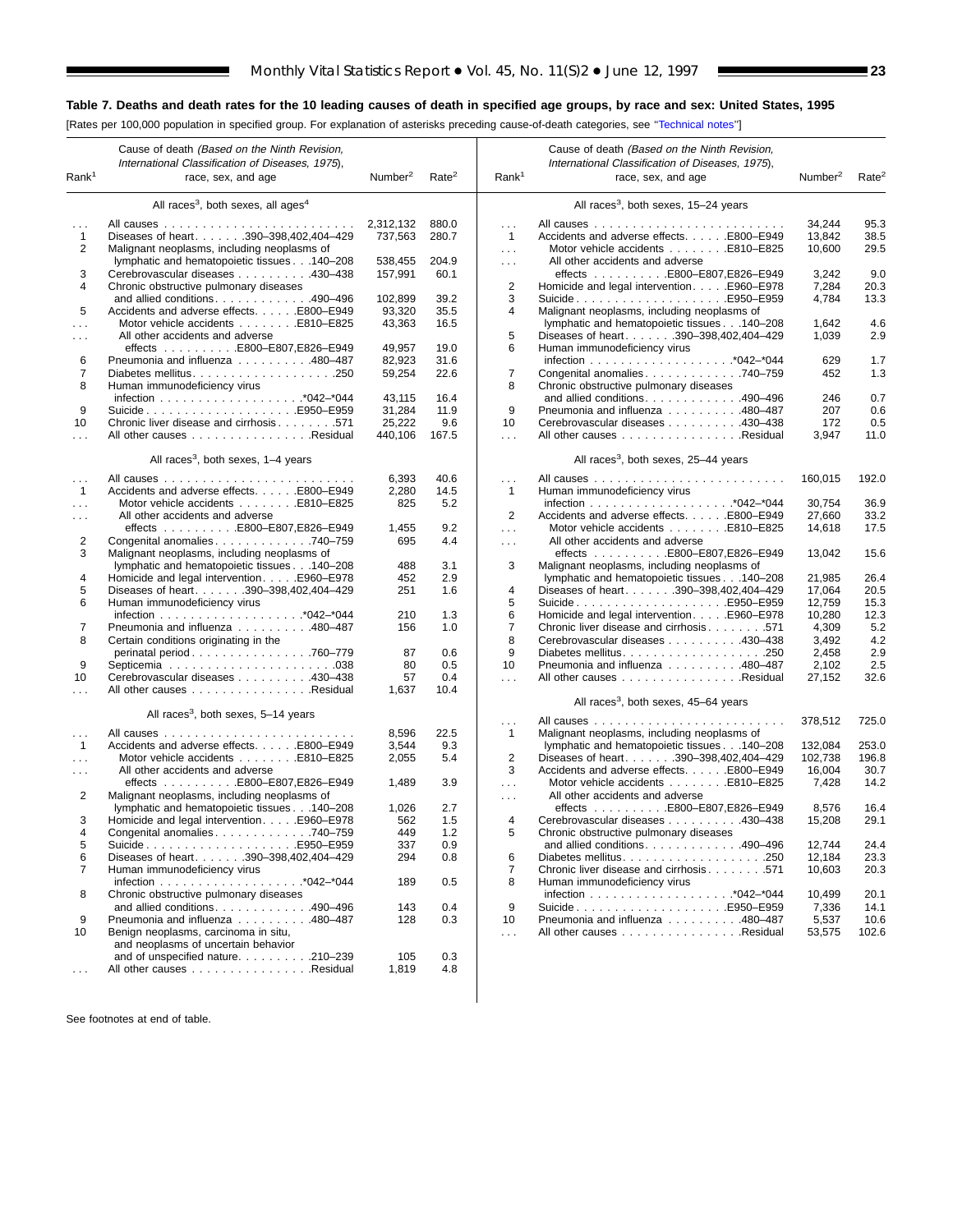L,

#### **Table 7. Deaths and death rates for the 10 leading causes of death in specified age groups, by race and sex: United States, 1995—Con.**

[Rates per 100,000 population in specified group. For explanation of asterisks preceding cause-of-death categories, see [''Technical notes''\]](#page-72-0)

|                   | Cause of death (Based on the Ninth Revision,<br>International Classification of Diseases, 1975), |                     |                   |                   | Cause of death (Based on the Ninth Revision,<br>International Classification of Diseases, 1975), |                     |                   |
|-------------------|--------------------------------------------------------------------------------------------------|---------------------|-------------------|-------------------|--------------------------------------------------------------------------------------------------|---------------------|-------------------|
| Rank <sup>1</sup> | race, sex, and age                                                                               | Number <sup>2</sup> | Rate <sup>2</sup> | Rank <sup>1</sup> | race, sex, and age                                                                               | Number <sup>2</sup> | Rate <sup>2</sup> |
|                   | All races <sup>3</sup> , both sexes, 65 years and over                                           |                     |                   |                   | All races <sup>3</sup> , male, 5-14 years                                                        |                     |                   |
|                   |                                                                                                  | 1,694,326           | 5,052.8           | $\sim$ .          |                                                                                                  | 5,219               | 26.7              |
| $\mathbf{1}$      | Diseases of heart. 390-398,402,404-429                                                           | 615,426             | 1,835.3           | $\mathbf{1}$      | Accidents and adverse effects. E800-E949                                                         | 2,288               | 11.7              |
| $\overline{2}$    | Malignant neoplasms, including neoplasms of                                                      |                     |                   | $\ldots$          | Motor vehicle accidents E810-E825                                                                | 1,255               | 6.4               |
|                   | lymphatic and hematopoietic tissues 140-208                                                      | 381,142             | 1,136.6           | $\sim 100$        | All other accidents and adverse                                                                  |                     |                   |
| 3                 | Cerebrovascular diseases 430-438                                                                 | 138,762             | 413.8             |                   | effects E800-E807,E826-E949                                                                      | 1,033               | 5.3               |
| 4                 | Chronic obstructive pulmonary diseases                                                           |                     |                   | 2                 | Malignant neoplasms, including neoplasms of                                                      |                     |                   |
|                   | and allied conditions. 490-496                                                                   | 88,478              | 263.9             |                   | lymphatic and hematopoietic tissues 140-208                                                      | 587                 | 3.0               |
| 5                 | Pneumonia and influenza 480-487                                                                  | 74,297              | 221.6             | 3                 | Homicide and legal intervention. E960-E978                                                       | 374                 | 1.9               |
| 6                 |                                                                                                  | 44,452              | 132.6             | 4                 | SuicideE950–E959                                                                                 | 260                 | 1.3               |
| 7                 | Accidents and adverse effects. E800-E949                                                         | 29,099              | 86.8              | 5                 | Congenital anomalies740-759                                                                      | 230                 | 1.2               |
|                   | Motor vehicle accidents E810-E825                                                                | 7,626               | 22.7              | 6                 | Diseases of heart. 390-398,402,404-429                                                           | 163                 | 0.8               |
| .<br>.            | All other accidents and adverse                                                                  |                     |                   | 7                 | Human immunodeficiency virus                                                                     |                     |                   |
|                   | effects E800-E807,E826-E949                                                                      | 21,473              | 64.0              |                   |                                                                                                  | 103                 | 0.5               |
| 8                 | Alzheimer's disease331.0                                                                         | 20,230              | 60.3              | 8                 | Chronic obstructive pulmonary diseases                                                           |                     |                   |
| 9                 | Nephritis, nephrotic syndrome, and                                                               |                     |                   |                   | and allied conditions. 490-496                                                                   | 98                  | 0.5               |
|                   |                                                                                                  | 20,182              | 60.2              | 9                 | Pneumonia and influenza 480-487                                                                  | 58                  | 0.3               |
|                   |                                                                                                  |                     | 50.4              |                   |                                                                                                  |                     |                   |
| 10                |                                                                                                  | 16,899              |                   | 10                | Benign neoplasms, carcinoma in situ,                                                             |                     |                   |
| .                 | All other causes Residual                                                                        | 265,359             | 791.4             |                   | and neoplasms of uncertain behavior                                                              |                     |                   |
|                   |                                                                                                  |                     |                   |                   | and of unspecified nature. 210-239                                                               | 52                  | 0.3               |
|                   | All races <sup>3</sup> , male, all ages <sup>4</sup>                                             |                     |                   | $\cdots$          | All other causes Residual                                                                        | 1,006               | 5.2               |
| $\cdots$          |                                                                                                  | 1,172,959           | 914.1             |                   |                                                                                                  |                     |                   |
| 1                 | Diseases of heart. 390-398,402,404-429                                                           | 362,714             | 282.7             |                   | All races <sup>3</sup> , male, 15-24 years                                                       |                     |                   |
| 2                 | Malignant neoplasms, including neoplasms of                                                      |                     |                   | $\cdots$          |                                                                                                  | 25,777              | 140.5             |
|                   | lymphatic and hematopoietic tissues 140-208                                                      | 281,611             | 219.5             | $\overline{1}$    | Accidents and adverse effects. E800-E949                                                         | 10,313              | 56.2              |
| 3                 | Cerebrovascular diseases 430–438                                                                 | 61,563              | 48.0              | $\ldots$          | Motor vehicle accidents E810-E825                                                                | 7,594               | 41.4              |
| 4                 | Accidents and adverse effects. E800-E949                                                         | 61,401              | 47.9              | $\sim 100$        | All other accidents and adverse                                                                  |                     |                   |
| $\cdots$          | Motor vehicle accidents E810-E825                                                                | 29,164              | 22.7              |                   | effects E800-E807,E826-E949                                                                      | 2,719               | 14.8              |
| $\cdots$          | All other accidents and adverse                                                                  |                     |                   | 2                 | Homicide and legal intervention. E960-E978                                                       | 6,224               | 33.9              |
|                   | effects E800-E807,E826-E949                                                                      | 32,237              | 25.1              | 3                 | SuicideE950–E959                                                                                 | 4,132               | 22.5              |
| 5                 | Chronic obstructive pulmonary diseases                                                           |                     |                   | 4                 | Malignant neoplasms, including neoplasms of                                                      |                     |                   |
|                   | and allied conditions. 490-496                                                                   | 53,938              | 42.0              |                   | lymphatic and hematopoietic tissues 140-208                                                      | 1,009               | 5.5               |
| 6                 | Pneumonia and influenza 480–487                                                                  | 37,787              | 29.4              | 5                 | Diseases of heart. 390-398,402,404-429                                                           | 659                 | 3.6               |
| $\overline{7}$    | Human immunodeficiency virus                                                                     |                     |                   | 6                 | Human immunodeficiency virus                                                                     |                     |                   |
|                   |                                                                                                  | 35,950              | 28.0              |                   |                                                                                                  | 377                 | 2.1               |
| 8                 |                                                                                                  | 26,124              | 20.4              | 7                 | Congenital anomalies740-759                                                                      | 258                 | 1.4               |
| 9                 | SuicideE950–E959                                                                                 | 25,369              | 19.8              | 8                 | Chronic obstructive pulmonary diseases                                                           |                     |                   |
| 10                | Homicide and legal interventionE960-E978                                                         | 17,740              | 13.8              |                   | and allied conditions. $\ldots$ . 490–496                                                        | 133                 | 0.7               |
|                   | All other causes Residual                                                                        | 208,762             | 162.7             | 9                 | Pneumonia and influenza 480-487                                                                  | 119                 | 0.6               |
|                   |                                                                                                  |                     |                   | 10                | Cerebrovascular diseases 430-438                                                                 | 97                  | 0.5               |
|                   | All races <sup>3</sup> , male, 1–4 years                                                         |                     |                   |                   | All other causes Residual                                                                        | 2,456               | 13.4              |
|                   |                                                                                                  |                     |                   | $\sim$ .          |                                                                                                  |                     |                   |
| $\cdots$          |                                                                                                  | 3,609               | 44.8              |                   | All races <sup>3</sup> , male, 25-44 years                                                       |                     |                   |
| $\mathbf{1}$      | Accidents and adverse effects. E800-E949                                                         | 1,354               | 16.8              |                   |                                                                                                  |                     |                   |
| $\cdots$          | Motor vehicle accidents E810-E825                                                                | 454                 | 5.6               | $\cdots$          |                                                                                                  | 111,957             | 269.8             |
| $\sim 10$         | All other accidents and adverse                                                                  |                     |                   | $\mathbf{1}$      | Human immunodeficiency virus                                                                     |                     |                   |
|                   |                                                                                                  | 900                 | 11.2              |                   |                                                                                                  | 25,615              | 61.7              |
| 2                 | Congenital anomalies 740-759                                                                     | 374                 | 4.6               | 2                 | Accidents and adverse effects. E800-E949                                                         | 21,096              | 50.8              |
| 3                 | Malignant neoplasms, including neoplasms of                                                      |                     |                   | $\sim 100$        | Motor vehicle accidents E810-E825                                                                | 10,547              | 25.4              |
|                   | lymphatic and hematopoietic tissues 140-208                                                      | 290                 | 3.6               | $\cdots$          | All other accidents and adverse                                                                  |                     |                   |
|                   | Homicide and legal intervention. E960-E978                                                       | 253                 | 3.1               |                   | effects E800-E807,E826-E949                                                                      | 10,549              | 25.4              |
| 5                 | Diseases of heart. 390-398,402,404-429                                                           | 136                 | 1.7               | 3                 | Diseases of heart. 390-398,402,404-429                                                           | 12,268              | 29.6              |
| 6                 | Human immunodeficiency virus                                                                     |                     |                   | 4                 | SuicideE950–E959                                                                                 | 10,314              | 24.9              |
|                   |                                                                                                  | 96                  | 1.2               | 5                 | Malignant neoplasms, including neoplasms of                                                      |                     |                   |
| 7                 | Pneumonia and influenza 480-487                                                                  | 69                  | 0.9               |                   | lymphatic and hematopoietic tissues 140-208                                                      | 10.069              | 24.3              |
| 8                 | Certain conditions originating in the                                                            |                     |                   | 6                 | Homicide and legal intervention. E960-E978                                                       | 7,910               | 19.1              |
|                   | perinatal period. 760–779                                                                        | 45                  | 0.6               | 7                 | Chronic liver disease and cirrhosis571                                                           | 3,119               | 7.5               |
| 9                 |                                                                                                  | 38                  | 0.5               | 8                 | Cerebrovascular diseases 430-438                                                                 | 1,863               | 4.5               |
| 10                | Cerebrovascular diseases 430-438                                                                 | 36                  | 0.4               | 9                 |                                                                                                  | 1,421               | 3.4               |
| .                 | All other causes Residual                                                                        | 918                 | 11.4              | 10                | Pneumonia and influenza 480-487                                                                  | 1,302               | 3.1               |
|                   |                                                                                                  |                     |                   | $\sim 10$         | All other causes Residual                                                                        | 16,980              | 40.9              |
|                   |                                                                                                  |                     |                   |                   |                                                                                                  |                     |                   |
|                   |                                                                                                  |                     |                   |                   |                                                                                                  |                     |                   |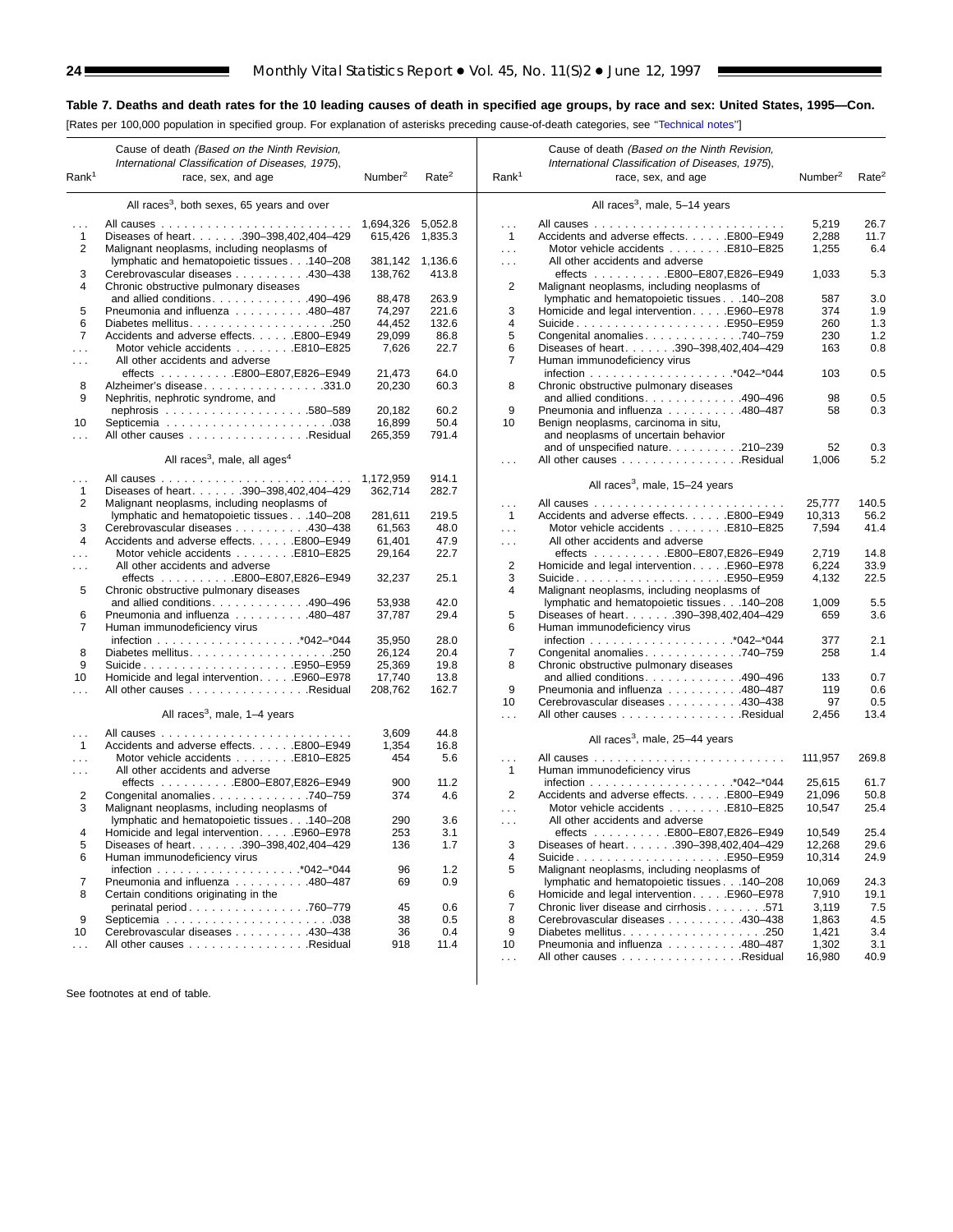[Rates per 100,000 population in specified group. For explanation of asterisks preceding cause-of-death categories, see [''Technical notes''\]](#page-72-0)

| Rank <sup>1</sup>    | Cause of death (Based on the Ninth Revision,<br>International Classification of Diseases, 1975),<br>race, sex, and age | Number <sup>2</sup>  | Rate <sup>2</sup> | Rank <sup>1</sup> | Cause of death (Based on the Ninth Revision,<br>International Classification of Diseases, 1975),<br>race, sex, and age | Number <sup>2</sup> | Rate <sup>2</sup> |
|----------------------|------------------------------------------------------------------------------------------------------------------------|----------------------|-------------------|-------------------|------------------------------------------------------------------------------------------------------------------------|---------------------|-------------------|
|                      | All races <sup>3</sup> , male, 45–64 years                                                                             |                      |                   |                   | All races <sup>3</sup> , female, 1–4 years                                                                             |                     |                   |
|                      |                                                                                                                        |                      |                   |                   |                                                                                                                        |                     |                   |
| $\cdots$             |                                                                                                                        | 233.212              | 924.5             | .                 |                                                                                                                        | 2,784               | 36.2              |
| $\mathbf{1}$         | Diseases of heart. 390-398,402,404-429                                                                                 | 72,337               | 286.8             | $\mathbf{1}$      | Accidents and adverse effects. E800-E949                                                                               | 926                 | 12.0              |
| 2                    | Malignant neoplasms, including neoplasms of                                                                            |                      |                   | $\cdots$          | Motor vehicle accidents E810-E825                                                                                      | 371                 | 4.8               |
|                      | lymphatic and hematopoietic tissues 140-208                                                                            | 70,077               | 277.8             | $\cdots$          | All other accidents and adverse                                                                                        |                     |                   |
| 3                    | Accidents and adverse effects. E800-E949                                                                               | 11,429               | 45.3<br>19.7      |                   | effects E800-E807,E826-E949                                                                                            | 555                 | 7.2<br>4.2        |
| $\sim$ $\sim$ $\sim$ | Motor vehicle accidents E810-E825                                                                                      | 4,974                |                   | $\overline{2}$    | Congenital anomalies 740-759                                                                                           | 321                 |                   |
| $\sim 100$           | All other accidents and adverse                                                                                        |                      | 25.6              | 3<br>4            | Homicide and legal intervention. E960-E978                                                                             | 199                 | 2.6               |
| 4                    | effects E800-E807,E826-E949<br>Human immunodeficiency virus                                                            | 6,455                |                   |                   | Malignant neoplasms, including neoplasms of<br>lymphatic and hematopoietic tissues 140-208                             | 198                 | 2.6               |
|                      |                                                                                                                        | 9,119                | 36.1              | 5                 | Diseases of heart. 390-398,402,404-429                                                                                 | 115                 | 1.5               |
| 5                    | Cerebrovascular diseases 430–438                                                                                       | 8,365                | 33.2              | 6                 | Human immunodeficiency virus                                                                                           |                     |                   |
| 6                    | Chronic liver disease and cirrhosis 571                                                                                | 7,557                | 30.0              |                   |                                                                                                                        | 114                 | 1.5               |
| 7                    | Chronic obstructive pulmonary diseases                                                                                 |                      |                   | 7                 | Pneumonia and influenza 480-487                                                                                        | 87                  | 1.1               |
|                      | and allied conditions. 490-496                                                                                         | 6,673                | 26.5              | 8                 | Certain conditions originating in the                                                                                  |                     |                   |
| 8                    |                                                                                                                        | 6,462                | 25.6              |                   | perinatal period760-779                                                                                                | 42                  | 0.5               |
| 9                    | SuicideE950-E959                                                                                                       | 5,679                | 22.5              | 8                 |                                                                                                                        | 42                  | 0.5               |
| 10                   | Pneumonia and influenza 480-487                                                                                        | 3,400                | 13.5              | 10                |                                                                                                                        | 23                  | 0.3               |
| $\cdots$             | All other causes Residual                                                                                              | 32,114               | 127.3             | .                 | All other causes Residual                                                                                              | 717                 | 9.3               |
|                      |                                                                                                                        |                      |                   |                   |                                                                                                                        |                     |                   |
|                      | All races <sup>3</sup> , male, 65 years and over                                                                       |                      |                   |                   | All races <sup>3</sup> , female, 5-14 years                                                                            |                     |                   |
| $\cdots$             |                                                                                                                        | 776,232 5,670.6      |                   | .                 |                                                                                                                        | 3,377               | 18.2              |
| $\mathbf{1}$         | Diseases of heart. 390-398,402,404-429                                                                                 | 276,756              | 2,021.8           | $\mathbf{1}$      | Accidents and adverse effects. E800-E949                                                                               | 1,256               | 6.8               |
| 2                    | Malignant neoplasms, including neoplasms of                                                                            | 199,536              |                   | $\sim$            | Motor vehicle accidents E810-E825<br>All other accidents and adverse                                                   | 800                 | 4.3               |
| 3                    | lymphatic and hematopoietic tissues 140-208<br>Cerebrovascular diseases 430–438                                        | 51,030               | 1,457.7<br>372.8  | $\cdots$          | effects E800-E807,E826-E949                                                                                            | 456                 | 2.5               |
| 4                    | Chronic obstructive pulmonary diseases                                                                                 |                      |                   | 2                 | Malignant neoplasms, including neoplasms of                                                                            |                     |                   |
|                      | and allied conditions. 490-496                                                                                         | 46,425               | 339.1             |                   | lymphatic and hematopoietic tissues 140-208                                                                            | 439                 | 2.4               |
| 5                    | Pneumonia and influenza 480-487                                                                                        | 32,557               | 237.8             | 3                 | Congenital anomalies 740-759                                                                                           | 219                 | 1.2               |
| 6                    |                                                                                                                        | 18,144               | 132.5             | 4                 | Homicide and legal interventionE960-E978                                                                               | 188                 | 1.0               |
| 7                    | Accidents and adverse effects. E800-E949                                                                               | 14,399               | 105.2             | 5                 | Diseases of heart. 390-398,402,404-429                                                                                 | 131                 | 0.7               |
| $\cdots$             | Motor vehicle accidents E810-E825                                                                                      | 4,214                | 30.8              | 6                 | Human immunodeficiency virus                                                                                           |                     |                   |
| $\sim 100$           | All other accidents and adverse                                                                                        |                      |                   |                   |                                                                                                                        | 86                  | 0.5               |
|                      |                                                                                                                        | 10,185               | 74.4              | 7                 | SuicideE950–E959                                                                                                       | 77                  | 0.4               |
| 8                    | Nephritis, nephrotic syndrome, and                                                                                     |                      |                   | 8                 | Pneumonia and influenza 480-487                                                                                        | 70                  | 0.4               |
|                      |                                                                                                                        | 9,421                | 68.8              | 9                 | Benign neoplasms, carcinoma in situ,                                                                                   |                     |                   |
| 9                    | Alzheimer's disease331.0                                                                                               | 6,837                | 49.9              |                   | and neoplasms of uncertain behavior                                                                                    |                     |                   |
| 10                   |                                                                                                                        | 6,764                | 49.4              |                   | and of unspecified nature. 210-239                                                                                     | 53                  | 0.3               |
| $\sim 10$            | All other causes Residual                                                                                              | 114,363              | 835.5             | 10                | Chronic obstructive pulmonary diseases                                                                                 |                     |                   |
|                      |                                                                                                                        |                      |                   |                   | and allied conditions. 490-496                                                                                         | 45                  | 0.2               |
|                      | All races <sup>3</sup> , female, all ages <sup>4</sup>                                                                 |                      |                   | .                 | All other causes Residual                                                                                              | 813                 | 4.4               |
|                      |                                                                                                                        |                      |                   |                   |                                                                                                                        |                     |                   |
| $\cdots$             | Diseases of heart. 390-398,402,404-429                                                                                 | 1,139,173<br>374,849 | 847.3<br>278.8    |                   | All races <sup>3</sup> , female, 15-24 years                                                                           |                     |                   |
| -1                   |                                                                                                                        |                      |                   |                   |                                                                                                                        |                     | 48.1              |
| 2                    | Malignant neoplasms, including neoplasms of<br>lymphatic and hematopoietic tissues 140-208                             | 256,844              | 191.0             | .<br>$\mathbf{1}$ | Accidents and adverse effects. E800-E949                                                                               | 8,467<br>3,529      | 20.1              |
| 3                    | Cerebrovascular diseases 430-438                                                                                       | 96,428               | 71.7              |                   | Motor vehicle accidents E810–E825                                                                                      | 3,006               | 17.1              |
| 4                    | Chronic obstructive pulmonary diseases                                                                                 |                      |                   | $\cdots$          | All other accidents and adverse                                                                                        |                     |                   |
|                      | and allied conditions. 490-496                                                                                         | 48,961               | 36.4              | $\cdots$          | effects E800-E807,E826-E949                                                                                            | 523                 | 3.0               |
| 5                    | Pneumonia and influenza 480-487                                                                                        | 45,136               | 33.6              | $\overline{2}$    | Homicide and legal intervention. E960–E978                                                                             | 1,060               | 6.0               |
| 6                    |                                                                                                                        | 33,130               | 24.6              | 3                 | SuicideE950–E959                                                                                                       | 652                 | 3.7               |
| 7                    | Accidents and adverse effects. E800–E949                                                                               | 31,919               | 23.7              | 4                 | Malignant neoplasms, including neoplasms of                                                                            |                     |                   |
| $\sim 100$           | Motor vehicle accidents E810-E825                                                                                      | 14,199               | 10.6              |                   | lymphatic and hematopoietic tissues 140-208                                                                            | 633                 | 3.6               |
| $\sim$ $\sim$ $\sim$ | All other accidents and adverse                                                                                        |                      |                   | 5                 | Diseases of heart. 390-398,402,404-429                                                                                 | 380                 | 2.2               |
|                      |                                                                                                                        | 17,720               | 13.2              | 6                 | Human immunodeficiency virus                                                                                           |                     |                   |
| 8                    | Alzheimer's disease331.0                                                                                               | 13,607               | 10.1              |                   |                                                                                                                        | 252                 | 1.4               |
| 9                    | Nephritis, nephrotic syndrome, and                                                                                     |                      |                   | 7                 | Congenital anomalies. 740-759                                                                                          | 194                 | 1.1               |
|                      |                                                                                                                        | 12,287               | 9.1               | 8                 | Chronic obstructive pulmonary diseases                                                                                 |                     |                   |
| 10                   |                                                                                                                        | 11,974               | 8.9               |                   | and allied conditions. $\ldots$ . 490–496                                                                              | 113                 | 0.6               |
| $\sim 100$           | All other causes Residual                                                                                              | 214,038              | 159.2             | 9                 | Pneumonia and influenza 480-487                                                                                        | 88                  | 0.5               |
|                      |                                                                                                                        |                      |                   | 10                | Cerebrovascular diseases 430-438                                                                                       | 75                  | 0.4               |
|                      |                                                                                                                        |                      |                   | $\sim$ .          | All other causes Residual                                                                                              | 1,491               | 8.5               |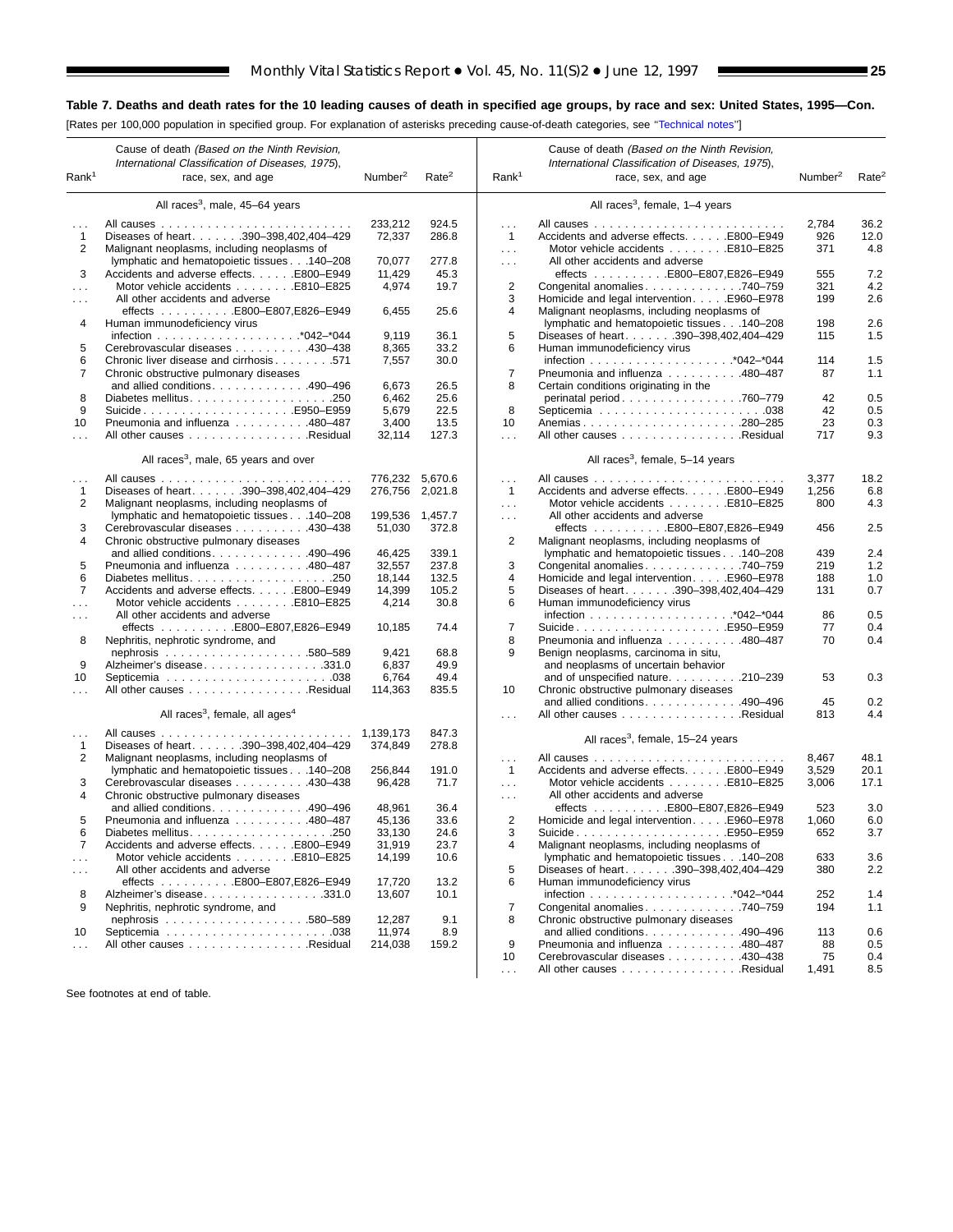[Rates per 100,000 population in specified group. For explanation of asterisks preceding cause-of-death categories, see [''Technical notes''\]](#page-72-0)

| Rank <sup>1</sup> | Cause of death (Based on the Ninth Revision,<br>International Classification of Diseases, 1975),<br>race, sex, and age | Number <sup>2</sup> | Rate <sup>2</sup> | Rank <sup>1</sup>   | Cause of death (Based on the Ninth Revision,<br>International Classification of Diseases, 1975),<br>race, sex, and age | Number <sup>2</sup> | Rate <sup>2</sup> |
|-------------------|------------------------------------------------------------------------------------------------------------------------|---------------------|-------------------|---------------------|------------------------------------------------------------------------------------------------------------------------|---------------------|-------------------|
|                   |                                                                                                                        |                     |                   |                     |                                                                                                                        |                     |                   |
|                   | All races <sup>3</sup> , female, 25-44 years                                                                           |                     |                   |                     | White, both sexes, all ages <sup>4</sup>                                                                               |                     |                   |
| .                 | All causes<br>$\mathcal{L}^{\mathcal{A}}$ . The same $\mathcal{L}^{\mathcal{A}}$                                       | 48,058              | 114.8             | .                   |                                                                                                                        | 1,987,437           | 911.3             |
| $\mathbf{1}$      | Malignant neoplasms, including neoplasms of                                                                            |                     |                   | 1                   | Diseases of heart. 390-398.402.404-429                                                                                 | 649.089             | 297.6             |
|                   | lymphatic and hematopoietic tissues 140-208                                                                            | 11,916              | 28.5              | 2                   | Malignant neoplasms, including neoplasms of                                                                            |                     |                   |
| 2                 | Accidents and adverse effects. E800-E949                                                                               | 6,564               | 15.7              |                     | lymphatic and hematopoietic tissues 140-208                                                                            | 468,897             | 215.0             |
| .                 | Motor vehicle accidents E810-E825                                                                                      | 4,071               | 9.7               | 3                   | Cerebrovascular diseases 430-438                                                                                       | 136,481             | 62.6              |
| $\sim$            | All other accidents and adverse                                                                                        |                     |                   | 4                   | Chronic obstructive pulmonary diseases                                                                                 |                     |                   |
|                   | effects E800-E807,E826-E949                                                                                            | 2,493               | 6.0               |                     | and allied conditions. 490-496                                                                                         | 95,077              | 43.6              |
| 3                 | Human immunodeficiency virus                                                                                           |                     |                   | 5                   | Accidents and adverse effects. E800-E949                                                                               | 77,748              | 35.7              |
|                   |                                                                                                                        | 5,139               | 12.3              | .                   | Motor vehicle accidents E810-E825                                                                                      | 36,255              | 16.6              |
| 4                 | Diseases of heart. 390-398,402,404-429                                                                                 | 4,796               | 11.5              | $\mathbf{1}$        | All other accidents and adverse                                                                                        |                     |                   |
| 5                 | SuicideE950–E959                                                                                                       | 2,445               | 5.8               |                     | effects E800-E807,E826-E949                                                                                            | 41,493              | 19.0              |
| 6                 | Homicide and legal intervention. E960-E978                                                                             | 2,370               | 5.7               | 6                   | Pneumonia and influenza 480-487                                                                                        | 73,641              | 33.8              |
| $\overline{7}$    | Cerebrovascular diseases 430–438                                                                                       | 1,629               | 3.9               | 7                   |                                                                                                                        | 47,475              | 21.8              |
| 8                 | Chronic liver disease and cirrhosis 571                                                                                | 1,190               | 2.8               | 8                   | SuicideE950–E959                                                                                                       | 28,187              | 12.9              |
| 9                 |                                                                                                                        | 1,037               | 2.5               | 9                   | Human immunodeficiency virus                                                                                           |                     |                   |
| 10                | Pneumonia and influenza 480-487                                                                                        | 800                 | 1.9               |                     |                                                                                                                        | 25,509              | 11.7              |
| .                 | All other causes Residual                                                                                              | 10,172              | 24.3              | 10                  | Chronic liver disease and cirrhosis 571                                                                                | 21,432              | 9.8               |
|                   | All races <sup>3</sup> , female, 45–64 years                                                                           |                     |                   | $\mathbf{1}$        | All other causes Residual                                                                                              | 363,901             | 166.9             |
|                   |                                                                                                                        |                     |                   |                     | White, both sexes, 1-4 years                                                                                           |                     |                   |
| .                 | All causes<br>$\mathbb{Z}^2$ . The set of the set of $\mathbb{Z}^2$                                                    | 145,300             | 538.5             |                     |                                                                                                                        |                     |                   |
| $\mathbf{1}$      | Malignant neoplasms, including neoplasms of                                                                            |                     |                   | .                   |                                                                                                                        | 4,366               | 35.1              |
|                   | lymphatic and hematopoietic tissues 140-208                                                                            | 62,007              | 229.8             | $\mathbf{1}$        | Accidents and adverse effects. E800-E949                                                                               | 1,648               | 13.3              |
| 2                 | Diseases of heart. 390-398,402,404-429                                                                                 | 30,401              | 112.7             | .                   | Motor vehicle accidents E810-E825                                                                                      | 604                 | 4.9               |
| 3                 | Cerebrovascular diseases 430-438                                                                                       | 6,843               | 25.4              | $\ldots$ .          | All other accidents and adverse                                                                                        |                     |                   |
| 4                 | Chronic obstructive pulmonary diseases                                                                                 |                     |                   |                     | effects E800-E807,E826-E949                                                                                            | 1,044               | 8.4               |
|                   | and allied conditions. 490-496                                                                                         | 6,071               | 22.5              | 2                   | Congenital anomalies 740–759                                                                                           | 504                 | 4.1               |
| 5                 |                                                                                                                        | 5,722               | 21.2              | 3                   | Malignant neoplasms, including neoplasms of                                                                            |                     |                   |
| 6                 | Accidents and adverse effects. E800-E949                                                                               | 4,575               | 17.0              |                     | lymphatic and hematopoietic tissues 140-208                                                                            | 380                 | 3.1               |
| .                 | Motor vehicle accidents E810-E825                                                                                      | 2,454               | 9.1               | 4                   | Homicide and legal intervention. E960-E978                                                                             | 242                 | 1.9               |
| .                 | All other accidents and adverse                                                                                        |                     |                   | 5                   | Diseases of heart. 390-398,402,404-429                                                                                 | 153                 | $1.2$             |
|                   |                                                                                                                        | 2,121               | 7.9               | 6                   | Pneumonia and influenza 480-487                                                                                        | 89                  | 0.7               |
| 7                 | Chronic liver disease and cirrhosis 571                                                                                | 3,046               | 11.3              | 7                   | Human immunodeficiency virus                                                                                           |                     |                   |
| 8                 | Pneumonia and influenza 480-487                                                                                        | 2,137               | 7.9               |                     |                                                                                                                        | 85                  | 0.7               |
| 9<br>10           | SuicideE950–E959                                                                                                       | 1,657               | 6.1               | 8<br>9              |                                                                                                                        | 55                  | 0.4               |
|                   | Human immunodeficiency virus                                                                                           | 1,380               | 5.1               |                     | Certain conditions originating in the                                                                                  | 47                  | 0.4               |
|                   | All other causes Residual                                                                                              | 21,461              | 79.5              | 10                  | perinatal period760–779<br>Benign neoplasms, carcinoma in situ,                                                        |                     |                   |
|                   |                                                                                                                        |                     |                   |                     | and neoplasms of uncertain behavior                                                                                    |                     |                   |
|                   | All races <sup>3</sup> , female, 65 years and over                                                                     |                     |                   |                     | and of unspecified nature210-239                                                                                       | 37                  | 0.3               |
|                   |                                                                                                                        |                     |                   | $\cdots$            | All other causes Residual                                                                                              | 1,126               | 9.1               |
| .                 |                                                                                                                        | 918,094             | 4,626.6           |                     |                                                                                                                        |                     |                   |
| $\mathbf{1}$      | Diseases of heart. 390-398,402,404-429                                                                                 | 338,670             | 1,706.7           |                     | White, both sexes, 5-14 years                                                                                          |                     |                   |
| 2                 | Malignant neoplasms, including neoplasms of                                                                            |                     |                   |                     |                                                                                                                        |                     |                   |
|                   | lymphatic and hematopoietic tissues 140-208                                                                            | 181,606             | 915.2             | $\cdots$            |                                                                                                                        | 6,249               | 20.6              |
| 3                 | Cerebrovascular diseases 430-438                                                                                       | 87,732              | 442.1             | $\mathbf{1}$        | Accidents and adverse effects. E800-E949                                                                               | 2,652               | 8.8               |
| 4                 | Chronic obstructive pulmonary diseases                                                                                 |                     |                   | $\cdots$            | Motor vehicle accidents E810-E825                                                                                      | 1,598               | 5.3               |
|                   | and allied conditions490-496                                                                                           | 42,053              | 211.9             | $\cdots$            | All other accidents and adverse                                                                                        |                     |                   |
| 5                 | Pneumonia and influenza 480-487                                                                                        | 41,740              | 210.3             |                     |                                                                                                                        | 1,054               | 3.5               |
| 6                 |                                                                                                                        | 26,308              | 132.6             | $\overline{2}$      | Malignant neoplasms, including neoplasms of                                                                            |                     |                   |
|                   | Accidents and adverse effects. E800-E949                                                                               | 14,700              | 74.1              |                     | lymphatic and hematopoietic tissues 140-208                                                                            | 798                 | 2.6               |
| .                 | Motor vehicle accidents E810-E825<br>All other accidents and adverse                                                   | 3,412               | 17.2              | 3<br>$\overline{4}$ | Congenital anomalies740-759                                                                                            | 347                 | 1.1               |
| $\sim$ $\sim$     |                                                                                                                        |                     |                   | 5                   | Homicide and legal intervention. E960-E978                                                                             | 316                 | 1.0               |
| 8                 | Alzheimer's disease331.0                                                                                               | 11,288<br>13,393    | 56.9<br>67.5      | 6                   | SuicideE950-E959<br>Diseases of heart. 390-398,402,404-429                                                             | 289<br>196          | 1.0<br>0.6        |
| 9                 | Nephritis, nephrotic syndrome, and                                                                                     |                     |                   | 7                   | Pneumonia and influenza 480–487                                                                                        | 89                  | 0.3               |
|                   |                                                                                                                        | 10,761              | 54.2              | 8                   | Human immunodeficiency virus                                                                                           |                     |                   |
| 10                |                                                                                                                        | 10,135              | 51.1              |                     |                                                                                                                        | 80                  | 0.3               |
| .                 | All other causes Residual                                                                                              | 150,996             | 760.9             | 9                   | Benign neoplasms, carcinoma in situ,                                                                                   |                     |                   |
|                   |                                                                                                                        |                     |                   |                     | and neoplasms of uncertain behavior                                                                                    |                     |                   |
|                   |                                                                                                                        |                     |                   |                     | and of unspecified nature210-239                                                                                       | 79                  | 0.3               |
|                   |                                                                                                                        |                     |                   | 10                  | Chronic obstructive pulmonary diseases                                                                                 |                     |                   |
|                   | See footnotes at end of table.                                                                                         |                     |                   |                     | and allied conditions. 490-496                                                                                         | 67                  | 0.2               |
|                   |                                                                                                                        |                     |                   |                     | All other causes Residual                                                                                              | 1,336               | 4.4               |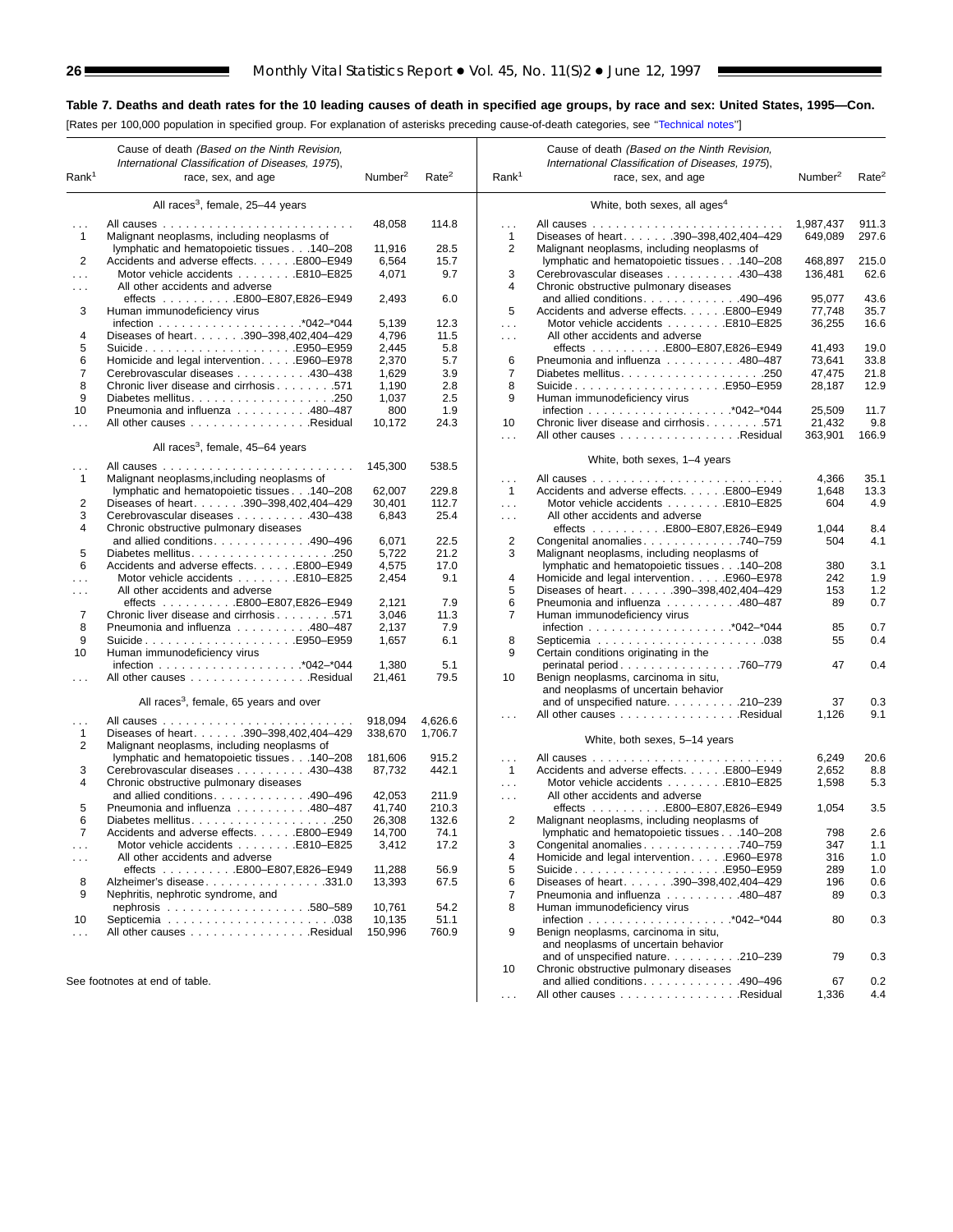[Rates per 100,000 population in specified group. For explanation of asterisks preceding cause-of-death categories, see [''Technical notes''\]](#page-72-0)

 $\blacksquare$ 

| Rank <sup>1</sup>    | Cause of death (Based on the Ninth Revision,<br>International Classification of Diseases, 1975),<br>race, sex, and age | Number <sup>2</sup> | Rate <sup>2</sup> | Rank <sup>1</sup>    | Cause of death (Based on the Ninth Revision,<br>International Classification of Diseases, 1975),<br>race, sex, and age | Number <sup>2</sup> | Rate <sup>2</sup> |
|----------------------|------------------------------------------------------------------------------------------------------------------------|---------------------|-------------------|----------------------|------------------------------------------------------------------------------------------------------------------------|---------------------|-------------------|
|                      | White, both sexes, 15-24 years                                                                                         |                     |                   |                      | White, both sexes, 65 years and over                                                                                   |                     |                   |
|                      |                                                                                                                        |                     |                   |                      |                                                                                                                        |                     |                   |
| $\sim$ $\sim$        |                                                                                                                        | 24.185              | 84.3              | $\sim$               |                                                                                                                        | 1,517,584           | 5,049.3           |
| $\mathbf{1}$         | Accidents and adverse effects. E800-E949                                                                               | 11,524              | 40.2              | $\mathbf{1}$         | Diseases of heart. 390-398,402,404-429                                                                                 | 553,520             | 1,841.7           |
| $\cdots$             | Motor vehicle accidents E810-E825                                                                                      | 8,926               | 31.1              | 2                    | Malignant neoplasms, including neoplasms of                                                                            |                     |                   |
| $\sim$ $\sim$        | All other accidents and adverse                                                                                        |                     |                   |                      | lymphatic and hematopoietic tissues 140-208                                                                            | 339,301             | 1,128.9           |
|                      | effects E800-E807,E826-E949                                                                                            | 2,598               | 9.1               | 3                    | Cerebrovascular diseases 430-438                                                                                       | 123,127             | 409.7             |
| 2                    | SuicideE950–E959                                                                                                       | 4,003               | 14.0              | 4                    | Chronic obstructive pulmonary diseases                                                                                 |                     |                   |
| 3                    | Homicide and legal interventionE960-E978                                                                               | 2,985               | 10.4              |                      | and allied conditions. 490-496                                                                                         | 82,954              | 276.0             |
| 4                    | Malignant neoplasms, including neoplasms of                                                                            |                     |                   | 5                    | Pneumonia and influenza 480-487                                                                                        | 67,458              | 224.4             |
|                      | lymphatic and hematopoietic tissues140-208                                                                             | 1,292               | 4.5               | 6                    |                                                                                                                        | 36,808              | 122.5             |
| 5                    | Diseases of heart. 390-398,402,404-429                                                                                 | 629                 | 2.2               | 7                    | Accidents and adverse effects. E800-E949                                                                               | 26,139              | 87.0              |
| 6                    | Congenital anomalies. 740-759                                                                                          | 356                 | 1.2               | $\sim$ $\sim$ $\sim$ | Motor vehicle accidents E810-E825                                                                                      | 6,866               | 22.8              |
| 7                    | Human immunodeficiency virus                                                                                           |                     |                   | $\cdots$             | All other accidents and adverse                                                                                        |                     |                   |
|                      |                                                                                                                        | 274                 | 1.0               |                      | effects E800-E807,E826-E949                                                                                            | 19,273              | 64.1              |
| 8                    | Pneumonia and influenza 480-487                                                                                        | 153                 | 0.5               | 8                    | Alzheimer's disease331.0                                                                                               | 19,063              | 63.4              |
| 9                    | Chronic obstructive pulmonary diseases                                                                                 |                     |                   | 9                    | Nephritis, nephrotic syndrome, and                                                                                     |                     |                   |
|                      | and allied conditions. $\ldots$ . 490–496                                                                              | 138                 | 0.5               |                      |                                                                                                                        | 16,926              | 56.3              |
| 10                   | Cerebrovascular diseases 430–438                                                                                       | 119                 | 0.4               | 10                   | Atherosclerosis440                                                                                                     | 14,683              | 48.9              |
|                      | All other causes Residual                                                                                              | 2,712               | 9.5               | $\mathbf{1}$         | All other causes Residual                                                                                              | 237,605             | 790.6             |
|                      | White, both sexes, 25-44 years                                                                                         |                     |                   |                      | White male, all ages <sup>4</sup>                                                                                      |                     |                   |
| $\sim 10$            |                                                                                                                        | 113,811             | 165.5             | $\sim$               |                                                                                                                        | 997,277             | 932.1             |
| $\mathbf{1}$         | Accidents and adverse effects. E800-E949                                                                               | 22,242              | 32.3              | 1                    | Diseases of heart. 390-398,402,404-429                                                                                 | 318,751             | 297.9             |
| $\cdots$             | Motor vehicle accidents E810–E825                                                                                      | 11,905              | 17.3              | 2                    | Malignant neoplasms, including neoplasms of                                                                            |                     |                   |
| $\cdots$             | All other accidents and adverse                                                                                        |                     |                   |                      | lymphatic and hematopoietic tissues 140-208                                                                            | 244,000             | 228.1             |
|                      |                                                                                                                        | 10.337              | 15.0              | 3                    | Cerebrovascular diseases 430-438                                                                                       | 52,045              | 48.6              |
| 2                    | Human immunodeficiency virus                                                                                           |                     |                   | $\overline{4}$       | Accidents and adverse effects. E800-E949                                                                               | 50,670              | 47.4              |
|                      |                                                                                                                        | 18,281              | 26.6              | $\cdots$             | Motor vehicle accidents E810-E825                                                                                      | 24,229              | 22.6              |
| 3                    | Malignant neoplasms, including neoplasms of                                                                            |                     |                   | $\sim 100$           | All other accidents and adverse                                                                                        |                     |                   |
|                      | lymphatic and hematopoietic tissues 140-208                                                                            | 17,284              | 25.1              |                      | effects E800–E807,E826–E949                                                                                            | 26,441              | 24.7              |
| 4                    | Diseases of heart390-398,402,404-429                                                                                   | 12,162              | 17.7              | 5                    | Chronic obstructive pulmonary diseases                                                                                 |                     |                   |
| 5                    | SuicideE950-E959                                                                                                       | 11,262              | 16.4              |                      | and allied conditions. 490-496                                                                                         | 49,320              | 46.1              |
| 6                    | Homicide and legal interventionE960–E978                                                                               | 5,103               | 7.4               | 6                    | Pneumonia and influenza 480-487                                                                                        | 32,948              | 30.8              |
| 7                    | Chronic liver disease and cirrhosis 571                                                                                | 3,358               | 4.9               | 7                    | SuicideE950–E959                                                                                                       | 22,853              | 21.4              |
| 8                    | Cerebrovascular diseases 430-438                                                                                       | 2,210               | 3.2               | 8                    | Human immunodeficiency virus                                                                                           |                     |                   |
| 9                    |                                                                                                                        | 1,779               | 2.6               |                      |                                                                                                                        | 22,670              | 21.2              |
| 10                   | Pneumonia and influenza 480-487                                                                                        | 1,398               | 2.0               | 9                    |                                                                                                                        | 21,407              | 20.0              |
| $\cdots$             | All other causes Residual                                                                                              | 18,732              | 27.2              | 10                   | Chronic liver disease and cirrhosis 571                                                                                | 14,100              | 13.2              |
|                      |                                                                                                                        |                     |                   | $\cdots$             | All other causes Residual                                                                                              | 168,513             | 157.5             |
|                      | White, both sexes, 45–64 years                                                                                         |                     |                   |                      |                                                                                                                        |                     |                   |
| $\sim$ $\sim$ $\sim$ |                                                                                                                        | 301,400             | 672.0             |                      | White male, 1-4 years                                                                                                  |                     |                   |
| -1                   | Malignant neoplasms, including neoplasms of                                                                            |                     |                   | $\sim$ $\sim$ $\sim$ |                                                                                                                        | 2,477               | 38.8              |
|                      | lymphatic and hematopoietic tissues 140-208                                                                            | 109,777             | 244.8             | $\mathbf{1}$         | Accidents and adverse effects. E800-E949                                                                               | 978                 | 15.3              |
| 2                    | Diseases of heart. 390-398,402,404-429                                                                                 | 81,910              | 182.6             | $\sim 100$           | Motor vehicle accidents E810-E825                                                                                      | 328                 | 5.1               |
| 3                    | Accidents and adverse effects. E800–E949                                                                               | 12,925              | 28.8              | $\sim 100$           | All other accidents and adverse                                                                                        |                     |                   |
|                      | Motor vehicle accidents E810-E825                                                                                      | 6,194               | 13.8              |                      | effects E800-E807,E826-E949                                                                                            | 650                 | 10.2              |
| $\cdots$             | All other accidents and adverse                                                                                        |                     |                   | 2                    | Congenital anomalies 740-759                                                                                           | 273                 | 4.3               |
|                      | effects E800–E807,E826–E949                                                                                            | 6,731               | 15.0              | 3                    | Malignant neoplasms, including neoplasms of                                                                            |                     |                   |
| 4                    | Chronic obstructive pulmonary diseases                                                                                 |                     |                   |                      | lymphatic and hematopoietic tissues 140-208                                                                            | 233                 | 3.7               |
|                      | and allied conditions. 490-496                                                                                         | 11,086              | 24.7              | 4                    | Homicide and legal intervention. E960–E978                                                                             | 133                 | 2.1               |
| 5                    | Cerebrovascular diseases 430-438                                                                                       | 10,772              | 24.0              | 5                    | Diseases of heart. 390-398,402,404-429                                                                                 | 82                  | 1.3               |
| 6                    |                                                                                                                        | 8,788               | 19.6              | 6                    | Pneumonia and influenza 480-487                                                                                        | 41                  | 0.6               |
| 7                    | Chronic liver disease and cirrhosis 571                                                                                | 8,657               | 19.3              | 7                    | Human immunodeficiency virus                                                                                           |                     |                   |
| 8                    | SuicideE950–E959                                                                                                       | 6,847               | 15.3              |                      |                                                                                                                        | 37                  | 0.6               |
| 9                    | Human immunodeficiency virus                                                                                           |                     |                   | 8                    |                                                                                                                        | 24                  | 0.4               |
|                      |                                                                                                                        | 6,321               | 14.1              | 8                    | Benign neoplasms, carcinoma in situ,                                                                                   |                     |                   |
| 10                   | Pneumonia and influenza 480-487                                                                                        | 4,148               | 9.2               |                      | and neoplasms of uncertain behavior                                                                                    |                     |                   |
| $\sim 100$           | All other causes Residual                                                                                              | 40,169              | 89.6              |                      | and of unspecified nature. 210-239                                                                                     | 24                  | 0.4               |
|                      |                                                                                                                        |                     |                   | 10                   | Certain conditions originating in the                                                                                  |                     |                   |
|                      |                                                                                                                        |                     |                   |                      | perinatal period. 760–779                                                                                              | 23                  | 0.4               |
|                      |                                                                                                                        |                     |                   | $\sim 100$           | All other causes Residual                                                                                              | 629                 | 9.9               |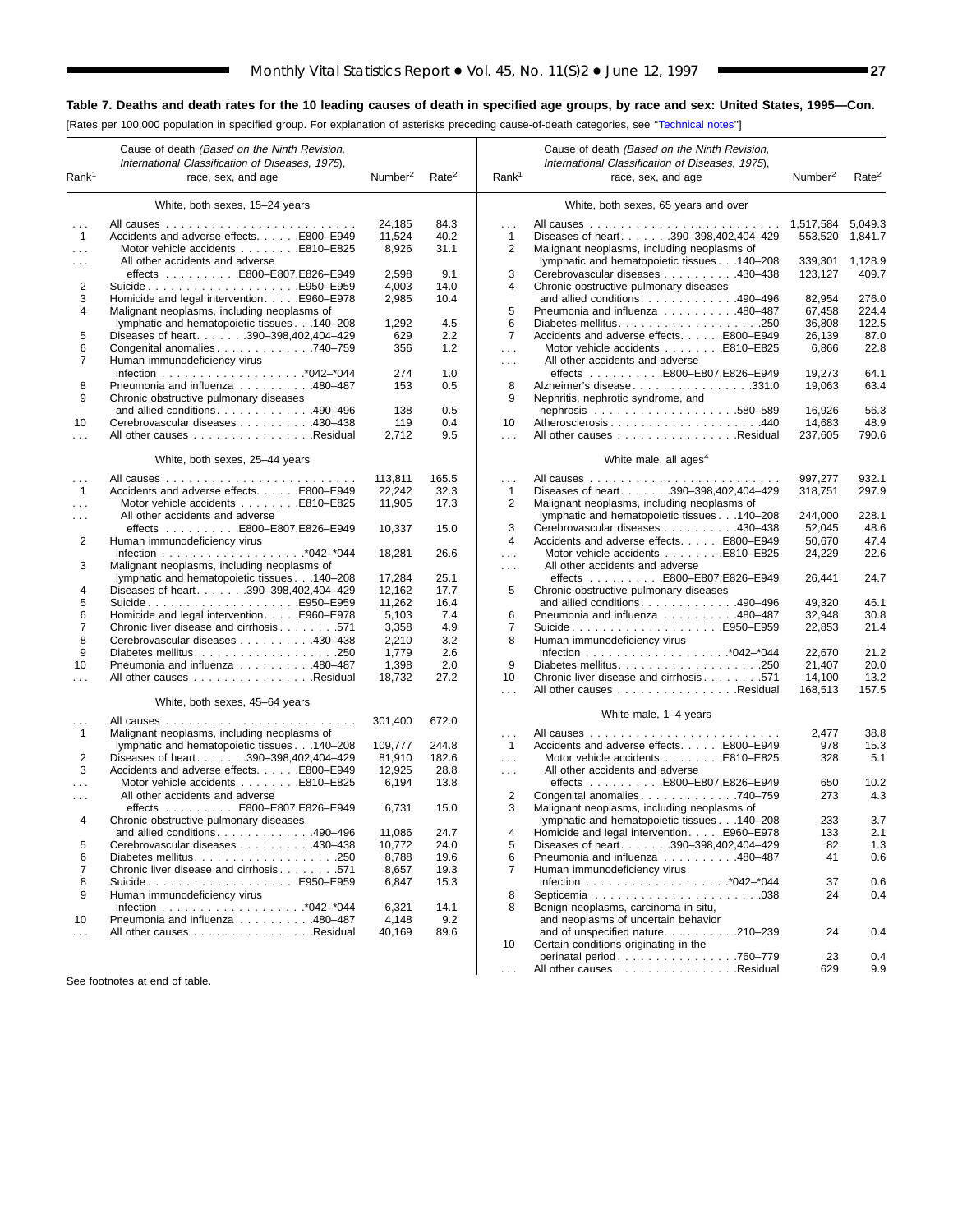[Rates per 100,000 population in specified group. For explanation of asterisks preceding cause-of-death categories, see [''Technical notes''\]](#page-72-0)

|                      | Cause of death (Based on the Ninth Revision,<br>International Classification of Diseases, 1975), |                     |                   |                             | Cause of death (Based on the Ninth Revision,<br>International Classification of Diseases, 1975), |                     |                   |
|----------------------|--------------------------------------------------------------------------------------------------|---------------------|-------------------|-----------------------------|--------------------------------------------------------------------------------------------------|---------------------|-------------------|
| Rank <sup>1</sup>    | race, sex, and age                                                                               | Number <sup>2</sup> | Rate <sup>2</sup> | Rank <sup>1</sup>           | race, sex, and age                                                                               | Number <sup>2</sup> | Rate <sup>2</sup> |
|                      | White male, 5-14 years                                                                           |                     |                   |                             | White male, 45–64 years                                                                          |                     |                   |
| $\cdots$             |                                                                                                  | 3,802               | 24.5              | $\sim$                      |                                                                                                  | 186,980             | 853.7             |
| $\overline{1}$       | Accidents and adverse effects. E800-E949                                                         | 1,712               | 11.0              | 1                           | Diseases of heart390-398,402,404-429                                                             | 59,316              | 270.8             |
| $\sim 100$           | Motor vehicle accidents E810-E825                                                                | 974                 | 6.3               | 2                           | Malignant neoplasms, including neoplasms of                                                      |                     |                   |
| $\sim$               | All other accidents and adverse                                                                  |                     |                   |                             | lymphatic and hematopoietic tissues 140-208                                                      | 58,004              | 264.8             |
|                      | effects E800-E807,E826-E949                                                                      | 738                 | 4.7               | 3                           | Accidents and adverse effects. E800-E949                                                         | 9,215               | 42.1              |
| 2                    | Malignant neoplasms, including neoplasms of                                                      |                     |                   | $\sim$ $\sim$ $\sim$        | Motor vehicle accidents E810-E825                                                                | 4,146               | 18.9              |
|                      | lymphatic and hematopoietic tissues 140-208                                                      | 471                 | 3.0               | $\sim$ $\sim$ $\sim$        | All other accidents and adverse                                                                  |                     |                   |
| 3                    | SuicideE950–E959                                                                                 | 223                 | 1.4               |                             | effects E800-E807,E826-E949                                                                      | 5,069               | 23.1              |
| 4                    | Homicide and legal intervention. E960-E978                                                       | 203                 | 1.3               | 4                           | Chronic liver disease and cirrhosis 571                                                          | 6,259               | 28.6              |
| 5                    | Congenital anomalies 740–759                                                                     | 174                 | 1.1               | 5                           | Cerebrovascular diseases 430-438                                                                 | 5,869               | 26.8              |
| 6                    | Diseases of heart. 390-398,402,404-429                                                           | 106                 | 0.7               | 6                           | Human immunodeficiency virus                                                                     |                     |                   |
| 7                    | Human immunodeficiency virus                                                                     |                     |                   |                             |                                                                                                  | 5,763               | 26.3              |
|                      |                                                                                                  | 47                  | 0.3               | 7                           | Chronic obstructive pulmonary diseases                                                           |                     |                   |
| 8                    | Chronic obstructive pulmonary diseases                                                           |                     |                   |                             | and allied conditions. 490-496                                                                   | 5,752               | 26.3              |
|                      | and allied conditions. 490-496                                                                   | 40                  | 0.3               | 8                           | SuicideE950-E959                                                                                 | 5,301               | 24.2              |
| 8                    | Pneumonia and influenza 480-487                                                                  | 40                  | 0.3               | 9                           |                                                                                                  | 4,850               | 22.1              |
| 10                   | Benign neoplasms, carcinoma in situ,                                                             |                     |                   | 10                          | Pneumonia and influenza 480-487                                                                  | 2,511               | 11.5              |
|                      | and neoplasms of uncertain behavior                                                              |                     |                   | $\ldots$                    | All other causes Residual                                                                        | 24,140              | 110.2             |
|                      | and of unspecified nature210-239                                                                 | 37                  | 0.2               |                             |                                                                                                  |                     |                   |
|                      | All other causes Residual                                                                        | 749                 | 4.8               |                             | White male, 65 years and over                                                                    |                     |                   |
|                      |                                                                                                  |                     |                   | $\ldots$                    |                                                                                                  | 693,659             | 5,633.5           |
|                      | White male, 15-24 years                                                                          |                     |                   | 1                           | Diseases of heart. 390-398,402,404-429                                                           | 249,444             | 2,025.8           |
| $\cdots$             |                                                                                                  | 17,999              | 122.3             | 2                           | Malignant neoplasms, including neoplasms of                                                      |                     |                   |
| $\overline{1}$       | Accidents and adverse effects. E800–E949                                                         | 8,547               | 58.1              |                             | lymphatic and hematopoietic tissues 140-208                                                      | 176,481             | 1,433.3           |
| $\sim$               | Motor vehicle accidents E810-E825                                                                | 6,362               | 43.2              | 3                           | Cerebrovascular diseases 430-438                                                                 | 44,756              | 363.5             |
| $\cdots$             | All other accidents and adverse                                                                  |                     |                   | 4                           | Chronic obstructive pulmonary diseases                                                           |                     |                   |
|                      | effects E800-E807,E826-E949                                                                      | 2,185               | 14.8              |                             | and allied conditions. 490–496                                                                   | 43,074              | 349.8             |
| $\overline{c}$       |                                                                                                  | 3,459               | 23.5              | 5                           | Pneumonia and influenza 480-487                                                                  | 29,221              | 237.3             |
| 3                    | Homicide and legal intervention. E960-E978                                                       | 2,421               | 16.5              | 6                           |                                                                                                  | 15,454              | 125.5             |
| 4                    | Malignant neoplasms, including neoplasms of                                                      |                     |                   | $\overline{7}$              | Accidents and adverse effects. E800-E949                                                         | 12,756              | 103.6             |
|                      | lymphatic and hematopoietic tissues 140-208                                                      | 805                 | 5.5               |                             | Motor vehicle accidents E810-E825                                                                | 3,724               | 30.2              |
| 5                    | Diseases of heart. 390-398,402,404-429                                                           | 404                 | 2.7               | $\sim 100$                  | All other accidents and adverse                                                                  |                     |                   |
|                      |                                                                                                  |                     |                   | $\sim 100$                  |                                                                                                  |                     |                   |
| 6<br>$\overline{7}$  | Congenital anomalies 740-759                                                                     | 203                 | 1.4               |                             | effects E800-E807,E826-E949                                                                      | 9,032               | 73.4              |
|                      | Human immunodeficiency virus                                                                     | 199                 |                   | 8                           | Nephritis, nephrotic syndrome, and                                                               |                     | 65.4              |
|                      |                                                                                                  |                     | 1.4               |                             |                                                                                                  | 8,050               |                   |
| 8                    | Pneumonia and influenza 480–487                                                                  | 96                  | 0.7               | 9                           | Alzheimer's disease331.0                                                                         | 6,428               | 52.2              |
| 9                    | Cerebrovascular diseases 430-438                                                                 | 67                  | 0.5               | 10                          |                                                                                                  | 5,584               | 45.3              |
| 10                   | Chronic obstructive pulmonary diseases                                                           |                     |                   | $\ldots$                    | All other causes Residual                                                                        | 102,411             | 831.7             |
| $\cdots$             | and allied conditions. 490–496<br>All other causes Residual                                      | 66<br>1,732         | 0.4<br>11.8       |                             | White female, all ages <sup>4</sup>                                                              |                     |                   |
|                      |                                                                                                  |                     |                   | $\sim$ $\sim$ $\sim$        |                                                                                                  | 990.160             | 891.3             |
|                      | White male, 25-44 years                                                                          |                     |                   | 1                           | Diseases of heart. 390-398,402,404-429                                                           | 330,338             | 297.4             |
| $\sim$ $\sim$        |                                                                                                  | 81,001              | 234.1             | 2                           | Malignant neoplasms, including neoplasms of                                                      |                     |                   |
| $\mathbf{1}$         | Accidents and adverse effects. E800-E949                                                         | 17,079              | 49.4              |                             | lymphatic and hematopoietic tissues 140-208                                                      | 224,897             | 202.4             |
| $\sim$               | Motor vehicle accidents E810-E825                                                                | 8,601               | 24.9              | 3                           | Cerebrovascular diseases 430-438                                                                 | 84,436              | 76.0              |
| $\cdots$             | All other accidents and adverse                                                                  |                     |                   | 4                           | Chronic obstructive pulmonary diseases                                                           |                     |                   |
|                      | effects E800-E807,E826-E949                                                                      | 8,478               | 24.5              |                             | and allied conditions. 490-496                                                                   | 45,757              | 41.2              |
| 2                    | Human immunodeficiency virus                                                                     |                     |                   | 5                           | Pneumonia and influenza 480-487                                                                  | 40,693              | 36.6              |
|                      |                                                                                                  | 16,242              | 46.9              | 6                           | Accidents and adverse effects. E800–E949                                                         | 27,078              | 24.4              |
| 3                    | Diseases of heart. 390-398,402,404-429                                                           | 9,125               | 26.4              | $\cdots$                    | Motor vehicle accidents E810-E825                                                                | 12,026              | 10.8              |
| 4                    | SuicideE950–E959                                                                                 | 9,098               | 26.3              |                             | All other accidents and adverse                                                                  |                     |                   |
| 5                    | Malignant neoplasms, including neoplasms of                                                      |                     |                   | $\mathcal{L}^{\mathcal{L}}$ | effects E800-E807,E826-E949                                                                      | 15,052              | 13.5              |
|                      | lymphatic and hematopoietic tissues 140-208                                                      | 7,974               | 23.0              | 7                           |                                                                                                  | 26,068              | 23.5              |
| 6                    | Homicide and legal intervention. E960-E978                                                       | 3,806               | 11.0              | 8                           | Alzheimer's disease331.0                                                                         |                     |                   |
|                      |                                                                                                  |                     |                   |                             |                                                                                                  | 12,826              | 11.5              |
| $\overline{7}$       | Chronic liver disease and cirrhosis571                                                           | 2,483               | 7.2               | 9                           | Nephritis, nephrotic syndrome, and                                                               |                     |                   |
| 8                    | Cerebrovascular diseases 430–438                                                                 | 1,199               | 3.5               |                             |                                                                                                  | 9,829               | 8.8               |
| 9                    |                                                                                                  | 1,041               | 3.0               | 10                          |                                                                                                  | 9,744               | 8.8               |
| 10                   | Pneumonia and influenza 480-487                                                                  | 867                 | 2.5               | $\sim$ $\sim$ $\sim$        | All other causes Residual                                                                        | 178,494             | 160.7             |
| $\sim$ $\sim$ $\sim$ | All other causes Residual                                                                        | 12,087              | 34.9              |                             |                                                                                                  |                     |                   |
|                      |                                                                                                  |                     |                   |                             |                                                                                                  |                     |                   |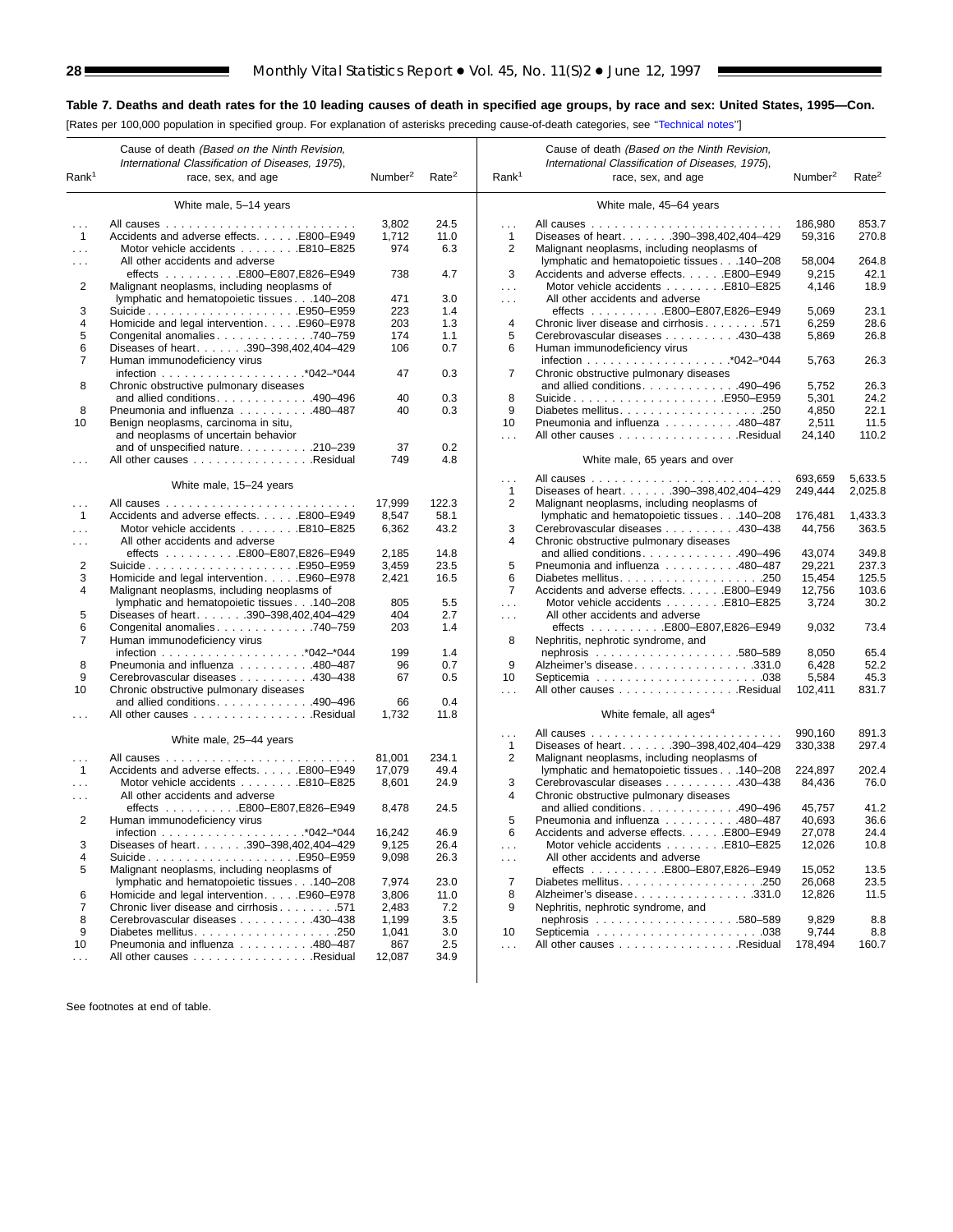[Rates per 100,000 population in specified group. For explanation of asterisks preceding cause-of-death categories, see [''Technical notes''\]](#page-72-0)

 $\blacksquare$ 

|                      | Cause of death (Based on the Ninth Revision,                                  |                     |                   |                      | Cause of death (Based on the Ninth Revision,                                                        |                     |                   |
|----------------------|-------------------------------------------------------------------------------|---------------------|-------------------|----------------------|-----------------------------------------------------------------------------------------------------|---------------------|-------------------|
| Rank <sup>1</sup>    | International Classification of Diseases, 1975),<br>race, sex, and age        | Number <sup>2</sup> | Rate <sup>2</sup> | Rank <sup>1</sup>    | International Classification of Diseases, 1975),<br>race, sex, and age                              | Number <sup>2</sup> | Rate <sup>2</sup> |
|                      | White female, 1-4 years                                                       |                     |                   |                      | White female, 25-44 years                                                                           |                     |                   |
|                      | All causes                                                                    | 1,889               | 31.2              |                      | All causes                                                                                          | 32,810              | 96.0              |
| $\mathbf{1}$         | and and and and and a<br>Accidents and adverse effects. E800-E949             | 670                 | 11.1              | .<br>1               | $\alpha$ , $\alpha$ , $\alpha$ , $\alpha$ , $\alpha$<br>Malignant neoplasms, including neoplasms of |                     |                   |
| $\sim 100$           | Motor vehicle accidents E810-E825                                             | 276                 | 4.6               |                      | lymphatic and hematopoietic tissues 140-208                                                         | 9,310               | 27.2              |
| $\cdots$             | All other accidents and adverse                                               |                     |                   | 2                    | Accidents and adverse effects. E800-E949                                                            | 5,163               | 15.1              |
|                      |                                                                               | 394                 | 6.5               | $\cdots$             | Motor vehicle accidents E810-E825                                                                   | 3,304               | 9.7               |
| 2                    | Congenital anomalies 740-759                                                  | 231                 | 3.8               | $\sim 100$           | All other accidents and adverse                                                                     |                     |                   |
| 3                    | Malignant neoplasms, including neoplasms of                                   |                     |                   |                      | effects E800-E807,E826-E949                                                                         | 1,859               | 5.4               |
|                      | lymphatic and hematopoietic tissues 140-208                                   | 147                 | 2.4               | 3                    | Diseases of heart. 390-398,402,404-429                                                              | 3,037               | 8.9               |
| 4                    | Homicide and legal intervention. E960-E978                                    | 109                 | 1.8               | $\overline{4}$       | SuicideE950-E959                                                                                    | 2,164               | 6.3               |
| 5                    | Diseases of heart. 390-398,402,404-429                                        | 71                  | 1.2               | 5                    | Human immunodeficiency virus                                                                        |                     |                   |
| 6                    | Human immunodeficiency virus                                                  |                     |                   |                      |                                                                                                     | 2,039               | 6.0               |
|                      |                                                                               | 48                  | 0.8               | 6                    | Homicide and legal intervention. E960-E978                                                          | 1,297               | 3.8               |
| 6                    | Pneumonia and influenza 480-487                                               | 48                  | 0.8               | 7                    | Cerebrovascular diseases 430-438                                                                    | 1,011               | 3.0               |
| 8                    |                                                                               | 31                  | 0.5               | 8                    | Chronic liver disease and cirrhosis 571                                                             | 875                 | 2.6               |
| 9                    | Certain conditions originating in the                                         |                     |                   | 9                    | Diabetes mellitus250                                                                                | 738                 | 2.2               |
|                      | perinatal period. 760–779                                                     | 24                  | 0.4               | 10                   | Pneumonia and influenza 480-487                                                                     | 531                 | 1.6               |
| 10                   | Meningococcal infection 036                                                   | 15                  |                   | $\sim$               | All other causes Residual                                                                           | 6,645               | 19.4              |
| $\sim$               | All other causes Residual                                                     | 495                 | 8.2               |                      | White female, 45-64 years                                                                           |                     |                   |
|                      | White female, 5-14 years                                                      |                     |                   |                      |                                                                                                     |                     |                   |
|                      |                                                                               |                     |                   | .                    |                                                                                                     | 114,420             | 498.7             |
| $\cdots$             |                                                                               | 2,447               | 16.6              | 1                    | Malignant neoplasms, including neoplasms of                                                         |                     |                   |
| $\mathbf{1}$         | Accidents and adverse effects. E800-E949<br>Motor vehicle accidents E810-E825 | 940                 | 6.4<br>4.2        |                      | lymphatic and hematopoietic tissues 140-208                                                         | 51,773              | 225.6             |
| $\cdots$             | All other accidents and adverse                                               | 624                 |                   | 2<br>3               | Diseases of heart. 390-398,402,404-429                                                              | 22,594              | 98.5              |
| $\cdots$             | effects E800-E807,E826-E949                                                   | 316                 | 2.1               |                      | Chronic obstructive pulmonary diseases<br>and allied conditions. $\ldots$ . 490–496                 | 5,334               | 23.2              |
| 2                    | Malignant neoplasms, including neoplasms of                                   |                     |                   | $\overline{4}$       | Cerebrovascular diseases 430-438                                                                    | 4,903               | 21.4              |
|                      | lymphatic and hematopoietic tissues 140-208                                   | 327                 | 2.2               | 5                    |                                                                                                     | 3,938               | 17.2              |
| 3                    | Congenital anomalies 740–759                                                  | 173                 | 1.2               | 6                    | Accidents and adverse effects. E800-E949                                                            | 3,710               | 16.2              |
| 4                    | Homicide and legal intervention. E960-E978                                    | 113                 | 0.8               | $\cdots$             | Motor vehicle accidents E810-E825                                                                   | 2,048               | 8.9               |
| 5                    | Diseases of heart. 390-398,402,404-429                                        | 90                  | 0.6               | $\cdots$             | All other accidents and adverse                                                                     |                     |                   |
| 6                    | SuicideE950–E959                                                              | 66                  | 0.4               |                      | effects E800-E807,E826-E949                                                                         | 1,662               | 7.2               |
| 7                    | Pneumonia and influenza 480-487                                               | 49                  | 0.3               | 7                    | Chronic liver disease and cirrhosis 571                                                             | 2,398               | 10.5              |
| 8                    | Benign neoplasms, carcinoma in situ,                                          |                     |                   | 8                    | Pneumonia and influenza 480-487                                                                     | 1,637               | 7.1               |
|                      | and neoplasms of uncertain behavior                                           |                     |                   | 9                    | SuicideE950–E959                                                                                    | 1,546               | 6.7               |
|                      | and of unspecified nature. 210-239                                            | 42                  | 0.3               | 10                   |                                                                                                     | 847                 | 3.7               |
| 9                    | Human immunodeficiency virus                                                  |                     |                   | $\sim$ .             | All other causes Residual                                                                           | 15,740              | 68.6              |
|                      |                                                                               | 33                  | 0.2               |                      |                                                                                                     |                     |                   |
| 10                   | Chronic obstructive pulmonary diseases                                        |                     |                   |                      | White female, 65 years and over                                                                     |                     |                   |
|                      | and allied conditions. $\ldots$ 490–496                                       | 27                  | 0.2               | .                    | .                                                                                                   | 823,925             | 4,643.9           |
|                      | All other causes Residual                                                     | 587                 | 4.0               | $\mathbf{1}$         | Diseases of heart. 390-398,402,404-429                                                              | 304,076             | 1,713.9           |
|                      |                                                                               |                     |                   | 2                    | Malignant neoplasms, including neoplasms of                                                         |                     |                   |
|                      | White female, 15-24 years                                                     |                     |                   |                      | lymphatic and hematopoietic tissues 140-208                                                         | 162,820             | 917.7             |
| $\sim$ $\sim$ $\sim$ |                                                                               | 6,186               | 44.3              | 3                    | Cerebrovascular diseases 430-438                                                                    | 78,371              | 441.7             |
| $\mathbf{1}$         | Accidents and adverse effects. E800-E949                                      | 2,977               | 21.3              | 4                    | Chronic obstructive pulmonary diseases                                                              |                     |                   |
| $\cdots$             | Motor vehicle accidents E810–E825                                             | 2,564               | 18.4              |                      | and allied conditions490-496                                                                        | 39,880              | 224.8             |
| $\cdots$             | All other accidents and adverse                                               |                     |                   | 5                    | Pneumonia and influenza 480-487                                                                     | 38,237              | 215.5             |
|                      | effects $\ldots \ldots \ldots$ E800-E807, E826-E949                           | 413                 | 3.0               | 6                    |                                                                                                     | 21,354              | 120.4             |
| 2                    | Homicide and legal intervention. E960-E978                                    | 564                 | 4.0               | $\overline{7}$       | Accidents and adverse effects. E800-E949                                                            | 13,383              | 75.4              |
| з                    | . E950–E959<br>Suicide                                                        | 544                 | 3.9               |                      | Motor vehicle accidents E810-E825                                                                   | 3,142               | 17.7              |
| 4                    | Malignant neoplasms, including neoplasms of                                   |                     |                   | $\sim$ $\sim$ $\sim$ | All other accidents and adverse                                                                     |                     |                   |
|                      | lymphatic and hematopoietic tissues 140-208                                   | 487                 | 3.5               |                      | effects E800-E807,E826-E949                                                                         | 10,241              | 57.7              |
| 5                    | Diseases of heart. 390-398,402,404-429                                        | 225                 | 1.6               | 8                    | Alzheimer's disease. 331.0                                                                          | 12,635              | 71.2              |
| 6                    | Congenital anomalies740-759                                                   | 153                 | 1.1               | 9                    | Atherosclerosis440                                                                                  | 9,309               | 52.5              |
| 7                    | Human immunodeficiency virus                                                  |                     |                   | 10                   | Nephritis, nephrotic syndrome, and                                                                  |                     |                   |
|                      |                                                                               | 75                  | 0.5               |                      |                                                                                                     | 8,876               | 50.0              |
| 8                    | Chronic obstructive pulmonary diseases<br>and allied conditions490-496        | 72                  | 0.5               | $\cdots$             | All other causes Residual                                                                           | 134,984             | 760.8             |
| 9                    | Pneumonia and influenza 480-487                                               | 57                  | 0.4               |                      |                                                                                                     |                     |                   |
| 10                   | Cerebrovascular diseases 430-438                                              | 52                  | 0.4               |                      |                                                                                                     |                     |                   |
| $\sim$ $\sim$ $\sim$ | All other causes Residual                                                     | 980                 | 7.0               |                      |                                                                                                     |                     |                   |
|                      |                                                                               |                     |                   |                      |                                                                                                     |                     |                   |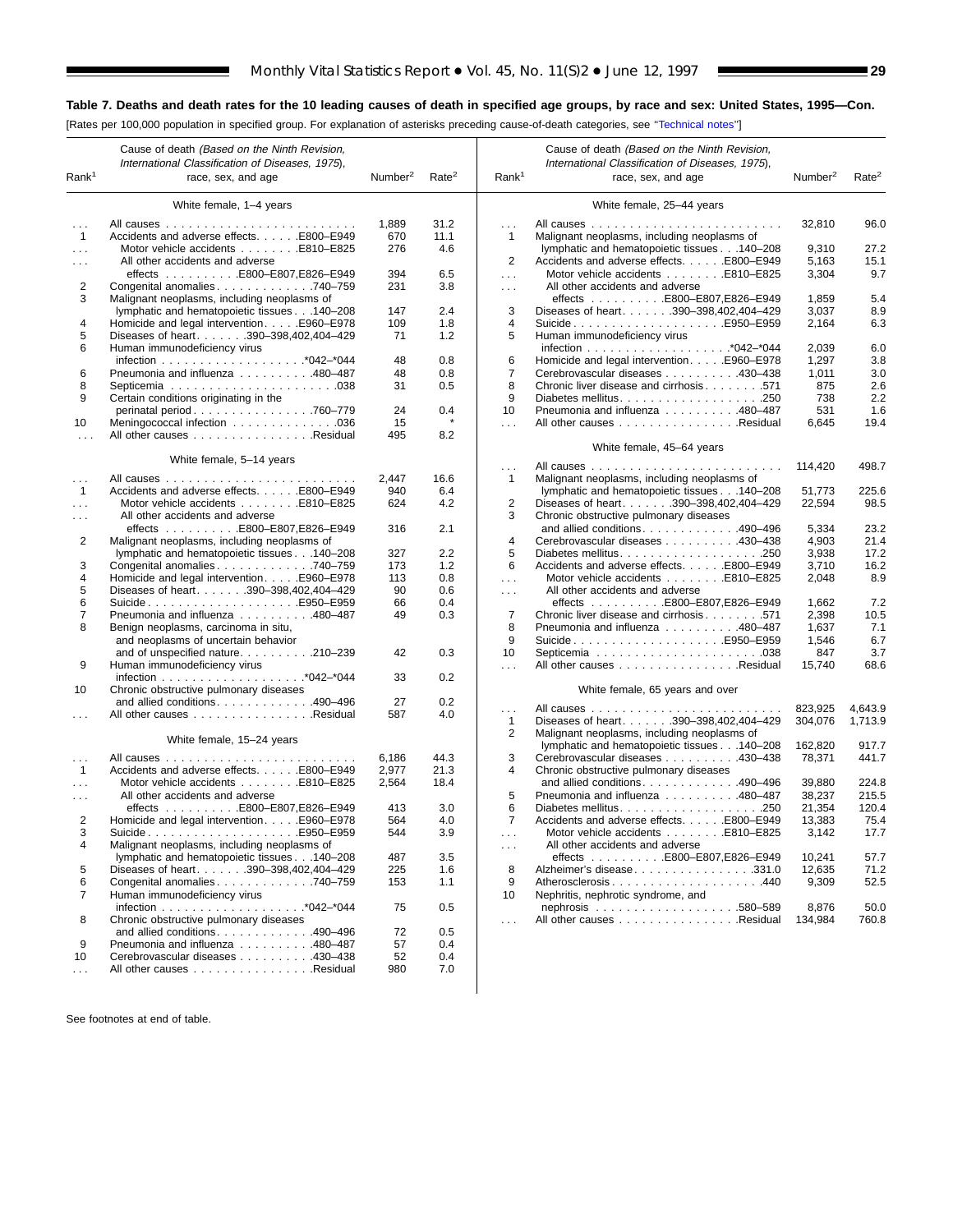$\sim$ 

#### **Table 7. Deaths and death rates for the 10 leading causes of death in specified age groups, by race and sex: United States, 1995—Con.**

[Rates per 100,000 population in specified group. For explanation of asterisks preceding cause-of-death categories, see [''Technical notes''\]](#page-72-0)

|                      | Cause of death (Based on the Ninth Revision,<br>International Classification of Diseases, 1975), |                     |                   |                                              | Cause of death (Based on the Ninth Revision,<br>International Classification of Diseases, 1975), |                     |                   |
|----------------------|--------------------------------------------------------------------------------------------------|---------------------|-------------------|----------------------------------------------|--------------------------------------------------------------------------------------------------|---------------------|-------------------|
| Rank <sup>1</sup>    | race, sex, and age                                                                               | Number <sup>2</sup> | Rate <sup>2</sup> | Rank <sup>1</sup>                            | race, sex, and age                                                                               | Number <sup>2</sup> | Rate <sup>2</sup> |
|                      | Black, both sexes, all ages <sup>4</sup>                                                         |                     |                   |                                              | Black, both sexes, 15-24 years                                                                   |                     |                   |
|                      |                                                                                                  | 286,401             | 864.2             |                                              |                                                                                                  |                     | 159.8             |
| $\mathbf{1}$         | All causes<br>Diseases of heart. 390-398,402,404-429                                             | 78,643              | 237.3             | .<br>$\mathbf{1}$                            | Homicide and legal intervention. E960–E978                                                       | 8,723<br>4,060      | 74.4              |
| 2                    | Malignant neoplasms, including neoplasms of                                                      |                     |                   | 2                                            | Accidents and adverse effects. E800-E949                                                         | 1,749               | 32.0              |
|                      | lymphatic and hematopoietic tissues 140-208                                                      | 60,603              | 182.9             | $\sim 100$                                   | Motor vehicle accidents E810-E825                                                                | 1,227               | 22.5              |
| 3                    | Cerebrovascular diseases 430-438                                                                 | 18,537              | 55.9              | $\sim 100$                                   | All other accidents and adverse                                                                  |                     |                   |
| 4                    | Human immunodeficiency virus                                                                     |                     |                   |                                              | effects E800-E807,E826-E949                                                                      | 522                 | 9.6               |
|                      |                                                                                                  | 17,139              | 51.7              | 3                                            | SuicideE950-E959                                                                                 | 552                 | 10.1              |
| 5                    | Accidents and adverse effects. E800-E949                                                         | 12,748              | 38.5              | 4                                            | Diseases of heart. 390-398,402,404-429                                                           | 371                 | 6.8               |
| $\sim 10$            | Motor vehicle accidents E810-E825<br>All other accidents and adverse                             | 5,423               | 16.4              | 5                                            | Human immunodeficiency virus                                                                     | 350                 | 6.4               |
| $\cdots$             | effects E800-E807,E826-E949                                                                      | 7,325               | 22.1              | 6                                            | Malignant neoplasms, including neoplasms of                                                      |                     |                   |
| 6                    | Homicide and legal intervention. E960-E978                                                       | 10,783              | 32.5              |                                              | lymphatic and hematopoietic tissues 140-208                                                      | 286                 | 5.2               |
| 7                    |                                                                                                  | 10,402              | 31.4              | 7                                            | Chronic obstructive pulmonary diseases                                                           |                     |                   |
| 8                    | Pneumonia and influenza 480-487                                                                  | 7,803               | 23.5              |                                              | and allied conditions. 490-496                                                                   | 104                 | 1.9               |
| 9                    | Chronic obstructive pulmonary diseases                                                           |                     |                   | 8                                            | Anemias280-285                                                                                   | 103                 | 1.9               |
|                      | and allied conditions. 490–496                                                                   | 6,667               | 20.1              | 9                                            | Congenital anomalies 740-759                                                                     | 81                  | 1.5               |
| 10                   | Certain conditions originating in the                                                            |                     |                   | 10                                           |                                                                                                  | 50                  | 0.9               |
|                      | perinatal period. 760–779<br>All other causes Residual                                           | 4,952<br>58,124     | 14.9<br>175.4     | $\sim 10$                                    | All other causes Residual                                                                        | 1,017               | 18.6              |
| $\sim$ $\sim$ $\sim$ |                                                                                                  |                     |                   |                                              | Black, both sexes, 25-44 years                                                                   |                     |                   |
|                      | Black, both sexes, 1-4 years                                                                     |                     |                   | $\sim$ .                                     |                                                                                                  | 41,916              | 395.5             |
| $\sim$ $\sim$ $\sim$ |                                                                                                  | 1,742               | 70.3              | 1                                            | Human immunodeficiency virus                                                                     |                     |                   |
| $\mathbf{1}$         | Accidents and adverse effects. E800-E949                                                         | 515                 | 20.8              |                                              |                                                                                                  | 12,124              | 114.4             |
| $\sim$ $\sim$ $\sim$ |                                                                                                  | 180                 | 7.3               | 2                                            | Homicide and legal interventionE960–E978                                                         | 4,856               | 45.8              |
| $\sim$ $\sim$ $\sim$ | All other accidents and adverse                                                                  |                     |                   | 3<br>$\overline{4}$                          | Diseases of heart. 390-398,402,404-429                                                           | 4,519               | 42.6              |
| 2                    | effects E800-E807,E826-E949<br>Homicide and legal intervention. E960–E978                        | 335<br>192          | 13.5<br>7.7       |                                              | Accidents and adverse effects. E800-E949<br>Motor vehicle accidents E810-E825                    | 4,457<br>2,114      | 42.1<br>19.9      |
| 3                    | Congenital anomalies 740–759                                                                     | 168                 | 6.8               | $\sim$ $\sim$ $\sim$<br>$\sim$ $\sim$ $\sim$ | All other accidents and adverse                                                                  |                     |                   |
| 4                    | Human immunodeficiency virus                                                                     |                     |                   |                                              | effects E800-E807,E826-E949                                                                      | 2,343               | 22.1              |
|                      |                                                                                                  | 124                 | 5.0               | 5                                            | Malignant neoplasms, including neoplasms of                                                      |                     |                   |
| 5                    | Diseases of heart390-398,402,404-429                                                             | 88                  | 3.6               |                                              | lymphatic and hematopoietic tissues 140-208                                                      | 3,978               | 37.5              |
| 6                    | Malignant neoplasms, including neoplasms of                                                      |                     |                   | 6                                            | Cerebrovascular diseases 430-438                                                                 | 1,155               | 10.9              |
|                      | lymphatic and hematopoietic tissues 140-208                                                      | 86                  | 3.5               | $\overline{7}$                               |                                                                                                  | 1,117               | 10.5              |
| 7                    | Pneumonia and influenza 480-487                                                                  | 58                  | 2.3               | 8                                            | Chronic liver disease and cirrhosis 571                                                          | 748                 | 7.1               |
| 8                    | Certain conditions originating in the                                                            | 35                  | 1.4               | 9<br>10                                      | Pneumonia and influenza 480-487                                                                  | 647<br>624          | 6.1<br>5.9        |
| 9                    | perinatal period760-779<br>Anemias280-285                                                        | 31                  | 1.3               | $\sim 100$                                   | All other causes Residual                                                                        | 7,691               | 72.6              |
| 10                   |                                                                                                  | 22                  | 0.9               |                                              |                                                                                                  |                     |                   |
| $\sim$ $\sim$ $\sim$ | All other causes Residual                                                                        | 423                 | 17.1              |                                              | Black, both sexes, 45-64 years                                                                   |                     |                   |
|                      | Black, both sexes, 5-14 years                                                                    |                     |                   | $\sim$ .<br>1                                | Malignant neoplasms, including neoplasms of                                                      | 68,387              | 1,275.4           |
| $\sim$ $\sim$ $\sim$ |                                                                                                  | 1,974               | 33.4              |                                              | lymphatic and hematopoietic tissues 140-208                                                      | 19,402              | 361.8             |
| $\mathbf{1}$         | Accidents and adverse effects. E800-E949                                                         | 733                 | 12.4              | 2                                            | Diseases of heart. 390-398,402,404-429                                                           | 18,815              | 350.9             |
| $\sim 100$           | Motor vehicle accidents E810-E825                                                                | 364                 | 6.2               | 3                                            | Human immunodeficiency virus                                                                     |                     |                   |
| $\cdots$             | All other accidents and adverse                                                                  |                     |                   |                                              |                                                                                                  | 4,075               | 76.0              |
|                      | effects E800-E807,E826-E949                                                                      | 369                 | 6.3               | 4                                            | Cerebrovascular diseases 430-438                                                                 | 3,852               | 71.8              |
| 2<br>3               | Homicide and legal interventionE960–E978<br>Malignant neoplasms, including neoplasms of          | 216                 | 3.7               | 5<br>6                                       | Accidents and adverse effects. E800-E949                                                         | 3,000<br>2,565      | 55.9<br>47.8      |
|                      | lymphatic and hematopoietic tissues 140-208                                                      | 173                 | 2.9               |                                              |                                                                                                  | 921                 | 17.2              |
| 4                    | Human immunodeficiency virus                                                                     |                     |                   | $\sim$ $\sim$ $\sim$                         | All other accidents and adverse                                                                  |                     |                   |
| 5                    | Diseases of heart. 390-398,402,404-429                                                           | 108<br>85           | 1.8<br>1.4        | 7                                            | effects E800-E807,E826-E949<br>Chronic liver disease and cirrhosis 571                           | 1,644<br>1,615      | 30.7<br>30.1      |
| 6                    | Congenital anomalies740-759                                                                      | 78                  | 1.3               | 8                                            | Chronic obstructive pulmonary diseases                                                           |                     |                   |
| 7                    | Chronic obstructive pulmonary diseases                                                           |                     |                   |                                              | and allied conditions. 490-496                                                                   | 1,473               | 27.5              |
|                      | and allied conditions. 490-496                                                                   | 72                  | 1.2               | 9                                            | Pneumonia and influenza 480–487                                                                  | 1,244               | 23.2              |
| 8                    |                                                                                                  | 40                  | 0.7               | 10                                           | Homicide and legal intervention. E960-E978                                                       | 1,002               | 18.7              |
| 9                    | Pneumonia and influenza 480-487                                                                  | 36                  | 0.6               | $\sim$ .                                     | All other causes Residual                                                                        | 11,344              | 211.6             |
| 10                   | SuicideE950–E959                                                                                 | 31                  | 0.5               |                                              |                                                                                                  |                     |                   |
| $\ldots$             | All other causes Residual                                                                        | 402                 | 6.8               |                                              |                                                                                                  |                     |                   |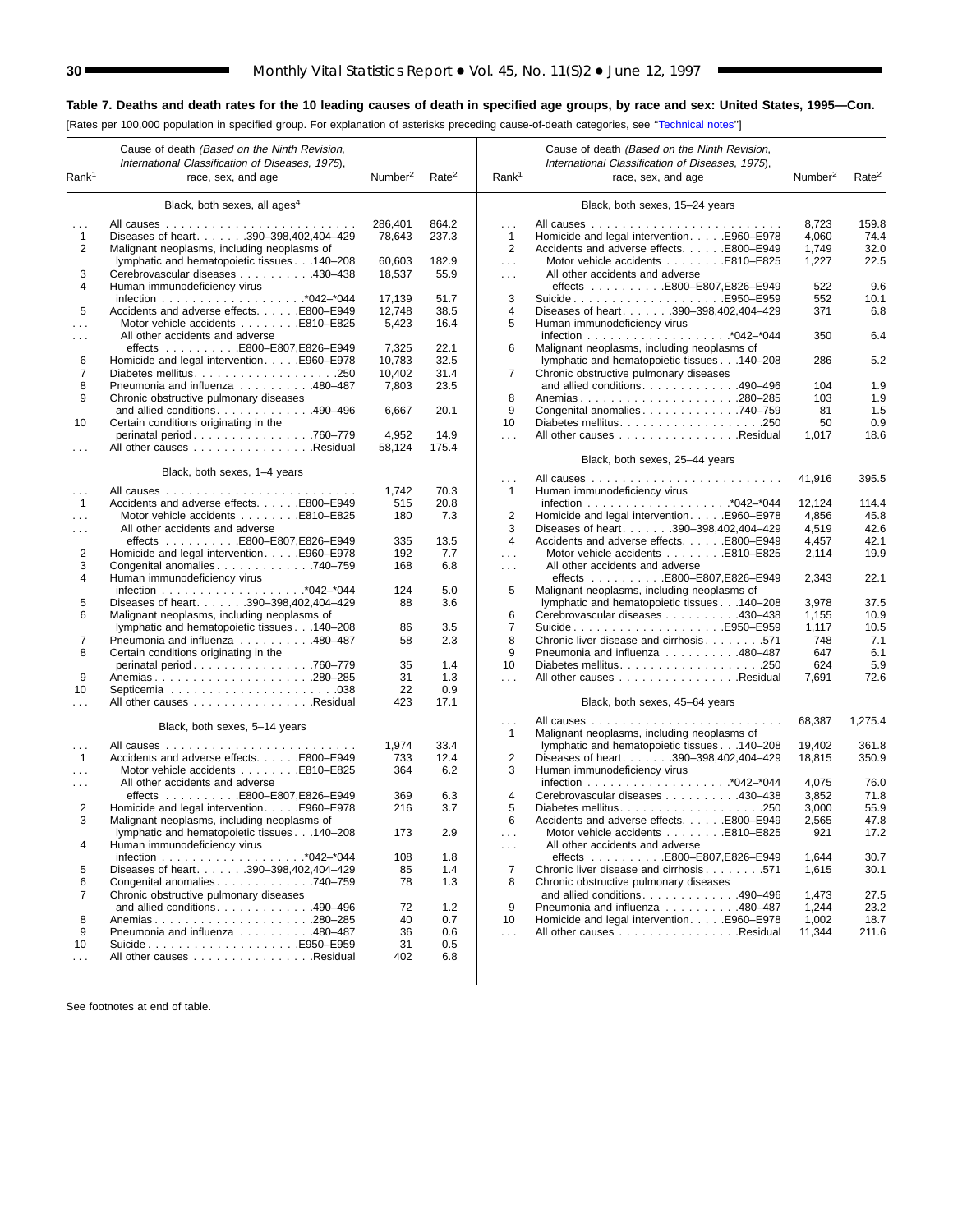[Rates per 100,000 population in specified group. For explanation of asterisks preceding cause-of-death categories, see [''Technical notes''\]](#page-72-0)

 $\blacksquare$ 

|                          | Cause of death (Based on the Ninth Revision,<br>International Classification of Diseases, 1975), |                     |                   |                   | Cause of death (Based on the Ninth Revision,<br>International Classification of Diseases, 1975), |                     |                   |
|--------------------------|--------------------------------------------------------------------------------------------------|---------------------|-------------------|-------------------|--------------------------------------------------------------------------------------------------|---------------------|-------------------|
| Rank <sup>1</sup>        | race, sex, and age                                                                               | Number <sup>2</sup> | Rate <sup>2</sup> | Rank <sup>1</sup> | race, sex, and age                                                                               | Number <sup>2</sup> | Rate <sup>2</sup> |
|                          | Black, both sexes, 65 years and over                                                             |                     |                   |                   | Black male, 5-14 years                                                                           |                     |                   |
| .                        | All causes                                                                                       | 154,440             | 5,679.2           | $\cdots$          |                                                                                                  | 1,203               | 40.2              |
| $\mathbf{1}$             | Diseases of heart. 390-398,402,404-429                                                           | 54,563              | 2,006.4           | $\mathbf{1}$      | Accidents and adverse effects. E800-E949                                                         | 483                 | 16.1              |
| $\overline{2}$           | Malignant neoplasms, including neoplasms of                                                      |                     |                   | $\ldots$          | Motor vehicle accidents E810-E825                                                                | 231                 | 7.7               |
|                          |                                                                                                  |                     | 1,348.1           |                   | All other accidents and adverse                                                                  |                     |                   |
|                          | lymphatic and hematopoietic tissues 140-208                                                      | 36,661              | 492.6             | $\cdots$          |                                                                                                  | 252                 | 8.4               |
| 3<br>$\overline{4}$      | Cerebrovascular diseases 430-438                                                                 | 13,395              |                   |                   |                                                                                                  | 151                 | 5.0               |
|                          |                                                                                                  | 6,721               | 247.1             | $\overline{c}$    | Homicide and legal intervention. E960–E978                                                       |                     |                   |
| 5                        | Pneumonia and influenza 480-487                                                                  | 5,605               | 206.1             | 3                 | Malignant neoplasms, including neoplasms of                                                      |                     |                   |
| 6                        | Chronic obstructive pulmonary diseases                                                           |                     |                   |                   | lymphatic and hematopoietic tissues 140-208                                                      | 85                  | 2.8               |
|                          | and allied conditions490-496                                                                     | 4,603               | 169.3             | 4                 | Human immunodeficiency virus                                                                     |                     |                   |
| 7                        | Nephritis, nephrotic syndrome, and                                                               |                     |                   |                   |                                                                                                  | 56                  | 1.9               |
|                          |                                                                                                  | 2,954               | 108.6             | 5                 | Chronic obstructive pulmonary diseases                                                           |                     |                   |
| 8                        |                                                                                                  | 2,582               | 94.9              |                   | and allied conditions. $\ldots$ . 490–496                                                        | 55                  | 1.8               |
| 9                        | Accidents and adverse effects. E800-E949                                                         | 2,482               | 91.3              | 6                 | Diseases of heart. 390-398,402,404-429                                                           | 49                  | 1.6               |
| .                        | Motor vehicle accidents E810-E825                                                                | 575                 | 21.1              | 7                 | Congenital anomalies 740-759                                                                     | 45                  | 1.5               |
| .                        | All other accidents and adverse                                                                  |                     |                   | 8                 | SuicideE950–E959                                                                                 | 25                  | 0.8               |
|                          | effects E800-E807,E826-E949                                                                      | 1,907               | 70.1              | 9                 |                                                                                                  | 19                  |                   |
| 10                       | Hypertension with or without renal                                                               |                     |                   | 10                | Pneumonia and influenza 480-487                                                                  | 16                  |                   |
|                          | disease $\ldots \ldots \ldots \ldots \ldots \ldots \ldots 401,403$                               | 1,950               | 71.7              | $\sim$ .          | All other causes Residual                                                                        | 219                 | 7.3               |
| .                        | All other causes Residual                                                                        | 22,924              | 843.0             |                   |                                                                                                  |                     |                   |
|                          |                                                                                                  |                     |                   |                   | Black male, 15-24 years                                                                          |                     |                   |
|                          | Black male, all ages <sup>4</sup>                                                                |                     |                   | $\ldots$          |                                                                                                  | 6,803               | 249.2             |
| .                        |                                                                                                  | 154,175             | 980.7             | $\mathbf{1}$      | Homicide and legal intervention. E960-E978                                                       | 3,602               | 132.0             |
| $\mathbf{1}$             | Diseases of heart. 390-398,402,404-429                                                           | 38,389              | 244.2             | 2                 | Accidents and adverse effects. E800-E949                                                         | 1,367               | 50.1              |
| 2                        | Malignant neoplasms, including neoplasms of                                                      |                     |                   | $\sim 10$         | Motor vehicle accidents E810-E825                                                                | 935                 | 34.3              |
|                          | lymphatic and hematopoietic tissues 140-208                                                      | 32,880              | 209.1             | $\ldots$          | All other accidents and adverse                                                                  |                     |                   |
| 3                        | Human immunodeficiency virus                                                                     |                     |                   |                   |                                                                                                  | 432                 | 15.8              |
|                          |                                                                                                  | 12,875              | 81.9              | 3                 | SuicideE950–E959                                                                                 | 492                 | 18.0              |
| 4                        | Homicide and legal intervention. E960-E978                                                       | 8,847               | 56.3              | $\overline{4}$    | Diseases of heart. 390-398,402,404-429                                                           | 227                 | 8.3               |
| 5                        | Accidents and adverse effects. E800–E949                                                         | 8,834               | 56.2              | 5                 | Human immunodeficiency virus                                                                     |                     |                   |
| $\cdots$                 | Motor vehicle accidents E810-E825                                                                | 3,863               | 24.6              |                   |                                                                                                  | 175                 | 6.4               |
| $\cdots$                 | All other accidents and adverse                                                                  |                     |                   | 6                 | Malignant neoplasms, including neoplasms of                                                      |                     |                   |
|                          | effects E800-E807,E826-E949                                                                      | 4,971               | 31.6              |                   | lymphatic and hematopoietic tissues 140-208                                                      | 162                 | 5.9               |
| 6                        | Cerebrovascular diseases 430-438                                                                 | 8,011               | 51.0              | 7                 | Chronic obstructive pulmonary diseases                                                           |                     |                   |
| $\overline{7}$           |                                                                                                  | 4,110               | 26.1              |                   | and allied conditions. 490-496                                                                   | 64                  | 2.3               |
| 8                        | Pneumonia and influenza 480-487                                                                  | 4,019               | 25.6              | 8                 |                                                                                                  | 55                  | 2.0               |
| 9                        | Chronic obstructive pulmonary diseases                                                           |                     |                   | 9                 | Congenital anomalies 740–759                                                                     | 45                  | 1.6               |
|                          | and allied conditions490-496                                                                     | 3,917               | 24.9              | 10                |                                                                                                  | 32                  | 1.2               |
| 10                       | Certain conditions originating in the                                                            |                     |                   |                   |                                                                                                  | 582                 | 21.3              |
|                          |                                                                                                  | 2,731               | 17.4              | .                 | All other causes Residual                                                                        |                     |                   |
|                          | perinatal period760-779<br>All other causes Residual                                             | 29,562              | 188.0             |                   |                                                                                                  |                     |                   |
|                          |                                                                                                  |                     |                   |                   | Black male, 25-44 years                                                                          |                     |                   |
|                          | Black male, 1-4 years                                                                            |                     |                   | $\cdots$<br>1     | Human immunodeficiency virus                                                                     | 28,108              | 564.3             |
|                          |                                                                                                  | 973                 | 77.5              |                   |                                                                                                  |                     | 182.0             |
| $\cdots$<br>$\mathbf{1}$ |                                                                                                  |                     |                   |                   |                                                                                                  | 9,064               |                   |
|                          | Accidents and adverse effects. E800-E949                                                         | 306                 | 24.4              | $\overline{2}$    | Homicide and legal intervention. E960-E978                                                       | 3,879               | 77.9              |
| $\sim$                   | Motor vehicle accidents E810-E825                                                                | 102                 | 8.1               | 3                 | Accidents and adverse effects. E800-E949                                                         | 3,306               | 66.4              |
| $\cdots$                 | All other accidents and adverse                                                                  |                     |                   | .                 | Motor vehicle accidents E810-E825                                                                | 1,542               | 31.0              |
|                          | effects E800-E807,E826-E949                                                                      | 204                 | 16.2              | .                 | All other accidents and adverse                                                                  |                     |                   |
| 2                        | Homicide and legal intervention. E960-E978                                                       | 109                 | 8.7               |                   |                                                                                                  | 1,764               | 35.4              |
| 3                        | Congenital anomalies 740–759                                                                     | 87                  | 6.9               | 4                 | Diseases of heart. 390-398,402,404-429                                                           | 2,869               | 57.6              |
| 4                        | Human immunodeficiency virus                                                                     |                     |                   | 5                 | Malignant neoplasms, including neoplasms of                                                      |                     |                   |
|                          |                                                                                                  | 59                  | 4.7               |                   | lymphatic and hematopoietic tissues 140-208                                                      | 1,779               | 35.7              |
| 5                        | Diseases of heart. 390-398,402,404-429                                                           | 51                  | 4.1               | 6                 | SuicideE950–E959                                                                                 | 926                 | 18.6              |
| 6                        | Malignant neoplasms, including neoplasms of                                                      |                     |                   | 7                 | Cerebrovascular diseases 430–438                                                                 | 576                 | 11.6              |
|                          | lymphatic and hematopoietic tissues 140-208                                                      | 45                  | 3.6               | 8                 | Chronic liver disease and cirrhosis 571                                                          | 492                 | 9.9               |
| 7                        | Pneumonia and influenza 480-487                                                                  | 22                  | 1.8               | 9                 | Pneumonia and influenza 480-487                                                                  | 404                 | 8.1               |
| 8                        | Certain conditions originating in the                                                            |                     |                   | 10                |                                                                                                  | 350                 | 7.0               |
|                          | perinatal period. 760–779                                                                        | 18                  |                   | .                 | All other causes Residual                                                                        | 4,463               | 89.6              |
| 8                        | Anemias280-285                                                                                   | 18                  | $\star$           |                   |                                                                                                  |                     |                   |
| 10                       | Cerebrovascular diseases 430–438                                                                 | 14                  | $\star$           |                   |                                                                                                  |                     |                   |
| $\cdots$                 | All other causes Residual                                                                        | 244                 | 19.4              |                   |                                                                                                  |                     |                   |
|                          |                                                                                                  |                     |                   |                   |                                                                                                  |                     |                   |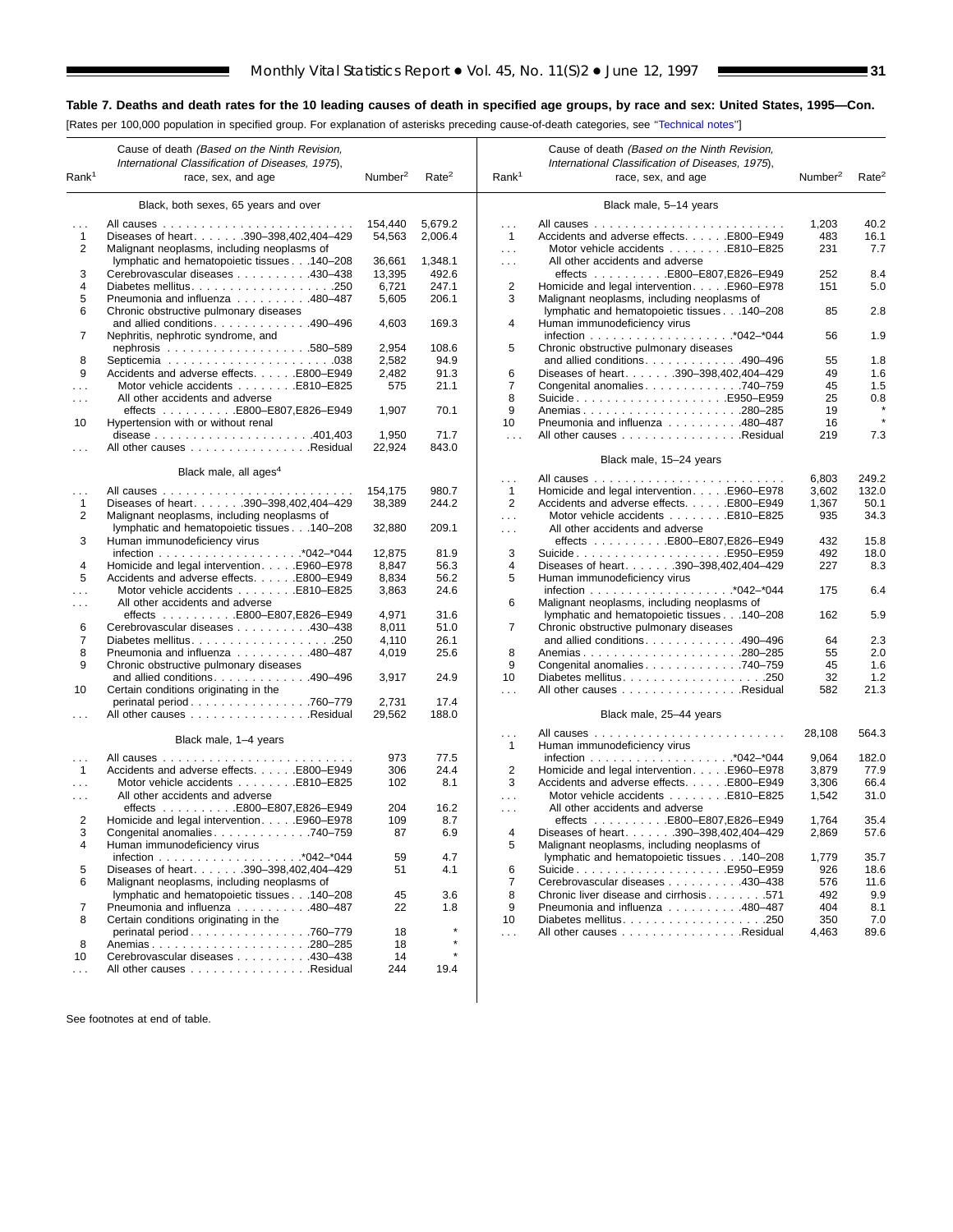L.

#### **Table 7. Deaths and death rates for the 10 leading causes of death in specified age groups, by race and sex: United States, 1995—Con.**

[Rates per 100,000 population in specified group. For explanation of asterisks preceding cause-of-death categories, see [''Technical notes''\]](#page-72-0)

| Rank <sup>1</sup>        | Cause of death (Based on the Ninth Revision,<br>International Classification of Diseases, 1975),<br>race, sex, and age | Number <sup>2</sup> | Rate <sup>2</sup> | Rank <sup>1</sup> | Cause of death (Based on the Ninth Revision,<br>International Classification of Diseases, 1975),<br>race, sex, and age | Number <sup>2</sup> | Rate <sup>2</sup> |
|--------------------------|------------------------------------------------------------------------------------------------------------------------|---------------------|-------------------|-------------------|------------------------------------------------------------------------------------------------------------------------|---------------------|-------------------|
|                          | Black male, 45-64 years                                                                                                |                     |                   |                   | Black female, 1-4 years                                                                                                |                     |                   |
|                          |                                                                                                                        | 41,209              | 1,723.5           |                   |                                                                                                                        | 769                 | 62.9              |
| $\cdots$<br>$\mathbf{1}$ | Diseases of heart. 390-398,402,404-429                                                                                 | 11,658              | 487.6             | .<br>$\mathbf{1}$ | Accidents and adverse effects. E800-E949                                                                               | 209                 | 17.1              |
| $\overline{c}$           | Malignant neoplasms, including neoplasms of                                                                            |                     |                   | $\sim$ .          | Motor vehicle accidents E810-E825                                                                                      | 78                  | 6.4               |
|                          | lymphatic and hematopoietic tissues 140-208                                                                            | 10,661              | 445.9             | $\cdots$          | All other accidents and adverse                                                                                        |                     |                   |
| 3                        | Human immunodeficiency virus                                                                                           |                     |                   |                   |                                                                                                                        | 131                 | 10.7              |
|                          |                                                                                                                        | 3,267               | 136.6             | $\overline{2}$    | Homicide and legal intervention. E960-E978                                                                             | 83                  | 6.8               |
| 4                        | Cerebrovascular diseases 430–438                                                                                       | 2,180               | 91.2              | 3                 | Congenital anomalies740-759                                                                                            | 81                  | 6.6               |
| 5                        | Accidents and adverse effects. E800-E949                                                                               | 1,880               | 78.6              | 4                 | Human immunodeficiency virus                                                                                           |                     |                   |
| $\sim 10$                | Motor vehicle accidents E810-E825                                                                                      | 642                 | 26.9              |                   |                                                                                                                        | 65                  | 5.3               |
| $\sim$ $\sim$ $\sim$     | All other accidents and adverse                                                                                        |                     |                   | 5                 | Malignant neoplasms, including neoplasms of                                                                            |                     |                   |
|                          | effects E800-E807,E826-E949                                                                                            | 1,238               | 51.8              |                   | lymphatic and hematopoietic tissues 140-208                                                                            | 41                  | 3.4               |
| 6                        |                                                                                                                        | 1,411               | 59.0              | 6                 | Diseases of heart. 390-398,402,404-429                                                                                 | 37                  | 3.0               |
| 7                        | Chronic liver disease and cirrhosis 571                                                                                | 1,103               | 46.1              | 7                 | Pneumonia and influenza 480-487                                                                                        | 36                  | 2.9               |
| 8                        | Chronic obstructive pulmonary diseases                                                                                 |                     |                   | 8                 | Certain conditions originating in the                                                                                  |                     |                   |
|                          | and allied conditions490-496                                                                                           | 827                 | 34.6              |                   | perinatal period. 760-779                                                                                              | 17                  |                   |
| 8                        | Homicide and legal interventionE960-E978                                                                               | 827                 | 34.6              | 9                 | Anemias280-285                                                                                                         | 13                  |                   |
| 10                       | Pneumonia and influenza 480-487                                                                                        | 804                 | 33.6              | 10                |                                                                                                                        | 10                  |                   |
| $\sim 10$                | All other causes Residual                                                                                              | 6,591               | 275.7             | .                 | All other causes Residual                                                                                              | 177                 | 14.5              |
|                          | Black male, 65 years and over                                                                                          |                     |                   |                   | Black female, 5-14 years                                                                                               |                     |                   |
|                          |                                                                                                                        |                     |                   |                   |                                                                                                                        |                     |                   |
| $\cdots$                 |                                                                                                                        | 70,808              | 6,713.0           | $\sim$ .          |                                                                                                                        | 771                 | 26.5              |
| $\mathbf{1}$             | Diseases of heart. 390-398,402,404-429                                                                                 | 23,428              | 2,221.1           | $\mathbf{1}$      | Accidents and adverse effects. E800-E949                                                                               | 250                 | 8.6               |
| 2                        | Malignant neoplasms, including neoplasms of                                                                            |                     |                   | .                 | Motor vehicle accidents E810-E825                                                                                      | 133                 | 4.6               |
|                          | lymphatic and hematopoietic tissues 140-208                                                                            | 20,139              | 1,909.3           | $\cdots$          | All other accidents and adverse                                                                                        |                     |                   |
| 3                        | Cerebrovascular diseases 430-438                                                                                       | 5,181               | 491.2             |                   |                                                                                                                        | 117                 | 4.0               |
| 4                        | Chronic obstructive pulmonary diseases                                                                                 |                     |                   | 2                 | Malignant neoplasms, including neoplasms of                                                                            |                     |                   |
|                          | and allied conditions. 490-496                                                                                         | 2,772               | 262.8             |                   | lymphatic and hematopoietic tissues 140-208                                                                            | 88                  | 3.0               |
| 5                        | Pneumonia and influenza 480-487                                                                                        | 2,659               | 252.1             | 3                 | Homicide and legal intervention. E960-E978                                                                             | 65                  | 2.2               |
| 6                        |                                                                                                                        | 2,315               | 219.5             | $\overline{4}$    | Human immunodeficiency virus                                                                                           |                     |                   |
| 7                        | Accidents and adverse effects. E800–E949                                                                               | 1,365               | 129.4             |                   |                                                                                                                        | 52                  | 1.8               |
| $\cdots$                 | Motor vehicle accidents E810-E825                                                                                      | 383                 | 36.3              | 5                 | Diseases of heart. 390-398,402,404-429                                                                                 | 36                  | 1.2               |
| $\sim$ $\sim$ $\sim$     | All other accidents and adverse                                                                                        |                     |                   | 6                 | Congenital anomalies740-759                                                                                            | 33                  | 1.1               |
|                          | effects E800-E807,E826-E949                                                                                            | 982                 | 93.1              | 7                 |                                                                                                                        | 21                  | 0.7               |
| 8                        | Nephritis, nephrotic syndrome, and                                                                                     |                     |                   | 8                 | Pneumonia and influenza 480-487                                                                                        | 20                  | 0.7               |
|                          |                                                                                                                        | 1,238               | 117.4             | 9                 | Chronic obstructive pulmonary diseases                                                                                 |                     |                   |
| 9                        |                                                                                                                        | 1,064               | 100.9             |                   | and allied conditions. 490-496                                                                                         | 17                  |                   |
| 10                       | Hypertension with or without renal                                                                                     |                     |                   | 10                | Benign neoplasms, carcinoma in situ,                                                                                   |                     |                   |
|                          |                                                                                                                        | 742                 | 70.3              |                   | and neoplasms of uncertain behavior                                                                                    |                     |                   |
|                          | All other causes Residual                                                                                              | 9,905               | 939.0             |                   | and of unspecified nature210-239                                                                                       | 10                  |                   |
|                          | Black female, all ages <sup>4</sup>                                                                                    |                     |                   | $\cdots$          | All other causes Residual                                                                                              | 179                 | 6.2               |
| $\cdots$                 | All causes                                                                                                             | 132,226             | 759.0             |                   | Black female, 15-24 years                                                                                              |                     |                   |
| $\mathbf{1}$             | Diseases of heart. 390-398,402,404-429                                                                                 | 40,254              | 231.1             | $\sim$ .          |                                                                                                                        | 1,920               | 70.3              |
| 2                        | Malignant neoplasms, including neoplasms of                                                                            |                     |                   | $\mathbf{1}$      | Homicide and legal intervention. E960-E978                                                                             | 458                 | 16.8              |
|                          | lymphatic and hematopoietic tissues 140-208                                                                            | 27,723              | 159.1             | 2                 | Accidents and adverse effects. E800-E949                                                                               | 382                 | 14.0              |
| 3                        | Cerebrovascular diseases 430-438                                                                                       | 10,526              | 60.4              | .                 | Motor vehicle accidents E810-E825                                                                                      | 292                 | 10.7              |
| 4                        |                                                                                                                        | 6,292               | 36.1              |                   | All other accidents and adverse                                                                                        |                     |                   |
| 5                        | Human immunodeficiency virus                                                                                           |                     |                   | $\cdots$          | effects E800–E807,E826–E949                                                                                            | 90                  | 3.3               |
|                          |                                                                                                                        | 4,264               | 24.5              | 3                 | Human immunodeficiency virus                                                                                           |                     |                   |
| 6                        | Accidents and adverse effects. E800-E949                                                                               | 3,914               | 22.5              |                   |                                                                                                                        | 175                 | 6.4               |
|                          | Motor vehicle accidents E810-E825                                                                                      | 1,560               | 9.0               | 4                 | Diseases of heart. 390-398,402,404-429                                                                                 | 144                 | 5.3               |
| $\sim$ $\sim$            | All other accidents and adverse                                                                                        |                     |                   | 5                 | Malignant neoplasms, including neoplasms of                                                                            |                     |                   |
| $\sim$ $\sim$ $\sim$     | effects E800-E807,E826-E949                                                                                            | 2,354               | 13.5              |                   | lymphatic and hematopoietic tissues 140-208                                                                            | 124                 | 4.5               |
| 7                        | Pneumonia and influenza 480-487                                                                                        | 3,784               | 21.7              | 6                 | SuicideE950–E959                                                                                                       | 60                  | 2.2               |
| 8                        |                                                                                                                        |                     |                   | 7                 |                                                                                                                        |                     |                   |
|                          | Chronic obstructive pulmonary diseases<br>and allied conditions490-496                                                 | 2,750               | 15.8              | 8                 | Complications of pregnancy, childbirth,                                                                                | 48                  | 1.8               |
| 9                        | Nephritis, nephrotic syndrome, and                                                                                     |                     |                   |                   | and the puerperium $\ldots \ldots \ldots \ldots$ . 630–676                                                             | 43                  | 1.6               |
|                          |                                                                                                                        |                     |                   | 9                 |                                                                                                                        |                     |                   |
| 10                       |                                                                                                                        | 2,243               | 12.9              |                   | Chronic obstructive pulmonary diseases<br>and allied conditions490-496                                                 | 40                  |                   |
|                          | Certain conditions originating in the<br>perinatal period760-779                                                       | 2,221               | 12.7              | 10                | Congenital anomalies. 740-759                                                                                          | 36                  | 1.5<br>1.3        |
|                          | All other causes Residual                                                                                              | 28,255              | 162.2             | .                 | All other causes Residual                                                                                              | 410                 | 15.0              |
| $\sim 100$               |                                                                                                                        |                     |                   |                   |                                                                                                                        |                     |                   |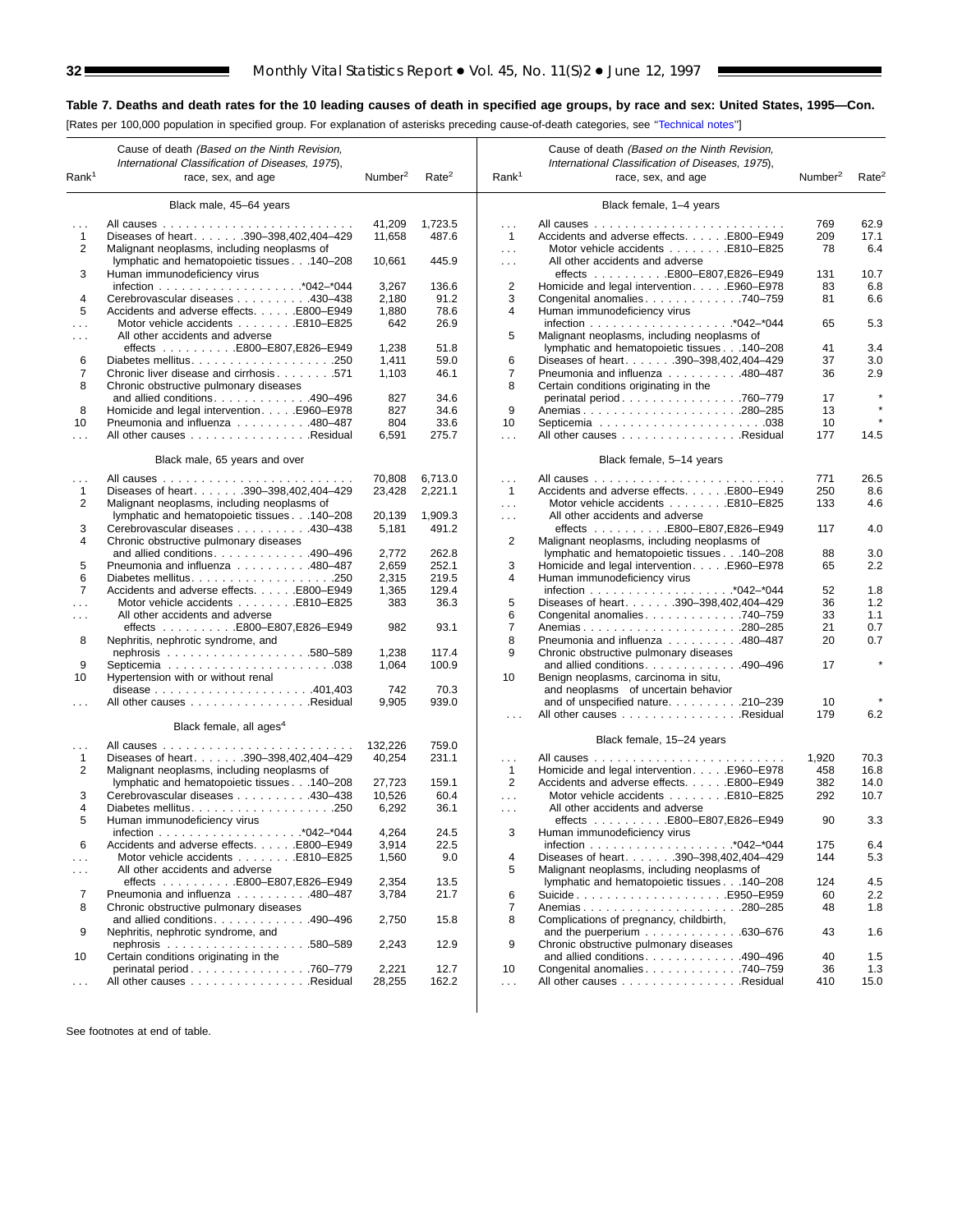[Rates per 100,000 population in specified group. For explanation of asterisks preceding cause-of-death categories, see [''Technical notes''\]](#page-72-0)

| Rank <sup>1</sup>                    | Cause of death (Based on the Ninth Revision,<br>International Classification of Diseases, 1975),<br>race, sex, and age | Number <sup>2</sup> | Rate <sup>2</sup> | Rank <sup>1</sup>        | Cause of death (Based on the Ninth Revision,<br>International Classification of Diseases, 1975),<br>race, sex, and age | Number <sup>2</sup> | Rate <sup>2</sup>  |
|--------------------------------------|------------------------------------------------------------------------------------------------------------------------|---------------------|-------------------|--------------------------|------------------------------------------------------------------------------------------------------------------------|---------------------|--------------------|
|                                      | Black female, 25-44 years                                                                                              |                     |                   |                          | Black female, 65 years and over                                                                                        |                     |                    |
| $\sim$ $\sim$ $\sim$<br>$\mathbf{1}$ | Human immunodeficiency virus                                                                                           | 13,808              | 245.8             | $\cdots$<br>$\mathbf{1}$ | Diseases of heart390-398.402.404-429                                                                                   | 83,632<br>31.135    | 5,024.1<br>1,870.4 |
|                                      |                                                                                                                        | 3.060               | 54.5              | 2                        | Malignant neoplasms, including neoplasms of                                                                            |                     |                    |
| 2                                    | Malignant neoplasms, including neoplasms of                                                                            |                     |                   |                          | lymphatic and hematopoietic tissues 140-208                                                                            | 16.522              | 992.5              |
|                                      | lymphatic and hematopoietic tissues 140-208                                                                            | 2,199               | 39.1              | 3                        | Cerebrovascular diseases 430-438                                                                                       | 8,214               | 493.4              |
| 3                                    | Diseases of heart. 390-398,402,404-429                                                                                 | 1,650               | 29.4              | $\overline{4}$           |                                                                                                                        | 4,406               | 264.7              |
| $\overline{4}$                       | Accidents and adverse effects. E800-E949                                                                               | 1,151               | 20.5              | 5                        | Pneumonia and influenza 480–487                                                                                        | 2,946               | 177.0              |
|                                      | Motor vehicle accidents E810-E825                                                                                      | 572                 | 10.2              | 6                        | Chronic obstructive pulmonary diseases                                                                                 |                     |                    |
| $\sim$ $\sim$ $\sim$                 | All other accidents and adverse                                                                                        |                     |                   |                          | and allied conditions490-496                                                                                           | 1,831               | 110.0              |
|                                      | effects E800-E807,E826-E949                                                                                            | 579                 | 10.3              | $\overline{7}$           | Nephritis, nephrotic syndrome, and                                                                                     |                     |                    |
| 5                                    | Homicide and legal interventionE960-E978                                                                               | 977                 | 17.4              |                          |                                                                                                                        | 1,716               | 103.1              |
| 6                                    | Cerebrovascular diseases 430-438                                                                                       | 579                 | 10.3              | 8                        |                                                                                                                        | 1,518               | 91.2               |
| $\overline{7}$                       |                                                                                                                        | 274                 | 4.9               | 9                        | Hypertension with or without renal                                                                                     |                     |                    |
| 8                                    | Chronic liver disease and cirrhosis571                                                                                 | 256                 | 4.6               |                          |                                                                                                                        | 1.208               | 72.6               |
| 9                                    | Pneumonia and influenza 480-487                                                                                        | 243                 | 4.3               | 10                       | Accidents and adverse effects. E800-E949                                                                               | 1,117               | 67.1               |
| 10                                   | Chronic obstructive pulmonary diseases                                                                                 |                     |                   | $\sim$                   | Motor vehicle accidents E810-E825                                                                                      | 192                 | 11.5               |
|                                      | and allied conditions490-496                                                                                           | 206                 | 3.7               | $\cdots$                 | All other accidents and adverse                                                                                        |                     |                    |
|                                      | All other causes Residual                                                                                              | 3,213               | 57.2              |                          | effects E800-E807,E826-E949                                                                                            | 925                 | 55.6               |
|                                      | Black female, 45-64 years                                                                                              |                     |                   | .                        | All other causes Residual                                                                                              | 13,019              | 782.1              |
|                                      |                                                                                                                        | 27,178              | 914.7             |                          |                                                                                                                        |                     |                    |
| $\sim$ $\sim$ $\sim$<br>$\mathbf{1}$ | Malignant neoplasms, including neoplasms of                                                                            |                     |                   |                          |                                                                                                                        |                     |                    |
|                                      | lymphatic and hematopoietic tissues 140-208                                                                            | 8.741               | 294.2             |                          |                                                                                                                        |                     |                    |
| 2                                    | Diseases of heart. 390-398,402,404-429                                                                                 | 7.157               | 240.9             |                          |                                                                                                                        |                     |                    |
| 3                                    | Cerebrovascular diseases 430-438                                                                                       | 1,672               | 56.3              |                          |                                                                                                                        |                     |                    |
| 4                                    |                                                                                                                        | 1.589               | 53.5              |                          |                                                                                                                        |                     |                    |
| 5                                    | Human immunodeficiency virus                                                                                           |                     |                   |                          |                                                                                                                        |                     |                    |
|                                      |                                                                                                                        | 808                 | 27.2              |                          |                                                                                                                        |                     |                    |
| 6                                    | Accidents and adverse effects. E800-E949                                                                               | 685                 | 23.1              |                          |                                                                                                                        |                     |                    |
| .                                    | Motor vehicle accidents E810-E825                                                                                      | 279                 | 9.4               |                          |                                                                                                                        |                     |                    |
|                                      | All other accidents and adverse                                                                                        |                     |                   |                          |                                                                                                                        |                     |                    |
| $\sim$ $\sim$ $\sim$                 | effects E800-E807,E826-E949                                                                                            | 406                 | 13.7              |                          |                                                                                                                        |                     |                    |
| 7                                    | Chronic obstructive pulmonary diseases                                                                                 |                     |                   |                          |                                                                                                                        |                     |                    |
|                                      | and allied conditions. 490-496                                                                                         | 646                 | 21.7              |                          |                                                                                                                        |                     |                    |
| 8                                    | Chronic liver disease and cirrhosis571                                                                                 | 512                 | 17.2              |                          |                                                                                                                        |                     |                    |
| 9                                    | Pneumonia and influenza 480-487                                                                                        | 440                 | 14.8              |                          |                                                                                                                        |                     |                    |
| 10                                   | Nephritis, nephrotic syndrome, and                                                                                     |                     |                   |                          |                                                                                                                        |                     |                    |
|                                      |                                                                                                                        | 392                 | 13.2              |                          |                                                                                                                        |                     |                    |
| $\cdots$                             | All other causes Residual                                                                                              | 4,536               | 152.7             |                          |                                                                                                                        |                     |                    |
|                                      |                                                                                                                        |                     |                   |                          |                                                                                                                        |                     |                    |

. . . Category not applicable.

т

"Tigure does not meet standards of reliability or precision (see "Technical notes").<br>"Figure does not meet standards of reliability or precision (see "Technical notes.").<br>"Rigures for age not stated are included in "All ag

<sup>3</sup>Includes races other than white and black.<br><sup>4</sup>Includes deaths under 1 year of age.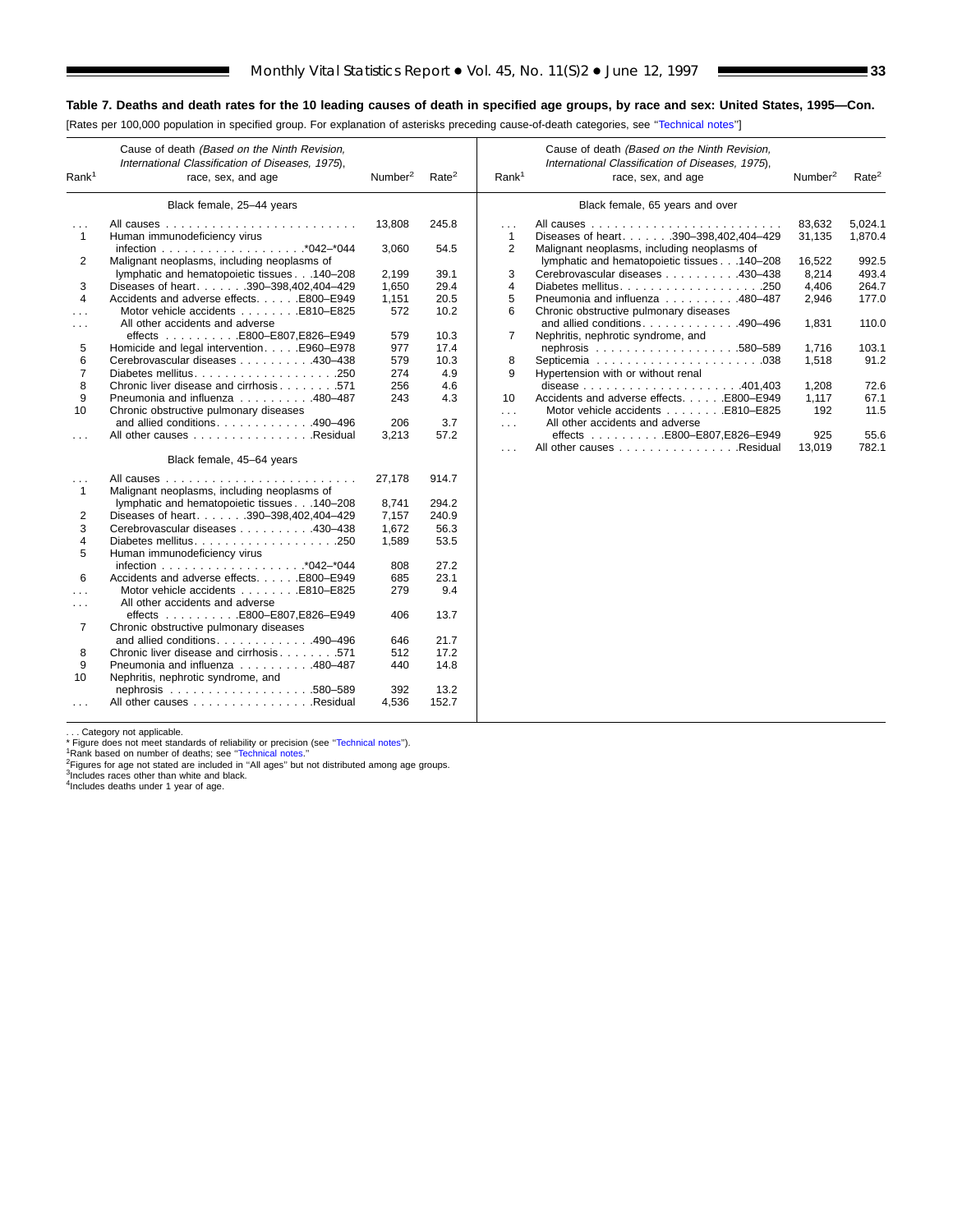#### <span id="page-33-0"></span>Table 8. Number of deaths from 72 selected causes, Human immunodeficiency virus infection, and Alzheimer's disease by age: United States, 1995

[For explanation of asterisks preceding cause-of-death categories, see [''Technical](#page-72-0) notes'']

| Cause of death (Based on the Ninth Revision,<br>International Classification of Diseases, 1975) | All<br>ages    | Under<br>1 year          | $1 - 4$<br>years         | $5 - 14$<br>years        | $15 - 24$<br>years       | $25 - 34$<br>years       | $35 - 44$<br>years       | $45 - 54$<br>years       | $55 - 64$<br>years | $65 - 74$<br>years       | $75 - 84$<br>years | 85 years<br>and over | Not<br>stated            |
|-------------------------------------------------------------------------------------------------|----------------|--------------------------|--------------------------|--------------------------|--------------------------|--------------------------|--------------------------|--------------------------|--------------------|--------------------------|--------------------|----------------------|--------------------------|
|                                                                                                 | 2,312,132      | 29,583                   | 6,393                    | 8,596                    | 34,244                   | 57,745                   | 102,270                  | 143,000                  | 235,512            | 480,890                  | 652,177            | 561,259              | 463                      |
|                                                                                                 | 12             | $\overline{\phantom{0}}$ | $\overline{1}$           |                          |                          |                          |                          | $\overline{1}$           | 2                  | $\overline{2}$           | 3                  | 3                    | $\overline{\phantom{0}}$ |
| Certain other intestinal infections. 007-009                                                    | 793            | 202                      | 10                       | 3                        | 3                        | 14                       | 17                       | 17                       | 23                 | 93                       | 186                | 225                  | $\overline{\phantom{m}}$ |
|                                                                                                 | 1,336          | $\mathbf{1}$             | 2                        | $\overline{2}$           | 18                       | 39                       | 127                      | 143                      | 157                | 300                      | 359                | 187                  | $\mathbf{1}$             |
| Tuberculosis of respiratory system 010–012                                                      | 1.044          | 1                        | $\mathbf{1}$             | $\overline{\phantom{m}}$ | 9                        | 19                       | 94                       | 103                      | 127                | 239                      | 288                | 162                  | $\mathbf{1}$             |
|                                                                                                 | 292            | $\equiv$                 | $\mathbf{1}$             | $\overline{2}$           | 9                        | 20                       | 33                       | 40                       | 30                 | 61                       | 71                 | 25                   | $\equiv$                 |
| Streptococcal sore throat, scarlatina,                                                          | 6              | 6                        |                          |                          |                          |                          |                          |                          |                    |                          |                    |                      |                          |
|                                                                                                 | 9              | $\overline{\phantom{m}}$ | $\overline{1}$           | $\overline{2}$           | $\overline{\phantom{a}}$ | $\overline{\phantom{m}}$ | $\overline{\phantom{0}}$ | $\overline{\phantom{0}}$ | $\overline{2}$     | $\mathbf 1$              | -1                 | $\overline{2}$       |                          |
| Meningococcal infection036                                                                      | 273            | 39                       | 40                       | 30                       | 54                       | 17                       | 23                       | 24                       | 10                 | 8                        | 14                 | 14                   |                          |
|                                                                                                 | 20,965         | 221                      | 80                       | 57                       | 85                       | 269                      | 641                      | 973                      | 1,739              | 3,985                    | 6,633              | 6,281                | 1                        |
|                                                                                                 | $\overline{1}$ | $\overline{\phantom{0}}$ |                          |                          |                          |                          |                          |                          | $\mathbf{1}$       |                          |                    |                      |                          |
|                                                                                                 | 2              | $\equiv$                 | $\equiv$                 | 2                        | $\equiv$                 | $\equiv$                 | $\sim$                   | $\sim$                   | $\equiv$           | $\overline{\phantom{0}}$ | $\equiv$           |                      |                          |
|                                                                                                 | 3,400          | 1                        | 5                        | 3                        | 25                       | 136                      | 593                      | 648                      | 571                | 751                      | 546                | 121                  |                          |
|                                                                                                 | 65             | 4                        | $\mathbf{1}$             | $\overline{\phantom{0}}$ | $\mathbf{1}$             | 9                        | 3                        | 9                        | $\overline{4}$     | 11                       | 14                 | 9                    |                          |
| All other infectious and parasitic                                                              |                |                          |                          |                          |                          |                          |                          |                          |                    |                          |                    |                      |                          |
| diseases <sup>1</sup> 001-003,005,020-032,037,039-041,                                          |                |                          |                          |                          |                          |                          |                          |                          |                    |                          |                    |                      |                          |
| *042-*044, 046-054,056-066,071-088,098-139                                                      | 50,266         | 299                      | 314                      | 317                      | 768                      | 12,443                   | 19,789                   | 9,012                    | 3,193              | 2,025                    | 1,389              | 709                  | 8                        |
| Malignant neoplasms, including neoplasms of                                                     |                |                          |                          |                          |                          |                          |                          |                          |                    |                          |                    |                      |                          |
| lymphatic and hematopoietic tissues. 140–208                                                    | 538.455        | 70                       | 488                      | 1,026                    | 1.642                    | 4,875                    | 17,110                   | 44,186                   | 87,898             | 162,864                  | 152,108            | 66.170               | 18                       |
| Malignant neoplasms of lip, oral cavity,                                                        |                |                          |                          |                          |                          |                          |                          |                          |                    |                          |                    |                      |                          |
|                                                                                                 | 8,060          | $\overline{\phantom{0}}$ | 2                        | 3                        | 21                       | 58                       | 315                      | 1,017                    | 1,745              | 2,387                    | 1,702              | 810                  |                          |
| Malignant neoplasms of digestive organs                                                         |                |                          |                          |                          |                          |                          |                          |                          |                    |                          |                    |                      |                          |
|                                                                                                 | 126,617        | 5                        | 24                       | 18                       | 113                      | 637                      | 3,056                    | 9,004                    | 19,455             | 37,053                   | 37,959             | 19,289               | 4                        |
| Malignant neoplasms of respiratory and                                                          |                |                          |                          |                          |                          |                          |                          |                          |                    |                          |                    |                      |                          |
|                                                                                                 | 156,378        | 3                        | $\overline{2}$           | 11                       | 41                       | 303                      | 2,709                    | 12,356                   | 31,318             | 57,430                   | 41,532             | 10,668               | 5                        |
| Malignant neoplasm of breast 174–175                                                            | 44.209         | $\overline{\phantom{0}}$ | $\overline{\phantom{a}}$ | $\overline{\phantom{0}}$ | 12                       | 550                      | 3.213                    | 6.621                    | 7.812              | 10.859                   | 9.779              | 5,362                | $\sigma$<br>1            |
| Malignant neoplasms of genital organs 179–187                                                   | 60,507         | $\overline{\phantom{0}}$ | $\overline{\phantom{a}}$ | $\overline{4}$           | 95                       | 522                      | 1,569                    | 3,186                    | 6,485              | 16,126                   | 21,019             | 11,500               | $\overline{1}$           |
| Malignant neoplasms of urinary organs 188–189                                                   | 22,639         | 3                        | 23                       | 28                       | 24                       | 76                       | 462                      | 1,522                    | 3,210              | 6,308                    | 7,243              | 3,739                | O<br>$\overline{1}$      |
| Malignant neoplasms of all other and<br>unspecified sites170–173,190–199                        | 65,678         | 36                       | 266                      | 507                      | 672                      | 1,382                    | 3,388                    | 6,542                    | 10,612             | 17,926                   | 16,691             | 7,652                | $\overline{4}$           |
|                                                                                                 |                | 22                       | 155                      | 396                      | 420                      | 584                      | 862                      |                          | 2,418              | 5,075                    | 5,973              |                      | $\overline{2}$           |
| Other malignant neoplasms of lymphatic                                                          | 20,148         |                          |                          |                          |                          |                          |                          | 1,280                    |                    |                          |                    | 2,961                |                          |
| and hematopoietic tissues. 200–203                                                              | 34,219         | $\mathbf{1}$             | 16                       | 59                       | 244                      | 763                      | 1,536                    | 2,658                    | 4,843              | 9,700                    | 10,210             | 4,189                |                          |
| Benign neoplasms, carcinoma in situ, and neoplasms                                              |                |                          |                          |                          |                          |                          |                          |                          |                    |                          |                    |                      |                          |
| of uncertain behavior and of unspecified nature.210-239                                         | 7,759          | 74                       | 54                       | 105                      | 102                      | 210                      | 331                      | 502                      | 804                | 1,612                    | 2,297              | 1,668                |                          |
|                                                                                                 | 59,254         | $\overline{\phantom{m}}$ | 6                        | 17                       | 136                      | 614                      | 1,844                    | 3,996                    | 8,188              | 16,231                   | 18,135             | 10,086               | 1                        |
|                                                                                                 | 3,584          | $\overline{7}$           | 6                        | $\overline{4}$           | 6                        | 16                       | 32                       | 64                       | 123                | 363                      | 1,002              | 1,961                |                          |
|                                                                                                 | 4,556          | 34                       | 48                       | 74                       | 133                      | 159                      | 218                      | 171                      | 249                | 603                      | 1,240              | 1,627                |                          |
| Meningitis320–322                                                                               | 761            | 121                      | 37                       | 28                       | 38                       | 48                       | 68                       | 88                       | 94                 | 98                       | 87                 | 54                   |                          |
| Major cardiovascular diseases390-448                                                            | 951,406        | 901                      | 315                      | 388                      | 1.294                    | 4,473                    | 17.234                   | 41,656                   | 82,036             | 187,284                  | 301,970            | 313,751              | 104                      |
| Diseases of heart 390-398,402,404-429                                                           | 737,563        | 658                      | 251                      | 294                      | 1,039                    | 3,461                    | 13,603                   | 34,498                   | 68,240             | 150,058                  | 230,114            | 235,254              | 93                       |
| Rheumatic fever and rheumatic heart disease. .390-398                                           | 5.147          | 5                        | $\overline{4}$           | 3                        | 28                       | 87                       | 219                      | 318                      | 590                | 1.238                    | 1.682              | 972                  | $\overline{1}$           |
| Hypertensive heart disease 402                                                                  | 25,014         | $\mathbf{1}$             | $\overline{\phantom{a}}$ | $\overline{\phantom{a}}$ | 19                       | 175                      | 867                      | 1,956                    | 2,867              | 4,886                    | 6,835              | 7,404                | $\overline{4}$           |
| Hypertensive heart and renal disease 404                                                        | 2,484          | $\overline{\phantom{0}}$ |                          |                          | 5                        | 16                       | 49                       | 100                      | 183                | 424                      | 868                | 839                  | $\overline{\phantom{a}}$ |
| Ischemic heart disease 410-414                                                                  | 481,287        | 21                       | 6                        | 10                       | 120                      | 1,083                    | 6,892                    | 20,998                   | 44,345             | 102,069                  | 155,050            | 150,648              | 45                       |
| Acute myocardial infarction 410                                                                 | 218,229        | 11                       | $\overline{2}$           | $\boldsymbol{\varDelta}$ | 69                       | 570                      | 3,773                    | 11,962                   | 24,472             | 51,575                   | 70,711             | 55,062               | 18                       |
| Other acute and subacute forms of                                                               |                |                          |                          |                          |                          |                          |                          |                          |                    |                          |                    |                      |                          |
| ischemic heart disease. 411                                                                     | 2.740          | 3                        |                          |                          | -1                       | 15                       | 84                       | 250                      | 396                | 597                      | 680                | 707                  | $\overline{7}$           |
|                                                                                                 | 840            |                          |                          |                          | $\overline{1}$           | 3                        | 10                       | 29                       | 59                 | 163                      | 240                | 335                  |                          |

See footnotes at end of table.

**34**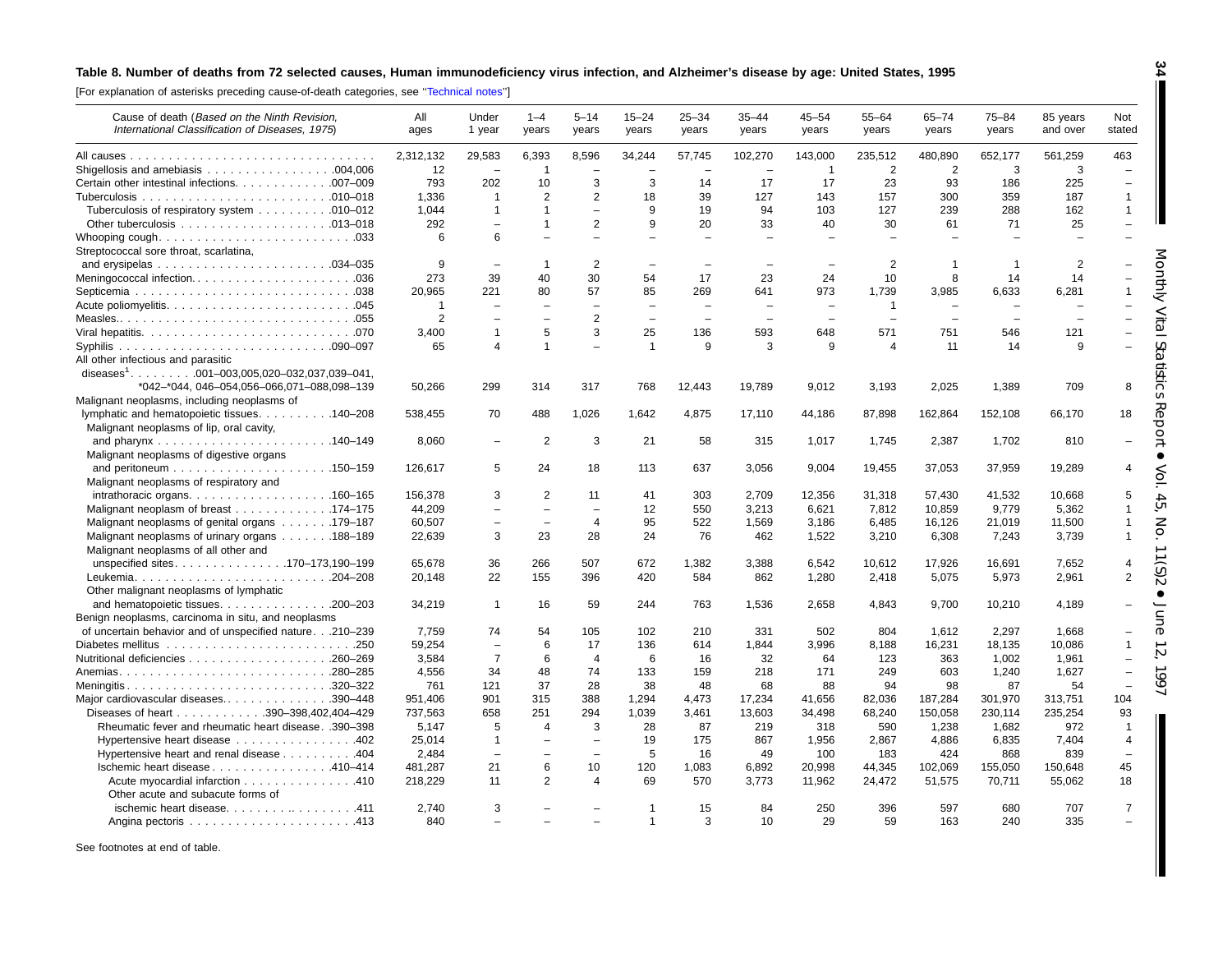#### Table 8. Number of deaths from 72 selected causes, Human immunodeficiency virus infection, and Alzheimer's disease by age: United States, 1995-Con.

[For explanation of asterisks preceding cause-of-death categories, see '['Technical](#page-72-0) notes'']

| Cause of death (Based on the Ninth Revision,<br>International Classification of Diseases, 1975) | All<br>ages | Under<br>1 year          | $1 - 4$<br>years         | $5 - 14$<br>years        | $15 - 24$<br>years       | 25–34<br>years | $35 - 44$<br>years | $45 - 54$<br>years | 55-64<br>years | $65 - 74$<br>years | $75 - 84$<br>years | 85 years<br>and over | Not<br>stated  |
|-------------------------------------------------------------------------------------------------|-------------|--------------------------|--------------------------|--------------------------|--------------------------|----------------|--------------------|--------------------|----------------|--------------------|--------------------|----------------------|----------------|
| Major cardiovascular diseases-Con.                                                              |             |                          |                          |                          |                          |                |                    |                    |                |                    |                    |                      |                |
| Old myocardial infarction and other forms                                                       |             |                          |                          |                          |                          |                |                    |                    |                |                    |                    |                      |                |
| of chronic ischemic heart disease 412,414                                                       | 259,478     | 7                        | 4                        | 6                        | 49                       | 495            | 3,025              | 8.757              | 19.418         | 49,734             | 83.419             | 94,544               | 20             |
| Other diseases of endocardium. 424                                                              | 16,241      | 10                       | $\overline{\mathbf{4}}$  | 9                        | 35                       | 101            | 276                | 431                | 844            | 2,460              | 5,566              | 6,505                |                |
| All other forms of heart                                                                        |             |                          |                          |                          |                          |                |                    |                    |                |                    |                    |                      |                |
| disease415-423,425-429                                                                          | 207,390     | 621                      | 237                      | 272                      | 832                      | 1,999          | 5,300              | 10,695             | 19,411         | 38,981             | 60,113             | 68,886               | 43             |
| Hypertension with or without renal disease 401,403                                              | 12,483      | $\overline{4}$           | $\mathbf{1}$             | 3                        | 12                       | 63             | 254                | 548                | 1,039          | 2,434              | 3,985              | 4,138                | $\overline{2}$ |
| Cerebrovascular diseases 430-438                                                                | 157,991     | 223                      | 57                       | 70                       | 172                      | 720            | 2,772              | 5,473              | 9,735          | 25,734             | 53,654             | 59,374               | $\overline{7}$ |
| Intracerebral and other intracranial                                                            |             |                          |                          |                          |                          |                |                    |                    |                |                    |                    |                      |                |
|                                                                                                 | 22.645      | 40                       | 16                       | 28                       | 70                       | 254            | 1,090              | 2,074              | 2,747          | 5,034              | 7,299              | 3,990                | 3              |
| Cerebral thrombosis and unspecified                                                             |             |                          |                          |                          |                          |                |                    |                    |                |                    |                    |                      |                |
| occlusion of cerebral arteries 434.0,434.9                                                      | 13,901      | 22                       | 6                        | $\overline{2}$           | 17                       | 38             | 138                | 320                | 763            | 2,213              | 4,732              | 5,650                |                |
|                                                                                                 | 627         | $\equiv$                 | $\mathbf{1}$             | $\equiv$                 | $\equiv$                 | $\overline{2}$ | 6                  | 20                 | 43             | 152                | 209                | 194                  |                |
| All other and late effects of cerebrovascular                                                   |             |                          |                          |                          |                          |                |                    |                    |                |                    |                    |                      | S              |
|                                                                                                 | 120,818     | 161                      | 34                       | 40                       | 85                       | 426            | 1,538              | 3,059              | 6,182          | 18,335             | 41,414             | 49,540               |                |
|                                                                                                 | 16,723      | $\overline{\phantom{a}}$ |                          | 1                        | $\overline{\phantom{0}}$ | 5              | 42                 | 196                | 595            | 1,907              | 5,035              | 8,941                |                |
| Other diseases of arteries, arterioles,                                                         |             |                          |                          |                          |                          |                |                    |                    |                |                    |                    |                      | ನ              |
|                                                                                                 | 26,646      | 16                       | 6                        | 20                       | 71                       | 224            | 563                | 941                | 2,427          | 7,151              | 9,182              | 6,044                | ᄍ              |
| Acute bronchitis and bronchiolitis 466                                                          | 532         | 71                       | 25                       | 3                        | $\overline{2}$           | 6              | 8                  | $\overline{7}$     | 30             | 72                 | 137                | 171                  |                |
| Pneumonia and influenza480–487                                                                  | 82,923      | 492                      | 156                      | 128                      | 207                      | 622            | 1.480              | 2.079              | 3.458          | 10.737             | 25,985             | 37,575               | ℧              |
|                                                                                                 | 82,317      | 485                      | 149                      | 121                      | 201                      | 621            | 1,466              | 2,061              | 3,427          | 10,657             | 25,850             | 37,275               |                |
|                                                                                                 | 606         | $\overline{7}$           | 7                        | $\overline{7}$           | 6                        | $\overline{1}$ | 14                 | 18                 | 31             | 80                 | 135                | 300                  |                |
| Chronic obstructive pulmonary diseases                                                          |             |                          |                          |                          |                          |                |                    |                    |                |                    |                    |                      |                |
|                                                                                                 | 102.899     | 43                       | 37                       | 143                      | 246                      | 374            | 831                | 2.756              | 9.988          | 30.118             | 39,211             | 19.149               |                |
| Bronchitis, chronic and unspecified 490–491                                                     | 3,333       | 26                       | 13                       | 6                        | 15                       | 22             | 38                 | 83                 | 281            | 830                | 1,130              | 889                  |                |
| Emphysema492                                                                                    | 16,927      | $\overline{1}$           | $\overline{1}$           | $\overline{\phantom{a}}$ | $\overline{1}$           | 12             | 66                 | 505                | 2,048          | 5,705              | 6,382              | 2,206                | CЛ             |
| Asthma493                                                                                       | 5,637       | 13                       | 21                       | 130                      | 224                      | 298            | 498                | 663                | 785            | 1,147              | 1,195              | 663                  | Z              |
| Other chronic obstructive pulmonary diseases                                                    |             |                          |                          |                          |                          |                |                    |                    |                |                    |                    |                      |                |
| and allied conditions 494-496                                                                   | 77,002      | 3                        | 2                        | 7                        | 6                        | 42             | 229                | 1,505              | 6,874          | 22,436             | 30,504             | 15,391               | З              |
| Ulcer of stomach and duodenum. 531–533                                                          | 5.464       | $\overline{7}$           | $\mathbf{1}$             | 6                        | 12                       | 35             | 137                | 269                | 478            | 1,050              | 1,825              | 1,644                | ာ              |
|                                                                                                 | 398         | $\overline{4}$           | 3                        | 14                       | 6                        | 9              | 18                 | 34                 | 62             | 83                 | 93                 | 72                   | ಸ              |
| Hernia of abdominal cavity and intestinal                                                       |             |                          |                          |                          |                          |                |                    |                    |                |                    |                    |                      |                |
| obstruction without mention of hernia 550-553,560                                               | 6.188       | 74                       | 25                       | 24                       | 23                       | 45             | 104                | 175                | 290            | 907                | 2.057              | 2.463                |                |
| Chronic liver disease and cirrhosis. 571                                                        | 25,222      | 23                       | 6                        | 7                        | 33                       | 604            | 3,705              | 5,247              | 5,356          | 5,909              | 3.492              | 831                  | q<br>⊐         |
| Cholelithiasis and other disorders of                                                           |             |                          |                          |                          |                          |                |                    |                    |                |                    |                    |                      | $\mathbb{O}$   |
|                                                                                                 | 2,751       | 6                        | $\overline{\phantom{m}}$ | $\overline{1}$           | 6                        | 18             | 51                 | 97                 | 201            | 493                | 961                | 917                  | $\sim$         |
| Nephritis, nephrotic syndrome, and nephrosis. 580-589                                           | 23.676      | 155                      | 19                       | 23                       | 54                       | 198            | 494                | 808                | 1,739          | 4,590              | 8,079              | 7,513                |                |
| Acute glomerulonephritis and nephrotic                                                          |             |                          |                          |                          |                          |                |                    |                    |                |                    |                    |                      | Ğ              |
| syndrome580-581                                                                                 | 292         | 6                        | $\overline{7}$           | 5                        | $\boldsymbol{\Delta}$    | 3              | 9                  | 10                 | 11             | 54                 | 101                | 82                   |                |
| Chronic glomerulonephritis, nephritis and                                                       |             |                          |                          |                          |                          |                |                    |                    |                |                    |                    |                      |                |
| nephropathy, not specified as acute or chronic,                                                 |             |                          |                          |                          |                          |                |                    |                    |                |                    |                    |                      |                |
| and renal sclerosis, unspecified<br>.582-583,587                                                | 1,504       | $\overline{4}$           | $\overline{2}$           | 5                        | 9                        | 32             | 57                 | 57                 | 125            | 290                | 472                | 451                  |                |
| Renal failure, disorders resulting from impaired                                                |             |                          |                          |                          |                          |                |                    |                    |                |                    |                    |                      |                |
| renal function, and small kidney of                                                             |             |                          |                          |                          |                          |                |                    |                    |                |                    |                    |                      |                |
| unknown cause 584-586,588-589                                                                   | 21,880      | 145                      | 10                       | 13                       | 41                       | 163            | 428                | 741                | 1,603          | 4,246              | 7,506              | 6,980                | 4              |
|                                                                                                 | 918         | 2                        | 3                        | $\mathbf{1}$             | 2                        | 12             | 28                 | 42                 | 60             | 144                | 272                | 352                  |                |
|                                                                                                 | 406         | $\overline{\phantom{0}}$ |                          |                          |                          |                |                    |                    | 6              | 58                 | 141                | 201                  |                |
| Complications of pregnancy, childbirth,                                                         |             |                          |                          |                          |                          |                |                    |                    |                |                    |                    |                      |                |
|                                                                                                 | 277         |                          |                          | 1                        | 74                       | 130            | 71                 | 1                  | $\cdots$       | $\cdots$           | $\cdots$           | $\ldots$             |                |
|                                                                                                 |             |                          |                          |                          |                          |                |                    |                    |                |                    |                    |                      |                |

See footnotes at end of table.

**35**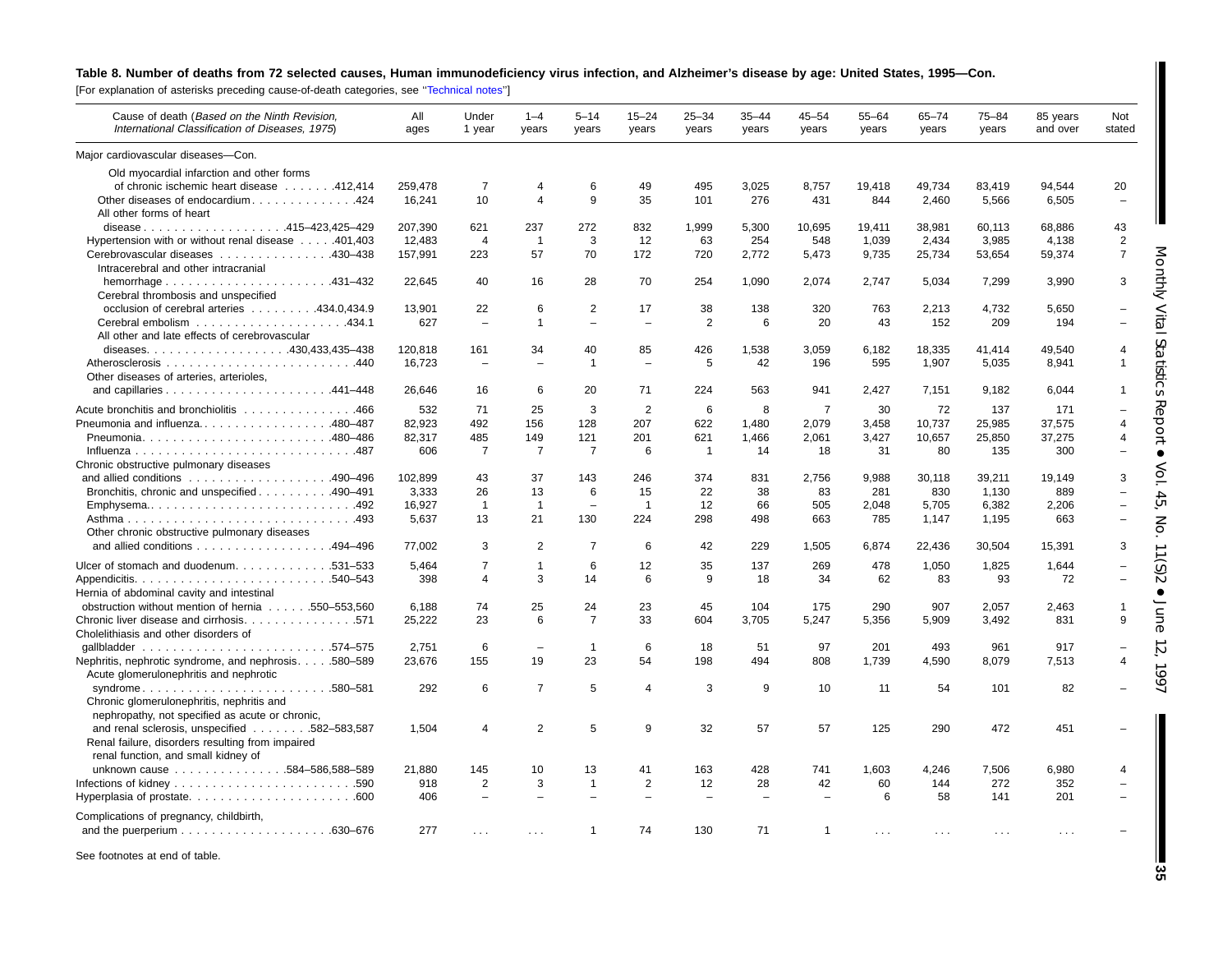#### Table 8. Number of deaths from 72 selected causes, Human immunodeficiency virus infection, and Alzheimer's disease by age: United States, 1995-Con.

[For explanation of asterisks preceding cause-of-death categories, see [''Technical](#page-72-0) notes'']

| Cause of death (Based on the Ninth Revision,<br>International Classification of Diseases, 1975).    | All<br>ages | Under<br>1 year         | $1 - 4$<br>years        | $5 - 14$<br>years | $15 - 24$<br>years | $25 - 34$<br>years | $35 - 44$<br>years | $45 - 54$<br>years | $55 - 64$<br>years      | 65-74<br>years | $75 - 84$<br>years   | 85 years<br>and over | Not<br>stated |
|-----------------------------------------------------------------------------------------------------|-------------|-------------------------|-------------------------|-------------------|--------------------|--------------------|--------------------|--------------------|-------------------------|----------------|----------------------|----------------------|---------------|
| Complications of pregnancy, childbirth,<br>and the puerperium-Con.                                  |             |                         |                         |                   |                    |                    |                    |                    |                         |                |                      |                      |               |
| Pregnancy with abortive outcome.<br>.630–638<br>Other complications of pregnancy, childbirth,       | 28          | $\cdots$                |                         |                   | 14                 | 9                  | 5                  |                    |                         |                | .                    |                      |               |
| .640-676<br>and the puerperium.                                                                     | 249         | $\sim 100$              | $\sim 100$ km s $^{-1}$ |                   | 60                 | 121                | 66                 |                    | $\sim 100$ km s $^{-1}$ | $\cdots$       | $\sim$ $\sim$ $\sim$ | $\cdots$             |               |
| Congenital anomalies.<br>.740–759<br>Certain conditions originating in the perinatal                | 11.891      | 6.554                   | 695                     | 449               | 452                | 474                | 527                | 487                | 465                     | 621            | 721                  | 446                  |               |
| .760–779<br>period<br>Birth trauma, intrauterine hypoxia, birth                                     | 13,471      | 13,328                  | 87                      | 31                | 5                  | $\overline{7}$     | 4                  | 2                  |                         | 2              | 1                    | $\overline{2}$       |               |
| asphyxia, and respiratory distress syndrome767-769<br>Other conditions originating in the perinatal | 2.168       | 2.130                   | 20                      | 15                |                    |                    |                    |                    |                         |                |                      |                      |               |
|                                                                                                     | 11.303      | 11.198                  | 67                      | 16                |                    | 6                  | 4                  | 2                  |                         | 2              |                      |                      |               |
| Symptoms, signs, and ill-defined conditions 780–799                                                 | 27,283      | 4,381                   | 315                     | 207               | 758                | 1,600              | 2,546              | 2,061              | 1,910                   | 3,071          | 4,332                | 6,013                | 89            |
| .Residual                                                                                           | 214.121     | 1,308                   | 836                     | 1.011             | 1.785              | 3,620              | 8,295              | 11,258             | 15.723                  | 34.731         | 65,179               | 70,349               | 26            |
|                                                                                                     | 93.320      | 787                     | 2,280                   | 3,544             | 13,842             | 13,435             | 14,225             | 9,261              | 6.743                   | 8.400          | 10,968               | 9,731                | 104           |
| Motor vehicle accidents<br>E810-E825<br>All other accidents and adverse                             | 43.363      | 179                     | 825                     | 2,055             | 10,600             | 8,077              | 6,541              | 4,333              | 3,095                   | 3,300          | 3.185                | 1,141                | 32            |
| .E800-E807.E826-E949<br>$effects \ldots \ldots \ldots \ldots$                                       | 49.957      | 608                     | 1,455                   | ,489              | 3,242              | 5,358              | 7.684              | 4,928              | 3,648                   | 5.100          | 7.783                | 8,590                | 72            |
| E950-E959.                                                                                          | 31.284      | $\sim 100$ km s $^{-1}$ | $\sim$ $\sim$ $\sim$    | 337               | 4,784              | 6,292              | 6,467              | 4,532              | 2,804                   | 2,960          | 2,311                | 785                  | 12            |
| Homicide and legal intervention<br>E960–E978.                                                       | 22,895      | 311                     | 452                     | 562               | 7.284              | 6,162              | 4,118              | 1,927              | 954                     | 610            | 343                  | 120                  | 52            |
| All other external causes<br>E980–E999.                                                             | 3.310       | 57                      | 45                      | 46                | 364                | 780                | 1,131              | 467                | 150                     | 103            | 85                   | 57                   | 25            |
| Human immunodeficiency virus infection <sup>2</sup> * 042-* 044                                     | 43.115      | 56                      | 210                     | 189               | 629                | 11,894             | 18,860             | 8.179              | 2,320                   | 681            | 79                   | 10                   | 8             |
| Alzheimer's disease <sup>3</sup> 331.0                                                              | 20.606      |                         |                         |                   |                    |                    |                    | 37                 | 330                     | 2,083          | 8,182                | 9,965                |               |

– Quantity zero.

. . . Category not applicable. 1Includes data for deaths due to Human immunodeficiency virus infection (categories \*042–\*044) below; see [''Technical](#page-72-0) notes.''

<sup>2</sup>Included in All other infectious and parasitic diseases shown above.

3Included in All other diseases (Residual category).

**36**

 $\blacksquare$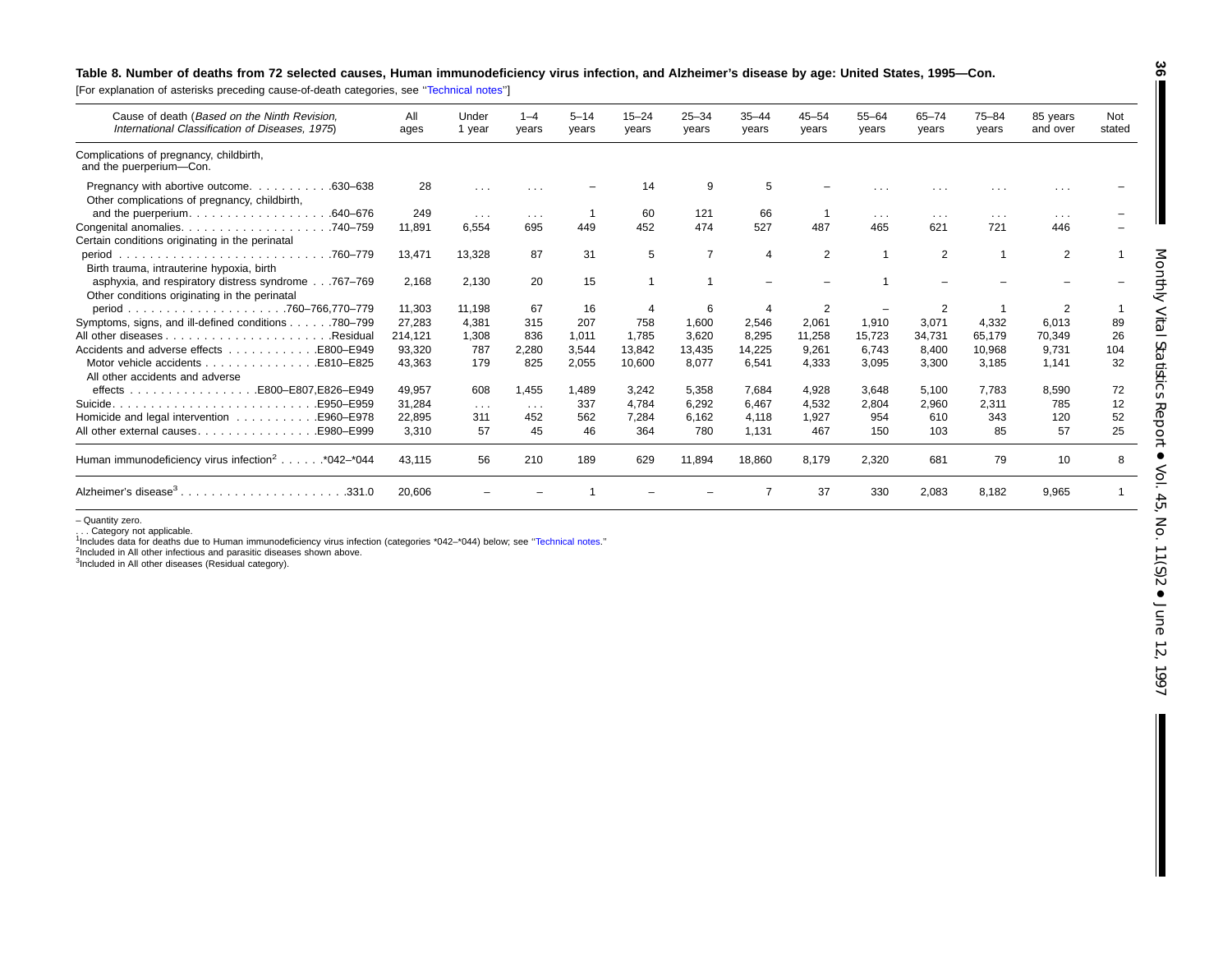## Table 9. Death rates for 72 selected causes, Human immunodeficiency virus infection, and Alzheimer's disease by age: United States, 1995

[Rates per 100,000 population in specified group. For explanation of asterisks preceding cause-of-death categories, see [''Technical](#page-72-0) notes'']

| Cause of death (Based on the Ninth Revision,<br>International Classification of Diseases, 1975). | All<br>ages <sup>1</sup> | Under<br>1 year <sup>2</sup> | $1 - 4$<br>years | $5 - 14$<br>years | $15 - 24$<br>years | $25 - 34$<br>years | $35 - 44$<br>years | $45 - 54$<br>years   | $55 - 64$<br>years | $65 - 74$<br>years | $75 - 84$<br>years | 85 years<br>and over        |
|--------------------------------------------------------------------------------------------------|--------------------------|------------------------------|------------------|-------------------|--------------------|--------------------|--------------------|----------------------|--------------------|--------------------|--------------------|-----------------------------|
|                                                                                                  | 880.0                    | 768.8                        | 40.6             | 22.5              | 95.3               | 141.3              | 240.8              | 460.1                | 1,114.5            | 2,563.5            | 5,851.8            | 15,469.5                    |
|                                                                                                  | $\star$                  |                              |                  |                   |                    | $\star$            | $\star$            |                      |                    | $\star$            |                    |                             |
| Certain other intestinal infections. 007-009                                                     | 0.3                      | 5.2                          |                  |                   |                    | $\star$            | $\star$            |                      | 0.1                | 0.5                | 1.7                | 6.2                         |
|                                                                                                  | 0.5                      |                              |                  |                   |                    | 0.1                | 0.3                | 0.5                  | 0.7                | 1.6                | 3.2                | 5.2                         |
| Tuberculosis of respiratory system 010–012                                                       | 0.4                      |                              |                  |                   |                    |                    | 0.2                | 0.3                  | 0.6                | 1.3                | 2.6                | 4.5                         |
|                                                                                                  | 0.1                      |                              |                  |                   |                    | 0.0                | 0.1                | 0.1                  | 0.1                | 0.3                | 0.6                | 0.7                         |
|                                                                                                  | $\pmb{\ast}$             |                              |                  |                   |                    |                    |                    |                      |                    |                    |                    |                             |
| Streptococcal sore throat, scarlatina,                                                           |                          |                              |                  |                   |                    |                    |                    |                      |                    |                    |                    |                             |
|                                                                                                  | $\star$                  |                              |                  |                   |                    |                    |                    | $\star$              |                    |                    |                    |                             |
|                                                                                                  | 0.1                      | 1.0                          | 0.3              | 0.1               | 0.2                | $\star$            | 0.1                | 0.1                  |                    |                    |                    |                             |
|                                                                                                  | 8.0                      | 5.7                          | 0.5              | 0.1               | 0.2                | 0.7                | 1.5                | 3.1                  | 8.2                | 21.2               | 59.5               | 173.1                       |
|                                                                                                  |                          |                              |                  |                   |                    |                    |                    |                      |                    |                    |                    |                             |
|                                                                                                  | $\star$                  |                              |                  |                   |                    | $\bullet$          | $\star$            | $\ddot{\phantom{1}}$ | $\bullet$          | $\star$            |                    |                             |
|                                                                                                  |                          |                              |                  |                   |                    |                    |                    |                      |                    |                    |                    |                             |
|                                                                                                  | 1.3                      |                              |                  |                   | 0.1                | 0.3                | 1.4                | 2.1                  | 2.7                | 4.0                | 4.9                | 3.3                         |
|                                                                                                  | 0.0                      |                              |                  |                   |                    |                    |                    |                      |                    |                    |                    |                             |
| All other infectious and parasitic                                                               |                          |                              |                  |                   |                    |                    |                    |                      |                    |                    |                    |                             |
| diseases <sup>3</sup> 001-003,005,020-032,037,039-041,                                           |                          |                              |                  |                   |                    |                    |                    |                      |                    |                    |                    |                             |
| *042-*044, 046-054,056-066,071-088,098-139                                                       | 19.1                     | 7.8                          | 2.0              | 0.8               | 2.1                | 30.4               | 46.6               | 29.0                 | 15.1               | 10.8               | 12.5               | 19.5                        |
| Malignant neoplasms, including neoplasms of                                                      |                          |                              |                  |                   |                    |                    |                    |                      |                    |                    |                    |                             |
| lymphatic and hematopoietic tissues. 140-208                                                     | 204.9                    | 1.8                          | 3.1              | 2.7               | 4.6                | 11.9               | 40.3               | 142.2                | 416.0              | 868.2              | 1,364.8            | 1,823.8<br>Ŏ                |
| Malignant neoplasms of lip, oral cavity,                                                         |                          |                              |                  |                   |                    |                    |                    |                      |                    |                    |                    |                             |
|                                                                                                  | 3.1                      |                              |                  | $\star$           | 0.1                | 0.1                | 0.7                | 3.3                  | 8.3                | 12.7               | 15.3               | 22.3                        |
| Malignant neoplasms of digestive organs                                                          |                          |                              |                  |                   |                    |                    |                    |                      |                    |                    |                    |                             |
|                                                                                                  | 48.2                     |                              | 0.2              |                   | 0.3                | 1.6                | 7.2                | 29.0                 | 92.1               | 197.5              | 340.6              | 531.6                       |
| Malignant neoplasms of respiratory and                                                           |                          |                              |                  |                   |                    |                    |                    |                      |                    |                    |                    |                             |
|                                                                                                  | 59.5                     |                              |                  | $\pmb{\ast}$      | 0.1                | 0.7                | 6.4                | 39.8                 | 148.2              | 306.1              | 372.7              | 294.0                       |
| Malignant neoplasm of breast 174–175                                                             | 16.8                     |                              |                  | $\star$           |                    | 1.3                | 7.6                | 21.3                 | 37.0               | 57.9               | 87.7               | 147.8                       |
| Malignant neoplasms of genital organs 179–187                                                    | 23.0                     |                              |                  | $\star$           | 0.3                | 1.3                | 3.7                | 10.3                 | 30.7               | 86.0               | 188.6              | 317.0                       |
| Malignant neoplasms of urinary organs 188–189                                                    | 8.6                      | $\star$                      | 0.1              | 0.1               | 0.1                | 0.2                | 1.1                | 4.9                  | 15.2               | 33.6               | 65.0               | 103.1                       |
| Malignant neoplasms of all other and                                                             |                          |                              |                  |                   |                    |                    |                    |                      |                    |                    |                    |                             |
| unspecified sites170-173,190-199                                                                 | 25.0                     | 0.9                          | 1.7              | 1.3               | 1.9                | 3.4                | 8.0                | 21.0                 | 50.2               | 95.6               | 149.8              | $\widehat{\omega}$<br>210.9 |
| Leukemia204-208<br>Other malignant neoplasms of lymphatic                                        | 7.7                      | 0.6                          | 1.0              | 1.0               | 1.2                | 1.4                | 2.0                | 4.1                  | 11.4               | 27.1               | 53.6               | 81.6                        |
| and hematopoietic tissues. 200-203                                                               | 13.0                     |                              |                  | 0.2               | 0.7                | 1.9                | 3.6                | 8.6                  | 22.9               | 51.7               | 91.6               | 115.5                       |
| Benign neoplasms, carcinoma in situ, and neoplasms                                               |                          |                              |                  |                   |                    |                    |                    |                      |                    |                    |                    |                             |
| of uncertain behavior and of unspecified nature.210-239                                          | 3.0                      | 1.9                          | 0.3              | 0.3               | 0.3                | 0.5                | 0.8                | 1.6                  | 3.8                | 8.6                | 20.6               | 46.0                        |
|                                                                                                  | 22.6                     | $\star$                      | $\star$          | $\star$           | 0.4                | 1.5                | 4.3                | 12.9                 | 38.7               | 86.5               | 162.7              | 278.0                       |
|                                                                                                  | 1.4                      | $\star$                      | $\star$          | $\star$           |                    | $\star$            | 0.1                | 0.2                  | 0.6                | 1.9                | 9.0                | 54.0                        |
| Anemias280-285                                                                                   | 1.7                      | 0.9                          | 0.3              | 0.2               | 0.4                | 0.4                | 0.5                | 0.6                  | 1.2                | 3.2                | 11.1               | 44.8                        |
| Meningitis320-322                                                                                | 0.3                      | 3.1                          | 0.2              | 0.1               | 0.1                | 0.1                | 0.2                | 0.3                  | 0.4                | 0.5                | 0.8                | 1.5                         |
|                                                                                                  |                          |                              |                  |                   |                    |                    |                    |                      |                    |                    |                    |                             |
| Major cardiovascular diseases 390-448                                                            | 362.1                    | 23.4                         | 2.0              | 1.0               | 3.6<br>2.9         | 10.9               | 40.6               | 134.0                | 388.2              | 998.4              | 2,709.5            | 8,647.7                     |
| Diseases of heart 390-398,402,404-429                                                            | 280.7                    | 17.1                         | 1.6              | 0.8               |                    | 8.5                | 32.0               | 111.0                | 322.9              | 799.9              | 2,064.7            | 6,484.1                     |
| Rheumatic fever and rheumatic heart disease. .390-398                                            | 2.0                      |                              |                  |                   | 0.1                | 0.2                | 0.5                | 1.0                  | 2.8                | 6.6                | 15.1               | 26.8                        |
| Hypertensive heart disease 402                                                                   | 9.5                      | $\star$                      |                  |                   | $\star$            | 0.4<br>$\star$     | 2.0                | 6.3                  | 13.6               | 26.0               | 61.3               | 204.1                       |
| Hypertensive heart and renal disease 404                                                         | 0.9                      |                              |                  | $\star$           |                    |                    | 0.1                | 0.3                  | 0.9                | 2.3                | 7.8                | 23.1                        |
| lschemic heart disease 410-414                                                                   | 183.2                    | 0.5                          |                  |                   | 0.3                | 2.6                | 16.2               | 67.6                 | 209.9              | 544.1              | 1,391.2            | 4,152.2                     |
| Acute myocardial infarction 410<br>Other acute and subacute forms of                             | 83.1                     |                              |                  |                   | 0.2                | 1.4                | 8.9                | 38.5                 | 115.8              | 274.9              | 634.5              | 1,517.6                     |
| ischemic heart disease 411                                                                       | 1.0                      |                              |                  |                   |                    |                    | 0.2                | 0.8                  | 1.9                | 3.2                | 6.1                | 19.5                        |
|                                                                                                  | 0.3                      |                              |                  |                   |                    |                    |                    | 0.1                  | 0.3                | 0.9                | 2.2                | 9.2                         |

See footnotes at end of table.

**37**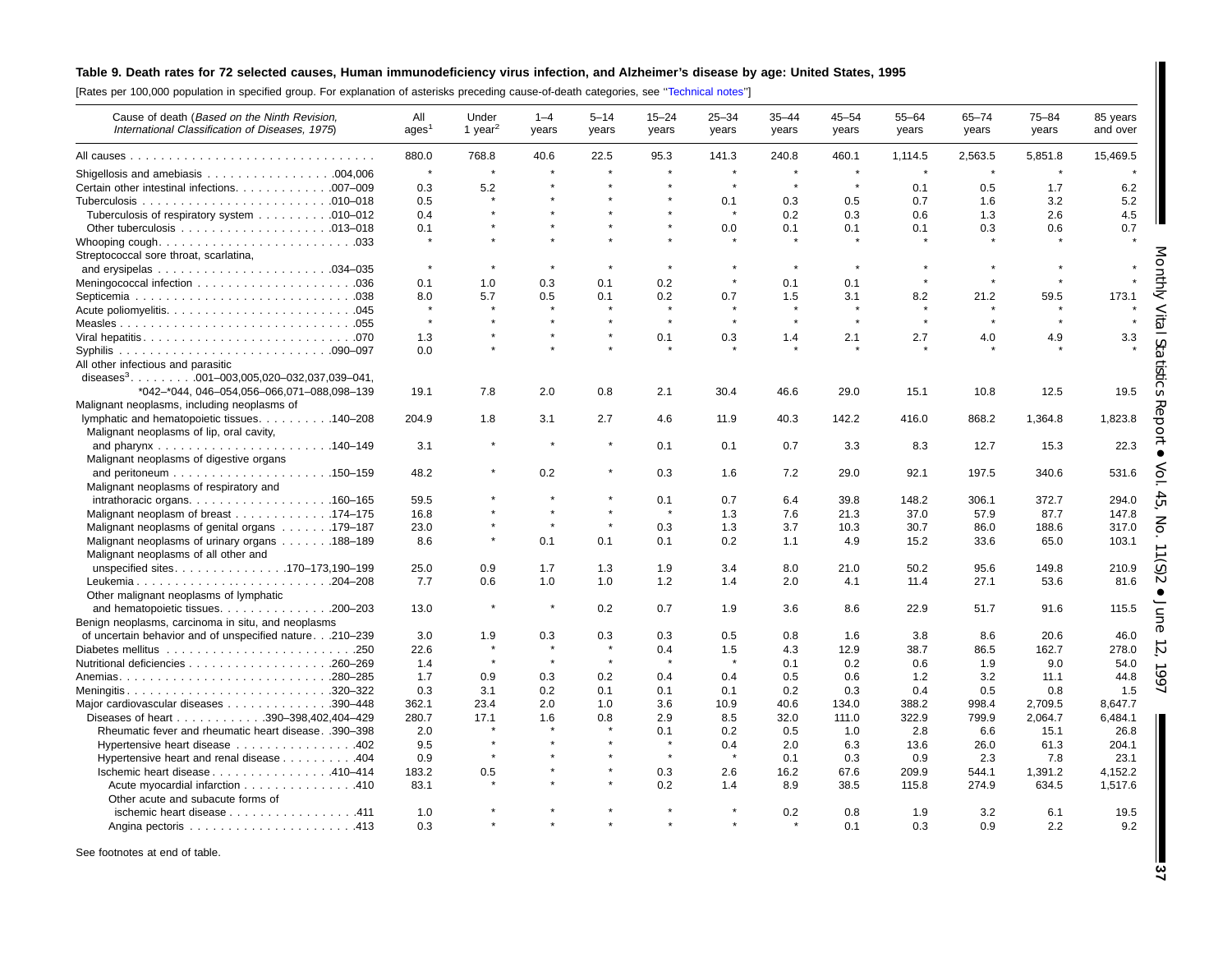## Table 9. Death rates for 72 selected causes, Human immunodeficiency virus infection, and Alzheimer's disease by age: United States, 1995-Con.

[Rates per 100,000 population in specified group. For explanation of asterisks preceding cause-of-death categories, see '['Technical](#page-72-0) notes'']

| Cause of death (Based on the Ninth Revision,<br>International Classification of Diseases, 1975) | All<br>ages <sup>1</sup> | Under<br>1 year <sup>2</sup> | $1 - 4$<br>years | $5 - 14$<br>years | $15 - 24$<br>years | $25 - 34$<br>years | $35 - 44$<br>years | $45 - 54$<br>years | $55 - 64$<br>years   | $65 - 74$<br>years   | $75 - 84$<br>years | 85 years<br>and over |
|-------------------------------------------------------------------------------------------------|--------------------------|------------------------------|------------------|-------------------|--------------------|--------------------|--------------------|--------------------|----------------------|----------------------|--------------------|----------------------|
| Major cardiovascular diseases-Con.                                                              |                          |                              |                  |                   |                    |                    |                    |                    |                      |                      |                    |                      |
| Old myocardial infarction and other forms                                                       |                          |                              |                  |                   |                    |                    |                    |                    |                      |                      |                    |                      |
| of chronic ischemic heart disease 412,414                                                       | 98.8                     |                              |                  |                   | 0.1                | 1.2                | 7.1                | 28.2               | 91.9                 | 265.1                | 748.5              | 2,605.8              |
| Other diseases of endocardium424                                                                | 6.2                      |                              |                  |                   | 0.1                | 0.2                | 0.6                | 1.4                | 4.0                  | 13.1                 | 49.9               | 179.3                |
| All other forms of heart                                                                        |                          |                              |                  |                   |                    |                    |                    |                    |                      |                      |                    |                      |
| disease415-423,425-429                                                                          | 78.9                     | 16.1                         | 1.5              | 0.7               | 2.3                | 4.9                | 12.5               | 34.4               | 91.9                 | 207.8                | 539.4              | 1,898.7              |
| Hypertension with or without renal disease 401,403                                              | 4.8                      |                              |                  |                   |                    | 0.2                | 0.6                | 1.8                | 4.9                  | 13.0                 | 35.8               | 114.1                |
| Cerebrovascular diseases 430-438                                                                | 60.1                     | 5.8                          | 0.4              | 0.2               | 0.5                | 1.8                | 6.5                | 17.6               | 46.1                 | 137.2                | 481.4              | 1,636.5              |
| Intracerebral and other intracranial                                                            |                          |                              |                  |                   |                    |                    |                    |                    |                      |                      |                    |                      |
|                                                                                                 | 8.6                      | 1.0                          | $\pmb{\ast}$     | 0.1               | 0.2                | 0.6                | 2.6                | 6.7                | 13.0                 | 26.8                 | 65.5               | 110.0                |
| Cerebral thrombosis and unspecified                                                             |                          |                              |                  |                   |                    |                    |                    |                    |                      |                      |                    |                      |
| occlusion of cerebral arteries 434.0.434.9                                                      | 5.3                      | 0.6                          |                  |                   |                    | 0.1                | 0.3                | 1.0                | 3.6                  | 11.8                 | 42.5               | 155.7                |
|                                                                                                 | 0.2                      |                              | $\star$          |                   | $\star$            |                    |                    | 0.1                | 0.2                  | 0.8                  | 1.9                | 5.3                  |
| All other and late effects of cerebrovascular                                                   |                          |                              |                  |                   |                    |                    |                    |                    |                      |                      |                    |                      |
|                                                                                                 | 46.0                     | 4.2                          | 0.2              | 0.1               | 0.2                | 1.0                | 3.6                | 9.8                | 29.3                 | 97.7                 | 371.6              | 1,365.4              |
|                                                                                                 | 6.4                      |                              |                  |                   |                    |                    | 0.1                | 0.6                | 2.8                  | 10.2                 | 45.2               | 246.4                |
| Other diseases of arteries, arterioles,                                                         |                          |                              |                  |                   |                    |                    |                    |                    |                      |                      |                    |                      |
|                                                                                                 | 10.1                     | $\star$                      | $\star$          | 0.1               | 0.2                | 0.5                | 1.3                | 3.0                | 11.5                 | 38.1                 | 82.4               | 166.6                |
| Acute bronchitis and bronchiolitis 466                                                          | 0.2                      | 1.8                          | 0.2              | ÷                 |                    |                    | $\rightarrow$      |                    | 0.1                  | 0.4                  | 1.2                | 4.7                  |
| Pneumonia and influenza 480–487                                                                 | 31.6                     | 12.8                         | 1.0              | 0.3               | 0.6                | 1.5                | 3.5                | 6.7                | 16.4                 | 57.2                 | 233.2              | 1,035.7              |
|                                                                                                 | 31.3                     | 12.6                         | 0.9              | 0.3               | 0.6                | 1.5                | 3.5                | 6.6                | 16.2                 | 56.8                 | 231.9              | 1,027.4              |
|                                                                                                 | 0.2                      |                              |                  |                   |                    |                    |                    |                    | 0.1                  | 0.4                  | 1.2                | 8.3                  |
| Chronic obstructive pulmonary diseases                                                          |                          |                              |                  |                   |                    |                    |                    |                    |                      |                      |                    |                      |
| and allied conditions $\ldots \ldots \ldots \ldots \ldots \ldots$ . 490-496                     | 39.2                     | 1.1                          | 0.2              | 0.4               | 0.7                | 0.9                | 2.0                | 8.9                | 47.3                 | 160.6                | 351.8              | 527.8                |
| Bronchitis, chronic and unspecified 490-491                                                     | 1.3                      | 0.7                          |                  |                   |                    | 0.1                | 0.1                | 0.3                | 1.3                  | 4.4                  | 10.1               | 24.5                 |
| Emphysema492                                                                                    | 6.4                      | $\star$                      | $\star$          | $\star$           | $\star$            | $\star$            | 0.2                | 1.6                | 9.7                  | 30.4                 | 57.3               | 60.8                 |
|                                                                                                 | 2.1                      | $\star$                      | 0.1              | 0.3               | 0.6                | 0.7                | 1.2                | 2.1                | 3.7                  | 6.1                  | 10.7               | 18.3                 |
| Other chronic obstructive pulmonary diseases                                                    |                          |                              |                  |                   |                    |                    |                    |                    |                      |                      |                    |                      |
| and allied conditions 494-496                                                                   | 29.3                     |                              |                  |                   |                    | 0.1                | 0.5                | 4.8                | 32.5                 | 119.6                | 273.7              | 424.2                |
|                                                                                                 |                          |                              |                  |                   | $\star$            |                    |                    |                    |                      |                      |                    |                      |
| Ulcer of stomach and duodenum. 531–533                                                          | 2.1                      |                              |                  |                   |                    | 0.1                | 0.3                | 0.9                | 2.3                  | 5.6                  | 16.4               | 45.3                 |
|                                                                                                 | 0.2                      |                              |                  |                   |                    |                    |                    | 0.1                | 0.3                  | 0.4                  | 0.8                | 2.0                  |
| Hernia of abdominal cavity and intestinal                                                       |                          |                              |                  |                   |                    |                    |                    |                    |                      |                      |                    |                      |
| obstruction without mention of hernia 550–553,560                                               | 2.4                      | 1.9                          | 0.2              | 0.1               | 0.1                | 0.1                | 0.2                | 0.6                | 1.4                  | 4.8                  | 18.5               | 67.9                 |
| Chronic liver disease and cirrhosis. 571                                                        | 9.6                      | 0.6                          |                  |                   | 0.1                | 1.5                | 8.7                | 16.9               | 25.3                 | 31.5                 | 31.3               | 22.9                 |
| Cholelithiasis and other disorders of                                                           |                          | $\pmb{\ast}$                 |                  | $\star$           | $\star$            | $\star$            |                    |                    |                      |                      |                    |                      |
|                                                                                                 | 1.0                      |                              | $\star$          |                   |                    |                    | 0.1                | 0.3                | 1.0                  | 2.6                  | 8.6                | 25.3                 |
| Nephritis, nephrotic syndrome, and nephrosis. 580-589                                           | 9.0                      | 4.0                          |                  | 0.1               | 0.2                | 0.5                | 1.2                | 2.6                | 8.2                  | 24.5                 | 72.5               | 207.1                |
| Acute glomerulonephritis and nephrotic                                                          |                          |                              |                  |                   |                    |                    |                    |                    | $\star$              |                      |                    |                      |
| syndrome580-581                                                                                 | 0.1                      |                              |                  |                   |                    |                    |                    |                    |                      | 0.3                  | 0.9                | 2.3                  |
| Chronic glomerulonephritis, nephritis and                                                       |                          |                              |                  |                   |                    |                    |                    |                    |                      |                      |                    |                      |
| nephropathy, not specified as acute or chronic,                                                 |                          |                              |                  |                   |                    |                    |                    |                    |                      |                      |                    |                      |
| and renal sclerosis, unspecified 582-583,587                                                    | 0.6                      |                              |                  |                   |                    | 0.1                | 0.1                | 0.2                | 0.6                  | 1.5                  | 4.2                | 12.4                 |
| Renal failure, disorders resulting from impaired                                                |                          |                              |                  |                   |                    |                    |                    |                    |                      |                      |                    |                      |
| renal function, and small kidney of                                                             |                          |                              |                  |                   |                    |                    |                    |                    |                      |                      |                    |                      |
| unknown cause 584-586,588-589                                                                   | 8.3                      | 3.8                          |                  |                   | 0.1                | 0.4                | 1.0                | 2.4                | 7.6                  | 22.6                 | 67.3               | 192.4                |
|                                                                                                 | 0.3                      |                              |                  |                   |                    |                    | 0.1                | 0.1                | 0.3                  | 0.8                  | 2.4                | 9.7                  |
| Hyperplasia of prostate600                                                                      | 0.2                      |                              |                  |                   |                    |                    |                    |                    |                      | 0.3                  | 1.3                | 5.5                  |
| Complications of pregnancy, childbirth,                                                         |                          |                              |                  |                   |                    |                    |                    |                    |                      |                      |                    |                      |
|                                                                                                 | 0.1                      | $\cdots$                     |                  |                   | 0.2                | 0.3                | 0.2                |                    | $\sim$ $\sim$ $\sim$ |                      |                    | $\sim 100$           |
|                                                                                                 |                          |                              |                  |                   |                    |                    |                    |                    |                      | $\sim$ $\sim$ $\sim$ | $\sim$ $\sim$      |                      |

See footnotes at end of table.

**38** ı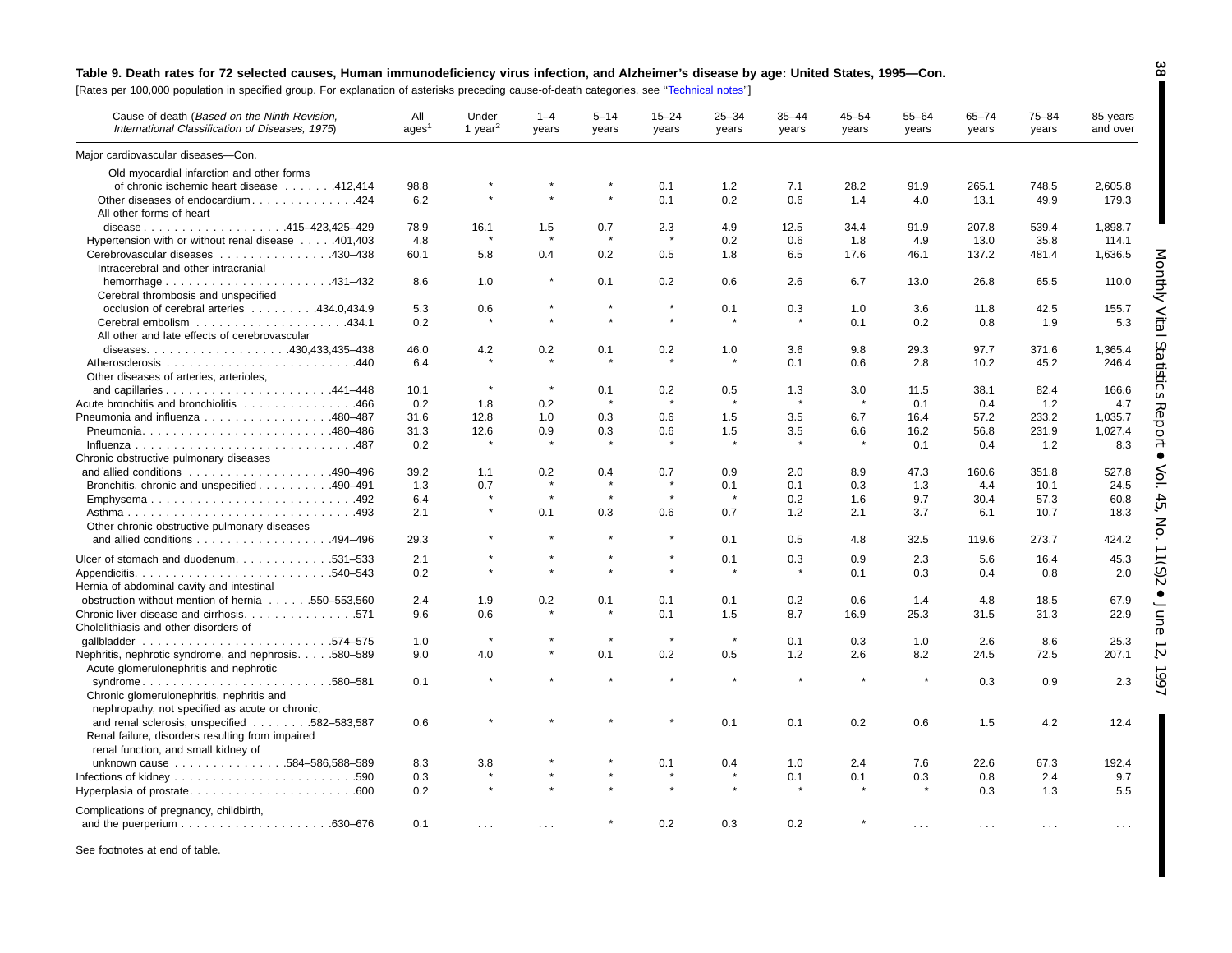#### Table 9. Death rates for 72 selected causes, Human immunodeficiency virus infection, and Alzheimer's disease by age: United States, 1995-Con.

[Rates per 100,000 population in specified group. For explanation of asterisks preceding cause-of-death categories, see '['Technical](#page-72-0) notes'']

| Cause of death (Based on the Ninth Revision,<br>International Classification of Diseases, 1975).    | All<br>ages | Under<br>1 year <sup>2</sup> | $1 - 4$<br>years        | $5 - 14$<br>years | $15 - 24$<br>years | $25 - 34$<br>years | $35 - 44$<br>years | $45 - 54$<br>years | $55 - 64$<br>years   | $65 - 74$<br>years      | $75 - 84$<br>years      | 85 years<br>and over |
|-----------------------------------------------------------------------------------------------------|-------------|------------------------------|-------------------------|-------------------|--------------------|--------------------|--------------------|--------------------|----------------------|-------------------------|-------------------------|----------------------|
| Complications of pregnancy, childbirth,<br>and the puerperium-Con.                                  |             |                              |                         |                   |                    |                    |                    |                    |                      |                         |                         |                      |
| Pregnancy with abortive outcome<br>.630–638<br>Other complications of pregnancy, childbirth,        | 0.0         | $\sim 100$                   | $\sim$ $\sim$ $\sim$    |                   |                    | $\bullet$          | $\bullet$          | $\star$            | $\sim$ $\sim$ $\sim$ |                         | $\cdots$                | $\cdots$             |
| and the puerperium.<br>.640–676                                                                     | 0.1         | $\sim$ $\sim$ $\sim$         | $\sim 100$ km s $^{-1}$ |                   | 0.2                | 0.3                | 0.2                |                    | $\sim$ $\sim$ $\sim$ | $\cdots$                | $\sim 100$ km s $^{-1}$ | $\sim$ $\sim$ $\sim$ |
|                                                                                                     | 4.5         | 170.3                        | 4.4                     | 1.2               | 1.3                | 1.2                | 1.2                | 1.6                | 2.2                  | 3.3                     | 6.5                     | 12.3                 |
| Certain conditions originating in the perinatal                                                     |             |                              |                         |                   |                    |                    |                    |                    |                      |                         |                         |                      |
| .760–779<br>period<br>Birth trauma, intrauterine hypoxia, birth                                     | 5.1         | 346.4                        | 0.6                     | 0.1               | $\star$            | $\bullet$          | $\star$            | $\bullet$          | $\star$              | $\mathbf{d}_\mathrm{F}$ | $\mathbf{d}$            |                      |
| asphyxia, and respiratory distress syndrome767-769<br>Other conditions originating in the perinatal | 0.8         | 55.4                         | 0.1                     | $\star$           |                    | $\bullet$          |                    |                    |                      |                         |                         |                      |
|                                                                                                     | 4.3         | 291.0                        | 0.4                     | $\star$           |                    |                    |                    |                    |                      |                         |                         |                      |
| Symptoms, signs, and ill-defined conditions<br>.780–799                                             | 10.4        | 113.8                        | 2.0                     | 0.5               | 2.1                | 3.9                | 6.0                | 6.6                | 9.0                  | 16.4                    | 38.9                    | 165.7                |
| .Residual                                                                                           | 81.5        | 34.0                         | 5.3                     | 2.7               | 5.0                | 8.9                | 19.5               | 36.2               | 74.4                 | 185.1                   | 584.8                   | 1.939.0              |
| Accidents and adverse effects<br>E800-E949                                                          | 35.5        | 20.5                         | 14.5                    | 9.3               | 38.5               | 32.9               | 33.5               | 29.8               | 31.9                 | 44.8                    | 98.4                    | 268.2                |
| Motor vehicle accidents<br>E810-E825<br>All other accidents and adverse                             | 16.5        | 4.7                          | 5.2                     | 5.4               | 29.5               | 19.8               | 15.4               | 13.9               | 14.6                 | 17.6                    | 28.6                    | 31.4                 |
|                                                                                                     | 19.0        | 15.8                         | 9.2                     | 3.9               | 9.0                | 13.1               | 18.1               | 15.9               | 17.3                 | 27.2                    | 69.8                    | 236.8                |
| E950-E959.                                                                                          | 11.9        | $\sim$ $\sim$ $\sim$         | $\sim 100$ km s $^{-1}$ | 0.9               | 13.3               | 15.4               | 15.2               | 14.6               | 13.3                 | 15.8                    | 20.7                    | 21.6                 |
| Homicide and legal intervention<br>E960-E978.                                                       | 8.7         | 8.1                          | 2.9                     | 1.5               | 20.3               | 15.1               | 9.7                | 6.2                | 4.5                  | 3.3                     | 3.1                     | 3.3                  |
| All other external causes.<br>E980-E999.                                                            | 1.3         | 1.5                          | 0.3                     | 0.1               | 1.0                | 1.9                | 2.7                | 1.5                | 0.7                  | 0.5                     | 0.8                     | 1.6                  |
| Human immunodeficiency virus infection <sup>4</sup> *042-*044                                       | 16.4        | 1.5                          | 1.3                     | 0.5               | 1.7                | 29.1               | 44.4               | 26.3               | 11.0                 | 3.6                     | 0.7                     |                      |
| Alzheimer's disease <sup>5</sup><br>.331.0                                                          | 7.8         |                              |                         |                   |                    | $\cdot$            | $\star$            | 0.1                | 1.6                  | 11.1                    | 73.4                    | 274.7                |

\* Figure does not meet standards of reliability or precision (see "Technical notes").

. . . Category not applicable.

0.0 Quantity more than zero but less than 0.05.

1Figures for age not stated included in ''All ages'' but not distributed among age groups.

<sup>2</sup>Death rates for "Under 1 year" (based on population estimates) differ from infant mortality rates (based on live births); see [tables](#page-10-0) C and 25-30 for infant mortality rates and "Technical notes" for further discussion of

3Includes data for deaths due to Human immunodeficiency virus infection (categories \*042–\*044) below; see [''Technical](#page-72-0) notes.''

<sup>4</sup>Included in All other infectious and parasitic diseases shown above.

5Included in All other diseases (Residual category).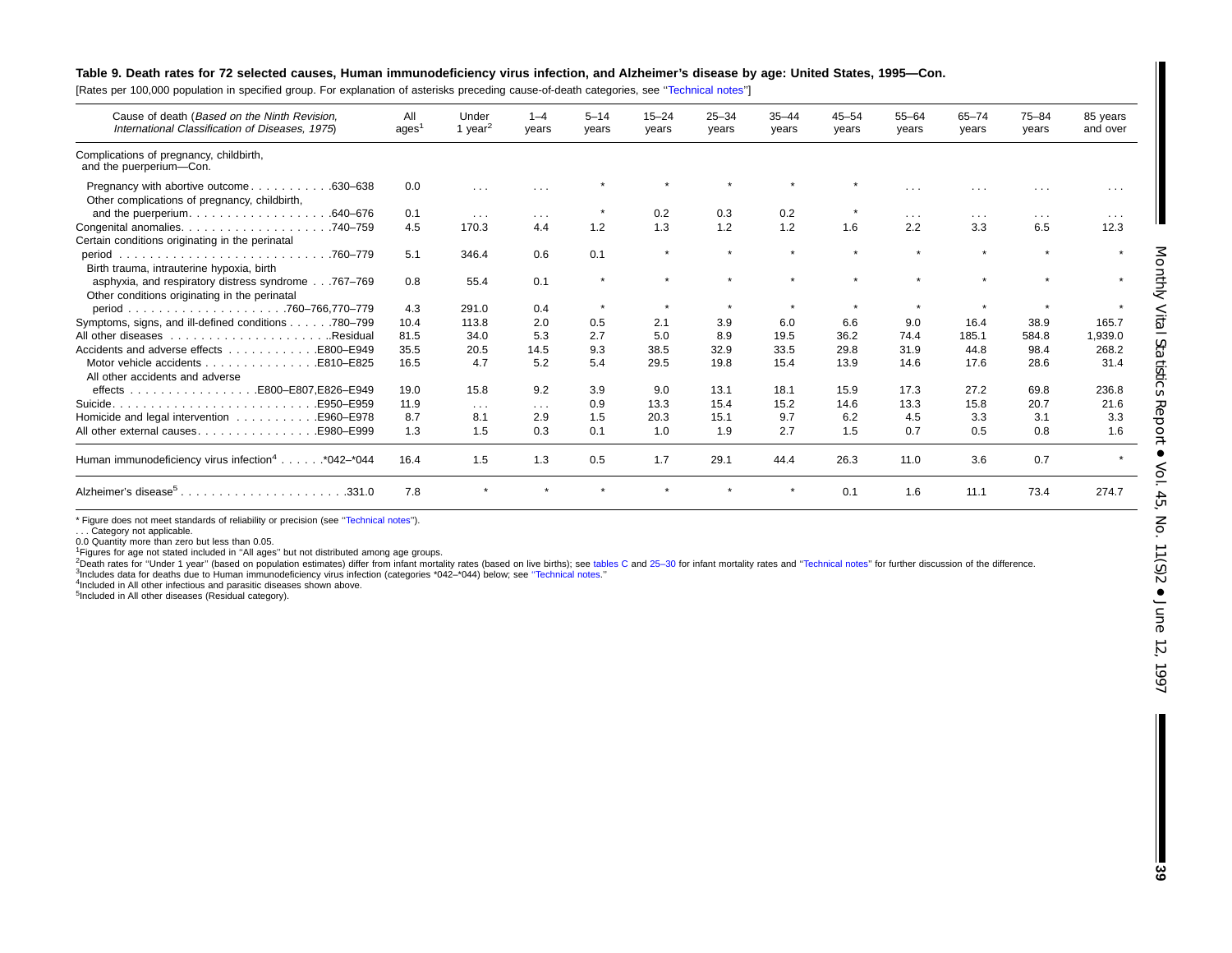## Table 10. Number of deaths from 72 selected causes, Human immunodeficiency virus infection, and Alzheimer's disease by race and sex: United States, 1995

[For explanation of asterisks preceding cause-of-death categories, see [''Technical](#page-72-0) notes'']

|                                                                                                 |                      |                |                |                      |                |                |                          |                          |                          | All other            |                          |                          |
|-------------------------------------------------------------------------------------------------|----------------------|----------------|----------------|----------------------|----------------|----------------|--------------------------|--------------------------|--------------------------|----------------------|--------------------------|--------------------------|
|                                                                                                 |                      | All races      |                |                      | White          |                |                          | Total                    |                          |                      | <b>Black</b>             |                          |
| Cause of death (Based on the Ninth Revision,<br>International Classification of Diseases, 1975) | <b>Both</b><br>sexes | Male           | Female         | <b>Both</b><br>sexes | Male           | Female         | <b>Both</b><br>sexes     | Male                     | Female                   | <b>Both</b><br>sexes | Male                     | Female                   |
|                                                                                                 | 2,312,132            | 1,172,959      | 1,139,173      | 1,987,437            | 997,277        | 990,160        | 324,695                  | 175,682                  | 149,013                  | 286,401              | 154,175                  | 132,226                  |
|                                                                                                 | 12                   | $\overline{7}$ | 5              | 10                   | 5              | 5              | $\overline{2}$           | 2                        | $\overline{\phantom{a}}$ | 2                    | $\overline{2}$           |                          |
| Certain other intestinal infections. 007-009                                                    | 793                  | 347            | 446            | 635                  | 264            | 371            | 158                      | 83                       | 75                       | 145                  | 75                       | 70                       |
|                                                                                                 | 1,336                | 814            | 522            | 804                  | 474            | 330            | 532                      | 340                      | 192                      | 418                  | 271                      | 147                      |
| Tuberculosis of respiratory system 010–012                                                      | 1,044                | 684            | 360            | 641                  | 400            | 241            | 403                      | 284                      | 119                      | 314                  | 225                      | 89                       |
|                                                                                                 | 292                  | 130            | 162            | 163                  | 74             | 89             | 129                      | 56                       | 73                       | 104                  | 46                       | 58                       |
|                                                                                                 | 6                    | 2              | $\overline{4}$ | 6                    | 2              | $\overline{4}$ |                          |                          |                          |                      |                          |                          |
| Streptococcal sore throat, scarlatina,                                                          |                      |                |                |                      |                |                |                          |                          |                          |                      |                          |                          |
|                                                                                                 | 9                    | 3              | 6              | 8                    | $\overline{2}$ | 6              | -1                       |                          |                          |                      |                          | $\overline{\phantom{0}}$ |
|                                                                                                 | 273                  | 137            | 136            | 207                  | 97             | 110            | 66                       | 40                       | 26                       | 57                   | 34                       | 23                       |
|                                                                                                 | 20.965               | 8.991          | 11,974         | 16,784               | 7.040          | 9.744          | 4.181                    | 1.951                    | 2,230                    | 3,845                | 1,779                    | 2,066                    |
|                                                                                                 | $\mathbf 1$          |                |                | -1                   |                | $\overline{1}$ |                          |                          |                          |                      |                          |                          |
|                                                                                                 | $\overline{2}$       | $\overline{1}$ | $\overline{1}$ | $\overline{2}$       | $\mathbf{1}$   | $\overline{1}$ | $\overline{\phantom{0}}$ | $\overline{\phantom{0}}$ | ÷                        | $\equiv$             | $\overline{\phantom{0}}$ | $\overline{\phantom{0}}$ |
|                                                                                                 | 3,400                | 2,076          | 1,324          | 2,769                | 1.714          | 1,055          | 631                      | 362                      | 269                      | 429                  | 243                      | 186                      |
| All other infectious and parasitic                                                              | 65                   | 41             | 24             | 36                   | 22             | 14             | 29                       | 19                       | 10                       | 26                   | 18                       | 8                        |
| diseases <sup>1</sup> . 001-003,005,020-032,037,039-041,                                        |                      |                |                |                      |                |                |                          |                          |                          |                      |                          |                          |
| *042-*044,046-054,056-066,071-088,098-139                                                       | 50,266               | 39,822         | 10,444         | 30,982               | 25,684         | 5,298          | 19,284                   | 14,138                   | 5,146                    | 18,638               | 13,643                   | 4,995                    |
| Malignant neoplasms, including neoplasms of                                                     |                      |                |                |                      |                |                |                          |                          |                          |                      |                          |                          |
| lymphatic and hematopoietic tissues 140–208                                                     | 538,455              | 281,611        | 256,844        | 468,897              | 244,000        | 224,897        | 69,558                   | 37,611                   | 31,947                   | 60,603               | 32,880                   | 27,723                   |
| Malignant neoplasms of lip, oral cavity,                                                        |                      |                |                |                      |                |                |                          |                          |                          |                      |                          |                          |
|                                                                                                 | 8,060                | 5,327          | 2,733          | 6,581                | 4,257          | 2,324          | 1,479                    | 1,070                    | 409                      | 1,274                | 926                      | 348                      |
| Malignant neoplasms of digestive organs                                                         |                      |                |                |                      |                |                |                          |                          |                          |                      |                          |                          |
|                                                                                                 | 126.617              | 66.987         | 59.630         | 107,925              | 57.009         | 50,916         | 18.692                   | 9.978                    | 8.714                    | 15,606               | 8,210                    | 7,396                    |
| Malignant neoplasms of respiratory and                                                          |                      |                |                |                      |                |                |                          |                          |                          |                      |                          |                          |
|                                                                                                 | 156,378              | 95.763         | 60.615         | 137,629              | 83,293         | 54.336         | 18.749                   | 12.470                   | 6.279                    | 16,635               | 11.186                   | 5,449                    |
| Malignant neoplasm of breast 174–175                                                            | 44,209               | 365            | 43,844         | 38,236               | 299            | 37,937         | 5,973                    | 66                       | 5,907                    | 5,328                | 63                       | 5,265                    |
| Malignant neoplasms of genital organs 179–187                                                   | 60,507               | 35,023         | 25,484         | 51,053               | 28,988         | 22,065         | 9,454                    | 6,035                    | 3,419                    | 8,629                | 5,636                    | 2,993                    |
| Malignant neoplasms of urinary organs 188–189                                                   | 22,639               | 14,415         | 8,224          | 20,491               | 13,227         | 7,264          | 2.148                    | 1,188                    | 960                      | 1,896                | 1,030                    | 866                      |
| Malignant neoplasms of all other and                                                            |                      |                |                |                      |                |                |                          |                          |                          |                      |                          |                          |
| unspecified sites170-173,190-199                                                                | 65.678               | 34.844         | 30.834         | 58.425               | 31.074         | 27.351         | 7.253                    | 3.770                    | 3.483                    | 6.277                | 3.243                    | 3,034                    |
|                                                                                                 | 20,148               | 11,229         | 8,919          | 18,109               | 10,143         | 7,966          | 2,039                    | 1,086                    | 953                      | 1,686                | 908                      | 778                      |
| Other malignant neoplasms of lymphatic                                                          |                      |                |                |                      |                |                |                          |                          |                          |                      |                          |                          |
| and hematopoietic tissues 200–203                                                               | 34,219               | 17,658         | 16,561         | 30,448               | 15,710         | 14,738         | 3.771                    | 1,948                    | 1,823                    | 3,272                | 1,678                    | 1,594                    |
|                                                                                                 |                      |                |                |                      |                |                |                          |                          |                          |                      |                          |                          |
| Benign neoplasms, carcinoma in situ, and neoplasms                                              |                      |                |                |                      |                |                |                          | 449                      |                          |                      | 394                      |                          |
| of uncertain behavior and of unspecified nature210-239                                          | 7,759                | 3,474          | 4,285          | 6,748                | 3,025          | 3,723          | 1,011                    |                          | 562                      | 878                  |                          | 484                      |
|                                                                                                 | 59,254               | 26.124         | 33,130         | 47.475               | 21.407         | 26.068         | 11.779                   | 4.717                    | 7,062                    | 10,402               | 4,110                    | 6,292                    |
|                                                                                                 | 3,584                | 1,193          | 2,391          | 3,118                | 999            | 2,119          | 466                      | 194                      | 272                      | 418                  | 176                      | 242                      |
|                                                                                                 | 4,556                | 1,855          | 2,701          | 3,461                | 1,362          | 2,099          | 1,095                    | 493                      | 602                      | 1,014                | 450                      | 564                      |
|                                                                                                 | 761                  | 408            | 353            | 541                  | 290            | 251            | 220                      | 118                      | 102                      | 197                  | 106                      | 91                       |
| Major cardiovascular diseases 390-448                                                           | 951,406              | 450,523        | 500,883        | 834,366              | 393,862        | 440,504        | 117,040                  | 56,661                   | 60,379                   | 103,525              | 49,183                   | 54,342                   |
| Diseases of heart 390-398,402,404-429                                                           | 737,563              | 362,714        | 374,849        | 649,089              | 318,751        | 330,338        | 88,474                   | 43,963                   | 44,511                   | 78,643               | 38,389                   | 40,254                   |
| Rheumatic fever and rheumatic heart disease. .390-398                                           | 5,147                | 1,534          | 3,613          | 4,661                | 1,375          | 3,286          | 486                      | 159                      | 327                      | 368                  | 123                      | 245                      |
| Hypertensive heart disease 402                                                                  | 25.014               | 10.638         | 14.376         | 18.166               | 7,371          | 10.795         | 6.848                    | 3.267                    | 3.581                    | 6.408                | 3.039                    | 3.369                    |

See footnotes at end of table.

**40**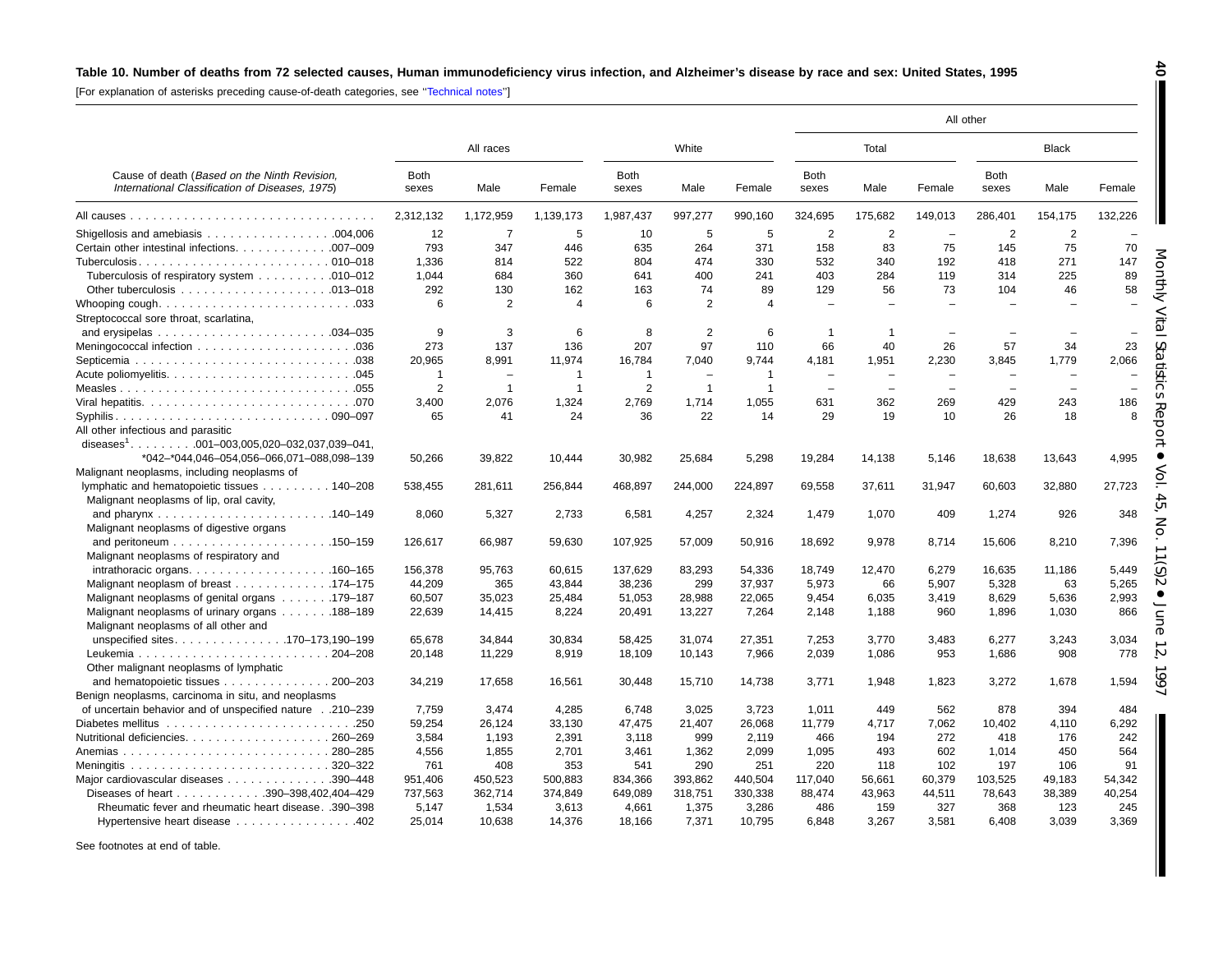#### Table 10. Number of deaths from 72 selected causes, Human immunodeficiency virus infection, and Alzheimer's disease by race and sex: United States, 1995-Con.

[For explanation of asterisks preceding cause-of-death categories, see [''Technical](#page-72-0) notes'']

|                                                                                                 |                      |           |         |                      |         |         |               |        |        | All other            |              |        |
|-------------------------------------------------------------------------------------------------|----------------------|-----------|---------|----------------------|---------|---------|---------------|--------|--------|----------------------|--------------|--------|
|                                                                                                 |                      | All races |         |                      | White   |         |               | Total  |        |                      | <b>Black</b> |        |
| Cause of death (Based on the Ninth Revision,<br>International Classification of Diseases, 1975) | <b>Both</b><br>sexes | Male      | Female  | <b>Both</b><br>sexes | Male    | Female  | Both<br>sexes | Male   | Female | <b>Both</b><br>sexes | Male         | Female |
| Major cardiovascular diseases-Con.                                                              |                      |           |         |                      |         |         |               |        |        |                      |              |        |
| Hypertensive heart and renal disease 404                                                        | 2.484                | 997       | 1.487   | 1,765                | 703     | 1,062   | 719           | 294    | 425    | 672                  | 274          | 398    |
| Ischemic heart disease 410-414                                                                  | 481,287              | 244,819   | 236,468 | 433,329              | 221,072 | 212,257 | 47,958        | 23,747 | 24,211 | 41,842               | 20,122       | 21,720 |
| Acute myocardial infarction 410<br>Other acute and subacute forms of                            | 218,229              | 115,987   | 102,242 | 195,726              | 104,716 | 91,010  | 22,503        | 11,271 | 11,232 | 19,766               | 9,594        | 10,172 |
| ischemic heart disease 411                                                                      | 2.740                | 1,517     | 1,223   | 2,356                | 1,308   | 1,048   | 384           | 209    | 175    | 351                  | 190          | 161    |
| Old myocardial infarction and other forms                                                       | 840                  | 338       | 502     | 765                  | 306     | 459     | 75            | 32     | 43     | 69                   | 30           | 39     |
| of chronic ischemic heart disease 412,414                                                       | 259.478              | 126.977   | 132.501 | 234.482              | 114.742 | 119.740 | 24.996        | 12.235 | 12,761 | 21,656               | 10,308       | 11,348 |
| Other diseases of endocardium424<br>All other forms of heart                                    | 16,241               | 6,575     | 9,666   | 14,995               | 6,036   | 8,959   | 1,246         | 539    | 707    | 1,033                | 434          | 599    |
| disease415-423,425-429                                                                          | 207,390              | 98,151    | 109,239 | 176,173              | 82,194  | 93,979  | 31,217        | 15,957 | 15,260 | 28,320               | 14,397       | 13,923 |
| Hypertension with or without renal disease 401,403                                              | 12,483               | 5,025     | 7,458   | 9,452                | 3,697   | 5,755   | 3,031         | 1,328  | 1,703  | 2,804                | 1,216        | 1,588  |
| Cerebrovascular diseases 430-438<br>Intracerebral and other intracranial                        | 157,991              | 61,563    | 96,428  | 136,481              | 52,045  | 84,436  | 21,510        | 9,518  | 11,992 | 18,537               | 8,011        | 10,526 |
| Cerebral thrombosis and unspecified                                                             | 22.645               | 10.374    | 12.271  | 18.452               | 8.209   | 10.243  | 4.193         | 2.165  | 2.028  | 3.379                | 1.729        | 1.650  |
| occlusion of cerebral arteries 434.0.434.9                                                      | 13.901               | 5,300     | 8,601   | 12,089               | 4,528   | 7,561   | 1,812         | 772    | 1,040  | 1,600                | 667          | 933    |
| All other and late effects of cerebrovascular                                                   | 627                  | 263       | 364     | 570                  | 238     | 332     | 57            | 25     | 32     | 43                   | 18           | 25     |
|                                                                                                 | 120,818              | 45,626    | 75,192  | 105,370              | 39,070  | 66,300  | 15,448        | 6,556  | 8,892  | 13,515               | 5,597        | 7,918  |
| Other diseases of arteries, arterioles.                                                         | 16,723               | 6,404     | 10,319  | 15,378               | 5,840   | 9,538   | 1,345         | 564    | 781    | 1,199                | 489          | 710    |
|                                                                                                 | 26,646               | 14,817    | 11,829  | 23,966               | 13,529  | 10,437  | 2,680         | 1,288  | 1,392  | 2,342                | 1,078        | 1,264  |
| Acute bronchitis and bronchiolitis 466                                                          | 532                  | 224       | 308     | 477                  | 197     | 280     | 55            | 27     | 28     | 49                   | 24           | 25     |
| Pneumonia and influenza 480-487                                                                 | 82,923               | 37,787    | 45,136  | 73,641               | 32,948  | 40.693  | 9,282         | 4,839  | 4,443  | 7,803                | 4,019        | 3,784  |
| Pneumonia480-486                                                                                | 82,317               | 37,565    | 44,752  | 73,075               | 32,742  | 40,333  | 9,242         | 4,823  | 4,419  | 7,772                | 4,008        | 3,764  |
| Chronic obstructive pulmonary diseases                                                          | 606                  | 222       | 384     | 566                  | 206     | 360     | 40            | 16     | 24     | 31                   | 11           | 20     |
|                                                                                                 | 102.899              | 53,938    | 48,961  | 95,077               | 49,320  | 45,757  | 7.822         | 4.618  | 3,204  | 6,667                | 3,917        | 2,750  |
| Bronchitis, chronic and unspecified 490–491                                                     | 3,333                | 1,667     | 1,666   | 3,053                | 1,509   | 1,544   | 280           | 158    | 122    | 222                  | 127          | 95     |
|                                                                                                 | 16,927               | 9,344     | 7,583   | 15,928               | 8,656   | 7,272   | 999           | 688    | 311    | 855                  | 578          | 277    |
| Other chronic obstructive pulmonary diseases                                                    | 5.637                | 2,079     | 3,558   | 4,208                | 1,454   | 2,754   | 1,429         | 625    | 804    | 1,247                | 538          | 709    |
| and allied conditions $\ldots \ldots \ldots \ldots \ldots$ 494–496                              | 77,002               | 40,848    | 36,154  | 71,888               | 37,701  | 34,187  | 5,114         | 3,147  | 1,967  | 4,343                | 2,674        | 1,669  |
| Ulcer of stomach and duodenum. 531–533                                                          | 5.464                | 2,624     | 2.840   | 4,840                | 2,269   | 2,571   | 624           | 355    | 269    | 518                  | 289          | 229    |
| Hernia of abdominal cavity and intestinal                                                       | 398                  | 229       | 169     | 313                  | 168     | 145     | 85            | 61     | 24     | 79                   | 57           | 22     |
| obstruction without mention of hernia 550–553,560                                               | 6,188                | 2,280     | 3,908   | 5,376                | 1,918   | 3,458   | 812           | 362    | 450    | 755                  | 333          | 422    |
| Chronic liver disease and cirrhosis. 571<br>Cholelithiasis and other disorders of               | 25,222               | 16,525    | 8,697   | 21,432               | 14,100  | 7,332   | 3,790         | 2,425  | 1,365  | 3,073                | 1,999        | 1,074  |
|                                                                                                 | 2.751                | 1.215     | 1.536   | 2.416                | 1.080   | 1.336   | 335           | 135    | 200    | 268                  | 100          | 168    |
| Nephritis, nephrotic syndrome, and nephrosis 580-589<br>Acute glomerulonephritis and nephrotic  | 23,676               | 11,389    | 12,287  | 19,117               | 9,288   | 9,829   | 4,559         | 2,101  | 2,458  | 4,159                | 1,916        | 2,243  |
| syndrome580-581                                                                                 | 292                  | 133       | 159     | 244                  | 115     | 129     | 48            | 18     | 30     | 45                   | 18           | 27     |

See footnotes at end of table.

June 12, 1997

**41**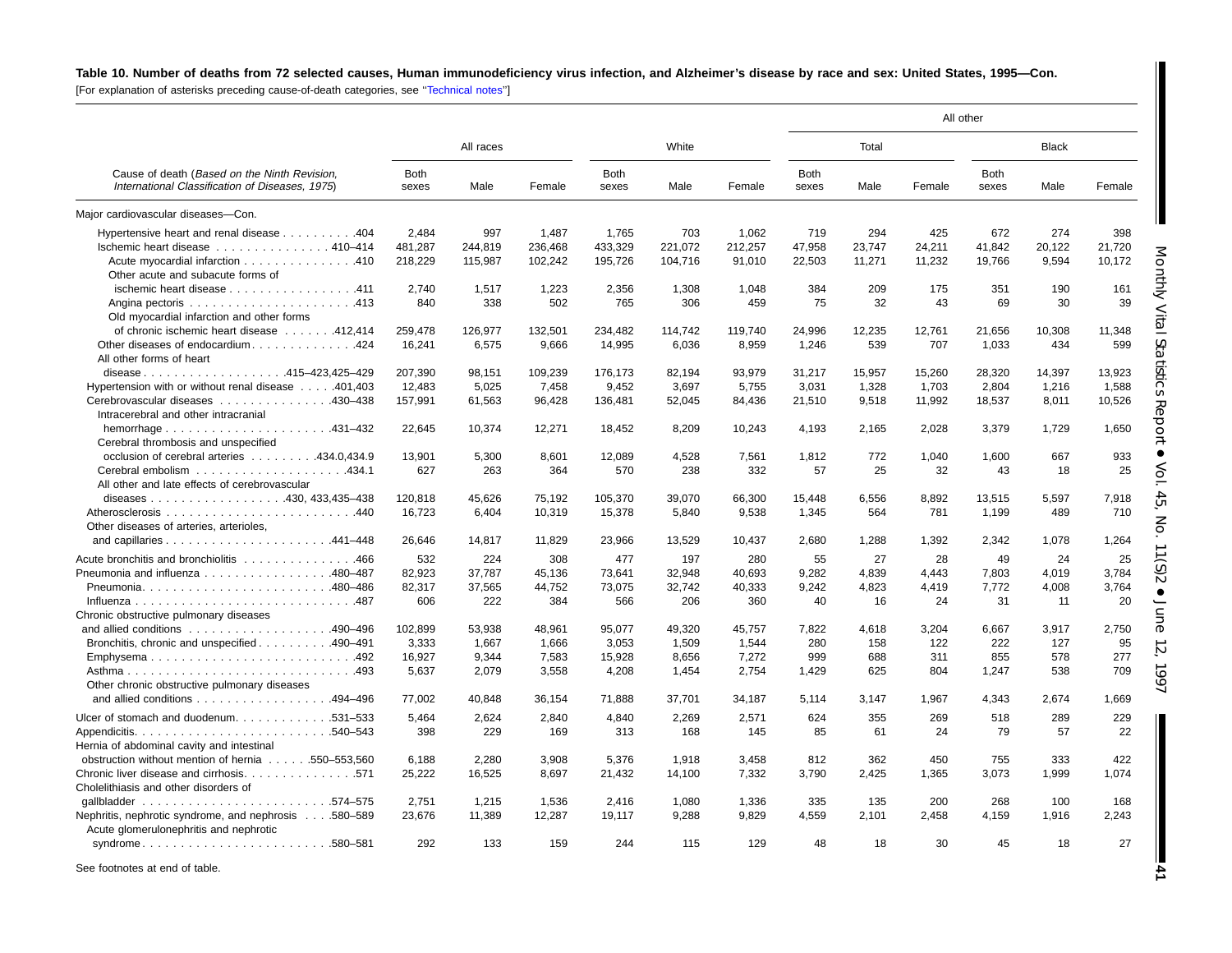#### Table 10. Number of deaths from 72 selected causes, Human immunodeficiency virus infection, and Alzheimer's disease by race and sex: United States, 1995-Con.

[For explanation of asterisks preceding cause-of-death categories, see "Technical notes"]

|                                                                                                                                                                                                                                         |                      |                      |            |                      |            |                |                      |            |            | All other            |                      |          |  |
|-----------------------------------------------------------------------------------------------------------------------------------------------------------------------------------------------------------------------------------------|----------------------|----------------------|------------|----------------------|------------|----------------|----------------------|------------|------------|----------------------|----------------------|----------|--|
|                                                                                                                                                                                                                                         |                      | All races            |            |                      | White      |                |                      | Total      |            |                      | <b>Black</b>         |          |  |
| Cause of death (Based on the Ninth Revision,<br>International Classification of Diseases, 1975)                                                                                                                                         | <b>Both</b><br>sexes | Male                 | Female     | <b>Both</b><br>sexes | Male       | Female         | <b>Both</b><br>sexes | Male       | Female     | <b>Both</b><br>sexes | Male                 | Female   |  |
| Nephritis, nephrotic syndrome, and nephrosis-Con.                                                                                                                                                                                       |                      |                      |            |                      |            |                |                      |            |            |                      |                      |          |  |
| Chronic glomerulonephritis, nephritis and<br>nephropathy, not specified as acute or chronic,<br>and renal sclerosis, unspecified 582-583,587<br>Renal failure, disorders resulting from impaired<br>renal function, and small kidney of | 1.504                | 753                  | 751        | 1,206                | 599        | 607            | 298                  | 154        | 144        | 266                  | 139                  | 127      |  |
| unknown cause 584-586,588-589                                                                                                                                                                                                           | 21,880               | 10,503               | 11,377     | 17,667               | 8,574      | 9,093          | 4,213                | 1,929      | 2,284      | 3,848                | 1,759                | 2,089    |  |
|                                                                                                                                                                                                                                         | 918                  | 241                  | 677        | 783                  | 201        | 582            | 135                  | 40         | 95         | 111                  | 36                   | 75       |  |
|                                                                                                                                                                                                                                         | 406                  | 406                  | $\sim 100$ | 364                  | 364        | $\sim 100$     | 42                   | 42         | $\sim 100$ | 36                   | 36                   | $\cdots$ |  |
| Complications of pregnancy, childbirth,                                                                                                                                                                                                 |                      |                      |            |                      |            |                |                      |            |            |                      |                      |          |  |
|                                                                                                                                                                                                                                         | 277                  | $\sim 100$           | 277        | 129                  | $\sim 100$ | 129            | 148                  | $\sim 100$ | 148        | 133                  | $\sim 100$           | 133      |  |
| Pregnancy with abortive outcome<br>.630-638<br>Other complications of pregnancy, childbirth,                                                                                                                                            | 28                   | $\sim 100$           | 28         | $\overline{7}$       | $\sim 100$ | $\overline{7}$ | 21                   | $\sim 100$ | 21         | 21                   | $\sim 100$           | 21       |  |
| and the puerperium.<br>.640-676                                                                                                                                                                                                         | 249                  | $\sim$ $\sim$ $\sim$ | 249        | 122                  | $\sim 100$ | 122            | 127                  | $\sim 100$ | 127        | 112                  | $\sim$ $\sim$ $\sim$ | 112      |  |
| Certain conditions originating in the perinatal                                                                                                                                                                                         | 11,891               | 6,243                | 5,648      | 9,614                | 5,047      | 4,567          | 2,277                | 1,196      | 1,081      | 1,887                | 996                  | 891      |  |
| .760-779<br>period<br>Birth trauma, intrauterine hypoxia, birth                                                                                                                                                                         | 13,471               | 7,600                | 5,871      | 8,155                | 4.676      | 3,479          | 5,316                | 2,924      | 2,392      | 4,952                | 2,731                | 2,221    |  |
| asphyxia, and respiratory distress syndrome767-769<br>Other conditions originating in the perinatal                                                                                                                                     | 2,168                | 1,281                | 887        | 1,411                | 835        | 576            | 757                  | 446        | 311        | 687                  | 413                  | 274      |  |
|                                                                                                                                                                                                                                         | 11,303               | 6.319                | 4,984      | 6.744                | 3,841      | 2.903          | 4,559                | 2,478      | 2,081      | 4.265                | 2,318                | 1,947    |  |
| Symptoms, signs, and ill-defined conditions 780–799                                                                                                                                                                                     | 27,283               | 14,244               | 13,039     | 21,837               | 11,126     | 10,711         | 5,446                | 3,118      | 2,328      | 4,958                | 2,839                | 2,119    |  |
| .Residual                                                                                                                                                                                                                               | 214,121              | 93,605               | 120,516    | 187,233              | 80,624     | 106,609        | 26,888               | 12,981     | 13,907     | 23,865               | 11,400               | 12,465   |  |
| Accidents and adverse effects E800-E949                                                                                                                                                                                                 | 93.320               | 61.401               | 31.919     | 77.748               | 50.670     | 27.078         | 15,572               | 10.731     | 4.841      | 12.748               | 8.834                | 3,914    |  |
| Motor vehicle accidents<br>E810-E825<br>All other accidents and adverse                                                                                                                                                                 | 43,363               | 29,164               | 14,199     | 36,255               | 24,229     | 12,026         | 7,108                | 4,935      | 2,173      | 5,423                | 3,863                | 1,560    |  |
|                                                                                                                                                                                                                                         | 49,957               | 32,237               | 17,720     | 41,493               | 26,441     | 15,052         | 8,464                | 5,796      | 2,668      | 7,325                | 4,971                | 2,354    |  |
|                                                                                                                                                                                                                                         | 31,284               | 25,369               | 5,915      | 28,187               | 22,853     | 5,334          | 3,097                | 2,516      | 581        | 2,231                | 1,878                | 353      |  |
| Homicide and legal intervention E960-E978                                                                                                                                                                                               | 22,895               | 17,740               | 5,155      | 11,364               | 8,336      | 3,028          | 11,531               | 9,404      | 2,127      | 10,783               | 8,847                | 1,936    |  |
|                                                                                                                                                                                                                                         | 3,310                | 2,470                | 840        | 2,484                | 1,842      | 642            | 826                  | 628        | 198        | 729                  | 560                  | 169      |  |
| Human immunodeficiency virus infection <sup>2</sup> *042-*044                                                                                                                                                                           | 43.115               | 35,950               | 7,165      | 25,509               | 22,670     | 2,839          | 17,606               | 13,280     | 4,326      | 17,139               | 12,875               | 4,264    |  |
| Alzheimer's disease <sup>3</sup> 331.0                                                                                                                                                                                                  | 20,606               | 6,999                | 13,607     | 19,405               | 6,579      | 12,826         | 1,201                | 420        | 781        | 1.086                | 374                  | 712      |  |

– Quantity zero.

. . . Category not applicable. 1Includes data for deaths due to Human immunodeficiency virus infection (categories \*042–\*044) below; see [''Technical](#page-72-0) notes.''

<sup>2</sup>Included in All other infectious and parasitic diseases shown above.

3Included in All other diseases (Residual category).

**42**

T

StatisticsReport • Vol. 45, No. 11(S)2  $\bullet$ June 12,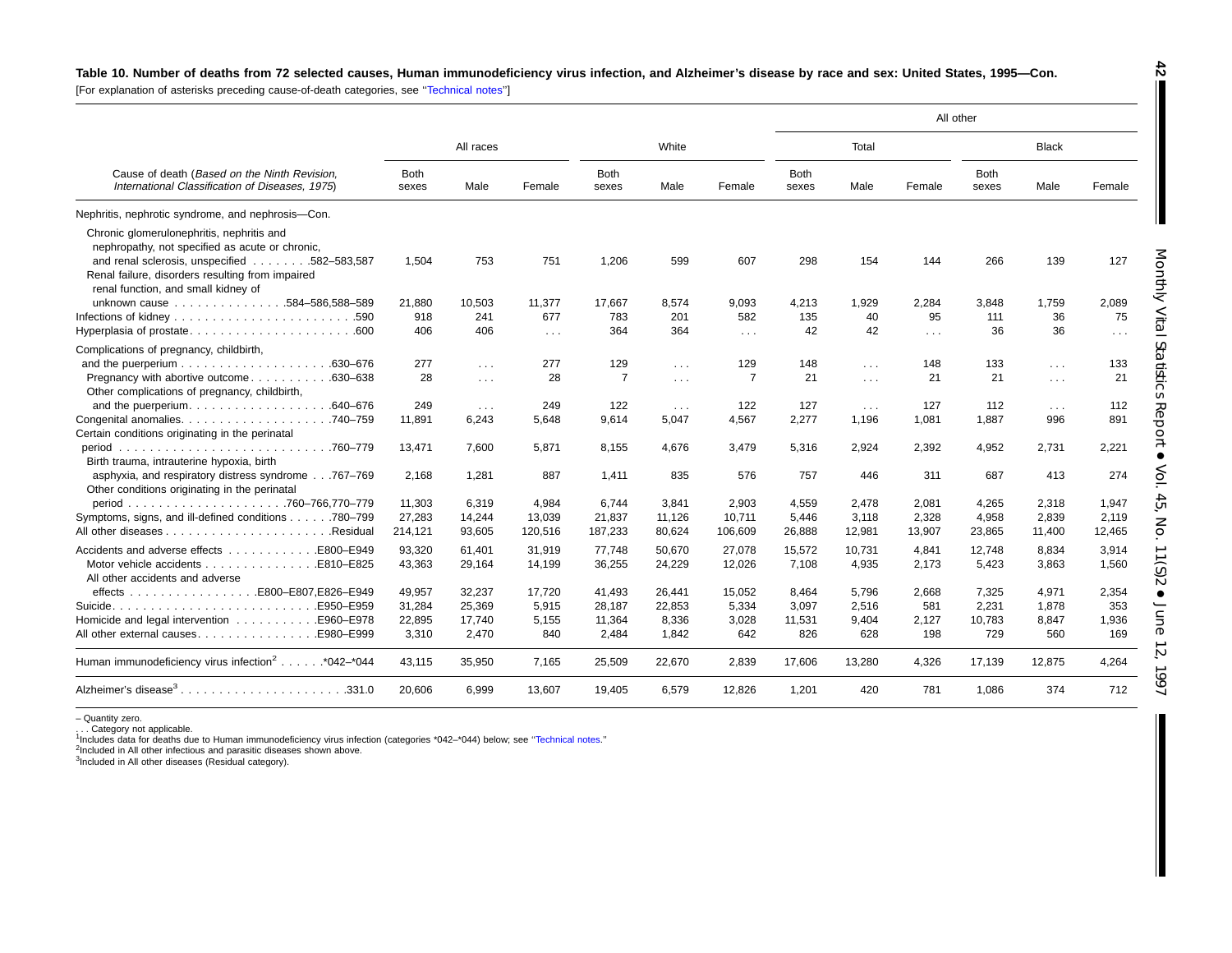## Table 11. Death rates for 72 selected causes, Human immunodeficiency virus infection, and Alzheimer's disease by race and sex: United States, 1995

[Rates per 100,000 population in specified group. For explanation of asterisks preceding cause-of-death categories, see [''Technical](#page-72-0) notes'']

|                                                                                                 |                      |           |         |                      |            |         | All other            |                |         |                      |              |        |
|-------------------------------------------------------------------------------------------------|----------------------|-----------|---------|----------------------|------------|---------|----------------------|----------------|---------|----------------------|--------------|--------|
|                                                                                                 |                      | All races |         |                      | White      |         |                      | Total          |         |                      | <b>Black</b> |        |
| Cause of death (Based on the Ninth Revision,<br>International Classification of Diseases, 1975) | <b>Both</b><br>sexes | Male      | Female  | <b>Both</b><br>sexes | Male       | Female  | <b>Both</b><br>sexes | Male           | Female  | <b>Both</b><br>sexes | Male         | Female |
|                                                                                                 | 880.0                | 914.1     | 847.3   | 911.3                | 932.1      | 891.3   | 726.9                | 824.0          | 638.2   | 864.2                | 980.7        | 759.0  |
|                                                                                                 | $\pmb{\ast}$         | $\star$   | $\star$ | $\star$              | $\star$    | $\star$ | $\star$              | $\star$        | $\star$ | $\star$              | $\star$      |        |
| Certain other intestinal infections. 007-009                                                    | 0.3                  | 0.3       | 0.3     | 0.3                  | 0.2        | 0.3     | 0.4                  | 0.4            | 0.3     | 0.4                  | 0.5          | 0.4    |
|                                                                                                 | 0.5                  | 0.6       | 0.4     | 0.4                  | 0.4        | 0.3     | 1.2                  | 1.6            | 0.8     | 1.3                  | 1.7          | 0.8    |
| Tuberculosis of respiratory system 010–012                                                      | 0.4                  | 0.5       | 0.3     | 0.3                  | 0.4        | 0.2     | 0.9                  | 1.3            | 0.5     | 0.9                  | 1.4          | 0.5    |
|                                                                                                 | 0.1                  | 0.1       | 0.1     | 0.1                  | 0.1        | 0.1     | 0.3                  | 0.3            | 0.3     | 0.3                  | 0.3          | 0.3    |
|                                                                                                 | $\pmb{\ast}$         |           |         |                      |            |         |                      |                |         |                      |              |        |
| Streptococcal sore throat, scarlatina,                                                          |                      |           |         |                      |            |         |                      |                |         |                      |              |        |
|                                                                                                 | $\pmb{\ast}$         | $\star$   | $\star$ | $\star$              | $\star$    | $\star$ | $\star$              | $\star$        | $\star$ | $\star$              | $\star$      |        |
|                                                                                                 | 0.1                  | 0.1       | 0.1     | 0.1                  | 0.1        | 0.1     | 0.1                  | 0.2            | 0.1     | 0.2                  | 0.2          | 0.1    |
|                                                                                                 | 8.0                  | 7.0       | 8.9     | 7.7                  | 6.6        | 8.8     | 9.4                  | 9.2            | 9.6     | 11.6                 | 11.3         | 11.9   |
|                                                                                                 |                      | $\star$   |         |                      |            |         |                      | $\star$        | $\star$ |                      |              |        |
|                                                                                                 | $\star$              | $\star$   | $\star$ | $\star$              | $\star$    | $\star$ | $\star$              | $\star$        | $\star$ | $\star$              | $\star$      |        |
|                                                                                                 |                      |           |         |                      |            |         |                      |                |         |                      |              |        |
|                                                                                                 | 1.3                  | 1.6       | 1.0     | 1.3                  | 1.6<br>0.0 | 0.9     | 1.4                  | 1.7<br>$\star$ | 1.2     | 1.3<br>0.1           | 1.5          | 1.1    |
| All other infectious and parasitic                                                              | 0.0                  | 0.0       | 0.0     | 0.0                  |            |         | 0.1                  |                |         |                      |              |        |
| diseases <sup>1</sup> . 001-003,005,020-032,037,039-041,                                        |                      |           |         |                      |            |         |                      |                |         |                      |              |        |
| *042-*044, 046-054,056-066,071-088,098-139                                                      | 19.1                 | 31.0      | 7.8     | 14.2                 | 24.0       | 4.8     | 43.2                 | 66.3           | 22.0    | 56.2                 | 86.8         | 28.7   |
| Malignant neoplasms, including neoplasms of                                                     |                      |           |         |                      |            |         |                      |                |         |                      |              |        |
| lymphatic and hematopoietic tissues. 140–208                                                    | 204.9                | 219.5     | 191.0   | 215.0                | 228.1      | 202.4   | 155.7                | 176.4          | 136.8   | 182.9                | 209.1        | 159.1  |
| Malignant neoplasms of lip, oral cavity,                                                        |                      |           |         |                      |            |         |                      |                |         |                      |              |        |
|                                                                                                 | 3.1                  | 4.2       | 2.0     | 3.0                  | 4.0        | 2.1     | 3.3                  | 5.0            | 1.8     | 3.8                  | 5.9          | 2.0    |
| Malignant neoplasms of digestive organs                                                         |                      |           |         |                      |            |         |                      |                |         |                      |              |        |
|                                                                                                 | 48.2                 | 52.2      | 44.4    | 49.5                 | 53.3       | 45.8    | 41.8                 | 46.8           | 37.3    | 47.1                 | 52.2         | 42.5   |
| Malignant neoplasms of respiratory and                                                          |                      |           |         |                      |            |         |                      |                |         |                      |              |        |
| $intrathoracic organs. \ldots \ldots \ldots \ldots \ldots \ldots \ldots \ldots 160-165$         | 59.5                 | 74.6      | 45.1    | 63.1                 | 77.8       | 48.9    | 42.0                 | 58.5           | 26.9    | 50.2                 | 71.2         | 31.3   |
| Malignant neoplasm of breast 174–175                                                            | 16.8                 | 0.3       | 32.6    | 17.5                 | 0.3        | 34.1    | 13.4                 | 0.3            | 25.3    | 16.1                 | 0.4          | 30.2   |
| Malignant neoplasms of genital organs 179–187                                                   | 23.0                 | 27.3      | 19.0    | 23.4                 | 27.1       | 19.9    | 21.2                 | 28.3           | 14.6    | 26.0                 | 35.8         | 17.2   |
| Malignant neoplasms of urinary organs 188–189                                                   | 8.6                  | 11.2      | 6.1     | 9.4                  | 12.4       | 6.5     | 4.8                  | 5.6            | 4.1     | 5.7                  | 6.6          | 5.0    |
| Malignant neoplasms of all other and                                                            |                      |           |         |                      |            |         |                      |                |         |                      |              |        |
| unspecified sites170-173,190-199                                                                | 25.0                 | 27.2      | 22.9    | 26.8                 | 29.0       | 24.6    | 16.2                 | 17.7           | 14.9    | 18.9                 | 20.6         | 17.4   |
| Leukemia<br>$.204 - 208$                                                                        | 7.7                  | 8.8       | 6.6     | 8.3                  | 9.5        | 7.2     | 4.6                  | 5.1            | 4.1     | 5.1                  | 5.8          | 4.5    |
| Other malignant neoplasms of lymphatic                                                          |                      |           |         |                      |            |         |                      |                |         |                      |              |        |
| and hematopoietic tissues. $\ldots$ . 200–203                                                   | 13.0                 | 13.8      | 12.3    | 14.0                 | 14.7       | 13.3    | 8.4                  | 9.1            | 7.8     | 9.9                  | 10.7         | 9.2    |
| Benign neoplasms, carcinoma in situ, and neoplasms                                              |                      |           |         |                      |            |         |                      |                |         |                      |              |        |
| of uncertain behavior and of unspecified nature.210-239                                         | 3.0                  | 2.7       | 3.2     | 3.1                  | 2.8        | 3.4     | 2.3                  | 2.1            | 2.4     | 2.6                  | 2.5          | 2.8    |
|                                                                                                 | 22.6                 | 20.4      | 24.6    | 21.8                 | 20.0       | 23.5    | 26.4                 | 22.1           | 30.2    | 31.4                 | 26.1         | 36.1   |
|                                                                                                 | 1.4                  | 0.9       | 1.8     | 1.4                  | 0.9        | 1.9     | 1.0                  | 0.9            | 1.2     | 1.3                  | 1.1          | 1.4    |
|                                                                                                 | 1.7                  | 1.4       | 2.0     | 1.6                  | 1.3        | 1.9     | 2.5                  | 2.3            | 2.6     | 3.1                  | 2.9          | 3.2    |
| Meningitis320–322                                                                               | 0.3                  | 0.3       | 0.3     | 0.2                  | 0.3        | 0.2     | 0.5                  | 0.6            | 0.4     | 0.6                  | 0.7          | 0.5    |
| Major cardiovascular diseases<br>$.390 - 448$                                                   | 362.1                | 351.1     | 372.6   | 382.6                | 368.1      | 396.5   | 262.0                | 265.8          | 258.6   | 312.4                | 312.8        | 312.0  |
| Diseases of heart 390-398,402,404-429                                                           | 280.7                | 282.7     | 278.8   | 297.6                | 297.9      | 297.4   | 198.1                | 206.2          | 190.6   | 237.3                | 244.2        | 231.1  |
| Rheumatic fever and rheumatic heart disease. .390-398                                           | 2.0                  | 1.2       | 2.7     | 2.1                  | 1.3        | 3.0     | 1.1                  | 0.7            | 1.4     | 1.1                  | 0.8          | 1.4    |
| Hypertensive heart disease                                                                      | 9.5                  | 8.3       | 10.7    | 8.3                  | 6.9        | 9.7     | 15.3                 | 15.3           | 15.3    | 19.3                 | 19.3         | 19.3   |

See footnotes at end of table.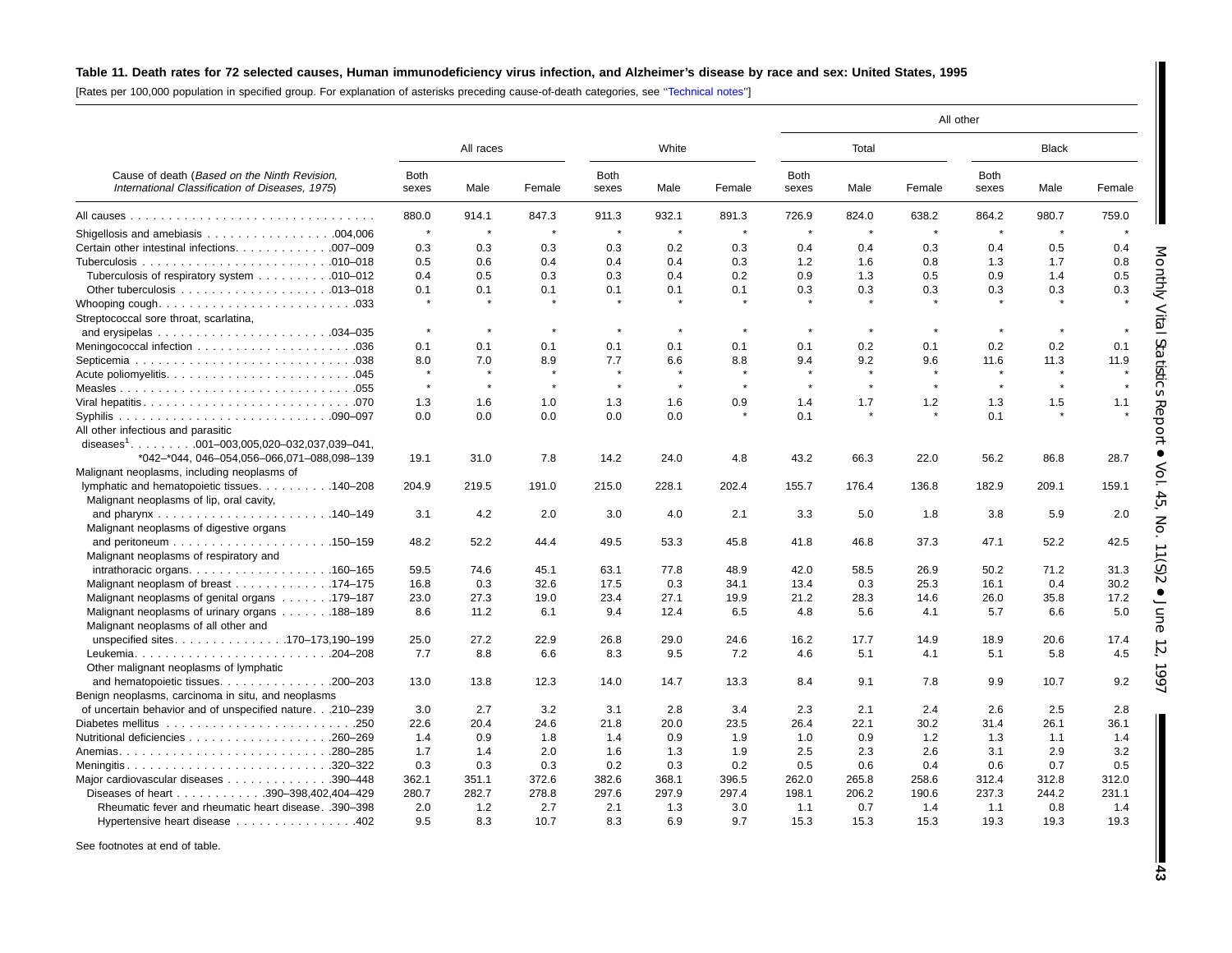## Table 11. Death rates for 72 selected causes, Human immunodeficiency virus infection, and Alzheimer's disease by race and sex: United States, 1995-Con.

[Rates per 100,000 population in specified group. For explanation of asterisks preceding cause-of-death categories, see '['Technical](#page-72-0) notes'']

|                                                                                                                                             |                      |           |        |                      |       |        |                      |       |        | All other            |              |        |
|---------------------------------------------------------------------------------------------------------------------------------------------|----------------------|-----------|--------|----------------------|-------|--------|----------------------|-------|--------|----------------------|--------------|--------|
| Cause of death (Based on the Ninth Revision,<br>International Classification of Diseases, 1975)<br>Hypertensive heart and renal disease 404 |                      | All races |        |                      | White |        |                      | Total |        |                      | <b>Black</b> |        |
|                                                                                                                                             | <b>Both</b><br>sexes | Male      | Female | <b>Both</b><br>sexes | Male  | Female | <b>Both</b><br>sexes | Male  | Female | <b>Both</b><br>sexes | Male         | Female |
| Major cardiovascular diseases-Con.                                                                                                          |                      |           |        |                      |       |        |                      |       |        |                      |              |        |
|                                                                                                                                             | 0.9                  | 0.8       | 1.1    | 0.8                  | 0.7   | 1.0    | 1.6                  | 1.4   | 1.8    | 2.0                  | 1.7          | 2.3    |
| Ischemic heart disease 410–414                                                                                                              | 183.2                | 190.8     | 175.9  | 198.7                | 206.6 | 191.1  | 107.4                | 111.4 | 103.7  | 126.3                | 128.0        | 124.7  |
| Acute myocardial infarction 410<br>Other acute and subacute forms of                                                                        | 83.1                 | 90.4      | 76.0   | 89.7                 | 97.9  | 81.9   | 50.4                 | 52.9  | 48.1   | 59.6                 | 61.0         | 58.4   |
| ischemic heart disease 411                                                                                                                  | 1.0                  | 1.2       | 0.9    | 1.1                  | 1.2   | 0.9    | 0.9                  | 1.0   | 0.7    | 1.1                  | 1.2          | 0.9    |
| Old myocardial infarction and other forms                                                                                                   | 0.3                  | 0.3       | 0.4    | 0.4                  | 0.3   | 0.4    | 0.2                  | 0.2   | 0.2    | 0.2                  | 0.2          | 0.2    |
| of chronic ischemic heart disease 412.414                                                                                                   | 98.8                 | 99.0      | 98.6   | 107.5                | 107.2 | 107.8  | 56.0                 | 57.4  | 54.7   | 65.3                 | 65.6         | 65.1   |
| Other diseases of endocardium424<br>All other forms of heart                                                                                | 6.2                  | 5.1       | 7.2    | 6.9                  | 5.6   | 8.1    | 2.8                  | 2.5   | 3.0    | 3.1                  | 2.8          | 3.4    |
| disease415-423,425-429                                                                                                                      | 78.9                 | 76.5      | 81.3   | 80.8                 | 76.8  | 84.6   | 69.9                 | 74.8  | 65.4   | 85.5                 | 91.6         | 79.9   |
| Hypertension with or without renal disease 401,403                                                                                          | 4.8                  | 3.9       | 5.5    | 4.3                  | 3.5   | 5.2    | 6.8                  | 6.2   | 7.3    | 8.5                  | 7.7          | 9.1    |
| Cerebrovascular diseases 430–438<br>Intracerebral and other intracranial                                                                    | 60.1                 | 48.0      | 71.7   | 62.6                 | 48.6  | 76.0   | 48.2                 | 44.6  | 51.4   | 55.9                 | 51.0         | 60.4   |
| hemorrhage $\ldots \ldots \ldots \ldots \ldots \ldots$<br>Cerebral thrombosis and unspecified                                               | 8.6                  | 8.1       | 9.1    | 8.5                  | 7.7   | 9.2    | 9.4                  | 10.2  | 8.7    | 10.2                 | 11.0         | 9.5    |
| occlusion of cerebral arteries 434.0.434.9                                                                                                  | 5.3                  | 4.1       | 6.4    | 5.5                  | 4.2   | 6.8    | 4.1                  | 3.6   | 4.5    | 4.8                  | 4.2          | 5.4    |
| All other and late effects of cerebrovascular                                                                                               | 0.2                  | 0.2       | 0.3    | 0.3                  | 0.2   | 0.3    | 0.1                  | 0.1   | 0.1    | 0.1                  | $\star$      | 0.1    |
|                                                                                                                                             | 46.0                 | 35.6      | 55.9   | 48.3                 | 36.5  | 59.7   | 34.6                 | 30.8  | 38.1   | 40.8                 | 35.6         | 45.5   |
| Other diseases of arteries, arterioles,                                                                                                     | 6.4                  | 5.0       | 7.7    | 7.1                  | 5.5   | 8.6    | 3.0                  | 2.6   | 3.3    | 3.6                  | 3.1          | 4.1    |
|                                                                                                                                             | 10.1                 | 11.5      | 8.8    | 11.0                 | 12.6  | 9.4    | 6.0                  | 6.0   | 6.0    | 7.1                  | 6.9          | 7.3    |
| Acute bronchitis and bronchiolitis 466                                                                                                      | 0.2                  | 0.2       | 0.2    | 0.2                  | 0.2   | 0.3    | 0.1                  | 0.1   | 0.1    | 0.1                  | 0.2          | 0.1    |
| Pneumonia and influenza 480–487                                                                                                             | 31.6                 | 29.4      | 33.6   | 33.8                 | 30.8  | 36.6   | 20.8                 | 22.7  | 19.0   | 23.5                 | 25.6         | 21.7   |
| Pneumonia480-486                                                                                                                            | 31.3                 | 29.3      | 33.3   | 33.5                 | 30.6  | 36.3   | 20.7                 | 22.6  | 18.9   | 23.5                 | 25.5         | 21.6   |
|                                                                                                                                             | 0.2                  | 0.2       | 0.3    | 0.3                  | 0.2   | 0.3    | 0.1                  |       | 0.1    | 0.1                  | $\pmb{\ast}$ | 0.1    |
| Chronic obstructive pulmonary diseases                                                                                                      |                      |           |        |                      |       |        |                      |       |        |                      |              |        |
| and allied conditions $\ldots \ldots \ldots \ldots \ldots \ldots$ 490-496                                                                   | 39.2                 | 42.0      | 36.4   | 43.6                 | 46.1  | 41.2   | 17.5                 | 21.7  | 13.7   | 20.1                 | 24.9         | 15.8   |
| Bronchitis, chronic and unspecified 490–491                                                                                                 | 1.3                  | 1.3       | 1.2    | 1.4                  | 1.4   | 1.4    | 0.6                  | 0.7   | 0.5    | 0.7                  | 0.8          | 0.5    |
| Emphysema492                                                                                                                                | 6.4                  | 7.3       | 5.6    | 7.3                  | 8.1   | 6.5    | 2.2                  | 3.2   | 1.3    | 2.6                  | 3.7          | 1.6    |
| Other chronic obstructive pulmonary diseases                                                                                                | 2.1                  | 1.6       | 2.6    | 1.9                  | 1.4   | 2.5    | 3.2                  | 2.9   | 3.4    | 3.8                  | 3.4          | 4.1    |
| and allied conditions $\ldots \ldots \ldots \ldots \ldots$ 494–496                                                                          | 29.3                 | 31.8      | 26.9   | 33.0                 | 35.2  | 30.8   | 11.4                 | 14.8  | 8.4    | 13.1                 | 17.0         | 9.6    |
| Ulcer of stomach and duodenum. 531-533                                                                                                      | 2.1                  | 2.0       | 2.1    | 2.2                  | 2.1   | 2.3    | 1.4                  | 1.7   | 1.2    | 1.6                  | 1.8          | 1.3    |
| Hernia of abdominal cavity and intestinal                                                                                                   | 0.2                  | 0.2       | 0.1    | 0.1                  | 0.2   | 0.1    | 0.2                  | 0.3   | 0.1    | 0.2                  | 0.4          | 0.1    |
| obstruction without mention of hernia 550–553,560                                                                                           | 2.4                  | 1.8       | 2.9    | 2.5                  | 1.8   | 3.1    | 1.8                  | 1.7   | 1.9    | 2.3                  | 2.1          | 2.4    |
| Chronic liver disease and cirrhosis. 571<br>Cholelithiasis and other disorders of                                                           | 9.6                  | 12.9      | 6.5    | 9.8                  | 13.2  | 6.6    | 8.5                  | 11.4  | 5.8    | 9.3                  | 12.7         | 6.2    |
|                                                                                                                                             | 1.0                  | 0.9       | 1.1    | 1.1                  | 1.0   | 1.2    | 0.7                  | 0.6   | 0.9    | 0.8                  | 0.6          | 1.0    |

See footnotes at end of table.

Monthly Vital

Statistics

Report •

Vol. 45, No. 11(S)2

 $\bullet$ 

June 12, 1997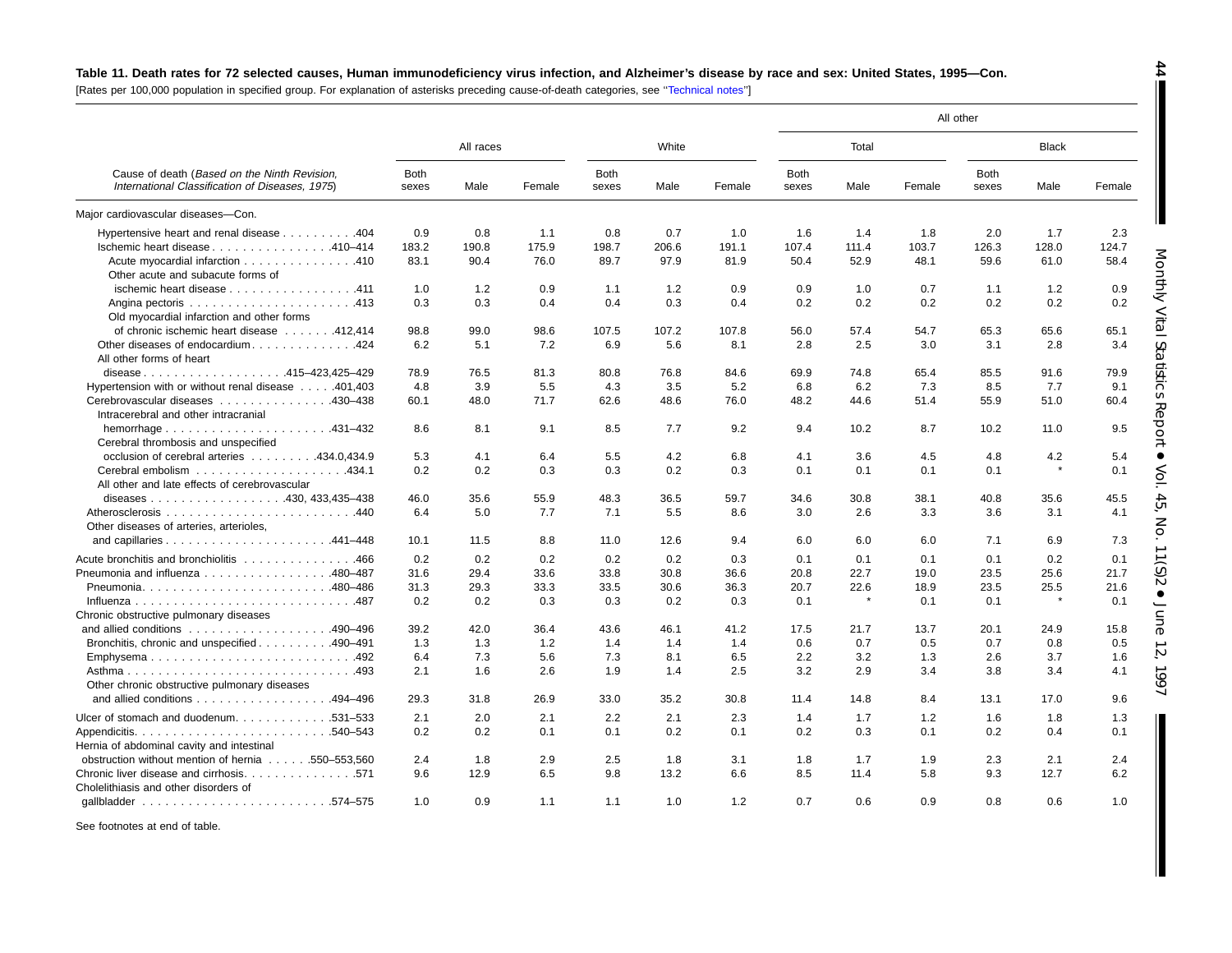#### Table 11. Death rates for 72 selected causes, Human immunodeficiency virus infection, and Alzheimer's disease by race and sex: United States, 1995-Con.

[Rates per 100,000 population in specified group. For explanation of asterisks preceding cause-of-death categories, see [''Technical](#page-72-0) notes'']

|                                                                                                                                         |               |                      |                         |                      |                         |           |                      |                      |            | All other            |                      |            |
|-----------------------------------------------------------------------------------------------------------------------------------------|---------------|----------------------|-------------------------|----------------------|-------------------------|-----------|----------------------|----------------------|------------|----------------------|----------------------|------------|
| Cause of death (Based on the Ninth Revision,<br>International Classification of Diseases, 1975).                                        |               | All races            |                         |                      | White                   |           |                      | Total                |            |                      | <b>Black</b>         |            |
|                                                                                                                                         | Both<br>sexes | Male                 | Female                  | <b>Both</b><br>sexes | Male                    | Female    | <b>Both</b><br>sexes | Male                 | Female     | <b>Both</b><br>sexes | Male                 | Female     |
| Nephritis, nephrotic syndrome, and nephrosis. 580-589<br>Acute glomerulonephritis and nephrotic                                         | 9.0           | 8.9                  | 9.1                     | 8.8                  | 8.7                     | 8.8       | 10.2                 | 9.9                  | 10.5       | 12.5                 | 12.2                 | 12.9       |
| syndrome580-581<br>Chronic glomerulonephritis, nephritis and<br>nephropathy, not specified as acute or chronic,                         | 0.1           | 0.1                  | 0.1                     | 0.1                  | 0.1                     | 0.1       | 0.1                  |                      | 0.1        | 0.1                  |                      | 0.2        |
| and renal sclerosis, unspecified 582-583,587<br>Renal failure, disorders resulting from impaired<br>renal function, and small kidney of | 0.6           | 0.6                  | 0.6                     | 0.6                  | 0.6                     | 0.5       | 0.7                  | 0.7                  | 0.6        | 0.8                  | 0.9                  | 0.7        |
| unknown cause 584-586,588-589                                                                                                           | 8.3           | 8.2                  | 8.5                     | 8.1                  | 8.0                     | 8.2       | 9.4                  | 9.0                  | 9.8        | 11.6                 | 11.2                 | 12.0       |
|                                                                                                                                         | 0.3           | 0.2                  | 0.5                     | 0.4                  | 0.2                     | 0.5       | 0.3                  | 0.2                  | 0.4        | 0.3                  | 0.2                  | 0.4        |
|                                                                                                                                         | 0.2           | 0.3                  | $\sim 100$ km s $^{-1}$ | 0.2                  | 0.3                     | $\sim 10$ | 0.1                  | 0.2                  | $\sim 100$ | 0.1                  | 0.2                  | $\ldots$ . |
| Complications of pregnancy, childbirth,                                                                                                 |               |                      |                         |                      |                         |           |                      |                      |            |                      |                      |            |
|                                                                                                                                         | 0.1           | $\sim 100$           | 0.2                     | 0.1                  | $\sim$                  | 0.1       | 0.3                  | $\sim 100$           | 0.6        | 0.4                  | $\sim 100$           | 0.8        |
| Pregnancy with abortive outcome630-638<br>Other complications of pregnancy, childbirth,                                                 | 0.0           | $\sim 100$           | 0.0                     |                      | $\sim 100$ km s $^{-1}$ | $\star$   | 0.0                  | $\sim 100$           | 0.1        | 0.1                  | $\sim 100$           | 0.1        |
|                                                                                                                                         | 0.1           | $\sim$ $\sim$ $\sim$ | 0.2                     | 0.1                  | $\sim$ $\sim$ $\sim$    | 0.1       | 0.3                  | $\sim$ $\sim$ $\sim$ | 0.5        | 0.3                  | $\sim$ $\sim$ $\sim$ | 0.6        |
|                                                                                                                                         | 4.5           | 4.9                  | 4.2                     | 4.4                  | 4.7                     | 4.1       | 5.1                  | 5.6                  | 4.6        | 5.7                  | 6.3                  | 5.1        |
| Certain conditions originating in the perinatal                                                                                         |               |                      |                         |                      |                         |           |                      |                      |            |                      |                      |            |
| Birth trauma, intrauterine hypoxia, birth                                                                                               | 5.1           | 5.9                  | 4.4                     | 3.7                  | 4.4                     | 3.1       | 11.9                 | 13.7                 | 10.2       | 14.9                 | 17.4                 | 12.7       |
| asphyxia, and respiratory distress syndrome767-769<br>Other conditions originating in the perinatal                                     | 0.8           | 1.0                  | 0.7                     | 0.6                  | 0.8                     | 0.5       | 1.7                  | 2.1                  | 1.3        | 2.1                  | 2.6                  | 1.6        |
|                                                                                                                                         | 4.3           | 4.9                  | 3.7                     | 3.1                  | 3.6                     | 2.6       | 10.2                 | 11.6                 | 8.9        | 12.9                 | 14.7                 | 11.2       |
| Symptoms, signs, and ill-defined conditions 780-799                                                                                     | 10.4          | 11.1                 | 9.7                     | 10.0                 | 10.4                    | 9.6       | 12.2                 | 14.6                 | 10.0       | 15.0                 | 18.1                 | 12.2       |
|                                                                                                                                         | 81.5          | 73.0                 | 89.6                    | 85.9                 | 75.4                    | 96.0      | 60.2                 | 60.9                 | 59.6       | 72.0                 | 72.5                 | 71.6       |
| Accidents and adverse effects E800–E949                                                                                                 | 35.5          | 47.9                 | 23.7                    | 35.7                 | 47.4                    | 24.4      | 34.9                 | 50.3                 | 20.7       | 38.5                 | 56.2                 | 22.5       |
|                                                                                                                                         | 16.5          | 22.7                 | 10.6                    | 16.6                 | 22.6                    | 10.8      | 15.9                 | 23.1                 | 9.3        | 16.4                 | 24.6                 | 9.0        |
| All other accidents and adverse                                                                                                         |               |                      |                         |                      |                         |           |                      |                      |            |                      |                      |            |
|                                                                                                                                         | 19.0          | 25.1                 | 13.2                    | 19.0                 | 24.7                    | 13.5      | 18.9                 | 27.2                 | 11.4       | 22.1                 | 31.6                 | 13.5       |
| E950-E959.                                                                                                                              | 11.9          | 19.8                 | 4.4                     | 12.9                 | 21.4                    | 4.8       | 6.9                  | 11.8                 | 2.5        | 6.7                  | 11.9                 | 2.0        |
|                                                                                                                                         | 8.7           | 13.8                 | 3.8                     | 5.2                  | 7.8                     | 2.7       | 25.8                 | 44.1                 | 9.1        | 32.5                 | 56.3                 | 11.1       |
|                                                                                                                                         | 1.3           | 1.9                  | 0.6                     | 1.1                  | 1.7                     | 0.6       | 1.8                  | 2.9                  | 0.8        | 2.2                  | 3.6                  | 1.0        |
| Human immunodeficiency virus infection <sup>2</sup> *042-*044                                                                           | 16.4          | 28.0                 | 5.3                     | 11.7                 | 21.2                    | 2.6       | 39.4                 | 62.3                 | 18.5       | 51.7                 | 81.9                 | 24.5       |
| Alzheimer's disease <sup>3</sup> 331.0                                                                                                  | 7.8           | 5.5                  | 10.1                    | 8.9                  | 6.1                     | 11.5      | 2.7                  | 2.0                  | 3.3        | 3.3                  | 2.4                  | 4.1        |

\* Figure does not meet standards of reliability or precision (see "Technical notes").

. . . Category not applicable.

0.0 Quantity more than zero but less than 0.05.

1Includes data for deaths due to Human immunodeficiency virus infection (categories \*042–\*044) below; see [''Technical](#page-72-0) notes.''

<sup>2</sup>Included in All other infectious and parasitic diseases shown above.

3Included in All other diseases (Residual category).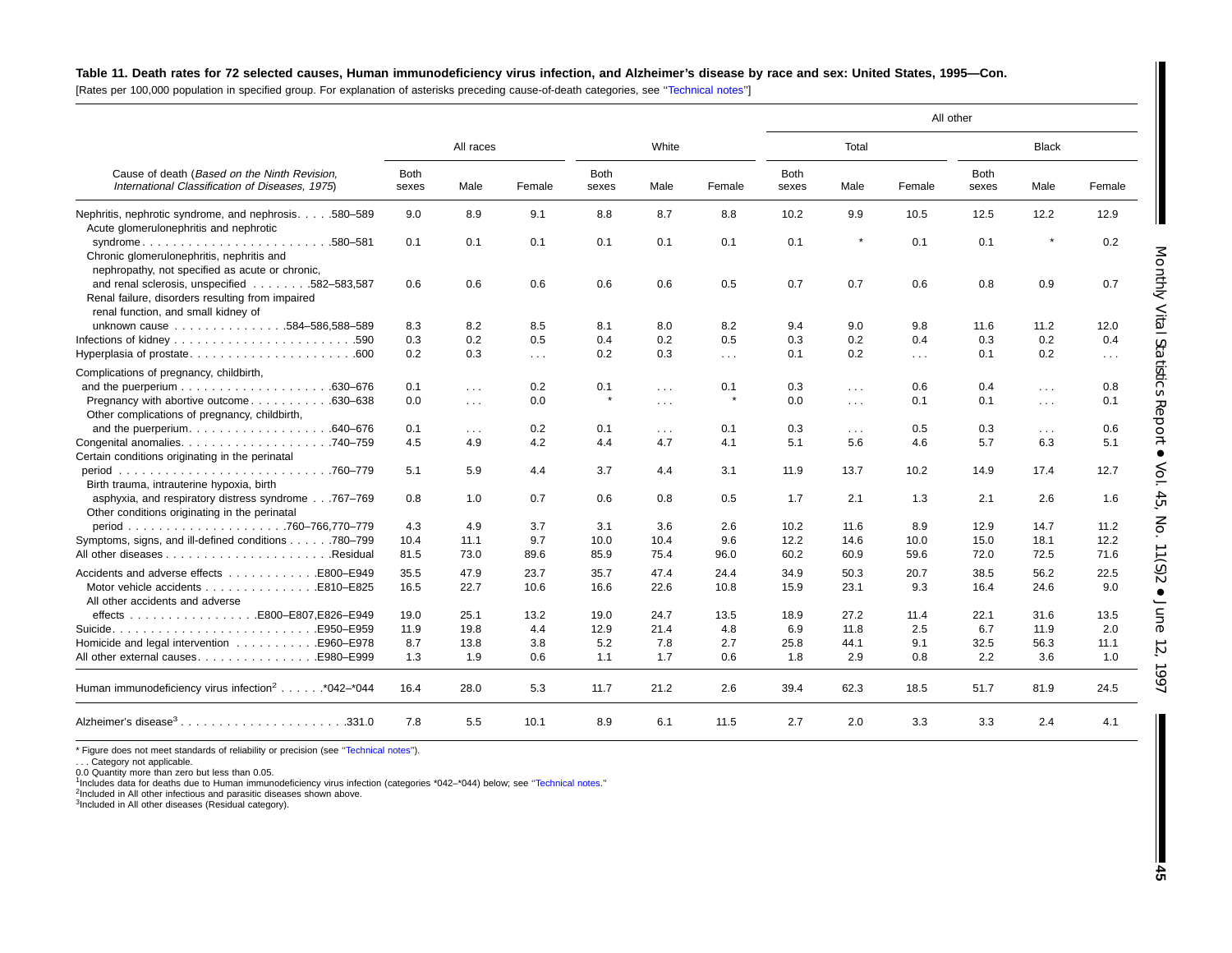## Table 12. Age-adjusted death rates for 72 selected causes, Human immunodeficiency virus infection, and Alzheimer's disease by race and sex: United States, 1995

**46**

П

[Age-adjusted rates per 100,000 U.S. standard population; see [''Technical](#page-72-0) notes.'' For explanation of asterisks preceding cause-of-death categories, see [''Technical](#page-72-0) notes'']

|                                                                                                 |               |           |         |               |         |         |               |         |              | All other            |              |        |
|-------------------------------------------------------------------------------------------------|---------------|-----------|---------|---------------|---------|---------|---------------|---------|--------------|----------------------|--------------|--------|
|                                                                                                 |               | All races |         |               | White   |         |               | Total   |              |                      | <b>Black</b> |        |
| Cause of death (Based on the Ninth Revision,<br>International Classification of Diseases, 1975) | Both<br>sexes | Male      | Female  | Both<br>sexes | Male    | Female  | Both<br>sexes | Male    | Female       | <b>Both</b><br>sexes | Male         | Female |
|                                                                                                 | 503.9         | 646.3     | 385.2   | 476.9         | 610.5   | 364.9   | 655.6         | 860.3   | 494.9        | 765.7                | 1,016.7      | 571.0  |
|                                                                                                 | $\star$       | $\star$   | $\star$ | $\star$       | $\star$ | $\star$ | $\star$       | $\star$ | $\star$      | $\star$              | $\star$      |        |
| Certain other intestinal infections. 007-009                                                    | 0.2           | 0.2       | 0.2     | 0.1           | 0.2     | 0.1     | 0.3           | 0.3     | 0.3          | 0.4                  | 0.4          | 0.3    |
|                                                                                                 | 0.3           | 0.5       | 0.2     | 0.2           | 0.3     | 0.1     | 1.1           | 1.7     | 0.7          | 1.2                  | 1.9          | 0.7    |
| Tuberculosis of respiratory system 010-012                                                      | 0.2           | 0.4       | 0.1     | 0.1           | 0.2     | 0.1     | 0.8           | 1.4     | 0.4          | 0.9                  | 1.5          | 0.4    |
|                                                                                                 | 0.1           | 0.1       | 0.1     | 0.0           | 0.0     | 0.0     | 0.3           | 0.3     | 0.3          | 0.3                  | 0.3          | 0.3    |
|                                                                                                 | $\star$       |           |         |               |         |         |               |         |              |                      |              |        |
| Streptococcal sore throat, scarlatina,                                                          |               |           |         |               |         |         |               |         |              |                      |              |        |
|                                                                                                 | $\pmb{\ast}$  | $\star$   | $\star$ | $\star$       | $\star$ | $\star$ | $\star$       | $\star$ | $\pmb{\ast}$ | $\star$              | $\star$      |        |
|                                                                                                 | 0.1           | 0.1       | 0.1     | 0.1           | 0.1     | 0.1     | 0.2           | 0.2     | 0.1          | 0.2                  | 0.2          | 0.1    |
|                                                                                                 | 4.1           | 4.6       | 3.7     | 3.5           | 3.9     | 3.2     | 7.9           | 9.3     | 6.8          | 9.5                  | 11.4         | 8.0    |
|                                                                                                 | $\star$       | $\star$   | $\star$ | $\star$       | $\star$ | $\star$ | $\star$       | $\star$ | $\star$      | $\star$              | $\star$      |        |
|                                                                                                 | $\star$       | $\star$   | $\star$ | $\star$       | $\star$ | $\star$ | $\star$       | $\star$ | $\star$      | $\star$              | $\star$      |        |
|                                                                                                 | 1.0           | 1.4       | 0.7     | 0.9           | 1.3     | 0.6     | 1.4           | 1.9     | 1.1          | 1.3                  | 1.7          | 1.0    |
|                                                                                                 | 0.0           | 0.0       | 0.0     | 0.0           | 0.0     | $\star$ | 0.0           | $\star$ | $\star$      | 0.1                  |              |        |
| All other infectious and parasitic                                                              |               |           |         |               |         |         |               |         |              |                      |              |        |
|                                                                                                 |               |           |         |               |         |         |               |         |              |                      |              |        |
| *042-*044,046-054,056-066,071-088,098-139                                                       | 17.6          | 28.7      | 6.9     | 12.8          | 21.8    | 3.9     | 42.4          | 67.0    | 21.2         | 56.2                 | 89.3         | 28.0   |
| Malignant neoplasms, including neoplasms of                                                     |               |           |         |               |         |         |               |         |              |                      |              |        |
| lymphatic and hematopoietic tissues. 140–208                                                    | 129.9         | 156.8     | 110.4   | 127.0         | 151.8   | 108.9   | 149.2         | 193.8   | 118.4        | 171.6                | 226.8        | 134.1  |
| Malignant neoplasms of lip, oral cavity,                                                        |               |           |         |               |         |         |               |         |              |                      |              |        |
|                                                                                                 | 2.1           | 3.3       | 1.2     | 1.9           | 2.9     | 1.1     | 3.5           | 5.9     | 1.7          | 4.1                  | 6.9          | 1.9    |
| Malignant neoplasms of digestive organs                                                         |               |           |         |               |         |         |               |         |              |                      |              |        |
|                                                                                                 | 29.1          | 37.4      | 22.3    | 27.6          | 35.5    | 21.2    | 39.4          | 51.9    | 30.1         | 43.2                 | 57.3         | 33.0   |
| Malignant neoplasms of respiratory and                                                          |               |           |         |               |         |         |               |         |              |                      |              |        |
| $intrathoracic organs. \ldots \ldots \ldots \ldots \ldots \ldots \ldots \ldots 160-165$         | 39.7          | 55.3      | 27.5    | 39.3          | 53.7    | 27.9    | 42.2          | 66.7    | 24.3         | 49.9                 | 80.5         | 27.8   |
| Malignant neoplasm of breast 174–175                                                            | 11.5          | 0.2       | 21.0    | 11.1          | 0.2     | 20.5    | 13.4          | 0.3     | 23.4         | 15.8                 | 0.4          | 27.5   |
| Malignant neoplasms of genital organs 179–187                                                   | 12.8          | 15.8      | 11.6    | 12.0          | 14.4    | 11.4    | 18.4          | 28.0    | 12.8         | 21.7                 | 34.3         | 14.6   |
| Malignant neoplasms of urinary organs 188-189                                                   | 5.1           | 7.7       | 3.1     | 5.1           | 7.8     | 3.0     | 4.4           | 6.0     | 3.2          | 5.1                  | 7.0          | 3.7    |
| Malignant neoplasms of all other and                                                            |               |           |         |               |         |         |               |         |              |                      |              |        |
| unspecified sites170-173,190-199                                                                | 16.7          | 20.7      | 13.4    | 16.8          | 20.8    | 13.5    | 15.6          | 19.5    | 12.7         | 17.9                 | 22.6         | 14.4   |
| $.204 - 208$                                                                                    | 4.8           | 6.3       | 3.7     | 4.9           | 6.4     | 3.7     | 4.3           | 5.5     | 3.5          | 4.7                  | 6.1          | 3.7    |
| Other malignant neoplasms of lymphatic                                                          |               |           |         |               |         |         |               |         |              |                      |              |        |
| and hematopoietic tissues.<br>$.200 - 203$                                                      | 8.2           | 10.1      | 6.6     | 8.2           | 10.1    | 6.6     | 8.1           | 9.9     | 6.6          | 9.3                  | 11.5         | 7.6    |
| Benign neoplasms, carcinoma in situ, and neoplasms                                              |               |           |         |               |         |         |               |         |              |                      |              |        |
| of uncertain behavior and of unspecified nature.210-239                                         | 1.7           | 1.9       | 1.6     | 1.7           | 1.9     | 1.5     | 2.0           | 2.1     | 1.9          | 2.3                  | 2.5          | 2.1    |
|                                                                                                 | 13.3          | 14.4      | 12.4    | 11.7          | 13.1    | 10.6    | 24.6          | 24.4    | 24.6         | 28.5                 | 28.4         | 28.3   |
|                                                                                                 | 0.5           | 0.5       | 0.5     | 0.5           | 0.4     | 0.5     | 0.7           | 0.8     | 0.6          | 0.9                  | 1.0          | 0.7    |
|                                                                                                 | 0.9           | 1.0       | 0.9     | 0.7           | 0.7     | 0.6     | 2.1           | 2.3     | 2.1          | 2.7                  | 2.8          | 2.6    |
|                                                                                                 | 0.2           | 0.3       | 0.2     | 0.2           | 0.2     | 0.2     | 0.5           | 0.6     | 0.4          | 0.6                  | 0.7          | 0.5    |
| Meningitis320-322<br>Major cardiovascular diseases<br>.390-448                                  | 174.9         | 226.6     | 132.9   | 167.2         | 218.5   | 125.1   | 223.6         | 280.2   | 180.9        | 259.4                | 326.1        | 209.5  |
|                                                                                                 | 138.3         |           |         |               | 179.7   |         | 170.4         | 218.5   |              |                      | 255.9        |        |
| Diseases of heart 390-398,402,404-429                                                           |               | 184.9     | 100.4   | 133.1         |         | 94.9    |               |         | 134.1        | 198.8                |              | 156.3  |
| Rheumatic fever and rheumatic heart disease. .390-398                                           | 1.1           | 0.8       | 1.4     | 1.1           | 0.8     | 1.3     | 1.1           | 0.8     | 1.3          | 1.1                  | 0.9          | 1.3    |
| Hypertensive heart disease                                                                      | 5.1           | 6.0       | 4.2     | 3.8           | 4.5     | 3.1     | 14.0          | 16.9    | 11.6         | 17.4                 | 21.2         | 14.2   |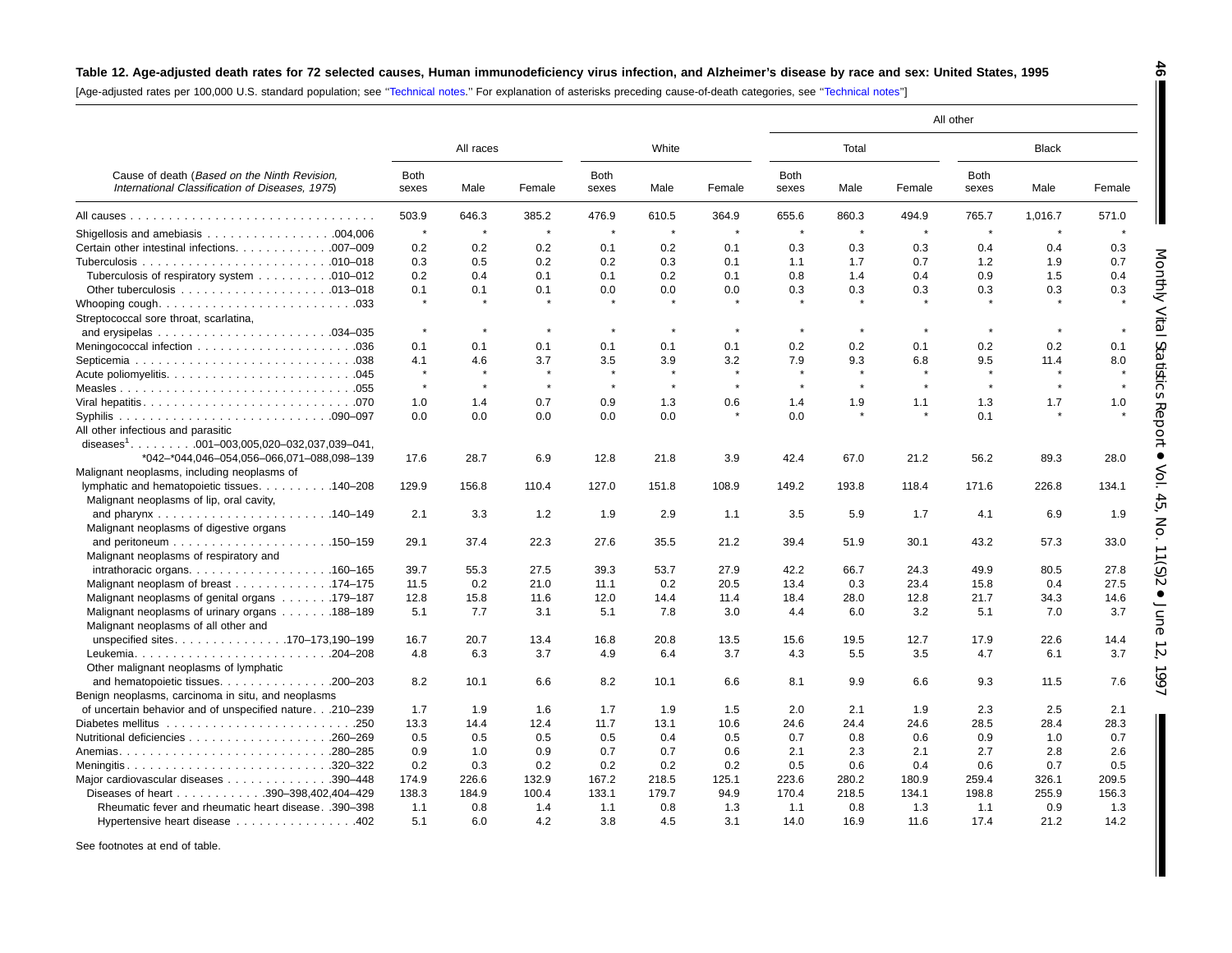## Table 12. Age-adjusted death rates for 72 selected causes, Human immunodeficiency virus infection, and Alzheimer's disease by race and sex: United States, 1995-Con.

[Age-adjusted rates per 100,000 U.S. standard population; see [''Technical](#page-72-0) notes.'' For explanation of asterisks preceding cause-of-death categories, see '['Technical](#page-72-0) notes'']

|                                                                                                  |                      |           |        |                      |       |        |               |              |        | All other            |         |        |
|--------------------------------------------------------------------------------------------------|----------------------|-----------|--------|----------------------|-------|--------|---------------|--------------|--------|----------------------|---------|--------|
| Cause of death (Based on the Ninth Revision,<br>International Classification of Diseases, 1975). |                      | All races |        |                      | White |        |               | Total        |        |                      | Black   |        |
|                                                                                                  | <b>Both</b><br>sexes | Male      | Female | <b>Both</b><br>sexes | Male  | Female | Both<br>sexes | Male         | Female | <b>Both</b><br>sexes | Male    | Female |
| Major cardiovascular diseases-Con.                                                               |                      |           |        |                      |       |        |               |              |        |                      |         |        |
| Hypertensive heart and renal disease 404                                                         | 0.4                  | 0.5       | 0.4    | 0.3                  | 0.3   | 0.3    | 1.3           | 1.4          | 1.3    | 1.7                  | 1.8     | 1.6    |
| Ischemic heart disease 410-414                                                                   | 89.5                 | 123.9     | 61.9   | 89.0                 | 124.4 | 60.3   | 90.8          | 117.4        | 71.0   | 103.4                | 133.1   | 81.6   |
| Acute myocardial infarction 410<br>Other acute and subacute forms of                             | 43.8                 | 61.2      | 29.7   | 43.8                 | 61.7  | 29.0   | 43.8          | 56.4         | 34.3   | 50.2                 | 64.2    | 39.8   |
| ischemic heart disease 411                                                                       | 0.6                  | 0.9       | 0.4    | 0.6                  | 0.8   | 0.3    | 0.8           | 1.1          | 0.5    | 1.0                  | 1.3     | 0.6    |
| Old myocardial infarction and other forms                                                        | 0.1                  | 0.2       | 0.1    | 0.1                  | 0.2   | 0.1    | 0.1           | 0.1          | 0.1    | 0.1                  | 0.2     | 0.1    |
| of chronic ischemic heart disease 412,414                                                        | 44.9                 | 61.7      | 31.7   | 44.5                 | 61.7  | 30.9   | 46.1          | 59.7         | 35.9   | 52.1                 | 67.3    | 40.9   |
| Other diseases of endocardium424                                                                 | 2.6                  | 3.0       | 2.4    | 2.6                  | 3.0   | 2.4    | 2.3           | 2.5          | 2.2    | 2.6                  | 2.8     | 2.4    |
| All other forms of heart disease415-423,425-429                                                  | 39.5                 | 50.8      | 30.1   | 36.2                 | 46.7  | 27.4   | 60.9          | 79.4         | 46.8   | 72.7                 | 96.2    | 55.2   |
| Hypertension with or without renal disease 401,403                                               | 2.3                  | 2.5       | 2.1    | 1.8                  | 2.0   | 1.6    | 5.8           | 6.5          | 5.3    | 7.1                  | 8.0     | 6.4    |
| Cerebrovascular diseases 430–438                                                                 | 26.7                 | 28.9      | 24.8   | 24.7                 | 26.5  | 23.1   | 40.0          | 46.3         | 35.3   | 45.0                 | 52.2    | 39.6   |
| Intracerebral and other intracranial                                                             |                      |           |        |                      |       |        |               |              |        |                      |         |        |
| Cerebral thrombosis and unspecified                                                              | 5.1                  | 5.8       | 4.5    | 4.4                  | 5.0   | 3.9    | 9.2           | 11.3         | 7.4    | 10.0                 | 12.4    | 8.1    |
| occlusion of cerebral arteries 434.0.434.9                                                       | 2.2                  | 2.4       | 2.0    | 2.1                  | 2.3   | 1.9    | 3.2           | 3.7          | 2.9    | 3.7                  | 4.2     | 3.3    |
| All other and late effects of cerebrovascular                                                    | 0.1                  | 0.1       | 0.1    | 0.1                  | 0.1   | 0.1    | 0.1           | 0.1          | 0.1    | 0.1                  | $\star$ | 0.1    |
|                                                                                                  | 19.2                 | 20.5      | 18.2   | 18.1                 | 19.1  | 17.2   | 27.5          | 31.2         | 24.9   | 31.2                 | 35.5    | 28.1   |
| Other diseases of arteries, arterioles,                                                          | 2.3                  | 2.7       | 2.0    | 2.3                  | 2.7   | 2.0    | 2.1           | 2.5          | 1.9    | 2.4                  | 2.9     | 2.1    |
|                                                                                                  | 5.3                  | 7.5       | 3.7    | 5.3                  | 7.6   | 3.5    | 5.2           | 6.4          | 4.4    | 6.0                  | 7.2     | 5.2    |
| Acute bronchitis and bronchiolitis 466                                                           | 0.1                  | 0.1       | 0.1    | 0.1                  | 0.1   | 0.1    | 0.1           | 0.1          | 0.1    | 0.1                  | 0.1     | 0.1    |
| Pneumonia and influenza 480–487                                                                  | 12.9                 | 16.5      | 10.4   | 12.4                 | 15.7  | 10.1   | 16.1          | 22.0         | 12.0   | 17.8                 | 24.5    | 13.2   |
| Pneumonia480-486                                                                                 | 12.8                 | 16.4      | 10.3   | 12.3                 | 15.6  | 10.0   | 16.0          | 21.9         | 11.9   | 17.8                 | 24.5    | 13.2   |
|                                                                                                  | 0.1                  | 0.1       | 0.1    | 0.1                  | 0.1   | 0.1    | 0.0           | $\pmb{\ast}$ | 0.1    | 0.1                  | $\star$ | 0.1    |
| Chronic obstructive pulmonary diseases                                                           |                      |           |        |                      |       |        |               |              |        |                      |         |        |
| and allied conditions $\ldots \ldots \ldots \ldots \ldots \ldots$ . 490-496                      | 20.8                 | 26.3      | 17.1   | 21.3                 | 26.6  | 17.8   | 15.6          | 22.5         | 11.1   | 17.6                 | 25.4    | 12.5   |
| Bronchitis, chronic and unspecified 490–491                                                      | 0.6                  | 0.8       | 0.5    | 0.6                  | 0.8   | 0.6    | 0.5           | 0.7          | 0.4    | 0.6                  | 0.8     | 0.4    |
| Emphysema492                                                                                     | 3.6                  | 4.7       | 2.8    | 3.8                  | 4.9   | 3.1    | 2.0           | 3.4          | 1.0    | 2.3                  | 3.9     | 1.2    |
| Other chronic obstructive pulmonary diseases                                                     | 1.5                  | 1.3       | 1.7    | 1.3                  | 1.0   | 1.5    | 3.2           | 3.1          | 3.3    | 3.8                  | 3.6     | 3.9    |
| and allied conditions 494-496                                                                    | 15.0                 | 19.4      | 12.0   | 15.6                 | 19.9  | 12.7   | 9.9           | 15.2         | 6.4    | 11.0                 | 17.2    | 7.0    |
|                                                                                                  |                      |           |        |                      | 1.2   |        |               | 1.7          | 0.9    |                      |         | 0.9    |
| Ulcer of stomach and duodenum. 531–533                                                           | 1.0                  | 1.3       | 0.8    | 1.0                  |       | 0.8    | 1.2           |              |        | 1.4                  | 1.9     |        |
| Hernia of abdominal cavity and intestinal                                                        | 0.1                  | 0.1       | 0.1    | 0.1                  | 0.1   | 0.1    | 0.2           | 0.3          | 0.1    | 0.2                  | 0.4     | 0.1    |
| obstruction without mention of hernia 550–553.560                                                | 1.0                  | 1.1       | 1.0    | 1.0                  | 1.0   | 1.0    | 1.4           | 1.7          | 1.2    | 1.7                  | 2.1     | 1.4    |
| Chronic liver disease and cirrhosis. 571<br>Cholelithiasis and other disorders of                | 7.6                  | 11.0      | 4.6    | 7.4                  | 10.7  | 4.3    | 9.0           | 13.0         | 5.7    | 9.9                  | 14.7    | 6.0    |
|                                                                                                  | 0.5                  | 0.6       | 0.4    | 0.5                  | 0.6   | 0.4    | 0.6           | 0.7          | 0.6    | 0.7                  | 0.7     | 0.7    |

See footnotes at end of table.

**47**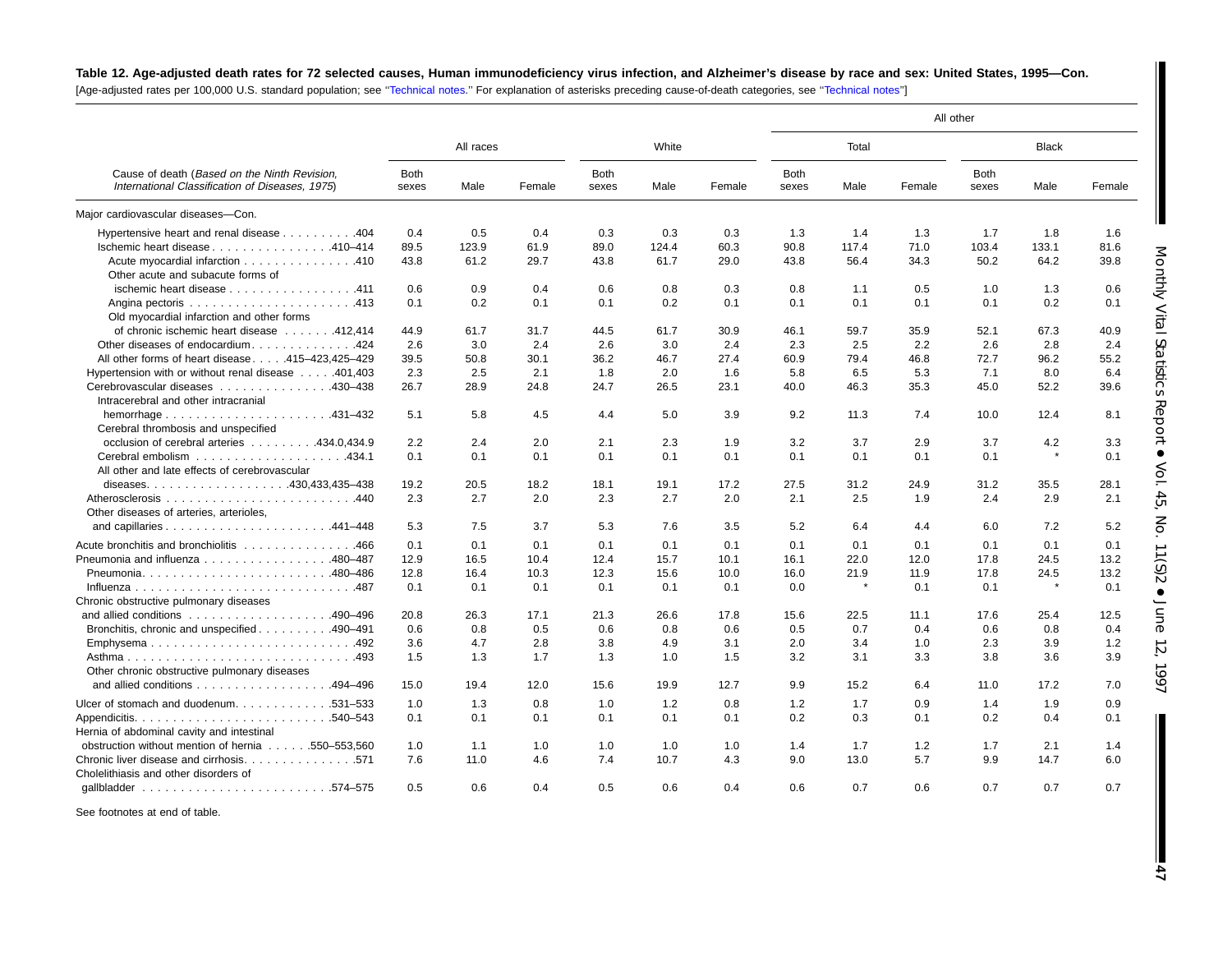| Table 12. Age-adjusted death rates for 72 selected causes, Human immunodeficiency virus infection, and Alzheimer's disease by race and sex: United States, 1995—Con.                                                          |  |
|-------------------------------------------------------------------------------------------------------------------------------------------------------------------------------------------------------------------------------|--|
| [Assimilions] services and AOO AOO LLO interference services are the services of the services are served to serve the services of the services of the services of the service of the service of the service of the service of |  |

| [Age-adjusted rates per 100,000 U.S. standard population; see "Technical notes." For explanation of asterisks preceding cause-of-death categories, see "Technical notes" |  |  |  |  |
|--------------------------------------------------------------------------------------------------------------------------------------------------------------------------|--|--|--|--|
|--------------------------------------------------------------------------------------------------------------------------------------------------------------------------|--|--|--|--|

|                                                                                                                                         |                      |              |                      |               |                         |                      |                      |                      | All other  |                      |              |               |
|-----------------------------------------------------------------------------------------------------------------------------------------|----------------------|--------------|----------------------|---------------|-------------------------|----------------------|----------------------|----------------------|------------|----------------------|--------------|---------------|
|                                                                                                                                         |                      | All races    |                      |               | White                   |                      |                      | Total                |            |                      | <b>Black</b> |               |
| Cause of death (Based on the Ninth Revision,<br>International Classification of Diseases, 1975)                                         | <b>Both</b><br>sexes | Male         | Female               | Both<br>sexes | Male                    | Female               | <b>Both</b><br>sexes | Male                 | Female     | <b>Both</b><br>sexes | Male         | Female        |
| Nephritis, nephrotic syndrome, and nephrosis.580–589<br>Acute glomerulonephritis and nephrotic                                          | 4.3                  | 5.4          | 3.6                  | 3.7           | 4.7                     | 3.1                  | 8.5                  | 9.9                  | 7.5        | 10.2                 | 12.0         | 8.8           |
| syndrome580-581<br>Chronic glomerulonephritis, nephritis and<br>nephropathy, not specified as acute or chronic,                         | 0.0                  | 0.1          | 0.0                  | 0.0           | 0.1                     | 0.0                  | 0.1                  | $\star$              | 0.1        | 0.1                  |              | 0.1           |
| and renal sclerosis, unspecified 582-583,587<br>Renal failure, disorders resulting from impaired<br>renal function, and small kidney of | 0.3                  | 0.4          | 0.2                  | 0.2           | 0.3                     | 0.2                  | 0.6                  | 0.7                  | 0.5        | 0.7                  | 0.8          | 0.5           |
| unknown cause 584-586,588-589                                                                                                           | 4.0                  | 4.9          | 3.3                  | 3.4           | 4.3                     | 2.8                  | 7.9                  | 9.2                  | 7.0        | 9.4                  | 11.1         | 8.2           |
|                                                                                                                                         | 0.2                  | 0.1          | 0.2                  | 0.1           | 0.1                     | 0.2                  | 0.3                  | 0.2                  | 0.3        | 0.3                  | 0.2          | 0.3           |
| Hyperplasia of prostate600                                                                                                              | 0.1                  | 0.2          | $\sim$ $\sim$ $\sim$ | 0.1           | 0.2                     | $\sim$ $\sim$ $\sim$ | 0.1                  | 0.2                  | $\sim 100$ | 0.1                  | 0.2          | $\sim$ $\sim$ |
| Complications of pregnancy, childbirth,                                                                                                 |                      |              |                      |               |                         |                      |                      |                      |            |                      |              |               |
|                                                                                                                                         | 0.1                  | $\sim 100$   | 0.2                  | 0.1           | $\sim 100$              | 0.1                  | 0.3                  | $\sim 100$           | 0.6        | 0.4                  | $\sim 100$   | 0.8           |
| Pregnancy with abortive outcome<br>$.630 - 638$                                                                                         | 0.0                  | $\sim 100$   | 0.0                  |               | $\sim 100$ km s $^{-1}$ |                      | 0.1                  | $\sim$ $\sim$ $\sim$ | 0.1        | 0.1                  | $\sim 100$   | 0.1           |
| Other complications of pregnancy, childbirth,                                                                                           |                      |              |                      |               |                         |                      |                      |                      |            |                      |              |               |
| and the puerperium. $\ldots$ . 640–676                                                                                                  | 0.1                  | $\mathbf{r}$ | 0.2                  | 0.1           | $\sim 100$              | 0.1                  | 0.3                  | $\sim$ $\sim$ $\sim$ | 0.5        | 0.3                  | $\cdots$     | 0.7           |
|                                                                                                                                         | 4.4                  | 4.7          | 4.1                  | 4.3           | 4.6                     | 4.0                  | 4.4                  | 4.7                  | 4.1        | 4.9                  | 5.3          | 4.6           |
| Certain conditions originating in the perinatal                                                                                         |                      |              |                      |               |                         |                      |                      |                      |            |                      |              |               |
| Birth trauma, intrauterine hypoxia, birth                                                                                               | 5.4                  | 5.9          | 4.8                  | 4.1           | 4.6                     | 3.6                  | 9.8                  | 10.6                 | 8.9        | 12.2                 | 13.3         | 11.1          |
| asphyxia, and respiratory distress syndrome767-769<br>Other conditions originating in the perinatal                                     | 0.9                  | 1.0          | 0.7                  | 0.7           | 0.8                     | 0.6                  | 1.4                  | 1.6                  | 1.2        | 1.7                  | 2.0          | 1.4           |
|                                                                                                                                         | 4.5                  | 4.9          | 4.1                  | 3.4           | 3.8                     | 3.0                  | 8.4                  | 9.0                  | 7.8        | 10.5                 | 11.3         | 9.7           |
| Symptoms, signs, and ill-defined conditions 780–799                                                                                     | 7.2                  | 9.1          | 5.5                  | 6.5           | 8.2                     | 4.9                  | 10.6                 | 13.9                 | 7.9        | 13.0                 | 17.2         | 9.5           |
|                                                                                                                                         | 41.1                 | 47.7         | 35.6                 | 39.1          | 45.3                    | 33.9                 | 51.8                 | 62.6                 | 43.6       | 60.6                 | 73.9         | 50.7          |
| Accidents and adverse effects E800–E949                                                                                                 | 30.5                 | 44.1         | 17.5                 | 29.9          | 43.0                    | 17.2                 | 34.0                 | 51.4                 | 19.0       | 37.4                 | 57.6         | 20.2          |
| Motor vehicle accidents E810-E825                                                                                                       | 16.3                 | 22.7         | 10.0                 | 16.4          | 22.6                    | 10.3                 | 16.1                 | 23.8                 | 9.3        | 16.6                 | 25.3         | 8.9           |
| All other accidents and adverse                                                                                                         |                      |              |                      |               |                         |                      |                      |                      |            |                      |              |               |
|                                                                                                                                         | 14.2                 | 21.4         | 7.5                  | 13.5          | 20.4                    | 7.0                  | 17.9                 | 27.7                 | 9.6        | 20.9                 | 32.4         | 11.2          |
|                                                                                                                                         | 11.2                 | 18.6         | 4.1                  | 11.9          | 19.7                    | 4.4                  | 7.0                  | 12.1                 | 2.5        | 6.9                  | 12.4         | 2.0           |
|                                                                                                                                         | 9.4                  | 14.7         | 4.0                  | 5.5           | 8.2                     | 2.8                  | 26.4                 | 45.0                 | 9.0        | 33.4                 | 57.6         | 11.0          |
|                                                                                                                                         | 1.2                  | 1.8          | 0.6                  | 1.1           | 1.6                     | 0.5                  | 1.8                  | 2.9                  | 0.8        | 2.2                  | 3.6          | 0.9           |
| Human immunodeficiency virus infection <sup>2</sup> *042-*044                                                                           | 15.6                 | 26.2         | 5.2                  | 11.1          | 19.6                    | 2.5                  | 38.8                 | 62.8                 | 17.9       | 51.8                 | 84.3         | 24.0          |
| Alzheimer's disease <sup>3</sup> 331.0                                                                                                  | 2.7                  | 2.7          | 2.7                  | 2.8           | 2.8                     | 2.8                  | 1.7                  | 1.7                  | 1.7        | 1.9                  | 2.0          | 1.9           |

\* Figure does not meet standards of reliability or precision (see [''Technical](#page-72-0) notes''). . . . Category not applicable.

0.0 Quantity more than zero but less than 0.05.<br><sup>1</sup>Includes data for deaths due to Human immunodeficiency virus infection (categories \*042–\*044) below; see "Technical notes."<br><sup>2</sup>Included in All other infectious and parasit

3Included in All other diseases (Residual category).

I

**48**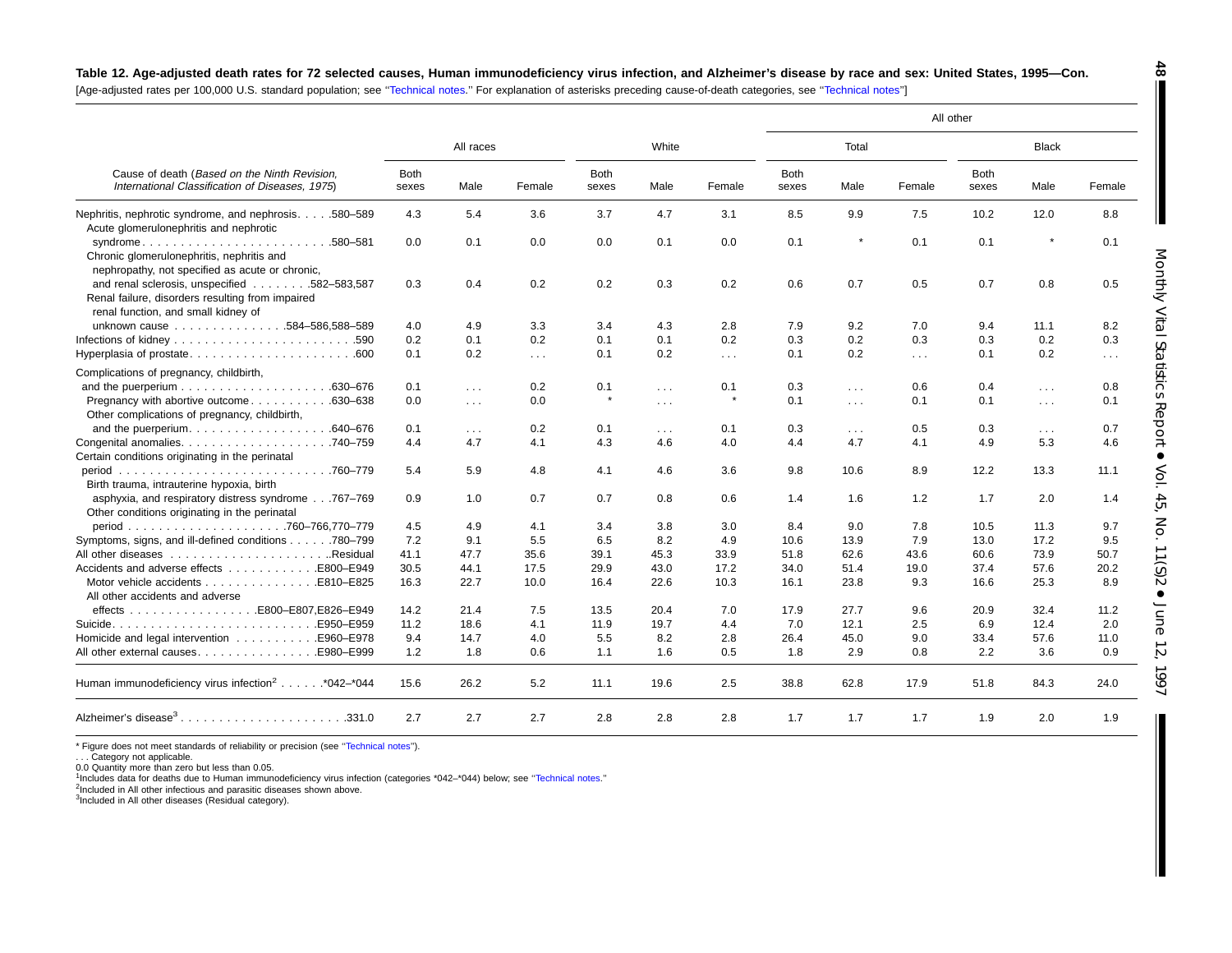#### Table 13. Number of deaths and death rates from 16 selected subcategories of Malignant neoplasms, including neoplasms of lymphatic and hematopoietic tissues, by race and **sex: United States, 1995**

[Rates per 100,000 population in specified group]

|                                                                                                  |                      |            |                      |                      |                      |           | All other            |                      |            |                      |               |               |
|--------------------------------------------------------------------------------------------------|----------------------|------------|----------------------|----------------------|----------------------|-----------|----------------------|----------------------|------------|----------------------|---------------|---------------|
|                                                                                                  |                      | All races  |                      |                      | White                |           |                      | Total                |            |                      | <b>Black</b>  |               |
| Cause of death (Based on the Ninth Revision,<br>International Classification of Diseases, 1975). | <b>Both</b><br>sexes | Male       | Female               | <b>Both</b><br>sexes | Male                 | Female    | <b>Both</b><br>sexes | Male                 | Female     | <b>Both</b><br>sexes | Male          | Female        |
|                                                                                                  |                      |            |                      |                      |                      | Number    |                      |                      |            |                      |               |               |
|                                                                                                  | 538,455              | 281,611    | 256,844              | 468,897              | 244,000              | 224,897   | 69,558               | 37,611               | 31,947     | 60,603               | 32,880        | 27,723        |
|                                                                                                  | 10,969               | 8,333      | 2,636                | 8,956                | 6,824                | 2,132     | 2,013                | 1,509                | 504        | 1,866                | 1,395         | 471           |
|                                                                                                  | 13,645               | 8,010      | 5.635                | 10,700               | 6,351                | 4,349     | 2,945                | 1.659                | 1,286      | 2,274                | 1,289         | 985           |
| Malignant neoplasms of colon, rectum, rectosigmoid junction,                                     |                      |            |                      |                      |                      |           |                      |                      |            |                      |               |               |
|                                                                                                  | 57,333               | 28,261     | 29,072               | 49,988               | 24,720               | 25.268    | 7,345                | 3,541                | 3,804      | 6,431                | 3,054         | 3,377         |
|                                                                                                  | 26,766               | 12,826     | 13,940               | 23,269               | 11,212               | 12,057    | 3,497                | 1,614                | 1,883      | 3,032                | 1,375         | 1,657         |
| Malignant neoplasms of trachea, bronchus, and lung 162                                           | 151,200              | 91,856     | 59,344               | 133,366              | 80,088               | 53,278    | 17,834               | 11,768               | 6,066      | 15,790               | 10,537        | 5,253         |
|                                                                                                  | 6,907                | 4,297      | 2,610                | 6,774                | 4,237                | 2,537     | 133                  | 60                   | 73         | 103                  | 46            | 57            |
|                                                                                                  | 4,503                | $\sim 100$ | 4,503                | 3,359                | $\cdots$             | 3,359     | 1,144                | .                    | 1,144      | 995                  | $\ldots$      | 995           |
| Malignant neoplasms of body of uterus and of uterus, part                                        |                      |            |                      |                      |                      |           |                      |                      |            |                      |               |               |
|                                                                                                  | 6,237                | $\sim 100$ | 6,237                | 5,293                | $\sim 10$            | 5,293     | 944                  | $\sim 10$            | 944        | 864                  | $\sim 100$    | 864           |
|                                                                                                  | 13,342               | $\sim 100$ | 13,342               | 12,169               | $\sim 100$           | 12,169    | 1,173                | $\sim 100$           | 1,173      | 992                  | $\sim 100$    | 992           |
|                                                                                                  | 34,475               | 34,475     | $\sim 100$           | 28.495               | 28,495               | $\sim 10$ | 5,980                | 5,980                | $\sim 100$ | 5,592                | 5,592         | $\sim$ $\sim$ |
|                                                                                                  | 11,084               | 7,521      | 3,563                | 10,151               | 7,022                | 3,129     | 933                  | 499                  | 434        | 845                  | 441           | 404           |
| Malignant neoplasms of kidney and other and unspecified                                          |                      |            |                      |                      |                      |           |                      |                      |            |                      |               |               |
|                                                                                                  | 11,555               |            | 4,661                | 10,340               |                      | 4,135     |                      | 689                  | 526        | 1,051                | 589           | 462           |
|                                                                                                  |                      | 6,894      |                      |                      | 6,205                |           | 1,215                |                      |            |                      |               |               |
| Malignant neoplasms of brain and other and unspecified parts of                                  |                      |            |                      |                      |                      |           |                      |                      |            |                      |               |               |
|                                                                                                  | 12,063               | 6,537      | 5,526                | 11,165               | 6,067                | 5,098     | 898                  | 470                  | 428        | 720                  | 377           | 343           |
|                                                                                                  | 1,431                | 799        | 632                  | 1,262                | 692                  | 570       | 169                  | 107                  | 62         | 157                  | 98            | 59            |
| Malignant lymphoma other than Hodgkin's disease 200,202                                          | 22,522               | 11,694     | 10.828               | 20,780               | 10,732               | 10.048    | 1,742                | 962                  | 780        | 1,399                | 780           | 619           |
| Multiple myeloma and other immunoproliferative neoplasms 203                                     | 10,266               | 5.165      | 5.101                | 8.406                | 4,286                | 4,120     | 1,860                | 879                  | 981        | 1.716                | 800           | 916           |
|                                                                                                  |                      |            |                      |                      |                      | Rate      |                      |                      |            |                      |               |               |
|                                                                                                  | 204.9                | 219.5      | 191.0                | 215.0                | 228.1                | 202.4     | 155.7                | 176.4                | 136.8      | 182.9                | 209.1         | 159.1         |
|                                                                                                  | 4.2                  | 6.5        | 2.0                  | 4.1                  | 6.4                  | 1.9       | 4.5                  | 7.1                  | 2.2        | 5.6                  | 8.9           | 2.7           |
|                                                                                                  | 5.2                  | 6.2        | 4.2                  | 4.9                  | 5.9                  | 3.9       | 6.6                  | 7.8                  | 5.5        | 6.9                  | 8.2           | 5.7           |
| Malignant neoplasms of colon, rectum, rectosigmoid junction,                                     |                      |            |                      |                      |                      |           |                      |                      |            |                      |               |               |
|                                                                                                  | 21.8                 | 22.0       | 21.6                 | 22.9                 | 23.1                 | 22.7      | 16.4                 | 16.6                 | 16.3       | 19.4                 | 19.4          | 19.4          |
|                                                                                                  | 10.2                 | 10.0       | 10.4                 | 10.7                 | 10.5                 | 10.9      | 7.8                  | 7.6                  | 8.1        | 9.1                  | 8.7           | 9.5           |
| Malignant neoplasms of trachea, bronchus, and lung 162                                           | 57.5                 | 71.6       | 44.1                 | 61.2                 | 74.9                 | 48.0      | 39.9                 | 55.2                 | 26.0       | 47.6                 | 67.0          | 30.2          |
|                                                                                                  |                      |            |                      |                      |                      |           |                      |                      |            |                      |               |               |
|                                                                                                  | 2.6                  | 3.3        | 1.9                  | 3.1                  | 4.0                  | 2.3       | 0.3                  | 0.3                  | 0.3        | 0.3                  | 0.3           | 0.3           |
|                                                                                                  | 1.7                  | $\sim 100$ | 3.3                  | 1.5                  | $\sim$ $\sim$ $\sim$ | 3.0       | 2.6                  | $\sim$ $\sim$ $\sim$ | 4.9        | 3.0                  | $\sim$ $\sim$ | 5.7           |
| Malignant neoplasms of body of uterus and of uterus, part                                        |                      |            |                      |                      |                      |           |                      |                      |            |                      |               |               |
|                                                                                                  | 2.4                  | $\cdots$   | 4.6                  | 2.4                  | $\sim 100$           | 4.8       | 2.1                  | $\sim 100$           | 4.0        | 2.6                  | $\sim 100$    | 5.0           |
|                                                                                                  | 5.1                  | $\sim 100$ | 9.9                  | 5.6                  | $\sim 100$           | 11.0      | 2.6                  | $\sim 100$           | 5.0        | 3.0                  | $\sim 100$    | 5.7           |
|                                                                                                  | 13.1                 | 26.9       | $\sim$ $\sim$ $\sim$ | 13.1                 | 26.6                 | $\ldots$  | 13.4                 | 28.0                 | $\sim 100$ | 16.9                 | 35.6          | $\sim 100$    |
|                                                                                                  | 4.2                  | 5.9        | 2.7                  | 4.7                  | 6.6                  | 2.8       | 2.1                  | 2.3                  | 1.9        | 2.5                  | 2.8           | 2.3           |
| Malignant neoplasms of kidney and other and unspecified                                          |                      |            |                      |                      |                      |           |                      |                      |            |                      |               |               |
|                                                                                                  | 4.4                  | 5.4        | 3.5                  | 4.7                  | 5.8                  | 3.7       | 2.7                  | 3.2                  | 2.3        | 3.2                  | 3.7           | 2.7           |
| Malignant neoplasms of brain and other and unspecified parts of                                  |                      |            |                      |                      |                      |           |                      |                      |            |                      |               |               |
|                                                                                                  | 4.6                  | 5.1        | 4.1                  | 5.1                  | 5.7                  | 4.6       | 2.0                  | 2.2                  | 1.8        | 2.2                  | 2.4           | 2.0           |
|                                                                                                  | 0.5                  | 0.6        | 0.5                  | 0.6                  | 0.6                  | 0.5       | 0.4                  | 0.5                  | 0.3        | 0.5                  | 0.6           | 0.3           |
| Malignant lymphoma other than Hodgkin's disease 200,202                                          | 8.6                  | 9.1        | 8.1                  | 9.5                  | 10.0                 | 9.0       | 3.9                  | 4.5                  | 3.3        | 4.2                  | 5.0           | 3.6           |
| Multiple myeloma and other immunoproliferative neoplasms 203                                     | 3.9                  | 4.0        | 3.8                  | 3.9                  | 4.0                  | 3.7       | 4.2                  | 4.1                  | 4.2        | 5.2                  | 5.1           | 5.3           |
|                                                                                                  |                      |            |                      |                      |                      |           |                      |                      |            |                      |               |               |

... Category not applicable. <sup>1</sup>Includes figures for subcategories not shown.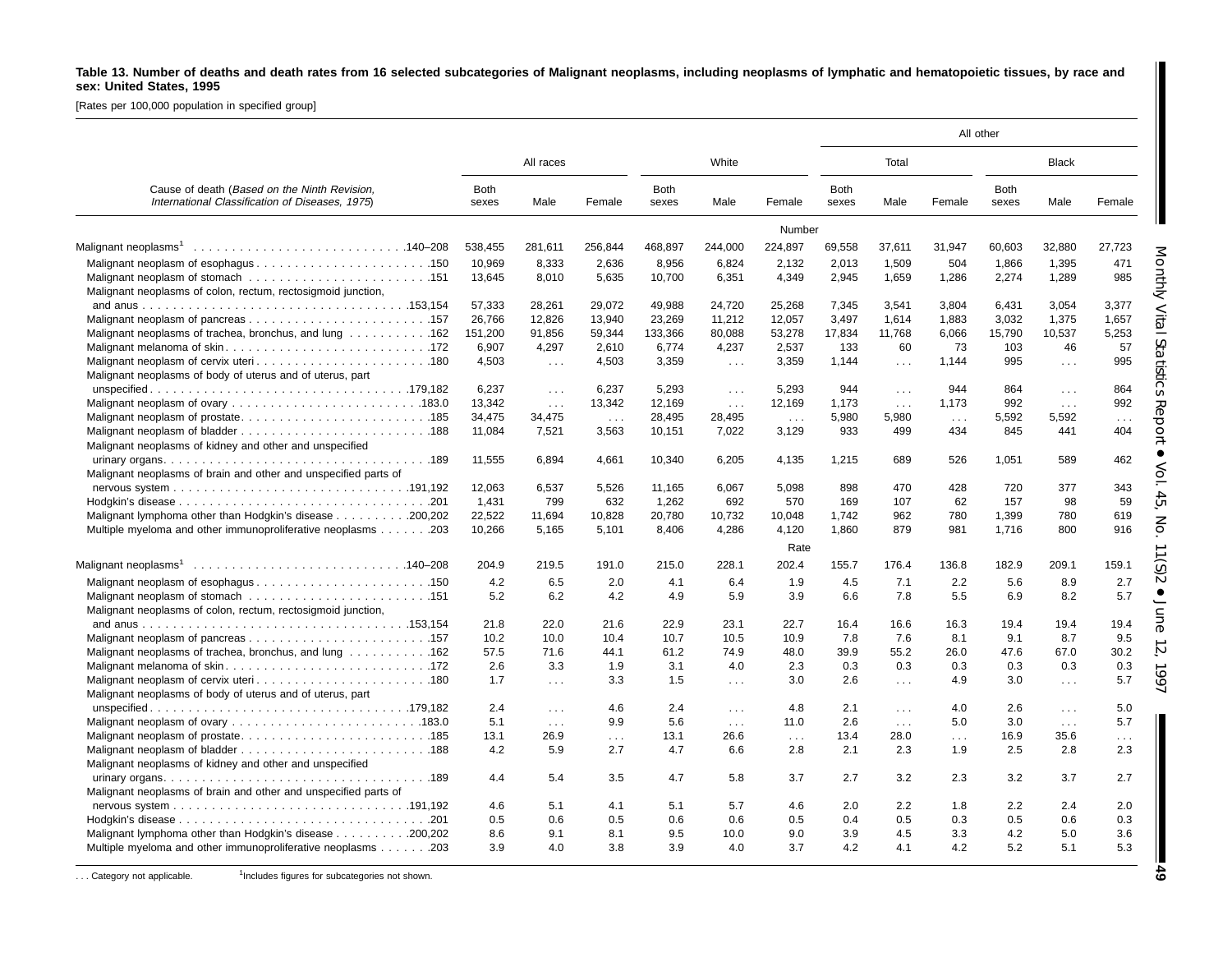#### Table 14. Number of deaths and death rates by age, and age-adjusted death rates according to specified Hispanic origin, race for non-Hispanic origin, and sex: Total of 49 States **and the District of Columbia, 1995 50**

[Age-specific rates on an annual basis per 100,000 population in specified group; age-adjusted rates per 100,000 U.S. standard population; see "Technical notes." For a listing of States, see "Technical notes"]

| Hispanic origin, race for<br>non-Hispanic origin, and sex | Total     | Under<br>1 year | $1 - 4$<br>years | $5 - 14$<br>years | $15 - 24$<br>years | $25 - 34$<br>years | $35 - 44$<br>years | 45–54<br>years | $55 - 64$<br>years | $65 - 74$<br>years | 75-84<br>years | 85 years<br>and over | Age<br>not<br>stated     | Age-<br>adjusted<br>rate <sup>2</sup> |
|-----------------------------------------------------------|-----------|-----------------|------------------|-------------------|--------------------|--------------------|--------------------|----------------|--------------------|--------------------|----------------|----------------------|--------------------------|---------------------------------------|
|                                                           |           |                 |                  |                   |                    |                    |                    | Number         |                    |                    |                |                      |                          |                                       |
|                                                           | 2.279.279 | 29.203          | 6.290            | 8,446             | 33,731             | 57,016             | 101,009            | 141,038        | 232,050            | 474,329            | 643,011        | 552,718              | 438                      | $\cdots$                              |
|                                                           | 1.156.342 | 16,404          | 3,540            | 5,128             | 25,399             | 41,312             | 69,328             | 89,688         | 140,200            | 270,181            | 314,896        | 179,950              | 316                      | $\sim$ $\sim$ $\sim$                  |
| Female                                                    | 1,122,937 | 12,799          | 2,750            | 3,318             | 8,332              | 15,704             | 31,681             | 51,350         | 91,850             | 204,148            | 328,115        | 372,768              | 122                      | $\sim$ $\sim$ $\sim$                  |
| $H$ ispanic                                               | 94.776    | 4.147           | 933              | 1,037             | 4.928              | 7,238              | 9,051              | 8.662          | 11.221             | 17.060             | 16,911         | 13.510               | 78                       | $\cdots$                              |
| Male $\ldots \ldots \ldots \ldots \ldots$                 | 56,167    | 2,312           | 517              | 654               | 4,030              | 5,755              | 6,755              | 5,885          | 6,869              | 9,694              | 8,411          | 5,210                | 75                       | $\sim 100$                            |
| Female                                                    | 38.609    | 1.835           | 416              | 383               | 898                | 1.483              | 2,296              | 2.777          | 4.352              | 7.366              | 8.500          | 8.300                | 3                        | $\sim$ $\sim$ $\sim$                  |
| Mexican American                                          | 50,587    | 2,845           | 610              | 701               | 3,370              | 3,867              | 4,377              | 4,260          | 5,910              | 9,470              | 8,544          | 6,594                | 39                       | $\sim$ $\sim$ $\sim$                  |
| Male $\ldots \ldots \ldots \ldots \ldots$                 | 30,491    | 1,581           | 339              | 443               | 2,807              | 3,193              | 3,275              | 2,858          | 3,568              | 5,363              | 4,382          | 2,645                | 37                       |                                       |
| Female                                                    | 20.096    | 1.264           | 271              | 258               | 563                | 674                | 1.102              | 1.402          | 2.342              | 4.107              | 4.162          | 3.949                | 2                        | $\cdots$                              |
|                                                           |           | 473             | 122              |                   | 473                |                    | 2,253              |                |                    |                    | 1,977          |                      |                          | $\sim$ $\sim$ $\sim$                  |
| Puerto Rican.                                             | 14,248    |                 |                  | 132               |                    | 1,469              |                    | 1,956          | 1,902              | 2,182              |                | 1,305                | 4                        | $\cdots$                              |
| Male $\ldots \ldots \ldots \ldots \ldots$                 | 8,588     | 272             | 64               | 75                | 360                | 1,057              | 1,649              | 1,366          | 1,180              | 1,185              | 893            | 483                  | 4                        | $\sim$ $\sim$ $\sim$                  |
| Female                                                    | 5,660     | 201             | 58               | 57                | 113                | 412                | 604                | 590            | 722                | 997                | 1,084          | 822                  | $\overline{\phantom{0}}$ | $\cdots$                              |
| Cuban                                                     | 9,903     | 63              | 22               | 16                | 95                 | 274                | 474                | 531            | 1,133              | 2,039              | 2,766          | 2,488                | $\overline{2}$           | $\sim$ $\sim$ $\sim$                  |
| Male $\ldots \ldots \ldots \ldots \ldots$                 | 5.476     | 33              | 12               | 12                | 73                 | 234                | 404                | 403            | 747                | 1.277              | 1.370          | 909                  | 2                        | $\cdots$                              |
| Female                                                    | 4,427     | 30              | 10               | $\overline{4}$    | 22                 | 40                 | 70                 | 128            | 386                | 762                | 1,396          | 1,579                |                          | $\cdots$                              |
| Central and South American                                | 8,396     | 319             | 92               | 84                | 577                | 943                | 1,032              | 981            | 1,065              | 1,275              | 1,183          | 844                  | $\overline{1}$           | $\cdots$                              |
|                                                           | 4.824     | 179             | 58               | 58                | 471                | 740                | 756                | 626            | 604                | 610                | 470            | 251                  | $\overline{1}$           | $\sim$ $\sim$ $\sim$                  |
| Female                                                    | 3,572     | 140             | 34               | 26                | 106                | 203                | 276                | 355            | 461                | 665                | 713            | 593                  | $\overline{\phantom{m}}$ | $\cdots$                              |
| Other and unknown Hispanic.                               | 11,642    | 447             | 87               | 104               | 413                | 685                | 915                | 934            | 1,211              | 2,094              | 2,441          | 2,279                | 32                       | $\sim 10$                             |
| Male                                                      | 6.788     | 247             | 44               | 66                | 319                | 531                | 671                | 632            | 770                | 1,259              | 1,296          | 922                  | 31                       | $\cdots$                              |
| Female.                                                   | 4,854     | 200             | 43               | 38                | 94                 | 154                | 244                | 302            | 441                | 835                | 1,145          | 1,357                | $\overline{1}$           | $\sim$ $\sim$                         |
|                                                           |           |                 |                  |                   |                    |                    |                    |                |                    |                    |                |                      |                          |                                       |
| Non-Hispanic <sup>3</sup>                                 | 2,173,061 | 24.567          | 5.325            | 7.367             | 28.614             | 49.396             | 91.190             | 131.427        | 219.593            | 455,104            | 623.416        | 536.867              | 195                      | $\cdots$                              |
| Male $\ldots \ldots \ldots \ldots \ldots$                 | 1.093.758 | 13,808          | 3,002            | 4.448             | 21,218             | 35,282             | 61,990             | 83,126         | 132,494            | 259,139            | 305,143        | 173,989              | 119                      | $\cdots$                              |
| Female                                                    | 1,079,303 | 10,759          | 2,323            | 2,919             | 7,396              | 14,114             | 29,200             | 48,301         | 87,099             | 195,965            | 318,273        | 362,878              | 76                       | $\sim$ $\sim$ $\sim$                  |
| White $\ldots$                                            | 1.856.052 | 14.907          | 3.378            | 5.090             | 18.852             | 32.658             | 62.924             | 99.023         | 176.698            | 390.928            | 558.977        | 492.507              | 110                      | $\cdots$                              |
| Male $\ldots$                                             | 922,471   | 8,540           | 1,919            | 3,069             | 13,667             | 23,731             | 43,447             | 62,902         | 107,636            | 224,390            | 274,795        | 158,311              | 64                       | $\cdots$                              |
| Female.                                                   | 933,581   | 6,367           | 1,459            | 2,021             | 5,185              | 8,927              | 19,477             | 36,121         | 69,062             | 166,538            | 284,182        | 334,196              | 46                       | $\cdots$                              |
|                                                           | 280.666   | 8.766           | 1.687            | 1.928             | 8.533              | 15.113             | 25.864             | 28.999         | 38.034             | 56.688             | 56,274         | 38.702               | 78                       | $\sim$ $\sim$ $\sim$                  |
| Male                                                      | 150,871   | 4,793           | 940              | 1,176             | 6,655              | 10,439             | 16,983             | 18,251         | 22,089             | 30,504             | 26,019         | 12,971               | 51                       | $\sim$ $\sim$ $\sim$                  |
| Female.                                                   | 129,795   | 3,973           | 747              | 752               | 1,878              | 4,674              | 8,881              | 10,748         | 15,945             | 26,184             | 30,255         | 25,731               | 27                       | $\sim$ $\sim$ $\sim$                  |
| Not stated <sup>4</sup>                                   | 11.442    | 489             | 32               | 42                | 189                | 382                | 768                | 949            | 1,236              | 2.165              | 2,684          | 2,341                | 165                      |                                       |
|                                                           | 6,417     | 284             | 21               | 26                | 151                | 275                | 583                | 677            | 837                | 1,348              | 1,342          | 751                  | 122                      | $\sim$ $\sim$                         |
| Female.                                                   | 5.025     | 205             | 11               | 16                | 38                 | 107                | 185                | 272            | 399                | 817                | 1.342          | 1.590                | 43                       | $\sim$ $\sim$ $\sim$                  |
|                                                           |           |                 |                  |                   |                    |                    |                    |                |                    |                    |                |                      |                          | $\sim$ $\sim$ $\sim$                  |
|                                                           |           |                 |                  |                   |                    |                    |                    | Rate           |                    |                    |                |                      |                          |                                       |
| All origins $\ldots \ldots \ldots \ldots \ldots$          | 878.3     | 766.6           | 40.4             | 22.4              | 95.0               | 140.9              | 240.8              | 460.1          | 1,114.3            | 2,561.8            | 5,849.9        | 15,418.1             | $\sim 100$               | 503.5                                 |
| Male $\ldots$                                             | 912.3     | 841.0           | 44.4             | 26.6              | 140.2              | 204.1              | 333.3              | 598.6          | 1.416.1            | 3,281.5            | 7,383.4        | 17,815.5             | $\sim 100$               | 645.5                                 |
| Female                                                    | 845.9     | 688.6           | 36.2             | 18.1              | 48.0               | 77.6               | 149.8              | 327.7          | 840.8              | 1,985.5            | 4,877.7        | 14,477.6             | $\sim 100$               | 384.9                                 |
|                                                           | 352.3     | 632.6           | 36.7             | 20.5              | 107.1              | 144.2              | 234.1              | 382.3          | 806.6              |                    | 4,013.8        | 10,481.6             |                          | 386.8                                 |
| Hispanic                                                  |           |                 |                  |                   |                    |                    |                    |                |                    | 1,807.7            |                |                      | $\cdots$                 |                                       |
| Male $\ldots \ldots \ldots \ldots \ldots$                 | 412.1     | 687.2           | 39.7             | 25.3              | 168.7              | 215.7              | 343.3              | 533.3          | 1,058.7            | 2,322.2            | 5,199.0        | 12,242.7             | $\sim$ $\sim$            | 515.0                                 |
| Female.                                                   | 290.8     | 575.0           | 33.5             | 15.5              | 40.6               | 63.1               | 121.0              | 238.9          | 586.2              | 1,399.6            | 3,275.0        | 9,613.6              | $\sim 100$               | 274.4                                 |
| Mexican American                                          | 291.5     | 604.3           | 33.3             | 20.2              | 110.8              | 116.7              | 188.2              | 325.7          | 747.3              | 1,806.7            | 3,937.9        |                      | $\cdots$                 | 362.4                                 |
|                                                           | 339.8     | 635.6           | 36.5             | 25.7              | 172.0              | 175.4              | 266.3              | 430.3          | 934.7              | 2,253.2            |                |                      | $\sim 100$               | 469.2                                 |
| Female                                                    | 239.8     | 569.2           | 30.0             | 14.8              | 39.9               | 45.2               | 100.5              | 217.8          | 572.4              | 1,435.3            | 3,259.3        |                      | $\sim$ $\sim$ $\sim$     | 264.0                                 |
| Puerto Rican.                                             | 514.5     |                 | 57.4             | 23.5              | 100.5              | 333.9              | 531.1              | 678.5          | 1,090.0            |                    |                |                      | $\sim$ $\sim$            | 582.9                                 |
|                                                           | 659.0     |                 |                  | 24.5              | 164.7              | 544.5              | 828.6              | 1,040.7        |                    |                    |                |                      | $\sim 100$               | 847.5                                 |
| Female                                                    | 386.0     |                 |                  | 22.3              | 44.9               | 167.6              | 268.2              | 375.7          | 701.9              |                    |                |                      | $\sim 100$               | 395.5                                 |
| Cuban.                                                    | 875.1     |                 |                  |                   | 74.9               | 165.0              | 266.7              | 403.7          | 900.8              | 1,691.9            |                |                      | $\sim 100$               | 387.4                                 |
| Male                                                      | 962.5     |                 |                  |                   |                    |                    |                    |                |                    |                    |                |                      | $\sim 100$               | 531.0                                 |
| Female <b>Exercise Security Security Security</b>         | 7867      |                 |                  |                   |                    |                    |                    |                |                    |                    |                |                      |                          | 2542                                  |

Monthly Vital

I

Statistics

Report •

Vol. 45, No. 11(S)2

 $\bullet$ 

June 12, 1997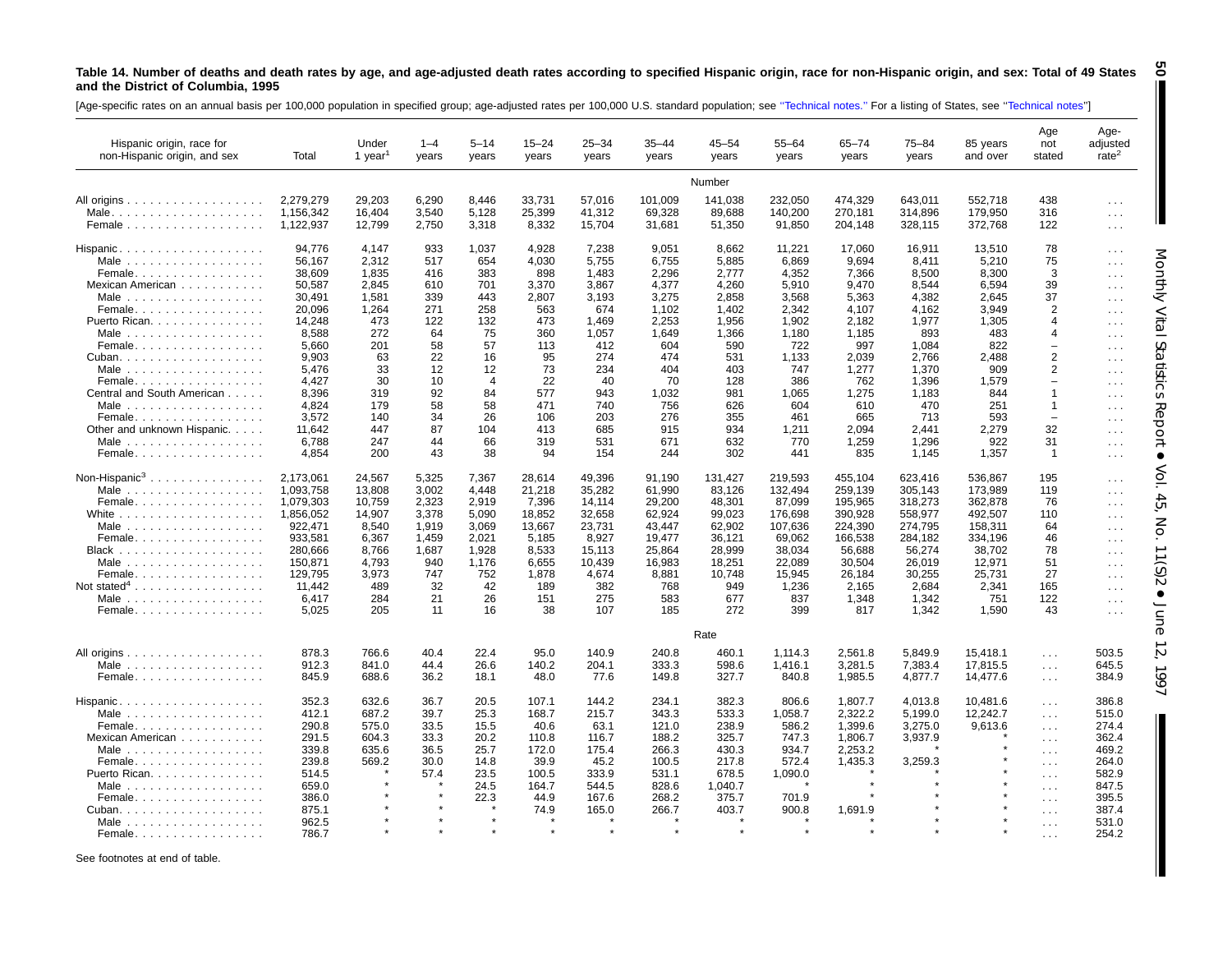Table 14. Number of deaths and death rates, by age, and age-adjusted death rates according to specified Hispanic origin, race for non-Hispanic origin, and sex: Total of 49 **States and the District of Columbia, 1995—Con.**

[Age-specific rates on an annual basis per 100,000 population in specified group; age-adjusted rates per 100,000 U.S. standard population; see [Technical](#page-72-0) notes. For a listing of States, see "Technical notes'']

| Hispanic origin, race for<br>non-Hispanic origin, and sex                                                                                    | Total                                                                           | Under<br>year                                                                       | $1 - 4$<br>years                                                     | $5 - 14$<br>years                                                    | $15 - 24$<br>years                                                       | $25 - 34$<br>years                                                          | $35 - 44$<br>years                                                            | $45 - 54$<br>years                                                             | $55 - 64$<br>years                                                                     | $65 - 74$<br>years                                                                              | 75–84<br>years                                                                                  | 85 years<br>and over                                                                                     | Age<br>not<br>stated                                                                                                                     | Age-<br>adjusted<br>rate $\leq$                                                 |
|----------------------------------------------------------------------------------------------------------------------------------------------|---------------------------------------------------------------------------------|-------------------------------------------------------------------------------------|----------------------------------------------------------------------|----------------------------------------------------------------------|--------------------------------------------------------------------------|-----------------------------------------------------------------------------|-------------------------------------------------------------------------------|--------------------------------------------------------------------------------|----------------------------------------------------------------------------------------|-------------------------------------------------------------------------------------------------|-------------------------------------------------------------------------------------------------|----------------------------------------------------------------------------------------------------------|------------------------------------------------------------------------------------------------------------------------------------------|---------------------------------------------------------------------------------|
| Hispanic-Con.                                                                                                                                |                                                                                 |                                                                                     |                                                                      |                                                                      |                                                                          |                                                                             |                                                                               | Rate                                                                           |                                                                                        |                                                                                                 |                                                                                                 |                                                                                                          |                                                                                                                                          |                                                                                 |
| Other Hispanic <sup>5</sup> .<br>Male<br>.<br>Female                                                                                         | 354.9<br>417.4<br>294.2                                                         | 685.7                                                                               | 40.1<br>42.1<br>37.7                                                 | 20.5<br>25.0<br>15.2                                                 | 103.2<br>166.0<br>41.4                                                   | 147.9<br>225.0<br>66.7                                                      | 207.5<br>319.1<br>105.9                                                       | 355.9<br>511.1<br>225.1                                                        | 758.4<br>0.035.4<br>538.9                                                              | 1.581.4<br>1,156.3                                                                              | 3,677.3                                                                                         | $\star$<br>$\star$<br>$\star$                                                                            | $\cdots$<br>$\sim$ $\sim$ $\sim$<br>$\cdots$                                                                                             | 368.5<br>519.7<br>255.8                                                         |
| Non-Hispanic <sup>3</sup><br>.<br>Male<br>.<br>Female<br>White<br>.<br>Male<br>.<br>Female<br><b>Black</b><br>.<br>Male<br>.<br>Female.<br>. | 934.2<br>966.9<br>903.4<br>972.5<br>989.0<br>956.7<br>894.9<br>1.017.4<br>785.0 | 779.0<br>855.5<br>698.8<br>625.1<br>695.7<br>550.2<br>1.514.5<br>1.647.4<br>1,380.2 | 40.8<br>45.0<br>36.5<br>33.9<br>37.5<br>30.0<br>72.7<br>80.0<br>65.3 | 22.6<br>26.7<br>18.4<br>20.1<br>23.6<br>16.4<br>34.7<br>41.7<br>27.4 | 92.6<br>134.9<br>48.8<br>78.1<br>110.6<br>44.0<br>165.7<br>258.6<br>72.9 | 139.3<br>200.8<br>78.9<br>114.7<br>166.4<br>62.8<br>295.8<br>434.1<br>172.8 | 239.5<br>329.1<br>151.7<br>200.1<br>275.9<br>124.0<br>528.7<br>747.8<br>338.8 | 463.0<br>598.9<br>333.0<br>410.0<br>526.<br>296.1<br>940.1<br>1,313.2<br>634.1 | 130.0<br>.432.1<br>855.5<br>1,057.2<br>,337.0<br>797.2<br>0.865.7<br>2,489.9<br>.384.0 | 2,590.0<br>3,315.5<br>2,008.8<br>2,514.4<br>3,221.9<br>1.940.3<br>3,631.8<br>4,693.5<br>2,874.4 | 5,897.7<br>7,436.8<br>4,921.2<br>5,836.9<br>7,368.2<br>4,860.2<br>7,021.6<br>8,978.8<br>5,913.2 | 15,534.4<br>17,983.0<br>14,582.4<br>15,677.4<br>18,157.7<br>14.724.6<br>14,502.1<br>16.657.5<br>13,614.1 | $\cdots$<br>$\sim$ $\sim$ $\sim$<br>$\sim$ $\sim$ $\sim$<br>$\cdots$<br>$\cdots$<br>$\cdots$<br>$\sim$ 10 $\sim$<br>$\cdots$<br>$\cdots$ | 507.0<br>648.1<br>389.7<br>475.2<br>605.7<br>366.4<br>783.6<br>1,042.4<br>583.5 |

. . . Category not applicable.

– Quantity zero.

\* Figure does not meet standards of reliability or precision (see [''Technical](#page-72-0) notes'').

<sup>1</sup>Death rates for "Under 1 year" (based on population estimates) differ from infant mortality rates (based on live births); see [tables](#page-10-0) C and 25-30 for infant mortality rates and "Technical notes" for further discussion of

2For method of computation, see [''Technical](#page-72-0) notes.''

3Includes races other than white and black.

<sup>4</sup>Includes deaths for which Hispanic origin was not reported on the death certificate.

<sup>5</sup>Includes Central and South American and Other and Unknown Hispanic.

**51**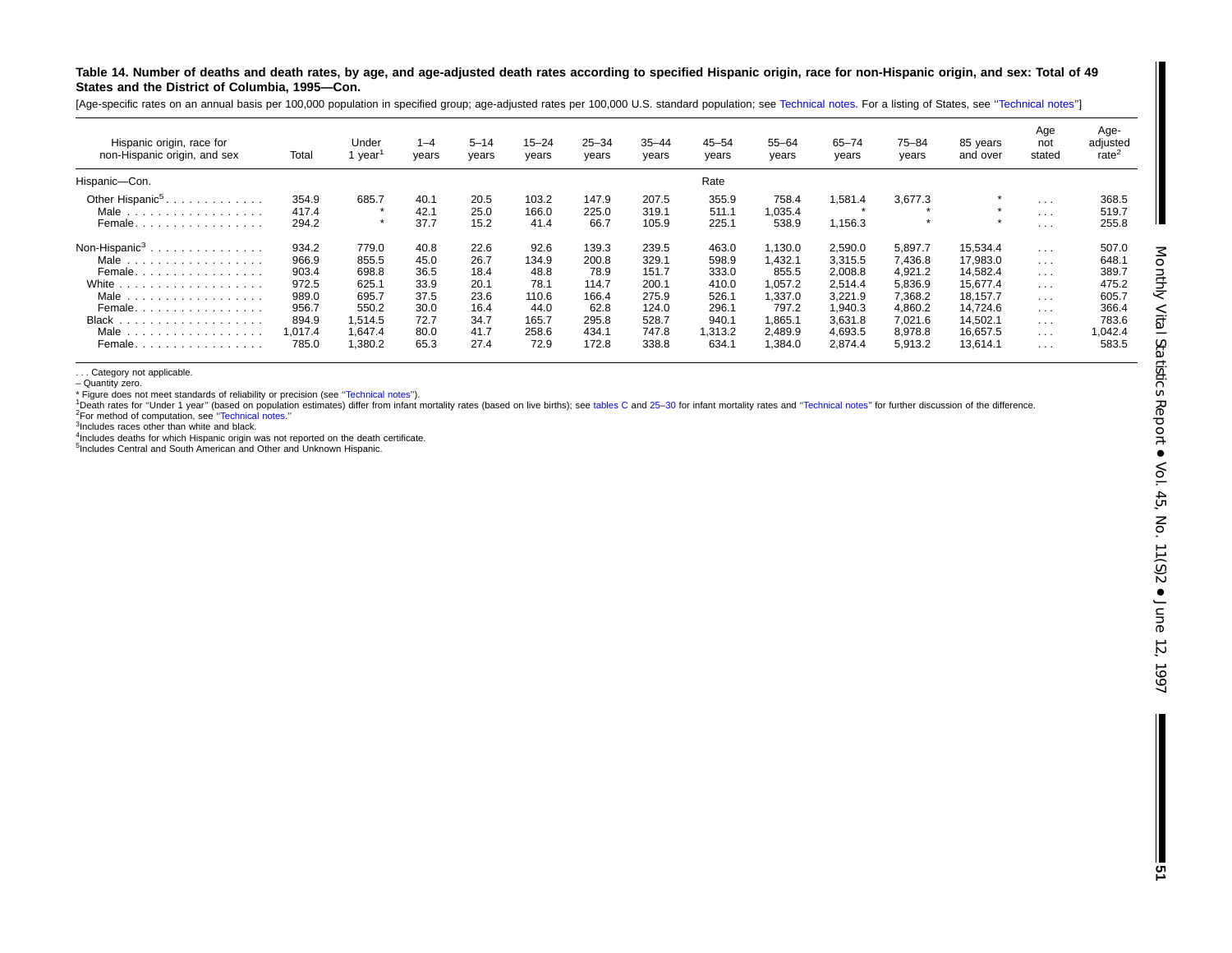## **Table 15. Number of deaths and death rates for the 10 leading causes of death for Hispanic and white non-Hispanic origins, for specified age groups: Total of 49 reporting States and the District of Columbia, 1995**

[Rates per 100,000 population in specified group. For explanation of asterisks preceding cause-of-death categories, see [''Technical notes.'](#page-72-0)' For a listing of reporting States, see [''Technical notes''\]](#page-72-0)

|                      | Hispanic                                                                                   |                     |                   |                      | White non-Hispanic                                                                         |                     |                   |
|----------------------|--------------------------------------------------------------------------------------------|---------------------|-------------------|----------------------|--------------------------------------------------------------------------------------------|---------------------|-------------------|
|                      | Cause of death (Based on the Ninth                                                         |                     |                   |                      | Cause of death (Based on the Ninth                                                         |                     |                   |
|                      | Revision, International Classification of                                                  |                     |                   |                      | Revision, International Classification of                                                  |                     |                   |
| Rank <sup>1</sup>    | Diseases, 1975) and age                                                                    | Number <sup>2</sup> | Rate <sup>2</sup> | Rank <sup>1</sup>    | Diseases, 1975) and age                                                                    | Number <sup>2</sup> | Rate <sup>2</sup> |
|                      | Hispanic origin, all ages <sup>3</sup>                                                     |                     |                   |                      | White non-Hispanic origin, all ages <sup>3</sup>                                           |                     |                   |
| $\sim$ $\sim$        |                                                                                            | 94,776              | 352.3             | .                    |                                                                                            | 1,856,052           | 972.5             |
| $\mathbf{1}$         | Diseases of heart. 390-398,402,404-429                                                     | 22,403              | 83.3              | 1                    | Diseases of heart. 390-398,402,404-429                                                     | 613,933             | 321.7             |
| 2                    | Malignant neoplasms, including neoplasms of                                                |                     |                   | 2                    | Malignant neoplasms, including neoplasms of                                                |                     |                   |
|                      | lymphatic and hematopoietic tissues 140-208                                                | 17,419              | 64.7              |                      | lymphatic and hematopoietic tissues 140-208                                                | 443,638             | 232.5             |
| 3                    | Accidents and adverse effects. E800-E949                                                   | 7,784               | 28.9              | 3                    | Cerebrovascular diseases 430-438                                                           | 128,961             | 67.6              |
| $\cdots$             | Motor vehicle accidents E810-E825                                                          | 4,306               | 16.0              | 4                    | Chronic obstructive pulmonary diseases                                                     |                     |                   |
| $\cdots$             | All other accidents and adverse<br>effects E800-E807,E826-E949                             | 3,478               | 12.9              | 5                    | and allied conditions. 490-496<br>Pneumonia and influenza 480-487                          | 90,914<br>69,396    | 47.6<br>36.4      |
| 4                    | Human immunodeficiency virus                                                               |                     |                   | 6                    | Accidents and adverse effects. E800-E949                                                   | 68,328              | 35.8              |
|                      |                                                                                            | 6,110               | 22.7              | $\sim$ .             | Motor vehicle accidents E810-E825                                                          | 31,205              | 16.4              |
| 5                    | Cerebrovascular diseases 430-438                                                           | 4,992               | 18.6              | $\cdots$             | All other accidents and adverse                                                            |                     |                   |
| 6                    |                                                                                            | 4,194               | 15.6              |                      | effects E800-E807,E826-E949                                                                | 37,123              | 19.5              |
| 7                    | Homicide and legal intervention. E960–E978                                                 | 4,009               | 14.9              | 7                    |                                                                                            | 42,671              | 22.4              |
| 8                    | Pneumonia and influenza 480-487                                                            | 2,694               | 10.0              | 8                    | SuicideE950–E959                                                                           | 25,784              | 13.5              |
| 9                    | Chronic liver disease and cirrhosis 571                                                    | 2,684               | 10.0              | 9                    | Human immunodeficiency virus                                                               |                     |                   |
| 10                   | Chronic obstructive pulmonary diseases                                                     |                     |                   |                      |                                                                                            | 19.181              | 10.1              |
|                      | and allied conditions. 490-496                                                             | 2,329               | 8.7               | 10                   | Alzheimer's disease331.0                                                                   | 18,773              | 9.8               |
| .                    | All other causes Residual                                                                  | 20,158              | 74.9              | $\sim$ .             | All other causes Residual                                                                  | 334,473             | 175.3             |
|                      | Hispanic origin, 1-4 years                                                                 |                     |                   |                      | White non-Hispanic origin, 1-4 years                                                       |                     |                   |
| $\sim$ $\sim$        |                                                                                            | 933                 | 36.7              | $\sim$ $\sim$        |                                                                                            | 3,378               | 33.9              |
| $\mathbf{1}$         | Accidents and adverse effects. E800-E949                                                   | 326                 | 12.8              | $\mathbf{1}$         | Accidents and adverse effects. E800-E949                                                   | 1,295               | 13.0              |
| $\sim 10$ .          | Motor vehicle accidents E810–E825                                                          | 149                 | 5.9               | $\sim 10$            | Motor vehicle accidents E810-E825                                                          | 444                 | 4.4               |
| $\cdots$             | All other accidents and adverse                                                            |                     |                   | $\ldots$             | All other accidents and adverse                                                            |                     |                   |
|                      | effects E800-E807,E826-E949                                                                | 177                 | 7.0               |                      | effects E800-E807,E826-E949                                                                | 851                 | 8.5               |
| 2                    | Congenital anomalies740-759                                                                | 128                 | 5.0               | 2                    | Congenital anomalies 740–759                                                               | 373                 | 3.7               |
| 3                    | Homicide and legal intervention. E960–E978                                                 | 74                  | 2.9               | 3                    | Malignant neoplasms, including neoplasms of                                                |                     |                   |
| 4                    | Malignant neoplasms, including neoplasms of                                                |                     |                   |                      | lymphatic and hematopoietic tissues 140-208                                                | 306                 | 3.1               |
| 5                    | lymphatic and hematopoietic tissues 140-208<br>Human immunodeficiency virus                | 68                  | 2.7               | 4<br>5               | Homicide and legal intervention. E960-E978<br>Diseases of heart. 390-398,402,404-429       | 156<br>123          | 1.6<br>1.2        |
|                      |                                                                                            | 35                  | 1.4               | 6                    | Pneumonia and influenza 480-487                                                            | 67                  | 0.7               |
| 6                    | Diseases of heart. 390-398,402,404-429                                                     | 28                  | 1.1               | $\overline{7}$       | Human immunodeficiency virus                                                               |                     |                   |
| 7                    | Pneumonia and influenza 480-487                                                            | 23                  | 0.9               |                      |                                                                                            | 53                  | 0.5               |
| 8                    | Certain conditions originating in the                                                      |                     |                   | 8                    |                                                                                            | 45                  | 0.5               |
|                      | perinatal period760-779                                                                    | 13                  |                   | 9                    | Certain conditions originating in the                                                      |                     |                   |
| 9                    | Benign neoplasms, carcinoma in situ, and                                                   |                     |                   |                      | perinatal period760-779                                                                    | 34                  | 0.3               |
|                      | neoplasms of uncertain behavior and of                                                     |                     |                   | 10                   | Benign neoplasms, carcinoma in situ, and                                                   |                     |                   |
|                      | unspecified nature 210-239                                                                 | 9                   | $\star$           |                      | neoplasms of uncertain behavior and of                                                     |                     |                   |
| 9                    | Meningococcal infection 036                                                                | 9                   |                   |                      | unspecified nature 210-239                                                                 | 28                  | 0.3               |
| 9                    |                                                                                            | 9                   |                   | 10                   | Cerebrovascular diseases 430-438                                                           | 28                  | 0.3               |
| .                    | All other causes Residual                                                                  | 211                 | 8.3               | $\cdots$             | All other causes Residual                                                                  | 870                 | 8.7               |
|                      | Hispanic origin, 5-14 years                                                                |                     |                   |                      | White non-Hispanic origin, 5-14 years                                                      |                     |                   |
|                      | All causes                                                                                 | 1,037               | 20.5              | $\cdots$             |                                                                                            | 5,090               | 20.1              |
| $\mathbf{1}$         | Accidents and adverse effects. E800-E949                                                   | 378                 | 7.5               | 1                    | Accidents and adverse effects. E800-E949                                                   | 2,211               | 8.7               |
| $\sim$ $\sim$ $\sim$ | Motor vehicle accidents E810–E825                                                          | 239                 | 4.7               | $\sim 100$           |                                                                                            | 1,331               | 5.3               |
| $\sim$ $\sim$        | All other accidents and adverse                                                            |                     |                   | $\sim$ $\sim$ $\sim$ | All other accidents and adverse                                                            |                     |                   |
|                      | effects E800-E807,E826-E949                                                                | 139                 | 2.7               |                      | effects E800-E807,E826-E949                                                                | 880                 | 3.5               |
| 2                    | Malignant neoplasms, including neoplasms of<br>lymphatic and hematopoietic tissues 140-208 | 159                 | 3.1               | 2                    | Malignant neoplasms, including neoplasms of<br>lymphatic and hematopoietic tissues 140-208 | 633                 | 2.5               |
| 3                    | Homicide and legal intervention. E960-E978                                                 | 122                 | 2.4               | 3                    | Congenital anomalies 740–759                                                               | 295                 | 1.2               |
| $\overline{4}$       | SuicideE950–E959                                                                           | 40                  | 0.8               | 4                    | SuicideE950–E959                                                                           | 239                 | 0.9               |
| 4                    | Congenital anomalies 740-759                                                               | 40                  | 0.8               | 5                    | Homicide and legal interventionE960-E978                                                   | 190                 | 0.8               |
| 6                    | Human immunodeficiency virus                                                               |                     |                   | 6                    | Diseases of heart. 390-398,402,404-429                                                     | 163                 | 0.6               |
|                      |                                                                                            | 29                  | 0.6               | 7                    | Pneumonia and influenza 480-487                                                            | 80                  | 0.3               |
| 7                    | Diseases of heart. 390-398,402,404-429                                                     | 27                  | 0.5               | 8                    | Benign neoplasms, carcinoma in situ, and                                                   |                     |                   |
| 8                    | Chronic obstructive pulmonary diseases                                                     |                     |                   |                      | neoplasms of uncertain behavior and of                                                     |                     |                   |
|                      | and allied conditions490-496                                                               | 13                  | $\star$           |                      | unspecified nature 210-239                                                                 | 67                  | 0.3               |
| 9                    | Benign neoplasms, carcinoma in situ, and                                                   |                     |                   | 9                    | Human immunodeficiency virus                                                               |                     |                   |
|                      | neoplasms of uncertain behavior and of                                                     |                     |                   |                      |                                                                                            | 53                  | 0.2               |
|                      | unspecified nature $\ldots$ , , ,  .210-239                                                | 12                  | $\star$           | 9                    | Chronic obstructive pulmonary diseases                                                     |                     |                   |
| 10                   | Cerebrovascular diseases 430-438                                                           | 9                   |                   |                      | and allied conditions. 490-496                                                             | 53                  | 0.2               |
| $\ldots$             | All other causes Residual                                                                  | 208                 | 4.1               | $\ldots$             | All other causes Residual                                                                  | 1,106               | 4.4               |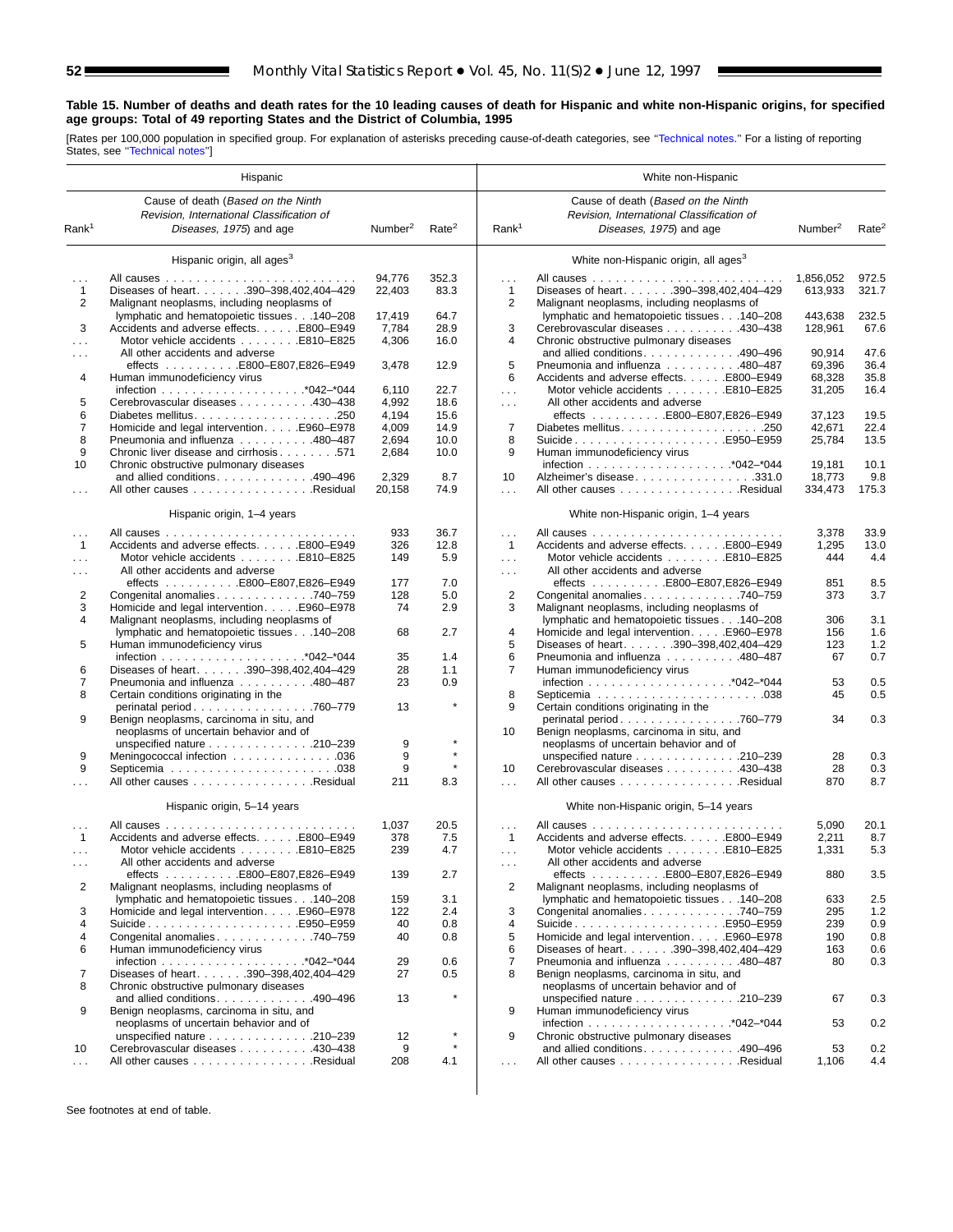■

## **Table 15. Number of deaths and death rates for the 10 leading causes of death for Hispanic and white non-Hispanic origins, for specified age groups: Total of 49 reporting States and the District of Columbia, 1995—Con.**

[Rates per 100,000 population in specified group. For explanation of asterisks preceding cause-of-death categories, see "Technical notes." For a listing of reporting<br>States, see "Technical notes"]

|                   | Hispanic                                                                                                   |                     |                   |                   | White non-Hispanic                                                                                         |                     |                   |
|-------------------|------------------------------------------------------------------------------------------------------------|---------------------|-------------------|-------------------|------------------------------------------------------------------------------------------------------------|---------------------|-------------------|
| Rank <sup>1</sup> | Cause of death (Based on the Ninth<br>Revision, International Classification of<br>Diseases, 1975) and age | Number <sup>2</sup> | Rate <sup>2</sup> | Rank <sup>1</sup> | Cause of death (Based on the Ninth<br>Revision, International Classification of<br>Diseases, 1975) and age | Number <sup>2</sup> | Rate <sup>2</sup> |
|                   | Hispanic origin, 15-24 years                                                                               |                     |                   |                   | White non-Hispanic origin, 15-24 years                                                                     |                     |                   |
| .                 |                                                                                                            | 4,928               | 107.1             | $\mathbf{1}$      |                                                                                                            | 18,852              | 78.1              |
| $\mathbf{1}$      | Accidents and adverse effects. E800-E949                                                                   | 1,762               | 38.3              | $\mathbf{1}$      | Accidents andadverse effects E800-E949                                                                     | 9,551               | 39.6              |
| $\cdots$          | Motor vehicle accidents E810-E825                                                                          | 1,296               | 28.2              | $\sim 100$        | Motor vehicle accidents E810-E825                                                                          | 7,468               | 30.9              |
| $\cdots$          | All other accidents and adverse                                                                            |                     |                   | $\cdots$          | All other accidents and adverse                                                                            |                     |                   |
|                   |                                                                                                            | 466                 | 10.1              |                   | effects E800-E807,E826-E949                                                                                | 2,083               | 8.6               |
| 2                 | Homicide and legal intervention. E960-E978                                                                 | 1,670               | 36.3              | $\overline{2}$    | SuicideE950-E959                                                                                           | 3,420               | 14.2              |
| 3                 | SuicideE950-E959                                                                                           | 495                 | 10.8              | 3                 | Homicide and legal intervention. E960-E978                                                                 | 1,300               | 5.4               |
| 4                 | Malignant neoplasms, including neoplasms of                                                                |                     |                   | 4                 | Malignant neoplasms, including neoplasms of                                                                |                     |                   |
|                   | lymphatic and hematopoietic tissues 140-208                                                                | 205                 | 4.5               |                   | lymphatic and hematopoietic tissues 140-208                                                                | 1,058               | 4.4               |
| 5                 | Diseases of heart. 390-398,402,404-429                                                                     | 108                 | 2.3               | 5                 | Diseases of heart. 390-398,402,404-429                                                                     | 511                 | 2.1               |
| 6                 | Human immunodeficiency virus                                                                               |                     |                   | 6                 | Congenital anomalies 740-759                                                                               | 291                 | 1.2               |
|                   |                                                                                                            | 101                 | 2.2               | 7                 | Human immunodeficiency virus                                                                               |                     |                   |
| 7                 | Congenital anomalies 740–759                                                                               | 57                  | 1.2               |                   |                                                                                                            | 175                 | 0.7               |
| 8                 | Pneumonia and influenza 480-487                                                                            | 31                  | 0.7               | 8                 | Pneumonia and influenza 480-487                                                                            | 120                 | 0.5               |
| 9                 | Cerebrovascular diseases 430-438                                                                           | 29                  | 0.6               | 9                 | Chronic obstructive pulmonary diseases                                                                     |                     |                   |
| 10                | Chronic obstructive pulmonary diseases                                                                     |                     |                   |                   | and allied conditions490-496                                                                               | 115                 | 0.5               |
|                   | and allied conditions. 490–496                                                                             | 21                  | 0.5               | 10                | Cerebrovascular diseases 430-438                                                                           | 89                  | 0.4               |
| .                 | All other causes Residual                                                                                  | 449                 | 9.8               | .                 | All other causes Residual                                                                                  | 2,222               | 9.2               |
|                   | Hispanic origin, 25-44 years                                                                               |                     |                   |                   | White non-Hispanic origin, 25-44 years                                                                     |                     |                   |
| .                 |                                                                                                            | 16,289              | 183.3             | .                 |                                                                                                            | 95,582              | 159.5             |
| $\mathbf{1}$      | Human immunodeficiency virus                                                                               |                     |                   | $\mathbf{1}$      | Accidents and adverse effects. E800-E949                                                                   | 18,668              | 31.2              |
|                   |                                                                                                            | 4,423               | 49.8              | $\cdots$          | Motor vehicle accidents E810-E825                                                                          | 10,017              | 16.7              |
| 2                 | Accidents and adverse effects. E800-E949                                                                   | 3,113               | 35.0              | a a la            | All other accidents and adverse                                                                            |                     |                   |
| .                 | Motor vehicle accidents E810-E825                                                                          | 1,647               | 18.5              |                   | effects E800-E807,E826-E949                                                                                | 8,651               | 14.4              |
| .                 | All other accidents and adverse                                                                            |                     |                   | 2                 | Malignant neoplasms, including neoplasms of                                                                |                     |                   |
|                   |                                                                                                            | 1,466               | 16.5              |                   | lymphatic and hematopoietic tissues 140-208                                                                | 15,459              | 25.8              |
| 3                 | Homicide and legal intervention. E960–E978                                                                 | 1,716               | 19.3              | 3                 | Human immunodeficiency virus                                                                               |                     |                   |
| 4                 | Malignant neoplasms, including neoplasms of                                                                |                     |                   |                   |                                                                                                            | 13,707              | 22.9              |
|                   | lymphatic and hematopoietic tissues 140–208                                                                | 1,555               | 17.5              | $\overline{4}$    | Diseases of heart. 390-398,402,404-429                                                                     | 10,969              | 18.3              |
| 5                 | Diseases of heart. 390-398,402,404-429                                                                     | 937                 | 10.5              | 5                 | SuicideE950-E959                                                                                           | 10,195              | 17.0              |
| 6                 | SuicideE950–E959                                                                                           | 830                 | 9.3               | 6                 | Homicide and legal intervention. E960-E978                                                                 | 3,256               | 5.4               |
| $\overline{7}$    | Chronic liver disease and cirrhosis 571                                                                    | 571                 | 6.4               | $\overline{7}$    | Chronic liver disease and cirrhosis 571                                                                    | 2,729               | 4.6               |
| 8                 | Cerebrovascular diseases 430-438                                                                           | 343                 | 3.9               | 8                 | Cerebrovascular diseases 430-438                                                                           | 1,829               | 3.1               |
| 9                 | Pneumonia and influenza 480-487                                                                            | 185                 | 2.1               | 9                 |                                                                                                            | 1,576               | 2.6               |
| 10                |                                                                                                            | 176                 | 2.0               | 10                | Pneumonia and influenza 480-487                                                                            | 1,181               | 2.0               |
| .                 | All other causes Residual                                                                                  | 2,440               | 27.5              | $\sim$            | All other causes Residual                                                                                  | 16,013              | 26.7              |
|                   | Hispanic origin, 45-64 years                                                                               |                     |                   |                   | White non-Hispanic origin, 45-64 years                                                                     |                     |                   |
| .                 |                                                                                                            | 19,883              | 543.7             | $\cdots$          |                                                                                                            | 275,721             | 674.7             |
| $\mathbf{1}$      | Malignant neoplasms, including neoplasms of                                                                |                     |                   | $\mathbf{1}$      | Malignant neoplasms, including neoplasms of                                                                |                     |                   |
|                   | lymphatic and hematopoietic tissues 140-208                                                                | 5,253               | 143.6             |                   | lymphatic and hematopoietic tissues 140-208                                                                | 102,623             | 251.1             |
| 2                 | Diseases of heart. 390-398,402,404-429                                                                     | 4,512               | 123.4             | 2                 | Diseases of heart. 390-398,402,404-429                                                                     | 75,624              | 185.0             |
| 3                 | Human immunodeficiency virus                                                                               |                     |                   | 3                 | Accidents and adverse effects. E800-E949                                                                   | 11,454              | 28.0              |
|                   |                                                                                                            | 1,413               | 38.6              | in a              | Motor vehicle accidents E810-E825                                                                          | 5,473               | 13.4              |
| Δ                 | Chronic liver disease and cirrhosis 571                                                                    | 1,288               | 35.2              |                   | All other accidents and adverse                                                                            |                     |                   |
| 5                 | Accidents and adverse effects. E800-E949                                                                   | 1,157               | 31.6              |                   |                                                                                                            | 5,981               | 14.6              |
| $\cdots$          | Motor vehicle accidents E810-E825                                                                          | 578                 | 15.8              | 4                 | Chronic obstructive pulmonary diseases                                                                     |                     |                   |
|                   | All other accidents and adverse                                                                            |                     |                   |                   | and allied conditions. $\ldots$ . 490–496                                                                  | 10,545              | 25.8              |
| $\sim$ $\sim$     | effects E800-E807,E826-E949                                                                                | 579                 | 15.8              | 5                 | Cerebrovascular diseases 430-438                                                                           | 9,594               | 23.5              |
| 6                 |                                                                                                            | 1,156               | 31.6              | 6                 | Diabetes mellitus250                                                                                       | 7,523               | 18.4              |
| 7                 | Cerebrovascular diseases 430-438                                                                           |                     | 26.4              | 7                 |                                                                                                            |                     |                   |
| 8                 | Homicide and legal intervention. E960-E978                                                                 | 965<br>324          | 8.9               | 8                 | Chronic liver disease and cirrhosis 571                                                                    | 7,227<br>6,414      | 17.7<br>15.7      |
|                   |                                                                                                            |                     |                   | 9                 |                                                                                                            |                     |                   |
| 9                 | Pneumonia and influenza 480-487                                                                            | 314                 | 8.6               |                   | Human immunodeficiency virus                                                                               |                     |                   |
| 10                | Chronic obstructive pulmonary diseases<br>and allied conditions. 490-496                                   |                     |                   | 10                | Pneumonia and influenza 480-487                                                                            | 4,839               | 11.8              |
|                   |                                                                                                            | 312                 | 8.5               |                   |                                                                                                            | 3,740               | 9.2               |
| $\sim$ $\sim$     | All other causes Residual                                                                                  | 3,189               | 87.2              | .                 | All other causes Residual                                                                                  | 36,138              | 88.4              |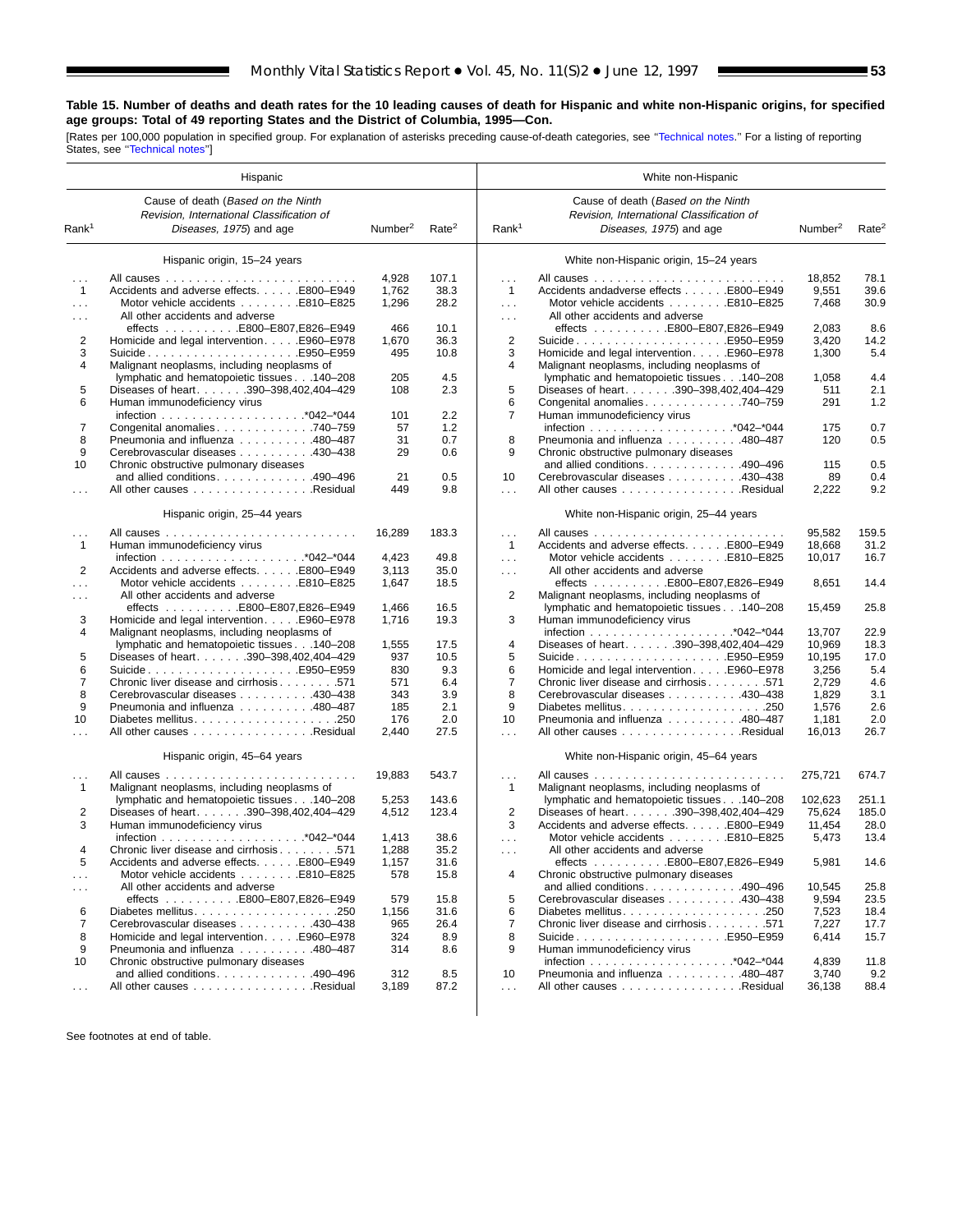### **Table 15. Number of deaths and death rates for the 10 leading causes of death for Hispanic and white non-Hispanic origins, for specified age groups: Total of 49 reporting States and the District of Columbia, 1995—Con.**

[Rates per 100,000 population in specified group. For explanation of asterisks preceding cause-of-death categories, see "Technical notes." For a listing of reporting States, see "Technical notes"]

|                   | Hispanic                                                                                                   |                     |                   |                   | White non-Hispanic                                                                                         |                     |                   |
|-------------------|------------------------------------------------------------------------------------------------------------|---------------------|-------------------|-------------------|------------------------------------------------------------------------------------------------------------|---------------------|-------------------|
| Rank <sup>1</sup> | Cause of death (Based on the Ninth<br>Revision, International Classification of<br>Diseases, 1975) and age | Number <sup>2</sup> | Rate <sup>2</sup> | Rank <sup>1</sup> | Cause of death (Based on the Ninth<br>Revision, International Classification of<br>Diseases, 1975) and age | Number <sup>2</sup> | Rate <sup>2</sup> |
|                   | Hispanic origin, 65 years and over                                                                         |                     |                   |                   | White non-Hispanic origin, 65 years and over                                                               |                     |                   |
| $\cdots$          |                                                                                                            | 47.481              | 3.178.2           | $\cdots$          |                                                                                                            | 1.442.412           | 5.103.0           |
|                   | Diseases of heart390-398,402,404-429                                                                       | 16,704              | 1,118.1           |                   | Diseases of heart390-398,402,404-429                                                                       | 526,156             | 1,861.5           |
| 2                 | Malignant neoplasms, including neoplasms of                                                                |                     |                   | 2                 | Malignant neoplasms, including neoplasms of                                                                |                     |                   |
|                   | lymphatic and hematopoietic tissues 140-208                                                                | 10,168              | 680.6             |                   | lymphatic and hematopoietic tissues 140-208                                                                | 323,512             | 1.144.5           |
| 3                 | Cerebrovascular diseases 430–438                                                                           | 3,610               | 241.6             | 3                 | Cerebrovascular diseases 430–438                                                                           | 117,243             | 414.8             |
|                   | Diabetes mellitus250                                                                                       | 2,851               | 190.8             | 4                 | Chronic obstructive pulmonary diseases                                                                     |                     |                   |
| 5.                | Pneumonia and influenza 480–487                                                                            | 2,054               | 137.5             |                   | and allied conditions490-496                                                                               | 79,492              | 281.2             |
| 6                 | Chronic obstructive pulmonary diseases                                                                     |                     |                   | 5                 | Pneumonia and influenza 480-487                                                                            | 63,984              | 226.4             |
|                   | and allied conditions490-496                                                                               | 1,880               | 125.8             | 6                 | Diabetes mellitus<br>.250                                                                                  | 33,486              | 118.5             |
|                   | Accidents and adverse effects. E800-E949                                                                   | 906                 | 60.6              | 7                 | Accidents and adverse effects. E800–E949                                                                   | 24,717              | 87.4              |
| $\cdots$          | Motor vehicle accidents E810–E825                                                                          | 339                 | 22.7              | $\cdots$          | Motor vehicle accidents E810-E825                                                                          | 6,379               | 22.6              |
| $\cdots$          | All other accidents and adverse                                                                            |                     |                   | $\cdots$          | All other accidents and adverse                                                                            |                     |                   |
|                   | effects E800-E807,E826-E949                                                                                | 567                 | 38.0              |                   | effects E800-E807,E826-E949                                                                                | 18,338              | 64.9              |
| 8                 | Chronic liver disease and cirrhosis571                                                                     | 810                 | 54.2              | 8                 | Alzheimer's disease331.0                                                                                   | 18,450              | 65.3              |
| 9                 | Nephritis, nephrotic syndrome, and                                                                         |                     |                   | 9                 | Nephritis, nephrotic syndrome, and                                                                         |                     |                   |
|                   |                                                                                                            | 550                 | 36.8              |                   |                                                                                                            | 16,003              | 56.6              |
| 10                |                                                                                                            | 419                 | 28.0              | 10                | Atherosclerosis440                                                                                         | 13,931              | 49.3              |
|                   | All other causes Residual                                                                                  | 7,529               | 504.0             | .                 | All other causes Residual                                                                                  | 225,438             | 797.6             |

\* Figure does not meet standards of reliability or precision (see [''Technical notes''\).](#page-72-0)

. . . Category not applicable.<br><sup>1</sup>Rank based on number of deaths; see "Technical notes."<br><sup>2</sup>Figures for age not stated are included in "All ages" but not distributed among age groups.<br><sup>3</sup>Includes deaths under 1 year of age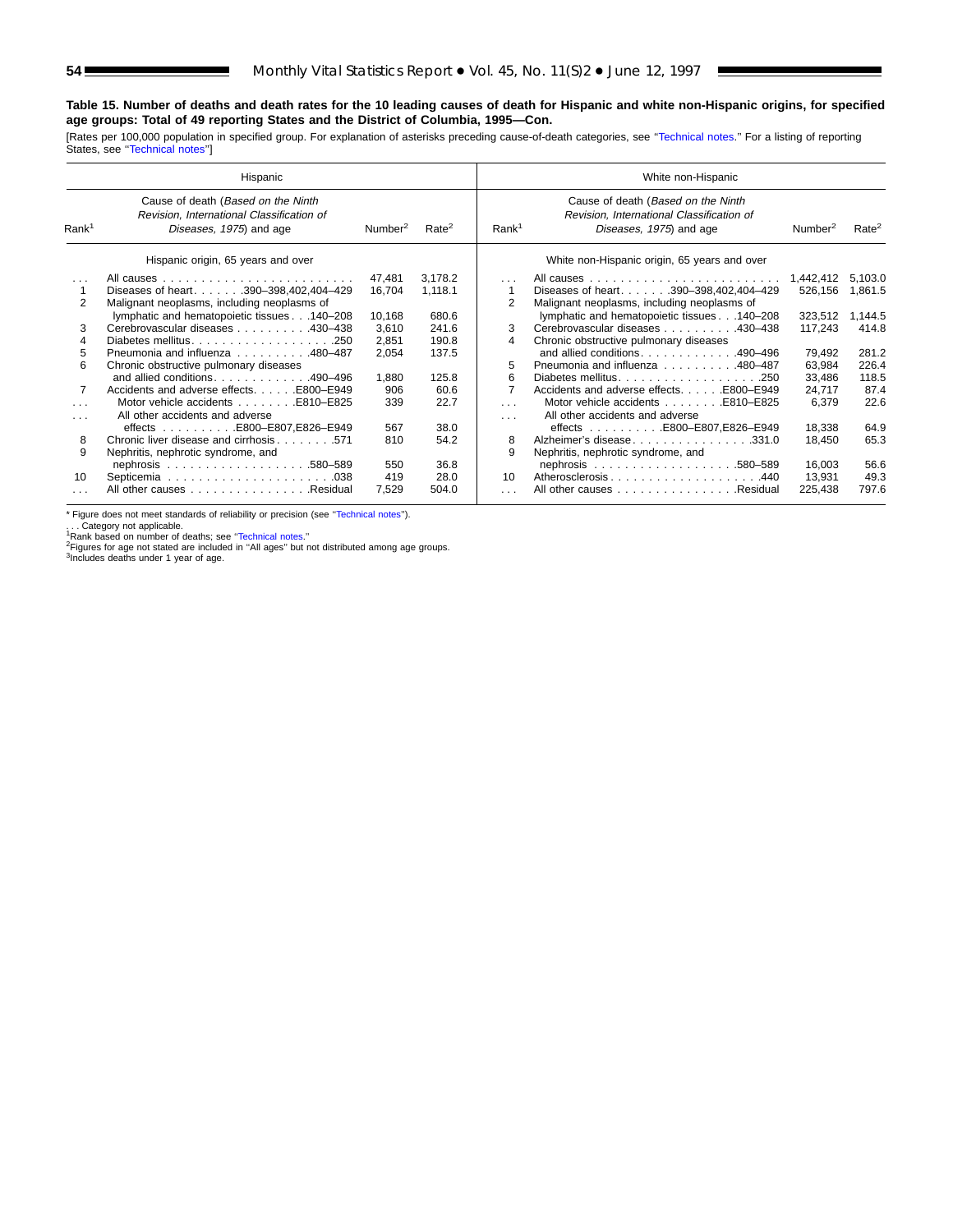## **Table 16. Number of deaths from injury by firearms by age, race, and sex: United States, 1995**

| Cause of death (Based on the Ninth<br>Revision, International Classification of<br>Diseases, 1975), race <sup>1</sup> , and sex | All<br>ages     | Under<br>1 year                            | $1 - 4$<br>years             | 5–14<br>years  | $15 - 24$<br>years | 25–34<br>years | 35–44<br>years | 45–54<br>years | $55 - 64$<br>years | 65–74<br>years           | $75 - 84$<br>years      | 85 years<br>and over          | Age<br>not<br>stated     |
|---------------------------------------------------------------------------------------------------------------------------------|-----------------|--------------------------------------------|------------------------------|----------------|--------------------|----------------|----------------|----------------|--------------------|--------------------------|-------------------------|-------------------------------|--------------------------|
| Injury by firearms (E922, E955.0–E955.4,                                                                                        |                 |                                            |                              |                |                    |                |                |                |                    |                          |                         |                               |                          |
| E965.0-E965.4, E970, E985.0-E985.4):                                                                                            |                 |                                            |                              |                |                    |                |                |                |                    |                          |                         |                               |                          |
| All races, both sexes                                                                                                           | 35,957          | 8                                          | 97                           | 748            | 9,778              | 8,225          | 6,120          | 3,776          | 2,399              | 2,423                    | 1,824                   | 529                           | 30                       |
|                                                                                                                                 | 30.724          | $\overline{2}$                             | 61                           | 576            | 8.729              | 7.010          | 4.996          | 3,094          | 2.009              | 2.109                    | 1.632                   | 482                           | 24                       |
|                                                                                                                                 | 5,233<br>25,438 | 6<br>4                                     | 36<br>54                     | 172<br>502     | 1,049<br>5,259     | 1,215<br>5,228 | 1,124<br>4,640 | 682<br>3,155   | 390<br>2,089       | 314<br>2,226             | 192<br>1,749            | 47<br>509                     | 6<br>23                  |
| Male                                                                                                                            | 21,510          | $\overline{2}$                             | 30                           | 383            | 4,620              | 4,394          | 3,770          | 2,567          | 1,749              | 1,942                    | 1,567                   | 467                           | 19                       |
| Female $\ldots$ ,                                                                                                               | 3.928           | $\overline{2}$                             | 24                           | 119            | 639                | 834            | 870            | 588            | 340                | 284                      | 182                     | 42                            | $\overline{\mathbf{4}}$  |
| Black, both sexes                                                                                                               | 9,643           | 4                                          | 39                           | 207            | 4,196              | 2,761          | 1,345          | 547            | 269                | 177                      | 72                      | 20                            | 6                        |
|                                                                                                                                 | 8,494           | $\overline{\phantom{0}}$                   | 29                           | 165            | 3,827              | 2,421          | 1,126          | 470            | 225                | 148                      | 63                      | 15                            | 5                        |
| Female $\ldots \ldots \ldots \ldots \ldots \ldots$                                                                              | 1.149           | 4                                          | 10                           | 42             | 369                | 340            | 219            | 77             | 44                 | 29                       | 9                       | 5                             | 1                        |
| Accident caused by firearm missile (E922):                                                                                      |                 |                                            |                              |                |                    |                |                |                |                    |                          |                         |                               |                          |
| All races, both sexes                                                                                                           | 1,225           | L,                                         | 20                           | 161            | 423                | 222            | 164            | 92             | 55                 | 52                       | 34                      | $\overline{c}$                |                          |
|                                                                                                                                 | 1,055           | $\overline{\phantom{0}}$                   | 14                           | 136            | 392                | 186            | 127            | 74             | 46                 | 49                       | 30                      | $\mathbf{1}$                  |                          |
|                                                                                                                                 | 170             | $\overline{\phantom{0}}$                   | 6                            | 25             | 31                 | 36             | 37             | 18             | 9                  | 3                        | 4                       | $\mathbf{1}$                  |                          |
| White, both sexes                                                                                                               | 946             | $\overline{\phantom{0}}$<br>$\overline{a}$ | 12                           | 127            | 290                | 171            | 144            | 78             | 46                 | 46                       | 30                      | 2                             | $\overline{\phantom{0}}$ |
|                                                                                                                                 | 801<br>145      | $\overline{a}$                             | $\overline{7}$<br>5          | 105<br>22      | 263<br>27          | 141<br>30      | 113<br>31      | 64<br>14       | 38<br>8            | 43<br>3                  | 26<br>4                 | $\mathbf 1$<br>$\mathbf{1}$   |                          |
|                                                                                                                                 | 245             | $\overline{\phantom{0}}$                   | 8                            | 25             | 120                | 44             | 17             | 12             | 9                  | 6                        | $\overline{\mathbf{A}}$ | $\overline{\phantom{0}}$      |                          |
| Male                                                                                                                            | 225             | $\equiv$                                   | $\overline{7}$               | 25             | 118                | 38             | 11             | 8              | 8                  | 6                        | $\overline{4}$          |                               |                          |
|                                                                                                                                 | 20              | $\overline{\phantom{0}}$                   | 1                            |                | 2                  | 6              | 6              | $\overline{4}$ | $\mathbf{1}$       |                          |                         |                               |                          |
| Suicide by firearms (E955.0-E955.4):                                                                                            |                 |                                            |                              |                |                    |                |                |                |                    |                          |                         |                               |                          |
| All races, both sexes                                                                                                           | 18,503          | $\ldots$                                   | $\sim$ $\sim$ $\sim$         | 184            | 3,068              | 3,395          | 3,278          | 2,504          | 1,810              | 2,085                    | 1,676                   | 497                           | 6                        |
|                                                                                                                                 | 16,060          | $\sim$ $\sim$                              | $\sim$ $\sim$ $\sim$         | 137            | 2,729              | 2,940          | 2,746          | 2,083          | 1,546              | 1,863                    | 1,546                   | 465                           | 5                        |
|                                                                                                                                 | 2.443           | $\sim 100$                                 | $\ldots$                     | 47             | 339                | 455            | 532            | 421            | 264                | 222                      | 130                     | 32                            | 1                        |
| White, both sexes                                                                                                               | 16,860          | $\sim 100$                                 | $\sim$ $\sim$ $\sim$         | 161            | 2,553              | 2,952          | 3,016          | 2,361          | 1,709              | 1,990                    | 1,628                   | 484                           | 6                        |
|                                                                                                                                 | 14,613<br>2.247 | $\ldots$                                   | $\sim 10$                    | 119<br>42      | 2,267              | 2,549<br>403   | 2,516<br>500   | 1,961<br>400   | 1,460<br>249       | 1,778<br>212             | 1,503                   | 455<br>29                     | 5<br>$\mathbf{1}$        |
| Black, both sexes                                                                                                               | 1.304           | $\ldots$<br>$\sim 100$                     | $\sim$ $\sim$<br>$\sim 10$ . | 17             | 286<br>400         | 345            | 207            | 114            | 83                 | 79                       | 125<br>46               | 13                            |                          |
|                                                                                                                                 | 1,153           | $\sim 100$                                 | $\sim$ $\sim$ $\sim$         | 13             | 360                | 305            | 184            | 101            | 69                 | 69                       | 42                      | 10                            |                          |
|                                                                                                                                 | 151             | $\sim 10$                                  | $\sim$ $\sim$ $\sim$         | 4              | 40                 | 40             | 23             | 13             | 14                 | 10                       | $\overline{4}$          | 3                             |                          |
| Homicide and legal intervention                                                                                                 |                 |                                            |                              |                |                    |                |                |                |                    |                          |                         |                               |                          |
| by firearms (E965.0-E965.4, E970):                                                                                              |                 |                                            |                              |                |                    |                |                |                |                    |                          |                         |                               |                          |
| All races, both sexes                                                                                                           | 15,835          | 8                                          | 74                           | 381            | 6,123              | 4,532          | 2,623          | 1,147          | 519                | 275                      | 106                     | 23                            | 24                       |
|                                                                                                                                 | 13,297          | $\overline{2}$                             | 45                           | 286            | 5.462              | 3,829          | 2.087          | 915            | 406                | 188                      | 49                      | 9                             | 19                       |
|                                                                                                                                 | 2,538           | 6                                          | 29                           | 95             | 661                | 703            | 536            | 232            | 113                | 87                       | 57                      | 14                            | 5                        |
|                                                                                                                                 | 7,342           | 4<br>$\overline{2}$                        | 41<br>23                     | 200            | 2,316              | 2,041          | 1,436          | 685            | 322                | 179                      | 84                      | 17                            | 17                       |
| Male                                                                                                                            | 5,868<br>1.474  | $\overline{2}$                             | 18                           | 146<br>54      | 2,002<br>314       | 1,658<br>383   | 1,112<br>324   | 520<br>165     | 242<br>80          | 112<br>67                | 32<br>52                | 5<br>12                       | 14<br>3                  |
| Black, both sexes                                                                                                               | 8,007           | 4                                          | 29                           | 157            | 3,623              | 2,362          | 1,111          | 421            | 175                | 92                       | 21                      | 6                             | 6                        |
|                                                                                                                                 | 7,046           | L.                                         | 20                           | 123            | 3,302              | 2,070          | 925            | 361            | 147                | 73                       | 16                      | 4                             | 5                        |
|                                                                                                                                 | 961             | 4                                          | 9                            | 34             | 321                | 292            | 186            | 60             | 28                 | 19                       | 5                       | $\overline{2}$                | 1                        |
| Injury by firearms, undetermined                                                                                                |                 |                                            |                              |                |                    |                |                |                |                    |                          |                         |                               |                          |
| whether accidentally or purposely                                                                                               |                 |                                            |                              |                |                    |                |                |                |                    |                          |                         |                               |                          |
| inflicted (E985.0-E985.4):                                                                                                      |                 |                                            |                              |                |                    |                |                |                |                    |                          |                         |                               |                          |
| All races, both sexes                                                                                                           | 394             |                                            | 3                            | 22             | 164                | 76             | 55             | 33             | 15                 | 11                       | 8                       | 7                             |                          |
| Male                                                                                                                            | 312             | $\equiv$                                   | 2                            | 17             | 146                | 55             | 36             | 22             | 11                 | 9                        | 7                       | 7                             |                          |
|                                                                                                                                 | 82              | $\overline{a}$<br>$\overline{\phantom{0}}$ | $\mathbf{1}$<br>1            | 5<br>14        | 18                 | 21<br>64       | 19<br>44       | 11             | $\overline{4}$     | $\overline{2}$           | 1<br>$\overline{7}$     | $\overline{\phantom{a}}$<br>6 |                          |
|                                                                                                                                 | 290<br>228      | $\overline{\phantom{0}}$                   | $\overline{\phantom{0}}$     | 13             | 100<br>88          | 46             | 29             | 31<br>22       | 12<br>9            | 11<br>9                  | 6                       | 6                             |                          |
|                                                                                                                                 | 62              | $\overline{\phantom{0}}$                   | 1                            | 1              | 12                 | 18             | 15             | 9              | 3                  | 2                        | 1                       | ÷                             |                          |
| Black, both sexes.                                                                                                              | 87              | $\overline{a}$                             | $\overline{2}$               | 8              | 53                 | 10             | 10             | L,             | $\overline{2}$     | ÷                        | 1                       | $\mathbf{1}$                  |                          |
|                                                                                                                                 | 70              | $\overline{a}$                             | $\overline{2}$               | $\overline{4}$ | 47                 | 8              | 6              |                | $\mathbf{1}$       | $\overline{\phantom{0}}$ | $\mathbf{1}$            | $\mathbf{1}$                  |                          |
|                                                                                                                                 | 17              |                                            |                              | 4              | 6                  | 2              | 4              |                | $\overline{1}$     |                          |                         |                               |                          |
|                                                                                                                                 |                 |                                            |                              |                |                    |                |                |                |                    |                          |                         |                               |                          |

– Quantity zero.<br>. . . Category not applicable.<br><sup>1</sup>All races includes races other than white and black.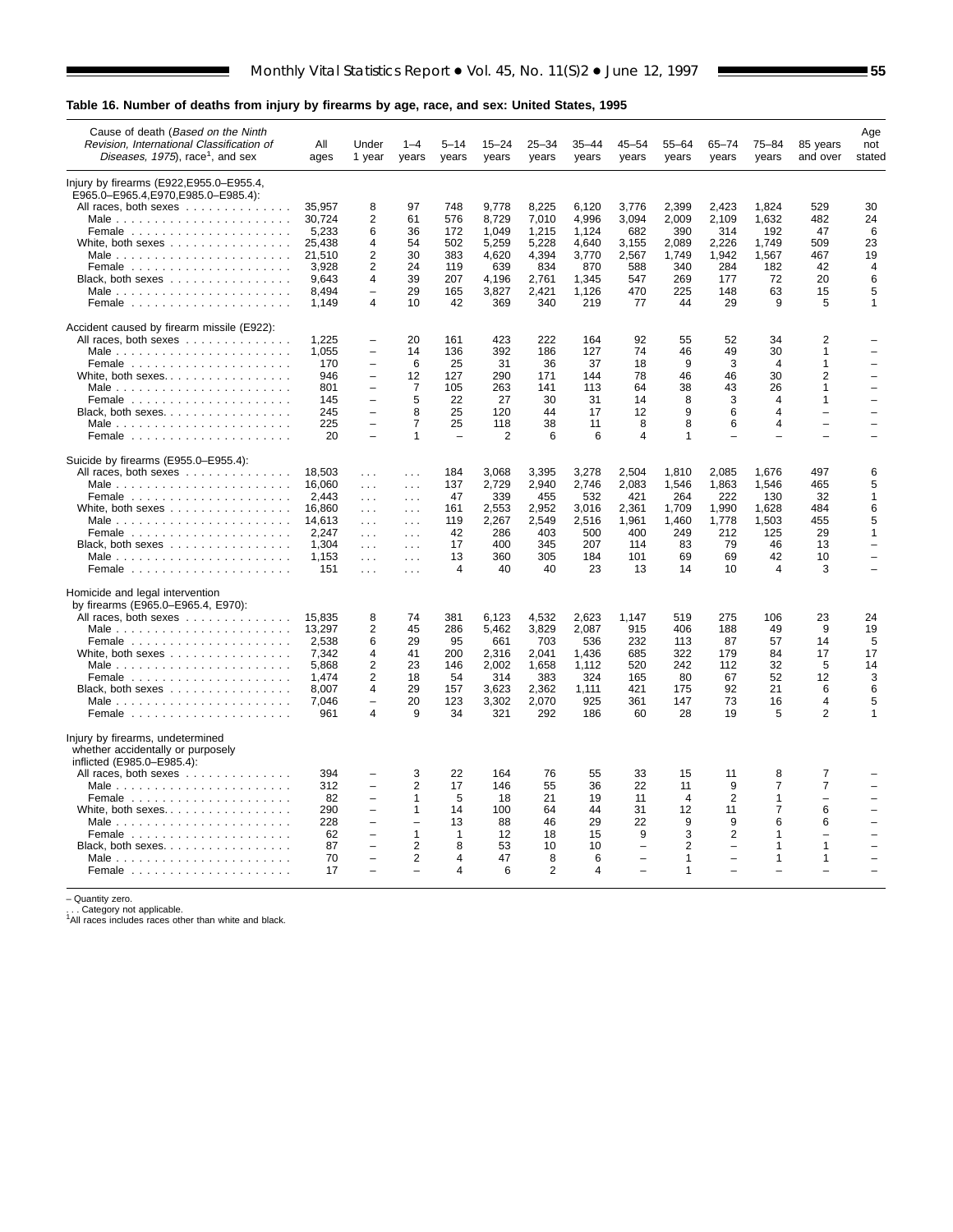#### **Table 17. Age-specific and age-adjusted death rates for injury by firearms by age, race, and sex: United States, 1995**

[Age-specific rates on an annual basis per 100,000 population in specified group; age-adjusted rates per 100,000 U.S. standard population. For a listing of injury by firearms, see [''Technical notes.''\]](#page-72-0)

| Cause of death (Based on the Ninth<br>Revision, International Classification of<br>Diseases, 1975), race <sup>1</sup> , and sex | All<br>ages <sup>2</sup> | Under<br>1 year $3$ | years         | years   | 15–24<br>years | 25–34<br>years | 35–44<br>years | 45–54<br>years | $55 - 64$<br>years | $65 - 74$<br>years | 75-84<br>years | 85 years<br>and over | Age-<br>adjusted<br>rate <sup>4</sup> |
|---------------------------------------------------------------------------------------------------------------------------------|--------------------------|---------------------|---------------|---------|----------------|----------------|----------------|----------------|--------------------|--------------------|----------------|----------------------|---------------------------------------|
| Injury by firearms (E922, E955.0–E955.4,                                                                                        |                          |                     |               |         |                |                |                |                |                    |                    |                |                      |                                       |
| E965.0-E965.4,E970,E985.0-E985.4):                                                                                              |                          |                     |               |         |                |                |                |                |                    |                    |                |                      |                                       |
|                                                                                                                                 | 13.7                     |                     | 0.6           | 2.0     | 27.2           | 20.1           | 14.4           | 12.1           | 11.4               | 12.9               | 16.4           | 14.6                 | 13.9                                  |
|                                                                                                                                 | 23.9                     |                     | 0.8           | 2.9     | 47.6           | 34.3           | 23.7           | 20.4           | 20.0               | 25.3               | 37.7           | 47.4                 | 24.1                                  |
|                                                                                                                                 | 3.9                      |                     | 0.5           | 0.9     | 6.0            | 5.9            | 5.3            | 4.3            | 3.5                | 3.0                | 2.8            | 1.8                  | 4.0                                   |
|                                                                                                                                 | 11.7                     |                     | 0.4           | 1.7     | 18.3           | 15.7           | 13.1           | 11.9           | 11.4               | 13.4               | 17.3           | 15.4                 | 11.3                                  |
|                                                                                                                                 | 20.1                     |                     | 0.5           | 2.5     | 31.4           | 26.1           | 21.2           | 19.6           | 19.9               | 26.1               | 39.8           | 50.8                 | 19.3                                  |
|                                                                                                                                 | 3.5                      |                     | 0.4           | 0.8     | 4.6            | 5.0            | 4.9            | 4.4            | 3.6                | 3.1                | 3.0            | 1.8                  | 3.5                                   |
|                                                                                                                                 | 29.1                     |                     | 1.6           | 3.5     | 76.9           | 50.9           | 26.0           | 16.9           | 12.7               | 10.9               | 8.7            | 7.3                  | 30.3                                  |
|                                                                                                                                 | 54.0                     |                     | 2.3           | 5.5     | 140.2          | 94.4           | 46.6           | 32.1           | 24.3               | 22.0               | 20.9           |                      | 55.6                                  |
|                                                                                                                                 | 6.6                      |                     |               | 1.4     | 13.5           | 11.9           | 7.9            | 4.4            | 3.7                | 3.1                |                |                      | 6.8                                   |
| Accident caused by firearm missile (E922):                                                                                      |                          |                     |               |         |                |                |                |                |                    |                    |                |                      |                                       |
|                                                                                                                                 | 0.5                      |                     | 0.1           | 0.4     | 1.2            | 0.5            | 0.4            | 0.3            | 0.3                | 0.3                | 0.3            |                      | 0.5                                   |
|                                                                                                                                 | 0.8                      |                     |               | 0.7     | 2.1            | 0.9            | 0.6            | 0.5            | 0.5                | 0.6                | 0.7            |                      | 0.9                                   |
|                                                                                                                                 | 0.1                      |                     |               | 0.1     | 0.2            | 0.2            | 0.2            |                |                    |                    |                |                      | 0.1                                   |
|                                                                                                                                 | 0.4                      |                     |               | 0.4     | 1.0            | 0.5            | 0.4            | 0.3            | 0.3                | 0.3                | 0.3            |                      | 0.5                                   |
|                                                                                                                                 | 0.7                      |                     |               | 0.7     | 1.8            | 0.8            | 0.6            | 0.5            | 0.4                | 0.6                | 0.7            |                      | 0.8                                   |
|                                                                                                                                 | 0.1                      |                     |               | 0.1     | 0.2            | 0.2            | 0.2            |                |                    |                    |                |                      | 0.1                                   |
|                                                                                                                                 | 0.7                      |                     |               | 0.4     | 2.2            | 0.8            |                |                |                    |                    |                |                      | 0.8                                   |
|                                                                                                                                 | 1.4                      |                     |               | 0.8     | 4.3            | 1.5            |                |                |                    |                    |                |                      | 1.5                                   |
|                                                                                                                                 | 0.1                      |                     |               |         |                |                |                |                |                    |                    |                |                      | 0.1                                   |
| Suicide by firearms (E955.0-E955.4)                                                                                             |                          |                     |               |         |                |                |                |                |                    |                    |                |                      |                                       |
|                                                                                                                                 | 7.0                      | $\sim$ .            | $\sim 100$    | 0.5     | 8.5            | 8.3            | 7.7            | 8.1            | 8.6                | 11.1               | 15.0           | 13.7                 | 6.5                                   |
|                                                                                                                                 | 12.5                     | $\sim$ $\sim$       | $\sim$ $\sim$ | 0.7     | 14.9           | 14.4           | 13.0           | 13.7           | 15.4               | 22.3               | 35.7           | 45.7                 | 11.6                                  |
|                                                                                                                                 | 1.8                      | $\cdots$            | $\ldots$      | 0.3     | 1.9            | 2.2            | 2.5            | 2.6            | 2.4                | 2.1                | 1.9            | 1.2                  | 1.7                                   |
|                                                                                                                                 | 7.7                      | $\sim 100$          | $\sim 100$    | 0.5     | 8.9            | 8.8            | 8.5            | 8.9            | 9.4                | 12.0               | 16.1           | 14.7                 | 7.0                                   |
|                                                                                                                                 | 13.7                     | $\cdots$            | $\ldots$      | 0.8     | 15.4           | 15.1           | 14.2           | 14.9           | 16.6               | 23.9               | 38.2           | 49.5                 | 12.4                                  |
|                                                                                                                                 | 2.0                      | $\sim 100$          | $\sim$ $\sim$ | 0.3     | 2.0            | 2.4            | 2.8            | 3.0            | 2.6                | 2.3                | 2.0            | 1.2                  | 1.9                                   |
|                                                                                                                                 | 3.9                      | $\ldots$            | $\sim 100$    |         | 7.3            | 6.4            | 4.0            | 3.5            | 3.9                | 4.9                | 5.6            |                      | 4.0                                   |
|                                                                                                                                 | 7.3                      | $\sim 10$           | $\sim 100$    | $\star$ | 13.2           | 11.9           | 7.6            | 6.9            | 7.5                | 10.2               | 13.9           |                      | 7.6                                   |
|                                                                                                                                 | 0.9                      | $\sim$ .            | $\sim 100$    |         | 1.5            | 1.4            | 0.8            |                |                    |                    |                |                      | 0.9                                   |
| Homicide and legal intervention                                                                                                 |                          |                     |               |         |                |                |                |                |                    |                    |                |                      |                                       |
| by firearms (E965.0-E965.4, E970):                                                                                              |                          |                     |               |         |                |                |                |                |                    |                    |                |                      |                                       |
|                                                                                                                                 | 6.0                      |                     | 0.5           | 1.0     | 17.0           | 11.1           | 6.2            | 3.7            | 2.5                | 1.5                | 1.0            | 0.6                  | 6.7                                   |
|                                                                                                                                 | 10.4                     |                     | 0.6           | 1.5     | 29.8           | 18.7           | 9.9            | 6.0            | 4.0                | 2.3                | 1.1            |                      | 11.3                                  |
|                                                                                                                                 | 1.9                      |                     | 0.4           | 0.5     | 3.8            | 3.4            | 2.5            | 1.5            | 1.0                | 0.8                | 0.8            |                      | 2.0                                   |
| White, both sexes $\ldots \ldots \ldots \ldots \ldots \ldots$                                                                   | 3.4                      |                     | 0.3           | 0.7     | 8.1            | 6.1            | 4.1            | 2.6            | 1.8                | 1.1                | 0.8            |                      | 3.7                                   |
|                                                                                                                                 | 5.5                      |                     | 0.4           | 0.9     | 13.6           | 9.8            | 6.3            | 4.0            | 2.8                | 1.5                | 0.8            |                      | 5.9                                   |
|                                                                                                                                 | 1.3                      |                     |               | 0.4     | 2.2            | 2.3            | 1.8            | 1.2            | 0.8                | 0.7                | 0.8            |                      | 1.4                                   |
|                                                                                                                                 | 24.2                     |                     | 1.2           | 2.7     | 66.4           | 43.6           | 21.5           | 13.0           | 8.2                | 5.7                | 2.5            |                      | 25.2                                  |
|                                                                                                                                 | 44.8                     |                     | 1.6           | 4.1     | 121.0          | 80.7           | 38.3           | 24.6           | 15.9               | 10.8               |                |                      | 46.0                                  |
|                                                                                                                                 | 5.5                      |                     |               | 1.2     | 11.8           | 10.2           | 6.7            | 3.4            | 2.3                |                    |                |                      | 5.7                                   |
| Injury by firearms, undetermined<br>whether accidentally or purposely                                                           |                          |                     |               |         |                |                |                |                |                    |                    |                |                      |                                       |
| inflicted (E985.0-E985.4):                                                                                                      | 0.1                      |                     |               | 0.1     | 0.5            | 0.2            | 0.1            | 0.1            |                    |                    |                |                      | 0.2                                   |
|                                                                                                                                 | 0.2                      |                     |               |         | 0.8            | 0.3            | 0.2            | 0.1            |                    |                    |                |                      | 0.3                                   |
|                                                                                                                                 | 0.1                      |                     |               |         |                | 0.1            |                |                |                    |                    |                |                      | 0.1                                   |
|                                                                                                                                 | 0.1                      |                     |               |         | 0.3            | 0.2            | 0.1            | 0.1            |                    |                    |                |                      | 0.1                                   |
|                                                                                                                                 | 0.2                      |                     |               |         | 0.6            | 0.3            | 0.2            | 0.2            |                    |                    |                |                      | 0.2                                   |
|                                                                                                                                 | 0.1                      |                     |               |         |                |                |                |                |                    |                    |                |                      | 0.1                                   |
|                                                                                                                                 | 0.3                      |                     |               |         | 1.0            |                |                |                |                    |                    |                |                      | 0.3                                   |
| Male                                                                                                                            | 0.4                      |                     |               |         | 1.7            |                |                |                |                    |                    |                |                      | 0.4                                   |
|                                                                                                                                 |                          |                     |               |         |                |                |                |                |                    |                    |                |                      |                                       |
|                                                                                                                                 |                          |                     |               |         |                |                |                |                |                    |                    |                |                      |                                       |

\* Figure does not meet standards of reliability or precision (see [''Technical notes''\).](#page-72-0)

. . . Category not applicable.<br><sup>1</sup>Includes races other than white and black.<br><sup>2</sup>Figures for age not stated are included in "All ages" but are not distributed among age groups.

<sup>3</sup>Death rates for "Under 1 year" (based on population estimates) differ from infant mortality rates (based on live births); see [tables C](#page-10-0) and [25–30](#page-65-0) for infant mortality rates and "Technical notes" for<br>further discussion of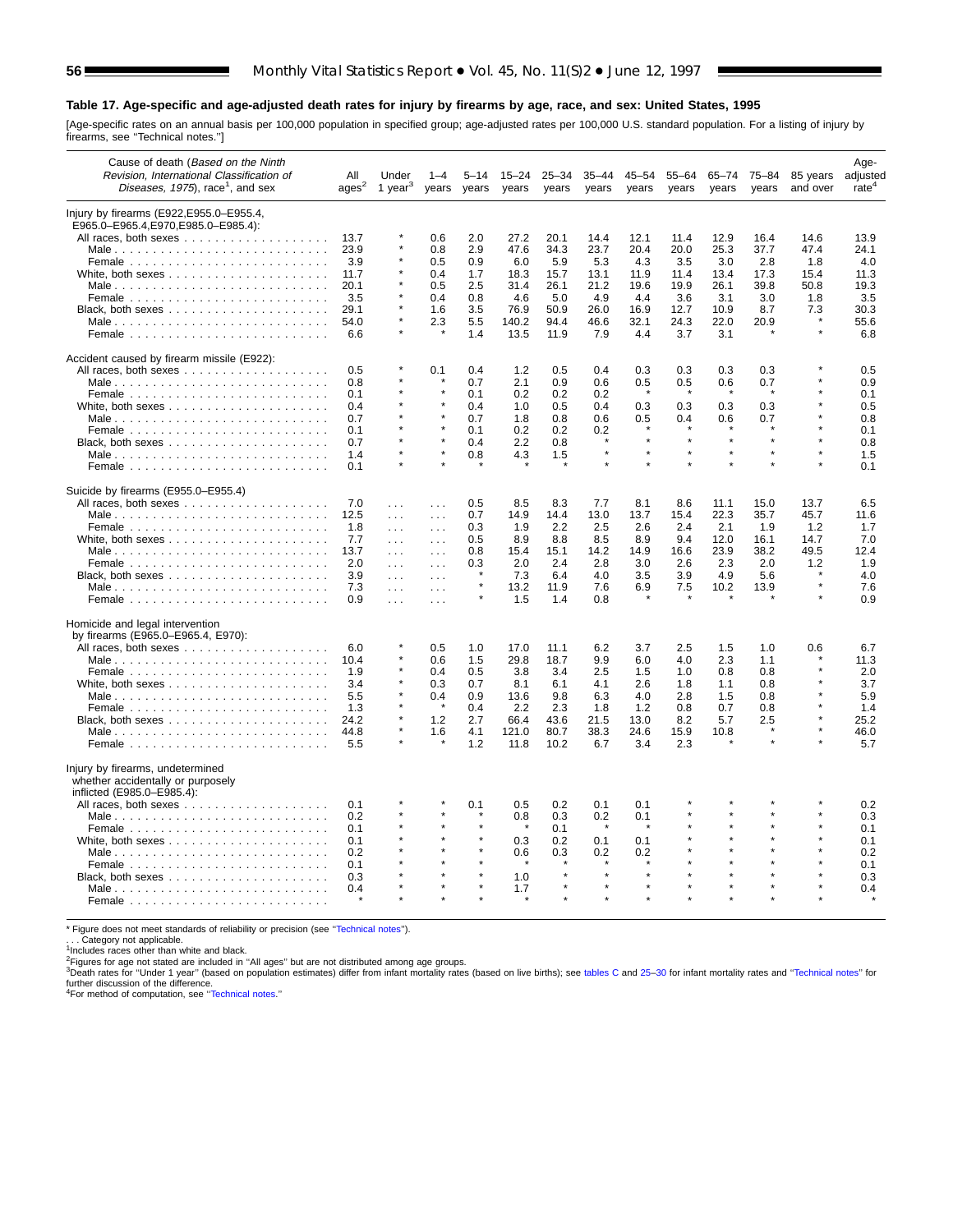#### **Table 18. Number of deaths, death rates, and age-adjusted death rates for injury by firearms, by race and sex: United States, 1979–95**

ш

[Crude rates on an annual basis per 100,000 population in specified group; age-adjusted rates per 100,000 U.S. standard population; see "Technical notes." For listing of<br>injury by firearms, see "Technical notes"]

|      |                      |                  |                |                      |                  |                         | All other            |                 |                |                      |                |                |
|------|----------------------|------------------|----------------|----------------------|------------------|-------------------------|----------------------|-----------------|----------------|----------------------|----------------|----------------|
|      |                      | All races        |                |                      | White            |                         |                      | Total           |                |                      | <b>Black</b>   |                |
| Year | <b>Both</b><br>sexes | Male             | Female         | <b>Both</b><br>sexes | Male             | Female                  | <b>Both</b><br>sexes | Male            | Female         | <b>Both</b><br>sexes | Male           | Female         |
|      |                      |                  |                |                      |                  |                         | Number               |                 |                |                      |                |                |
|      | 35,957               | 30,724           | 5,233          | 25,438               | 21,510           | 3,928                   | 10,519               | 9,214           | 1,305          | 9,643                | 8,494          | 1,149          |
|      | 38,505               | 33,021           | 5,484          | 26,403               | 22,408           | 3,995                   | 12,102               | 10,613          | 1,489          | 11,223               | 9,880          | 1,343          |
|      | 39,595               | 33,711           | 5,884          | 26,948               | 22,680           | 4,268                   | 12,647               | 11,031          | 1,616          | 11,763               | 10,310         | 1,453          |
|      | 37,776               | 32,425           | 5,351          | 26,120               | 22,208           | 3,912                   | 11,656               | 10,217          | 1,439          | 10,906               | 9,581          | 1,325          |
|      | 38,317<br>37,155     | 32,882<br>31,736 | 5,435<br>5,419 | 26,455<br>26,299     | 22,448<br>22,249 | 4,007<br>4,050          | 11,862<br>10,856     | 10,434<br>9,487 | 1,428<br>1,369 | 11,025<br>10,175     | 9,733<br>8,922 | 1,292<br>1,253 |
|      | 34,776               | 29,596           | 5,180          | 25,023               | 21,149           | 3,874                   | 9,753                | 8,447           | 1,306          | 9,077                | 7,904          | 1,173          |
|      | 33,989               | 28,674           | 5,315          | 24,892               | 20,884           | 4,008                   | 9,097                | 7,790           | 1,307          | 8,475                | 7,272          | 1,203          |
|      | 32,895               | 27,569           | 5,326          | 24,789               | 20,687           | 4,102                   | 8,106                | 6,882           | 1,224          | 7,586                | 6,452          | 1,134          |
|      | 33,373               | 28,084           | 5,289          | 25,339               | 21,240           | 4,099                   | 8,034                | 6,844           | 1,190          | 7,494                | 6,413          | 1,081          |
|      | 31,566               | 26,382           | 5,184          | 24,507               | 20,389           | 4,118                   | 7,059                | 5,993           | 1,066          | 6,565                | 5,584          | 981            |
|      | 31,331               | 26,229           | 5,102          | 24,419               | 20,356           | 4,063                   | 6,912                | 5,873           | 1,039          | 6,449                | 5,494          | 955            |
|      | 31,099               | 25,945           | 5,154          | 24,038               | 19,911           | 4,127                   | 7,061                | 6,034           | 1,027          | 6,589                | 5,647          | 942            |
|      | 32,957<br>34,050     | 27,517<br>28,343 | 5,440<br>5,707 | 25,071<br>25,237     | 20,710<br>20,846 | 4,361<br>4,391          | 7,886<br>8,813       | 6,807<br>7,497  | 1,079<br>1,316 | 7,415<br>8,324       | 6,410<br>7,109 | 1,005<br>1,215 |
|      | 33,780               | 28,322           | 5,458          | 24,849               | 20,714           | 4,135                   | 8,931                | 7,608           | 1,323          | 8,505                | 7,265          | 1,240          |
|      | 33,019               | 27,476           | 5,543          | 24,234               | 20,039           | 4,195                   | 8,785                | 7,437           | 1,348          | 8,304                | 7,031          | 1,273          |
|      |                      |                  |                |                      |                  |                         | Death rate           |                 |                |                      |                |                |
|      | 13.7                 | 23.9             | 3.9            | 11.7                 | 20.1             | 3.5                     | 23.5                 | 43.2            | 5.6            | 29.1                 | 54.0           | 6.6            |
|      | 14.8                 | 26.0             | 4.1            | 12.2                 | 21.1             | 3.6                     | 27.6                 | 50.7            | 6.5            | 34.4                 | 63.8           | 7.8            |
|      | 15.4                 | 26.8             | 4.5            | 12.5                 | 21.5             | 3.9                     | 29.4                 | 53.7            | 7.2            | 36.6                 | 67.6           | 8.6            |
|      | 14.8                 | 26.0             | 4.1            | 12.3                 | 21.3             | 3.6                     | 27.7                 | 50.7            | 6.5            | 34.5                 | 63.9           | 8.0            |
|      | 15.2                 | 26.7             | 4.2            | 12.5                 | 21.7             | 3.7                     | 28.7                 | 52.9            | 6.6            | 35.4                 | 66.0           | 7.9            |
|      | 14.9                 | 26.2             | 4.3            | 12.6                 | 21.8             | 3.8                     | 27.1                 | 49.7            | 6.5            | 33.4                 | 61.9           | 7.8            |
|      | 14.1                 | 24.6             | 4.1            | 12.1                 | 20.8             | 3.7                     | 24.8                 | 45.1            | 6.4            | 30.1                 | 55.4           | 7.4            |
|      | 13.9<br>13.6         | 24.1<br>23.4     | 4.2<br>4.3     | 12.1<br>12.1         | 20.7<br>20.7     | 3.8<br>3.9              | 23.7<br>21.6         | 42.6<br>38.5    | 6.5<br>6.2     | 28.5<br>25.9         | 51.7<br>46.5   | 7.7<br>7.3     |
|      | 13.9                 | 24.0             | 4.3            | 12.5                 | 21.4             | 3.9                     | 21.9                 | 39.1            | 6.2            | 25.9                 | 46.9           | 7.1            |
|      | 13.3                 | 22.8             | 4.2            | 12.1                 | 20.7             | 4.0                     | 19.7                 | 35.1            | 5.7            | 23.0                 | 41.3           | 6.5            |
|      | 13.3                 | 22.9             | 4.2            | 12.2                 | 20.8             | 4.0                     | 19.7                 | 35.1            | 5.6            | 22.9                 | 41.2           | 6.4            |
|      | 13.3                 | 22.8             | 4.3            | 12.1                 | 20.5             | 4.0                     | 20.5                 | 36.9            | 5.7            | 23.6                 | 42.9           | 6.4            |
|      | 14.2                 | 24.4             | 4.6            | 12.7                 | 21.4             | 4.3                     | 23.5                 | 42.6            | 6.1            | 27.0                 | 49.3           | 6.9            |
|      | 14.8                 | 25.4             | 4.8            | 12.8                 | 21.7             | 4.4                     | 26.8                 | 48.0            | 7.6            | 30.7                 | 55.4           | 8.5            |
|      | 14.9                 | 25.7             | 4.7            | 12.8                 | 21.8             | 4.1                     | 28.1                 | 50.5            | 7.9            | 31.9                 | 57.7           | 8.8            |
|      | 14.7                 | 25.2             | 4.8            | 12.5                 | 21.2             | 4.2                     | 28.5                 | 50.8            | 8.3            | 31.6                 | 56.5           | 9.2            |
|      |                      |                  |                |                      |                  | Age-adjusted death rate |                      |                 |                |                      |                |                |
|      | 13.9                 | 24.1             | 4.0            | 11.3                 | 19.3             | 3.5                     | 24.4                 | 44.4            | 5.7            | 30.3                 | 55.6           | 6.8            |
|      | 15.1                 | 26.2             | 4.2            | 11.9                 | 20.4             | 3.6                     | 28.4                 | 51.6            | 6.6            | 35.5                 | 65.1           | 8.0            |
| 1993 | 15.6<br>14.9         | 26.9<br>25.9     | 4.6<br>4.1     | 12.2<br>11.8         | 20.7<br>20.4     | 3.9<br>3.6              | 30.1<br>28.0         | 54.4<br>50.9    | 7.3<br>6.6     | 37.6<br>35.1         | 68.8<br>64.5   | 8.8<br>8.0     |
|      | 15.2                 | 26.4             | 4.2            | 12.0                 | 20.7             | 3.7                     | 29.0                 | 52.9            | 6.6            | 35.9                 | 66.4           | 8.0            |
|      | 14.6                 | 25.4             | 4.2            | 11.9                 | 20.5             | 3.7                     | 26.9                 | 48.9            | 6.5            | 33.4                 | 61.5           | 7.8            |
|      | 13.7                 | 23.7             | 4.1            | 11.4                 | 19.5             | 3.6                     | 24.5                 | 44.3            | 6.3            | 30.0                 | 54.9           | 7.4            |
|      | 13.4                 | 23.0             | 4.2            | 11.3                 | 19.3             | 3.7                     | 23.3                 | 41.6            | 6.4            | 28.2                 | 51.0           | 7.6            |
|      | 13.0                 | 22.3             | 4.2            | 11.3                 | 19.2             | 3.8                     | 21.3                 | 38.0            | 6.2            | 25.7                 | 46.4           | 7.3            |
|      | 13.3                 | 22.9             | 4.3            | 11.7                 | 19.9             | 3.9                     | 21.7                 | 39.0            | 6.1            | 25.8                 | 47.1           | 7.0            |
|      | 12.7                 | 21.8             | 4.2            | 11.4                 | 19.4             | 3.9                     | 19.7                 | 35.4            | 5.7            | 23.2                 | 42.2           | 6.5            |
|      | 12.8                 | 22.0             | 4.2            | 11.6                 | 19.6             | 3.9                     | 19.8                 | 35.9            | 5.7            | 23.2                 | 42.6           | 6.5            |
|      | 12.9                 | 22.1             | 4.3            | 11.5                 | 19.4             | 4.0                     | 20.8                 | 37.9            | 5.7            | 24.2                 | 44.6           | 6.5            |
|      | 13.9                 | 23.8             | 4.6            | 12.2                 | 20.5             | 4.3                     | 23.9                 | 44.0            | 6.2            | 27.8                 | 51.7           | 7.1            |
|      | 14.6<br>14.8         | 24.9<br>25.3     | 4.9<br>4.8     | 12.5<br>12.4         | 21.0<br>21.1     | 4.4<br>4.2              | 27.5<br>29.1         | 50.0<br>53.0    | 7.8<br>8.1     | 31.9<br>33.5         | 58.6<br>61.8   | 8.7<br>9.1     |
|      | 14.6                 | 24.9             | 4.9            | 12.2                 | 20.6             | 4.3                     | 29.9                 | 54.5            | 8.6            | 33.6                 | 61.5           | 9.5            |

1For method of computation, see [''Technical notes.''](#page-72-0)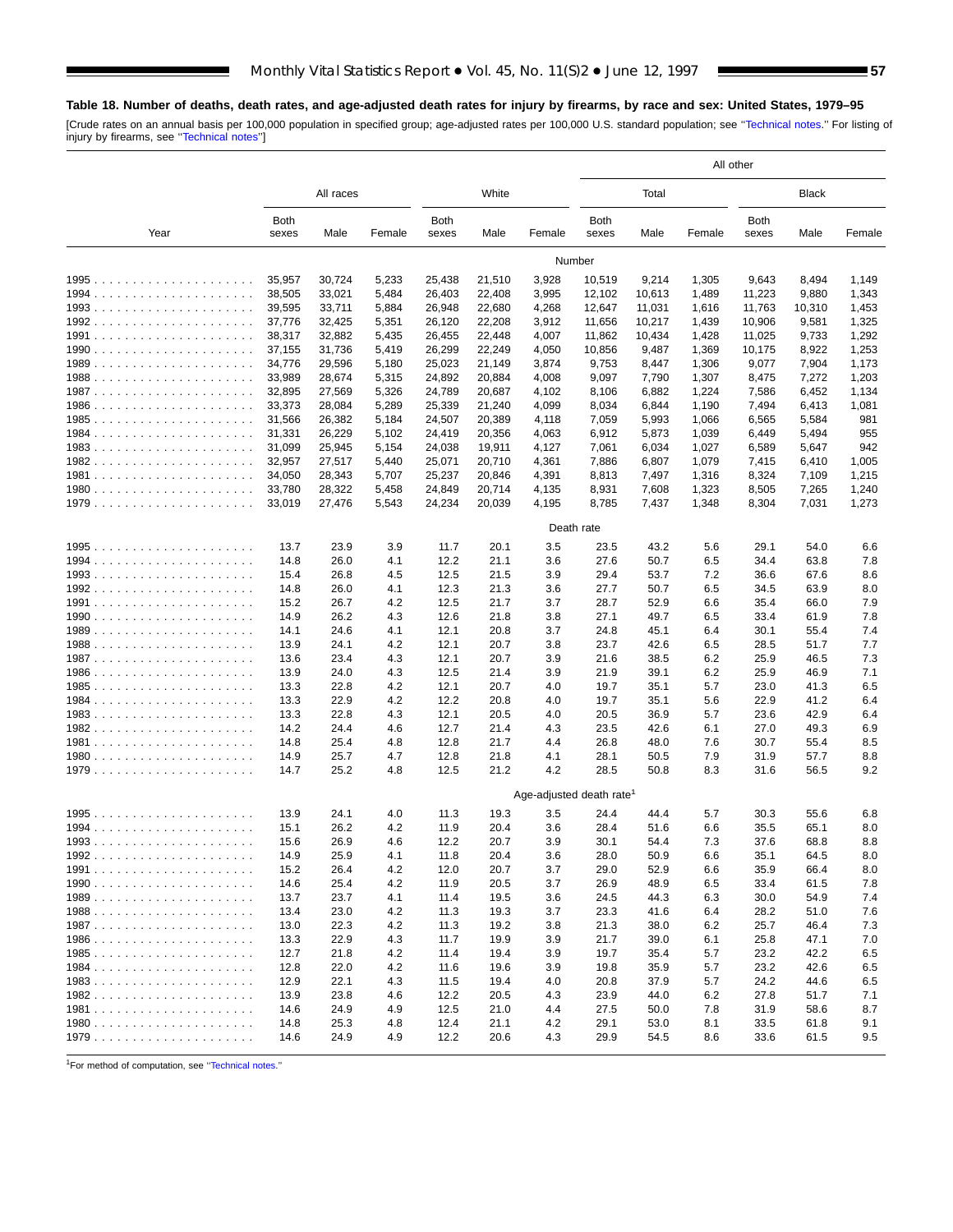**Table 19. Number of deaths, death rates, and age-adjusted death rates for drug-induced causes, by race and sex: United States, 1979–95**

[Crude rates on an annual basis per 100,000 population in specified group; age-adjusted rates per 100,000 U.S. standard population; see "Technical notes." For listing<br>of drug-induced causes, see "Technical notes"]

|        |                 |                |                |                      |                |                         | All other            |                |            |                      |                |            |
|--------|-----------------|----------------|----------------|----------------------|----------------|-------------------------|----------------------|----------------|------------|----------------------|----------------|------------|
|        |                 | All races      |                |                      | White          |                         |                      | Total          |            |                      | <b>Black</b>   |            |
| Year   | Both<br>sexes   | Male           | Female         | <b>Both</b><br>sexes | Male           | Female                  | <b>Both</b><br>sexes | Male           | Female     | <b>Both</b><br>sexes | Male           | Female     |
|        |                 |                |                |                      |                | Number                  |                      |                |            |                      |                |            |
|        | 14,218          | 9,909          | 4,309          | 11,173               | 7,730          | 3,443                   | 3,045                | 2,179          | 866        | 2,800                | 2,011          | 789        |
|        | 13,923          | 9,491          | 4,432          | 10,895               | 7,339          | 3,556                   | 3,028                | 2,152          | 876        | 2,780                | 1,995          | 785        |
|        | 13,275          | 9,052          | 4,223          | 10,394               | 7,005          | 3,389                   | 2,881                | 2,047          | 834        | 2,688                | 1,924          | 764        |
|        | 11,703          | 7,766          | 3,937          | 9,360                | 6,124          | 3,236                   | 2,343                | 1,642          | 701        | 2,148                | 1,533          | 615<br>652 |
|        | 10,388<br>9,463 | 6,593<br>5,897 | 3,795<br>3,566 | 8,204<br>7,603       | 5,129<br>4,646 | 3,075<br>2,957          | 2,184<br>1,860       | 1,464<br>1,251 | 720<br>609 | 2,037<br>1,703       | 1,385<br>1,155 | 548        |
|        | 10,710          | 6,895          | 3,815          | 8,336                | 5,249          | 3,087                   | 2,374                | 1,646          | 728        | 2,236                | 1,570          | 666        |
|        | 10,917          | 7,004          | 3,913          | 8,409                | 5,234          | 3,175                   | 2,508                | 1,770          | 738        | 2,395                | 1,700          | 695        |
|        | 9,796           | 6,146          | 3,650          | 7,547                | 4,600          | 2,947                   | 2,249                | 1,546          | 703        | 2,101                | 1,465          | 636        |
|        | 9,976           | 6,284          | 3,692          | 7,948                | 4,885          | 3,063                   | 2,028                | 1,399          | 629        | 1,906                | 1,335          | 571        |
|        | 8,663           | 5,342          | 3,321          | 6,946                | 4,172          | 2,774                   | 1,717                | 1,170          | 547        | 1,600                | 1,107          | 493        |
|        | 7,892           | 4,640          | 3,252          | 6,309                | 3,587          | 2,722                   | 1,583                | 1,053          | 530        | 1,480                | 997            | 483        |
|        | 7,492           | 4,145          | 3,347          | 6,187                | 3,378          | 2,809                   | 1,305                | 767            | 538        | 1,194                | 724            | 470        |
|        | 7,310           | 4,130          | 3,180          | 5,991                | 3,251          | 2,740                   | 1,319                | 879            | 440<br>450 | 1,212                | 822<br>751     | 390<br>401 |
|        | 7,106<br>6,900  | 3,835<br>3,771 | 3,271<br>3,129 | 5,863<br>5,814       | 3,042<br>3,088 | 2,821<br>2,726          | 1,243<br>1,086       | 793<br>683     | 403        | 1,152<br>1,006       | 648            | 358        |
|        | 7,101           | 3,656          | 3,445          | 6,116                | 3,077          | 3,039                   | 985                  | 579            | 406        | 897                  | 540            | 357        |
|        |                 |                |                |                      |                | Death rate              |                      |                |            |                      |                |            |
|        | 5.4             | 7.7            | 3.2            | 5.1                  | 7.2            | 3.1                     | 6.8                  | 10.2           | 3.7        | 8.4                  | 12.8           | 4.5        |
|        | 5.3             | 7.5            | 3.3            | 5.0                  | 6.9            | 3.2                     | 6.9                  | 10.3           | 3.8        | 8.5                  | 12.9           | 4.6        |
|        | 5.1             | 7.2            | 3.2            | 4.8                  | 6.7            | 3.1                     | 6.7                  | 10.0           | 3.7        | 8.4                  | 12.6           | 4.5        |
|        | 4.6             | 6.2            | 3.0            | 4.4                  | 5.9            | 3.0                     | 5.6                  | 8.2            | 3.2        | 6.8                  | 10.2           | 3.7        |
|        | 4.1             | 5.4            | 2.9            | 3.9                  | 5.0            | 2.9                     | 5.3                  | 7.4            | 3.3        | 6.5                  | 9.4            | 4.0        |
|        | 3.8             | 4.9            | 2.8            | 3.6                  | 4.5            | 2.8                     | 4.6                  | 6.6            | 2.9        | 5.6                  | 8.0            | 3.4        |
|        | 4.3             | 5.7            | 3.0            | 4.0                  | 5.2            | 2.9                     | 6.0                  | 8.8            | 3.5        | 7.4                  | 11.0           | 4.2        |
|        | 4.5             | 5.9            | 3.1            | 4.1                  | 5.2            | 3.0                     | 6.5                  | 9.7            | 3.7        | 8.1                  | 12.1           | 4.4        |
|        | 4.0             | 5.2            | 2.9            | 3.7                  | 4.6            | 2.8                     | 6.0                  | 8.6            | 3.6        | 7.2                  | 10.6           | 4.1        |
|        | 4.2             | 5.4            | 3.0            | 3.9                  | 4.9            | 2.9<br>2.7              | 5.5                  | 8.0            | 3.3        | 6.6<br>5.6           | 9.8            | 3.7        |
|        | 3.6<br>3.3      | 4.6<br>4.0     | 2.7<br>2.7     | 3.4<br>3.1           | 4.2<br>3.7     | 2.6                     | 4.8<br>4.5           | 6.8<br>6.3     | 2.9<br>2.9 | 5.2                  | 8.2<br>7.5     | 3.3<br>3.2 |
|        | 3.2             | 3.6            | 2.8            | 3.1                  | 3.5            | 2.8                     | 3.8                  | 4.7            | 3.0        | 4.3                  | 5.5            | 3.2        |
|        | 3.2             | 3.7            | 2.7            | 3.0                  | 3.4            | 2.7                     | 3.9                  | 5.5            | 2.5        | 4.4                  | 6.3            | 2.7        |
|        | 3.1             | 3.4            | 2.8            | 3.0                  | 3.2            | 2.8                     | 3.8                  | 5.1            | 2.6        | 4.2                  | 5.9            | 2.8        |
|        | 3.0             | 3.4            | 2.7            | 3.0                  | 3.3            | 2.7                     | 3.4                  | 4.5            | 2.4        | 3.8                  | 5.1            | 2.5        |
|        | 3.2             | 3.4            | 3.0            | 3.2                  | 3.3            | 3.1                     | 3.2                  | 4.0            | 2.5        | 3.4                  | 4.3            | 2.6        |
|        |                 |                |                |                      |                | Age-adjusted death rate |                      |                |            |                      |                |            |
|        | 5.1             | 7.3            | 3.0            | 4.8                  | 6.8            | 2.8                     | 6.7                  | 10.4           | 3.5        | 8.5                  | 13.3           | 4.4        |
|        | 5.0<br>4.8      | 7.0<br>6.8     | 3.0<br>3.0     | 4.7<br>4.5           | 6.5<br>6.2     | 2.9<br>2.8              | 6.8<br>6.6           | 10.5<br>10.0   | 3.7<br>3.6 | 8.6<br>8.3           | 13.4<br>13.0   | 4.4<br>4.4 |
| $1993$ | 4.3             | 5.9            | 2.8            | 4.1                  | 5.5            | 2.7                     | 5.5                  | 8.3            | 3.1        | 6.8                  | 10.6           | 3.6        |
|        | 3.8             | 5.0            | 2.7            | 3.6                  | 4.6            | 2.6                     | 5.2                  | 7.5            | 3.2        | 6.6                  | 9.7            | 3.9        |
|        | 3.6             | 4.6            | 2.6            | 3.3                  | 4.2            | 2.5                     | 4.6                  | 6.7            | 2.8        | 5.7                  | 8.4            | 3.4        |
|        | 4.1             | 5.4            | 2.8            | 3.7                  | 4.8            | 2.6                     | 6.0                  | 8.9            | 3.4        | 7.5                  | 11.4           | 4.1        |
|        | 4.2             | 5.6            | 2.9            | 3.8                  | 4.9            | 2.7                     | 6.6                  | 10.0           | 3.6        | 8.3                  | 12.9           | 4.4        |
|        | 3.8             | 5.0            | 2.7            | 3.4                  | 4.3            | 2.5                     | 6.0                  | 9.0            | 3.5        | 7.4                  | 11.3           | 4.1        |
|        | 4.0             | 5.2            | 2.8            | 3.7                  | 4.7            | 2.7                     | 5.6                  | 8.4            | 3.2        | 6.9                  | 10.5           | 3.7        |
|        | 3.5             | 4.5            | 2.6            | 3.3                  | 4.0            | 2.5                     | 4.9                  | 7.2            | 2.9        | 5.9                  | 8.9            | 3.3        |
|        | 3.2             | 3.9            | 2.6            | 3.0                  | 3.5            | 2.5                     | 4.6                  | 6.7            | 2.9        | 5.5                  | 8.2            | 3.3        |
|        | 3.1             | 3.6            | 2.6            | 3.0                  | 3.3            | 2.5                     | 4.0                  | 5.1            | 3.0        | 4.6                  | 6.1            | 3.3        |
|        | 3.1<br>3.1      | 3.6<br>3.4     | 2.6            | 2.9<br>2.9           | 3.3<br>3.1     | 2.5                     | 4.1                  | 5.8            | 2.6<br>2.7 | 4.7                  | 6.9            | 2.8        |
|        | 3.0             | 3.4            | 2.7<br>2.6     | 2.9                  | 3.2            | 2.7<br>2.6              | 4.0<br>3.7           | 5.5<br>4.9     | 2.5        | 4.6<br>4.1           | 6.6<br>5.8     | 2.9<br>2.7 |
|        | 3.1             | 3.4            | 2.9            | 3.1                  | 3.2            | 3.0                     | 3.4                  | 4.3            | 2.6        | 3.7                  | 4.9            | 2.7        |

1For method of computation, see [''Technical notes.''](#page-72-0)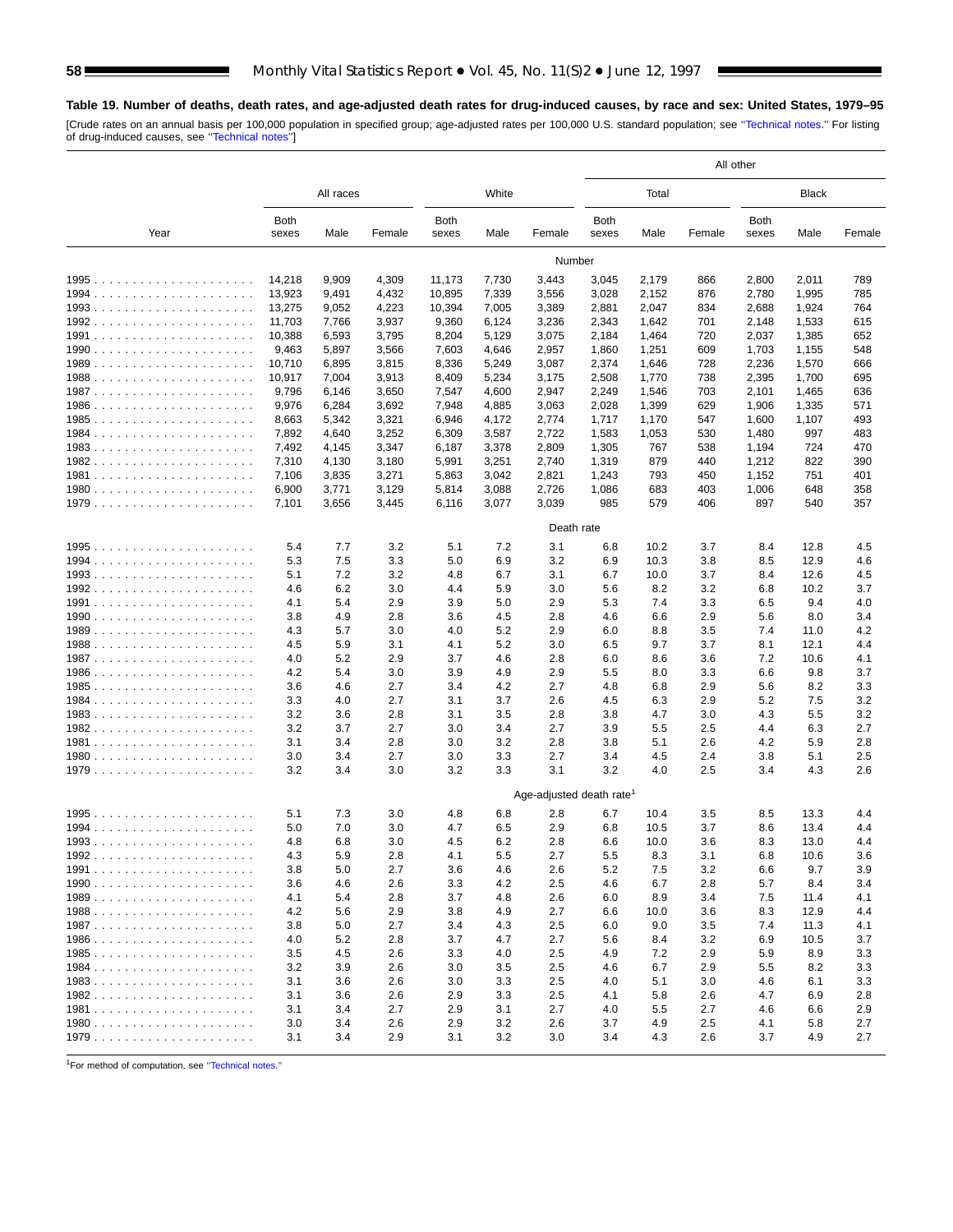#### **Table 20. Number of deaths, death rates, and age-adjusted death rates for alcohol-induced causes, by race and sex: United States, 1979–95**

[Crude rates on an annual basis per 100,000 population in specified group; age-adjusted rates per 100,000 U.S. standard population; see "Technical notes." For listing<br>of alcohol-induced causes, see "Technical notes"]

|      |                      |                  |                |                      |                  |                                      |                      | All other      |                |                      |                |                |  |
|------|----------------------|------------------|----------------|----------------------|------------------|--------------------------------------|----------------------|----------------|----------------|----------------------|----------------|----------------|--|
|      |                      | All races        |                |                      | White            |                                      |                      | Total          |                |                      | Black          |                |  |
| Year | <b>Both</b><br>sexes | Male             | Female         | <b>Both</b><br>sexes | Male             | Female                               | <b>Both</b><br>sexes | Male           | Female         | <b>Both</b><br>sexes | Male           | Female         |  |
|      |                      |                  |                |                      |                  | Number                               |                      |                |                |                      |                |                |  |
|      | 20,231               | 15,443           | 4,788          | 15,991               | 12,338           | 3,653                                | 4,240                | 3,105          | 1,135          | 3,538                | 2,614          | 924            |  |
|      | 20,163               | 15,293           | 4,870          | 15,853               | 12,154           | 3,699                                | 4,310                | 3,139          | 1,171          | 3,648                | 2,700          | 948            |  |
|      | 19,557               | 14,873           | 4,684          | 15,293               | 11,716           | 3,577                                | 4,264                | 3,157          | 1,107          | 3,663                | 2,759          | 904            |  |
|      | 19,568<br>19,233     | 14,926<br>14,467 | 4,642<br>4,766 | 15,143<br>14,825     | 11,701<br>11,286 | 3,442<br>3,539                       | 4,425<br>4,408       | 3,225<br>3,181 | 1,200<br>1,227 | 3,809<br>3,883       | 2,800<br>2,816 | 1,009<br>1,067 |  |
|      | 19,757               | 14,842           | 4,915          | 14,904               | 11,334           | 3,570                                | 4,853                | 3,508          | 1,345          | 4,337                | 3,172          | 1,165          |  |
|      | 19,810               | 14,960           | 4,850          | 14,832               | 11,307           | 3,525                                | 4,978                | 3,653          | 1,325          | 4,400                | 3,263          | 1,137          |  |
|      | 18,872               | 14,206           | 4,666          | 14,035               | 10,681           | 3,354                                | 4,837                | 3,525          | 1,312          | 4,294                | 3,159          | 1,135          |  |
|      | 17,819               | 13,461           | 4,358          | 13,361               | 10,172           | 3,189                                | 4,458                | 3,289          | 1,169          | 4,055                | 3,028          | 1,027          |  |
|      | 17,425               | 12,986           | 4,439          | 13,198               | 9,864            | 3,334                                | 4,227                | 3,122          | 1,105          | 3,853                | 2,862          | 991            |  |
|      | 17,741               | 13,216           | 4,525          | 13,216               | 9,922            | 3,294                                | 4,525                | 3,294          | 1,231          | 4,114                | 3,030          | 1,084          |  |
|      | 17,606               | 12,995           | 4,611          | 13,384               | 9,986            | 3,398                                | 4,222                | 3,009          | 1,213          | 3,776                | 2,710          | 1,066          |  |
|      | 17,400               | 12,812           | 4,588          | 13,288               | 9,863            | 3,425                                | 4,112                | 2,949          | 1,163          | 3,708                | 2,668          | 1,040          |  |
|      | 17,541<br>18,660     | 12,903<br>13,600 | 4,638<br>5,060 | 13,527<br>14,199     | 10,042<br>10,441 | 3,485<br>3,758                       | 4,014<br>4,461       | 2,861<br>3,159 | 1,153<br>1,302 | 3,603<br>4,000       | 2,573<br>2,858 | 1,030<br>1,142 |  |
|      | 19,765               | 14,447           | 5,318          | 14,815               | 10,936           | 3,879                                | 4,950                | 3,511          | 1,439          | 4,451                | 3,170          | 1,281          |  |
|      | 18,951               | 13,788           | 5,163          | 14,334               | 10,513           | 3,821                                | 4,617                | 3,275          | 1,342          | 4,132                | 2,953          | 1,179          |  |
|      |                      |                  |                |                      |                  | Death rate                           |                      |                |                |                      |                |                |  |
|      | 7.7                  | 12.0             | 3.6            | 7.3                  | 11.5             | 3.3                                  | 9.5                  | 14.6           | 4.9            | 10.7                 | 16.6           | 5.3            |  |
|      | 7.7                  | 12.0             | 3.7            | 7.3                  | 11.5             | 3.4                                  | 9.8                  | 15.0           | 5.1            | 11.2                 | 17.4           | 5.5            |  |
|      | 7.6                  | 11.8             | 3.5            | 7.1                  | 11.1             | 3.3                                  | 9.9                  | 15.4           | 4.9            | 11.4                 | 18.1           | 5.3            |  |
|      | 7.7                  | 12.0             | 3.6            | 7.1                  | 11.2             | 3.2                                  | 10.5                 | 16.0           | 5.5            | 12.0                 | 18.7           | 6.1            |  |
|      | 7.6                  | 11.8             | 3.7            | 7.0                  | 10.9             | 3.3                                  | 10.7                 | 16.1           | 5.7            | 12.5                 | 19.1           | 6.5            |  |
|      | 7.9                  | 12.2             | 3.9            | 7.1                  | 11.1             | 3.4                                  | 12.1                 | 18.4           | 6.4            | 14.2                 | 22.0           | 7.3            |  |
|      | 8.0                  | 12.4             | 3.8            | 7.1                  | 11.1             | 3.3                                  | 12.7                 | 19.5           | 6.5            | 14.6                 | 22.9           | 7.2            |  |
|      | 7.7<br>7.4           | 11.9             | 3.7<br>3.5     | 6.8<br>6.5           | 10.6             | 3.2<br>3.0                           | 12.6                 | 19.3           | 6.5            | 14.4                 | 22.5<br>21.8   | 7.2<br>6.6     |  |
|      | 7.3                  | 11.4<br>11.1     | 3.6            | 6.5                  | 10.2<br>9.9      | 3.2                                  | 11.9<br>11.5         | 18.4<br>17.8   | 6.0<br>5.8     | 13.8<br>13.3         | 20.9           | 6.5            |  |
|      | 7.5                  | 11.4             | 3.7            | 6.5                  | 10.1             | 3.2                                  | 12.6                 | 19.3           | 6.5            | 14.4                 | 22.4           | 7.2            |  |
|      | 7.5                  | 11.3             | 3.8            | 6.7                  | 10.2             | 3.3                                  | 12.0                 | 18.0           | 6.6            | 13.4                 | 20.3           | 7.2            |  |
|      | 7.4                  | 11.3             | 3.8            | 6.7                  | 10.1             | 3.4                                  | 12.0                 | 18.0           | 6.5            | 13.3                 | 20.3           | 7.1            |  |
|      | 7.6                  | 11.5             | 3.9            | 6.8                  | 10.4             | 3.4                                  | 11.9                 | 17.9           | 6.5            | 13.1                 | 19.8           | 7.1            |  |
|      | 8.1                  | 12.2             | 4.3            | 7.2                  | 10.9             | 3.7                                  | 13.6                 | 20.2           | 7.6            | 14.7                 | 22.3           | 8.0            |  |
|      | 8.7                  | 13.1             | 4.6            | 7.6                  | 11.5             | 3.9                                  | 15.6                 | 23.3           | 8.6            | 16.7                 | 25.2           | 9.1            |  |
|      | 8.4                  | 12.6             | 4.5            | 7.4                  | 11.1             | 3.8                                  | 15.0                 | 22.4           | 8.3            | 15.7                 | 23.7           | 8.5            |  |
|      |                      |                  |                |                      |                  | Age-adjusted death rate <sup>1</sup> |                      |                |                |                      |                |                |  |
|      | 6.7                  | 10.8             | 3.0            | 6.2                  | 9.9              | 2.7                                  | 10.1                 | 16.7           | 4.8            | 11.5                 | 19.4           | 5.3            |  |
|      | 6.8<br>6.7           | 10.9<br>10.8     | 3.1<br>3.0     | 6.2<br>6.1           | 9.9<br>9.7       | 2.7<br>2.7                           | 10.6<br>10.8         | 17.3<br>17.8   | 5.2<br>5.0     | 12.2<br>12.5         | 20.4<br>21.3   | 5.6<br>5.5     |  |
|      | 6.8                  | 11.0             | 3.1            | 6.1                  | 9.9              | 2.6                                  | 11.6                 | 18.9           | 5.6            | 13.4                 | 22.3           | 6.3            |  |
|      | 6.8                  | 10.9             | 3.2            | 6.0                  | 9.7              | 2.7                                  | 11.8                 | 19.2           | 5.9            | 13.9                 | 22.9           | 6.8            |  |
|      | 7.2                  | 11.4             | 3.4            | 6.2                  | 9.9              | 2.8                                  | 13.6                 | 22.0           | 6.8            | 16.1                 | 26.6           | 7.7            |  |
|      | 7.3                  | 11.7             | 3.4            | 6.2                  | 9.9              | 2.8                                  | 14.3                 | 23.3           | 6.9            | 16.6                 | 27.7           | 7.8            |  |
|      | 7.1                  | 11.3             | 3.3            | 5.9                  | 9.5              | 2.7                                  | 14.3                 | 23.2           | 7.0            | 16.6                 | 27.3           | 7.9            |  |
|      | 6.8                  | 10.9             | 3.2            | 5.8                  | 9.2              | 2.6                                  | 13.5                 | 22.2           | 6.5            | 15.9                 | 26.7           | 7.3            |  |
|      | 6.7                  | 10.6             | 3.3            | 5.7                  | 9.0              | 2.7                                  | 13.1                 | 21.6           | 6.2            | 15.3                 | 25.5           | 7.1            |  |
|      | 7.0                  | 11.0             | 3.4            | 5.8                  | 9.2              | 2.8                                  | 14.6                 | 23.5           | 7.2            | 16.8                 | 27.7           | 8.0            |  |
|      | 7.0                  | 10.9             | 3.5            | 5.9                  | 9.3              | 2.9                                  | 14.0                 | 22.2           | 7.3            | 15.7                 | 25.4           | 8.0            |  |
|      | 7.0                  | 10.9             | 3.5            | 6.0                  | 9.3              | 2.9                                  | 14.0                 | 22.3           | 7.3            | 15.8                 | 25.4           | 8.0            |  |
|      | 7.2<br>7.8           | 11.2<br>12.0     | 3.6<br>4.1     | 6.2<br>6.6           | 9.7<br>10.2      | 3.0<br>3.3                           | 14.2<br>16.3         | 22.4<br>25.6   | 7.4<br>8.7     | 15.7<br>17.9         | 25.1<br>28.5   | 8.1<br>9.3     |  |
|      | 8.4                  | 13.0             | 4.3            | 6.9                  | 10.8             | 3.5                                  | 18.8                 | 29.5           | 10.0           | 20.4                 | 32.4           | 10.6           |  |
|      | 8.2                  | 12.6             | 4.3            | 6.8                  | 10.6             | 3.5                                  | 18.1                 | 28.3           | 9.7            | 19.2                 | 30.4           | 10.1           |  |

1For method of computation, see [''Technical notes.''](#page-72-0)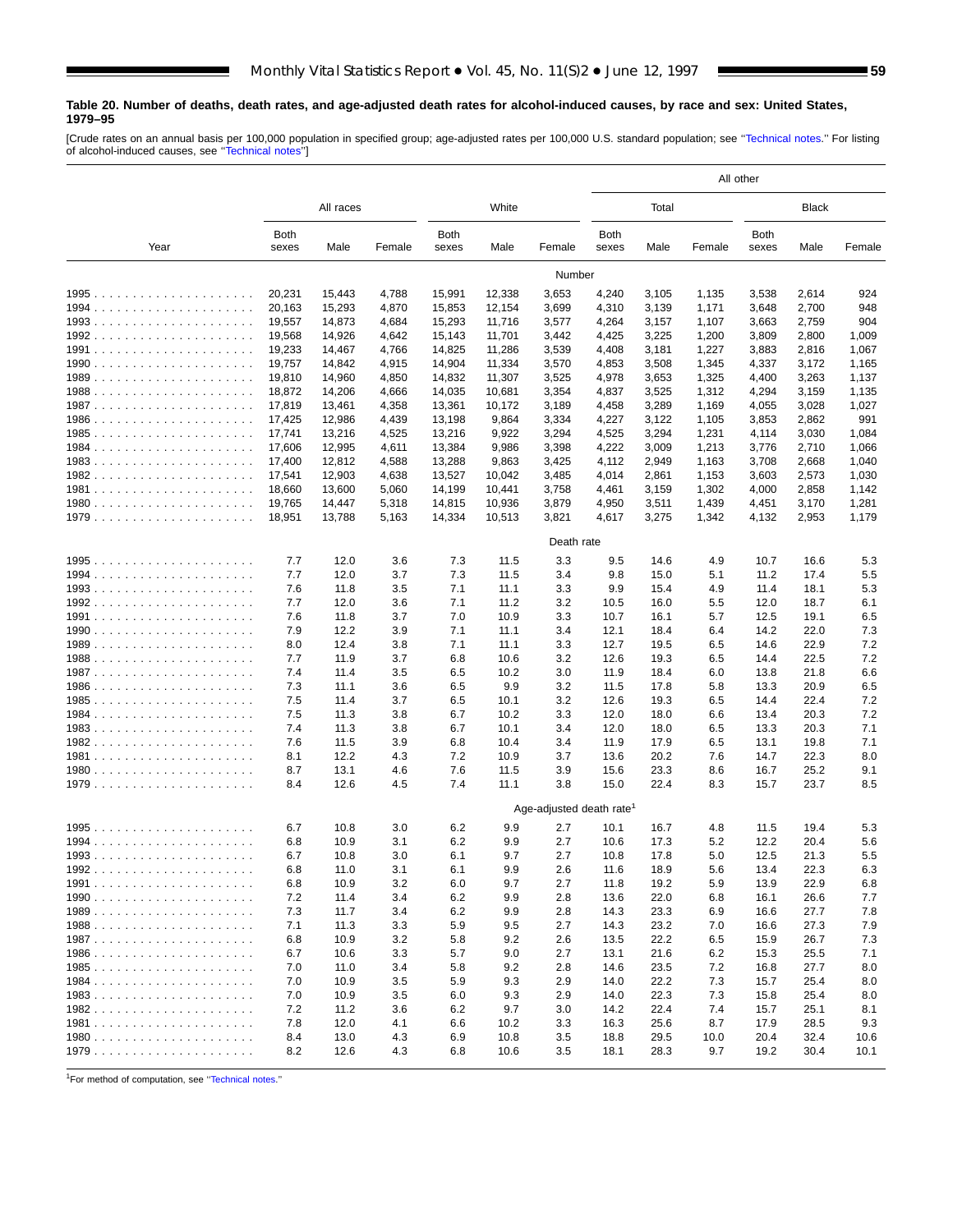#### **Table 21. Number of deaths, death rates, and age-adjusted death rates for ages 15 years and over, by marital status, race, and sex: United States, 1995**

[Rates per 100,000 population in specified group; age-adjusted rates per 100,000 U. S. standard population, see [''Technical notes''\]](#page-72-0)

| Race, sex, marital status                                    | 15 years<br>and over <sup>1</sup> | $15 - 24$<br>years | $25 - 34$<br>years | $35 - 44$<br>years | $45 - 54$<br>years | $55 - 64$<br>years | $65 - 74$<br>years | 75 years<br>and over | Age-adjusted<br>rate <sup>2</sup> |
|--------------------------------------------------------------|-----------------------------------|--------------------|--------------------|--------------------|--------------------|--------------------|--------------------|----------------------|-----------------------------------|
|                                                              |                                   |                    |                    |                    | Number             |                    |                    |                      |                                   |
| All races, both sexes                                        | 2,267,097                         | 34,244             | 57,745             | 102,270            | 143,000            | 235,512            | 480,890            | 1,213,436            | $\cdots$                          |
| Never married                                                | 247,426                           | 30,608             | 33,164             | 36,617             | 23,267             | 20,416             | 31,080             | 72,274               | $\cdots$                          |
| Ever married $\ldots \ldots \ldots \ldots \ldots$            | 2,009,966                         | 3,498              | 24,067             | 64,514             | 118,397            | 213,540            | 447,667            | 1,138,283            | $\cdots$                          |
| Married                                                      | 941,578                           | 2,939              | 17,033             | 40,876             | 77,080             | 142,519            | 273.190            | 387.941              | $\sim$ $\sim$ $\sim$              |
| Widowed                                                      | 852,016                           | 56<br>503          | 572<br>6,462       | 2,087<br>21,551    | 6,379              | 27,605<br>43,416   | 121,465<br>53,012  | 693,852              | $\cdots$                          |
| Divorced                                                     | 216,372<br>9,705                  | 138                | 514                | 1,139              | 34,938<br>1,336    | 1,556              | 2,143              | 56,490<br>2,879      | $\cdots$<br>.                     |
|                                                              |                                   |                    |                    |                    |                    |                    |                    |                      |                                   |
| All races, male                                              | 1.147.178                         | 25,777             | 41,826             | 70,131             | 90,922             | 142,290            | 274,001            | 502,231              | $\cdots$                          |
| Never married                                                | 155,487                           | 23,415             | 26,141             | 28,682             | 17,026             | 13,988             | 19,583             | 26.652               | $\cdots$                          |
| Ever married $\ldots$ ,                                      | 984,580                           | 2,253              | 15,266             | 40,529             | 72,755             | 126,999            | 252,772            | 474,006              | $\cdots$                          |
| Married                                                      | 654,472                           | 1,908              | 10,845             | 25,233             | 48,230             | 92,697             | 187,555            | 288,004              | $\sim$ $\sim$                     |
| Widowed<br>Divorced                                          | 208,633<br>121,475                | 29<br>316          | 231<br>4,190       | 773<br>14,523      | 2,022<br>22,503    | 7,916<br>26,386    | 35,062<br>30,155   | 162,600<br>23,402    | $\cdots$                          |
|                                                              | 7,111                             | 109                | 419                | 920                | 1,141              | 1,303              | 1,646              | 1,573                | .<br>$\cdots$                     |
|                                                              |                                   |                    |                    |                    |                    |                    |                    |                      |                                   |
| All races, female.                                           | 1,119,919                         | 8,467              | 15,919             | 32,139             | 52,078             | 93,222             | 206,889            | 711,205              | $\cdots$                          |
| Never married                                                | 91,939                            | 7,193              | 7,023              | 7,935              | 6,241              | 6,428              | 11,497             | 45,622               | $\cdots$                          |
| Ever married                                                 | 1,025,386                         | 1,245              | 8,801              | 23,985             | 45,642             | 86,541             | 194,895            | 664.277              | $\cdots$                          |
| Married                                                      | 287.106                           | 1,031              | 6,188              | 15,643             | 28.850             | 49.822             | 85.635             | 99,937               | .                                 |
| Widowed<br>Divorced                                          | 643,383<br>94,897                 | 27<br>187          | 341<br>2,272       | 1,314<br>7,028     | 4,357<br>12,435    | 19,689<br>17,030   | 86,403<br>22,857   | 531,252<br>33,088    | $\cdots$                          |
| Not stated.                                                  | 2,594                             | 29                 | 95                 | 219                | 195                | 253                | 497                | 1,306                | .<br>.                            |
|                                                              |                                   |                    |                    |                    |                    |                    |                    |                      |                                   |
| White, both sexes                                            | 1,956,980                         | 24,185             | 40,572             | 73,239             | 109,784            | 191,616            | 415,324            | 1,102,260            | $\cdots$                          |
| Never married                                                | 185,881                           | 21,182             | 21,240             | 22,986             | 15,370             | 14,412             | 25,081             | 65,610               | $\cdots$                          |
| Ever married                                                 | 1,764,424                         | 2,909              | 18,993             | 49,564             | 93,546             | 176,163            | 388,742            | 1,034,507            | $\cdots$                          |
| Married                                                      | 832,346                           | 2,420              | 13,246             | 31.468             | 62.294             | 120.849            | 243.992            | 358,077              | $\cdots$                          |
| Widowed<br>Divorced                                          | 752,625<br>179,453                | 41<br>448          | 374<br>5,373       | 1,226<br>16,870    | 4,034<br>27,218    | 20,244<br>35,070   | 100,132<br>44,618  | 626,574<br>49,856    | $\cdots$                          |
|                                                              | 6,675                             | 94                 | 339                | 689                | 868                | 1,041              | 1,501              | 2,143                | .<br>$\cdots$                     |
|                                                              |                                   |                    |                    |                    |                    |                    |                    |                      |                                   |
| White, male                                                  | 979,639                           | 17,999             | 29,952             | 51,049             | 70,160             | 116,820            | 238,477            | 455,182              | $\cdots$                          |
| Never married                                                | 113,367                           | 16,054             | 17,452             | 18,986             | 11,568             | 10,013             | 15,788             | 23,506               | $\cdots$                          |
| Ever married                                                 | 861,431                           | 1,877              | 12,218             | 31,486             | 57,844             | 105,939            | 221,530            | 430,537              | $\cdots$                          |
| Married                                                      | 579,438                           | 1,577              | 8,506              | 19,398             | 38,772             | 78,572             | 167,352            | 265,261              | $\sim$ .                          |
| Widowed<br>Divorced                                          | 181,688<br>100,305                | 20<br>280          | 154<br>3,558       | 487<br>11,601      | 1,299<br>17,773    | 5,739<br>21,628    | 28,823<br>25,355   | 145,166<br>20,110    | $\cdots$                          |
| Not stated.                                                  | 4,841                             | 68                 | 282                | 577                | 748                | 868                | 1,159              | 1,139                | $\cdots$<br>$\cdots$              |
|                                                              |                                   |                    |                    |                    |                    |                    |                    |                      |                                   |
| White, female                                                | 977,341                           | 6,186              | 10,620             | 22,190             | 39,624             | 74,796             | 176,847            | 647,078              | $\cdots$                          |
| Never married                                                | 72,514                            | 5,128              | 3,788              | 4,000              | 3,802              | 4,399              | 9,293              | 42,104               | $\cdots$                          |
| Ever married $\ldots \ldots \ldots \ldots$                   | 902,993                           | 1,032              | 6,775              | 18,078             | 35,702             | 70,224             | 167,212            | 603.970              | $\cdots$                          |
| Married                                                      | 252,908                           | 843                | 4.740              | 12,070             | 23,522             | 42,277             | 76,640             | 92,816               | $\cdots$                          |
| Widowed<br>Divorced                                          | 570.937<br>79,148                 | 21<br>168          | 220<br>1,815       | 739<br>5,269       | 2,735<br>9,445     | 14,505<br>13,442   | 71,309<br>19,263   | 481,408<br>29,746    | $\cdots$                          |
| Not stated                                                   | 1,834                             | 26                 | 57                 | 112                | 120                | 173                | 342                | 1,004                | $\cdots$<br>$\sim$ $\sim$         |
|                                                              |                                   |                    |                    |                    |                    |                    |                    |                      |                                   |
| Black, both sexes                                            | 273,466                           | 8,723              | 15,440             | 26,476             | 29,619             | 38,768             | 57,705             | 96,735               | $\cdots$                          |
| Never married                                                | 56,770                            | 8,200              | 10,972             | 12,896             | 7,451              | 5,605              | 5,582              | 6,064                | $\cdots$                          |
| Ever married $\ldots \ldots \ldots \ldots \ldots$            | 213,831                           | 481                | 4,302              | 13,151             | 21,730             | 32,669             | 51,523             | 89,975               | $\cdots$                          |
| Married                                                      | 90,988                            | 432<br>13          | 3,196<br>181       | 8,068              | 12,466             | 18,278             | 24,403             | 24,145               | .                                 |
| Widowed<br>Divorced                                          | 88,865<br>33,978                  | 36                 | 925                | 810<br>4,273       | 2,151<br>7,113     | 6,692<br>7,699     | 19,305<br>7,815    | 59,713<br>6,117      | $\cdots$<br>$\sim$ $\sim$ $\sim$  |
| Not stated. $\ldots$                                         | 2,865                             | 42                 | 166                | 429                | 438                | 494                | 600                | 696                  | $\sim$ $\sim$                     |
|                                                              |                                   |                    |                    |                    |                    |                    |                    |                      |                                   |
| Black, male                                                  | 146,928                           | 6,803              | 10,683             | 17,425             | 18,664             | 22,545             | 31,067             | 39,741               | .                                 |
| Never married                                                | 38,653                            | 6,450              | 7,941              | 9,140              | 5,146              | 3,696              | 3,518              | 2,762                | $\cdots$                          |
| Ever married $\ldots \ldots \ldots \ldots \ldots$            | 106,132                           | 314                | 2,614              | 7,960              | 13,148             | 18,429             | 27,094             | 36,573               | $\cdots$                          |
| Married<br>Widowed $\ldots$ , $\ldots$ , $\ldots$ , $\ldots$ | 62,502<br>24,145                  | 280<br>8           | 2,004<br>71        | 5,036<br>264       | 8,120<br>669       | 12,020<br>2,005    | 16,898<br>5,711    | 18,144<br>15,417     | .                                 |
| Divorced                                                     | 19,485                            | 26                 | 539                | 2,660              | 4,359              | 4,404              | 4,485              | 3,012                | $\cdots$<br>$\cdots$              |
| Not stated. $\ldots$                                         | 2,143                             | 39                 | 128                | 325                | 370                | 420                | 455                | 406                  | $\sim$ $\sim$                     |
|                                                              |                                   |                    |                    |                    |                    |                    |                    |                      |                                   |
| Black, female                                                | 126,538                           | 1,920              | 4,757              | 9,051              | 10,955             | 16,223             | 26,638             | 56,994               | $\cdots$                          |
| Never married $\ldots \ldots \ldots \ldots$                  | 18,117                            | 1,750              | 3,031              | 3,756              | 2,305              | 1,909              | 2,064              | 3,302                | $\cdots$                          |
| Ever married $\ldots \ldots \ldots \ldots \ldots$            | 107,699                           | 167                | 1,688              | 5,191              | 8,582              | 14,240             | 24,429             | 53,402               | $\cdots$                          |
| Married<br>Widowed                                           | 28,486<br>64,720                  | 152<br>5           | 1,192<br>110       | 3,032<br>546       | 4,346<br>1,482     | 6,258<br>4,687     | 7,505<br>13,594    | 6,001<br>44,296      | .                                 |
|                                                              | 14,493                            | 10                 | 386                | 1,613              | 2,754              | 3,295              | 3,330              | 3,105                | $\cdots$<br>$\cdots$              |
|                                                              | 722                               | 3                  | 38                 | 104                | 68                 | 74                 | 145                | 290                  | $\sim$ $\sim$                     |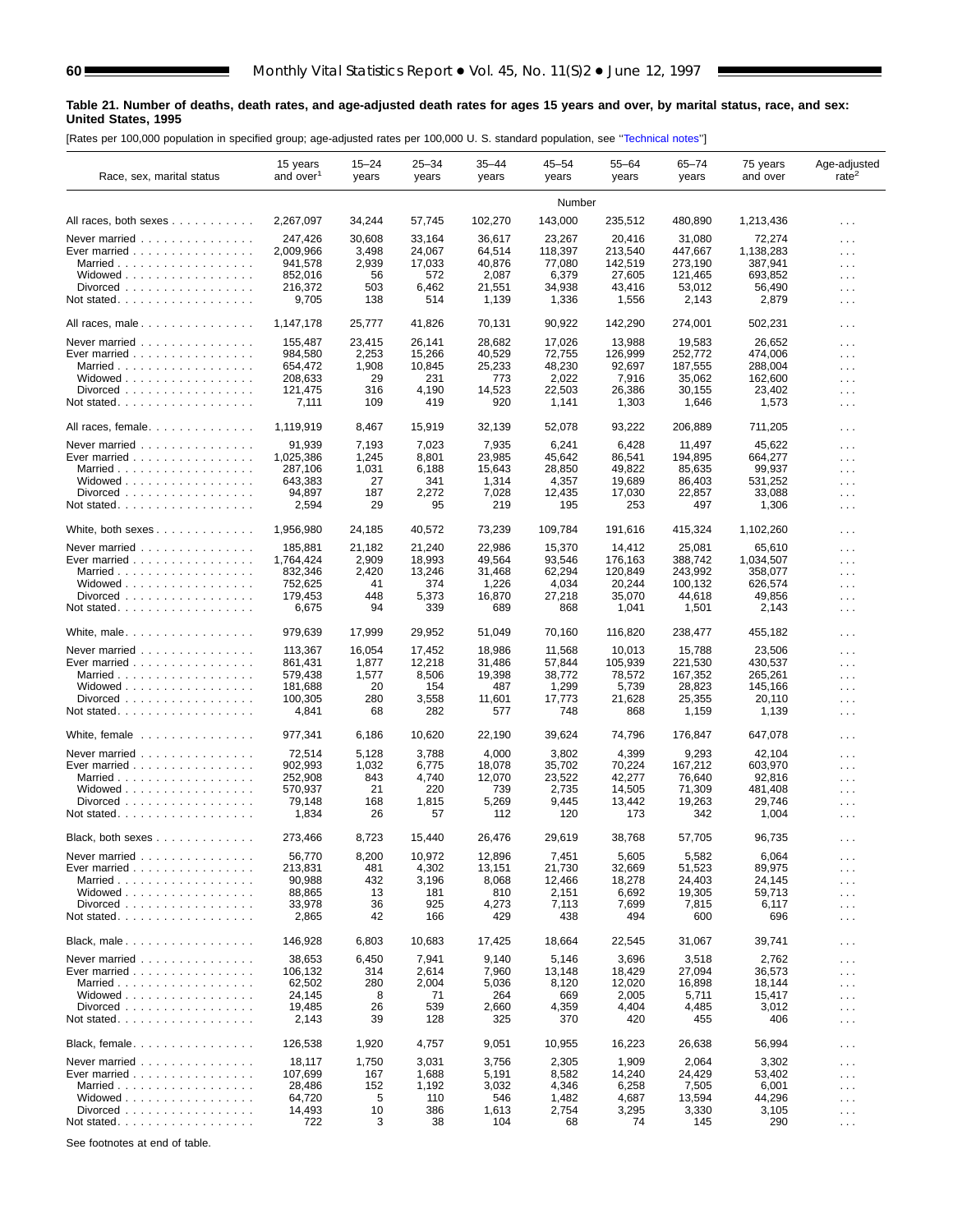### **Table 21. Number of deaths, death rates, and age-adjusted death rates for ages 15 years and over, by marital status, race, and sex: United States, 1995—Con.**

[Rates per 100,000 population in specified group; age-adjusted rates per 100,000 U. S. standard population, see [''Technical notes''\]](#page-72-0)

■

| Race, sex, marital status                         | 15 years<br>and over <sup>1</sup> | $15 - 24$<br>years | $25 - 34$<br>years | $35 - 44$<br>years | $45 - 54$<br>years | 55-64<br>years     | $65 - 74$<br>years | 75 years<br>and over | Age-adjusted<br>rate <sup>2</sup> |
|---------------------------------------------------|-----------------------------------|--------------------|--------------------|--------------------|--------------------|--------------------|--------------------|----------------------|-----------------------------------|
|                                                   |                                   |                    |                    |                    | Rate               |                    |                    |                      |                                   |
| All races, both sexes                             | 1,105.7                           | 95.3               | 141.3              | 240.8              | 460.1              | 1,114.5            | 2,563.5            | 8,213.8              | 861.3                             |
| Never married                                     | 449.0                             | 99.1               | 243.4              | 609.1              | 1,057.0            | 2,060.9            | 4,030.3            | 11,480.4             | 1,478.9                           |
| Ever married                                      | 1,340.6                           | 68.9               | 88.3               | 177.0              | 410.0              | 1,060.3            | 2,488.7            | 8,048.1              | 800.2                             |
| Married                                           | 801.7                             | 62.9               | 70.8               | 134.1              | 326.0              | 894.5              | 2,200.6            | 6,231.0              | 655.1                             |
| Widowed                                           | 5,848.8                           |                    | 512.0              | 590.9              | 775.9              | 1,611.8            | 2,898.0            | 9,435.8              | 1,260.5                           |
| Divorced                                          | 1,207.9                           | 133.4              | 210.8              | 383.6              | 792.2              | 1,740.7            | 3,834.6            | 10,012.7             | 1,245.5                           |
| All races, male                                   | 1,161.6                           | 140.5              | 204.7              | 333.0              | 598.9              | 1,416.7            | 3,284.6            | 9,393.5              | 1,076.7                           |
| Never married                                     | 509.4                             | 141.9              | 324.3              | 780.6              | 1,393.2            | 2,786.4            | 5,489.1            | 12.782.5             | 1,886.8                           |
| Ever married                                      | 1,442.9                           | 121.7              | 123.4              | 233.1              | 521.2              | 1,330.9            | 3,165.5            | 9,225.4              | 984.7                             |
| Married                                           | 1,124.3                           | 110.3              | 98.3               | 169.9              | 404.7              | 1,123.6            | 2,803.1            | 7,699.7              | 823.7                             |
| Widowed<br>Divorced                               | 8,388.7<br>1,611.8                | 263.5              | 319.4              | 1,015.3<br>589.7   | 1,400.4<br>1,186.6 | 2,774.5<br>2,620.9 | 4,689.4<br>5,517.2 | 13,492.8<br>12,155.0 | 2,056.9<br>1,752.5                |
|                                                   |                                   |                    |                    |                    |                    |                    |                    |                      |                                   |
| All races, female                                 | 1,053.8                           | 48.1               | 77.9               | 150.1              | 327.6              | 840.8              | 1,986.1            | 7,544.7              | 681.9                             |
| Never married                                     | 374.1                             | 50.1               | 126.2              | 339.5              | 637.3              | 1,315.6            | 2,774.4            | 10,835.5             | 1,057.0                           |
| Ever married                                      | 1,255.1                           | 38.6               | 59.2               | 125.8              | 306.0              | 816.5              | 1,948.4            | 7,376.3              | 653.5                             |
| Married                                           | 484.7                             | 35.0<br>$\star$    | 47.5               | 100.0              | 246.0              | 648.4              | 1,496.3            | 4,020.7              | 450.5                             |
| Widowed<br>Divorced                               | 5,325.9<br>914.6                  | 72.7               | 400.4<br>129.5     | 474.3<br>222.7     | 642.8<br>494.6     | 1,379.4<br>1,145.0 | 2,509.0<br>2,734.4 | 8,640.7<br>8,902.9   | 1,078.3<br>903.9                  |
|                                                   |                                   |                    |                    |                    |                    |                    |                    |                      |                                   |
| White, both sexes                                 | 1,135.4                           | 84.3               | 121.5              | 207.0              | 413.0              | 1,049.1            | 2,495.3            | 8,218.9              | 822.7                             |
| Never married                                     | 443.2                             | 87.6               | 213.7              | 538.5              | 949.3              | 1,945.4            | 3,904.8            | 12,037.9             | 1,423.4                           |
| Ever married $\ldots \ldots \ldots \ldots \ldots$ | 1,352.9                           | 64.8               | 81.0               | 159.3              | 374.7              | 1,005.3            | 2.429.4            | 8,040.5              | 773.4                             |
| Married                                           | 808.2                             | 58.4               | 63.8               | 119.9              | 301.2              | 857.5              | 2,162.9            | 6,206.9              | 635.1                             |
| Widowed                                           | 6,057.1                           |                    | 482.0              | 461.5              | 663.1              | 1,551.0            | 2.814.3            | 9,497.1              | 1,183.2                           |
| Divorced $\ldots$                                 | 1,196.5                           | 134.3              | 206.6              | 366.8              | 740.3              | 1,650.3            | 3,836.0            | 9,977.4              | 1,215.5                           |
| White, male.                                      | 1,172.8                           | 122.3              | 177.7              | 287.7              | 534.6              | 1,330.8            | 3,199.0            | 9,369.0              | 1,024.2                           |
| Never married                                     | 477.3                             | 122.8              | 284.3              | 690.4              | 1,242.5            | 2,625.7            | 5,107.1            | 13,954.8             | 1,808.1                           |
| Ever married                                      | 1,441.0                           | 114.3              | 114.0              | 210.0              | 474.4              | 1,261.7            | 3,100.2            | 9,180.0              | 949.6                             |
| Married                                           | 1,130.6                           | 102.5              | 89.0               | 150.7              | 370.8              | 1,074.6            | 2,755.5            | 7,697.7              | 798.2                             |
| Widowed                                           | 8,631.3                           |                    |                    |                    | 1,106.6            | 2,542.6            | 4,752.6            | 13,534.3             | 1,883.4                           |
| Divorced                                          | 1,561.1                           | 273.4              | 310.9              | 562.6              | 1,096.7            | 2,518.2            | 5,444.1            | 11,732.0             | 1,689.1                           |
| White, female                                     | 1,100.3                           | 44.3               | 64.3               | 125.8              | 294.4              | 788.4              | 1,924.5            | 7,565.6              | 653.2                             |
| Never married                                     | 398.6                             | 46.1               | 99.7               | 263.4              | 552.6              | 1,223.7            | 2,789.2            | 11,180.5             | 1,013.7                           |
| Ever married $\ldots \ldots \ldots \ldots \ldots$ | 1,278.4                           | 36.2               | 53.2               | 112.1              | 279.6              | 769.4              | 1,888.1            | 7,386.9              | 631.5                             |
| Married                                           | 488.8                             | 32.3               | 42.3               | 90.2               | 230.1              | 623.4              | 1,471.8            | 3,995.4              | 436.8                             |
| Widowed                                           | 5,532.0                           |                    |                    | 360.9              | 557.0              | 1,343.7            | 2,416.0            | 8,713.4              | 1,017.9                           |
| Divorced                                          | 923.3                             | 72.7               | 124.7              | 207.7              | 459.3              | 1,061.6            | 2,762.1            | 9,061.3              | 887.7                             |
| Black, both sexes                                 | 1,132.9                           | 159.8              | 284.9              | 511.3              | 915.3              | 1,823.2            | 3,568.2            | 8,776.5              | 1,268.8                           |
| Never married $\ldots \ldots \ldots \ldots$       | 548.2                             | 161.4              | 384.0              | 863.8              | 1,426.5            | 2,484.6            | 5,175.8            | $\star$              | 1.716.6                           |
| Ever married $\ldots \ldots \ldots \ldots \ldots$ | 1,551.5                           | 127.0              | 167.9              | 356.8              | 800.8              | 1,718.7            | 3,413.6            | 8,715.8              | 1,143.7                           |
| Married                                           | 948.3                             | 127.6              | 147.8              | 293.5              | 644.5              | 1,442.3            | 3,023.8            | 7,177.1              | 963.3                             |
| Widowed<br>Divorced                               | 5,095.5<br>1,390.3                |                    | 243.6              | 496.6              | 1,332.5<br>1,151.1 | 1,990.5<br>2,590.2 | 3,775.1<br>4,092.6 | 9,404.3              | 1,542.2<br>1,500.1                |
| Black, male $\ldots \ldots \ldots \ldots \ldots$  | 1,317.0                           | 249.2              | 416.5              | 721.2              | 1,273.0            | 2,437.5            | 4,610.5            | 10,431.7             | 1,666.2                           |
| Never married                                     | 740.8                             | 249.8              | 555.1              | 1,195.3            | 1,975.2            | 3,485.3            | $\star$            |                      | 2,415.9                           |
| Ever married $\ldots \ldots \ldots \ldots \ldots$ | 1,787.1                           | 213.3              | 230.4              | 482.0              | 1,090.6            | 2,250.5            | 4,262.6            | 10,579.6             | 1,465.8                           |
| Married                                           | 1,329.5                           | 215.9              | 199.9              | 381.9              | 856.0              | 1,880.3            | 3,799.3            | 8,343.6              | 1,213.0                           |
| Widowed $\ldots$ , $\ldots$ , $\ldots$ , $\ldots$ | 7,547.5                           |                    |                    |                    |                    |                    | 4,723.8            | 14,392.9             |                                   |
| Divorced                                          | 2,123.4                           |                    | 414.3              | 836.7              | 1,848.3            | 3,504.6            |                    |                      | 2,253.1                           |
| Black, female                                     | 974.7                             | 70.3               | 166.6              | 327.7              | 619.0              | 1,350.3            | 2,823.7            | 7,902.2              | 967.3                             |
| Never married $\ldots \ldots \ldots \ldots$       | 352.6                             | 70.0               | 212.5              | 515.7              | 880.4              | 1,596.8            | $\pmb{\ast}$       | $\star$              | 1,185.3                           |
| Ever married $\ldots$ ,                           | 1,373.0                           | 72.1               | 118.2              | 255.2              | 569.1              | 1,316.2            | 2,795.9            | 7,777.5              | 913.8                             |
| Married                                           | 582.1                             | 72.7               | 102.8              | 212.0              | 441.0              | 996.4              | 2,071.7            | 5,044.6              | 668.6                             |
| Widowed                                           | 4,544.7                           |                    |                    |                    | 1,056.3            | 1,660.7            | 3,481.4            | 8,391.9              | 1,429.0                           |
| Divorced                                          | 949.5                             | $\pmb{\ast}$       | 154.7              | 297.3              | 720.7              | 1,920.5            | 2,752.2            |                      | 1,048.4                           |

\* Figure does not meet standards of reliability or precision (see "Technical notes").<br>. . . Category not applicable.<br><sup>1</sup>Excludes figures for age not stated.<br><sup>2</sup>Calculated based on ages 25 years and older For method of comp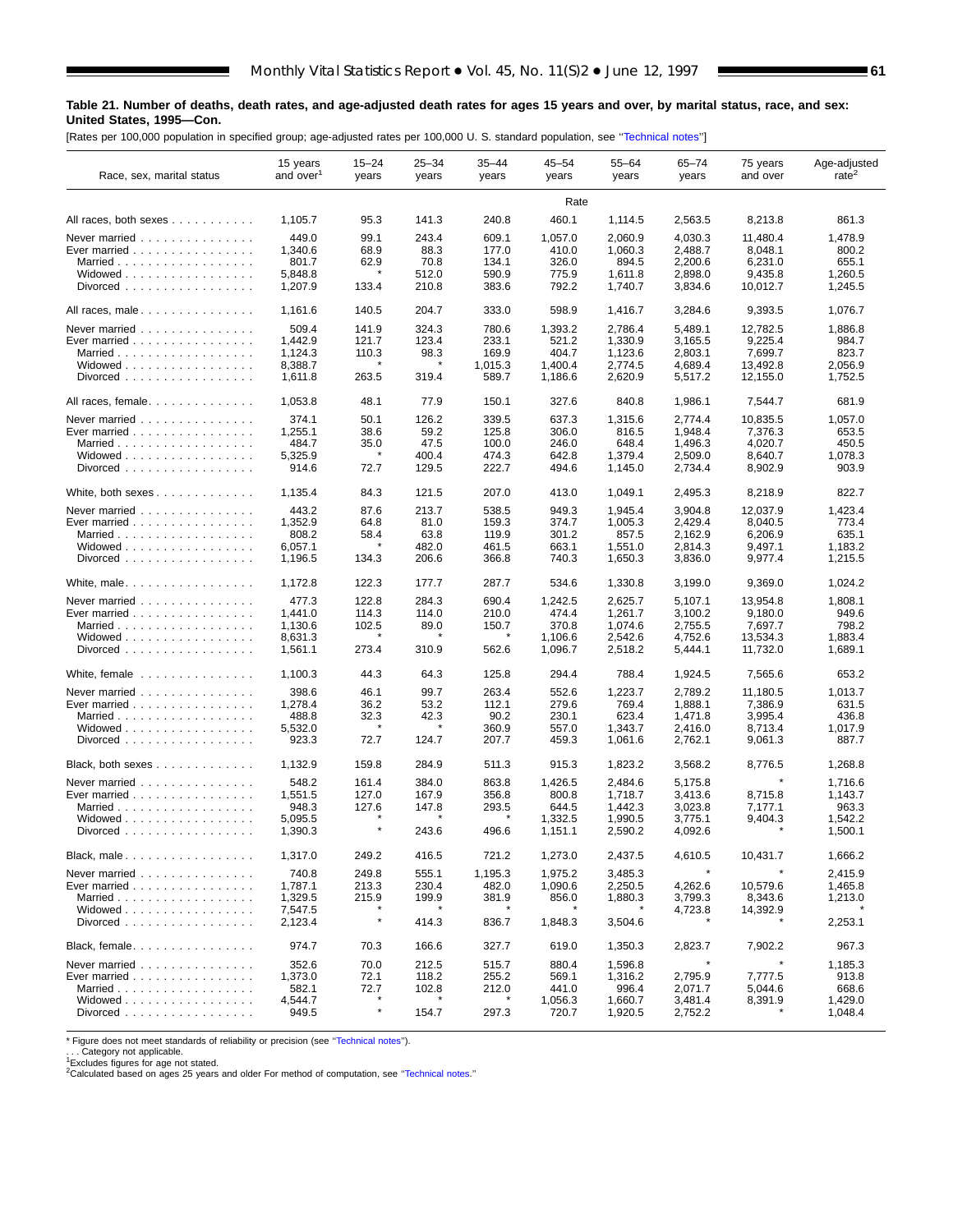$\sim$ 

#### **Table 22. Number of deaths and percent distribution of deaths for ages 15 years and over, by educational attainment, race, and sex: Total of 45 reporting States and the District of Columbia, 1995**

|                           |                      |           |           |                      |         |                                   |                      |         |         | All other            |              |         |
|---------------------------|----------------------|-----------|-----------|----------------------|---------|-----------------------------------|----------------------|---------|---------|----------------------|--------------|---------|
|                           |                      | All races |           |                      | White   |                                   |                      | Total   |         |                      | <b>Black</b> |         |
| Years of school completed | <b>Both</b><br>sexes | Male      | Female    | <b>Both</b><br>sexes | Male    | Female                            | <b>Both</b><br>sexes | Male    | Female  | <b>Both</b><br>sexes | Male         | Female  |
|                           |                      |           |           |                      |         | Number <sup>1</sup>               |                      |         |         |                      |              |         |
|                           | 2,125,183            | 1,075,394 | 1,049,789 | ,837,517             | 919,617 | 917,900                           | 287,666              | 155,777 | 131,889 | 252,984              | 136,240      | 116,744 |
| $0-8$ years               | 459,695              | 221,638   | 238,057   | 385,915              | 184,161 | 201,754                           | 73,780               | 37,477  | 36,303  | 64,545               | 33,408       | 31,137  |
| 9-11 years                | 277,522              | 147,217   | 130,305   | 228,694              | 119.777 | 108,917                           | 48,828               | 27,440  | 21,388  | 45,200               | 25,298       | 19,902  |
| 12 years                  | 803,003              | 390,864   | 412,139   | 706,809              | 337.684 | 369,125                           | 96,194               | 53,180  | 43,014  | 85,341               | 46,857       | 38,484  |
| 13-15 years               | 249,251              | 125,969   | 123,282   | 222,928              | 111,608 | 111,320                           | 26,323               | 14,361  | 11,962  | 22,505               | 12,009       | 10,496  |
| 16 years or more          | 232,384              | 138,526   | 93,858    | 212,171              | 127,403 | 84,768                            | 20,213               | 11,123  | 9,090   | 14,946               | 7,466        | 7,480   |
| Not stated                | 103,328              | 51,180    | 52,148    | 81,000               | 38,984  | 42,016                            | 22,328               | 12,196  | 10,132  | 20.447               | 11,202       | 9,245   |
|                           |                      |           |           |                      |         | Percent distribution <sup>2</sup> |                      |         |         |                      |              |         |
|                           | 100.0                | 100.0     | 100.0     | 100.0                | 100.0   | 100.0                             | 100.0                | 100.0   | 100.0   | 100.0                | 100.0        | 100.0   |
| $0-8$ years               | 22.7                 | 21.6      | 23.9      | 22.0                 | 20.9    | 23.0                              | 27.8                 | 26.1    | 29.8    | 27.8                 | 26.7         | 29.0    |
| $9-11$ years              | 13.7                 | 14.4      | 13.1      | 13.0                 | 13.6    | 12.4                              | 18.4                 | 19.1    | 17.6    | 19.4                 | 20.2         | 18.5    |
| 12 years                  | 39.7                 | 38.2      | 41.3      | 40.2                 | 38.3    | 42.1                              | 36.3                 | 37.0    | 35.3    | 36.7                 | 37.5         | 35.8    |
| 13-15 years               | 12.3                 | 12.3      | 12.4      | 12.7                 | 12.7    | 12.7                              | 9.9                  | 10.0    | 9.8     | 9.7                  | 9.6          | 9.8     |
| 16 years or more          | 11.5                 | 13.5      | 9.4       | 12.1                 | 14.5    | 9.7                               | 7.6                  | 7.7     | 7.5     | 6.4                  | 6.0          | 7.0     |

1Excludes figures for age not stated. 2Denominators of percent distribution exclude deaths of persons of unknown educational attainment.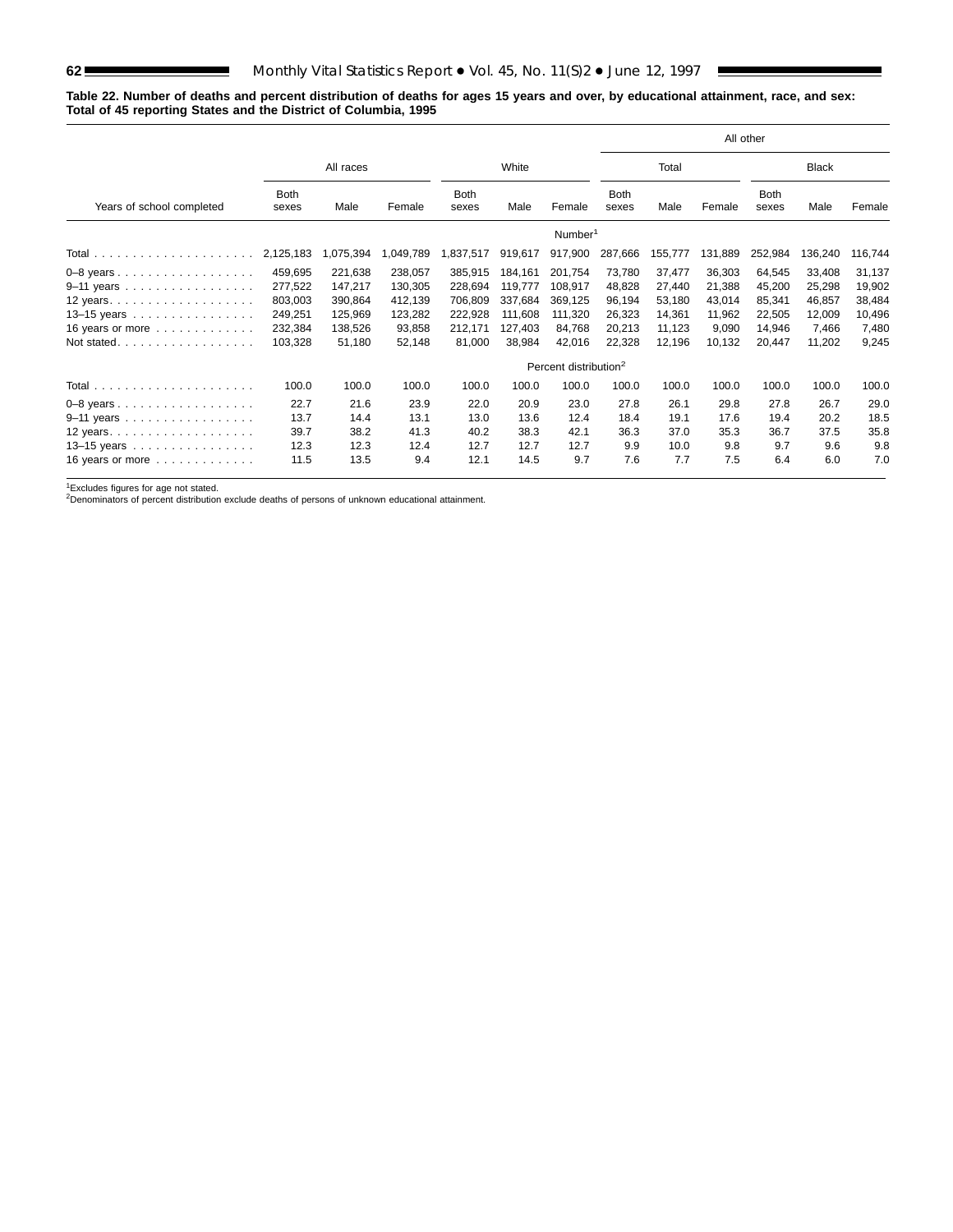## **Table 23. Number of deaths, death rates, and age-adjusted death rates: United States and each State, 1994 and 1995**

[Rates per 100,000 population for each geographic area and year; age-adjusted rates per 100,000 U.S. standard population; see [''Technical notes''\]](#page-72-0)

|                                                          |           | 1995    |                      |           | 1994    |                      |
|----------------------------------------------------------|-----------|---------|----------------------|-----------|---------|----------------------|
| Area                                                     | Number    | Rate    | Age-adjusted<br>rate | Number    | Rate    | Age-adjusted<br>rate |
| United States.                                           | 2,312,132 | 880.0   | 503.9                | 2,278,994 | 875.4   | 507.4                |
| Alabama                                                  | 42.362    | 996.1   | <sup>†</sup> 582.6   | 41.708    | 988.6   | <sup>+</sup> 581.6   |
| Alaska.                                                  | 2,553     | 423.0   | 489.0                | 2.445     | 403.3   | 490.6                |
| Arizona                                                  | 35,342    | 837.9   | 498.9                | 34,298    | 841.7   | 502.7                |
| Arkansas                                                 | 26,702    | 1,075.1 | <sup>†</sup> 561.8   | 26,305    | 1,072.5 | <sup>†</sup> 562.9   |
| California                                               | 224,213   | 709.8   | <sup>†</sup> 464.9   | 224,292   | 713.6   | <sup>†</sup> 477.7   |
| Colorado                                                 | 25,011    | 667.6   | $*439.2$             | 24,250    | 663.4   | 1442.2               |
| Connecticut                                              | 29,457    | 899.5   | 1452.0               | 29,273    | 893.8   | $*459.6$             |
|                                                          | 6.282     | 875.9   | $+521.3$             | 6.339     | 897.4   | $+542.3$             |
| Delaware                                                 |           |         | $*810.3$             |           |         | †841.1               |
| District of Columbia                                     | 6,896     | 1,244.2 |                      | 7,208     | 1,264.2 |                      |
| Florida                                                  | 153,176   | 1,081.3 | <sup>†</sup> 496.8   | 148,749   | 1,066.1 | <sup>+</sup> 494.4   |
| Georgia                                                  | 58,387    | 810.8   | $+571.4$             | 56,571    | 801.8   | $+568.9$             |
| Hawaii                                                   | 7,633     | 643.1   | $+390.9$             | 7,336     | 622.5   | 1386.4               |
| Idaho                                                    | 8,516     | 732.1   | 1440.3               | 8.447     | 745.5   | <sup>+</sup> 444.2   |
| Illinois                                                 | 108,469   | 916.9   | 1525.0               | 107,344   | 913.4   | <sup>†</sup> 529.9   |
| Indiana                                                  | 53,287    | 918.2   | $*518.7$             | 52,454    | 911.9   | $+512.6$             |
| lowa                                                     | 28,021    | 986.0   | $+439.2$             | 27,702    | 979.1   | $*440.0$             |
| Kansas                                                   | 23,935    | 933.0   | <sup>†</sup> 466.2   | 23,338    | 913.8   | <sup>†</sup> 459.9   |
| Kentucky                                                 | 37,201    | 963.7   | 1554.0               | 37,156    | 970.9   | $+557.1$             |
| Louisiana                                                | 39,705    | 914.4   | <sup>†</sup> 598.0   | 39,017    | 904.2   | <sup>†</sup> 596.4   |
| Maine                                                    | 11,754    | 946.8   | <sup>†</sup> 477.8   | 11,674    | 941.3   | <sup>†</sup> 478.8   |
| Maryland $\ldots \ldots \ldots \ldots \ldots$            | 41.842    | 829.8   | $+532.2$             | 41,036    | 819.7   | <sup>+</sup> 532.9   |
| Massachusetts                                            | 55,476    | 913.4   | $*451.7$             | 54.947    | 909.5   | 1461.8               |
| Michigan                                                 | 83,661    | 876.1   | $+513.7$             | 82,943    | 873.4   | <sup>+</sup> 517.6   |
| Minnesota                                                | 37,507    | 813.7   | 1426.1               | 36,539    | 800.0   | <sup>+</sup> 421.0   |
|                                                          |           | 1,002.0 | 1620.0               |           | 1,003.3 | 1621.6               |
|                                                          | 27,026    |         |                      | 26,778    |         | $+531.5$             |
| Missouri                                                 | 54,402    | 1,021.9 | $+532.3$             | 53,785    | 1.019.1 |                      |
| Montana                                                  | 7,629     | 876.6   | $*470.1$             | 7,362     | 860.0   | <sup>†</sup> 463.8   |
| Nebraska                                                 | 15,267    | 932.6   | $*445.4$             | 15,011    | 925.0   | <sup>†</sup> 449.5   |
| $N$ evada $\ldots$ $\ldots$ $\ldots$ $\ldots$ $\ldots$ . | 12,526    | 818.6   | $+557.1$             | 11,913    | 817.6   | $+565.4$             |
| New Hampshire                                            | 9,227     | 803.6   | $*459.4$             | 8,920     | 784.6   | <sup>+</sup> 447.7   |
| New Jersey $\dots$ , $\dots$ , $\dots$ , $\dots$ ,       | 74.087    | 932.5   | 502.2                | 72,305    | 914.8   | <sup>+</sup> 502.8   |
| New Mexico                                               | 12.545    | 744.3   | $*491.4$             | 12.129    | 733.5   | $*485.0$             |
| New York                                                 | 168,382   | 928.4   | $+514.8$             | 168,764   | 928.9   | <sup>+</sup> 525.6   |
| North Carolina.                                          | 64,918    | 902.2   | $+542.3$             | 63,240    | 894.5   | $+544.1$             |
| North Dakota                                             | 5,975     | 931.6   | $*427.2$             | 5.895     | 924.0   | $*427.9$             |
|                                                          | 105.940   | 950.1   | $*516.7$             | 103.262   | 930.1   | 510.4                |
| Oklahoma                                                 | 32.853    | 1.002.3 | $+541.9$             | 32.299    | 991.4   | <sup>+</sup> 542.8   |
| $O$ regon $\ldots \ldots \ldots \ldots \ldots$           | 28,214    | 898.4   | $*470.7$             | 27,407    | 888.1   | <sup>†</sup> 469.9   |
| Pennsylvania                                             | 127,866   | 1.059.2 | 504.8                | 128.045   | 1.062.4 | $+511.0$             |
| Rhode Island                                             | 9.657     | 975.7   | $+455.9$             | 9.408     | 943.9   | $*451.0$             |
| South Carolina                                           | 33.527    | 912.7   | †583.1               | 32.274    | 880.8   | <sup>†</sup> 574.9   |
|                                                          |           | 948.5   | $*456.3$             |           | 935.0   | $*452.8$             |
| South Dakota                                             | 6.915     |         |                      | 6.743     |         |                      |
| Tennessee                                                | 51,302    | 976.1   | 1571.3               | 50,525    | 976.3   | $+567.5$             |
| Texas                                                    | 137,821   | 736.1   | 501.9                | 136,079   | 740.4   | $+511.1$             |
|                                                          | 10.940    | 560.6   | <sup>†</sup> 418.2   | 10.473    | 548.9   | $*417.5$             |
| Vermont                                                  | 4.951     | 846.7   | $*469.2$             | 4.784     | 824.5   | $+453.2$             |
| Virginia                                                 | 52.940    | 799.9   | 505.8                | 52,188    | 796.6   | 511.6                |
| Washington                                               | 40,788    | 751.0   | <sup>†</sup> 444.5   | 39,960    | 747.9   | <sup>†</sup> 449.5   |
| West Virginia                                            | 20,238    | 1.107.0 | $+546.2$             | 20,152    | 1.106.0 | $+548.4$             |
| Wisconsin $\ldots \ldots \ldots \ldots$                  | 45.088    | 880.1   | $*447.0$             | 44.441    | 874.5   | $*447.9$             |
| Wyoming $\ldots \ldots \ldots \ldots \ldots$             | 3,720     | 774.7   | $*482.3$             | 3,481     | 731.3   | <sup>+</sup> 468.0   |
|                                                          |           |         |                      |           |         |                      |

†Difference between age-adjusted State rate and age-adjusted U.S. rate statistically significant, <sup>p</sup>< .05.

NOTE: Caution should be used in comparing crude death rates by State. Death rates are affected by the population composition of the area.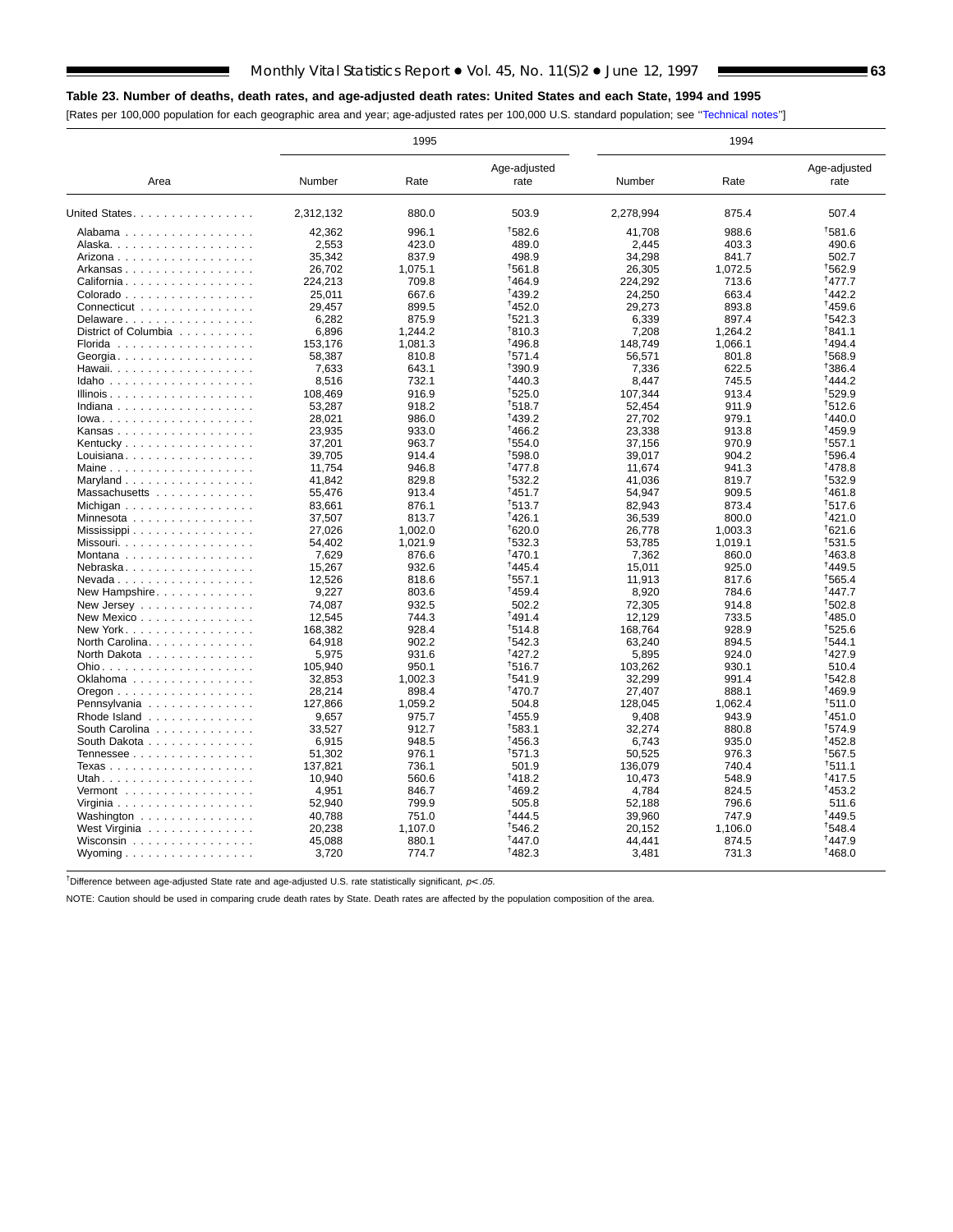#### **Table 24. Number of deaths and death rates for major causes of death for the United States, each division, each State, Puerto Rico, Virgin Islands, and Guam; and by race and sex for the United States, 1995**

[Rates per 100,000 population in each race-sex group and area. Numbers after causes of death are categories of the Ninth Revision, International Classification of Diseases, 1975]

| Race, sex,                                                                                                                                                                                                                                                                                                                                                                                                                                                       | All<br>causes                                                                                                                                                                                                                                                                                              |                                                                                                                                                                                                                                                                                  | Human<br>immunodeficiency<br>virus infection<br>$(*042 - *044)$                                                                                                                                                             |                                                                                                                                                                                                                        | Malignant neoplasms,<br>including neoplasms<br>of lymphatic and<br>hematopoietic<br>tissues (140–208)                                                                                                                                                                                        |                                                                                                                                                                                                                                                                            | <b>Diabetes</b><br>mellitus<br>(250)                                                                                                                                                                                                               |                                                                                                                                                                                                                                              | Alzheimer's<br>disease<br>(331.0)                                                                                                                                                                                       |                                                                                                                                                                                                                           | Diseases of heart<br>$(390 - 398, 402,$<br>404-429)                                                                                                                                                                                                                                             |                                                                                                                                                                                                                                                                            | Cerebrovascular<br>diseases<br>$(430 - 438)$                                                                                                                                                                                                                   |                                                                                                                                                                                                                                              |
|------------------------------------------------------------------------------------------------------------------------------------------------------------------------------------------------------------------------------------------------------------------------------------------------------------------------------------------------------------------------------------------------------------------------------------------------------------------|------------------------------------------------------------------------------------------------------------------------------------------------------------------------------------------------------------------------------------------------------------------------------------------------------------|----------------------------------------------------------------------------------------------------------------------------------------------------------------------------------------------------------------------------------------------------------------------------------|-----------------------------------------------------------------------------------------------------------------------------------------------------------------------------------------------------------------------------|------------------------------------------------------------------------------------------------------------------------------------------------------------------------------------------------------------------------|----------------------------------------------------------------------------------------------------------------------------------------------------------------------------------------------------------------------------------------------------------------------------------------------|----------------------------------------------------------------------------------------------------------------------------------------------------------------------------------------------------------------------------------------------------------------------------|----------------------------------------------------------------------------------------------------------------------------------------------------------------------------------------------------------------------------------------------------|----------------------------------------------------------------------------------------------------------------------------------------------------------------------------------------------------------------------------------------------|-------------------------------------------------------------------------------------------------------------------------------------------------------------------------------------------------------------------------|---------------------------------------------------------------------------------------------------------------------------------------------------------------------------------------------------------------------------|-------------------------------------------------------------------------------------------------------------------------------------------------------------------------------------------------------------------------------------------------------------------------------------------------|----------------------------------------------------------------------------------------------------------------------------------------------------------------------------------------------------------------------------------------------------------------------------|----------------------------------------------------------------------------------------------------------------------------------------------------------------------------------------------------------------------------------------------------------------|----------------------------------------------------------------------------------------------------------------------------------------------------------------------------------------------------------------------------------------------|
| and area                                                                                                                                                                                                                                                                                                                                                                                                                                                         | Number                                                                                                                                                                                                                                                                                                     | Rate                                                                                                                                                                                                                                                                             | Number                                                                                                                                                                                                                      | Rate                                                                                                                                                                                                                   | Number                                                                                                                                                                                                                                                                                       | Rate                                                                                                                                                                                                                                                                       | Number                                                                                                                                                                                                                                             | Rate                                                                                                                                                                                                                                         | Number                                                                                                                                                                                                                  | Rate                                                                                                                                                                                                                      | Number                                                                                                                                                                                                                                                                                          | Rate                                                                                                                                                                                                                                                                       | Number                                                                                                                                                                                                                                                         | Rate                                                                                                                                                                                                                                         |
| United States.<br>Male $\ldots$<br>Female                                                                                                                                                                                                                                                                                                                                                                                                                        | 2,312,132<br>1,172,959<br>1,139,173                                                                                                                                                                                                                                                                        | 880.0<br>914.1<br>847.3                                                                                                                                                                                                                                                          | 43,115<br>35,950<br>7,165                                                                                                                                                                                                   | 16.4<br>28.0<br>5.3                                                                                                                                                                                                    | 538,455<br>281,611<br>256,844                                                                                                                                                                                                                                                                | 204.9<br>219.5<br>191.0                                                                                                                                                                                                                                                    | 59,254<br>26,124<br>33,130                                                                                                                                                                                                                         | 22.6<br>20.4<br>24.6                                                                                                                                                                                                                         | 20,606<br>6,999<br>13,607                                                                                                                                                                                               | 7.8<br>5.5<br>10.1                                                                                                                                                                                                        | 737,563<br>362,714<br>374,849                                                                                                                                                                                                                                                                   | 280.7<br>282.7<br>278.8                                                                                                                                                                                                                                                    | 157,991<br>61,563<br>96,428                                                                                                                                                                                                                                    | 60.1<br>48.0<br>71.7                                                                                                                                                                                                                         |
| White<br>Male $\ldots$<br>Female<br>All other.<br>Male $\ldots$ , $\ldots$ , $\ldots$<br>Female<br>Black.<br>Male $\ldots$<br>Female                                                                                                                                                                                                                                                                                                                             | 1,987,437<br>997,277<br>990.160<br>324,695<br>175,682<br>149.013<br>286.401<br>154,175<br>132,226                                                                                                                                                                                                          | 911.3<br>932.1<br>891.3<br>726.9<br>824.0<br>638.2<br>864.2<br>980.7<br>759.0                                                                                                                                                                                                    | 25,509<br>22,670<br>2,839<br>17,606<br>13,280<br>4,326<br>17,139<br>12,875<br>4,264                                                                                                                                         | 11.7<br>21.2<br>2.6<br>39.4<br>62.3<br>18.5<br>51.7<br>81.9<br>24.5                                                                                                                                                    | 468,897<br>244,000<br>224,897<br>69,558<br>37,611<br>31,947<br>60,603<br>32,880<br>27,723                                                                                                                                                                                                    | 215.0<br>228.1<br>202.4<br>155.7<br>176.4<br>136.8<br>182.9<br>209.1<br>159.1                                                                                                                                                                                              | 47,475<br>21,407<br>26,068<br>11,779<br>4,717<br>7,062<br>10,402<br>4,110<br>6,292                                                                                                                                                                 | 21.8<br>20.0<br>23.5<br>26.4<br>22.1<br>30.2<br>31.4<br>26.1<br>36.1                                                                                                                                                                         | 19,405<br>6,579<br>12,826<br>1,201<br>420<br>781<br>1,086<br>374<br>712                                                                                                                                                 | 8.9<br>6.1<br>11.5<br>2.7<br>2.0<br>3.3<br>3.3<br>2.4<br>4.1                                                                                                                                                              | 649,089<br>318,751<br>330,338<br>88,474<br>43,963<br>44,511<br>78,643<br>38,389<br>40,254                                                                                                                                                                                                       | 297.6<br>297.9<br>297.4<br>198.1<br>206.2<br>190.6<br>237.3<br>244.2<br>231.1                                                                                                                                                                                              | 136,481<br>52,045<br>84,436<br>21,510<br>9,518<br>11,992<br>18,537<br>8,011<br>10,526                                                                                                                                                                          | 62.6<br>48.6<br>76.0<br>48.2<br>44.6<br>51.4<br>55.9<br>51.0<br>60.4                                                                                                                                                                         |
| New England<br>Maine<br>New Hampshire.<br>$Vermont$<br>Massachusetts<br>Rhode Island<br>Connecticut<br>Middle Atlantic<br>New York<br>New Jersey<br>Pennsylvania<br>East North Central<br>$Ohio$<br>Indiana<br>IIIinois.<br>Michigan<br>Wisconsin<br>West North Central<br>Minnesota<br>$lowa \dots \dots \dots$<br>Missouri<br>North Dakota<br>South Dakota<br>Nebraska<br>Kansas<br>South Atlantic<br>Delaware<br>Maryland<br>District of Columbia<br>Virginia | 120,522<br>11,754<br>9,227<br>4,951<br>55,476<br>9,657<br>29,457<br>370,335<br>168,382<br>74,087<br>127,866<br>396,445<br>105,940<br>53,287<br>108,469<br>83,661<br>45,088<br>172,022<br>37,507<br>28,021<br>54,402<br>5,975<br>6,915<br>15,267<br>23.935<br>438,206<br>6,282<br>41,842<br>6,896<br>52,940 | 905.3<br>946.8<br>803.6<br>846.7<br>913.4<br>975.7<br>899.5<br>970.7<br>928.4<br>932.5<br>1,059.2<br>912.3<br>950.1<br>918.2<br>916.9<br>876.1<br>880.1<br>937.6<br>813.7<br>986.0<br>1,021.9<br>931.6<br>948.5<br>932.6<br>933.0<br>932.4<br>875.9<br>829.8<br>1,244.2<br>799.9 | 1,796<br>76<br>47<br>27<br>944<br>99<br>603<br>11,820<br>7,997<br>2,438<br>1,385<br>3,721<br>884<br>389<br>1,427<br>801<br>220<br>1,048<br>260<br>89<br>469<br>6<br>21<br>60<br>143<br>10,545<br>163<br>1,290<br>653<br>834 | 13.5<br>6.1<br>4.1<br>4.6<br>15.5<br>10.0<br>18.4<br>31.0<br>44.1<br>30.7<br>11.5<br>8.6<br>7.9<br>6.7<br>12.1<br>8.4<br>4.3<br>5.7<br>5.6<br>3.1<br>8.8<br>2.9<br>3.7<br>5.6<br>22.4<br>22.7<br>25.6<br>117.8<br>12.6 | 30,155<br>3,015<br>2,356<br>1,163<br>14,083<br>2,478<br>7,060<br>87,378<br>38,684<br>18,427<br>30,267<br>92,863<br>25,208<br>12,554<br>25,100<br>19,430<br>10,571<br>38,798<br>8,693<br>6,226<br>12,282<br>1,375<br>1,564<br>3,375<br>5,283<br>103,016<br>1,630<br>10,181<br>1,481<br>12,600 | 226.5<br>242.9<br>205.2<br>198.9<br>231.9<br>250.4<br>215.6<br>229.0<br>213.3<br>231.9<br>250.7<br>213.7<br>226.1<br>216.3<br>212.2<br>203.5<br>206.3<br>211.5<br>188.6<br>219.1<br>230.7<br>214.4<br>214.5<br>206.2<br>205.9<br>219.2<br>227.3<br>201.9<br>267.2<br>190.4 | 2,882<br>315<br>260<br>143<br>1,326<br>244<br>594<br>9,326<br>3,525<br>2,393<br>3,408<br>10,790<br>3,350<br>1,437<br>2,663<br>2,235<br>1,105<br>3,930<br>862<br>637<br>1,244<br>156<br>168<br>286<br>577<br>11,178<br>193<br>1,360<br>219<br>1,166 | 21.6<br>25.4<br>22.6<br>24.5<br>21.8<br>24.7<br>18.1<br>24.4<br>19.4<br>30.1<br>28.2<br>24.8<br>30.0<br>24.8<br>22.5<br>23.4<br>21.6<br>21.4<br>18.7<br>22.4<br>23.4<br>24.3<br>23.0<br>17.5<br>22.5<br>23.8<br>26.9<br>27.0<br>39.5<br>17.6 | 1,385<br>176<br>116<br>43<br>689<br>121<br>240<br>2,094<br>660<br>528<br>906<br>3,705<br>1,001<br>544<br>1,043<br>594<br>523<br>1,862<br>486<br>335<br>464<br>74<br>72<br>190<br>241<br>3,950<br>41<br>345<br>45<br>522 | 10.4<br>14.2<br>10.1<br>7.4<br>11.3<br>12.2<br>7.3<br>5.5<br>3.6<br>6.6<br>7.5<br>8.5<br>9.0<br>9.4<br>8.8<br>6.2<br>10.2<br>10.1<br>10.5<br>11.8<br>8.7<br>11.5<br>9.9<br>11.6<br>9.4<br>8.4<br>5.7<br>6.8<br>8.1<br>7.9 | 38,069<br>3,648<br>2,950<br>1,627<br>16,750<br>3,307<br>9,787<br>131,039<br>63.518<br>24,102<br>43,419<br>131.053<br>35,391<br>17,082<br>36,010<br>28,153<br>14,417<br>55,172<br>10,381<br>9,436<br>18,380<br>1,952<br>2,277<br>5,108<br>7,638<br>135,244<br>1,980<br>11,922<br>1,676<br>15,896 | 286.0<br>293.9<br>256.9<br>278.2<br>275.8<br>334.1<br>298.9<br>343.5<br>350.2<br>303.3<br>359.7<br>301.6<br>317.4<br>294.3<br>304.4<br>294.8<br>281.4<br>300.7<br>225.2<br>332.0<br>345.3<br>304.3<br>312.3<br>312.0<br>297.7<br>287.8<br>276.1<br>236.4<br>302.4<br>240.2 | 7,685<br>744<br>634<br>334<br>3,459<br>641<br>1,873<br>20,650<br>8,119<br>4,244<br>8,287<br>27,615<br>6,688<br>3,996<br>7,488<br>5,865<br>3,578<br>13,215<br>3,125<br>2,201<br>3,883<br>496<br>534<br>1,165<br>1,811<br>30,307<br>343<br>2,645<br>370<br>3,803 | 57.7<br>59.9<br>55.2<br>57.1<br>57.0<br>64.8<br>57.2<br>54.1<br>44.8<br>53.4<br>68.6<br>63.5<br>60.0<br>68.9<br>63.3<br>61.4<br>69.8<br>72.0<br>67.8<br>77.5<br>72.9<br>77.3<br>73.2<br>71.2<br>70.6<br>64.5<br>47.8<br>52.5<br>66.8<br>57.5 |
| West Virginia<br>North Carolina.<br>South Carolina<br>Georgia<br>Florida<br>$\mathcal{L}$ . The set of the set of $\mathcal{L}$<br>East South Central<br>Kentucky<br>Tennessee<br>Alabama<br>Mississippi<br>West South Central<br>Arkansas<br>Louisiana.<br>Oklahoma<br>Texas.<br>Mountain                                                                                                                                                                       | 20,238<br>64,918<br>33,527<br>58,387<br>153,176<br>157,891<br>37,201<br>51,302<br>42,362<br>27,026<br>237,081<br>26,702<br>39,705<br>32,853<br>137,821<br>116,229                                                                                                                                          | 1,107.0<br>902.2<br>912.7<br>810.8<br>1,081.3<br>982.7<br>963.7<br>976.1<br>996.1<br>1,002.0<br>822.4<br>1,075.1<br>914.4<br>1,002.3<br>736.1<br>742.9                                                                                                                           | 79<br>1,015<br>557<br>1,586<br>4,368<br>1,374<br>218<br>508<br>393<br>255<br>3,904<br>170<br>731<br>234<br>2,769<br>1,417                                                                                                   | 4.3<br>14.1<br>15.2<br>22.0<br>30.8<br>8.6<br>5.6<br>9.7<br>9.2<br>9.5<br>13.5<br>6.8<br>16.8<br>7.1<br>14.8<br>9.1                                                                                                    | 4,743<br>14,879<br>7,416<br>12,765<br>37,321<br>35,620<br>8,847<br>11,611<br>9,414<br>5,748<br>54,147<br>6,079<br>9,304<br>7,142<br>31,622<br>25,943                                                                                                                                         | 259.4<br>206.8<br>201.9<br>177.3<br>263.5<br>221.7<br>229.2<br>220.9<br>221.4<br>213.1<br>187.8<br>244.7<br>214.3<br>217.9<br>168.9<br>165.8                                                                                                                               | 600<br>1,747<br>1,008<br>1,205<br>3,680<br>3,848<br>970<br>1,230<br>1,159<br>489<br>7,267<br>556<br>1,495<br>640<br>4,576<br>2,971                                                                                                                 | 32.8<br>24.3<br>27.4<br>16.7<br>26.0<br>24.0<br>25.1<br>23.4<br>27.3<br>18.1<br>25.2<br>22.4<br>34.4<br>19.5<br>24.4<br>19.0                                                                                                                 | 158<br>662<br>278<br>508<br>1,391<br>1,460<br>394<br>463<br>435<br>168<br>2,235<br>187<br>366<br>205<br>1,477<br>1,253                                                                                                  | 8.6<br>9.2<br>7.6<br>7.1<br>9.8<br>9.1<br>10.2<br>8.8<br>10.2<br>6.2<br>7.8<br>7.5<br>8.4<br>6.3<br>7.9<br>8.0                                                                                                            | 6,927<br>19,390<br>10,197<br>17,452<br>49,804<br>51,351<br>12,190<br>16,197<br>13,361<br>9,603<br>73.458<br>8,440<br>12,131<br>11,157<br>41,730<br>32,106                                                                                                                                       | 378.9<br>269.5<br>277.6<br>242.4<br>351.6<br>319.6<br>315.8<br>308.2<br>314.2<br>356.0<br>254.8<br>339.8<br>279.4<br>340.4<br>222.9<br>205.2                                                                                                                               | 1,242<br>5,204<br>2,761<br>4,044<br>9,895<br>11,304<br>2,467<br>4,193<br>2,774<br>1,870<br>16,995<br>2,272<br>2,544<br>2,377<br>9,802<br>7,491                                                                                                                 | 67.9<br>72.3<br>75.2<br>56.2<br>69.9<br>70.4<br>63.9<br>79.8<br>65.2<br>69.3<br>59.0<br>91.5<br>58.6<br>72.5<br>52.3<br>47.9                                                                                                                 |
| Montana<br>$Idaho \ldots$<br>Wyoming.<br>Colorado.<br>New Mexico<br>Arizona<br>Utah<br>Nevada<br>Pacific.<br>Washington<br>$O$ regon. $\ldots$ . $\ldots$ .<br>California.<br>Alaska <sup>1</sup><br>Hawaii<br>Puerto Rico.                                                                                                                                                                                                                                      | 7,629<br>8,516<br>3,720<br>25,011<br>12,545<br>35,342<br>10,940<br>12,526<br>303,401<br>40,788<br>28,214<br>224,213<br>2,553<br>7,633<br>30,032                                                                                                                                                            | 876.6<br>732.1<br>774.7<br>667.6<br>744.3<br>837.9<br>560.6<br>818.6<br>723.2<br>751.0<br>898.4<br>709.8<br>423.0<br>643.1<br>$\sim$ $\sim$ $\sim$                                                                                                                               | 23<br>43<br>12<br>407<br>153<br>483<br>94<br>202<br>7,490<br>593<br>288<br>6,455<br>30<br>124<br>1,556                                                                                                                      | 2.6<br>3.7<br>10.9<br>9.1<br>11.5<br>4.8<br>13.2<br>17.9<br>10.9<br>9.2<br>20.4<br>5.0<br>10.4<br>$\sim$ $\sim$ $\sim$<br>$\sim$ $\sim$ $\sim$                                                                         | 1,770<br>2,006<br>896<br>5,467<br>2,689<br>8,020<br>2,119<br>2,976<br>70,535<br>9,938<br>6,744<br>51.423<br>574<br>1,856<br>4,502                                                                                                                                                            | 203.4<br>172.4<br>186.6<br>145.9<br>159.5<br>190.1<br>108.6<br>194.5<br>168.1<br>183.0<br>214.7<br>162.8<br>95.1<br>156.4<br>$\sim$ $\sim$ $\sim$<br>$\sim$ $\sim$ $\sim$                                                                                                  | 210<br>206<br>106<br>535<br>440<br>824<br>415<br>235<br>7,062<br>1,052<br>682<br>5,104<br>56<br>168<br>2,277                                                                                                                                       | 24.1<br>17.7<br>22.1<br>14.3<br>26.1<br>19.5<br>21.3<br>15.4<br>16.8<br>19.4<br>21.7<br>16.2<br>9.3<br>14.2<br>$- - -$<br>$\sim$ $\sim$                                                                                                      | 126<br>89<br>45<br>280<br>109<br>383<br>135<br>86<br>2,662<br>489<br>394<br>1,720<br>12<br>47<br>368<br>4                                                                                                               | 14.5<br>7.7<br>9.4<br>7.5<br>6.5<br>9.1<br>6.9<br>5.6<br>6.3<br>9.0<br>12.5<br>5.4<br>4.0<br>$\sim$ $\sim$ $\sim$<br>$\sim$ $\sim$ $\sim$                                                                                 | 2,004<br>2,470<br>976<br>6,448<br>3,305<br>10,234<br>2,891<br>3,778<br>90,071<br>11,330<br>7,539<br>68,329<br>547<br>2,326<br>6,849                                                                                                                                                             | 230.3<br>212.3<br>203.3<br>172.1<br>196.1<br>242.6<br>148.1<br>246.9<br>214.7<br>208.6<br>240.1<br>216.3<br>90.6<br>196.0<br>$\sim$ $\sim$ $\sim$<br>$\sim$ $\sim$ $\sim$                                                                                                  | 594<br>637<br>268<br>1,600<br>719<br>2,185<br>778<br>710<br>22,729<br>3,294<br>2,440<br>16,239<br>145<br>611<br>1,803                                                                                                                                          | 68.3<br>54.8<br>55.8<br>42.7<br>42.7<br>51.8<br>39.9<br>46.4<br>54.2<br>60.7<br>77.7<br>51.4<br>24.0<br>51.5<br>$\sim$ $\sim$ $\sim$                                                                                                         |
| Virgin Islands<br>Guam                                                                                                                                                                                                                                                                                                                                                                                                                                           | 664<br>592                                                                                                                                                                                                                                                                                                 | $- - -$<br>$\sim$ $\sim$ $\sim$                                                                                                                                                                                                                                                  | 24<br>5                                                                                                                                                                                                                     | $\sim$ $\sim$ $\sim$                                                                                                                                                                                                   | 118<br>92                                                                                                                                                                                                                                                                                    | $\sim$ $\sim$ $\sim$                                                                                                                                                                                                                                                       | 43<br>29                                                                                                                                                                                                                                           | $- - -$                                                                                                                                                                                                                                      | 1                                                                                                                                                                                                                       | $\sim$ $\sim$ $\sim$                                                                                                                                                                                                      | 161<br>165                                                                                                                                                                                                                                                                                      | $\sim$ $\sim$ $\sim$                                                                                                                                                                                                                                                       | 51<br>38                                                                                                                                                                                                                                                       | $- - -$<br>$\sim$ $\sim$ $\sim$                                                                                                                                                                                                              |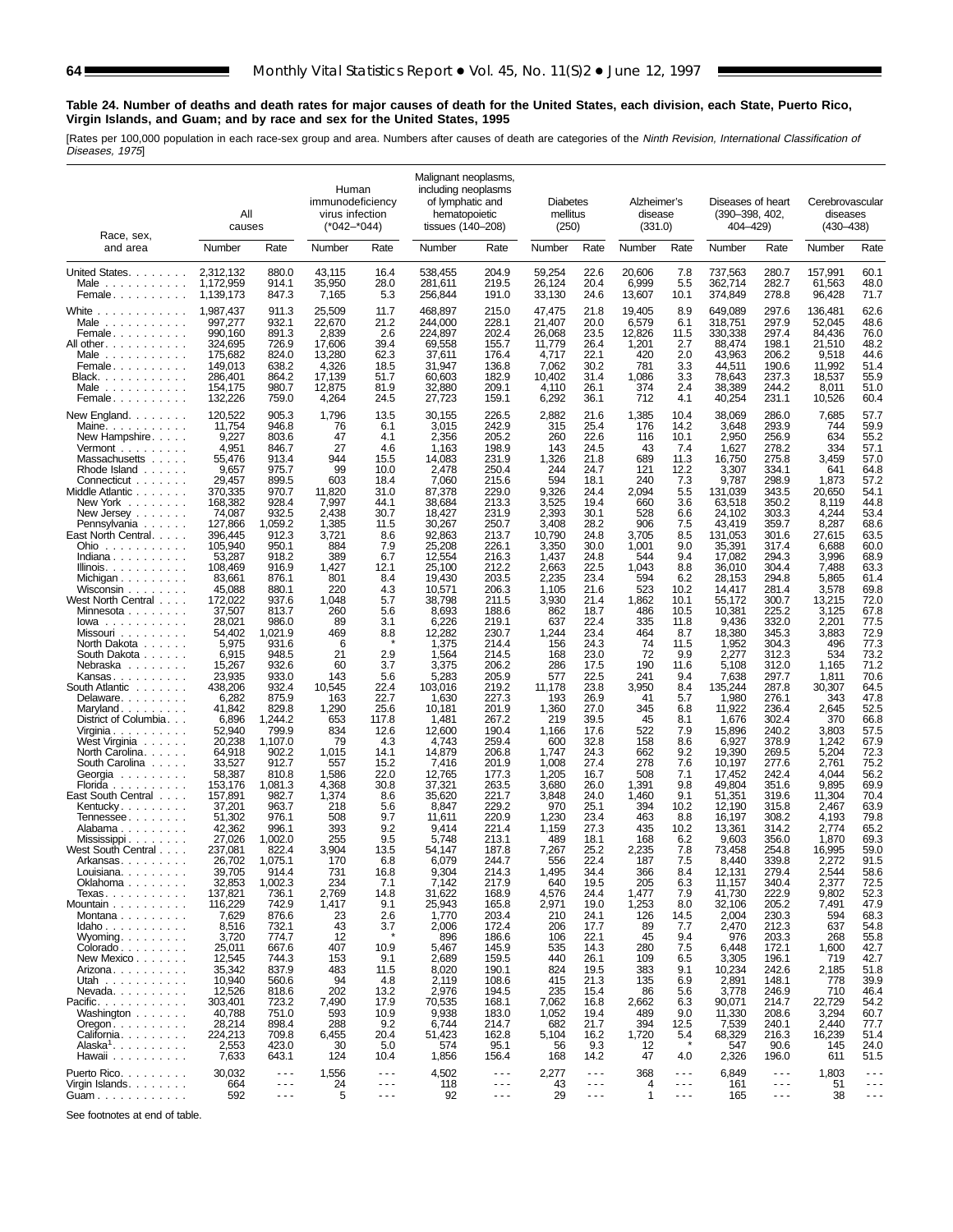## **Table 24. Number of deaths and death rates for major causes of death for the United States, each division, each State, Puerto Rico, Virgin Islands, and Guam; and by race and sex for the United States, 1995—Con.**

[Rates per 100,000 population in each race-sex group and area. Numbers after causes of death are categories of the Ninth Revision, International Classification of

| Diseases, 1975] |  |
|-----------------|--|
|-----------------|--|

| Race, sex,                                                                                                                                                                                   | Pneumonia<br>and<br>influenza<br>$(480 - 489)$                                                   |                                                                                      | Chronic<br>obstructive<br>pulmonary<br>diseases<br>and allied<br>conditions<br>$(490 - 496)$     |                                                                                      | Chronic<br>liver<br>disease and<br>cirrhosis<br>(571)                             |                                                                             | Accidents<br>and adverse<br>effects<br>(E800–<br>E949)                                           |                                                                                      | Motor<br>vehicle<br>accidents<br>(E810-<br>E825)                                        |                                                                                      | Suicide<br>(E950-<br>E959)                                                          |                                                                                    | Homicide<br>(E960-<br>E978)                                                      |                                                                             | Injury by<br>firearms<br>(E922,<br>E955.0-E955.4,<br>E965.0-E965.4<br>E970.<br>E985.0-E985.4) |                                                                                                                                                                                                                                                                                                                                                                                                                                      |
|----------------------------------------------------------------------------------------------------------------------------------------------------------------------------------------------|--------------------------------------------------------------------------------------------------|--------------------------------------------------------------------------------------|--------------------------------------------------------------------------------------------------|--------------------------------------------------------------------------------------|-----------------------------------------------------------------------------------|-----------------------------------------------------------------------------|--------------------------------------------------------------------------------------------------|--------------------------------------------------------------------------------------|-----------------------------------------------------------------------------------------|--------------------------------------------------------------------------------------|-------------------------------------------------------------------------------------|------------------------------------------------------------------------------------|----------------------------------------------------------------------------------|-----------------------------------------------------------------------------|-----------------------------------------------------------------------------------------------|--------------------------------------------------------------------------------------------------------------------------------------------------------------------------------------------------------------------------------------------------------------------------------------------------------------------------------------------------------------------------------------------------------------------------------------|
| and area                                                                                                                                                                                     | Number                                                                                           | Rate                                                                                 | Number                                                                                           | Rate                                                                                 | Number                                                                            | Rate                                                                        | Number                                                                                           | Rate                                                                                 | Number                                                                                  | Rate                                                                                 | Number                                                                              | Rate                                                                               | Number                                                                           | Rate                                                                        | Number                                                                                        | Rate                                                                                                                                                                                                                                                                                                                                                                                                                                 |
| United States.<br>Male $\ldots$<br>Female                                                                                                                                                    | 82,923<br>37,787<br>45,136                                                                       | 31.6<br>29.4<br>33.6                                                                 | 102,899<br>53,938<br>48,961                                                                      | 39.2<br>42.0<br>36.4                                                                 | 25,222<br>16,525<br>8,697                                                         | 9.6<br>12.9<br>6.5                                                          | 93,320<br>61,401<br>31,919                                                                       | 35.5<br>47.9<br>23.7                                                                 | 43,363<br>29,164<br>14,199                                                              | 16.5<br>22.7<br>10.6                                                                 | 31,284<br>25,369<br>5,915                                                           | 11.9<br>19.8<br>4.4                                                                | 22,895<br>17,740<br>5,155                                                        | 8.7<br>13.8<br>3.8                                                          | 35,957<br>30,724<br>5,233                                                                     | 13.7<br>23.9<br>3.9                                                                                                                                                                                                                                                                                                                                                                                                                  |
| White<br>.<br>Male $\ldots$ $\ldots$ $\ldots$ .<br>Female<br>All other<br>Male $\ldots$<br>Female<br>Black<br>Male<br>Female                                                                 | 73,641<br>32,948<br>40,693<br>9,282<br>4,839<br>4.443<br>7,803<br>4,019<br>3,784                 | 33.8<br>30.8<br>36.6<br>20.8<br>22.7<br>19.0<br>23.5<br>25.6<br>21.7                 | 95,077<br>49,320<br>45,757<br>7,822<br>4,618<br>3,204<br>6,667<br>3,917<br>2,750                 | 43.6<br>46.1<br>41.2<br>17.5<br>21.7<br>13.7<br>20.1<br>24.9<br>15.8                 | 21,432<br>14,100<br>7,332<br>3,790<br>2,425<br>1,365<br>3,073<br>1,999<br>1,074   | 9.8<br>13.2<br>6.6<br>8.5<br>11.4<br>5.8<br>9.3<br>12.7<br>6.2              | 77,748<br>50,670<br>27,078<br>15,572<br>10,731<br>4.841<br>12,748<br>8,834<br>3,914              | 35.7<br>47.4<br>24.4<br>34.9<br>50.3<br>20.7<br>38.5<br>56.2<br>22.5                 | 36,255<br>24,229<br>12,026<br>7,108<br>4,935<br>2,173<br>5,423<br>3,863<br>1,560        | 16.6<br>22.6<br>10.8<br>15.9<br>23.1<br>9.3<br>16.4<br>24.6<br>9.0                   | 28,187<br>22,853<br>5,334<br>3,097<br>2,516<br>581<br>2,231<br>1,878<br>353         | 12.9<br>21.4<br>4.8<br>6.9<br>11.8<br>2.5<br>6.7<br>11.9<br>2.0                    | 11,364<br>8,336<br>3,028<br>11,531<br>9,404<br>2,127<br>10,783<br>8,847<br>1,936 | 5.2<br>7.8<br>2.7<br>25.8<br>44.1<br>9.1<br>32.5<br>56.3<br>11.1            | 25,438<br>21,510<br>3,928<br>10,519<br>9,214<br>1,305<br>9,643<br>8,494<br>1,149              | 11.7<br>20.1<br>3.5<br>23.5<br>43.2<br>5.6<br>29.1<br>54.0<br>6.6                                                                                                                                                                                                                                                                                                                                                                    |
| New England<br>Maine<br>New Hampshire.<br>$Vermont$<br>Massachusetts<br>Rhode Island $\ldots$ .<br>Connecticut<br>Middle Atlantic<br>New York<br>New Jersey                                  | 4,876<br>343<br>225<br>172<br>2,718<br>308<br>1,110<br>13,353<br>6,551<br>2,516                  | 36.6<br>27.6<br>19.0<br>29.0<br>44.8<br>31.1<br>33.9<br>35.0<br>36.1<br>31.7         | 5,325<br>674<br>476<br>241<br>2,354<br>416<br>1,164<br>14,176<br>6,137<br>2,745                  | 40.0<br>54.3<br>41.5<br>41.2<br>38.8<br>42.0<br>35.5<br>37.2<br>33.8<br>34.5         | 1,259<br>117<br>97<br>35<br>568<br>118<br>324<br>3,777<br>1,799<br>842            | 9.5<br>9.4<br>8.4<br>6.0<br>9.4<br>11.9<br>9.9<br>9.9<br>9.9<br>10.6        | 3,390<br>399<br>287<br>192<br>1,218<br>217<br>1,077<br>11,571<br>4,989<br>2,316                  | 25.5<br>32.1<br>25.0<br>32.8<br>20.1<br>21.9<br>32.9<br>30.3<br>27.5<br>29.1         | 1,327<br>182<br>135<br>94<br>487<br>80<br>349<br>4,218<br>1,798<br>842                  | 10.0<br>14.7<br>11.8<br>16.1<br>8.0<br>8.1<br>10.7<br>11.1<br>9.9<br>10.6            | 1,275<br>161<br>137<br>76<br>489<br>89<br>323<br>3,407<br>1,370<br>578              | 9.6<br>13.0<br>11.9<br>13.0<br>8.1<br>9.0<br>9.9<br>8.9<br>7.6<br>7.3              | 462<br>21<br>17<br>14<br>226<br>35<br>149<br>2,800<br>1,582<br>433               | 3.5<br>1.7<br>3.7<br>3.5<br>4.6<br>7.3<br>8.7<br>5.4                        | 855<br>109<br>90<br>62<br>277<br>62<br>255<br>3,504<br>1,638<br>465                           | 6.4<br>8.8<br>7.8<br>10.6<br>4.6<br>6.3<br>7.8<br>9.2<br>9.0<br>5.9                                                                                                                                                                                                                                                                                                                                                                  |
| Pennsylvania<br>East North Central.<br>Ohio<br>$Indiana$<br>IIIinois.<br>Michigan<br>Wisconsin<br>West North Central<br>Minnesota<br>$lowa \ldots \ldots \ldots$<br>Missouri                 | 4,286<br>13,795<br>3,423<br>1,836<br>3,860<br>2,978<br>1,698<br>6,989<br>1,513<br>1,217<br>2,212 | 35.5<br>31.7<br>30.7<br>31.6<br>32.6<br>31.2<br>33.1<br>38.1<br>32.8<br>42.8<br>41.6 | 5,294<br>17,278<br>4,926<br>2,395<br>4,492<br>3,584<br>1,881<br>7,949<br>1,675<br>1,372<br>2,454 | 43.9<br>39.8<br>44.2<br>41.3<br>38.0<br>37.5<br>36.7<br>43.3<br>36.3<br>48.3<br>46.1 | 1,136<br>3,882<br>952<br>401<br>1,181<br>995<br>353<br>1,258<br>307<br>154<br>420 | 9.4<br>8.9<br>8.5<br>6.9<br>10.0<br>10.4<br>6.9<br>6.9<br>6.7<br>5.4<br>7.9 | 4,266<br>14,461<br>3,250<br>2,206<br>4,013<br>3,168<br>1,824<br>7,252<br>1,666<br>1,168<br>2,315 | 35.3<br>33.3<br>29.1<br>38.0<br>33.9<br>33.2<br>35.6<br>39.5<br>36.1<br>41.1<br>43.5 | 1,578<br>6,517<br>1,387<br>995<br>1,737<br>1,623<br>775<br>3,259<br>664<br>547<br>1,098 | 13.1<br>15.0<br>12.4<br>17.1<br>14.7<br>17.0<br>15.1<br>17.8<br>14.4<br>19.2<br>20.6 | 1,459<br>4,495<br>1,077<br>698<br>1,118<br>980<br>622<br>2,234<br>520<br>335<br>721 | 12.1<br>10.3<br>9.7<br>12.0<br>9.5<br>10.3<br>12.1<br>12.2<br>11.3<br>11.8<br>13.5 | 785<br>3,472<br>538<br>450<br>1,296<br>946<br>242<br>978<br>177<br>66<br>475     | 6.5<br>8.0<br>4.8<br>7.8<br>11.0<br>9.9<br>4.7<br>5.3<br>3.8<br>2.3<br>8.9  | 1,401<br>5,146<br>1,055<br>828<br>1,456<br>1,289<br>518<br>2,089<br>394<br>218<br>842         | 11.6<br>11.8<br>9.5<br>14.3<br>12.3<br>13.5<br>10.1<br>11.4<br>8.5<br>7.7<br>15.8                                                                                                                                                                                                                                                                                                                                                    |
| North Dakota<br>South Dakota<br>Nebraska<br>Kansas<br>South Atlantic<br>Delaware.<br>Maryland<br>District of Columbia.<br>Virginia                                                           | 206<br>312<br>651<br>878<br>13,569<br>209<br>1,357<br>221<br>1,888                               | 32.1<br>42.0<br>39.8<br>34.2<br>28.9<br>29.1<br>26.9<br>39.9<br>28.5                 | 243<br>324<br>730<br>1,151<br>19,561<br>258<br>1,595<br>134<br>2,258                             | 37.9<br>44.4<br>44.6<br>44.9<br>41.6<br>36.0<br>31.6<br>24.2<br>34.1                 | 41<br>76<br>97<br>163<br>4,733<br>60<br>422<br>93<br>477                          | 6.4<br>10.4<br>5.9<br>6.4<br>10.1<br>8.4<br>8.4<br>16.8<br>7.2              | 210<br>324<br>576<br>993<br>17,750<br>266<br>1,393<br>193<br>2,212                               | 32.7<br>44.4<br>35.2<br>38.7<br>37.8<br>37.1<br>27.6<br>34.8<br>33.4                 | 84<br>161<br>254<br>451<br>8,866<br>126<br>679<br>68<br>922                             | 13.1<br>22.1<br>15.5<br>17.6<br>18.9<br>17.6<br>13.5<br>12.3<br>13.9                 | 94<br>86<br>187<br>291<br>6,065<br>80<br>509<br>39<br>827                           | 14.7<br>11.8<br>11.4<br>11.3<br>12.9<br>11.2<br>10.1<br>7.0<br>12.5                | 13<br>18<br>67<br>162<br>4,621<br>42<br>640<br>315<br>519                        | 4.1<br>6.3<br>9.8<br>5.9<br>12.7<br>56.8<br>7.8                             | 69<br>71<br>169<br>326<br>7,390<br>60<br>760<br>269<br>956                                    | 10.8<br>9.7<br>10.3<br>12.7<br>15.7<br>8.4<br>15.1<br>48.5<br>14.4                                                                                                                                                                                                                                                                                                                                                                   |
| West Virginia<br>North Carolina.<br>South Carolina<br>Georgia<br>Florida<br>East South Central<br>Kentucky<br>Tennessee<br>Alabama                                                           | 620<br>2,437<br>997<br>1,991<br>3,849<br>5,672<br>1,457<br>1,894<br>1,368                        | 33.9<br>33.9<br>27.1<br>27.6<br>27.2<br>35.3<br>37.7<br>36.0<br>32.2<br>35.3         | 1,097<br>2,853<br>1,412<br>2,461<br>7,493<br>6,761<br>1,858<br>2,201<br>1,681                    | 60.0<br>39.7<br>38.4<br>34.2<br>52.9<br>42.1<br>48.1<br>41.9<br>39.5<br>37.9         | 202<br>678<br>373<br>583<br>1,845<br>1,443<br>347<br>491<br>372<br>233            | 11.0<br>9.4<br>10.2<br>8.1<br>13.0<br>9.0<br>9.0<br>9.3<br>8.7              | 739<br>2,951<br>1,635<br>2,963<br>5,398<br>8,034<br>1,707<br>2,485<br>2,234                      | 40.4<br>41.0<br>44.5<br>41.1<br>38.1<br>50.0<br>44.2<br>47.3<br>52.5                 | 387<br>1.490<br>849<br>1,539<br>2,806<br>4,182<br>851<br>1,288<br>1,139                 | 21.2<br>20.7<br>23.1<br>21.4<br>19.8<br>26.0<br>22.0<br>24.5<br>26.8                 | 276<br>908<br>436<br>825<br>2,165<br>2,043<br>480<br>681<br>563<br>319              | 15.1<br>12.6<br>11.9<br>11.5<br>15.3<br>12.7<br>12.4<br>13.0<br>13.2               | 100<br>692<br>328<br>741<br>1,244<br>1,794<br>250<br>585<br>530                  | 5.5<br>9.6<br>8.9<br>10.3<br>8.8<br>11.2<br>6.5<br>11.1<br>12.5             | 304<br>1,169<br>530<br>1,182<br>2,160<br>3,075<br>560<br>980<br>931<br>604                    | 16.6<br>16.2<br>14.4<br>16.4<br>15.2<br>19.1<br>14.5<br>18.6<br>21.9<br>22.4                                                                                                                                                                                                                                                                                                                                                         |
| Mississippi<br>West South Central<br>Arkansas<br>Louisiana<br>Oklahoma<br>Texas<br>Mountain<br>Montana<br>$Idaho \ldots $                                                                    | 953<br>7,163<br>942<br>1,027<br>1,364<br>3,830<br>4,146<br>320<br>320<br>137                     | 24.8<br>37.9<br>23.7<br>41.6<br>20.5<br>26.5<br>36.8<br>27.5<br>28.5                 | 1,021<br>10,351<br>1,118<br>1,421<br>1,575<br>6,237<br>6,777<br>480<br>444<br>266                | 35.9<br>45.0<br>32.7<br>48.1<br>33.3<br>43.3<br>55.2<br>38.2<br>55.4                 | 2,754<br>214<br>352<br>317<br>1,871<br>1,681<br>83<br>87<br>60                    | 8.6<br>9.6<br>8.6<br>8.1<br>9.7<br>10.0<br>10.7<br>9.5<br>7.5<br>12.5       | 1,608<br>10,958<br>1,213<br>1,841<br>1,473<br>6,431<br>6,725<br>380<br>526<br>240                | 59.6<br>38.0<br>48.8<br>42.4<br>44.9<br>34.3<br>43.0<br>43.7<br>45.2<br>50.0         | 904<br>5,615<br>652<br>910<br>725<br>3,328<br>3,365<br>195<br>264<br>130                | 33.5<br>19.5<br>26.3<br>21.0<br>22.1<br>17.8<br>21.5<br>22.4<br>22.7<br>27.1         | 3,640<br>360<br>544<br>502<br>2,234<br>2,908<br>201<br>186<br>82                    | 11.8<br>12.6<br>14.5<br>12.5<br>15.3<br>11.9<br>18.6<br>23.1<br>16.0<br>17.1       | 429<br>3,282<br>287<br>763<br>441<br>1,791<br>1,276<br>47<br>47<br>15            | 15.9<br>11.4<br>11.6<br>17.6<br>13.5<br>9.6<br>8.2<br>5.4<br>4.0            | 4,978<br>510<br>1,087<br>528<br>2,853<br>2,821<br>161<br>175<br>72                            | 17.3<br>20.5<br>25.0<br>16.1<br>15.2<br>18.0<br>18.5<br>15.0<br>15.0                                                                                                                                                                                                                                                                                                                                                                 |
| Wyoming.<br>Colorado<br>New Mexico<br>Arizona<br>Utah<br>$N$ evada. $\ldots$<br>Pacific.<br>Washington<br>$O$ regon $\ldots$ $\ldots$ $\ldots$ $\ldots$<br>California<br>Alaska <sup>1</sup> | 948<br>403<br>1,170<br>478<br>370<br>13,360<br>1,526<br>906<br>10,556<br>55                      | 25.3<br>23.9<br>27.7<br>24.5<br>24.2<br>31.8<br>28.1<br>28.8<br>33.4<br>9.1          | 1,585<br>700<br>2,036<br>470<br>796<br>14,721<br>2,155<br>1,425<br>10,792<br>107                 | 42.3<br>41.5<br>48.3<br>24.1<br>52.0<br>35.1<br>39.7<br>45.4<br>34.2<br>17.7         | 322<br>259<br>553<br>103<br>214<br>4,435<br>446<br>289<br>3,564<br>61             | 8.6<br>15.4<br>13.1<br>5.3<br>14.0<br>10.6<br>8.2<br>9.2<br>11.3<br>10.1    | 1,491<br>920<br>1,984<br>633<br>551<br>13,179<br>1,894<br>1,366<br>9,253<br>339                  | 39.8<br>54.6<br>47.0<br>32.4<br>36.0<br>31.4<br>34.9<br>43.5<br>29.3<br>56.2         | 696<br>450<br>990<br>335<br>305<br>6,014<br>743<br>593<br>4,439<br>97                   | 18.6<br>26.7<br>23.5<br>17.2<br>19.9<br>14.3<br>13.7<br>18.9<br>14.1<br>16.1         | 654<br>297<br>805<br>288<br>395<br>5,217<br>781<br>497<br>3,694<br>103              | 17.5<br>17.6<br>19.1<br>14.8<br>25.8<br>12.4<br>14.4<br>15.8<br>11.7<br>17.1       | 213<br>170<br>537<br>76<br>171<br>4,210<br>300<br>149<br>3,649<br>54             | 5.7<br>10.1<br>12.7<br>3.9<br>11.2<br>10.0<br>5.5<br>4.7<br>11.6<br>8.9     | 505<br>299<br>986<br>225<br>398<br>6,099<br>664<br>433<br>4,805<br>122                        | 13.5<br>17.7<br>23.4<br>11.5<br>26.0<br>14.5<br>12.2<br>13.8<br>15.2<br>20.2                                                                                                                                                                                                                                                                                                                                                         |
| Hawaii<br>Puerto Rico.<br>Virgin Islands.<br>Guam                                                                                                                                            | 317<br>1,261<br>21<br>23                                                                         | 26.7<br>$\sim$ $\sim$ $\sim$<br>$\sim$ $\sim$ $\sim$<br>$\sim$ $\sim$ $\sim$         | 242<br>1,281<br>14<br>16                                                                         | 20.4<br>$\sim$ $\sim$ $\sim$<br>$\sim$ $\sim$ $\sim$<br>$\sim$ - $\sim$              | 75<br>827<br>15<br>16                                                             | 6.3<br>$\sim$ $\sim$ $\sim$<br>$\sim$ $\sim$ $\sim$<br>$\sim$ $\sim$ $\sim$ | 327<br>1,496<br>40<br>63                                                                         | 27.6<br>$\sim$ $\sim$ $\sim$<br>$\sim$ $\sim$ $\sim$<br>$- - -$                      | 142<br>617<br>12<br>29                                                                  | 12.0<br>$\sim$ $\sim$ $\sim$<br>$\sim$ $\sim$ $\sim$<br>$\sim$ $\sim$ $\sim$         | 142<br>281<br>5<br>22                                                               | 12.0<br>$\sim$ $\sim$ $\sim$<br>$\sim$ $\sim$ $\sim$<br>$\sim$ $\sim$ $\sim$       | 58<br>908<br>20<br>8                                                             | 4.9<br>$\sim$ $\sim$ $\sim$<br>$\sim$ $\sim$ $\sim$<br>$\sim$ $\sim$ $\sim$ | 75<br>881<br>16<br>10                                                                         | 6.3<br>$\sim$ $\sim$ $\sim$<br>$  -$<br>$\frac{1}{2} \frac{1}{2} \frac{1}{2} \frac{1}{2} \frac{1}{2} \frac{1}{2} \frac{1}{2} \frac{1}{2} \frac{1}{2} \frac{1}{2} \frac{1}{2} \frac{1}{2} \frac{1}{2} \frac{1}{2} \frac{1}{2} \frac{1}{2} \frac{1}{2} \frac{1}{2} \frac{1}{2} \frac{1}{2} \frac{1}{2} \frac{1}{2} \frac{1}{2} \frac{1}{2} \frac{1}{2} \frac{1}{2} \frac{1}{2} \frac{1}{2} \frac{1}{2} \frac{1}{2} \frac{1}{2} \frac{$ |

-- Data not available. \*Figure does not meet standards of reliability or precision (see "Technical notes").<br>1Counts for selected causes of death are in error; see "Technical notes."

NOTES: Caution should be used in comparing crude death rates by State. Death rates are affected by the population composition of the area.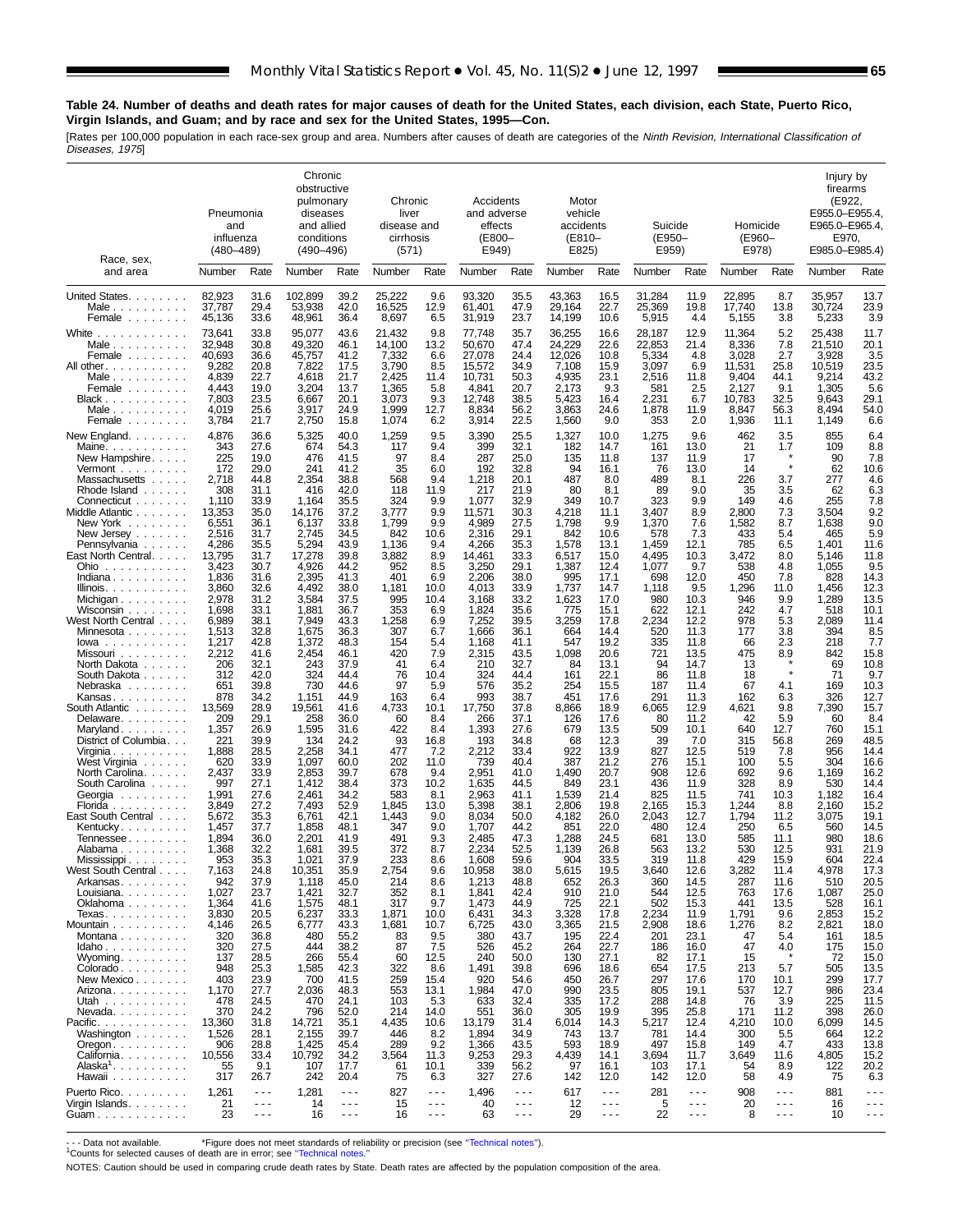#### <span id="page-65-0"></span>**Table 25. Infant, neonatal, and postneonatal mortality rates by race and sex: United States, 1940, 1950, 1960, 1970, and 1975–95**

[Rates are infant (under 1 year), neonatal (under 28 days), and postneonatal (28 days–11 months) deaths per 1,000 live births in specified group. Beginning in 1980,<br>race for live births is tabulated according to race of mo

|                             |               |              |              |               |              |                         | All other             |              |              |                      |              |              |  |
|-----------------------------|---------------|--------------|--------------|---------------|--------------|-------------------------|-----------------------|--------------|--------------|----------------------|--------------|--------------|--|
|                             |               | All races    |              |               | White        |                         |                       | Total        |              |                      | <b>Black</b> |              |  |
| Year                        | Both<br>sexes | Male         | Female       | Both<br>sexes | Male         | Female                  | <b>Both</b><br>sexes  | Male         | Female       | <b>Both</b><br>sexes | Male         | Female       |  |
| Race of mother <sup>1</sup> |               |              |              |               |              |                         | Infant mortality rate |              |              |                      |              |              |  |
|                             | 7.6           | 8.3          | 6.8          | 6.3           | 7.0          | 5.6                     | 12.6                  | 13.5         | 11.6         | 15.1                 | 16.3         | 13.9         |  |
|                             | 8.0           | 8.8          | 7.2          | 6.6           | 7.2          | 5.9                     | 13.5                  | 14.8         | 12.1         | 15.8                 | 17.5         | 14.1         |  |
|                             | 8.4           | 9.3          | 7.4          | 6.8           | 7.6          | 6.0                     | 14.1                  | 15.6         | 12.5         | 16.5                 | 18.3         | 14.7         |  |
|                             | 8.5           | 9.4          | 7.6          | 6.9           | 7.7          | 6.1                     | 14.4                  | 15.7         | 13.1         | 16.8                 | 18.4         | 15.3         |  |
|                             | 8.9           | 10.0         | 7.8          | 7.3           | 8.3          | 6.3                     | 15.1                  | 16.5         | 13.6         | 17.6                 | 19.4         | 15.7         |  |
|                             | 9.2           | 10.3         | 8.1          | 7.6           | 8.5          | 6.6                     | 15.5                  | 17.0         | 14.0         | 18.0                 | 19.6         | 16.2         |  |
|                             | 9.8           | 10.8         | 8.8          | 8.1           | 9.0          | 7.1                     | 16.3                  | 17.6         | 15.0         | 18.6                 | 20.0         | 17.2         |  |
|                             | 10.0          | 11.0         | 8.9          | 8.4           | 9.4          | 7.3                     | 16.1                  | 17.3         | 14.8         | 18.5                 | 20.0         | 17.0         |  |
|                             | 10.1          | 11.2         | 8.9          | 8.5           | 9.5          | 7.5                     | 16.5                  | 18.1         | 14.8         | 18.8                 | 20.6         | 16.8         |  |
|                             | 10.4          | 11.5         | 9.1          | 8.8           | 9.9          | 7.7                     | 16.7                  | 18.5         | 14.9         | 18.9                 | 20.9         | 16.8         |  |
|                             | 10.6          | 11.9         | 9.3          | 9.2           | 10.4         | 7.9                     | 16.8                  | 18.3         | 15.3         | 19.0                 | 20.8         | 17.2         |  |
|                             | 10.8          | 11.9         | 9.6          | 9.3           | 10.4         | 8.2                     | 17.1                  | 18.4         | 15.7         | 19.2                 | 20.7         | 17.6         |  |
|                             | 11.2<br>11.5  | 12.3<br>12.8 | 10.0<br>10.2 | 9.6<br>9.9    | 10.7<br>11.1 | 8.5<br>8.7              | 17.8<br>18.3          | 19.4<br>20.1 | 16.1<br>16.5 | 20.0<br>20.5         | 22.0<br>22.5 | 18.0<br>18.4 |  |
|                             | 11.9          | 13.1         | 10.7         | 10.3          | 11.5         | 9.1                     | 18.8                  | 20.4         | 17.2         | 20.8                 | 22.5         | 19.0         |  |
|                             | 12.6          | 13.9         | 11.2         | 10.9          | 12.1         | 9.5                     | 20.2                  | 21.9         | 18.4         | 22.2                 | 24.2         | 20.2         |  |
|                             |               |              |              |               |              |                         |                       |              |              |                      |              |              |  |
| Race of child <sup>2</sup>  | 12.6          |              |              |               |              |                         |                       |              |              |                      |              |              |  |
|                             | 13.1          | 13.9         | 11.2<br>11.6 | 11.0          | 12.3<br>12.8 | 9.6<br>9.9              | 19.1<br>19.8          | 20.7<br>21.5 | 17.5         | 21.4<br>21.8         | 23.3<br>23.7 | 19.4<br>19.8 |  |
|                             | 13.8          | 14.5<br>15.3 | 12.2         | 11.4<br>12.0  | 13.4         | 10.6                    | 21.1                  | 23.1         | 18.1<br>18.9 | 23.1                 | 25.4         | 20.8         |  |
|                             | 14.1          | 15.8         | 12.4         | 12.3          | 13.9         | 10.7                    | 21.7                  | 23.7         | 19.6         | 23.6                 | 25.9         | 21.3         |  |
|                             | 15.2          | 16.8         | 13.6         | 13.3          | 14.8         | 11.7                    | 23.5                  | 25.5         | 21.4         | 25.5                 | 27.8         | 23.2         |  |
|                             | 16.1          | 17.9         | 14.2         | 14.2          | 15.9         | 12.3                    | 24.2                  | 26.2         | 22.2         | 26.2                 | 28.3         | 24.0         |  |
|                             | 20.0          | 22.4         | 17.5         | 17.8          | 20.0         | 15.4                    | 30.9                  | 34.2         | 27.5         | 32.6                 | 36.2         | 29.0         |  |
|                             | 26.0          | 29.3         | 22.6         | 22.9          | 26.0         | 19.6                    | 43.2                  | 47.9         | 38.5         | 44.3                 | 49.1         | 39.4         |  |
|                             | 29.2          | 32.8         | 25.5         | 26.8          | 30.2         | 23.1                    | 44.5                  | 48.9         | 39.9         | 43.9                 | 48.3         | 39.4         |  |
|                             | 47.0          | 52.5         | 41.3         | 43.2          | 48.3         | 37.8                    | 73.8                  | 82.2         | 65.2         | 72.9                 | 81.1         | 64.6         |  |
| Race of mother <sup>1</sup> |               |              |              |               |              | Neonatal mortality rate |                       |              |              |                      |              |              |  |
|                             | 4.9           | 5.4          | 4.4          | 4.1           | 4.5          | 3.6                     | 8.1                   | 8.7          | 7.5          | 9.8                  | 10.6         | 9.0          |  |
|                             | 5.1           | 5.6          | 4.6          | 4.2           | 4.5          | 3.8                     | 8.6                   | 9.5          | 7.7          | 10.2                 | 11.3         | 9.1          |  |
|                             | 5.3           | 5.7          | 4.8          | 4.3           | 4.6          | 3.9                     | 9.0                   | 9.9          | 8.1          | 10.7                 | 11.8         | 9.6          |  |
|                             | 5.4           | 5.8          | 4.9          | 4.3           | 4.7          | 4.0                     | 9.2                   | 10.0         | 8.3          | 10.8                 | 11.8         | 9.8          |  |
|                             | 5.6           | 6.2          | 5.0          | 4.5           | 5.0          | 4.0                     | 9.5                   | 10.5         | 8.5          | 11.2                 | 12.6         | 9.9          |  |
|                             | 5.8           | 6.5          | 5.2          | 4.8           | 5.4          | 4.2                     | 9.9                   | 10.8         | 8.9          | 11.6                 | 12.7         | 10.4         |  |
|                             | 6.2           | 6.8          | 5.6          | 5.1           | 5.7          | 4.6                     | 10.3                  | 11.1         | 9.5          | 11.9                 | 12.8         | 11.0         |  |
|                             | 6.3           | 6.9          | 5.7          | 5.3           | 5.8          | 4.7                     | 10.3                  | 11.2         | 9.4          | 12.1                 | 13.1         | 10.9         |  |
|                             | 6.5           | 7.1          | 5.8          | 5.4           | 6.0          | 4.8                     | 10.7                  | 11.7         | 9.6          | 12.3                 | 13.5         | 11.1         |  |
|                             | 6.7           | 7.4          | 6.0          | 5.7           | 6.3          | 5.1                     | 10.8                  | 11.8         | 9.7          | 12.3                 | 13.6         | 11.0         |  |
|                             | 7.0           | 7.8          | 6.1          | 6.0           | 6.8          | 5.2                     | 11.0                  | 12.0         | 10.0         | 12.6                 | 13.8         | 11.4         |  |
|                             | 7.0           | 7.7          | 6.3          | 6.1           | 6.7          | 5.4                     | 10.9                  | 11.7         | 10.1         | 12.3                 | 13.2         | 11.4         |  |
|                             | 7.3           | 8.0          | 6.5          | 6.3           | 7.0          | 5.6                     | 11.4                  | 12.5         | 10.3         | 12.9                 | 14.2         | 11.6         |  |
|                             | 7.7           | 8.5          | 6.9          | 6.7           | 7.4          | 5.9                     | 12.0                  | 13.2         | 10.9         | 13.6                 | 14.9         | 12.3         |  |
|                             | 8.0<br>8.5    | 8.8<br>9.3   | 7.2<br>7.6   | 7.0<br>7.4    | 7.7<br>8.2   | 6.2<br>6.5              | 12.5<br>13.2          | 13.5<br>14.3 | 11.5<br>12.1 | 14.0<br>14.6         | 15.2<br>15.9 | 12.8<br>13.3 |  |
| Race of child <sup>2</sup>  |               |              |              |               |              |                         |                       |              |              |                      |              |              |  |
|                             | 8.5           | 9.3          | 7.6          | 7.5           | 8.3          | 6.6                     | 12.5                  | 13.5         | 11.5         | 14.1                 | 15.3         | 12.8         |  |
|                             | 8.9           | 9.8          | 7.9          | 7.9           | 8.8          | 6.9                     | 12.9                  | 13.9         | 11.8         | 14.3                 | 15.5         | 13.1         |  |
|                             | 9.5           | 10.5         | 8.4          | 8.4           | 9.3          | 7.4                     | 14.0                  | 15.5         | 12.4         | 15.5                 | 17.2         | 13.7         |  |
|                             | 9.9           | 11.0         | 8.7          | 8.7           | 9.8          | 7.6                     | 14.7                  | 16.0         | 13.3         | 16.1                 | 17.6         | 14.5         |  |
|                             | 10.9          | 12.0         | 9.7          | 9.7           | 10.7         | 8.5                     | 16.3                  | 17.7         | 14.9         | 17.9                 | 19.5         | 16.3         |  |
|                             | 11.6          | 12.9         | 10.2         | 10.4          | 11.7         | 9.0                     | 16.8                  | 18.2         | 15.3         | 18.3                 | 19.8         | 16.8         |  |
|                             | 15.1          | 17.0         | 13.1         | 13.8          | 15.5         | 11.9                    | 21.4                  | 23.9         | 18.9         | 22.8                 | 25.4         | 20.1         |  |
|                             | 18.7          | 21.2         | 16.1         | 17.2          | 19.7         | 14.7                    | 26.9                  | 30.0         | 23.6         | 27.8                 | 31.1         | 24.5         |  |
|                             | 20.5          | 23.3         | 17.5         | 19.4          | 22.2         | 16.4                    | 27.5                  | 30.8         | 24.2         | 27.8                 | 31.1         | 24.4         |  |
|                             | 28.8          | 32.6         | 24.7         | 27.2          | 30.9         | 23.3                    | 39.7                  | 44.9         | 34.5         | 39.9                 | 44.8         | 34.9         |  |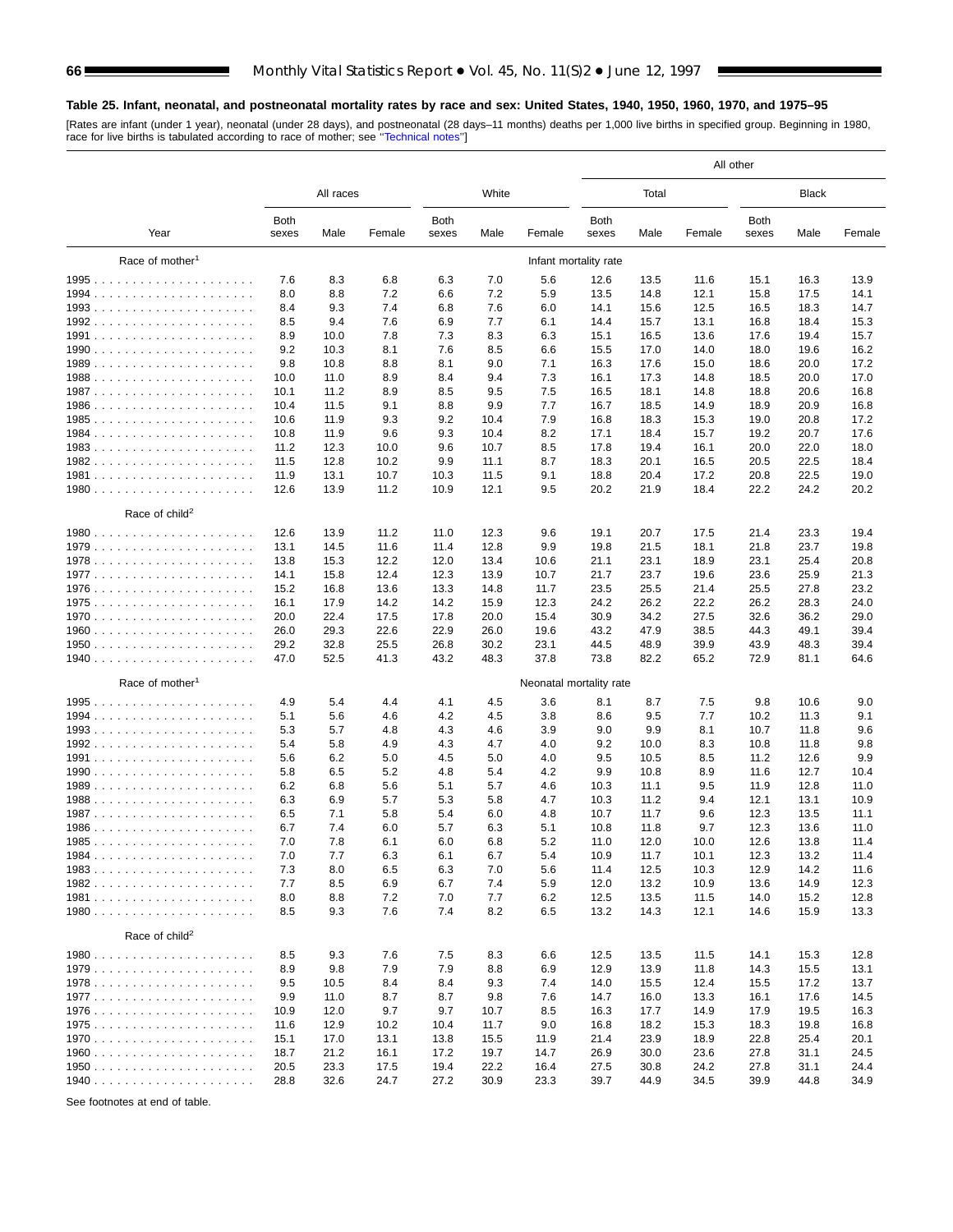## **Table 25. Infant, neonatal, and postneonatal mortality rates by race and sex: United States, 1940, 1950, 1960, 1970, and 1975–95—Con.**

[Rates are infant (under 1 year), neonatal (under 28 days), and postneonatal (28 days–11 months) deaths per 1,000 live births in specified group. Beginning in 1980, race for live births is tabulated according to race of mother; see [''Technical notes''\]](#page-72-0)

|                             |                      |           |        |                      |       |                             | All other            |       |        |                      |              |        |
|-----------------------------|----------------------|-----------|--------|----------------------|-------|-----------------------------|----------------------|-------|--------|----------------------|--------------|--------|
|                             |                      | All races |        |                      | White |                             |                      | Total |        |                      | <b>Black</b> |        |
| Year                        | <b>Both</b><br>sexes | Male      | Female | <b>Both</b><br>sexes | Male  | Female                      | <b>Both</b><br>sexes | Male  | Female | <b>Both</b><br>sexes | Male         | Female |
| Race of mother <sup>1</sup> |                      |           |        |                      |       | Postneonatal mortality rate |                      |       |        |                      |              |        |
| 1995                        | 2.7                  | 3.0       | 2.4    | 2.2                  | 2.5   | 1.9                         | 4.5                  | 4.8   | 4.1    | 5.3                  | 5.7          | 4.8    |
| 1994<br>.                   | 2.9                  | 3.2       | 2.6    | 2.4                  | 2.7   | 2.1                         | 4.9                  | 5.3   | 4.4    | 5.6                  | 6.2          | 5.0    |
| 1993.                       | 3.1                  | 3.5       | 2.6    | 2.5                  | 2.9   | 2.1                         | 5.1                  | 5.7   | 4.4    | 5.8                  | 6.6          | 5.1    |
| 1992.                       | 3.1                  | 3.5       | 2.7    | 2.6                  | 3.0   | 2.2                         | 5.2                  | 5.7   | 4.8    | 6.0                  | 6.5          | 5.5    |
| 1991                        | 3.4                  | 3.8       | 2.9    | 2.8                  | 3.2   | 2.3                         | 5.6                  | 6.0   | 5.1    | 6.3                  | 6.8          | 5.8    |
|                             | 3.4                  | 3.8       | 3.0    | 2.8                  | 3.1   | 2.4                         | 5.7                  | 6.2   | 5.1    | 6.4                  | 6.9          | 5.9    |
| 1989<br>.                   | 3.6                  | 4.0       | 3.1    | 2.9                  | 3.4   | 2.5                         | 6.0                  | 6.5   | 5.5    | 6.7                  | 7.2          | 6.2    |
| 1988.                       | 3.6                  | 4.0       | 3.2    | 3.1                  | 3.5   | 2.6                         | 5.7                  | 6.1   | 5.4    | 6.5                  | 6.9          | 6.1    |
|                             | 3.6                  | 4.1       | 3.2    | 3.1                  | 3.5   | 2.6                         | 5.8                  | 6.3   | 5.2    | 6.4                  | 7.1          | 5.8    |
| 1986<br>.                   | 3.6                  | 4.1       | 3.1    | 3.1                  | 3.5   | 2.6                         | 5.9                  | 6.6   | 5.2    | 6.6                  | 7.3          | 5.8    |
|                             | 3.7                  | 4.2       | 3.2    | 3.2                  | 3.6   | 2.7                         | 5.8                  | 6.3   | 5.3    | 6.4                  | 7.0          | 5.8    |
| 1984<br>.                   | 3.8                  | 4.2       | 3.3    | 3.2                  | 3.7   | 2.8                         | 6.2                  | 6.7   | 5.6    | 6.8                  | 7.5          | 6.2    |
| 1983.                       | 3.9                  | 4.3       | 3.4    | 3.3                  | 3.7   | 2.9                         | 6.4                  | 7.0   | 5.8    | 7.0                  | 7.8          | 6.3    |
| 1982                        | 3.8                  | 4.3       | 3.3    | 3.2                  | 3.7   | 2.8                         | 6.3                  | 6.9   | 5.6    | 6.9                  | 7.6          | 6.1    |
| 1981<br>.                   | 3.9                  | 4.3       | 3.5    | 3.4                  | 3.8   | 2.9                         | 6.3                  | 6.8   | 5.8    | 6.8                  | 7.4          | 6.3    |
|                             | 4.1                  | 4.6       | 3.6    | 3.5                  | 3.9   | 3.0                         | 7.0                  | 7.6   | 6.3    | 7.6                  | 8.3          | 6.9    |
| Race of child <sup>2</sup>  |                      |           |        |                      |       |                             |                      |       |        |                      |              |        |
|                             | 4.1                  | 4.6       | 3.6    | 3.5                  | 4.0   | 3.0                         | 6.6                  | 7.2   | 6.0    | 7.3                  | 7.9          | 6.6    |
| 1979                        | 4.2                  | 4.7       | 3.7    | 3.5                  | 4.0   | 3.0                         | 6.9                  | 7.6   | 6.3    | 7.5                  | 8.2          | 6.7    |
|                             | 4.3                  | 4.7       | 3.9    | 3.6                  | 4.0   | 3.2                         | 7.0                  | 7.6   | 6.5    | 7.6                  | 8.2          | 7.0    |
| 1977<br>.                   | 4.2                  | 4.8       | 3.7    | 3.6                  | 4.1   | 3.1                         | 7.0                  | 7.7   | 6.3    | 7.6                  | 8.3          | 6.8    |
|                             | 4.3                  | 4.8       | 3.8    | 3.6                  | 4.1   | 3.2                         | 7.2                  | 7.8   | 6.5    | 7.6                  | 8.4          | 6.9    |
|                             | 4.5                  | 4.9       | 4.0    | 3.8                  | 4.2   | 3.3                         | 7.5                  | 8.0   | 6.9    | 7.9                  | 8.5          | 7.2    |
|                             | 4.9                  | 5.4       | 4.4    | 4.0                  | 4.4   | 3.5                         | 9.5                  | 10.3  | 8.6    | 9.9                  | 10.8         | 8.9    |
|                             | 7.3                  | 8.1       | 6.5    | 5.7                  | 6.3   | 4.9                         | 16.4                 | 17.8  | 14.8   | 16.5                 | 18.0         | 14.9   |
| 1950<br>.                   | 8.7                  | 9.4       | 8.0    | 7.4                  | 8.0   | 6.7                         | 16.9                 | 18.1  | 15.7   | 16.1                 | 17.2         | 15.0   |
|                             | 18.3                 | 19.9      | 16.6   | 16.0                 | 17.5  | 14.5                        | 34.1                 | 37.3  | 30.7   | 33.0                 | 36.4         | 29.7   |

 $1$ <sup>1</sup>Infant deaths based on race of decedent; live births based on race of mother; see "Technical notes."<br><sup>2</sup>Infant deaths based on race of decedent; live births based on race of child; see "Technical notes."

Ξ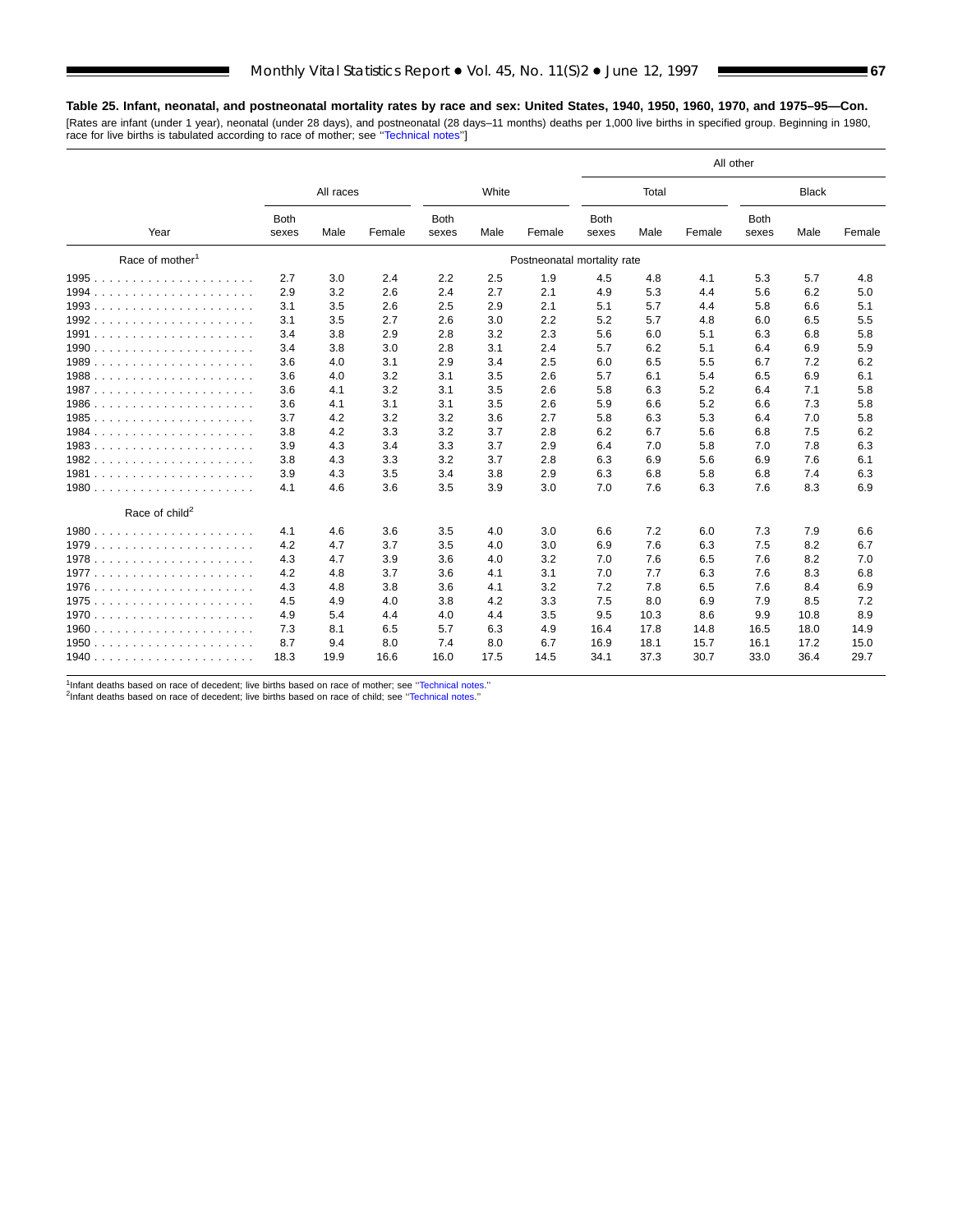#### **Table 26. Number of infant, neonatal, and postneonatal deaths and mortality rates, by specified Hispanic origin and race for non-Hispanic origin: Total of 49 States and the District of Columbia, 1995**

[Rates per 1,000 live births in specified group. Live births based on race and Hispanic origin of mother; see "Technical notes." For a listing of States, see "Technical [notes''\]](#page-72-0)

|                                    |                  |                |                | Hispanic        | Non-Hispanic |                                |                    |                |                |                            |
|------------------------------------|------------------|----------------|----------------|-----------------|--------------|--------------------------------|--------------------|----------------|----------------|----------------------------|
| Age                                | All<br>origins   | Total          | Mexican        | Puerto<br>Rican | Cuban        | Other<br>Hispanic <sup>1</sup> | Total <sup>2</sup> | White          | <b>Black</b>   | Not<br>stated <sup>3</sup> |
|                                    |                  |                |                |                 |              | Number                         |                    |                |                |                            |
| Under 1 year                       | 29,203           | 4,147          | 2,845          | 473             | 63           | 766                            | 24,567             | 14.907         | 8,766          | 489                        |
| Under 28 days<br>28 days-11 months | 18.932<br>10,271 | 2.704<br>1,443 | 1,826<br>1,019 | 336<br>137      | 37<br>26     | 505<br>261                     | 15.809<br>8,758    | 9.614<br>5,293 | 5,672<br>3,094 | 419<br>70                  |
|                                    |                  |                |                |                 |              | Rate                           |                    |                |                |                            |
| Under 1 year <sup>4</sup>          | 7.6              | 6.1            | 6.1            | 8.6             | 5.1          | 5.4                            | 7.9                | 6.3            | 15.0           | $\cdots$                   |
| Under $28 \text{ days}^4$          | 4.9              | 4.0            | 3.9            | 6.1             | 3.0          | 3.5                            | 5.1                | 4.1            | 9.7            | $\sim$ $\sim$ $\sim$       |
| 28 days-11 months <sup>4</sup>     | 2.7              | 2.1            | 2.2            | 2.5             | 2.1          | 1.8                            | 2.8                | 2.3            | 5.3            | $\cdot$ $\cdot$ $\cdot$    |

. Category not applicable.

<sup>1</sup>Includes Central and South American and other and unknown Hispanic.<br><sup>2</sup>Includes races other than white and black.

<sup>3</sup>Includes infant deaths where Hispanic origin was not reported on the death certificate.<br><sup>4</sup>Figures for origin not stated included in "All origins" but not distributed among origin groups.

#### **Table 27. Number of infant, neonatal, and postneonatal deaths, percent of total deaths, mortality rates and percent change in mortality rates from 1994 to 1995 and 1979 to 1995 for the 10 leading causes of infant death in 1995: United States**

[Rates per 100,000 live births]

|                                                                                                   |                                                                                                                                              |                                                                              |                                                                       |                                                                                |                                                                                                | Percent<br>change from-                                                                                 |
|---------------------------------------------------------------------------------------------------|----------------------------------------------------------------------------------------------------------------------------------------------|------------------------------------------------------------------------------|-----------------------------------------------------------------------|--------------------------------------------------------------------------------|------------------------------------------------------------------------------------------------|---------------------------------------------------------------------------------------------------------|
| Rank <sup>1</sup>                                                                                 | Cause of death (Based on the Ninth Revision,<br>International Classification of Diseases, 1975).                                             | Number                                                                       | Percent<br>of total<br>deaths                                         | Rate                                                                           | 1994<br>to<br>1995                                                                             | 1979<br>to<br>1995                                                                                      |
|                                                                                                   | Infant mortality                                                                                                                             |                                                                              |                                                                       |                                                                                |                                                                                                |                                                                                                         |
| $\cdots$                                                                                          |                                                                                                                                              | 29,583                                                                       | 100.0                                                                 | 758.6                                                                          | $-5.4$                                                                                         | -41.9                                                                                                   |
| $\mathbf{1}$<br>$\overline{2}$<br>3<br>4<br>5<br>6<br>$\overline{7}$<br>8<br>9<br>10 <sup>1</sup> | Disorders relating to short gestation and unspecified low birthweight.<br>Newborn affected by complications of placenta, cord, and membranes | 6.554<br>3,933<br>3.397<br>1,454<br>1,309<br>962<br>788<br>787<br>492<br>475 | 22.2<br>13.3<br>11.5<br>4.9<br>4.4<br>3.3<br>2.7<br>2.7<br>1.7<br>1.6 | 168.1<br>100.9<br>87.1<br>37.3<br>33.6<br>24.7<br>20.2<br>20.2<br>12.6<br>12.2 | $-3.1$<br>$-6.2$<br>$-15.4$<br>$-5.8$<br>2.4<br>2.9<br>$-3.3$<br>$-10.2$<br>$-10.6$<br>$-10.3$ | $-34.2$<br>0.9<br>$-42.4$<br>$-76.1$<br>$-27.6$<br>$-11.2$<br>$-28.1$<br>$-34.6$<br>$-61.0$<br>$-69.4$  |
|                                                                                                   |                                                                                                                                              |                                                                              |                                                                       |                                                                                |                                                                                                |                                                                                                         |
|                                                                                                   | Neonatal mortality                                                                                                                           |                                                                              |                                                                       |                                                                                |                                                                                                |                                                                                                         |
| $\cdots$                                                                                          |                                                                                                                                              | 19,155                                                                       | 100.0                                                                 | 491.2                                                                          | $-4.1$                                                                                         | $-44.6$                                                                                                 |
| $\mathbf{1}$<br>2<br>3<br>4<br>5<br>6<br>$\overline{7}$<br>8<br>9<br>10                           | Disorders relating to short gestation and unspecified low birthweight.<br>Newborn affected by complications of placenta, cord, and membranes | 4,736<br>3,876<br>1,354<br>1,307<br>943<br>739<br>437<br>289<br>219<br>192   | 24.7<br>20.2<br>7.1<br>6.8<br>4.9<br>3.9<br>2.3<br>1.5<br>1.1<br>1.0  | 121.4<br>99.4<br>34.7<br>33.5<br>24.2<br>19.0<br>11.2<br>7.4<br>5.6<br>4.9     | $-2.6$<br>$-5.9$<br>$-6.5$<br>2.4<br>1.3<br>$-3.6$<br>$-9.7$<br>$-7.5$<br>$-13.8$<br>$-14.0$   | $-33.6$<br>0.1<br>$-76.6$<br>$-27.2$<br>$-12.0$<br>$-29.9$<br>$-70.8$<br>$-72.0$<br>$-52.9$<br>$-84.6$  |
|                                                                                                   | Postneonatal mortality                                                                                                                       | 10,428                                                                       | 100.0                                                                 | 267.4                                                                          | $-7.8$                                                                                         | $-36.4$                                                                                                 |
| $\cdots$<br>$\mathbf{1}$<br>2<br>3<br>4<br>5<br>6<br>7<br>8<br>9<br>10                            |                                                                                                                                              | 3,178<br>1,818<br>720<br>389<br>262<br>221<br>100<br>95<br>94<br>62          | 30.5<br>17.4<br>6.9<br>3.7<br>2.5<br>2.1<br>1.0<br>0.9<br>0.9<br>0.6  | 81.5<br>46.6<br>18.5<br>10.0<br>6.7<br>5.7<br>2.6<br>2.4<br>2.4<br>1.6         | $-15.5$<br>$-4.3$<br>$-9.3$<br>$-14.5$<br>$-1.5$<br>1.8<br>4.0<br>9.1<br>$-22.6$<br>$-30.4$    | $-41.5$<br>$-35.8$<br>$-34.9$<br>$-59.0$<br>76.3<br>$-25.0$<br>$-67.5$<br>$-71.8$<br>$-41.5$<br>$-40.7$ |

. Category not applicable.

1Rank based on number of deaths; see [''Technical notes.''](#page-72-0)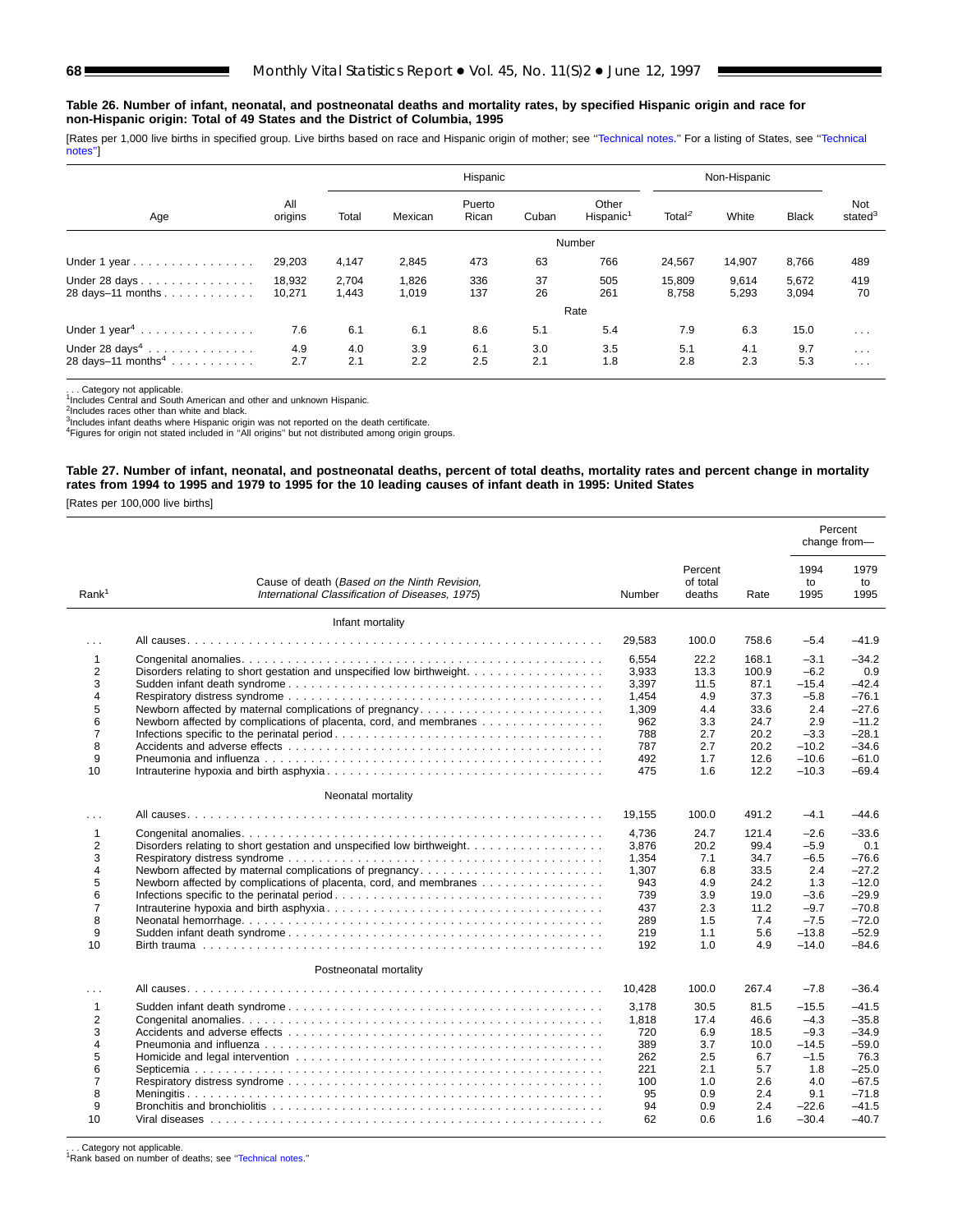# **Table 28. Number of deaths under 1 year and infant mortality rates for the 10 leading causes of infant death, by race: United States, 1995**

[Rates per 100,000 live births]

| Rank <sup>1</sup>                                                                    | Cause of death (Based on the Ninth Revision,<br>International Classification of Diseases, 1975) | Number                                                                                | Rate                                                                                     |
|--------------------------------------------------------------------------------------|-------------------------------------------------------------------------------------------------|---------------------------------------------------------------------------------------|------------------------------------------------------------------------------------------|
|                                                                                      | All races $2$                                                                                   |                                                                                       |                                                                                          |
| $\cdots$                                                                             |                                                                                                 | 29,583                                                                                | 758.6                                                                                    |
| 1<br>2<br>3<br>4<br>5<br>6<br>7<br>8<br>9<br>10<br>$\cdots$                          | Newborn affected by complications of placenta, cord, and membranes 762                          | 6.554<br>3,933<br>3.397<br>1,454<br>1,309<br>962<br>788<br>787<br>492<br>475<br>9,432 | 168.1<br>100.9<br>87.1<br>37.3<br>33.6<br>24.7<br>20.2<br>20.2<br>12.6<br>12.2<br>241.9  |
|                                                                                      | White                                                                                           |                                                                                       |                                                                                          |
| .                                                                                    |                                                                                                 | 19,490                                                                                | 628.9                                                                                    |
| 1<br>2<br>3<br>4<br>5<br>6<br>7<br>8<br>9<br>10<br>.                                 | Newborn affected by complications of placenta, cord, and membranes 762                          | 5.095<br>2.199<br>2.040<br>912<br>823<br>668<br>540<br>523<br>331<br>302<br>6.057     | 164.4<br>71.0<br>65.8<br>29.4<br>26.6<br>21.6<br>17.4<br>16.9<br>10.7<br>9.7<br>195.5    |
|                                                                                      | <b>Black</b>                                                                                    |                                                                                       |                                                                                          |
| .                                                                                    |                                                                                                 | 9.118                                                                                 | 1.511.8                                                                                  |
| 1<br>2<br>3<br>4<br>5<br>6<br>$\overline{7}$<br>8<br>9<br>10<br>$\sim$ $\sim$ $\sim$ | Newborn affected by complications of placenta, cord, and membranes 762                          | 1.815<br>1.204<br>1.077<br>499<br>458<br>258<br>238<br>231<br>166<br>125<br>3,047     | 300.9<br>199.6<br>178.6<br>82.7<br>75.9<br>42.8<br>39.5<br>38.3<br>27.5<br>20.7<br>505.2 |

. . . Category not applicable.<br><sup>1</sup>Rank based on number of deaths; see [''Technical notes.''](#page-72-0)<br><sup>2</sup>Includes races other than white and black.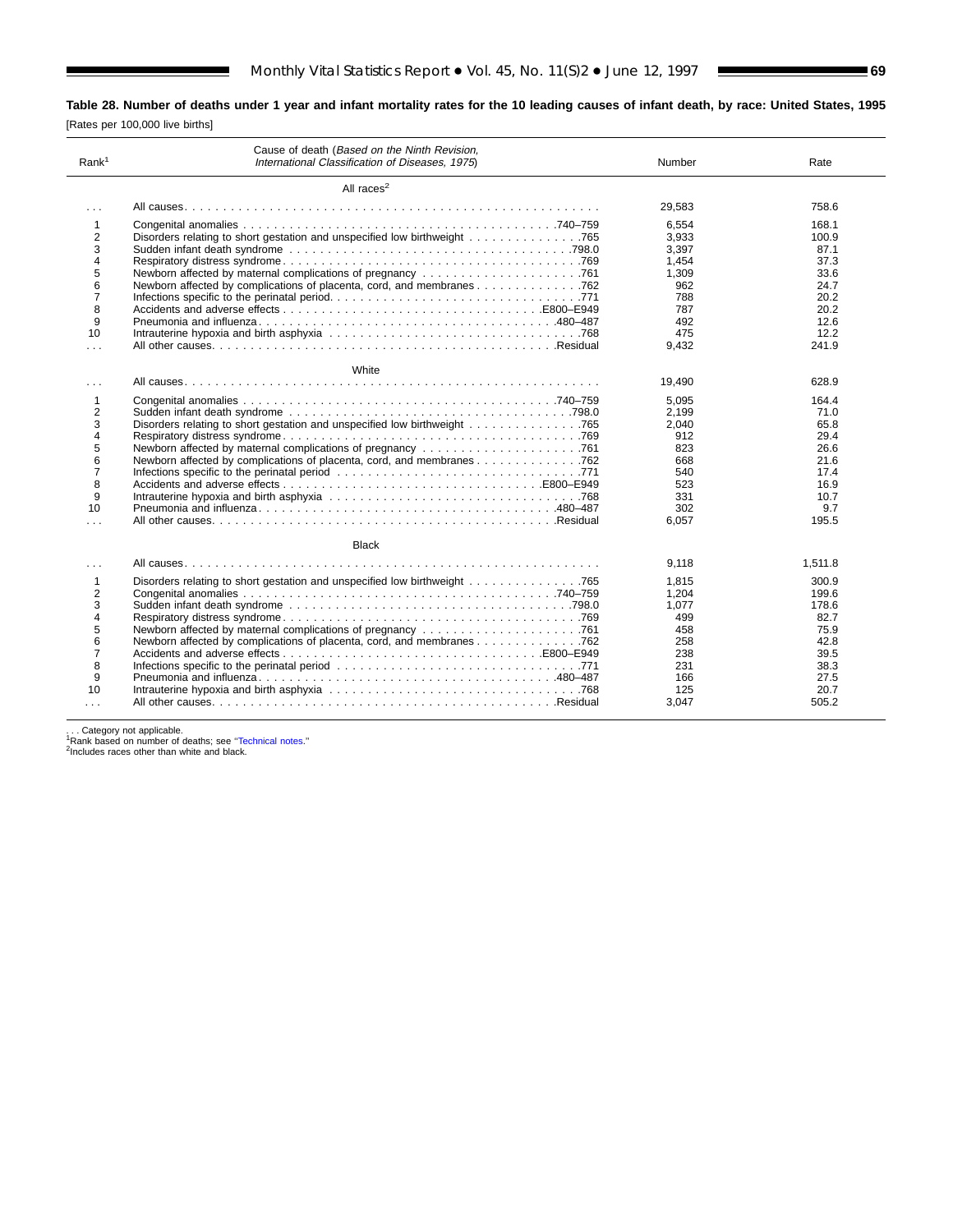#### **Table 29. Number of deaths under 1 year and infant mortality rates for 61 selected causes and Human immunodeficiency virus infection, by race: United States, 1995**

[Rates per 100,000 live births in specified group. For explanation of asterisks preceding cause-of-death categories, see [''Technical notes''\]](#page-72-0)

| Cause of death (Based on the Ninth Revision,<br>International Classification of Diseases, 1975)                      | All<br>races <sup>1</sup> | White          | Black          | All<br>races <sup>1</sup> | White        | <b>Black</b>   |
|----------------------------------------------------------------------------------------------------------------------|---------------------------|----------------|----------------|---------------------------|--------------|----------------|
|                                                                                                                      |                           | Number         |                |                           | Rate         |                |
|                                                                                                                      | 29,583                    | 19,490         | 9,118          | 758.6                     | 628.9        | 1.511.8        |
|                                                                                                                      | 202                       | 98             | 98             | 5.2                       | 3.2          | 16.2           |
|                                                                                                                      | 6<br>39                   | 6<br>31        | $\overline{7}$ | 1.0                       | 1.0          | $\star$        |
|                                                                                                                      | 221                       | 127            | 83             | 5.7                       | 4.1          | 13.8           |
|                                                                                                                      | 106                       | 69             | 35             | 2.7                       | 2.2          | 5.8            |
|                                                                                                                      | Δ                         | 2              | 2              |                           |              |                |
| 010-032,034-035,037,039-041,*042-*044,080-088,091-139<br>Malignant neoplasms, including neoplasms of lymphatic       | 195                       | 106            | 82             | 5.0                       | 3.4          | 13.6           |
| Benign neoplasms, carcinoma in situ, and neoplasms                                                                   | 70                        | 55             | 10             | 1.8                       | 1.8          |                |
|                                                                                                                      | 74                        | 68             | 4              | 1.9                       | 2.2          |                |
|                                                                                                                      | 3                         | 2              | 1              |                           |              |                |
|                                                                                                                      | 8                         | 5              | $\overline{2}$ |                           |              |                |
|                                                                                                                      | 79<br>121                 | 45<br>62       | 23<br>53       | 2.0<br>3.1                | 1.5<br>2.0   | 3.8<br>8.8     |
|                                                                                                                      | 355                       | 273            | 69             | 9.1                       | 8.8          | 11.4           |
|                                                                                                                      | 15                        | 11             | 2              | $\star$                   |              |                |
|                                                                                                                      | 97                        | 62             | 33             | 2.5                       | 2.0          | 5.5            |
|                                                                                                                      | 492                       | 302            | 166            | 12.6                      | 9.7          | 27.5           |
|                                                                                                                      | 485                       | 299            | 163            | 12.4                      | 9.6          | 27.0           |
|                                                                                                                      | 7<br>272                  | 3<br>183       | 3<br>77        |                           | 5.9          |                |
| Remainder of diseases of respiratory system 470–478,492–519<br>Hernia of abdominal cavity and intestinal obstruction |                           |                |                | 7.0                       |              | 12.8           |
| without mention of hernia550–553,560                                                                                 | 74                        | 47             | 23             | 1.9                       | 1.5          | 3.8            |
| Gastritis, duodenitis, and noninfective enteritis and colitis 535,555–558                                            | 71                        | 41             | 27             | 1.8                       | 1.3          | 4.5            |
| Remainder of diseases of digestive system. 520–534,536–543,562–579                                                   | 182                       | 125            | 48             | 4.7                       | 4.0          | 8.0            |
|                                                                                                                      | 6,554                     | 5,095          | 1,204          | 168.1                     | 164.4        | 199.6          |
|                                                                                                                      | 346                       | 293            | 38             | 8.9                       | 9.5          | 6.3            |
|                                                                                                                      | 57<br>125                 | 52<br>89       | 5<br>28        | 1.5<br>3.2                | 1.7<br>2.9   | 4.6            |
| Other congenital anomalies of central nervous system                                                                 |                           |                |                |                           |              |                |
|                                                                                                                      | 329                       | 252            | 64             | 8.4                       | 8.1          | 10.6           |
|                                                                                                                      | 1,979                     | 1,553          | 353            | 50.7                      | 50.1         | 58.5           |
|                                                                                                                      | 313                       | 240            | 61             | 8.0                       | 7.7          | 10.1           |
|                                                                                                                      | 984                       | 733            | 218            | 25.2                      | 23.7         | 36.1           |
|                                                                                                                      | 87<br>388                 | 62<br>316      | 18<br>62       | 2.2<br>9.9                | 2.0<br>10.2  | 10.3           |
|                                                                                                                      | 470                       | 353            | 97             | 12.1                      | 11.4         | 16.1           |
|                                                                                                                      | 88                        | 72             | 14             | 2.3                       | 2.3          |                |
|                                                                                                                      | 807                       | 613            | 154            | 20.7                      | 19.8         | 25.5           |
| All other and unspecified congenital anomalies 744,757,759                                                           | 581                       | 467            | 92             | 14.9                      | 15.1         | 15.3           |
|                                                                                                                      | 13,328                    | 8,065          | 4,905          | 341.8                     | 260.3        | 813.2          |
| Newborn affected by maternal conditions which may be                                                                 | 192                       | 94             | 92             | 4.9                       | 3.0          | 15.3           |
|                                                                                                                      | 1,309                     | 823            | 458            | 33.6                      | 26.6         | 75.9           |
|                                                                                                                      | 962                       | 668            | 258            | 24.7                      | 21.6         | 42.8           |
|                                                                                                                      | 75                        | 56             | 18             | 1.9                       | 1.8          |                |
|                                                                                                                      | 35                        | 27             | 6              | 0.9                       | 0.9          |                |
|                                                                                                                      | 3,933                     | 2,040          | 1,815          | 100.9                     | 65.8         | 300.9          |
|                                                                                                                      |                           | 144            | 49             | 5.2                       |              |                |
|                                                                                                                      | 201<br>475                | 331            | 125            | 12.2                      | 4.6<br>10.7  | 8.1<br>20.7    |
|                                                                                                                      | 146                       | 114            | 26             | 3.7                       | 3.7          | 4.3            |
|                                                                                                                      | 329                       | 217            | 99             | 8.4                       | 7.0          | 16.4           |
|                                                                                                                      | 1,454                     | 912            | 499            | 37.3                      | 29.4         | 82.7           |
|                                                                                                                      | 1,856                     | 1,169          | 634            | 47.6                      | 37.7         | 105.1          |
|                                                                                                                      | 788                       | 540            | 231            | 20.2                      | 17.4         | 38.3           |
| Hemolytic disease of newborn, due to isoimmunization,                                                                | 292                       | 182            | 107            | 7.5                       | 5.9          | 17.7           |
|                                                                                                                      | 26                        | 15             | 10             | 0.7                       |              |                |
| Syndrome of "infant of a diabetic mother" and neonatal diabetes mellitus775.0–775.1                                  | 10                        | 7              | 3              |                           |              |                |
|                                                                                                                      | 3                         | 2              | 1              |                           |              |                |
| All other and ill-defined conditions originating in                                                                  |                           |                |                |                           |              |                |
| the perinatal period775.2–775.9,776.1–779                                                                            | 1,717                     | 1,055          | 599            | 44.0                      | 34.0         | 99.3           |
|                                                                                                                      | 4,381<br>3,397            | 2,859<br>2,199 | 1,377<br>1,077 | 112.3<br>87.1             | 92.3<br>71.0 | 228.3<br>178.6 |
| Symptoms, signs, and all other ill-defined conditions 780–797,798.1–799                                              | 984                       | 660            | 300            | 25.2                      | 21.3         | 49.7           |
|                                                                                                                      | 787                       | 523            | 238            | 20.2                      | 16.9         | 39.5           |
| Inhalation and ingestion of food or other object causing obstruction                                                 |                           |                |                |                           |              |                |
|                                                                                                                      | 81                        | 53             | 25             | 2.1                       | 1.7          | 4.1            |
|                                                                                                                      | 295                       | 201            | 85             | 7.6                       | 6.5          | 14.1           |
|                                                                                                                      | 411                       | 269            | 128            | 10.5                      | 8.7          | 21.2           |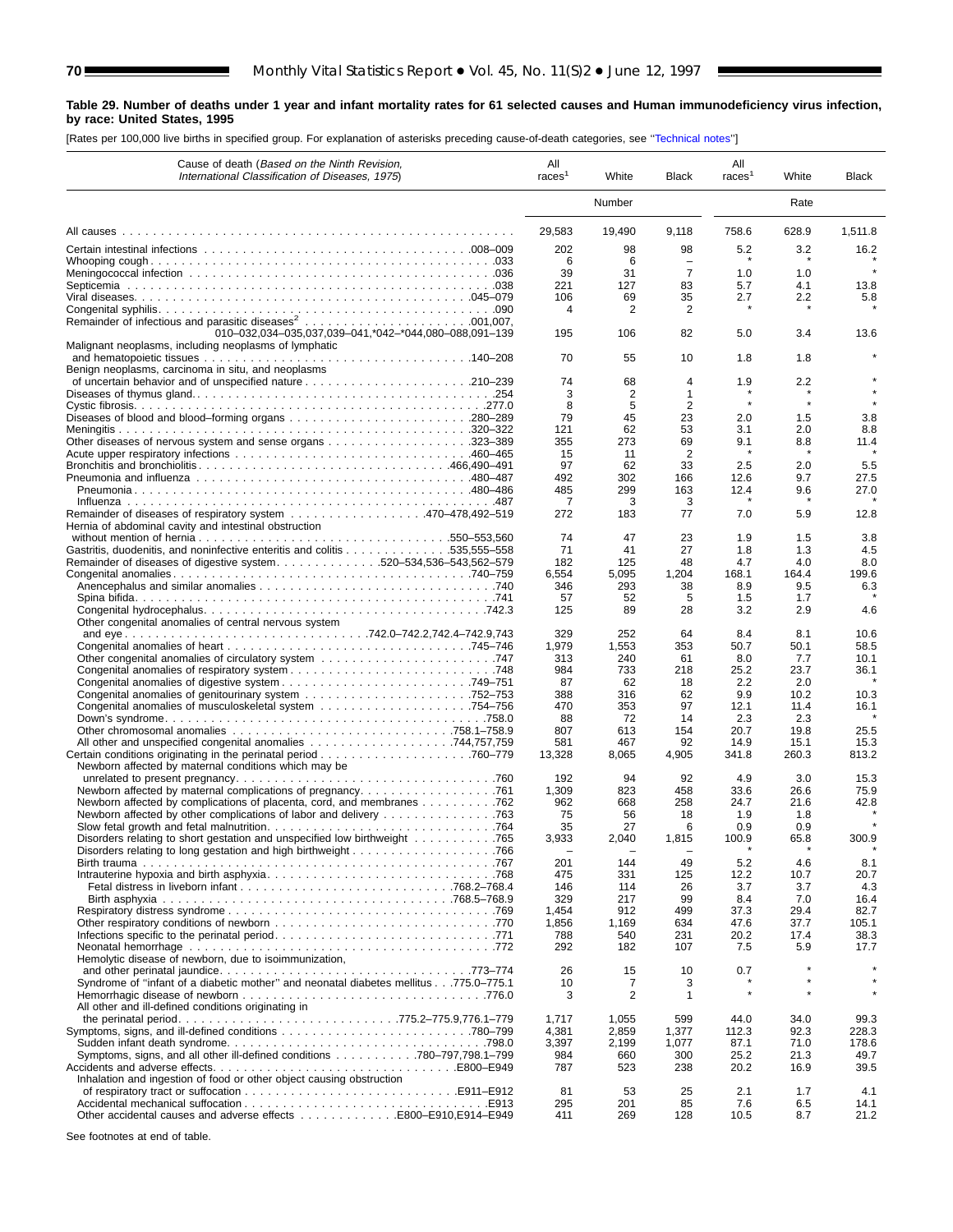#### **Table 29. Number of deaths under 1 year and infant mortality rates for 61 selected causes and Human immunodeficiency virus infection, by race: United States, 1995—Con.**

[Rates per 100,000 live births in specified group. For explanation of asterisks preceding cause-of-death categories, see [''Technical notes''\]](#page-72-0)

| Cause of death (Based on the Ninth Revision,<br>International Classification of Diseases, 1975). | All<br>races               | White                     | Black                  | All<br>races              | White                     | Black                       |
|--------------------------------------------------------------------------------------------------|----------------------------|---------------------------|------------------------|---------------------------|---------------------------|-----------------------------|
|                                                                                                  |                            | Number                    |                        |                           | Rate                      |                             |
|                                                                                                  | 311<br>127<br>184<br>1.536 | 184<br>83<br>101<br>1.044 | 120<br>40<br>80<br>429 | 8.0<br>3.3<br>4.7<br>39.4 | 5.9<br>2.7<br>3.3<br>33.7 | 19.9<br>6.6<br>13.3<br>71.1 |
|                                                                                                  | 56                         | 22                        | 33                     | 1.4                       | 0.7                       | 5.5                         |

– Quantity zero.

\* Figure does not meet standards of reliability or precision (see "Technical notes") 1ncludes races other than white and black.

2Includes data for deaths due to Human immunodeficiency virus infection (categories \*042–\*044) below; see "Technical notes."<br><sup>3</sup>Included in All other infectious and parasitic diseases shown above.

#### **Table 30. Number of infant and neonatal deaths and mortality rates, by race for the United States, each division, each State, Puerto Rico, Virgin Islands, and Guam, and by sex for the United States, 1995**

[Rates per 1,000 live births in specified group. Live births based on race of mother; see '['Technical notes''\]](#page-72-0)

|                                         |                        |      | Infant deaths |              |                          |              |                        |      |        | Neonatal deaths |                          |         |  |  |  |  |  |
|-----------------------------------------|------------------------|------|---------------|--------------|--------------------------|--------------|------------------------|------|--------|-----------------|--------------------------|---------|--|--|--|--|--|
|                                         | All races <sup>1</sup> |      | White         |              | <b>Black</b>             |              | All races <sup>1</sup> |      | White  |                 | <b>Black</b>             |         |  |  |  |  |  |
| Race, sex, and area                     | Number                 | Rate | Number        | Rate         | Number                   | Rate         | Number                 | Rate | Number | Rate            | Number                   | Rate    |  |  |  |  |  |
| United States.                          | 29.583                 | 7.6  | 19,490        | 6.3          | 9,118                    | 15.1         | 19,155                 | 4.9  | 12.644 | 4.1             | 5,940                    | 9.8     |  |  |  |  |  |
|                                         | 16,622                 | 8.3  | 11,103        | 7.0          | 5,002                    | 16.3         | 10,700                 | 5.4  | 7,148  | 4.5             | 3,253                    | 10.6    |  |  |  |  |  |
| Female $\ldots$                         | 12,961                 | 6.8  | 8,387         | 5.6          | 4,116                    | 13.9         | 8,455                  | 4.4  | 5,496  | 3.6             | 2,687                    | 9.0     |  |  |  |  |  |
| New England.                            | 1,042                  | 6.0  | 860           | 5.6          | 152                      | 10.6         | 746                    | 4.3  | 614    | 4.0             | 115                      | 8.0     |  |  |  |  |  |
| Maine                                   | 90                     | 6.5  | 86            | 6.3          | $\overline{2}$           | $\star$      | 60                     | 4.3  | 58     | 4.3             | $\mathbf{1}$             |         |  |  |  |  |  |
| New Hampshire                           | 81                     | 5.5  | 79            | 5.5          | $\mathbf{1}$             |              | 54                     | 3.7  | 53     | 3.7             | $\mathbf{1}$             |         |  |  |  |  |  |
| Vermont                                 | 41                     | 6.0  | 41            | 6.2          | $\overline{\phantom{0}}$ | $\star$      | 29                     | 4.3  | 29     | 4.4             | $\overline{\phantom{0}}$ |         |  |  |  |  |  |
| Massachusetts                           | 421                    | 5.2  | 330           | 4.7          | 70                       | 9.0          | 299                    | 3.7  | 233    | 3.3             | 54                       | 6.9     |  |  |  |  |  |
| Rhode Island                            | 92                     | 7.2  | 79            | 7.0          | 11                       | $\star$      | 72                     | 5.6  | 61     | 5.4             | 10                       |         |  |  |  |  |  |
| Connecticut                             | 317                    | 7.2  | 245           | 6.5          | 68                       | 12.6         | 232                    | 5.2  | 180    | 4.8             | 49                       | 9.1     |  |  |  |  |  |
| Middle Atlantic                         | 4,031                  | 7.5  | 2,499         | 6.0          | 1,439                    | 14.6         | 2,813                  | 5.2  | 1,801  | 4.4             | 948                      | 9.6     |  |  |  |  |  |
| New York                                | 2,085                  | 7.7  | 1,241         | 6.2          | 783                      | 13.9         | 1,471                  | 5.4  | 906    | 4.6             | 520                      | 9.3     |  |  |  |  |  |
| New Jersey                              | 761                    | 6.6  | 465           | 5.3          | 278                      | 13.3         | 531                    | 4.6  | 340    | 3.9             | 179                      | 8.5     |  |  |  |  |  |
| Pennsylvania                            | 1,185                  | 7.8  | 793           | 6.2          | 378                      | 17.6         | 811                    | 5.3  | 555    | 4.4             | 249                      | 11.6    |  |  |  |  |  |
| East North Central                      | 5,390                  | 8.6  | 3,521         | 6.9          | 1,809                    | 18.0         | 3,605                  | 5.8  | 2,375  | 4.7             | 1,197                    | 11.9    |  |  |  |  |  |
|                                         | 1,346                  | 8.7  | 940           | 7.3          | 399                      | 17.5         | 918                    | 6.0  | 643    | 5.0             | 269                      | 11.8    |  |  |  |  |  |
| Indiana                                 | 692                    | 8.4  | 534           | 7.3          | 153                      | 17.5         | 473                    | 5.7  | 358    | 4.9             | 114                      | 13.0    |  |  |  |  |  |
| Illinois                                | 1,744                  | 9.4  | 1,019         | 7.2          | 702                      | 18.7         | 1,175                  | 6.3  | 705    | 5.0             | 457                      | 12.2    |  |  |  |  |  |
| Michigan                                | 1,114                  | 8.3  | 661           | 6.2          | 434                      | 17.3         | 727                    | 5.4  | 429    | 4.0             | 288                      | 11.5    |  |  |  |  |  |
| Wisconsin $\ldots \ldots \ldots \ldots$ | 494                    | 7.3  | 367           | 6.3          | 121                      | 18.6         | 312                    | 4.6  | 240    | 4.1             | 69                       | 10.6    |  |  |  |  |  |
| West North Central                      | 1,863                  | 7.4  | 1,479         | 6.6          | 288                      | 15.0         | 1,165                  | 4.6  | 943    | 4.2             | 176                      | 9.2     |  |  |  |  |  |
| Minnesota                               | 426                    | 6.7  | 338           | 6.0          | 51                       | 17.6         | 254                    | 4.0  | 211    | 3.7             | 24                       | 8.3     |  |  |  |  |  |
| $lowa.$                                 | 301                    | 8.2  | 273           | 7.8          | 21                       | 21.2         | 193                    | 5.2  | 174    | 5.0             | 14                       |         |  |  |  |  |  |
| Missouri                                | 541                    | 7.4  | 386           | 6.4          | 152                      | 13.8         | 336                    | 4.6  | 239    | 3.9             | 96                       | 8.7     |  |  |  |  |  |
| North Dakota                            | 61                     | 7.2  | 51            | 6.7          | $\overline{\phantom{m}}$ | $\star$      | 35                     | 4.1  | 31     | 4.1             | $\equiv$                 |         |  |  |  |  |  |
| South Dakota                            | 99                     | 9.5  | 69            | 7.9          | $\overline{\phantom{m}}$ | $\star$      | 54                     | 5.2  | 40     | 4.6             | $\equiv$                 |         |  |  |  |  |  |
| Nebraska                                | 173                    | 7.4  | 155           | 7.3          | 13                       | $\pmb{\ast}$ | 121                    | 5.2  | 109    | 5.1             | 11                       |         |  |  |  |  |  |
| Kansas                                  | 262                    | 7.0  | 207           | 6.2          | 51                       | 17.6         | 172                    | 4.6  | 139    | 4.2             | 31                       | 10.7    |  |  |  |  |  |
| South Atlantic                          | 5,659                  | 8.6  | 2,900         | 6.3          | 2,677                    | 14.9         | 3,789                  | 5.8  | 1,887  | 4.1             | 1,844                    | 10.3    |  |  |  |  |  |
| Delaware                                | 77                     | 7.5  | 46            | 6.0          | 31                       | 13.1         | 47                     | 4.6  | 26     | 3.4             | 21                       | 8.9     |  |  |  |  |  |
| Maryland                                | 647                    | 8.9  | 282           | 6.0          | 348                      | 15.3         | 444                    | 6.1  | 187    | 4.0             | 245                      | 10.8    |  |  |  |  |  |
| District of Columbia                    | 146                    | 16.2 | 13            | $\pmb{\ast}$ | 133                      | 19.6         | 111                    | 12.3 | 12     | $\pmb{\ast}$    | 99                       | 14.6    |  |  |  |  |  |
|                                         | 723                    | 7.8  | 385           | 5.7          | 326                      | 15.3         | 505                    | 5.5  | 257    | 3.8             | 237                      | 11.1    |  |  |  |  |  |
| West Virginia                           | 168                    | 7.9  | 154           | 7.6          | 14                       | $\star$      | 112                    | 5.3  | 100    | 4.9             | 12                       | $\star$ |  |  |  |  |  |
| North Carolina.                         | 933                    | 9.2  | 480           | 6.7          | 428                      | 15.9         | 653                    | 6.4  | 331    | 4.6             | 304                      | 11.3    |  |  |  |  |  |
| South Carolina                          | 488                    | 9.6  | 215           | 6.7          | 268                      | 14.6         | 336                    | 6.6  | 142    | 4.5             | 191                      | 10.4    |  |  |  |  |  |
| Georgia                                 | 1,057                  | 9.4  | 468           | 6.5          | 580                      | 15.1         | 697                    | 6.2  | 299    | 4.2             | 391                      | 10.2    |  |  |  |  |  |
| Florida                                 | 1,420                  | 7.5  | 857           | 6.0          | 549                      | 13.0         | 884                    | 4.7  | 533    | 3.7             | 344                      | 8.2     |  |  |  |  |  |
| East South Central                      | 2,105                  | 9.3  | 1,165         | 7.1          | 925                      | 15.4         | 1,282                  | 5.6  | 692    | 4.2             | 582                      | 9.7     |  |  |  |  |  |
| Kentucky                                | 400                    | 7.6  | 347           | 7.4          | 51                       | 10.7         | 240                    | 4.6  | 207    | 4.4             | 32                       | 6.7     |  |  |  |  |  |
|                                         |                        |      |               |              |                          |              |                        |      |        |                 |                          |         |  |  |  |  |  |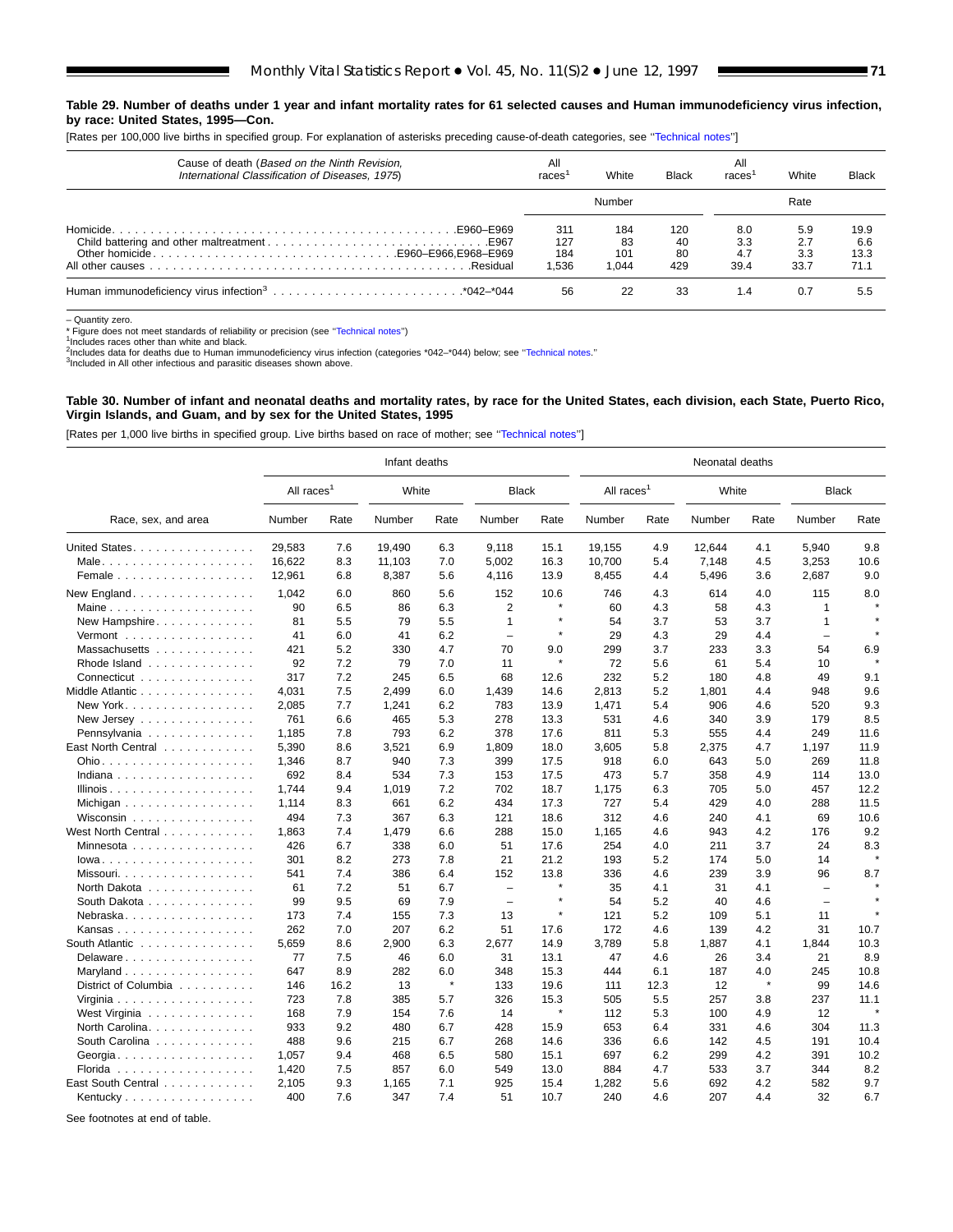### **Table 30. Number of infant and neonatal deaths and mortality rates, by race for the United States, each division, each State, Puerto Rico, Virgin Islands, and Guam, and by sex for the United States, 1995—Con.**

[Rates per 1,000 live births in specified group. Live births based on race of mother; see [''Technical notes''\]](#page-72-0)

|                                        |                        |      | Infant deaths |         |                |                      | Neonatal deaths        |      |        |                                                                                                |              |                     |  |  |
|----------------------------------------|------------------------|------|---------------|---------|----------------|----------------------|------------------------|------|--------|------------------------------------------------------------------------------------------------|--------------|---------------------|--|--|
|                                        | All races <sup>1</sup> |      | White         |         | <b>Black</b>   |                      | All races <sup>1</sup> |      | White  |                                                                                                | <b>Black</b> |                     |  |  |
| Race, sex, and area                    | Number                 | Rate | Number        | Rate    | Number         | Rate                 | Number                 | Rate | Number | Rate                                                                                           | Number       | Rate                |  |  |
| East South Central-Con.                |                        |      |               |         |                |                      |                        |      |        |                                                                                                |              |                     |  |  |
| Tennessee                              | 677                    | 9.3  | 383           | 6.8     | 290            | 17.9                 | 398                    | 5.4  | 213    | 3.8                                                                                            | 183          | 11.3                |  |  |
| Alabama                                | 592                    | 9.8  | 284           | 7.1     | 302            | 15.2                 | 389                    | 6.4  | 182    | 4.6                                                                                            | 203          | 10.2                |  |  |
|                                        | 436                    | 10.5 | 151           | 7.0     | 282            | 14.7                 | 255                    | 6.2  | 90     | 4.2                                                                                            | 164          | 8.5                 |  |  |
| West South Central                     | 3,447                  | 7.3  | 2,346         | 6.2     | 1,042          | 13.4                 | 2,057                  | 4.4  | 1,402  | 3.7                                                                                            | 622          | 8.0                 |  |  |
| Arkansas<br>.                          | 309                    | 8.8  | 195           | 7.2     | 110            | 14.3                 | 185                    | 5.3  | 119    | 4.4                                                                                            | 63           | 8.2                 |  |  |
| Louisiana                              | 644                    | 9.8  | 231           | 6.2     | 410            | 15.3                 | 425                    | 6.5  | 154    | 4.1                                                                                            | 270          | 10.1                |  |  |
| Oklahoma                               | 380                    | 8.3  | 287           | 8.0     | 68             | 15.1                 | 223                    | 4.9  | 171    | 4.7                                                                                            | 38           | 8.5                 |  |  |
| Texas                                  | 2,114                  | 6.5  | 1.633         | 5.9     | 454            | 11.7                 | 1.224                  | 3.8  | 958    | 3.5                                                                                            | 251          | 6.5                 |  |  |
| Mountain $\ldots \ldots \ldots \ldots$ | 1,658                  | 6.5  | 1,425         | 6.2     | 116            | 15.1                 | 1.007                  | 4.0  | 896    | 3.9                                                                                            | 58           | 7.5                 |  |  |
| Montana                                | 78                     | 7.0  | 69            | 7.0     | 1              | $\star$              | 41                     | 3.7  | 36     | 3.7                                                                                            |              |                     |  |  |
| Idaho                                  | 110                    | 6.1  | 102           | 5.8     | 6              | $\star$              | 64                     | 3.5  | 62     | 3.5                                                                                            |              |                     |  |  |
| Wyoming $\ldots \ldots \ldots \ldots$  | 48                     | 7.7  | 40            | 6.8     | 1              | $\star$              | 23                     | 3.7  | 20     | 3.4                                                                                            |              |                     |  |  |
| Colorado                               | 352                    | 6.5  | 300           | 6.0     | 44             | 16.8                 | 219                    | 4.0  | 185    | 3.7                                                                                            | 29           | 11.1                |  |  |
| New Mexico                             | 166                    | 6.2  | 138           | 6.1     | 3              | $\pmb{\ast}$         | 112                    | 4.2  | 99     | 4.4                                                                                            | $\mathbf 1$  |                     |  |  |
| Arizona                                | 547                    | 7.5  | 457           | 7.2     | 38             | 17.0                 | 351                    | 4.8  | 310    | 4.9                                                                                            | 20           | 8.9                 |  |  |
|                                        | 213                    | 5.4  | 200           | 5.3     | $\overline{4}$ | $\star$              | 126                    | 3.2  | 122    | 3.2                                                                                            | 1            |                     |  |  |
| Nevada                                 | 144                    | 5.7  | 119           | 5.5     | 19             | $\pmb{\ast}$         | 71                     | 2.8  | 62     | 2.9                                                                                            | 5            |                     |  |  |
| Pacific<br>.                           | 4,388                  | 6.3  | 3,295         | 5.8     | 670            | 14.9                 | 2,691                  | 3.8  | 2.034  | 3.6                                                                                            | 398          | 8.8                 |  |  |
| Washington                             | 453                    | 5.9  | 375           | 5.6     | 48             | 16.2                 | 263                    | 3.4  | 220    | 3.3                                                                                            | 29           | 9.8                 |  |  |
|                                        | 262                    | 6.1  | 235           | 5.9     | 18             | $\star$              | 137                    | 3.2  | 126    | 3.2                                                                                            | 8            |                     |  |  |
| California                             | 3,487                  | 6.3  | 2,625         | 5.8     | 580            | 14.4                 | 2,169                  | 3.9  | 1,650  | 3.7                                                                                            | 346          | 8.6                 |  |  |
| Alaska.                                | 79                     | 7.7  | 43            | 6.1     | 11             | $\star$              | 48                     | 4.7  | 27     | 3.8                                                                                            | 4            | $\boldsymbol{\ast}$ |  |  |
| Hawaii.<br>.                           | 107                    | 5.8  | 17            | $\star$ | 13             | $\pmb{\ast}$         | 74                     | 4.0  | 11     | $\star$                                                                                        | 11           | $\star$             |  |  |
| Puerto Rico.                           | 804                    | 12.7 | $  -$         | .       | .              | $\sim$ $\sim$ $\sim$ | 580                    | 9.2  | .      | $\frac{1}{2} \left( \frac{1}{2} \right) \left( \frac{1}{2} \right) \left( \frac{1}{2} \right)$ | - - -        | .                   |  |  |
| Virgin Islands.                        | 34                     | 16.6 | - - -         | - - -   | ---            | ---                  | 25                     | 12.2 | - - -  | ---                                                                                            |              |                     |  |  |
| Guam                                   | 38                     | 9.4  |               |         |                |                      | 24                     | 5.9  |        |                                                                                                |              |                     |  |  |

\* Figure does not meet standards of reliability or precision (see [''Technical notes''\).](#page-72-0)

– Quantity zero.

- - - Data not available. <sup>1</sup>Includes races other than white and black.

## **Table 31. Number of maternal deaths and maternal mortality rates for selected causes, by race: United States, 1995**

[Maternal deaths are those assigned to Complications of pregnancy, childbirth, and the puerperium, categories 630-676 of the Ninth Revision, International Classification of Diseases, 1975. Rates per 100,000 live births in specified group]

|                                                                                                  |              |          |       | All other    |              |       | All other |              |
|--------------------------------------------------------------------------------------------------|--------------|----------|-------|--------------|--------------|-------|-----------|--------------|
| Cause of death (Based on the Ninth Revision,<br>International Classification of Diseases, 1975). | All<br>races | White    | Total | <b>Black</b> | All<br>races | White | Total     | <b>Black</b> |
|                                                                                                  |              | Number   |       |              |              | Rate  |           |              |
| Complications of pregnancy, childbirth, and the puerperium 630–676                               | 277          | 129      | 148   | 133          | 7.1          | 4.2   | 18.5      | 22.1         |
|                                                                                                  | 28           |          | 21    | 21           | 0.7          |       | 2.6       | 3.5          |
|                                                                                                  | 20           | $\Delta$ | 16    | 16           | 0.5          |       |           |              |
|                                                                                                  |              |          |       |              |              |       |           |              |
|                                                                                                  | 3            |          |       |              |              |       |           |              |
|                                                                                                  |              |          |       |              |              |       |           |              |
| Other pregnancy with abortive outcome630–632,637–638                                             | 5            |          | 4     |              |              |       |           |              |
|                                                                                                  | 249          | 122      | 127   | 112          | 6.4          | 3.9   | 15.9      | 18.6         |
| Hemorrhage of pregnancy and childbirth 640–641,666                                               | 36           | 17       | 19    | 15           | 0.9          |       |           |              |
|                                                                                                  | 46           | 24       | 22    | 21           | 1.2          | 0.8   | 2.7       | 3.5          |
|                                                                                                  |              |          |       |              |              |       |           |              |
|                                                                                                  | 94           | 47       | 47    | 43           | 2.4          | 1.5   | 5.9       | 7.1          |
|                                                                                                  | 12           | 6        | 6     | 6            |              |       |           |              |
| Venous complications in pregnancy and the puerperium 671                                         | 12           |          | 5     | 5            |              |       |           |              |
| Other and unspecified complications of the puerperium,                                           | 42           | 20       | 22    | 18           | 1.1          | 0.6   | 2.7       |              |
|                                                                                                  | 28           | 14       | 14    | 14           | 0.7          |       |           |              |
| All other complications of the puerperium 672, 675–676<br>Other direct obstetric                 |              |          |       |              |              |       |           |              |
| causes 642.0-642.3,644-646,651-659,661-665,667-669                                               | 54           | 25       | 29    | 24           | 1.4          | 0.8   | 3.6       | 4.0          |
|                                                                                                  | 19           | 9        | 10    |              |              |       |           |              |
|                                                                                                  |              |          |       |              |              |       |           |              |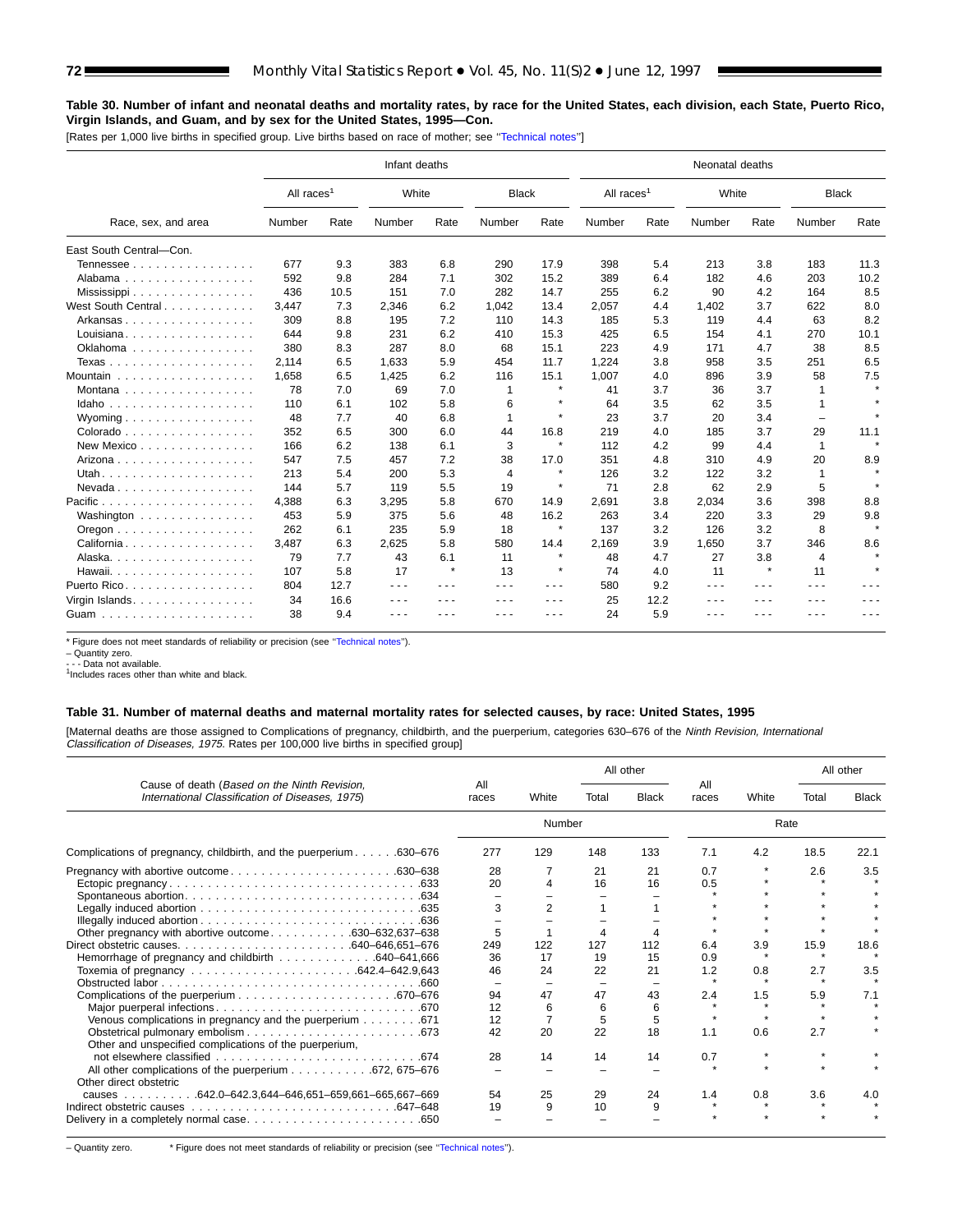## <span id="page-72-0"></span>**Technical notes**

# **Nature and sources of data**

Data in this report are based on information from all death certificates filed in the 50 States and the District of Columbia. The U.S. Standard Certificate of Death was revised in 1989; for additional details see the 1989 revision of the U.S. standard certificates and reports (15) and Technical Appendix of *Vital Statistics of the United States, 1989,* Volume II, Mortality, part A (16).

Mortality statistics are based on information coded by the States and provided to the National Center for Health Statistics (NCHS) through the Vital Statistics Cooperative Program (VSCP) and from copies of the original certificates received by NCHS from the State registration offices. In 1995 all the States and the District of Columbia participated in this program and submitted part or all of the mortality data for 1995 in electronic data files to NCHS. The 41 States in the VSCP that submitted precoded medical data for all deaths are Alabama, Alaska, Arkansas, California, Colorado, Connecticut, Delaware, Florida, Georgia, Hawaii, Idaho, Indiana, Iowa, Kansas, Louisiana, Maine, Maryland, Massachusetts, Michigan, Minnesota, Mississippi, Montana, Nebraska, Nevada, New Hampshire, New Mexico, New York State (excluding New York City), North Carolina, North Dakota, Oklahoma, Oregon, Pennsylvania, Rhode Island, South Carolina, South Dakota, Texas, Vermont, Virginia, Washington, Wisconsin, and Wyoming. Of these 41 States, Maine, Montana, North Dakota, and Wyoming contracted with a private company to provide precoded medical data to NCHS. Kansas continued to provide the medical data for Alaska. The remaining nine States, New York City, and the District of Columbia submitted copies of the original certificates from which NCHS coded the medical data. For 1995 all States submitted precoded demographic data for all deaths.

Data for the entire United States refer to events occurring within the United States. Data shown for geographic areas are by place of residence. Beginning with 1970 mortality statistics exclude deaths of nonresidents of the United States. All data exclude fetal deaths.

# **Race**

*Quality of race data*—A number of studies have been conducted on the reliability of race reported on the death certificate by comparing race on the death certificate with that reported on another data collection instrument, such as the census or a survey. Differences may arise because of differences in who provides race information on the compared records. Race information on the death certificate is reported by the funeral director as provided by an informant or in the absence of an informant, on the basis of observation. In contrast, race on the census or on the Current Population Survey is selfreported and, therefore, may be considered more valid. A high level of agreement between the death certificate and the census or survey report is essential to assure unbiased death rates by race.

Results from several studies (17–19) show that a person self-reported as American Indian or Asian on census or survey records was sometimes reported as white on the death certificate. The net effect of misclassification is an underestimation of deaths and death rates for the smaller minority races.

*Other races and race not stated*— Beginning in 1992 all records coded as ''Other races'' (0.02 percent of the total deaths in 1995) were assigned to the specified race of the previous record. Records for which race was unknown, not stated, or not classifiable (0.08 percent) were assigned the racial designation of the previous record.

*Infant and maternal mortality rates*— For 1989–95 as in previous years, infant and maternal deaths continue to be tabulated by the race of the decedent. However, beginning with the 1989 data year, the method of tabulating live births by race was changed from race of child to race of mother. This change affects infant and maternal mortality rates because live births are the denominators of these rates. (For additional details see the Technical Appendix to *Vital Statistics of the United States, 1989,* Volume I, Natality (20,21).) To improve continuity and ease of interpretation, trend data by race in this report have been retabulated by race of mother for all years beginning with the 1980 data year.

Quantitatively, the change in the basis for tabulating live births by race results in more white births and fewer black births and births of other races. Consequently, infant and maternal mortality rates under the new tabulating procedure tend to be about 2 percent lower for white infants and about 5 percent higher for black infants than when they are computed by the previous method of tabulating live births by race of child. Rates for most other minority races also are higher when computed by race of mother (16,21).

Infant mortality rates for specified race may be biased because of inconsistencies in reporting race between the birth and death certificates for the same infant. Infant mortality rates by specified race are less subject to reporting bias when based on linked files of infant deaths and live births. Estimates of reporting bias have been made by comparing rates based on the linked files with those in which the race of infant death is based on information from the death certificate (16).

### **Cause-of-death classification**

The mortality statistics presented here were compiled in accordance with the World Health Organization (WHO) regulations, which specify that member nations classify causes of death by the current *Manual of the International Statistical Classification of Diseases, Injuries, and Causes of Death* (22). Causes of death for 1979–95 were classified according to the manual. For earlier years causes of death were classified according to the revisions then in use—1968–78, Eighth Revision; 1958–67, Seventh Revision; and 1949–57, Sixth Revision. Changes in classification of causes of death due to these revisions may result in discontinuities in cause-ofdeath trends. Consequently, cause-ofdeath comparisons among revisions require consideration of comparability ratios and, where available, estimates of their standard errors. Comparability ratios between the Eighth and Ninth Revisions, between the Seventh and Eighth Revisions, and between the Sixth and Seventh Revisions may be found in other NCHS reports (23–25).

Besides specifying the classification, WHO regulations outline the form of medical certification and the procedures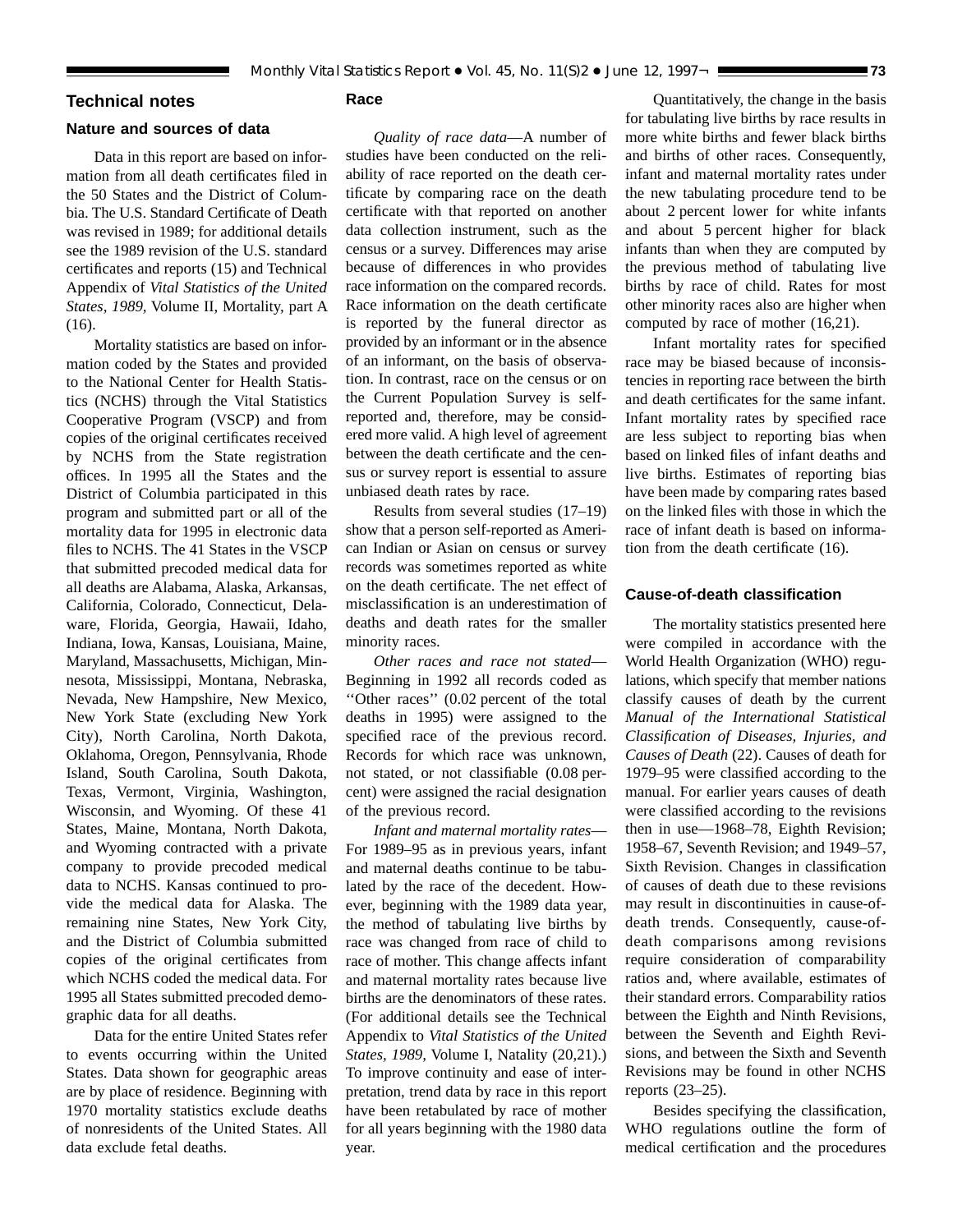to be used in coding cause of death. Cause-of-death data presented in this publication were coded by procedures outlined in annual issues of the *NCHS Instruction Manual* (26–28).

Before data for 1968, mortality medical data were based on manual coding of an underlying cause of death for each certificate in accordance with WHO rules. Effective with data year 1968, NCHS converted to computerized coding of the underlying cause and manual coding of all causes (multiple causes) on the death certificate. In this system, called Automated Classification of Medical Entities (ACME) (29), the multiple cause codes serve as inputs to the computer software that employs WHO rules to select the underlying cause. Many States have implemented ACME and provide multiple cause and underlying cause data to NCHS in electronic form; for those States that have not, NCHS coded the mortality medical data using ACME.

The ACME system is used to select the underlying cause of death for all death certificates in the United States. In addition, NCHS has developed two computer systems as inputs to ACME. Beginning with 1990 data, the Mortality Medical Indexing, Classification, and Retrieval system (MICAR) (30,31), was introduced to automate coding multiple causes of death. In addition, MICAR provides more detailed information on the conditions reported on death certificates than is available through the International Classification of Diseases (ICD) code structure. Then, beginning with data year 1993, SuperMICAR, an enhancement of the MICAR system, was introduced. Super-MICAR allows for total literal entry of the multiple cause-of-death text as reported by the certifier. This information is then automatically coded by the MICAR and ACME computer systems. Records that cannot be automatically processed by MICAR or SuperMICAR are manually multiple-cause coded and then further processed through ACME.

For 1995 approximately 16 percent of the Nation's death records were multiple-cause coded using SuperMI-CAR; 72 percent, using MICAR only; and 12 percent, using ACME only. This represents data from 13 States that were coded by SuperMICAR and data from 30

States, the District of Columbia, and New York City that were coded by MICAR. Data for the remaining seven States were processed using only the ACME system.

In this report tabulations of cause-ofdeath statistics are based solely on the underlying cause of death. The underlying cause is defined by WHO as the disease or injury that initiated the sequence of events leading directly to death or as the circumstances of the accident or violence that produced the fatal injury. It is selected from the conditions entered by the physician in the cause-of-death section of the death certificate. When more than one cause or condition is entered by the physician, the underlying cause is determined by the sequence of conditions on the certificate, provisions of the ICD, and associated selection rules. Generally, more medical information is reported on death certificates than is directly reflected in the underlying cause of death.

## **Codes for HIV infection**

Beginning with data for 1987, NCHS introduced categories \*042–\*044 for classifying and coding Human immunodeficiency virus (HIV) infection. The asterisks before the category numbers indicate that they are not part of the *Ninth Revision, International Classification of Diseases* (ICD–9). Deaths classified to HIV infection are included, but not shown separately, in the category ''All other infectious and parasitic diseases'' in the List of 72 Selected Causes of Death and in the category ''Remainder of infectious and parasitic diseases'' in the List of 61 Selected Causes of Infant Deaths. Before 1987 deaths involving HIV infection were classified to ''Deficiency of cell-mediated immunity'' (ICD–9 No. 279.1), contained in the category ''All other diseases''; to ''Pneumocystosis'' (ICD–9 No. 136.3), contained in the category ''All other infectious and parasitic diseases''; to ''Malignant neoplasms, including neoplasms of lymphatic and hematopoietic tissues''; and to a number of other causes. As a consequence, cause-of-death data beginning with 1987 are not strictly comparable with data for previous years.

## **Alzheimer's disease deaths**

Beginning with data year 1979, WHO introduced a separate category for

Alzheimer's disease in the ICD–9 (331.0). Alzheimer's mortality is believed to be underreported. Research shows that a substantial number of death certificates for persons diagnosed with dementia do not mention the condition. Underreporting is believed to be due to failure to report a condition considered to contribute to death, judgment that this condition did not contribute to death, or failure to diagnose the condition (12).

## **Codes for firearm deaths**

Causes of death attributable to firearm mortality include ICD–9 No. E922, Accident caused by firearm missile; Nos. E955.0–E955.4, Suicide and self-inflicted injury by firearms; E965.0–E965.4 and E970, Assault by firearms and legal intervention; and E985.0-E985.4, Injury by firearms, undetermined whether accidentally or purposely inflicted. Injury by firearm causes exclude explosives and other causes indirectly related to firearms.

## **Codes for drug-induced deaths**

Causes of death attributable to druginduced mortality include ICD–9 No. 292, Drug psychoses; No. 304, Drug dependence; Nos. 305.2–305.9, Nondependent use of drugs not including alcohol and tobacco; Nos. E850–E858, Accidental poisoning by drugs, medicaments, and biologicals; Nos. E950.0–E950.5, Suicide by drugs, medicaments, and biologicals; No. E962.0, Assault from poisoning by drugs and medicaments; and Nos. E980.0– E980.5, Poisoning by drugs, medicaments, and biologicals, undetermined whether accidentally or purposely inflicted. Drug-induced causes exclude accidents, homicides, and other causes indirectly related to drug use. Also excluded are newborn deaths associated with mother's drug use.

### **Codes for alcohol-induced deaths**

Causes of death attributable to alcohol-induced mortality include ICD–9 No. 291, Alcoholic psychoses; No. 303, Alcohol dependence syndrome; No. 305.0, Nondependent abuse of alcohol; No. 357.5, Alcoholic polyneuropathy; No. 425.5, Alcoholic cardiomyopathy; No. 535.3, Alcoholic gastritis; Nos. 571.0–571.3, Chronic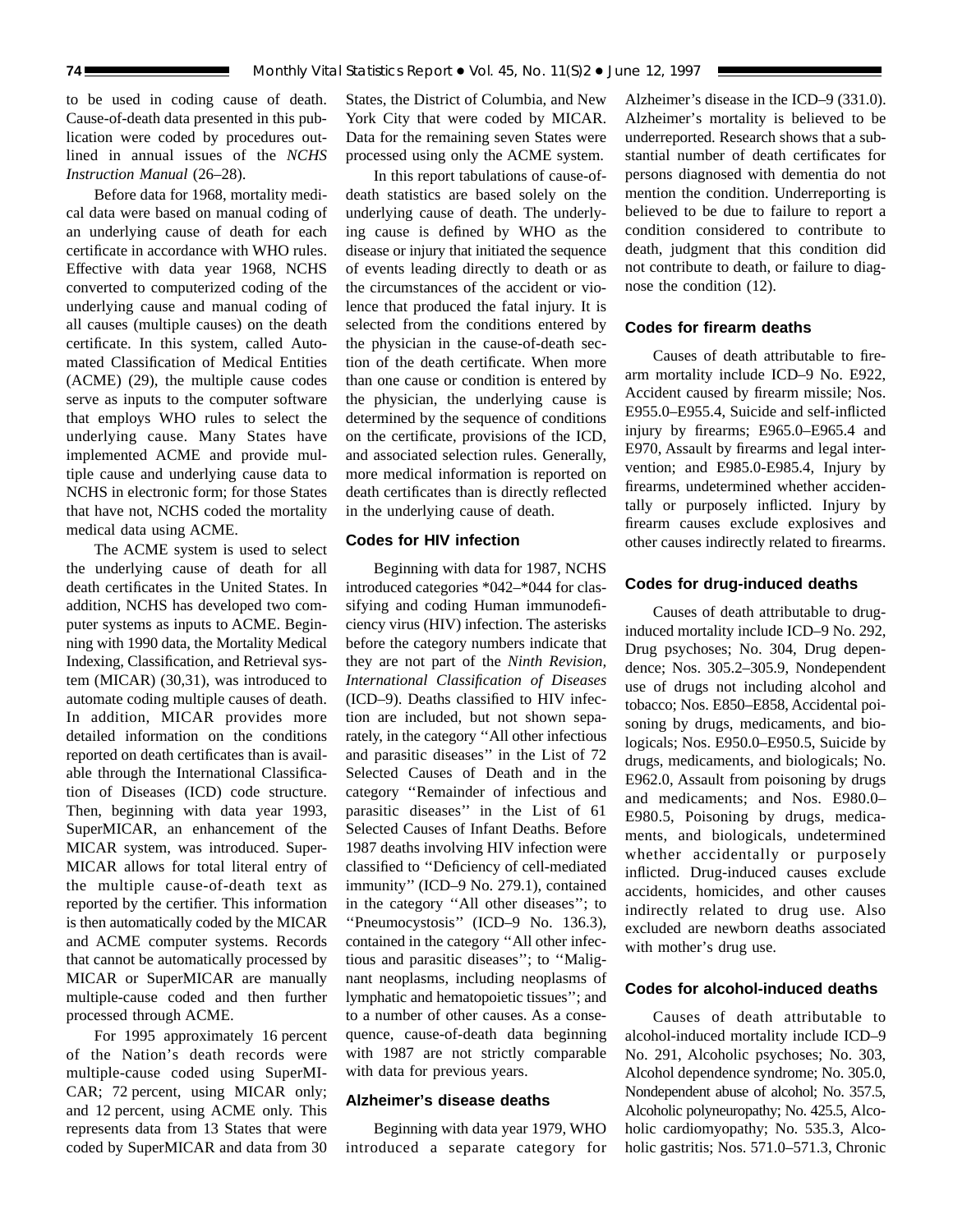liver disease and cirrhosis, specified as alcoholic; No. 790.3, Excessive blood level of alcohol; and No. E860, Accidental poisoning by alcohol, not elsewhere classified. Alcohol-induced causes exclude accidents, homicides, and other causes indirectly related to alcohol use. This category also excludes newborn deaths associated with maternal alcohol use.

# **Quality of reporting and processing cause of death**

One index of the quality of reporting causes of death is the proportion of death certificates coded to the Ninth Revision; Chapter XVI; Symptoms, signs, and illdefined conditions (ICD–9 Nos. 780–799). Although deaths occur for which the underlying causes are impossible to determine, this proportion indicates the care and consideration given to the certification by the medical certifier. This proportion also may be used as a rough measure of the specificity of the medical diagnoses made by the certifier in various areas. In 1995, 1.18 percent of all reported deaths in the United States were assigned to Symptoms, signs, and ill-defined conditions compared with 1.11 percent in 1994. The percent of deaths from this cause for all ages combined generally has remained stable since 1990.

For 1995 the number of deaths occurring in Alaska are in error for selected causes, because NCHS did not receive changes resulting from amended records and because of errors in processing the cause of death data. Differences are concentrated among selected causes of death, principally Symptoms, signs, and illdefined conditions (ICD–9 Nos. 780–799) and external causes.

### **Cause-of-death rankings**

The cause-of-death rankings in [fig](#page-7-0)[ure 4](#page-7-0) and [tables B,](#page-6-0) [6,](#page-19-0) [7,](#page-22-0) and [15](#page-51-0) are based on the List of 72 Selected Causes of Death, HIV Infection (ICD–9 Nos. \*042–\*044) and Alzheimer's disease (ICD–9 No. 331.0). The cause-of-death ranking for infants in [tables 27](#page-67-0) and [28](#page-68-0) are based on the List of 61 Selected Causes of Infant Death and HIV Infection. HIV infection was added to the lists of rankable causes effective with data year 1987. Alzheimer's disease was added to the

lists of rankable causes of death effective with data year 1994.

The group titles Major cardiovascular diseases and Symptoms, signs, and ill-defined conditions are not ranked from the List of 72 Selected Causes; Certain conditions originating in the perinatal period and Symptoms, signs, and illdefined conditions are not ranked from the List of 61 Selected Causes of Infant Death. In addition, category titles that begin with the words ''Other'' and ''All other'' are not ranked to determine the leading causes of death. When one of the titles that represents a subtotal is ranked (for example, Tuberculosis), its component parts are not ranked (in this case, Tuberculosis of respiratory system and Other tuberculosis).

## **Hispanic origin**

For 1995 mortality data for the Hispanic-origin population are based on deaths to residents of 49 States and the District of Columbia. Oklahoma was excluded because its death certificates did not include an item to identify Hispanic or ethnic origin.

Infant mortality rates for the Hispanic-origin population are based on numbers of resident infant deaths reported to be of Hispanic origin and numbers of resident live births by Hispanic origin of mother for the same 49 States and the District of Columbia. In computing infant mortality rates, deaths and live births of unknown origin are not distributed among the specified Hispanic and non-Hispanic groups. The percent of infant deaths of unknown origin was 1.7 and the percent of live births of unknown origin was 1.5 for the 49 States and the District of Columbia for 1995.

Small numbers of infant deaths for specific Hispanic-origin groups result in infant mortality rates subject to relatively large random variation (see ''Random variation'').

In 1990 the 49 States and the District of Columbia accounted for 99.6 percent of the Hispanic population in the United States, including about 99.5 percent of the Mexican American population, 99.8 percent of the Puerto Rican population, 99.9 percent of the Cuban population, and 99.7 percent of the Other Hispanic population (32).

## **Marital status**

For the first time, age-specific and age-adjusted death rates by marital status are shown in this report [\(table 21\).](#page-59-0) Ageadjusted death rates by marital status were computed based on the age-specific rates and the standard population for ages 25 years and over. While age-specific death rates by marital status are shown for the age group 15–24 years, they are not included in the computation of the age-adjusted rate because of their high variability, particularly among the widowed population. Also, the age groups 75–84 and 85 years and over are combined because of high variability in death rates in the 85 years and over age group, particularly for the never-married population.

## **Educational attainment**

Beginning with the 1989 data year, an item indicating decedent's educational attainment was added to the certificates of numerous States. Mortality data on educational attainment for 1995 are based on deaths to residents of the 45 States and the District of Columbia whose data were approximately 80 percent or more complete on a place-of-occurrence basis. Data for Kentucky were excluded using this criterion. Data for Georgia, Oklahoma, Rhode Island, and South Dakota were excluded because the item was not on their certificates.

# **Population bases for computing rates**

The population used for computing death rates in this report (furnished by the U.S. Bureau of the Census) represents the population residing in the specified area. Death rates for 1995 are based on population estimates as of July 1, 1995 (33,34). Population estimates for the United States as of July 1, 1995, are shown in [table I.](#page-75-0) The estimates are based on the 1990 census level counts. The 1990 census level counts by race were modified to be consistent with U.S. Office of Management and Budget categories and historical categories for death data (35). The population estimates for Mexican Americans, Puerto Ricans, Cubans, and Other Hispanics, shown in [table II,](#page-75-0) are based on the Current Population Survey adjusted to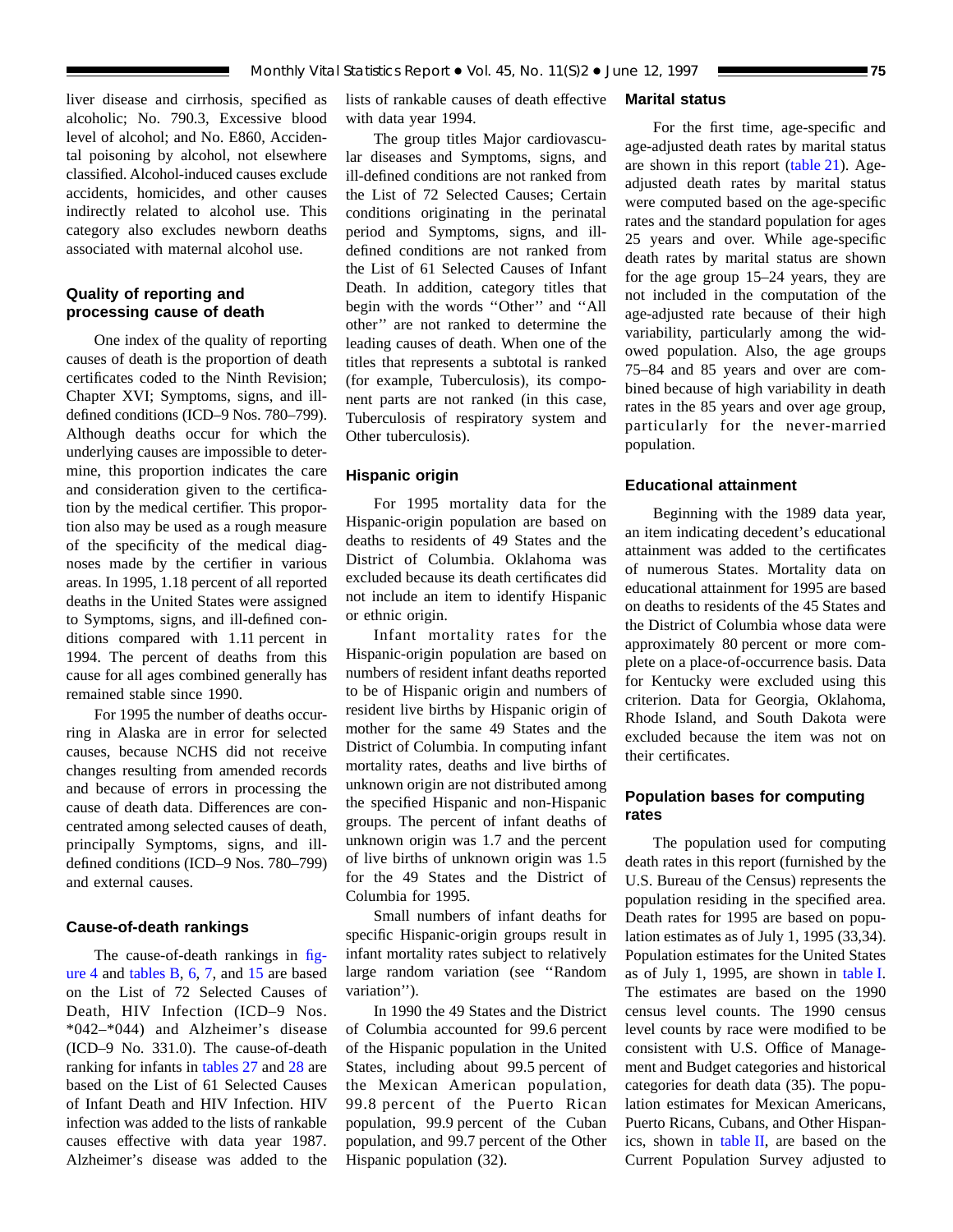#### <span id="page-75-0"></span>Table I. Estimated population by 10-year age groups, specified race, and sex: United States, 1995

|                                      |             | All races   |             |             | White       |             |            | <b>Black</b> |            |           | American Indian |          |           | Asian or<br>Pacific Islander |           |
|--------------------------------------|-------------|-------------|-------------|-------------|-------------|-------------|------------|--------------|------------|-----------|-----------------|----------|-----------|------------------------------|-----------|
|                                      | Total       | Male        | Female      | Total       | Male        | Female      | Total      | Male         | Female     | Total     | Male            | Female   | Total     | Male                         | Female    |
| Total                                | 262,755,270 | 128,313,798 | 134,441,472 | 218,085,421 | 106,993,635 | 111,091,786 | 33,141,148 | 15,721,074   | 17,420,074 | 2,242,172 | ,109,763        | ,132,409 | 9,286,529 | 4,489,326                    | 4,797,203 |
| Under 1 year                         | 3,848,106   | 1,969,872   | 1,878,234   | 3,014,707   | 1,547,420   | .467.287    | 621,144    | 314,438      | 306,706    | 42,067    | 21,180          | 20,887   | 170.188   | 86,834                       | 83,354    |
| $1-4$ years $\ldots$ .               | 15,743,042  | 8,055,333   | 7,687,709   | 12,436,458  | 6,376,721   | 6,059,737   | 2,478,716  | ,255,910     | 1,222,806  | 165,424   | 83,699          | 81,725   | 662,444   | 339,003                      | 323,441   |
| $5-14$ years<br>$\sim$ $\sim$ $\sim$ | 38,134,488  | 19,528,541  | 18,605,947  | 30,276,389  | 15,538,979  | 14,737,410  | 5,902,277  | 2,994,355    | 2,907,922  | 461,122   | 234,161         | 226,961  | ,494,700  | 761,046                      | 733,654   |
| $15-24$ years.                       | 35,946,635  | 18,352,070  | 17,594,565  | 28,679,440  | 14,714,046  | 13,965,394  | 5,459,364  | 2,729,542    | 2,729,822  | 385,599   | 195,762         | 189,837  | 422,232   | 712.720                      | 709,512   |
| 25-34 years                          | 40,873,139  | 20,431,915  | 20,441,224  | 33,387,114  | 16,858,135  | 16,528,979  | 5,419,827  | 2,564,909    | 2,854,918  | 366,145   | 186,119         | 180,026  | ,700,053  | 822,752                      | 877,301   |
| 35-44 years                          | 42.467.719  | 21.061.683  | 21,406,036  | 35,388,019  | 17,742,571  | 17.645.448  | 5,178,235  | 2,416,073    | 2,762,162  | 332,622   | 162,664         | 169,958  | .568.843  | 740,375                      | 828,468   |
| $45 - 54$ years.                     | 31,078,760  | 15.181.651  | 15,897,109  | 26,583,551  | 13,124,725  | 13,458,826  | 3,235,818  | .466,118     | 1,769,700  | 218,355   | 105,672         | 112,683  | 1.041.036 | 485,136                      | 555,900   |
| 55-64 years                          | 21,131,084  | 10.044.058  | 11,087,026  | 18,264,392  | 8,777,884   | 9,486,508   | 2,126,363  | 924,934      | 1,201,429  | 130,249   | 61,264          | 68,985   | 610,080   | 279,976                      | 330,104   |
| $65-74$ years $\ldots$               | 18,759,163  | 8,342,094   | 10,417,069  | 16,644,087  | 7,454,753   | 9,189,334   | 1,617,203  | 673,830      | 943,373    | 84,184    | 37,886          | 46,298   | 413,689   | 175,625                      | 238,064   |
| 75-84 years<br>85 years              | 11.144.980  | 4,329,706   | 6,815,274   | 10,107,962  | 3,939,694   | 6,168,268   | 828,135    | 301,760      | 526,375    | 41,415    | 16,548          | 24,867   | 167,468   | 71.704                       | 95,764    |
| and over                             | 3,628,154   | 1,016,875   | 2,611,279   | 3,303,302   | 918,707     | 2,384,595   | 274,066    | 79,205       | 194,861    | 14,990    | 4,808           | 10,182   | 35,796    | 14,155                       | 21,641    |

SOURCE: U.S. Bureau of the Census file RESDO795

#### Table II. Estimated population by 10-year age groups, according to specified Hispanic origin, race for non-Hispanic origin, and sex: Total of 49 States and the District of **Columbia, 1995**

| Hispanic origin, race for<br>non-Hispanic origin, and sex                                                                                                                                                                                                                     | Total                                                                                                                                                                                           | Under<br>1 year                                                                                                                                        | $1 - 4$<br>years                                                                                                                                                      | $5 - 14$<br>years                                                                                                                                                           | $15 - 24$<br>years                                                                                                                                                          | $25 - 34$<br>years                                                                                                                                                            | $35 - 44$<br>years                                                                                                                                                          | $45 - 54$<br>years                                                                                                                                                      | $55 - 64$<br>years                                                                                                                                               | $65 - 74$<br>years                                                                                                                                          | $75 - 84$<br>years                                                                                                                                     | 85 years<br>and over                                                                                                                             |
|-------------------------------------------------------------------------------------------------------------------------------------------------------------------------------------------------------------------------------------------------------------------------------|-------------------------------------------------------------------------------------------------------------------------------------------------------------------------------------------------|--------------------------------------------------------------------------------------------------------------------------------------------------------|-----------------------------------------------------------------------------------------------------------------------------------------------------------------------|-----------------------------------------------------------------------------------------------------------------------------------------------------------------------------|-----------------------------------------------------------------------------------------------------------------------------------------------------------------------------|-------------------------------------------------------------------------------------------------------------------------------------------------------------------------------|-----------------------------------------------------------------------------------------------------------------------------------------------------------------------------|-------------------------------------------------------------------------------------------------------------------------------------------------------------------------|------------------------------------------------------------------------------------------------------------------------------------------------------------------|-------------------------------------------------------------------------------------------------------------------------------------------------------------|--------------------------------------------------------------------------------------------------------------------------------------------------------|--------------------------------------------------------------------------------------------------------------------------------------------------|
| All origins<br>Male<br>Female                                                                                                                                                                                                                                                 | 259.504.615<br>126.752.625<br>132.751.990                                                                                                                                                       | 3.809.275<br>1.950.448<br>1,858,827                                                                                                                    | 15,580,062<br>7.974.893<br>7,605,169                                                                                                                                  | 37.643.253<br>19,272,365<br>18,370,888                                                                                                                                      | 35,491,411<br>18,122,271<br>17,369,140                                                                                                                                      | 40.467.135<br>20,238,146<br>20,228,989                                                                                                                                        | 41.946.015<br>20,802,515<br>21,143,500                                                                                                                                      | 30,650,884<br>14.982.920<br>15,667,964                                                                                                                                  | 20,824,583<br>9,900,526<br>10,924,057                                                                                                                            | 18.515.307<br>8.233.545<br>10,281,762                                                                                                                       | 10,991,820<br>4,264,921<br>6,726,899                                                                                                                   | 3,584,870<br>1,010,075<br>2,574,795                                                                                                              |
| Hispanic<br>Male $\ldots$<br>Female<br>Mexican American<br>Male<br>.<br>Female<br>Puerto Rican.<br>Male<br>.<br>Female<br>$Cuban \ldots \ldots \ldots \ldots$<br>Male $\ldots$<br>Female<br>Other Hispanic <sup>1</sup><br>Male $\ldots$<br>Female                            | 26.903.271<br>13,628,500<br>13,274,771<br>17.355.772<br>8,974,090<br>8.381.682<br>2.769.337<br>1.303.169<br>1.466.168<br>1.131.663<br>568,949<br>562,714<br>5,646,499<br>2,782,292<br>2,864,207 | 655,554<br>336,434<br>319,120<br>470,799<br>248.742<br>222,057<br>64.678<br>30,711<br>33,967<br>8.367<br>5,199<br>3,168<br>111.710<br>51,782<br>59,928 | 2,543,683<br>1,302,113<br>1,241,570<br>1,831,485<br>927.676<br>903.809<br>212.544<br>99,554<br>112,990<br>52.849<br>32,451<br>20,398<br>446,805<br>242,432<br>204,373 | 5,068,693<br>2,590,075<br>2,478,618<br>3,468,108<br>1,722,440<br>1.745.668<br>561.076<br>305,533<br>255,543<br>122,520<br>66,671<br>55,849<br>916,989<br>495.431<br>421,558 | 4,599,342<br>2,389,408<br>2,209,934<br>3,042,630<br>1,631,747<br>1.410.883<br>470.484<br>218,538<br>251,946<br>126.872<br>63,093<br>63,779<br>959,356<br>476,030<br>483,326 | 5.018.735<br>2,668,536<br>2,350,199<br>3,312,257<br>1,820,370<br>1.491.887<br>439.993<br>194,128<br>245,865<br>166.084<br>89,129<br>76,955<br>1,100,401<br>564,909<br>535,492 | 3,866,164<br>1,967,949<br>1,898,215<br>2,325,967<br>1,229,634<br>1,096,333<br>424.237<br>199,010<br>225,227<br>177.716<br>92,178<br>85,538<br>938,244<br>447.127<br>491,117 | 2,265,937<br>1,103,407<br>1,162,530<br>1,308,050<br>664,220<br>643.830<br>288.279<br>131,252<br>157.027<br>131.526<br>61,784<br>69,742<br>538,082<br>246,151<br>291,931 | 1,391,214<br>648,791<br>742,423<br>790,854<br>381.725<br>409.129<br>174.489<br>71.622<br>102,867<br>125,784<br>62,741<br>63,043<br>300,087<br>132,703<br>167,384 | 943.736<br>417,451<br>526,285<br>524,161<br>238,015<br>286.146<br>86.015<br>37,206<br>48.809<br>120.517<br>58,910<br>61,607<br>213,043<br>83,320<br>129,723 | 421,321<br>161.780<br>259,541<br>216,967<br>89,271<br>127.696<br>33.977<br>9,623<br>24,354<br>71.826<br>26,637<br>45,189<br>98,551<br>36,249<br>62,302 | 128,892<br>42,556<br>86,336<br>64,494<br>20,250<br>44.244<br>13.565<br>5,992<br>7,573<br>27.602<br>10,156<br>17,446<br>23,231<br>6,158<br>17,073 |
| Non-Hispanic <sup>2</sup><br>Male<br>.<br>Female<br>White<br>.<br>Male<br>.<br>Female $\ldots$ , $\ldots$ , $\ldots$<br><b>Black</b><br>.<br>Male<br>de la característica de la característica de la característica de la característica de la característica de la<br>Female | 232.601.344<br>113.124.125<br>119.477.219<br>190,850,619<br>93.270.479<br>97.580.140<br>31.362.664<br>14.828.366<br>16.534.298                                                                  | 3,153,721<br>1.614.014<br>1,539,707<br>2,384,798<br>.227.497<br>1.157.301<br>578.805<br>290,941<br>287.864                                             | 13,036,379<br>6.672.780<br>6,363,599<br>9,978,680<br>5.121.759<br>4.856.921<br>2,320,160<br>1,175,545<br>1.144.615                                                    | 32,574,560<br>16.682.290<br>15,892,270<br>25,283,991<br>12.984.889<br>12.299.102<br>5.557.760<br>2,817,812<br>2.739.948                                                     | 30,892,069<br>15,732,863<br>15,159,206<br>24,147,493<br>12,360,184<br>11.787.309<br>5.150.822<br>2,573,398<br>2.577.424                                                     | 35,448,400<br>17,569,610<br>17,878,790<br>28,471,250<br>14.257.164<br>14.214.086<br>5,109,595<br>2,404,973<br>2,704,622                                                       | 38.079.851<br>18.834.566<br>19,245,285<br>31,450,799<br>15,746,747<br>15,704,052<br>4.892.423<br>2,271,210<br>2,621,213                                                     | 28,384,947<br>13.879.513<br>14,505,434<br>24,153,761<br>11,955,846<br>12,197,915<br>3.084.696<br>1,389,787<br>1.694.909                                                 | 19,433,369<br>9,251,735<br>10,181,634<br>16,714,031<br>8,050,587<br>8.663.444<br>2,039,235<br>887.130<br>1.152.105                                               | 17,571,571<br>7.816.094<br>9,755,477<br>15,547,742<br>6,964,474<br>8,583,268<br>1.560.861<br>649.917<br>910.944                                             | 10,570,499<br>4,103,141<br>6,467,358<br>9,576,570<br>3,729,465<br>5.847.105<br>801.436<br>289.784<br>511.652                                           | 3,455,978<br>967,519<br>2,488,459<br>3,141,504<br>871,867<br>2,269,637<br>266.871<br>77,869<br>189,002                                           |

<sup>1</sup>Includes Central and South American and Other and Unknown Hispanic.

<sup>2</sup>Includes races other than white and black.

SOURCE: Population estimates based on unpublished tabulations prepared by the Housing and Household Economic Statistics Division, U.S. Bureau of the Census.

**76**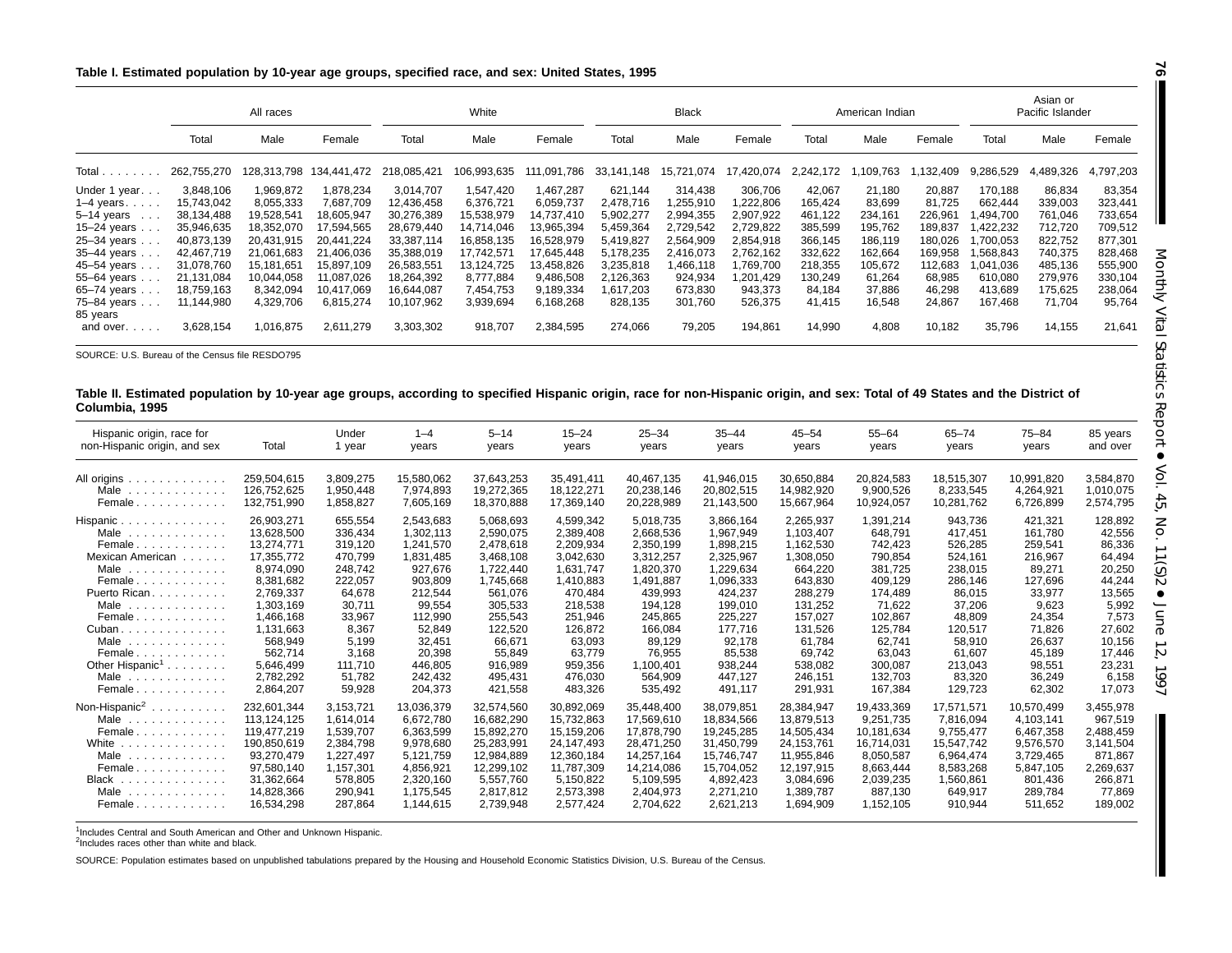resident population control totals (36) for 49 States (excluding Oklahoma) and the District of Columbia and, as such, are subject to sampling variation. Population estimates by marital status, shown in [table](#page-77-0) III, are also based on the Current Population Survey (36) adjusted to resident population control totals for all 50 States and the District of Columbia and are also subject to sampling variation (see "Random variation").

Infant mortality rates are the most commonly used index for measuring the risk of dying during the first year of life. They are calculated by dividing the number of infant deaths in a calendar year by the number of live births registered for the same period and are presented as rates per 1,000 or per 100,000 live births. Infant mortality rates use the number of live births in the denominator to approximate the population at risk of dying before the first birthday.

In contrast to infant mortality rates based on live births, infant death rates are based on the estimated population under 1 year of age. Infant death rates that appear in tabulations of age-specific death rates are calculated by dividing the number of infant deaths in a calendar year by the midyear population of infants under 1 year of age (estimated from births occurring in the 12-month period ending with June) and are presented as rates per 100,000 population in this age group. Because of differences in the denominators, infant death rates may differ from infant mortality rates.

# **Computation of percent distributions**

Deaths of persons of unknown educational attainment were subtracted from figures for total deaths used as denominators before percent distributions were computed.

# **Life tables**

U.S. abridged life tables are constructed by reference to a standard life table (37). The life table provides a comprehensive measure of the effect of mortality on life expectancy. It is composed of sets of values showing the mortality experience of a hypothetical group of infants born at the same time and subject

throughout their lifetime to the specific mortality rates of a particular time, usually a given year.

# **Causes of death contributing to changes in life expectancy**

Causes of death contributing to changes in life expectancy were estimated using a life table partitioning technique. The method partitions changes into component additive parts. This method identifies the causes of death having the greatest influence, positive or negative, on changes in life expectancy (3,4).

## **Random variation**

The mortality data in this report, with the exception of data for 1972, are not subject to sampling error. In 1972 mortality data were based on a 50-percent sample of deaths because of resource constraints. Mortality data, even based on complete counts, may be affected by random variation. When the number of events is small (perhaps less than 100) and the probability of such an event is small, considerable caution must be observed in interpreting the data. Such infrequent events may be assumed to follow a Poisson probability distribution. For this distribution, the relative standard error (RSE) is a measure of the variability. For computing RSE's in percent, this formula may be used for all tables except for the death rates shown in [tables](#page-49-0) 14 and [21](#page-59-0)

(see subsection below):  
1. RSE (*D*) = RSE (*R*) = 100 
$$
\sqrt{\frac{1}{D}}
$$

where  $D =$  number of deaths  $R =$ rate

Beginning with 1989 data, an asterisk is shown in place of a rate based on fewer than 20 deaths, which is the equivalent of an RSE(*R*) of 23 percent or more. An RSE(*R*) of 23 percent is considered statistically unreliable. For age-adjusted death rates, this criterion was based on the sum of the age-specific deaths. This same procedure is used in this report except for the death rates shown in [tables](#page-49-0) 14 and [21](#page-59-0) (see subsection below).

For tables showing the number of deaths (*D*) the chances are 95 in 100 that

2. 
$$
D-1.96 \cdot D \cdot \frac{\text{RSE}(D)}{100}
$$

and

$$
D+1.96\bullet D\bullet\frac{\rm RSE(D)}{100}
$$

cover the ''true'' number of deaths. This is referred to as a 95-percent confidence interval.

For tables showing a crude death rate (*R*) or an age-specific death rate for the *i*th age group  $(R_i)$ , except the rates in [tables](#page-49-0) 14 and [21,](#page-59-0) the 95-percent confidence interval

3. 
$$
R - 1.96 \cdot R \cdot \frac{\text{RSE}(R)}{100}
$$
  
and  $\text{RSE}(R)$ 

 $R + 1.96 \cdot R \cdot \frac{\text{RSE}(R)}{100}$ 100

will include the "true" rate.

For testing the difference between two rates  $(R_1 \text{ and } R_2)$ , the following *z*-test may be used to define a significance test statistic:

4.  
\n
$$
z = \frac{R_1 - R_2}{\sigma R_1^2 \left(\frac{\text{RSE}(R_1)}{100}\right)^2 + R_2^2 \left(\frac{\text{RSE}(R_2)}{100}\right)^2}
$$

If  $|z| \ge 1.96$ , the difference is statistically significant at the 0.05 level; and if  $|z|$ < 1.96, the difference is not significant.

For tables showing an age-adjusted death rate  $(R')$  except the rates in [tables](#page-49-0) 14 and [21,](#page-59-0) the RSE's in formulas 3 and 4 above would be substituted by this formula:

5.  
RSE(R') = 100 
$$
\frac{\sqrt{\sum \left\{w_i^2 R_i^2 \left(\frac{1}{D_i}\right)\right\}}}{R'}
$$

where

- $R_i$  = age-specific rate for the *i*th age group
- $w_i$  = *i*th age-specific U.S. standard population such that

 $\Sigma(w_i) = 1.000000$  (see ageadjusted death rate under ''Definition of terms'' )

 $D_i$  = number of deaths for the *i*th age group

For tables showing an infant mortality rate (based on live births in the denominator), IMR, the RSE's in formulas 3 and 4 would be substituted by the following formula: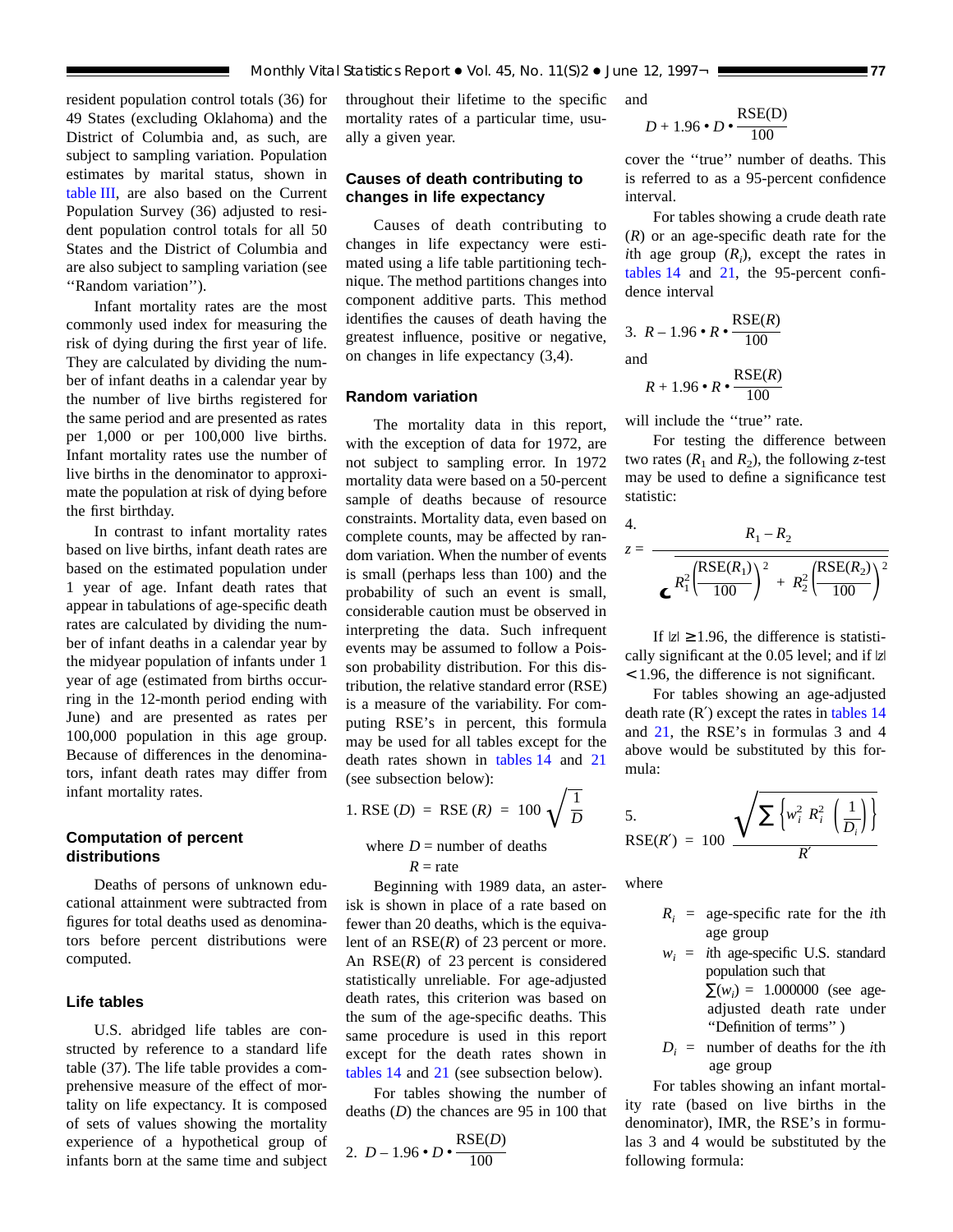### <span id="page-77-0"></span>**Table III. Estimated population for ages 15 years and over, by 10-year age groups, race, and sex: United States, 1995**

| Race, sex, and                       | 15 years    | $15 - 24$    | $25 - 34$  | $35 - 44$  | $45 - 54$  | 55-64      | $65 - 74$  | 75 years   |
|--------------------------------------|-------------|--------------|------------|------------|------------|------------|------------|------------|
| marital status                       | and over    | years        | years      | years      | years      | years      | years      | and over   |
| All $races1$                         | 205.029.662 | 35.946.659   | 40.873.143 | 42.467.731 | 31,078,762 | 21,131,079 | 18,759,164 | 14,773,124 |
| Never married.                       | 55,101,013  | 30,870,537   | 13.626.005 | 6,011,842  | 2,201,312  | 990.614    | 771,158    | 629,545    |
| Ever married                         | 149,928,649 | 5,076,122    | 27,247,138 | 36,455,889 | 28,877,450 | 20,140,465 | 17,988,006 | 14,143,579 |
| Married                              | 117.448.759 | 4.676.167    | 24.069.446 | 30.484.399 | 23.644.866 | 15.933.672 | 12.414.186 | 6.226.023  |
| Widowed                              | 14.567.409  | 22.911       | 111.712    | 353.199    | 822.175    | 1.712.678  | 4.191.362  | 7.353.372  |
| $Divored. \ldots \ldots$             | 17,912,481  | 377,044      | 3,065,980  | 5,618,291  | 4,410,409  | 2,494,115  | 1,382,458  | 564,184    |
| All races, male.                     | 98,760,045  | 18,352,067   | 20,431,905 | 21,061,700 | 15,181,658 | 10,044,054 | 8,342,097  | 5,346,564  |
| Never married.                       | 30,525,732  | 16,500,922   | 8,061,223  | 3,674,257  | 1,222,054  | 502,009    | 356,764    | 208,503    |
| Ever married                         | 68,234,313  | 1,851,145    | 12,370,682 | 17,387,443 | 13,959,604 | 9.542.045  | 7,985,333  | 5.138.061  |
| Married                              | 58,210,736  | 1,729,279    | 11,032,454 | 14,848,725 | 11,918,760 | 8,249,989  | 6,691,089  | 3,740,440  |
| Widowed                              | 2,487,066   | 1,924        | 26.539     | 76,134     | 144.384    | 285,313    | 747,681    | 1,205,091  |
| Divorced.                            | 7,536,511   | 119,942      | 1,311,689  | 2,462,584  | 1,896,460  | 1,006,743  | 546,563    | 192,530    |
| All races, female                    | 106,269,617 | 17,594,592   | 20,441,238 | 21,406,031 | 15,897,104 | 11,087,025 | 10,417,067 | 9,426,560  |
| Never married.                       | 24,575,281  | 14,369,615   | 5,564,782  | 2,337,585  | 979,258    | 488,605    | 414,394    | 421,042    |
| Ever married                         | 81,694,336  | 3,224,977    | 14,876,456 | 19,068,446 | 14,917,846 | 10,598,420 | 10,002,673 | 9,005,518  |
| Married                              | 59,238,023  | 2,946,888    | 13,036,992 | 15,635,674 | 11,726,106 | 7,683,683  | 5,723,097  | 2,485,583  |
| Widowed                              | 12,080,343  | 20,987       | 85,173     | 277,065    | 677,791    | 1,427,365  | 3,443,681  | 6,148,281  |
| Divorced.                            | 10,375,970  | 257,102      | 1,754,291  | 3,155,707  | 2,513,949  | 1,487,372  | 835,895    | 371,654    |
| White $\ldots$ , $\ldots$ , $\ldots$ | 172,357,880 | 28,679,436   | 33,387,123 | 35,388,015 | 26,583,558 | 18,264,401 | 16,644,084 | 13,411,263 |
| Never married.                       | 41,942,358  | 24, 187, 387 | 9,939,301  | 4,268,441  | 1,619,042  | 740,840    | 642,318    | 545,029    |
| Ever married                         | 130,415,522 | 4,492,049    | 23,447,822 | 31,119,574 | 24,964,516 | 17,523,561 | 16,001,766 | 12,866,234 |
| Married                              | 102,992,094 | 4,145,339    | 20.769.932 | 26,254,539 | 20,679,306 | 14,093,265 | 11,280,681 | 5,769,032  |
| Widowed                              | 12.425.544  | 13,239       | 77,594     | 265,649    | 608,375    | 1,305,227  | 3.557.946  | 6,597,514  |
| Divorced.                            | 14,997,884  | 333,471      | 2,600,296  | 4,599,386  | 3,676,835  | 2,125,069  | 1,163,139  | 499,688    |
| White male                           | 83,530,504  | 14,714,038   | 16,858,132 | 17,742,571 | 13,124,723 | 8,777,894  | 7,454,751  | 4,858,395  |
| Never married.                       | 23,750,005  | 13,071,363   | 6,138,815  | 2,749,898  | 930,992    | 381,353    | 309,140    | 168,444    |
| Ever married $\ldots$                | 59,780,499  | 1,642,675    | 10,719,317 | 14,992,673 | 12,193,731 | 8,396,541  | 7,145,611  | 4,689,951  |
| Married                              | 51,250,071  | 1,538,756    | 9,554,483  | 12.869.739 | 10,455,776 | 7,311,948  | 6,073,405  | 3,445,964  |
| Widowed                              | 2,104,997   | 1,504        | 20,488     | 60,868     | 117,382    | 225,711    | 606,469    | 1,072,575  |
| Divorced.                            | 6,425,431   | 102,415      | 1,144,346  | 2,062,066  | 1,620,573  | 858,882    | 465,737    | 171,412    |
| White female                         | 88,827,376  | 13,965,398   | 16,528,991 | 17,645,444 | 13,458,835 | 9,486,507  | 9,189,333  | 8.552.868  |
| Never married.                       | 18,192,353  | 11,116,024   | 3,800,486  | 1,518,543  | 688,050    | 359,487    | 333,178    | 376,585    |
| Ever married                         | 70.635.023  | 2.849.374    | 12,728,505 | 16.126.901 | 12.770.785 | 9.127.020  | 8.856.155  | 8,176,283  |
| Married                              | 51,742,023  | 2,606,583    | 11,215,449 | 13,384,800 | 10,223,530 | 6,781,317  | 5,207,276  | 2,323,068  |
| Widowed                              | 10,320,547  | 11,735       | 57,106     | 204,781    | 490,993    | 1,079,516  | 2.951.477  | 5,524,939  |
| Divorced.                            | 8,572,453   | 231,056      | 1,455,950  | 2,537,320  | 2,056,262  | 1,266,187  | 697,402    | 328,276    |
| Black                                | 24,139,027  | 5,459,383    | 5,419,817  | 5,178,242  | 3,235,824  | 2,126,356  | 1,617,201  | 1,102,204  |
| Never married.                       | 10,356,404  | 5,080,725    | 2,857,082  | 1,492,926  | 522,340    | 225,594    | 107,848    | 69,889     |
| Ever married                         | 13,782,623  | 378,658      | 2,562,735  | 3,685,316  | 2,713,484  | 1,900,762  | 1,509,353  | 1,032,315  |
| Married                              | 9.594.610   | 338.665      | 2,162,170  | 2,748,903  | 1,934,109  | 1,267,322  | 807,022    | 336.419    |
| Widowed                              | 1,743,995   | 3.147        | 20,918     | 75,963     | 161,430    | 336,203    | 511,378    | 634.956    |
| Divorced                             | 2,444,018   | 36.846       | 379.647    | 860,450    | 617,945    | 297,237    | 190,953    | 60,940     |
| Black male                           | 11,156,367  | 2,729,547    | 2,564,894  | 2,416,083  | 1,466,122  | 924.928    | 673,831    | 380,962    |
| Never married.                       | 5,217,613   | 2,582,362    | 1,430,534  | 764,666    | 260,529    | 106,044    | 38,209     | 35,269     |
| Ever married                         | 5.938.754   | 147.185      | 1,134,360  | 1,651,417  | 1.205.593  | 818.884    | 635.622    | 345.693    |
| Married                              | 4.701.195   | 129.708      | 1.002.593  | 1,318,789  | 948.625    | 639,254    | 444.766    | 217,460    |
| Widowed                              | 319,907     | 420          | 1,671      | 14,707     | 21,129     | 53,966     | 120.899    | 107,115    |
| Divorced.                            | 917.652     | 17.057       | 130.096    | 317,921    | 235,839    | 125,664    | 69.957     | 21,118     |
| Black female                         | 12,982,660  | 2,729,836    | 2,854,923  | 2,762,159  | 1,769,702  | 1,201,428  | 943,370    | 721,242    |
| Never married.                       | 5.138.791   | 2.498.363    | 1.426.548  | 728.260    | 261.811    | 119.550    | 69.639     | 34.620     |
| Ever married $\ldots$                | 7.843.869   | 231.473      | 1.428.375  | 2.033.899  | 1.507.891  | 1.081.878  | 873.731    | 686.622    |
| Married                              | 4,893,415   | 208,957      | 1,159,577  | 1,430,114  | 985,484    | 628,068    | 362,256    | 118,959    |
| Widowed                              | 1,424,088   | 2,727        | 19,247     | 61,256     | 140,301    | 282,237    | 390,479    | 527,841    |
| Divorced.                            | 1,526,366   | 19,789       | 249,551    | 542,529    | 382,106    | 171,573    | 120,996    | 39,822     |
|                                      |             |              |            |            |            |            |            |            |

1Includes races other than white and black.

SOURCE: Population estimates based on unpublished tabulations prepared by the Housing and Household Economic Statistics Division, U.S. Bureau of the Census.

6. RSE(IMR) = 
$$
100\sqrt{\frac{1}{D} + \frac{1}{B}}
$$

## where  $B =$  number of live births

*[Tables 14](#page-49-0) and [21](#page-59-0)*—The crude, agespecific, and age-adjusted death rates for Mexican Americans, Puerto Ricans, Cubans, and Other Hispanics in [table 14](#page-49-0) and comparable rates by marital status in [table 21](#page-59-0) are based on population estimates derived from the Current Population Survey and the U.S. Bureau of the Census. As a result, the rates are subject

to the variability of the denominator as well as the numerator. For [tables 14](#page-49-0) and [21,](#page-59-0) the following RSE formulas were used to determine a RSE of 23 percent or more for the purpose of showing the rate or an asterisk.

For crude, *R*, and age-specific death rates,  $R_i$ ,

$$
7. \hspace{20pt}
$$

$$
RSE(R) = 100 \sqrt{\left(\frac{1}{D}\right) + 0.67 \left(a + \frac{b}{P}\right)}
$$

and for age-adjusted death rates, *R*′,

8. RSE( $R'$ ) = 100 •

$$
\mathcal{L}\left\{ \left[ w_i^2 R_i^2 \left\{ \left( \frac{1}{D_i} \right) + 0.67 \left( a + \frac{b}{P_i} \right) \right\} \right] \right\}
$$

where

- $D =$  number of deaths
- *P* = population estimate used for computing the rate (see [table II](#page-75-0) for population estimates used for computing rates in [table 14](#page-49-0) and see table III for population estimates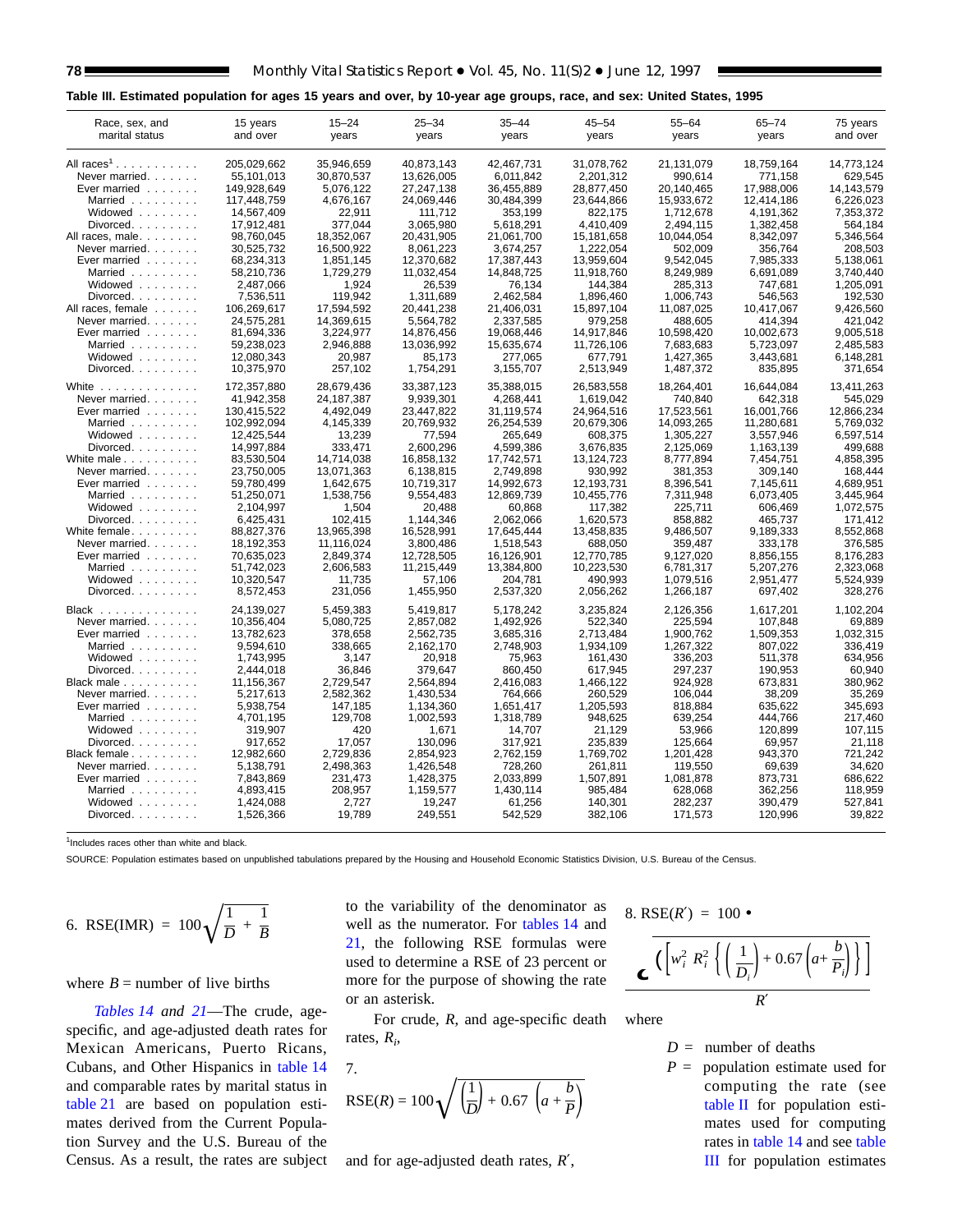used for computing rates in [table](#page-59-0) 21)

- $D_i$  = number of deaths for the *i*th age group
- $P_i$  = population estimate used for computing for the *i*th agespecific death rate (see [table](#page-75-0) II for population estimates used for computing rates in [table](#page-49-0) 14 and see [table](#page-77-0) III for population estimates used for computing rates in [table](#page-59-0) 21)
- $w_i$  = age-specific U.S. standard population such that  $\Sigma(w_i) = 1.000000$  (see table IV for weights  $(w_i)$ used for computing ageadjusted rates in [table](#page-49-0) 14 and see table V for weights used for computing age-adjusted rates in [table](#page-59-0) 21)
- $w_i^2$  = the square of the age-specific U.S. standard population

In [table](#page-49-0) 14, for all origins, total Hispanic, total non-Hispanic, non-Hispanic white, and non-Hispanic black populations,

 $a = 0.000000$  and  $b = 0$ 

and for Mexican American, Puerto Rican, Cuban, and Other Hispanic populations,

### **Table IV. United States standard population: Numbers and proportions (weights)**

| Aqe¬                                                                                                                                                                               | Number-                                                                                                                        | Weights $(w_i)$                                                                                                      |
|------------------------------------------------------------------------------------------------------------------------------------------------------------------------------------|--------------------------------------------------------------------------------------------------------------------------------|----------------------------------------------------------------------------------------------------------------------|
| ר הAll ages                                                                                                                                                                        | 1,000,000-                                                                                                                     | 1.000000                                                                                                             |
| Under 1 year ¬<br>$1-4$ years $\lnot$<br>-5-14 years. ¬<br>15-24 years<br>- 25-34 years. ¬<br>- 35-44 years. ¬<br>- 45–54 years. ¬<br>55-64 years<br>ר 5-74 years<br>ד 75–84 years | $15.343 -$<br>$64.718 -$<br>170.355-<br>181,677¬<br>162.066-<br>139.237-<br>$117.811 -$<br>$80.294 -$<br>48.426-<br>$17,303 -$ | 0.015343<br>0.064718<br>0.170355<br>0.181677<br>0.162066<br>0.139237<br>0.117811<br>0.080294<br>0.048426<br>0.017303 |
| P. 85 years and over                                                                                                                                                               | $2.770 -$                                                                                                                      | 0.002770                                                                                                             |

|           |  |  | Table V. U.S. standard population aged 25 |
|-----------|--|--|-------------------------------------------|
|           |  |  | years and over: Numbers and proportions   |
| (weights) |  |  |                                           |

| Age-              | Number-     | Weights $(w_i)$ |
|-------------------|-------------|-----------------|
| 25 years and over | 567,907-    | 1.000000        |
| 25-34 years ¬     | 162.066¬    | 0.285374        |
| 35-44 years ¬     | 139,237-    | 0.245176        |
| 45-54 years ¬     | $117.811 -$ | 0.207448        |
| 55-64 years       | $80.294 -$  | 0.141386        |
| 65-74 years       | $48.426 -$  | 0.085271        |
| 75 years and over | $20.073 -$  | 0.035346        |

*a* = –0.000263 and *b* = 7,486

In [table](#page-59-0) 21, for all marital status groups combined for all races, white, and black populations,

 $a = 0.000000$  and  $b = 0$ ,

for each marital status group for all races and the white population,

 $a = -0.000019$  and  $b = 5,211$ ,

and for each marital status group for the black population,

 $a = -0.000221$  and  $b = 7,486$ 

The *a* and *b* factors are Current Population Survey standard error parameters (38).

To compute 95-percent confidence intervals and *z*-tests for the death rates shown in [tables](#page-49-0) 14 and [21,](#page-59-0) the RSE formulas 7 and 8 may be substituted, as appropriate, for the RSE's used in formulas 3 and 4.

*Infant and maternal mortality rates*— Comparisons made in the text among infant, neonatal, postneonatal, and maternal mortality rates, unless otherwise specified, are statistically significant at the 0.05 level of significance. Lack of comment in the text about any two rates does not mean that the difference was tested and found not to be significant at this level.

## **Availability of mortality data**

Mortality data are available on data tapes from the National Technical Information Service (NTIS) and on CD-ROM from NTIS and the Government Printing Office (GPO). Data are also available in the *Vital Statistics of the United States,* Volume II, Mortality, Parts A and B, *Vital and Health Statistics,* Series 20 reports, and the *Monthly Vital Statistics Report* and supplements through NCHS. Additional unpublished tabulations are available from NCHS or through its Internet site at http://www.cdc.gov/nchswww/ nchshome.htm.

### **Definitions of terms**

*Infant deaths*—Deaths of infants aged under 1 year.

*Neonatal deaths*—Deaths of infants aged 0–27 days.

*Postneonatal deaths*—Deaths of infants aged 28 days–1 year.

*Crude death rate*—Total deaths per 100,000 population for a specified period. The crude death rate represents the average chance of dying during a specified period for persons in the entire population.

*Age-specific death rate*—Deaths per 100,000 population in a specified age group, such as 1–4 years or 5–9 years for a specified period.

*Age-adjusted death rate*—The death rate used to make comparisons of relative mortality risks across groups and over time. This rate should be viewed as a construct or an index rather than as direct or actual measure of mortality risk. Statistically, it is a weighted average of the age-specific death rates, where the weights represent the fixed population proportions by age (39). The age-adjusted rates presented in this report excluding those by marital status were computed by the direct method, that is, by applying the agespecific death rates for a given cause of death to the U.S. standard population (relative age distribution of 1940 enumerated population of the United States), which is shown in table IV along with the corresponding weights used for computing the  $RSE(R')$  in the preceding formulas.

The age-adjusted rates by marital status were computed by applying the agespecific death rates to the U.S. standard population for ages 25 years and over. While age-specific death rates by marital status are shown for the age group 15–24 years, they are not included in the calculation of age-adjusted rate because of their high variability, particularly among the widowed population. Also, the age groups 75–84 and 85 years and over are combined due to high variability in death rates in the 85 years and over age group, particularly for the never-married population. The standard population and corresponding weights used for computing ageadjusted rates and standard errors by marital status are shown in table V.

By using the same standard population, the rates for the total population and for each race-sex group were adjusted separately. The age-adjusted rates were based on 10-year age groups. It is important not to compare age-adjusted death rates with crude rates.